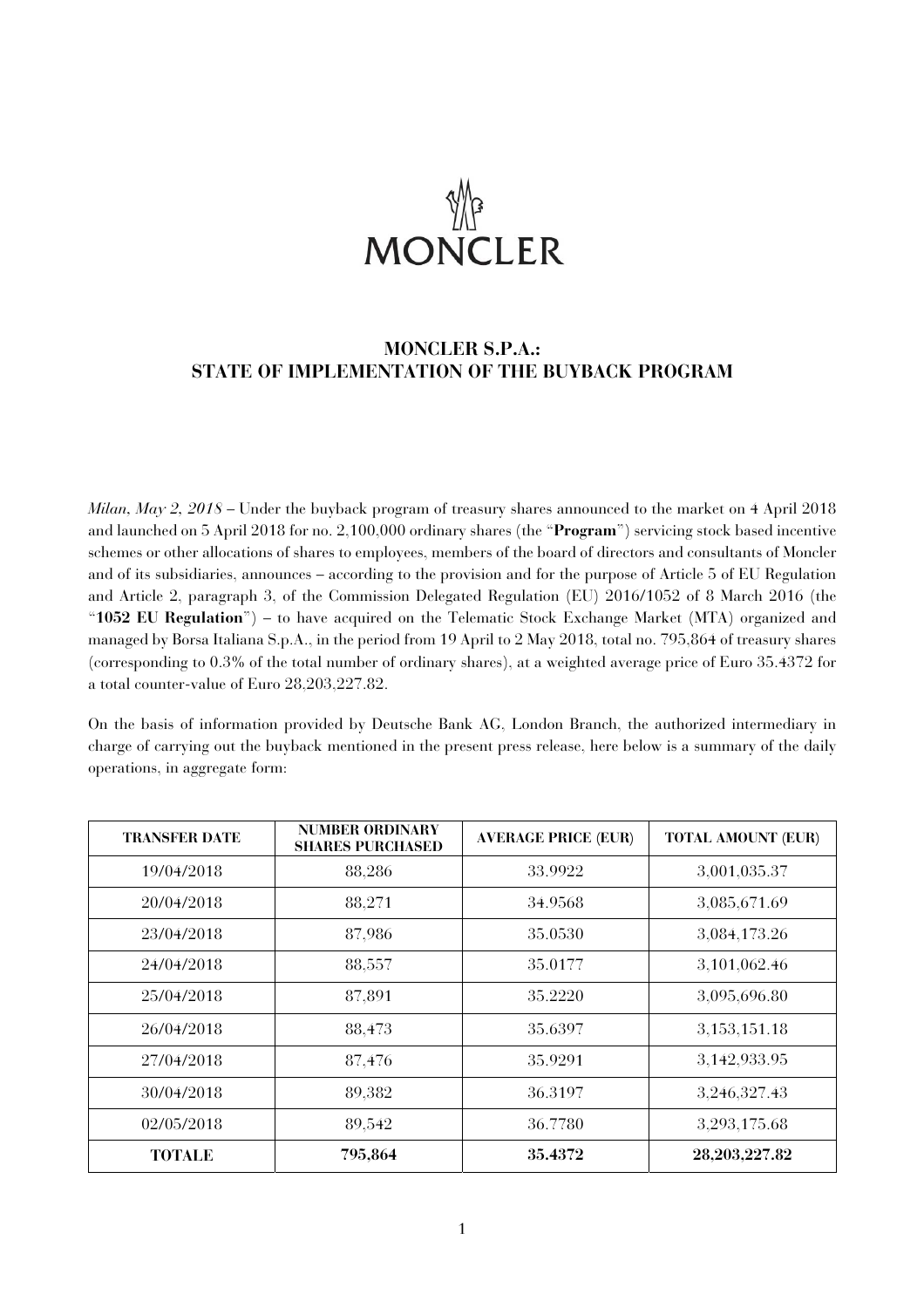In accordance with the provisions of Article 2 paragraph 3 of the UE Regulation 1052, attached to this press release, information of the daily buying-in operations carried out in the above-mentioned period is indicated in detail.

This information is also published on the Company's website, www.monclergroup.com (Section "Investors Relations" – "Results and Press Release" – "Price Sensitive Press Release") for a five-year period.

On 2 May 2018, the treasury shares held by the Company amount to no. 3,737,338.

Correlated press release: 4 and 19 April 2018

\*\*\*

### **FOR FURTHER INFORMATION:**

### **Investors Media**

**Paola Durante**  *Moncler Investor Relations & Strategic Planning Director*  Tel. +39 02 42203560 investor.relations@moncler.com

## **Anna Rita Trevisan**

*Moncler Investor Relations Manager*  Tel. +39 049 9389626 investor.relations@moncler.com

**Domenico Galluccio**  *Moncler Worldwide Press Office and Media Director*  Tel. +39 02 42203540 domenico.galluccio@moncler.com

**Image Building**  Simona Raffaelli – Emanuela Borromeo Tel. +39 02 89011300 moncler@imagebuilding.it

### **About Moncler**

*Moncler was founded at Monestier-de-Clermont, Grenoble, France, in 1952 and is currently headquartered in Italy. Over the years the brand has combined style with constant technological research assisted by experts in activities linked to the world of the mountain. The Moncler outerwear collections marry the extreme demands of nature with those of city life. In 2003 Remo Ruffini took over the company, of which he is currently Chairman and CEO. Moncler manufactures and directly distributes the clothing and accessories collections under the brand Moncler, through its boutiques and in exclusive international department stores and multi-brand outlets.*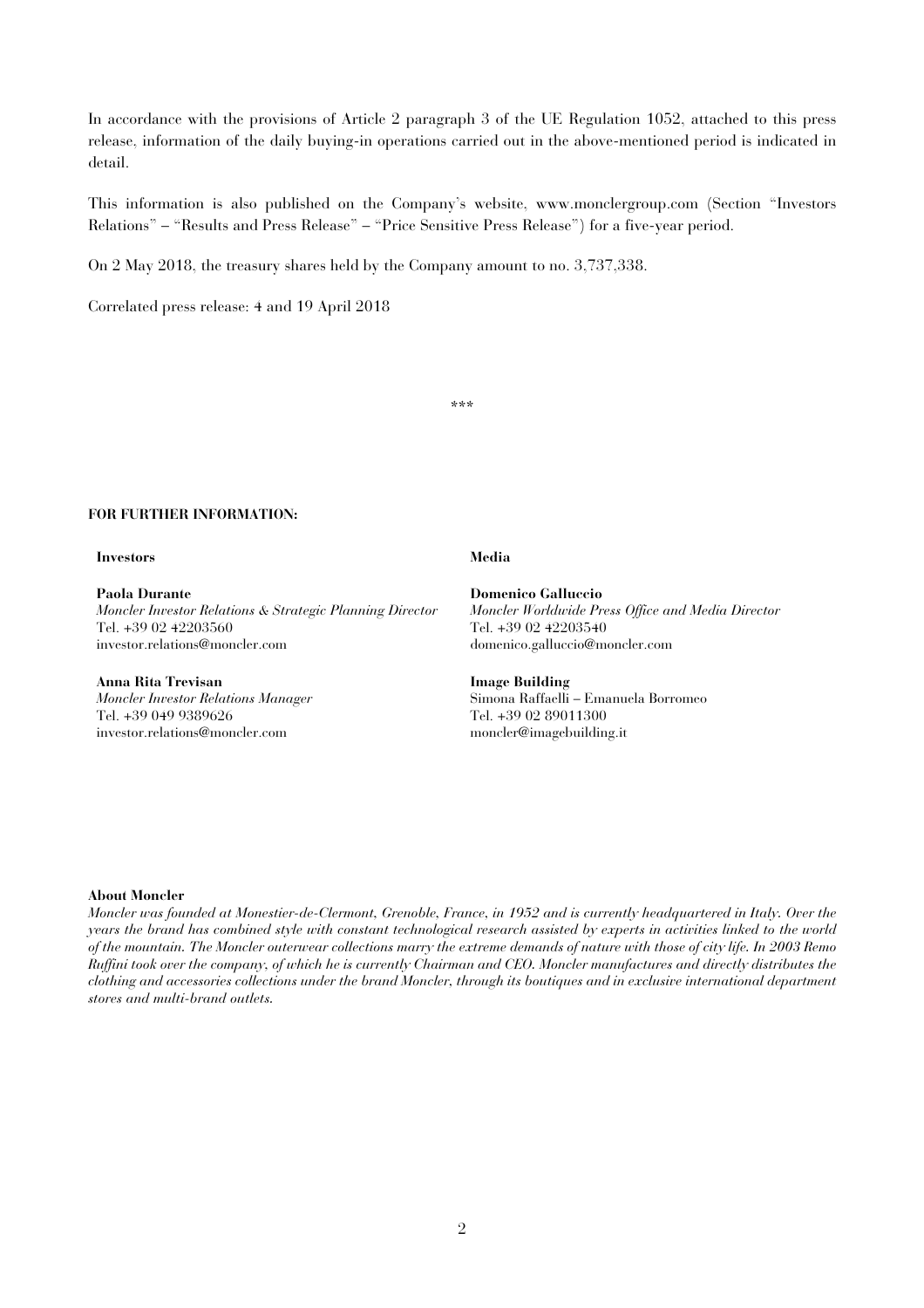| Nome<br>dell'emittente                   | Nome dell'intermediario                      | Codice identificativo<br>dell'intermediario  | Codice identificativo<br>strumenti finanziari | Data<br>operazione        | Ora operazione<br>(London time)             |            | <b>Buy/Sell</b> Quantità | Prezzo per<br>unità                     | Data di<br>trasferimento | Codice<br>identificativo<br>mercato   | <b>Valuta</b> | Numero identificativo<br>operazione    |
|------------------------------------------|----------------------------------------------|----------------------------------------------|-----------------------------------------------|---------------------------|---------------------------------------------|------------|--------------------------|-----------------------------------------|--------------------------|---------------------------------------|---------------|----------------------------------------|
| Name of the issuer                       | Name of the Broker                           | <b>Identity Code of the</b><br><b>Broker</b> | Identity code of the<br>financial instrument  | Day of the<br>transaction | Hour of the<br>transaction<br>(London time) |            |                          | <b>Buy/Sell Quantity Price per unit</b> | Date of<br>transfer      | <b>Identity Code</b><br>of the market | Currency      | Reference number of the<br>transaction |
| <b>MONCLER SPA</b>                       | Deutsche Bank London                         | MA1133FT000                                  | IT0004965148                                  | 17/04/2018                | 08:00:33                                    | Buy        | 240                      | 33.62                                   | 19/04/2018               | <b>MTA</b>                            | Eur           | 00531385102TRLO1                       |
| <b>MONCLER SPA</b>                       | Deutsche Bank London                         | MA1133FT000                                  | IT0004965148                                  | 17/04/2018                | 08:01:19                                    | Buy        | 49                       | 33,57                                   | 19/04/2018               | <b>MTA</b>                            | Eur           | 00531385264TRLO1                       |
| <b>MONCLER SPA</b>                       | Deutsche Bank London                         | MA1133FT000                                  | IT0004965148                                  | 17/04/2018                | 08:01:19                                    | Buy        | 198                      | 33,57                                   | 19/04/2018               | <b>MTA</b>                            | Eur           | 00531385265TRLO1                       |
| <b>MONCLER SPA</b>                       | Deutsche Bank London                         | MA1133FT000                                  | IT0004965148                                  | 17/04/2018                | 08:01:19                                    | Buy        | 20                       | 33,57                                   | 19/04/2018               | <b>MTA</b>                            | Eur           | 00531385266TRLO1                       |
| <b>MONCLER SPA</b>                       | Deutsche Bank London                         | MA1133FT000                                  | IT0004965148                                  | 17/04/2018                | 08:01:49                                    | Buy        | 251                      | 33.44                                   | 19/04/2018               | <b>MTA</b>                            | Eur           | 00531385485TRLO1                       |
| <b>MONCLER SPA</b>                       | Deutsche Bank London                         | MA1133FT000                                  | IT0004965148                                  | 17/04/2018                | 08:03:11                                    | Buy        | 260                      | 33.51                                   | 19/04/2018               | <b>MTA</b>                            | Eur           | 00531386190TRLO1                       |
| <b>MONCLER SPA</b>                       | Deutsche Bank London                         | <b>MA1133FT000</b>                           | IT0004965148                                  | 17/04/2018                | 08:04:11                                    | Buy        | 131                      | 33.49                                   | 19/04/2018               | <b>MTA</b>                            | Eur           | 00531386613TRLO1                       |
| <b>MONCLER SPA</b>                       | Deutsche Bank London                         | MA1133FT000                                  | IT0004965148                                  | 17/04/2018                | 08:04:11                                    | Buy        | 89                       | 33.49                                   | 19/04/2018               | <b>MTA</b>                            | Eur           | 00531386614TRLO1                       |
| <b>MONCLER SPA</b>                       | Deutsche Bank London                         | MA1133FT000<br>MA1133FT000                   | IT0004965148<br>IT0004965148                  | 17/04/2018                | 08:06:47                                    | Buv        | 305                      | 33,57                                   | 19/04/2018               | <b>MTA</b><br><b>MTA</b>              | Eur           | 00531388135TRLO1                       |
| <b>MONCLER SPA</b>                       | Deutsche Bank London                         |                                              | IT0004965148                                  | 17/04/2018                | 08:06:47                                    | Buy        | 303                      | 33,56<br>33,58                          | 19/04/2018               | <b>MTA</b>                            | Eur           | 00531388136TRLO1                       |
| <b>MONCLER SPA</b><br><b>MONCLER SPA</b> | Deutsche Bank London<br>Deutsche Bank London | <b>MA1133FT000</b><br><b>MA1133FT000</b>     | IT0004965148                                  | 17/04/2018                | 08:06:47<br>08:08:50                        | Buy<br>Buy | 322<br>190               | 33.6                                    | 19/04/2018               | <b>MTA</b>                            | Eur<br>Eur    | 00531388137TRLO1<br>00531389121TRLO1   |
| <b>MONCLER SPA</b>                       | Deutsche Bank London                         | <b>MA1133FT000</b>                           | IT0004965148                                  | 17/04/2018<br>17/04/2018  | 08:09:59                                    | Buv        | 245                      | 33.62                                   | 19/04/2018<br>19/04/2018 | <b>MTA</b>                            | Eur           | 00531389759TRLO1                       |
| <b>MONCLER SPA</b>                       | Deutsche Bank London                         | MA1133FT000                                  | IT0004965148                                  | 17/04/2018                | 08:12:46                                    | Buy        | 284                      | 33.61                                   | 19/04/2018               | <b>MTA</b>                            | Eur           | 00531391086TRLO1                       |
| <b>MONCLER SPA</b>                       | Deutsche Bank London                         | <b>MA1133FT000</b>                           | IT0004965148                                  | 17/04/2018                | 08:12:52                                    | Buy        | 248                      | 33,6                                    | 19/04/2018               | <b>MTA</b>                            | Eur           | 00531391171TRLO1                       |
| <b>MONCLER SPA</b>                       | Deutsche Bank London                         | MA1133FT000                                  | IT0004965148                                  | 17/04/2018                | 08:12:52                                    | Buy        | 261                      | 33,61                                   | 19/04/2018               | <b>MTA</b>                            | Eur           | 00531391172TRLO1                       |
| <b>MONCLER SPA</b>                       | Deutsche Bank London                         | MA1133FT000                                  | IT0004965148                                  | 17/04/2018                | 08:15:13                                    | Buy        | 221                      | 33,54                                   | 19/04/2018               | <b>MTA</b>                            | Eur           | 00531392129TRLO1                       |
| <b>MONCLER SPA</b>                       | Deutsche Bank London                         | MA1133FT000                                  | IT0004965148                                  | 17/04/2018                | 08:15:13                                    | Buy        | 267                      | 33,54                                   | 19/04/2018               | <b>MTA</b>                            | Eur           | 00531392130TRLO1                       |
| MONCLER SPA                              | Deutsche Bank London                         | <b>MA1133FT000</b>                           | IT0004965148                                  | 17/04/2018                | 08:17:54                                    | Buy        | 115                      | 33,54                                   | 19/04/2018               | <b>MTA</b>                            | Eur           | 00531392973TRLO1                       |
| <b>MONCLER SPA</b>                       | Deutsche Bank London                         | MA1133FT000                                  | IT0004965148                                  | 17/04/2018                | 08:18:11                                    | Buy        | 92                       | 33,56                                   | 19/04/2018               | <b>MTA</b>                            | Eur           | 00531393081TRLO1                       |
| <b>MONCLER SPA</b>                       | Deutsche Bank London                         | MA1133FT000                                  | IT0004965148                                  | 17/04/2018                | 08:18:11                                    | Buv        | 183                      | 33,56                                   | 19/04/2018               | <b>MTA</b>                            | Eur           | 00531393082TRLO1                       |
| <b>MONCLER SPA</b>                       | Deutsche Bank London                         | MA1133FT000                                  | IT0004965148                                  | 17/04/2018                | 08:20:48                                    | Buy        | 330                      | 33.61                                   | 19/04/2018               | <b>MTA</b>                            | Eur           | 00531393859TRLO1                       |
| <b>MONCLER SPA</b>                       | Deutsche Bank London                         | <b>MA1133FT000</b>                           | IT0004965148                                  | 17/04/2018                | 08:21:57                                    | Buy        | 305                      | 33,6                                    | 19/04/2018               | <b>MTA</b>                            | Eur           | 00531394246TRLO1                       |
| <b>MONCLER SPA</b>                       | Deutsche Bank London                         | MA1133FT000                                  | IT0004965148                                  | 17/04/2018                | 08:21:59                                    | Buy        | 305                      | 33,59                                   | 19/04/2018               | <b>MTA</b>                            | Eur           | 00531394273TRLO1                       |
| <b>MONCLER SPA</b>                       | Deutsche Bank London                         | MA1133FT000                                  | IT0004965148                                  | 17/04/2018                | 08:23:11                                    | Buy        | 147                      | 33.6                                    | 19/04/2018               | <b>MTA</b>                            | Eur           | 00531394718TRLO1                       |
| <b>MONCLER SPA</b>                       | Deutsche Bank London                         | MA1133FT000                                  | IT0004965148                                  | 17/04/2018                | 08:24:30                                    | Buy        | 346                      | 33.58                                   | 19/04/2018               | <b>MTA</b>                            | Eur           | 00531395069TRLO1                       |
| <b>MONCLER SPA</b>                       | Deutsche Bank London                         | <b>MA1133FT000</b>                           | IT0004965148                                  | 17/04/2018                | 08:28:45                                    | Buy        | 342                      | 33,61                                   | 19/04/2018               | <b>MTA</b>                            | Eur           | 00531396015TRLO1                       |
| <b>MONCLER SPA</b>                       | Deutsche Bank London                         | MA1133FT000                                  | IT0004965148                                  | 17/04/2018                | 08:28:57                                    | Buy        | 309                      | 33,59                                   | 19/04/2018               | <b>MTA</b>                            | Eur           | 00531396027TRLO1                       |
| <b>MONCLER SPA</b>                       | Deutsche Bank London                         | MA1133FT000                                  | IT0004965148                                  | 17/04/2018                | 08:29:26                                    | Buy        | 252                      | 33,58                                   | 19/04/2018               | <b>MTA</b>                            | Eur           | 00531396174TRLO1                       |
| <b>MONCLER SPA</b>                       | Deutsche Bank London                         | <b>MA1133FT000</b>                           | IT0004965148                                  | 17/04/2018                | 08:29:59                                    | Buy        | 239                      | 33,56                                   | 19/04/2018               | <b>MTA</b>                            | Eur           | 00531396377TRLO1                       |
| MONCLER SPA                              | Deutsche Bank London                         | <b>MA1133FT000</b>                           | IT0004965148                                  | 17/04/2018                | 08:31:27                                    | Buy        | 259                      | 33,57                                   | 19/04/2018               | <b>MTA</b>                            | Eur           | 00531396776TRLO1                       |
| <b>MONCLER SPA</b>                       | Deutsche Bank London                         | MA1133FT000                                  | IT0004965148                                  | 17/04/2018                | 08:34:38                                    | Buy        | 295                      | 33.52                                   | 19/04/2018               | <b>MTA</b>                            | Eur           | 00531398013TRLO1                       |
| <b>MONCLER SPA</b>                       | Deutsche Bank London                         | MA1133FT000                                  | IT0004965148                                  | 17/04/2018                | 08:34:38                                    | Buy        | 178                      | 33.52                                   | 19/04/2018               | <b>MTA</b>                            | Eur           | 00531398014TRLO1                       |
| <b>MONCLER SPA</b>                       | Deutsche Bank London                         | MA1133FT000                                  | IT0004965148                                  | 17/04/2018                | 08:34:38                                    | Buy        | 118                      | 33,52                                   | 19/04/2018               | <b>MTA</b>                            | Eur           | 00531398015TRLO1                       |
| <b>MONCLER SPA</b>                       | Deutsche Bank London                         | <b>MA1133FT000</b>                           | IT0004965148                                  | 17/04/2018                | 08:36:14                                    | Buy        | 266                      | 33,43                                   | 19/04/2018               | <b>MTA</b>                            | Eur           | 00531398838TRLO1                       |
| <b>MONCLER SPA</b>                       | Deutsche Bank London                         | MA1133FT000                                  | IT0004965148                                  | 17/04/2018                | 08:36:50                                    | Buy        | 245                      | 33.4                                    | 19/04/2018               | <b>MTA</b>                            | Eur           | 00531399221TRLO1                       |
| <b>MONCLER SPA</b>                       | Deutsche Bank London                         | MA1133FT000                                  | IT0004965148                                  | 17/04/2018                | 08:38:51                                    | Buy        | 252                      | 33.44                                   | 19/04/2018               | <b>MTA</b>                            | Eur           | 00531400030TRLO1                       |
| <b>MONCLER SPA</b>                       | Deutsche Bank London                         | <b>MA1133FT000</b>                           | IT0004965148                                  | 17/04/2018                | 08:39:20                                    | Buy        | 270                      | 33,45                                   | 19/04/2018               | <b>MTA</b>                            | Eur           | 00531400144TRLO1                       |
| <b>MONCLER SPA</b>                       | Deutsche Bank London                         | <b>MA1133FT000</b>                           | IT0004965148                                  | 17/04/2018                | 08:41:35                                    | Buy        | 275                      | 33,41                                   | 19/04/2018               | <b>MTA</b>                            | Eur           | 00531400855TRLO1                       |
| <b>MONCLER SPA</b>                       | Deutsche Bank London                         | MA1133FT000                                  | IT0004965148                                  | 17/04/2018                | 08:43:32                                    | Buy        | 268                      | 33.4                                    | 19/04/2018               | <b>MTA</b>                            | Eur           | 00531401354TRLO1                       |
| <b>MONCLER SPA</b>                       | Deutsche Bank London                         | MA1133FT000                                  | IT0004965148                                  | 17/04/2018                | 08:44:48                                    | Buy        | 255                      | 33,42                                   | 19/04/2018               | <b>MTA</b>                            | Eur           | 00531401774TRLO1                       |
| <b>MONCLER SPA</b>                       | Deutsche Bank London                         | MA1133FT000                                  | IT0004965148                                  | 17/04/2018                | 08:50:47                                    | Buy        | 282                      | 33.48                                   | 19/04/2018               | <b>MTA</b>                            | Eur           | 00531404049TRLO1                       |
| MONCLER SPA                              | Deutsche Bank London                         | <b>MA1133FT000</b>                           | IT0004965148                                  | 17/04/2018                | 08:50:47                                    | Buy        | 400                      | 33,48                                   | 19/04/2018               | MTA                                   | Eur           | 00531404050TRLO1                       |
| <b>MONCLER SPA</b>                       | Deutsche Bank London                         | MA1133FT000                                  | IT0004965148                                  | 17/04/2018                | 08:50:47                                    | Buy        | 340                      | 33,47                                   | 19/04/2018               | <b>MTA</b>                            | Eur           | 00531404051TRLO1                       |
| <b>MONCLER SPA</b>                       | Deutsche Bank London                         | MA1133FT000                                  | IT0004965148                                  | 17/04/2018                | 08:52:29                                    | Buy        | 254                      | 33.5                                    | 19/04/2018               | <b>MTA</b>                            | Eur           | 00531405420TRLO1                       |
| <b>MONCLER SPA</b>                       | Deutsche Bank London                         | MA1133FT000                                  | IT0004965148                                  | 17/04/2018                | 08:56:16                                    | Buy        | 216                      | 33.55                                   | 19/04/2018               | <b>MTA</b>                            | Eur           | 00531406927TRLO1                       |
| <b>MONCLER SPA</b>                       | Deutsche Bank London                         | <b>MA1133FT000</b>                           | IT0004965148                                  | 17/04/2018                | 08:56:16                                    | Buy        | 101                      | 33,55                                   | 19/04/2018               | MTA                                   | Eur           | 00531406928TRLO1                       |
| <b>MONCLER SPA</b>                       | Deutsche Bank London                         | MA1133FT000                                  | IT0004965148                                  | 17/04/2018                | 08:56:31                                    | Buy        | 350                      | 33.54                                   | 19/04/2018               | <b>MTA</b>                            | Eur           | 00531406993TRLO1                       |
| <b>MONCLER SPA</b>                       | Deutsche Bank London                         | MA1133FT000                                  | IT0004965148                                  | 17/04/2018                | 08:58:11                                    | Buy        | 257                      | 33.52                                   | 19/04/2018               | <b>MTA</b>                            | Eur           | 00531407393TRLO1                       |
| <b>MONCLER SPA</b>                       | Deutsche Bank London                         | MA1133FT000                                  | IT0004965148                                  | 17/04/2018                | 08:59:50                                    | Buy        | 256                      | 33.52                                   | 19/04/2018               | <b>MTA</b>                            | Eur           | 00531407946TRLO1                       |
| MONCLER SPA                              | Deutsche Bank London                         | <b>MA1133FT000</b>                           | IT0004965148                                  | 17/04/2018                | 09:03:38                                    | Buy        | 275                      | 33,58                                   | 19/04/2018               | <b>MTA</b>                            | Eur           | 00531409158TRLO1                       |
| <b>MONCLER SPA</b>                       | Deutsche Bank London                         | <b>MA1133FT000</b>                           | IT0004965148                                  | 17/04/2018                | 09:03:59                                    | Buy        | 335                      | 33.56                                   | 19/04/2018               | <b>MTA</b>                            | Eur           | 00531409382TRLO1                       |
| <b>MONCLER SPA</b>                       | Deutsche Bank London                         | MA1133FT000                                  | IT0004965148                                  | 17/04/2018                | 09:06:55                                    | Buy        | 93                       | 33,58                                   | 19/04/2018               | <b>MTA</b>                            | Eur           | 00531409967TRLO1                       |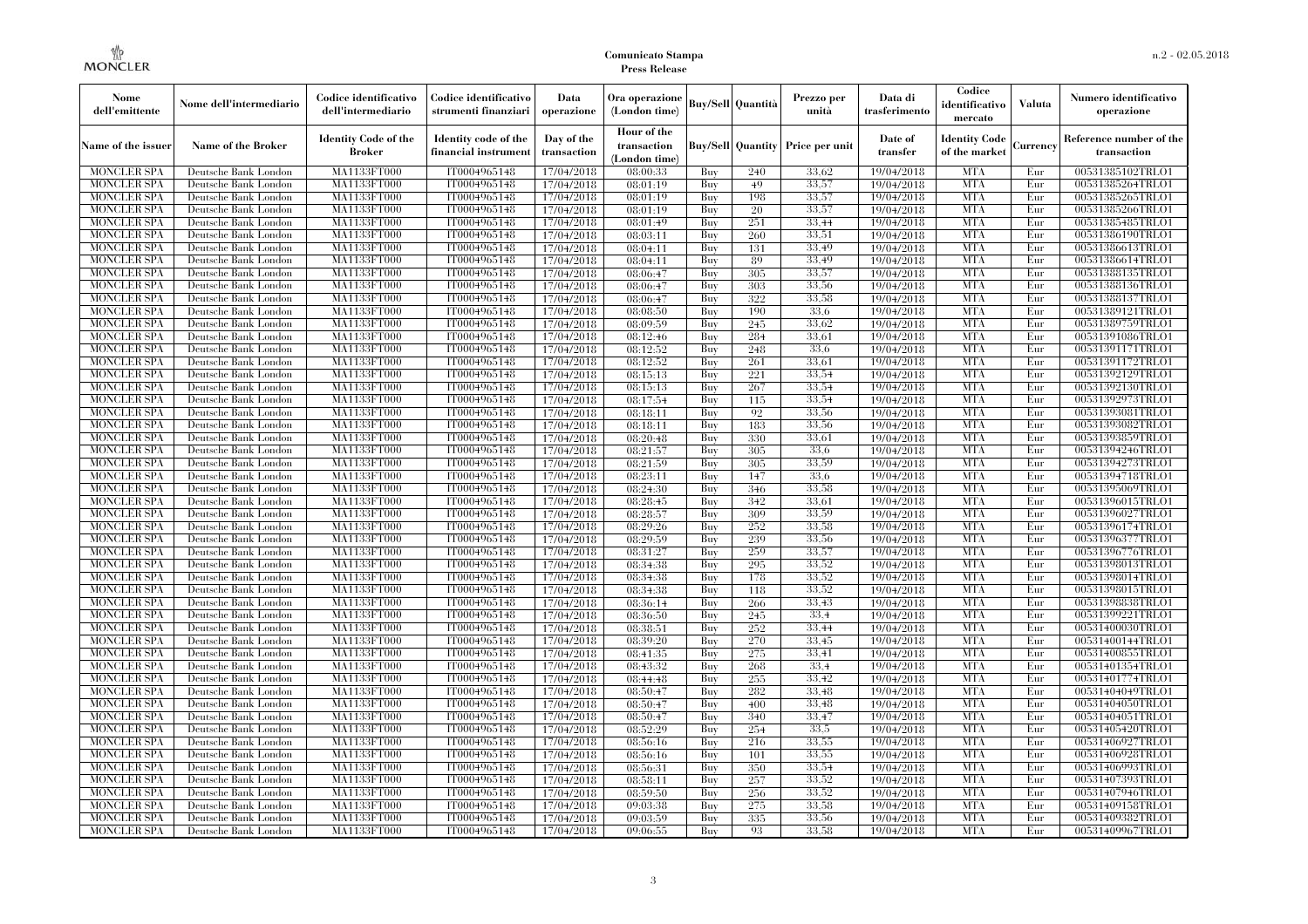| Nome<br>dell'emittente                   | Nome dell'intermediario                      | Codice identificativo<br>dell'intermediario  | Codice identificativo<br>strumenti finanziari | Data<br>operazione        | Ora operazione<br>(London time)             |            | <b>Buy/Sell</b> Quantità | Prezzo per<br>unità                     | Data di<br>trasferimento | Codice<br>identificativo<br>mercato   | <b>Valuta</b> | Numero identificativo<br>operazione    |
|------------------------------------------|----------------------------------------------|----------------------------------------------|-----------------------------------------------|---------------------------|---------------------------------------------|------------|--------------------------|-----------------------------------------|--------------------------|---------------------------------------|---------------|----------------------------------------|
| Name of the issuer                       | Name of the Broker                           | <b>Identity Code of the</b><br><b>Broker</b> | Identity code of the<br>financial instrument  | Day of the<br>transaction | Hour of the<br>transaction<br>(London time) |            |                          | <b>Buy/Sell Quantity Price per unit</b> | Date of<br>transfer      | <b>Identity Code</b><br>of the market | Currency      | Reference number of the<br>transaction |
| <b>MONCLER SPA</b>                       | Deutsche Bank London                         | MA1133FT000                                  | IT0004965148                                  | 17/04/2018                | 09:06:55                                    | Buy        | 743                      | 33,58                                   | 19/04/2018               | <b>MTA</b>                            | Eur           | 00531409968TRLO1                       |
| <b>MONCLER SPA</b>                       | Deutsche Bank London                         | MA1133FT000                                  | IT0004965148                                  | 17/04/2018                | 09:09:01                                    | Buy        | 19                       | 33,57                                   | 19/04/2018               | <b>MTA</b>                            | Eur           | 00531410451TRLO1                       |
| <b>MONCLER SPA</b>                       | Deutsche Bank London                         | MA1133FT000                                  | IT0004965148                                  | 17/04/2018                | 09:09:01                                    | Buy        | 250                      | 33,57                                   | 19/04/2018               | <b>MTA</b>                            | Eur           | 00531410452TRLO1                       |
| <b>MONCLER SPA</b>                       | Deutsche Bank London                         | MA1133FT000<br>MA1133FT000                   | IT0004965148                                  | 17/04/2018                | 09:09:41                                    | Buy<br>Buy | 260                      | 33.54<br>33,53                          | 19/04/2018               | <b>MTA</b><br><b>MTA</b>              | Eur<br>Eur    | 00531410634TRLO1                       |
| <b>MONCLER SPA</b><br><b>MONCLER SPA</b> | Deutsche Bank London<br>Deutsche Bank London | MA1133FT000                                  | IT0004965148<br>IT0004965148                  | 17/04/2018<br>17/04/2018  | 09:11:44<br>09:14:17                        | Buy        | 344<br>270               | 33,53                                   | 19/04/2018<br>19/04/2018 | <b>MTA</b>                            | Eur           | 00531411418TRLO1<br>00531412426TRLO1   |
| <b>MONCLER SPA</b>                       | Deutsche Bank London                         | MA1133FT000                                  | IT0004965148                                  | 17/04/2018                | 09:14:39                                    | Buy        | 173                      | 33,5                                    | 19/04/2018               | <b>MTA</b>                            | Eur           | 00531412530TRLO1                       |
| <b>MONCLER SPA</b>                       | Deutsche Bank London                         | MA1133FT000                                  | IT0004965148                                  | 17/04/2018                | 09:14:39                                    | Buy        | 74                       | 33.5                                    | 19/04/2018               | <b>MTA</b>                            | Eur           | 00531412531TRLO1                       |
| <b>MONCLER SPA</b>                       | Deutsche Bank London                         | MA1133FT000                                  | IT0004965148                                  | 17/04/2018                | 09:16:46                                    | Buv        | 272                      | 33,47                                   | 19/04/2018               | <b>MTA</b>                            | Eur           | 00531413365TRLO1                       |
| <b>MONCLER SPA</b>                       | Deutsche Bank London                         | MA1133FT000                                  | IT0004965148                                  | 17/04/2018                | 09:20:47                                    | Buy        | 192                      | 33,55                                   | 19/04/2018               | <b>MTA</b>                            | Eur           | 00531414742TRLO1                       |
| <b>MONCLER SPA</b>                       | Deutsche Bank London                         | <b>MA1133FT000</b>                           | IT0004965148                                  | 17/04/2018                | 09:20:47                                    | Buy        | 208                      | 33,55                                   | 19/04/2018               | <b>MTA</b>                            | Eur           | 00531414743TRLO1                       |
| <b>MONCLER SPA</b>                       | Deutsche Bank London                         | <b>MA1133FT000</b>                           | IT0004965148                                  | 17/04/2018                | 09:22:36                                    | Buy        | 330                      | 33.56                                   | 19/04/2018               | <b>MTA</b>                            | Eur           | 00531415395TRLO1                       |
| <b>MONCLER SPA</b>                       | Deutsche Bank London                         | <b>MA1133FT000</b>                           | IT0004965148                                  | 17/04/2018                | 09:25:48                                    | Buv        | 91                       | 33,57                                   | 19/04/2018               | <b>MTA</b>                            | Eur           | 00531416317TRLO1                       |
| <b>MONCLER SPA</b>                       | Deutsche Bank London                         | MA1133FT000                                  | IT0004965148                                  | 17/04/2018                | 09:25:48                                    | Buy        | 250                      | 33,56                                   | 19/04/2018               | <b>MTA</b>                            | Eur           | 00531416318TRLO1                       |
| <b>MONCLER SPA</b>                       | Deutsche Bank London                         | <b>MA1133FT000</b>                           | IT0004965148                                  | 17/04/2018                | 09:25:58                                    | Buy        | 345                      | 33,55                                   | 19/04/2018               | <b>MTA</b>                            | Eur           | 00531416348TRLO1                       |
| <b>MONCLER SPA</b>                       | Deutsche Bank London                         | MA1133FT000                                  | IT0004965148                                  | 17/04/2018                | 09:25:58                                    | Buy        | 219                      | 33,56                                   | 19/04/2018               | <b>MTA</b>                            | Eur           | 00531416349TRLO1                       |
| <b>MONCLER SPA</b>                       | Deutsche Bank London                         | MA1133FT000                                  | IT0004965148                                  | 17/04/2018                | 09:25:58                                    | Buy        | 128                      | 33,56                                   | 19/04/2018               | <b>MTA</b>                            | Eur           | 00531416350TRLO1                       |
| <b>MONCLER SPA</b>                       | Deutsche Bank London                         | MA1133FT000                                  | IT0004965148                                  | 17/04/2018                | 09:25:58                                    | Buy        | 250                      | 33,56                                   | 19/04/2018               | <b>MTA</b>                            | Eur           | 00531416351TRLO1                       |
| MONCLER SPA                              | Deutsche Bank London                         | <b>MA1133FT000</b>                           | IT0004965148                                  | 17/04/2018                | 09:32:07                                    | Buy        | 318                      | 33,55                                   | 19/04/2018               | <b>MTA</b>                            | Eur           | 00531418326TRLO1                       |
| <b>MONCLER SPA</b>                       | Deutsche Bank London                         | MA1133FT000                                  | IT0004965148                                  | 17/04/2018                | 09:32:07                                    | Buy        | 48                       | 33.55                                   | 19/04/2018               | <b>MTA</b>                            | Eur           | 00531418328TRLO1                       |
| <b>MONCLER SPA</b>                       | Deutsche Bank London                         | MA1133FT000                                  | IT0004965148                                  | 17/04/2018                | 09:32:07                                    | Buv        | 8                        | 33,55                                   | 19/04/2018               | <b>MTA</b>                            | Eur           | 00531418330TRLO1                       |
| <b>MONCLER SPA</b>                       | Deutsche Bank London                         | MA1133FT000                                  | IT0004965148                                  | 17/04/2018                | 09:32:07                                    | Buy        | 250                      | 33,55                                   | 19/04/2018               | <b>MTA</b>                            | Eur           | 00531418332TRLO1                       |
| <b>MONCLER SPA</b><br><b>MONCLER SPA</b> | Deutsche Bank London<br>Deutsche Bank London | <b>MA1133FT000</b><br>MA1133FT000            | IT0004965148<br>IT0004965148                  | 17/04/2018                | 09:32:07<br>09:32:07                        | Buy        | 250                      | 33,55<br>33.55                          | 19/04/2018               | <b>MTA</b><br><b>MTA</b>              | Eur<br>Eur    | 00531418333TRLO1<br>00531418334TRLO1   |
| <b>MONCLER SPA</b>                       | Deutsche Bank London                         | MA1133FT000                                  | IT0004965148                                  | 17/04/2018<br>17/04/2018  | 09:35:20                                    | Buy<br>Buy | 6<br>280                 | 33.52                                   | 19/04/2018<br>19/04/2018 | <b>MTA</b>                            | Eur           | 00531419102TRLO1                       |
| <b>MONCLER SPA</b>                       | Deutsche Bank London                         | MA1133FT000                                  | IT0004965148                                  | 17/04/2018                | 09:35:20                                    | Buy        | 250                      | 33.53                                   | 19/04/2018               | <b>MTA</b>                            | Eur           | 00531419104TRLO1                       |
| <b>MONCLER SPA</b>                       | Deutsche Bank London                         | <b>MA1133FT000</b>                           | IT0004965148                                  | 17/04/2018                | 09:40:26                                    | Buy        | 340                      | 33.59                                   | 19/04/2018               | <b>MTA</b>                            | Eur           | 00531420918TRLO1                       |
| <b>MONCLER SPA</b>                       | Deutsche Bank London                         | MA1133FT000                                  | IT0004965148                                  | 17/04/2018                | 09:42:19                                    | Buy        | 262                      | 33,57                                   | 19/04/2018               | <b>MTA</b>                            | Eur           | 00531421434TRLO1                       |
| <b>MONCLER SPA</b>                       | Deutsche Bank London                         | MA1133FT000                                  | IT0004965148                                  | 17/04/2018                | 09:42:19                                    | Buy        | 209                      | 33,58                                   | 19/04/2018               | <b>MTA</b>                            | Eur           | 00531421435TRLO1                       |
| <b>MONCLER SPA</b>                       | Deutsche Bank London                         | <b>MA1133FT000</b>                           | IT0004965148                                  | 17/04/2018                | 09:42:19                                    | Buy        | 250                      | 33.58                                   | 19/04/2018               | <b>MTA</b>                            | Eur           | 00531421436TRLO1                       |
| MONCLER SPA                              | Deutsche Bank London                         | <b>MA1133FT000</b>                           | IT0004965148                                  | 17/04/2018                | 09:47:08                                    | Buy        | 284                      | 33,55                                   | 19/04/2018               | <b>MTA</b>                            | Eur           | 00531422705TRLO1                       |
| <b>MONCLER SPA</b>                       | Deutsche Bank London                         | MA1133FT000                                  | IT0004965148                                  | 17/04/2018                | 09:49:34                                    | Buy        | $255\,$                  | 33,53                                   | 19/04/2018               | <b>MTA</b>                            | Eur           | 00531423176TRLO1                       |
| <b>MONCLER SPA</b>                       | Deutsche Bank London                         | MA1133FT000                                  | IT0004965148                                  | 17/04/2018                | 09:51:41                                    | Buy        | 358                      | 33,56                                   | 19/04/2018               | <b>MTA</b>                            | Eur           | 00531423983TRLO1                       |
| <b>MONCLER SPA</b>                       | Deutsche Bank London                         | MA1133FT000                                  | IT0004965148                                  | 17/04/2018                | 09:54:22                                    | Buy        | 351                      | 33.65                                   | 19/04/2018               | <b>MTA</b>                            | Eur           | 00531424581TRLO1                       |
| <b>MONCLER SPA</b>                       | Deutsche Bank London                         | <b>MA1133FT000</b>                           | IT0004965148                                  | 17/04/2018                | 09:55:46                                    | Buy        | 440                      | 33,75                                   | 19/04/2018               | <b>MTA</b>                            | Eur           | 00531425000TRLO1                       |
| <b>MONCLER SPA</b>                       | Deutsche Bank London                         | MA1133FT000                                  | IT0004965148                                  | 17/04/2018                | 09:57:52                                    | Buy        | 59                       | 33,77                                   | 19/04/2018               | <b>MTA</b>                            | Eur           | 00531425697TRLO1                       |
| <b>MONCLER SPA</b>                       | Deutsche Bank London                         | MA1133FT000                                  | IT0004965148                                  | 17/04/2018                | 09:57:52                                    | Buy        | 251                      | 33,77                                   | 19/04/2018               | <b>MTA</b>                            | Eur           | 00531425698TRLO1                       |
| <b>MONCLER SPA</b>                       | Deutsche Bank London                         | <b>MA1133FT000</b>                           | IT0004965148                                  | 17/04/2018                | 09:59:57                                    | Buy        | 310                      | 33,76                                   | 19/04/2018               | <b>MTA</b>                            | Eur           | 00531426193TRLO1                       |
| <b>MONCLER SPA</b>                       | Deutsche Bank London                         | <b>MA1133FT000</b>                           | IT0004965148                                  | 17/04/2018                | 09:59:57                                    | Buy        | 279                      | 33,75                                   | 19/04/2018               | <b>MTA</b>                            | Eur           | 00531426194TRLO1                       |
| <b>MONCLER SPA</b>                       | Deutsche Bank London                         | MA1133FT000                                  | IT0004965148                                  | 17/04/2018                | 09:59:57                                    | Buy        | 164                      | 33,74                                   | 19/04/2018               | <b>MTA</b>                            | Eur           | 00531426195TRLO1                       |
| <b>MONCLER SPA</b>                       | Deutsche Bank London                         | MA1133FT000                                  | IT0004965148                                  | 17/04/2018                | 10:04:09                                    | Buy        | 270                      | 33,72                                   | 19/04/2018               | <b>MTA</b>                            | Eur           | 00531427368TRLO1                       |
| <b>MONCLER SPA</b>                       | Deutsche Bank London                         | MA1133FT000                                  | IT0004965148                                  | 17/04/2018                | 10:06:03                                    | Buy        | 258                      | 33,75                                   | 19/04/2018               | <b>MTA</b>                            | Eur           | 00531427808TRLO1                       |
| MONCLER SPA<br><b>MONCLER SPA</b>        | Deutsche Bank London<br>Deutsche Bank London | <b>MA1133FT000</b><br>MA1133FT000            | IT0004965148<br>IT0004965148                  | 17/04/2018                | 10:11:20                                    | Buy<br>Buy | 300<br>285               | 33,71<br>33,76                          | 19/04/2018               | MTA<br><b>MTA</b>                     | Eur<br>Eur    | 00531429492TRLO1<br>00531429858TRLO1   |
| <b>MONCLER SPA</b>                       | Deutsche Bank London                         | MA1133FT000                                  | IT0004965148                                  | 17/04/2018                | 10:12:28                                    | Buy        | 284                      | 33,76                                   | 19/04/2018               | <b>MTA</b>                            | Eur           | 00531430081TRLO1                       |
| <b>MONCLER SPA</b>                       | Deutsche Bank London                         | MA1133FT000                                  | IT0004965148                                  | 17/04/2018<br>17/04/2018  | 10:13:33<br>10:13:46                        | Buy        | 68                       | 33,75                                   | 19/04/2018<br>19/04/2018 | <b>MTA</b>                            | Eur           | 00531430092TRLO1                       |
| <b>MONCLER SPA</b>                       | Deutsche Bank London                         | <b>MA1133FT000</b>                           | IT0004965148                                  | 17/04/2018                | 10:16:18                                    | Buy        | 212                      | 33,75                                   | 19/04/2018               | MTA                                   | Eur           | 00531430962TRLO1                       |
| <b>MONCLER SPA</b>                       | Deutsche Bank London                         | MA1133FT000                                  | IT0004965148                                  | 17/04/2018                | 10:16:18                                    | Buy        | 167                      | 33,76                                   | 19/04/2018               | <b>MTA</b>                            | Eur           | 00531430963TRLO1                       |
| <b>MONCLER SPA</b>                       | Deutsche Bank London                         | MA1133FT000                                  | IT0004965148                                  | 17/04/2018                | 10:16:18                                    | Buy        | 125                      | 33,75                                   | 19/04/2018               | <b>MTA</b>                            | Eur           | 00531430964TRLO1                       |
| <b>MONCLER SPA</b>                       | Deutsche Bank London                         | MA1133FT000                                  | IT0004965148                                  | 17/04/2018                | 10:17:29                                    | Buy        | 260                      | 33,72                                   | 19/04/2018               | <b>MTA</b>                            | Eur           | 00531431396TRLO1                       |
| MONCLER SPA                              | Deutsche Bank London                         | <b>MA1133FT000</b>                           | IT0004965148                                  | 17/04/2018                | 10:20:11                                    | Buy        | 430                      | 33,73                                   | 19/04/2018               | <b>MTA</b>                            | Eur           | 00531432174TRLO1                       |
| <b>MONCLER SPA</b>                       | Deutsche Bank London                         | <b>MA1133FT000</b>                           | IT0004965148                                  | 17/04/2018                | 10:24:48                                    | Buy        | 158                      | 33,71                                   | 19/04/2018               | <b>MTA</b>                            | Eur           | 00531433355TRLO1                       |
| <b>MONCLER SPA</b>                       | Deutsche Bank London                         | MA1133FT000                                  | IT0004965148                                  | 17/04/2018                | 10:24:48                                    | Buy        | 293                      | 33,72                                   | 19/04/2018               | <b>MTA</b>                            | Eur           | 00531433356TRLO1                       |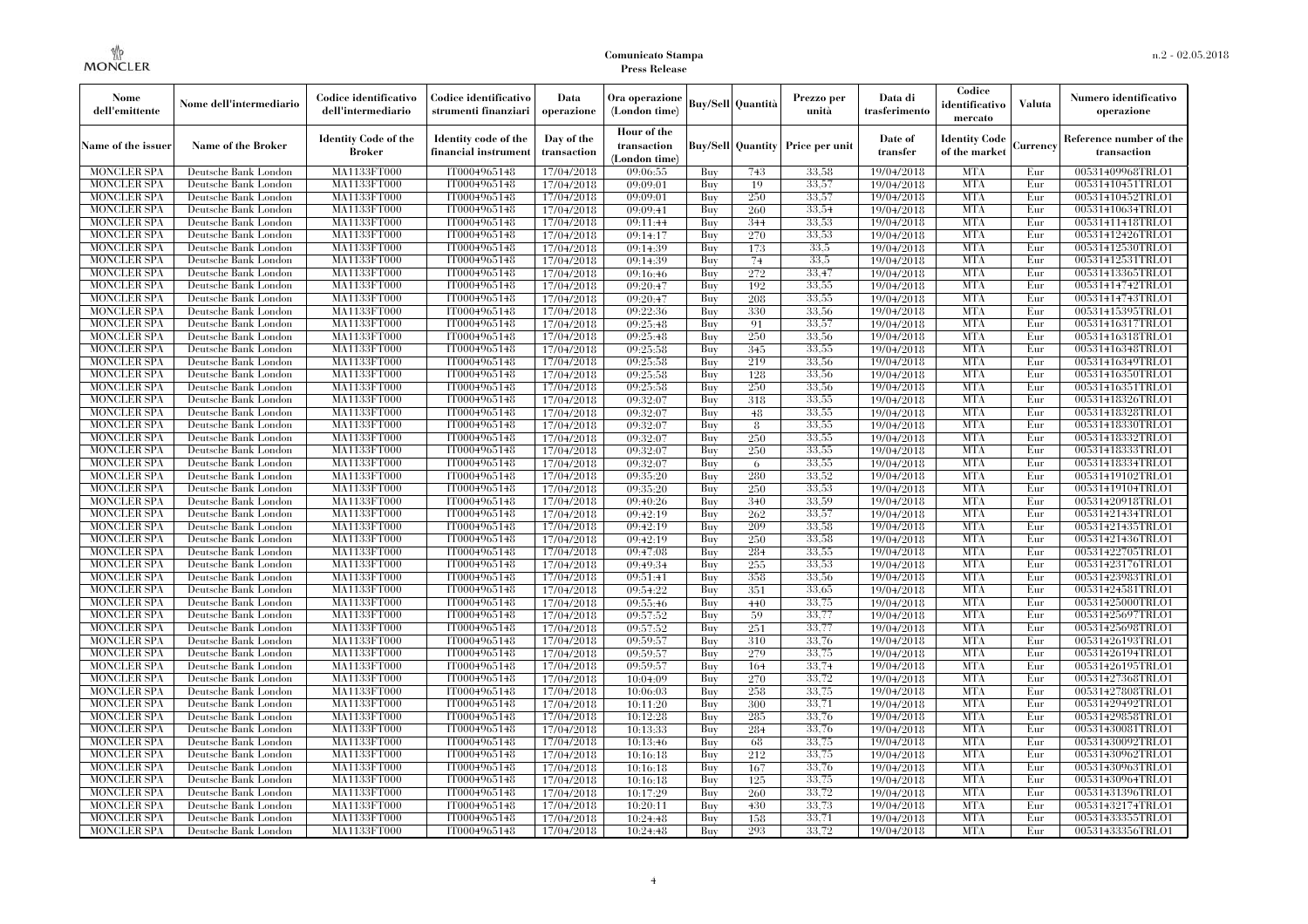| Nome<br>dell'emittente                   | Nome dell'intermediario                      | Codice identificativo<br>dell'intermediario  | Codice identificativo<br>strumenti finanziari | Data<br>operazione        | Ora operazione<br>(London time)             |            | <b>Buy/Sell Quantità</b> | Prezzo per<br>unità | Data di<br>trasferimento | Codice<br>identificativo<br>mercato   | <b>Valuta</b> | Numero identificativo<br>operazione    |
|------------------------------------------|----------------------------------------------|----------------------------------------------|-----------------------------------------------|---------------------------|---------------------------------------------|------------|--------------------------|---------------------|--------------------------|---------------------------------------|---------------|----------------------------------------|
| Name of the issuer                       | <b>Name of the Broker</b>                    | <b>Identity Code of the</b><br><b>Broker</b> | Identity code of the<br>financial instrumen   | Day of the<br>transaction | Hour of the<br>transaction<br>(London time) |            | <b>Buy/Sell Quantity</b> | Price per unit      | Date of<br>transfer      | <b>Identity Code</b><br>of the market | Currency      | Reference number of the<br>transaction |
| <b>MONCLER SPA</b>                       | Deutsche Bank London                         | MA1133FT000                                  | IT0004965148                                  | 17/04/2018                | 10:25:43                                    | Buy        | 295                      | 33,75               | 19/04/2018               | <b>MTA</b>                            | Eur           | 00531433519TRLO1                       |
| <b>MONCLER SPA</b>                       | Deutsche Bank London                         | MA1133FT000                                  | IT0004965148                                  | 17/04/2018                | 10:28:15                                    | Buy        | 7                        | 33,77               | 19/04/2018               | <b>MTA</b>                            | Eur           | 00531433998TRLO1                       |
| <b>MONCLER SPA</b>                       | Deutsche Bank London                         | <b>MA1133FT000</b>                           | IT0004965148                                  | 17/04/2018                | 10:28:15                                    | Buy        | 280                      | 33,77               | 19/04/2018               | <b>MTA</b>                            | Eur           | 00531433999TRLO1                       |
| <b>MONCLER SPA</b>                       | Deutsche Bank London                         | MA1133FT000                                  | IT0004965148                                  | 17/04/2018                | 10:30:03                                    | Buy        | 318                      | 33,76               | 19/04/2018               | <b>MTA</b>                            | Eur           | 00531434427TRLO1                       |
| <b>MONCLER SPA</b>                       | Deutsche Bank London                         | MA1133FT000                                  | IT0004965148                                  | 17/04/2018                | 10:30:03                                    | Buy        | $\mathbf{1}$             | 33,76               | 19/04/2018               | <b>MTA</b>                            | Eur           | 00531434428TRLO1                       |
| <b>MONCLER SPA</b>                       | Deutsche Bank London                         | MA1133FT000                                  | IT0004965148                                  | 17/04/2018                | 10:32:32                                    | Buy        | 254                      | 33,74               | 19/04/2018               | <b>MTA</b>                            | Eur           | 00531434993TRLO1                       |
| <b>MONCLER SPA</b>                       | Deutsche Bank London                         | <b>MA1133FT000</b>                           | IT0004965148                                  | 17/04/2018                | 10:40:40                                    | Buy        | 422                      | 33,77               | 19/04/2018               | <b>MTA</b>                            | Eur           | 00531436768TRLO1                       |
| <b>MONCLER SPA</b>                       | Deutsche Bank London                         | MA1133FT000                                  | IT0004965148                                  | 17/04/2018                | 10:43:19                                    | Buy        | 148                      | 33,78               | 19/04/2018               | <b>MTA</b>                            | Eur           | 00531437332TRLO1                       |
| <b>MONCLER SPA</b>                       | Deutsche Bank London                         | MA1133FT000                                  | IT0004965148                                  | 17/04/2018                | 10:43:19                                    | Buy        | 70                       | 33.78               | 19/04/2018               | <b>MTA</b>                            | Eur           | 00531437333TRLO1                       |
| <b>MONCLER SPA</b>                       | Deutsche Bank London                         | <b>MA1133FT000</b>                           | IT0004965148                                  | 17/04/2018                | 10:43:19                                    | Buy        | 125                      | 33,78               | 19/04/2018               | <b>MTA</b>                            | Eur           | 00531437334TRLO1                       |
| <b>MONCLER SPA</b><br><b>MONCLER SPA</b> | Deutsche Bank London<br>Deutsche Bank London | <b>MA1133FT000</b><br><b>MA1133FT000</b>     | IT0004965148<br>IT0004965148                  | 17/04/2018                | 10:43:19<br>10:43:19                        | Buy        | 250<br>107               | 33,78<br>33,78      | 19/04/2018<br>19/04/2018 | <b>MTA</b><br><b>MTA</b>              | Eur<br>Eur    | 00531437335TRLO1<br>00531437336TRLO1   |
| <b>MONCLER SPA</b>                       | Deutsche Bank London                         | MA1133FT000                                  | IT0004965148                                  | 17/04/2018<br>17/04/2018  | 10:43:19                                    | Buy<br>Buy | 70                       | 33,78               | 19/04/2018               | <b>MTA</b>                            | Eur           | 00531437337TRLO1                       |
| <b>MONCLER SPA</b>                       | Deutsche Bank London                         | MA1133FT000                                  | IT0004965148                                  | 17/04/2018                | 10:43:24                                    | Buy        | 380                      | 33,77               | 19/04/2018               | <b>MTA</b>                            | Eur           | 00531437339TRLO1                       |
|                                          |                                              |                                              | IT0004965148                                  |                           |                                             |            |                          | 33,77               |                          | <b>MTA</b>                            |               |                                        |
| <b>MONCLER SPA</b><br><b>MONCLER SPA</b> | Deutsche Bank London<br>Deutsche Bank London | <b>MA1133FT000</b><br>MA1133FT000            | IT0004965148                                  | 17/04/2018<br>17/04/2018  | 10:47:28<br>10:47:28                        | Buy<br>Buy | 250<br>151               | 33,78               | 19/04/2018<br>19/04/2018 | <b>MTA</b>                            | Eur<br>Eur    | 00531438112TRLO1<br>00531438113TRLO1   |
| <b>MONCLER SPA</b>                       | Deutsche Bank London                         | MA1133FT000                                  | IT0004965148                                  | 17/04/2018                | 10:47:28                                    | Buy        | 125                      | 33,77               | 19/04/2018               | <b>MTA</b>                            | Eur           | 00531438114TRLO1                       |
| <b>MONCLER SPA</b>                       | Deutsche Bank London                         | MA1133FT000                                  | IT0004965148                                  | 17/04/2018                | 10:52:43                                    | Buy        | 200                      | 33,77               | 19/04/2018               | <b>MTA</b>                            | Eur           | 00531439036TRLO1                       |
| <b>MONCLER SPA</b>                       | Deutsche Bank London                         | <b>MA1133FT000</b>                           | IT0004965148                                  | 17/04/2018                | 10:52:43                                    | Buy        | 105                      | 33,77               | 19/04/2018               | <b>MTA</b>                            | Eur           | 00531439037TRLO1                       |
| <b>MONCLER SPA</b>                       | Deutsche Bank London                         | MA1133FT000                                  | IT0004965148                                  | 17/04/2018                | 10:53:50                                    | Buy        | 252                      | 33,75               | 19/04/2018               | <b>MTA</b>                            | Eur           | 00531439292TRLO1                       |
| <b>MONCLER SPA</b>                       | Deutsche Bank London                         | MA1133FT000                                  | IT0004965148                                  | 17/04/2018                | 10:57:21                                    | Buy        | 277                      | 33,74               | 19/04/2018               | <b>MTA</b>                            | Eur           | 00531439942TRLO1                       |
| <b>MONCLER SPA</b>                       | Deutsche Bank London                         | <b>MA1133FT000</b>                           | IT0004965148                                  | 17/04/2018                | 10:57:21                                    | Buy        | 250                      | 33,75               | 19/04/2018               | <b>MTA</b>                            | Eur           | 00531439943TRLO1                       |
| MONCLER SPA                              | Deutsche Bank London                         | <b>MA1133FT000</b>                           | IT0004965148                                  | 17/04/2018                | 10:57:21                                    | Buy        | 125                      | 33,75               | 19/04/2018               | <b>MTA</b>                            | Eur           | 00531439944TRLO1                       |
| <b>MONCLER SPA</b>                       | Deutsche Bank London                         | MA1133FT000                                  | IT0004965148                                  | 17/04/2018                | 10:58:27                                    | Buy        | 253                      | 33,71               | 19/04/2018               | <b>MTA</b>                            | Eur           | 00531440242TRLO1                       |
| <b>MONCLER SPA</b>                       | Deutsche Bank London                         | MA1133FT000                                  | IT0004965148                                  | 17/04/2018                | 10:59:26                                    | Buy        | 252                      | 33.7                | 19/04/2018               | <b>MTA</b>                            | Eur           | 00531440405TRLO1                       |
| <b>MONCLER SPA</b>                       | Deutsche Bank London                         | <b>MA1133FT000</b>                           | IT0004965148                                  | 17/04/2018                | 11:06:36                                    | Buy        | 280                      | 33,71               | 19/04/2018               | <b>MTA</b>                            | Eur           | 00531441577TRLO1                       |
| MONCLER SPA                              | Deutsche Bank London                         | <b>MA1133FT000</b>                           | IT0004965148                                  | 17/04/2018                | 11:06:36                                    | Buy        | 222                      | 33,72               | 19/04/2018               | <b>MTA</b>                            | Eur           | 00531441578TRLO1                       |
| <b>MONCLER SPA</b>                       | Deutsche Bank London                         | MA1133FT000                                  | IT0004965148                                  | 17/04/2018                | 11:06:36                                    | Buy        | 125                      | 33,72               | 19/04/2018               | <b>MTA</b>                            | Eur           | 00531441579TRLO1                       |
| <b>MONCLER SPA</b>                       | Deutsche Bank London                         | MA1133FT000                                  | IT0004965148                                  | 17/04/2018                | 11:06:36                                    | Buy        | 250                      | 33,71               | 19/04/2018               | <b>MTA</b>                            | Eur           | 00531441580TRLO1                       |
| <b>MONCLER SPA</b>                       | Deutsche Bank London                         | <b>MA1133FT000</b>                           | IT0004965148                                  | 17/04/2018                | 11:06:36                                    | Buy        | 125                      | 33,71               | 19/04/2018               | <b>MTA</b>                            | Eur           | 00531441581TRLO1                       |
| <b>MONCLER SPA</b>                       | Deutsche Bank London                         | <b>MA1133FT000</b>                           | IT0004965148                                  | 17/04/2018                | 11:19:55                                    | Buy        | 217                      | 33,71               | 19/04/2018               | <b>MTA</b>                            | Eur           | 00531444166TRLO1                       |
| <b>MONCLER SPA</b>                       | Deutsche Bank London                         | MA1133FT000                                  | IT0004965148                                  | 17/04/2018                | 11:19:55                                    | Buy        | 11                       | 33,71               | 19/04/2018               | <b>MTA</b>                            | Eur           | 00531444167TRLO1                       |
| <b>MONCLER SPA</b>                       | Deutsche Bank London                         | MA1133FT000                                  | IT0004965148                                  | 17/04/2018                | 11:19:55                                    | Buy        | 194                      | 33,71               | 19/04/2018               | <b>MTA</b>                            | Eur           | 00531444168TRLO1                       |
| <b>MONCLER SPA</b>                       | Deutsche Bank London                         | <b>MA1133FT000</b>                           | IT0004965148                                  | 17/04/2018                | 11:20:03                                    | Buy        | 500                      | 33,7                | 19/04/2018               | <b>MTA</b>                            | Eur           | 00531444216TRLO1                       |
| <b>MONCLER SPA</b>                       | Deutsche Bank London                         | <b>MA1133FT000</b>                           | IT0004965148                                  | 17/04/2018                | 11:20:03                                    | Buy        | 61                       | 33,71               | 19/04/2018               | <b>MTA</b>                            | Eur           | 00531444217TRLO1                       |
| <b>MONCLER SPA</b>                       | Deutsche Bank London                         | MA1133FT000                                  | IT0004965148                                  | 17/04/2018                | 11:20:03                                    | Buy        | 144                      | 33,71               | 19/04/2018               | <b>MTA</b>                            | Eur           | 00531444218TRLO1                       |
| <b>MONCLER SPA</b>                       | Deutsche Bank London                         | MA1133FT000                                  | IT0004965148                                  | 17/04/2018                | 11:20:03                                    | Buy        | 134                      | 33,71               | 19/04/2018               | <b>MTA</b>                            | Eur           | 00531444219TRLO1                       |
| <b>MONCLER SPA</b>                       | Deutsche Bank London                         | <b>MA1133FT000</b>                           | IT0004965148                                  | 17/04/2018                | 11:20:03                                    | Buy        | 300                      | 33.69               | 19/04/2018               | <b>MTA</b>                            | Eur           | 00531444221TRLO1                       |
| <b>MONCLER SPA</b>                       | Deutsche Bank London                         | <b>MA1133FT000</b>                           | IT0004965148                                  | 17/04/2018                | 11:28:28                                    | Buy        | 332                      | 33,75               | 19/04/2018               | <b>MTA</b>                            | Eur           | 00531446158TRLO1                       |
| <b>MONCLER SPA</b>                       | Deutsche Bank London                         | <b>MA1133FT000</b>                           | IT0004965148                                  | 17/04/2018                | 11:28:28                                    | Buy        | 148                      | 33,75               | 19/04/2018               | <b>MTA</b>                            | Eur           | 00531446159TRLO1                       |
| <b>MONCLER SPA</b>                       | Deutsche Bank London                         | MA1133FT000                                  | IT0004965148                                  | 17/04/2018                | 11:32:11                                    | Buy        | 340                      | 33.8                | 19/04/2018               | <b>MTA</b>                            | Eur           | 00531446908TRLO1                       |
| <b>MONCLER SPA</b>                       | Deutsche Bank London                         | MA1133FT000                                  | IT0004965148                                  | 17/04/2018                | 11:32:11                                    | Buy        | 22                       | 33.81               | 19/04/2018               | <b>MTA</b>                            | Eur           | 00531446909TRLO1                       |
| <b>MONCLER SPA</b>                       | Deutsche Bank London                         | <b>MA1133FT000</b>                           | IT0004965148                                  | 17/04/2018                | 11:32:11                                    | Buy        | 125                      | 33,81               | 19/04/2018               | MTA                                   | Eur           | 00531446910TRLO1                       |
| <b>MONCLER SPA</b>                       | Deutsche Bank London                         | MA1133FT000                                  | IT0004965148                                  | 17/04/2018                | 11:32:11                                    | Buy        | 403                      | 33,81               | 19/04/2018               | <b>MTA</b>                            | Eur           | 00531446911TRLO1                       |
| <b>MONCLER SPA</b>                       | Deutsche Bank London                         | MA1133FT000                                  | IT0004965148                                  | 17/04/2018                | 11:32:11                                    | Buy        | 213                      | 33.81               | 19/04/2018               | <b>MTA</b>                            | Eur           | 00531446912TRLO1                       |
| <b>MONCLER SPA</b>                       | Deutsche Bank London                         | MA1133FT000                                  | IT0004965148                                  | 17/04/2018                | 11:41:18                                    | Buy        | 95                       | 33,79               | 19/04/2018               | <b>MTA</b>                            | Eur           | 00531448565TRLO1                       |
| <b>MONCLER SPA</b>                       | Deutsche Bank London                         | <b>MA1133FT000</b>                           | IT0004965148                                  | 17/04/2018                | 11:42:55                                    | Buy        | 380                      | 33,82               | 19/04/2018               | <b>MTA</b>                            | Eur           | 00531448867TRLO1                       |
| <b>MONCLER SPA</b>                       | Deutsche Bank London                         | MA1133FT000                                  | IT0004965148                                  | 17/04/2018                | 11:43:46                                    | Buy        | 277                      | 33,82               | 19/04/2018               | <b>MTA</b>                            | Eur           | 00531449041TRLO1                       |
| <b>MONCLER SPA</b>                       | Deutsche Bank London                         | MA1133FT000                                  | IT0004965148                                  | 17/04/2018                | 11:43:47                                    | Buy        | 94                       | 33.81               | 19/04/2018               | <b>MTA</b>                            | Eur           | 00531449042TRLO1                       |
| <b>MONCLER SPA</b>                       | Deutsche Bank London                         | MA1133FT000                                  | IT0004965148                                  | 17/04/2018                | 11:43:47                                    | Buy        | 256                      | 33.81               | 19/04/2018               | <b>MTA</b>                            | Eur           | 00531449043TRLO1                       |
| MONCLER SPA                              | Deutsche Bank London                         | <b>MA1133FT000</b>                           | IT0004965148                                  | 17/04/2018                | 11:46:51                                    | Buy        | 285                      | 33,78               | 19/04/2018               | <b>MTA</b>                            | Eur           | 00531449589TRLO1                       |
| <b>MONCLER SPA</b>                       | Deutsche Bank London                         | <b>MA1133FT000</b>                           | IT0004965148                                  | 17/04/2018                | 11:51:14                                    | Buy        | 177                      | 33,82               | 19/04/2018               | <b>MTA</b>                            | Eur           | 00531450232TRLO1                       |
| <b>MONCLER SPA</b>                       | Deutsche Bank London                         | MA1133FT000                                  | IT0004965148                                  | 17/04/2018                | 11:51:14                                    | Buy        | 242                      | 33,82               | 19/04/2018               | <b>MTA</b>                            | Eur           | 00531450233TRLO1                       |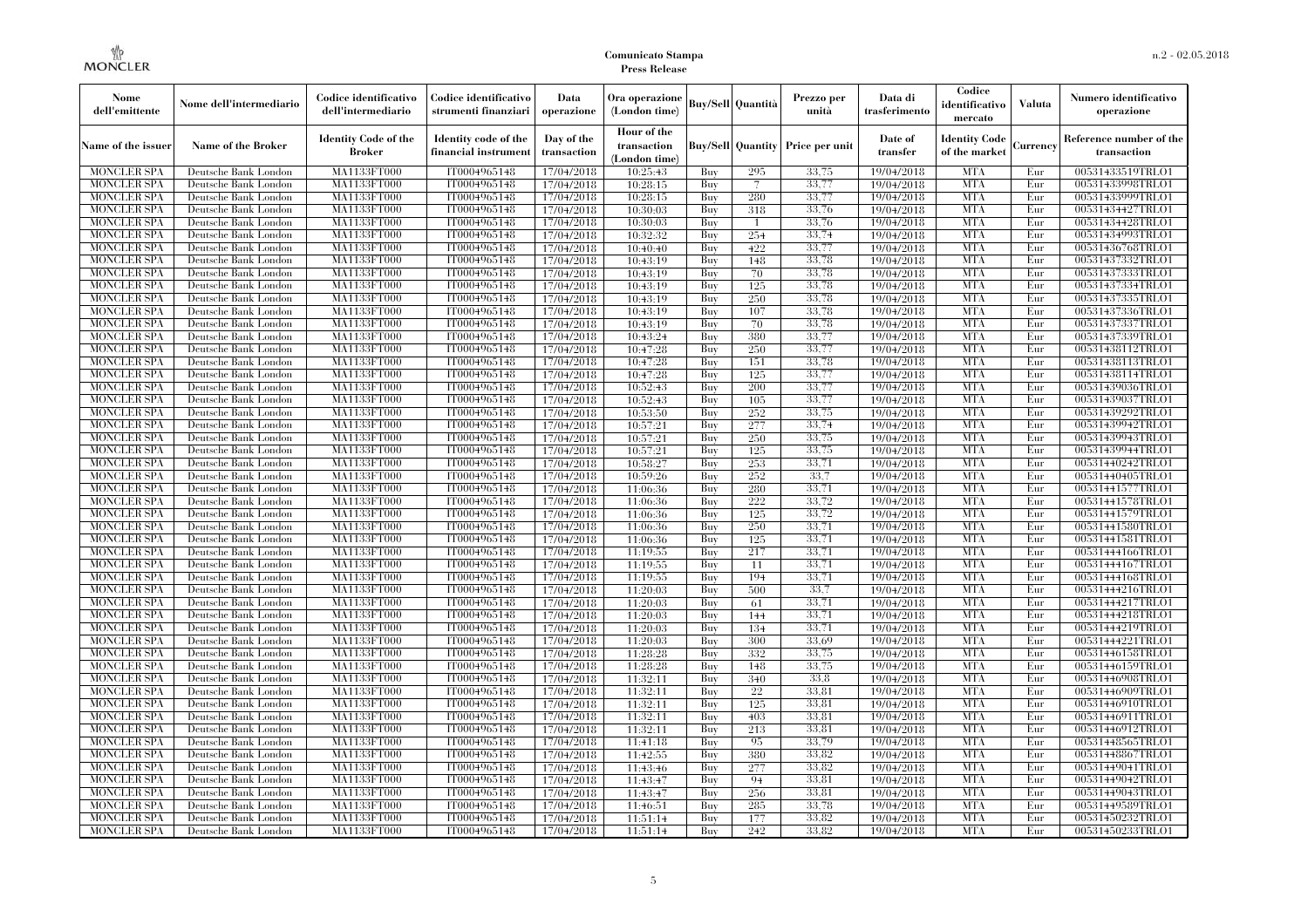| Nome<br>dell'emittente                   | Nome dell'intermediario                      | Codice identificativo<br>dell'intermediario  | Codice identificativo<br>strumenti finanziari | Data<br>operazione        | Ora operazione<br>(London time)             |            | <b>Buy/Sell Quantità</b> | Prezzo per<br>unità                     | Data di<br>trasferimento | Codice<br>identificativo<br>mercato   | Valuta     | Numero identificativo<br>operazione    |
|------------------------------------------|----------------------------------------------|----------------------------------------------|-----------------------------------------------|---------------------------|---------------------------------------------|------------|--------------------------|-----------------------------------------|--------------------------|---------------------------------------|------------|----------------------------------------|
| Name of the issuer                       | Name of the Broker                           | <b>Identity Code of the</b><br><b>Broker</b> | Identity code of the<br>financial instrument  | Day of the<br>transaction | Hour of the<br>transaction<br>(London time) |            |                          | <b>Buy/Sell Quantity Price per unit</b> | Date of<br>transfer      | <b>Identity Code</b><br>of the market | durrency   | Reference number of the<br>transaction |
| <b>MONCLER SPA</b>                       | Deutsche Bank London                         | MA1133FT000                                  | IT0004965148                                  | 17/04/2018                | 11:53:48                                    | Buy        | 265                      | 33,83                                   | 19/04/2018               | <b>MTA</b>                            | Eur        | 00531450750TRLO1                       |
| <b>MONCLER SPA</b>                       | Deutsche Bank London                         | <b>MA1133FT000</b>                           | IT0004965148                                  | 17/04/2018                | 11:57:42                                    | Buy        | 152                      | 33,84                                   | 19/04/2018               | <b>MTA</b>                            | Eur        | 00531451472TRLO1                       |
| <b>MONCLER SPA</b>                       | Deutsche Bank London                         | MA1133FT000                                  | IT0004965148                                  | 17/04/2018                | 11:57:42                                    | Buy        | 125                      | 33.84                                   | 19/04/2018               | <b>MTA</b>                            | Eur        | 00531451473TRLO1                       |
| <b>MONCLER SPA</b>                       | Deutsche Bank London                         | MA1133FT000                                  | IT0004965148                                  | 17/04/2018                | 11:59:58                                    | Buy        | 333                      | 33.8                                    | 19/04/2018               | <b>MTA</b>                            | Eur        | 00531451952TRLO1                       |
| <b>MONCLER SPA</b>                       | Deutsche Bank London                         | MA1133FT000<br><b>MA1133FT000</b>            | IT0004965148<br>IT0004965148                  | 17/04/2018                | 12:09:38<br>12:09:38                        | Buy        | 353<br>567               | 33,81<br>33.82                          | 19/04/2018               | <b>MTA</b><br><b>MTA</b>              | Eur<br>Eur | 00531454251TRLO1                       |
| <b>MONCLER SPA</b><br><b>MONCLER SPA</b> | Deutsche Bank London<br>Deutsche Bank London | MA1133FT000                                  | IT0004965148                                  | 17/04/2018<br>17/04/2018  | 12:09:38                                    | Buy<br>Buy | 125                      | 33.82                                   | 19/04/2018<br>19/04/2018 | <b>MTA</b>                            | Eur        | 00531454252TRLO1<br>00531454253TRLO1   |
| <b>MONCLER SPA</b>                       | Deutsche Bank London                         | MA1133FT000                                  | IT0004965148                                  | 17/04/2018                | 12:09:38                                    | Buv        | 250                      | 33.81                                   | 19/04/2018               | <b>MTA</b>                            | Eur        | 00531454254TRLO1                       |
| <b>MONCLER SPA</b>                       | Deutsche Bank London                         | MA1133FT000                                  | IT0004965148                                  | 17/04/2018                | 12:09:38                                    | Buy        | 125                      | 33,81                                   | 19/04/2018               | <b>MTA</b>                            | Eur        | 00531454255TRLO1                       |
| <b>MONCLER SPA</b>                       | Deutsche Bank London                         | <b>MA1133FT000</b>                           | IT0004965148                                  | 17/04/2018                | 12:23:35                                    | Buy        | 510                      | 33.84                                   | 19/04/2018               | <b>MTA</b>                            | Eur        | 00531456491TRLO1                       |
| <b>MONCLER SPA</b>                       | Deutsche Bank London                         | MA1133FT000                                  | IT0004965148                                  | 17/04/2018                | 12:23:35                                    | Buy        | 116                      | 33,85                                   | 19/04/2018               | <b>MTA</b>                            | Eur        | 00531456492TRLO1                       |
| <b>MONCLER SPA</b>                       | Deutsche Bank London                         | MA1133FT000                                  | IT0004965148                                  | 17/04/2018                | 12:23:35                                    | Buy        | 250                      | 33,85                                   | 19/04/2018               | <b>MTA</b>                            | Eur        | 00531456493TRLO1                       |
| <b>MONCLER SPA</b>                       | Deutsche Bank London                         | MA1133FT000                                  | IT0004965148                                  | 17/04/2018                | 12:23:35                                    | Buy        | 362                      | 33.85                                   | 19/04/2018               | <b>MTA</b>                            | Eur        | 00531456494TRLO1                       |
| <b>MONCLER SPA</b>                       | Deutsche Bank London                         | MA1133FT000                                  | IT0004965148                                  | 17/04/2018                | 12:23:35                                    | Buy        | 125                      | 33,85                                   | 19/04/2018               | <b>MTA</b>                            | Eur        | 00531456495TRLO1                       |
| <b>MONCLER SPA</b>                       | Deutsche Bank London                         | MA1133FT000                                  | IT0004965148                                  | 17/04/2018                | 12:23:35                                    | Buy        | 153                      | 33,85                                   | 19/04/2018               | <b>MTA</b>                            | Eur        | 00531456496TRLO1                       |
| <b>MONCLER SPA</b>                       | Deutsche Bank London                         | MA1133FT000                                  | IT0004965148                                  | 17/04/2018                | 12:31:27                                    | Buy        | 277                      | 33,86                                   | 19/04/2018               | <b>MTA</b>                            | Eur        | 00531457988TRLO1                       |
| <b>MONCLER SPA</b>                       | Deutsche Bank London                         | MA1133FT000                                  | IT0004965148                                  | 17/04/2018                | 12:34:20                                    | Buy        | 277                      | 33.88                                   | 19/04/2018               | <b>MTA</b>                            | Eur        | 00531458500TRLO1                       |
| <b>MONCLER SPA</b>                       | Deutsche Bank London                         | MA1133FT000                                  | IT0004965148                                  | 17/04/2018                | 12:35:05                                    | Buy        | 290                      | 33.9                                    | 19/04/2018               | <b>MTA</b>                            | Eur        | 00531458638TRLO1                       |
| <b>MONCLER SPA</b>                       | Deutsche Bank London                         | MA1133FT000                                  | IT0004965148                                  | 17/04/2018                | 12:42:59                                    | Buy        | 275                      | 33,93                                   | 19/04/2018               | <b>MTA</b>                            | Eur        | 00531460144TRLO1                       |
| <b>MONCLER SPA</b>                       | Deutsche Bank London                         | MA1133FT000                                  | IT0004965148                                  | 17/04/2018                | 12:43:08                                    | Buy        | 310                      | 33.92                                   | 19/04/2018               | <b>MTA</b>                            | Eur        | 00531460185TRLO1                       |
| MONCLER SPA                              | Deutsche Bank London                         | MA1133FT000                                  | IT0004965148                                  | 17/04/2018                | 12:43:08                                    | Buy        | 277                      | 33,93                                   | 19/04/2018               | <b>MTA</b>                            | Eur        | 00531460186TRLO1                       |
| <b>MONCLER SPA</b>                       | Deutsche Bank London                         | MA1133FT000                                  | IT0004965148                                  | 17/04/2018                | 12:51:08                                    | Buy        | 123                      | 33.92                                   | 19/04/2018               | <b>MTA</b>                            | Eur        | 00531461787TRLO1                       |
| <b>MONCLER SPA</b>                       | Deutsche Bank London                         | MA1133FT000                                  | IT0004965148                                  | 17/04/2018                | 12:54:38                                    | Buy        | 200                      | 33.96                                   | 19/04/2018               | <b>MTA</b>                            | Eur        | 00531462665TRLO1                       |
| <b>MONCLER SPA</b>                       | Deutsche Bank London                         | MA1133FT000                                  | IT0004965148                                  | 17/04/2018                | 12:55:21                                    | Buy        | 247                      | 33.98                                   | 19/04/2018               | <b>MTA</b>                            | Eur        | 00531462929TRLO1                       |
| <b>MONCLER SPA</b>                       | Deutsche Bank London                         | MA1133FT000                                  | IT0004965148                                  | 17/04/2018                | 12:56:08                                    | Buy        | 193                      | 33.98                                   | 19/04/2018               | <b>MTA</b>                            | Eur        | 00531463133TRLO1                       |
| <b>MONCLER SPA</b>                       | Deutsche Bank London                         | MA1133FT000                                  | IT0004965148                                  | 17/04/2018                | 12:56:10                                    | Buy        | 85                       | 33.98                                   | 19/04/2018               | <b>MTA</b>                            | Eur        | 00531463136TRLO1                       |
| <b>MONCLER SPA</b>                       | Deutsche Bank London                         | MA1133FT000                                  | IT0004965148                                  | 17/04/2018                | 12:56:10                                    | Buy        | 215                      | 33,98                                   | 19/04/2018               | <b>MTA</b>                            | Eur        | 00531463137TRLO1                       |
| <b>MONCLER SPA</b>                       | Deutsche Bank London                         | MA1133FT000                                  | IT0004965148                                  | 17/04/2018                | 12:56:10                                    | Buy        | 260                      | 33,97                                   | 19/04/2018               | <b>MTA</b>                            | Eur        | 00531463139TRLO1                       |
| <b>MONCLER SPA</b>                       | Deutsche Bank London                         | MA1133FT000                                  | IT0004965148                                  | 17/04/2018                | 12:59:08                                    | Buy        | 272                      | 33.96                                   | 19/04/2018               | <b>MTA</b>                            | Eur        | 00531463895TRLO1                       |
| <b>MONCLER SPA</b>                       | Deutsche Bank London                         | <b>MA1133FT000</b>                           | IT0004965148                                  | 17/04/2018                | 13:01:46                                    | Buy        | 41                       | 34,01                                   | 19/04/2018               | <b>MTA</b>                            | Eur        | 00531464717TRLO1                       |
| <b>MONCLER SPA</b>                       | Deutsche Bank London                         | MA1133FT000                                  | IT0004965148                                  | 17/04/2018                | 13:01:46                                    | Buy        | 240                      | 34,01                                   | 19/04/2018               | <b>MTA</b>                            | Eur        | 00531464718TRLO1                       |
| <b>MONCLER SPA</b>                       | Deutsche Bank London                         | MA1133FT000                                  | IT0004965148                                  | 17/04/2018                | 13:04:23                                    | Buy        | 331                      | 34,05                                   | 19/04/2018               | <b>MTA</b>                            | Eur        | 00531465352TRLO1                       |
| <b>MONCLER SPA</b>                       | Deutsche Bank London                         | MA1133FT000                                  | IT0004965148                                  | 17/04/2018                | 13:09:18                                    | Buy        | 35                       | 34.12                                   | 19/04/2018               | <b>MTA</b>                            | Eur        | 00531466939TRLO1                       |
| <b>MONCLER SPA</b>                       | Deutsche Bank London                         | <b>MA1133FT000</b>                           | IT0004965148                                  | 17/04/2018                | 13:09:18                                    | Buy        | 390                      | 34.12                                   | 19/04/2018               | <b>MTA</b>                            | Eur        | 00531466940TRLO1                       |
| <b>MONCLER SPA</b>                       | Deutsche Bank London                         | MA1133FT000                                  | IT0004965148                                  | 17/04/2018                | 13:09:18                                    | Buy        | 25                       | 34.12                                   | 19/04/2018               | <b>MTA</b>                            | Eur        | 00531466941TRLO1                       |
| <b>MONCLER SPA</b>                       | Deutsche Bank London                         | MA1133FT000                                  | IT0004965148                                  | 17/04/2018                | 13:09:18                                    | Buy        | 125                      | 34.12                                   | 19/04/2018               | <b>MTA</b>                            | Eur        | 00531466942TRLO1                       |
| MONCLER SPA                              | Deutsche Bank London                         | MA1133FT000                                  | IT0004965148                                  | 17/04/2018                | 13:11:44                                    | Buy        | 268                      | 34.09                                   | 19/04/2018               | <b>MTA</b>                            | Eur        | 00531467559TRLO1                       |
| <b>MONCLER SPA</b>                       | Deutsche Bank London                         | <b>MA1133FT000</b>                           | IT0004965148                                  | 17/04/2018                | 13:14:27                                    | Buy        | 11                       | 34.09                                   | 19/04/2018               | <b>MTA</b>                            | Eur        | 00531468470TRLO1                       |
| <b>MONCLER SPA</b>                       | Deutsche Bank London                         | MA1133FT000                                  | IT0004965148                                  | 17/04/2018                | 13:14:27                                    | Buy        | 100                      | 34.09                                   | 19/04/2018               | <b>MTA</b>                            | Eur        | 00531468471TRLO1                       |
| <b>MONCLER SPA</b>                       | Deutsche Bank London                         | <b>MA1133FT000</b><br><b>MA1133FT000</b>     | IT0004965148                                  | 17/04/2018                | 13:14:27                                    | Buy<br>Buy | 20                       | 34.09<br>34,09                          | 19/04/2018               | <b>MTA</b><br><b>MTA</b>              | Eur<br>Eur | 00531468472TRLO1                       |
| <b>MONCLER SPA</b>                       | Deutsche Bank London                         | <b>MA1133FT000</b>                           | IT0004965148<br>IT0004965148                  | 17/04/2018                | 13:14:27<br>13:14:27                        |            | 25<br>125                | 34.09                                   | 19/04/2018               | <b>MTA</b>                            |            | 00531468473TRLO1                       |
| <b>MONCLER SPA</b><br><b>MONCLER SPA</b> | Deutsche Bank London<br>Deutsche Bank London | MA1133FT000                                  | IT0004965148                                  | 17/04/2018<br>17/04/2018  | 13:18:30                                    | Buy<br>Buy | 275                      | 34.07                                   | 19/04/2018<br>19/04/2018 | <b>MTA</b>                            | Eur<br>Eur | 00531468474TRLO1<br>00531469927TRLO1   |
| <b>MONCLER SPA</b>                       | Deutsche Bank London                         | MA1133FT000                                  | IT0004965148                                  | 17/04/2018                | 13:19:10                                    | Buy        | 73                       | 34,05                                   | 19/04/2018               | <b>MTA</b>                            | Eur        | 00531470096TRLO1                       |
| <b>MONCLER SPA</b>                       | Deutsche Bank London                         | MA1133FT000                                  | IT0004965148                                  | 17/04/2018                | 13:19:10                                    | Buy        | 187                      | 34,05                                   | 19/04/2018               | <b>MTA</b>                            | Eur        | 00531470099TRLO1                       |
| <b>MONCLER SPA</b>                       | Deutsche Bank London                         | MA1133FT000                                  | IT0004965148                                  | 17/04/2018                | 13:21:05                                    | Buy        | 264                      | 34,05                                   | 19/04/2018               | <b>MTA</b>                            | Eur        | 00531471056TRLO1                       |
| <b>MONCLER SPA</b>                       | Deutsche Bank London                         | MA1133FT000                                  | IT0004965148                                  | 17/04/2018                | 13:23:42                                    | Buy        | 254                      | 34,03                                   | 19/04/2018               | <b>MTA</b>                            | Eur        | 00531472540TRLO1                       |
| <b>MONCLER SPA</b>                       | Deutsche Bank London                         | MA1133FT000                                  | IT0004965148                                  | 17/04/2018                | 13:23:42                                    | Buy        | 8                        | 34,03                                   | 19/04/2018               | <b>MTA</b>                            | Eur        | 00531472541TRLO1                       |
| <b>MONCLER SPA</b>                       | Deutsche Bank London                         | MA1133FT000                                  | IT0004965148                                  | 17/04/2018                | 13:23:42                                    | Buy        | 358                      | 34,03                                   | 19/04/2018               | <b>MTA</b>                            | Eur        | 00531472542TRLO1                       |
| <b>MONCLER SPA</b>                       | Deutsche Bank London                         | MA1133FT000                                  | IT0004965148                                  | 17/04/2018                | 13:29:02                                    | Buy        | 120                      | 34,03                                   | 19/04/2018               | <b>MTA</b>                            | Eur        | 00531474456TRLO1                       |
| <b>MONCLER SPA</b>                       | Deutsche Bank London                         | MA1133FT000                                  | IT0004965148                                  | 17/04/2018                | 13:29:02                                    | Buy        | 159                      | 34,03                                   | 19/04/2018               | <b>MTA</b>                            | Eur        | 00531474457TRLO1                       |
| <b>MONCLER SPA</b>                       | Deutsche Bank London                         | <b>MA1133FT000</b>                           | IT0004965148                                  | 17/04/2018                | 13:29:02                                    | Buy        | 282                      | 34,03                                   | 19/04/2018               | <b>MTA</b>                            | Eur        | 00531474458TRLO1                       |
| <b>MONCLER SPA</b>                       | Deutsche Bank London                         | MA1133FT000                                  | IT0004965148                                  | 17/04/2018                | 13:31:57                                    | Buy        | 276                      | 34                                      | 19/04/2018               | <b>MTA</b>                            | Eur        | 00531475098TRLO1                       |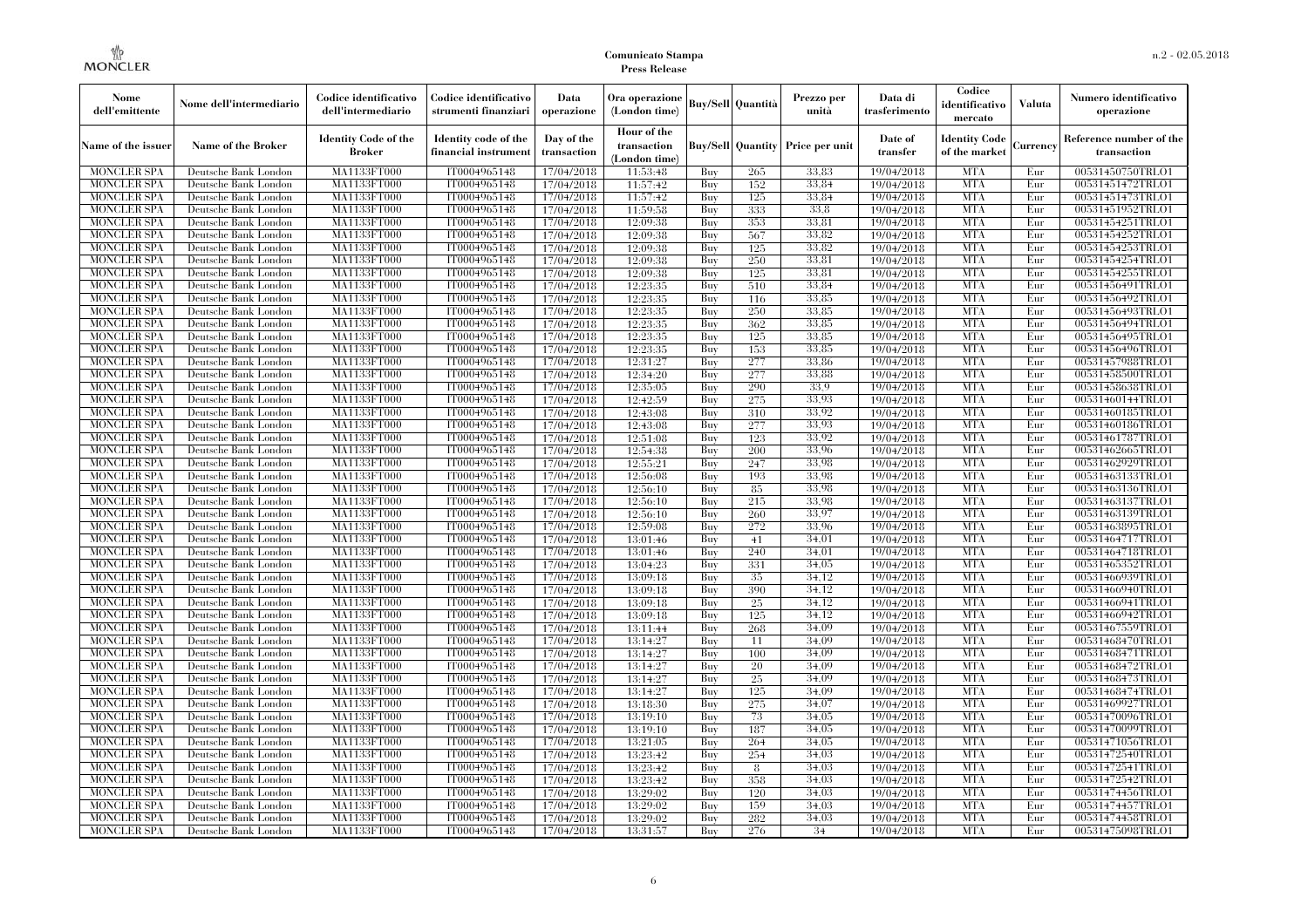| Nome<br>dell'emittente                   | Nome dell'intermediario                      | Codice identificativo<br>dell'intermediario  | Codice identificativo<br>strumenti finanziari | Data<br>operazione        | Ora operazione<br>(London time)             |            | <b>Buy/Sell</b> Quantità | Prezzo per<br>unità                     | Data di<br>trasferimento | Codice<br>identificativo<br>mercato   | <b>Valuta</b> | Numero identificativo<br>operazione    |
|------------------------------------------|----------------------------------------------|----------------------------------------------|-----------------------------------------------|---------------------------|---------------------------------------------|------------|--------------------------|-----------------------------------------|--------------------------|---------------------------------------|---------------|----------------------------------------|
| Name of the issuer                       | Name of the Broker                           | <b>Identity Code of the</b><br><b>Broker</b> | Identity code of the<br>financial instrument  | Day of the<br>transaction | Hour of the<br>transaction<br>(London time) |            |                          | <b>Buy/Sell Quantity Price per unit</b> | Date of<br>transfer      | <b>Identity Code</b><br>of the market | Currency      | Reference number of the<br>transaction |
| <b>MONCLER SPA</b>                       | Deutsche Bank London                         | MA1133FT000                                  | IT0004965148                                  | 17/04/2018                | 13:34:39                                    | Buy        | 282                      | 34,01                                   | 19/04/2018               | <b>MTA</b>                            | Eur           | 00531475910TRLO1                       |
| <b>MONCLER SPA</b>                       | Deutsche Bank London                         | MA1133FT000                                  | IT0004965148                                  | 17/04/2018                | 13:35:37                                    | Buy        | 81                       | 34.02                                   | 19/04/2018               | <b>MTA</b>                            | Eur           | 00531476114TRLO1                       |
| <b>MONCLER SPA</b>                       | Deutsche Bank London                         | MA1133FT000                                  | IT0004965148                                  | 17/04/2018                | 13:37:23                                    | Buy        | 440                      | 34,04                                   | 19/04/2018               | <b>MTA</b>                            | Eur           | 00531476728TRLO1                       |
| <b>MONCLER SPA</b><br><b>MONCLER SPA</b> | Deutsche Bank London<br>Deutsche Bank London | MA1133FT000<br>MA1133FT000                   | IT0004965148<br>IT0004965148                  | 17/04/2018<br>17/04/2018  | 13:39:39<br>13:43:21                        | Buy<br>Buy | 268<br>202               | 34.02<br>34.04                          | 19/04/2018<br>19/04/2018 | <b>MTA</b><br><b>MTA</b>              | Eur<br>Eur    | 00531477081TRLO1<br>00531478042TRLO1   |
| <b>MONCLER SPA</b>                       | Deutsche Bank London                         | MA1133FT000                                  | IT0004965148                                  | 17/04/2018                | 13:43:21                                    | Buy        | 400                      | 34,03                                   | 19/04/2018               | <b>MTA</b>                            | Eur           | 00531478043TRLO1                       |
| <b>MONCLER SPA</b>                       | Deutsche Bank London                         | MA1133FT000                                  | IT0004965148                                  | 17/04/2018                | 13:48:09                                    | Buy        | 294                      | 34,08                                   | 19/04/2018               | <b>MTA</b>                            | Eur           | 00531479273TRLO1                       |
| <b>MONCLER SPA</b>                       | Deutsche Bank London                         | MA1133FT000                                  | IT0004965148                                  | 17/04/2018                | 13:48:20                                    | Buy        | 283                      | 34.08                                   | 19/04/2018               | <b>MTA</b>                            | Eur           | 00531479301TRLO1                       |
| <b>MONCLER SPA</b>                       | Deutsche Bank London                         | MA1133FT000                                  | IT0004965148                                  | 17/04/2018                | 13:51:30                                    | Buv        | 361                      | 34,07                                   | 19/04/2018               | <b>MTA</b>                            | Eur           | 00531480257TRLO1                       |
| <b>MONCLER SPA</b>                       | Deutsche Bank London                         | MA1133FT000                                  | IT0004965148                                  | 17/04/2018                | 13:51:30                                    | Buy        | 96                       | 34,08                                   | 19/04/2018               | <b>MTA</b>                            | Eur           | 00531480258TRLO1                       |
| <b>MONCLER SPA</b>                       | Deutsche Bank London                         | <b>MA1133FT000</b>                           | IT0004965148                                  | 17/04/2018                | 13:51:30                                    | Buy        | 174                      | 34,08                                   | 19/04/2018               | <b>MTA</b>                            | Eur           | 00531480259TRLO1                       |
| <b>MONCLER SPA</b>                       | Deutsche Bank London                         | <b>MA1133FT000</b>                           | IT0004965148                                  | 17/04/2018                | 13:51:30                                    | Buy        | 125                      | 34,07                                   | 19/04/2018               | <b>MTA</b>                            | Eur           | 00531480260TRLO1                       |
| <b>MONCLER SPA</b>                       | Deutsche Bank London                         | <b>MA1133FT000</b>                           | IT0004965148                                  | 17/04/2018                | 13:54:17                                    | Buy        | 265                      | 34,07                                   | 19/04/2018               | <b>MTA</b>                            | Eur           | 00531481487TRLO1                       |
| <b>MONCLER SPA</b>                       | Deutsche Bank London                         | MA1133FT000                                  | IT0004965148                                  | 17/04/2018                | 13:54:17                                    | Buy        | 269                      | 34.08                                   | 19/04/2018               | <b>MTA</b>                            | Eur           | 00531481488TRLO1                       |
| <b>MONCLER SPA</b>                       | Deutsche Bank London                         | <b>MA1133FT000</b>                           | IT0004965148                                  | 17/04/2018                | 14:01:08                                    | Buy        | 250                      | 34,18                                   | 19/04/2018               | <b>MTA</b>                            | Eur           | 00531484934TRLO1                       |
| <b>MONCLER SPA</b>                       | Deutsche Bank London                         | MA1133FT000                                  | IT0004965148                                  | 17/04/2018                | 14:01:13                                    | Buy        | 411                      | 34.17                                   | 19/04/2018               | <b>MTA</b>                            | Eur           | 00531484996TRLO1                       |
| <b>MONCLER SPA</b>                       | Deutsche Bank London                         | MA1133FT000                                  | IT0004965148                                  | 17/04/2018                | 14:01:13                                    | Buy        | 284                      | 34,17                                   | 19/04/2018               | <b>MTA</b>                            | Eur           | 00531484997TRLO1                       |
| <b>MONCLER SPA</b>                       | Deutsche Bank London                         | MA1133FT000                                  | IT0004965148                                  | 17/04/2018                | 14:04:25                                    | Buy        | 167                      | 34,22                                   | 19/04/2018               | <b>MTA</b>                            | Eur           | 00531486285TRLO1                       |
| MONCLER SPA                              | Deutsche Bank London                         | <b>MA1133FT000</b>                           | IT0004965148                                  | 17/04/2018                | 14:04:25                                    | Buy        | 96                       | 34,22                                   | 19/04/2018               | <b>MTA</b>                            | Eur           | 00531486286TRLO1                       |
| <b>MONCLER SPA</b>                       | Deutsche Bank London                         | MA1133FT000                                  | IT0004965148                                  | 17/04/2018                | 14:06:17                                    | Buy        | 283                      | 34,24                                   | 19/04/2018               | <b>MTA</b>                            | Eur           | 00531486929TRLO1                       |
| <b>MONCLER SPA</b>                       | Deutsche Bank London                         | MA1133FT000<br>MA1133FT000                   | IT0004965148<br>IT0004965148                  | 17/04/2018                | 14:08:13                                    | Buv<br>Buy | 155                      | 34.22<br>34,25                          | 19/04/2018               | <b>MTA</b><br><b>MTA</b>              | Eur           | 00531487938TRLO1<br>00531488433TRLO1   |
| <b>MONCLER SPA</b><br><b>MONCLER SPA</b> | Deutsche Bank London<br>Deutsche Bank London | <b>MA1133FT000</b>                           | IT0004965148                                  | 17/04/2018<br>17/04/2018  | 14:09:27<br>14:11:09                        | Buy        | 310<br>28                | 34,27                                   | 19/04/2018<br>19/04/2018 | <b>MTA</b>                            | Eur<br>Eur    | 00531488926TRLO1                       |
| <b>MONCLER SPA</b>                       | Deutsche Bank London                         | MA1133FT000                                  | IT0004965148                                  | 17/04/2018                | 14:11:09                                    | Buy        | 250                      | 34.26                                   | 19/04/2018               | <b>MTA</b>                            | Eur           | 00531488927TRLO1                       |
| <b>MONCLER SPA</b>                       | Deutsche Bank London                         | MA1133FT000                                  | IT0004965148                                  | 17/04/2018                | 14:16:38                                    | Buy        | 330                      | 34,24                                   | 19/04/2018               | <b>MTA</b>                            | Eur           | 00531490676TRLO1                       |
| <b>MONCLER SPA</b>                       | Deutsche Bank London                         | MA1133FT000                                  | IT0004965148                                  | 17/04/2018                | 14:17:52                                    | Buy        | 400                      | 34,3                                    | 19/04/2018               | <b>MTA</b>                            | Eur           | 00531491064TRLO1                       |
| <b>MONCLER SPA</b>                       | Deutsche Bank London                         | <b>MA1133FT000</b>                           | IT0004965148                                  | 17/04/2018                | 14:19:15                                    | Buy        | 280                      | 34,32                                   | 19/04/2018               | <b>MTA</b>                            | Eur           | 00531491620TRLO1                       |
| <b>MONCLER SPA</b>                       | Deutsche Bank London                         | MA1133FT000                                  | IT0004965148                                  | 17/04/2018                | 14:19:15                                    | Buy        | 320                      | 34.31                                   | 19/04/2018               | <b>MTA</b>                            | Eur           | 00531491621TRLO1                       |
| <b>MONCLER SPA</b>                       | Deutsche Bank London                         | MA1133FT000                                  | IT0004965148                                  | 17/04/2018                | 14:19:15                                    | Buy        | 43                       | 34.33                                   | 19/04/2018               | <b>MTA</b>                            | Eur           | 00531491622TRLO1                       |
| <b>MONCLER SPA</b>                       | Deutsche Bank London                         | <b>MA1133FT000</b>                           | IT0004965148                                  | 17/04/2018                | 14:19:15                                    | Buy        | 250                      | 34,33                                   | 19/04/2018               | <b>MTA</b>                            | Eur           | 00531491623TRLO1                       |
| MONCLER SPA                              | Deutsche Bank London                         | <b>MA1133FT000</b>                           | IT0004965148                                  | 17/04/2018                | 14:19:15                                    | Buy        | 284                      | 34.33                                   | 19/04/2018               | <b>MTA</b>                            | Eur           | 00531491624TRLO1                       |
| <b>MONCLER SPA</b>                       | Deutsche Bank London                         | MA1133FT000                                  | IT0004965148                                  | 17/04/2018                | 14:24:42                                    | Buy        | 268                      | 34.34                                   | 19/04/2018               | <b>MTA</b>                            | Eur           | 00531494015TRLO1                       |
| <b>MONCLER SPA</b>                       | Deutsche Bank London                         | MA1133FT000                                  | IT0004965148                                  | 17/04/2018                | 14:27:19                                    | Buy        | 270                      | 34.35                                   | 19/04/2018               | <b>MTA</b>                            | Eur           | 00531494861TRLO1                       |
| <b>MONCLER SPA</b>                       | Deutsche Bank London                         | MA1133FT000                                  | IT0004965148                                  | 17/04/2018                | 14:27:19                                    | Buy        | 282                      | 34,35                                   | 19/04/2018               | <b>MTA</b>                            | Eur           | 00531494862TRLO1                       |
| <b>MONCLER SPA</b>                       | Deutsche Bank London                         | <b>MA1133FT000</b>                           | IT0004965148                                  | 17/04/2018                | 14:30:04                                    | Buy        | 306                      | 34,3                                    | 19/04/2018               | <b>MTA</b>                            | Eur           | 00531496004TRLO1                       |
| <b>MONCLER SPA</b>                       | Deutsche Bank London                         | MA1133FT000                                  | IT0004965148                                  | 17/04/2018                | 14:30:04                                    | Buy        | 98                       | 34.3                                    | 19/04/2018               | <b>MTA</b>                            | Eur           | 00531496005TRLO1                       |
| <b>MONCLER SPA</b>                       | Deutsche Bank London                         | MA1133FT000                                  | IT0004965148                                  | 17/04/2018                | 14:30:04                                    | Buy        | 300                      | 34.3                                    | 19/04/2018               | <b>MTA</b>                            | Eur           | 00531496006TRLO1                       |
| <b>MONCLER SPA</b>                       | Deutsche Bank London                         | <b>MA1133FT000</b>                           | IT0004965148                                  | 17/04/2018                | 14:32:00                                    | Buy        | 262                      | 34,26                                   | 19/04/2018               | <b>MTA</b>                            | Eur           | 00531496815TRLO1                       |
| <b>MONCLER SPA</b>                       | Deutsche Bank London                         | <b>MA1133FT000</b>                           | IT0004965148                                  | 17/04/2018                | 14:34:29                                    | Buy        | 330                      | 34,28                                   | 19/04/2018               | <b>MTA</b>                            | Eur           | 00531498060TRLO1                       |
| <b>MONCLER SPA</b>                       | Deutsche Bank London                         | MA1133FT000                                  | IT0004965148                                  | 17/04/2018                | 14:36:28                                    | Buy        | 22                       | 34.33<br>34.33                          | 19/04/2018               | <b>MTA</b><br><b>MTA</b>              | Eur           | 00531498885TRLO1                       |
| <b>MONCLER SPA</b><br><b>MONCLER SPA</b> | Deutsche Bank London                         | MA1133FT000<br>MA1133FT000                   | IT0004965148<br>IT0004965148                  | 17/04/2018<br>17/04/2018  | 14:36:28<br>14:36:28                        | Buy<br>Buy | 250<br>250               | 34.33                                   | 19/04/2018<br>19/04/2018 | <b>MTA</b>                            | Eur<br>Eur    | 00531498886TRLO1<br>00531498887TRLO1   |
| MONCLER SPA                              | Deutsche Bank London<br>Deutsche Bank London | <b>MA1133FT000</b>                           | IT0004965148                                  | 17/04/2018                | 14:36:28                                    | Buy        | 111                      | 34.33                                   | 19/04/2018               | MTA                                   | Eur           | 00531498888TRLO1                       |
| <b>MONCLER SPA</b>                       | Deutsche Bank London                         | MA1133FT000                                  | IT0004965148                                  | 17/04/2018                | 14:36:28                                    | Buy        | $22\,$                   | 34.33                                   | 19/04/2018               | <b>MTA</b>                            | Eur           | 00531498889TRLO1                       |
| <b>MONCLER SPA</b>                       | Deutsche Bank London                         | MA1133FT000                                  | IT0004965148                                  | 17/04/2018                | 14:40:09                                    | Buy        | 92                       | 34.3                                    | 19/04/2018               | <b>MTA</b>                            | Eur           | 00531500474TRLO1                       |
| <b>MONCLER SPA</b>                       | Deutsche Bank London                         | MA1133FT000                                  | IT0004965148                                  | 17/04/2018                | 14:40:10                                    | Buy        | 228                      | 34.3                                    | 19/04/2018               | <b>MTA</b>                            | Eur           | 00531500475TRLO1                       |
| <b>MONCLER SPA</b>                       | Deutsche Bank London                         | <b>MA1133FT000</b>                           | IT0004965148                                  | 17/04/2018                | 14:40:37                                    | Buy        | 320                      | 34,29                                   | 19/04/2018               | MTA                                   | Eur           | 00531500811TRLO1                       |
| <b>MONCLER SPA</b>                       | Deutsche Bank London                         | MA1133FT000                                  | IT0004965148                                  | 17/04/2018                | 14:40:37                                    | Buy        | 281                      | 34.28                                   | 19/04/2018               | <b>MTA</b>                            | Eur           | 00531500812TRLO1                       |
| <b>MONCLER SPA</b>                       | Deutsche Bank London                         | MA1133FT000                                  | IT0004965148                                  | 17/04/2018                | 14:40:37                                    | Buy        | 167                      | 34,27                                   | 19/04/2018               | <b>MTA</b>                            | Eur           | 00531500813TRLO1                       |
| <b>MONCLER SPA</b>                       | Deutsche Bank London                         | MA1133FT000                                  | IT0004965148                                  | 17/04/2018                | 14:40:37                                    | Buy        | 124                      | 34,27                                   | 19/04/2018               | <b>MTA</b>                            | Eur           | 00531500814TRLO1                       |
| MONCLER SPA                              | Deutsche Bank London                         | <b>MA1133FT000</b>                           | IT0004965148                                  | 17/04/2018                | 14:44:40                                    | Buy        | 190                      | 34,19                                   | 19/04/2018               | <b>MTA</b>                            | Eur           | 00531502881TRLO1                       |
| <b>MONCLER SPA</b>                       | Deutsche Bank London                         | <b>MA1133FT000</b>                           | IT0004965148                                  | 17/04/2018                | 14:45:43                                    | Buy        | 50                       | 34.19                                   | 19/04/2018               | <b>MTA</b>                            | Eur           | 00531503385TRLO1                       |
| <b>MONCLER SPA</b>                       | Deutsche Bank London                         | MA1133FT000                                  | IT0004965148                                  | 17/04/2018                | 14:45:52                                    | Buy        | 430                      | 34.21                                   | 19/04/2018               | <b>MTA</b>                            | Eur           | 00531503419TRLO1                       |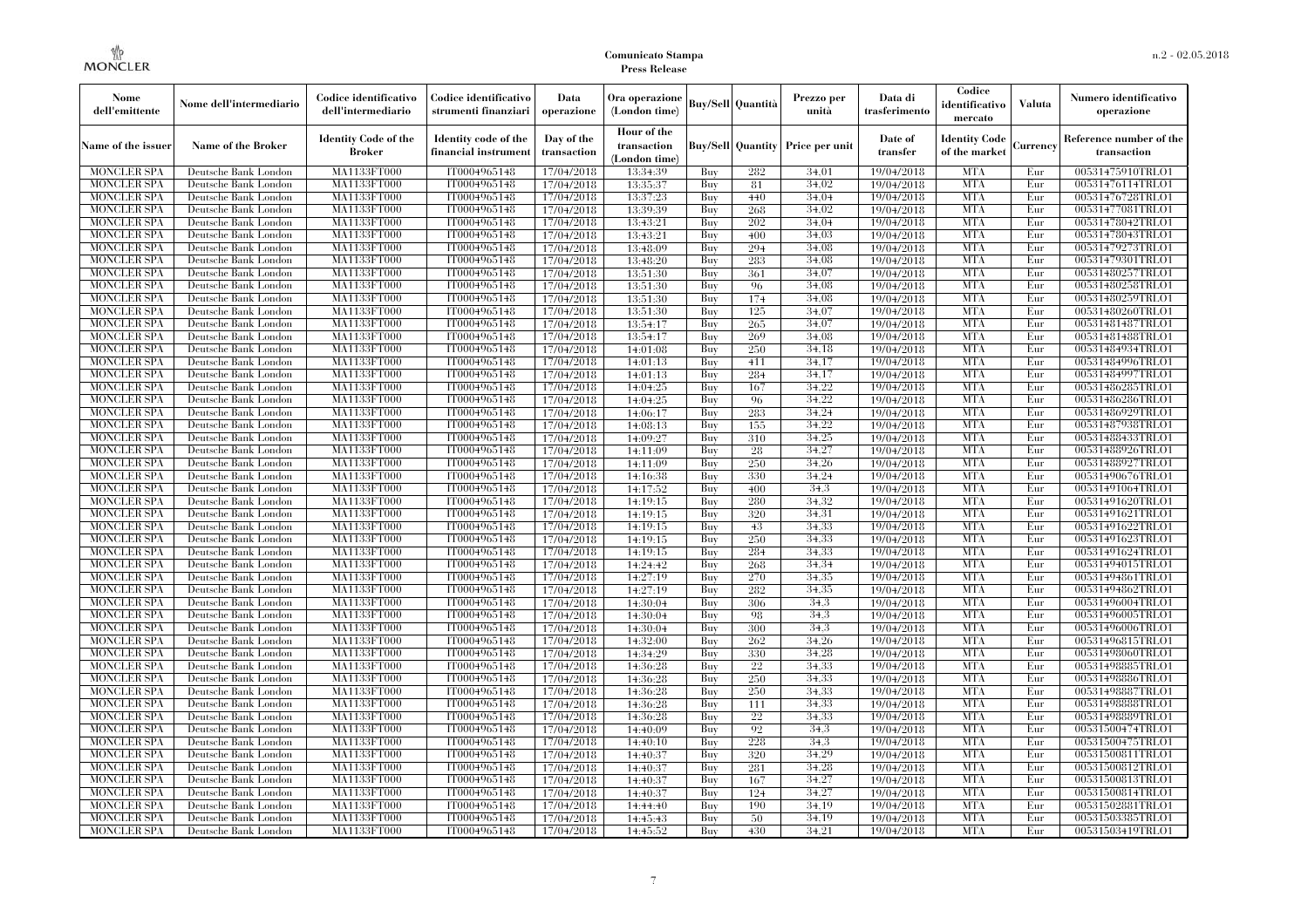| Nome<br>dell'emittente                   | Nome dell'intermediario                      | Codice identificativo<br>dell'intermediario  | Codice identificativo<br>strumenti finanziari | Data<br>operazione        | Ora operazione<br>(London time)             |            | <b>Buy/Sell</b> Quantità | Prezzo per<br>unità                     | Data di<br>trasferimento | Codice<br>identificativo<br>mercato   | <b>Valuta</b> | Numero identificativo<br>operazione    |
|------------------------------------------|----------------------------------------------|----------------------------------------------|-----------------------------------------------|---------------------------|---------------------------------------------|------------|--------------------------|-----------------------------------------|--------------------------|---------------------------------------|---------------|----------------------------------------|
| Name of the issuer                       | Name of the Broker                           | <b>Identity Code of the</b><br><b>Broker</b> | Identity code of the<br>financial instrument  | Day of the<br>transaction | Hour of the<br>transaction<br>(London time) |            |                          | <b>Buy/Sell Quantity Price per unit</b> | Date of<br>transfer      | <b>Identity Code</b><br>of the market | Currency      | Reference number of the<br>transaction |
| <b>MONCLER SPA</b>                       | Deutsche Bank London                         | MA1133FT000                                  | IT0004965148                                  | 17/04/2018                | 14:49:06                                    | Buy        | 50                       | 34,26                                   | 19/04/2018               | <b>MTA</b>                            | Eur           | 00531505103TRLO1                       |
| <b>MONCLER SPA</b>                       | Deutsche Bank London                         | MA1133FT000                                  | IT0004965148                                  | 17/04/2018                | 14:51:11                                    | Buy        | 510                      | 34,29                                   | 19/04/2018               | <b>MTA</b>                            | Eur           | 00531506047TRLO1                       |
| <b>MONCLER SPA</b>                       | Deutsche Bank London                         | MA1133FT000                                  | IT0004965148                                  | 17/04/2018                | 14:51:11                                    | Buy        | 75                       | 34,3                                    | 19/04/2018               | <b>MTA</b>                            | Eur           | 00531506048TRLO1                       |
| <b>MONCLER SPA</b>                       | Deutsche Bank London                         | MA1133FT000<br>MA1133FT000                   | IT0004965148                                  | 17/04/2018                | 14:51:11                                    | Buy<br>Buy | 210                      | 34.3<br>34.3                            | 19/04/2018               | <b>MTA</b><br><b>MTA</b>              | Eur<br>Eur    | 00531506049TRLO1<br>00531506050TRLO1   |
| <b>MONCLER SPA</b><br><b>MONCLER SPA</b> | Deutsche Bank London<br>Deutsche Bank London | MA1133FT000                                  | IT0004965148<br>IT0004965148                  | 17/04/2018<br>17/04/2018  | 14:51:11<br>14:51:11                        | Buy        | 126<br>250               | 34.3                                    | 19/04/2018<br>19/04/2018 | <b>MTA</b>                            | Eur           | 00531506051TRLO1                       |
| <b>MONCLER SPA</b>                       | Deutsche Bank London                         | MA1133FT000                                  | IT0004965148                                  | 17/04/2018                | 14:51:11                                    | Buy        | 380                      | 34,3                                    | 19/04/2018               | <b>MTA</b>                            | Eur           | 00531506052TRLO1                       |
| <b>MONCLER SPA</b>                       | Deutsche Bank London                         | MA1133FT000                                  | IT0004965148                                  | 17/04/2018                | 14:51:11                                    | Buy        | 230                      | 34.3                                    | 19/04/2018               | <b>MTA</b>                            | Eur           | 00531506053TRLO1                       |
| <b>MONCLER SPA</b>                       | Deutsche Bank London                         | MA1133FT000                                  | IT0004965148                                  | 17/04/2018                | 14:56:36                                    | Buv        | 305                      | 34.29                                   | 19/04/2018               | <b>MTA</b>                            | Eur           | 00531508358TRLO1                       |
| <b>MONCLER SPA</b>                       | Deutsche Bank London                         | MA1133FT000                                  | IT0004965148                                  | 17/04/2018                | 14:56:52                                    | Buy        | 98                       | 34,29                                   | 19/04/2018               | <b>MTA</b>                            | Eur           | 00531508462TRLO1                       |
| <b>MONCLER SPA</b>                       | Deutsche Bank London                         | <b>MA1133FT000</b>                           | IT0004965148                                  | 17/04/2018                | 14:56:52                                    | Buy        | 250                      | 34,29                                   | 19/04/2018               | <b>MTA</b>                            | Eur           | 00531508463TRLO1                       |
| <b>MONCLER SPA</b>                       | Deutsche Bank London                         | <b>MA1133FT000</b>                           | IT0004965148                                  | 17/04/2018                | 14:58:23                                    | Buy        | 30                       | 34,25                                   | 19/04/2018               | <b>MTA</b>                            | Eur           | 00531509099TRLO1                       |
| <b>MONCLER SPA</b>                       | Deutsche Bank London                         | <b>MA1133FT000</b>                           | IT0004965148                                  | 17/04/2018                | 14:58:23                                    | Buv        | 250                      | 34.25                                   | 19/04/2018               | <b>MTA</b>                            | Eur           | 00531509100TRLO1                       |
| <b>MONCLER SPA</b>                       | Deutsche Bank London                         | MA1133FT000                                  | IT0004965148                                  | 17/04/2018                | 15:00:21                                    | Buy        | 18                       | 34,28                                   | 19/04/2018               | <b>MTA</b>                            | Eur           | 00531510325TRLO1                       |
| <b>MONCLER SPA</b>                       | Deutsche Bank London                         | <b>MA1133FT000</b>                           | IT0004965148                                  | 17/04/2018                | 15:00:48                                    | Buy        | 214                      | 34,27                                   | 19/04/2018               | <b>MTA</b>                            | Eur           | 00531510534TRLO1                       |
| <b>MONCLER SPA</b>                       | Deutsche Bank London                         | MA1133FT000                                  | IT0004965148                                  | 17/04/2018                | 15:00:48                                    | Buy        | 26                       | 34,27                                   | 19/04/2018               | <b>MTA</b>                            | Eur           | 00531510535TRLO1                       |
| <b>MONCLER SPA</b>                       | Deutsche Bank London                         | MA1133FT000                                  | IT0004965148                                  | 17/04/2018                | 15:00:48                                    | Buy        | 35                       | 34,27                                   | 19/04/2018               | <b>MTA</b>                            | Eur           | 00531510536TRLO1                       |
| <b>MONCLER SPA</b>                       | Deutsche Bank London                         | MA1133FT000                                  | IT0004965148                                  | 17/04/2018                | 15:01:16                                    | Buy        | 289                      | 34,28                                   | 19/04/2018               | <b>MTA</b>                            | Eur           | 00531511096TRLO1                       |
| MONCLER SPA                              | Deutsche Bank London                         | <b>MA1133FT000</b>                           | IT0004965148                                  | 17/04/2018                | 15:01:16                                    | Buy        | 250                      | 34,27                                   | 19/04/2018               | <b>MTA</b>                            | Eur           | 00531511097TRLO1                       |
| <b>MONCLER SPA</b>                       | Deutsche Bank London                         | MA1133FT000                                  | IT0004965148                                  | 17/04/2018                | 15:05:50                                    | Buy        | 329                      | 34,27                                   | 19/04/2018               | <b>MTA</b>                            | Eur           | 00531513705TRLO1                       |
| <b>MONCLER SPA</b>                       | Deutsche Bank London                         | MA1133FT000                                  | IT0004965148                                  | 17/04/2018                | 15:05:51                                    | Buy        | 307                      | 34,26                                   | 19/04/2018               | <b>MTA</b>                            | Eur           | 00531513711TRLO1                       |
| <b>MONCLER SPA</b>                       | Deutsche Bank London                         | MA1133FT000                                  | IT0004965148                                  | 17/04/2018                | 15:07:23                                    | Buy        | 141                      | 34,27                                   | 19/04/2018               | <b>MTA</b>                            | Eur           | 00531514417TRLO1                       |
| <b>MONCLER SPA</b>                       | Deutsche Bank London                         | <b>MA1133FT000</b>                           | IT0004965148                                  | 17/04/2018                | 15:07:38                                    | Buy        | 141                      | 34,25                                   | 19/04/2018               | <b>MTA</b>                            | Eur           | 00531514483TRLO1                       |
| <b>MONCLER SPA</b>                       | Deutsche Bank London                         | MA1133FT000                                  | IT0004965148                                  | 17/04/2018                | 15:08:24                                    | Buy        | 131                      | 34.25                                   | 19/04/2018               | <b>MTA</b>                            | Eur           | 00531514856TRLO1                       |
| <b>MONCLER SPA</b>                       | Deutsche Bank London                         | MA1133FT000                                  | IT0004965148                                  | 17/04/2018                | 15:10:06                                    | Buy        | 85                       | 34,28                                   | 19/04/2018               | <b>MTA</b>                            | Eur           | 00531515850TRLO1                       |
| <b>MONCLER SPA</b>                       | Deutsche Bank London                         | MA1133FT000                                  | IT0004965148                                  | 17/04/2018                | 15:10:39                                    | Buy        | 54                       | 34.29                                   | 19/04/2018               | <b>MTA</b>                            | Eur           | 00531515996TRLO1                       |
| <b>MONCLER SPA</b>                       | Deutsche Bank London                         | <b>MA1133FT000</b>                           | IT0004965148                                  | 17/04/2018                | 15:10:39                                    | Buy        | 250                      | 34,29                                   | 19/04/2018               | <b>MTA</b>                            | Eur           | 00531515997TRLO1                       |
| <b>MONCLER SPA</b>                       | Deutsche Bank London                         | MA1133FT000                                  | IT0004965148                                  | 17/04/2018                | 15:10:39                                    | Buy        | 56                       | 34,29                                   | 19/04/2018               | <b>MTA</b>                            | Eur           | 00531515998TRLO1                       |
| <b>MONCLER SPA</b>                       | Deutsche Bank London                         | MA1133FT000                                  | IT0004965148                                  | 17/04/2018                | 15:15:24                                    | Buy        | 250                      | 34,28                                   | 19/04/2018               | <b>MTA</b>                            | Eur           | 00531518311TRLO1                       |
| <b>MONCLER SPA</b>                       | Deutsche Bank London                         | <b>MA1133FT000</b>                           | IT0004965148                                  | 17/04/2018                | 15:15:24                                    | Buy        | 283                      | 34,28                                   | 19/04/2018               | <b>MTA</b>                            | Eur           | 00531518312TRLO1                       |
| MONCLER SPA                              | Deutsche Bank London                         | <b>MA1133FT000</b>                           | IT0004965148                                  | 17/04/2018                | 15:16:04                                    | Buy        | 22                       | 34,29                                   | 19/04/2018               | <b>MTA</b>                            | Eur           | 00531518454TRLO1                       |
| <b>MONCLER SPA</b>                       | Deutsche Bank London                         | MA1133FT000                                  | IT0004965148                                  | 17/04/2018                | 15:16:04                                    | Buy        | 383                      | 34.29                                   | 19/04/2018               | <b>MTA</b>                            | Eur           | 00531518455TRLO1                       |
| <b>MONCLER SPA</b>                       | Deutsche Bank London                         | MA1133FT000                                  | IT0004965148                                  | 17/04/2018                | 15:16:04                                    | Buy        | 46                       | 34.29                                   | 19/04/2018               | <b>MTA</b>                            | Eur           | 00531518456TRLO1                       |
| <b>MONCLER SPA</b>                       | Deutsche Bank London                         | MA1133FT000                                  | IT0004965148                                  | 17/04/2018                | 15:18:34                                    | Buy        | 131                      | 34,28                                   | 19/04/2018               | <b>MTA</b>                            | Eur           | 00531519460TRLO1                       |
| <b>MONCLER SPA</b>                       | Deutsche Bank London                         | <b>MA1133FT000</b>                           | IT0004965148                                  | 17/04/2018                | 15:18:34                                    | Buy        | 390                      | 34,28                                   | 19/04/2018               | <b>MTA</b>                            | Eur           | 00531519461TRLO1                       |
| <b>MONCLER SPA</b>                       | Deutsche Bank London                         | MA1133FT000                                  | IT0004965148                                  | 17/04/2018                | 15:19:43                                    | Buy        | 261                      | 34,29                                   | 19/04/2018               | <b>MTA</b><br><b>MTA</b>              | Eur           | 00531520205TRLO1                       |
| <b>MONCLER SPA</b><br><b>MONCLER SPA</b> | Deutsche Bank London<br>Deutsche Bank London | MA1133FT000<br><b>MA1133FT000</b>            | IT0004965148<br>IT0004965148                  | 17/04/2018<br>17/04/2018  | 15:20:05<br>15:20:30                        | Buy<br>Buy | 400<br>110               | 34.3<br>34,31                           | 19/04/2018<br>19/04/2018 | <b>MTA</b>                            | Eur<br>Eur    | 00531520362TRLO1<br>00531520610TRLO1   |
| <b>MONCLER SPA</b>                       | Deutsche Bank London                         | <b>MA1133FT000</b>                           | IT0004965148                                  | 17/04/2018                | 15:20:30                                    | Buy        | 58                       | 34,31                                   | 19/04/2018               | <b>MTA</b>                            | Eur           | 00531520611TRLO1                       |
| <b>MONCLER SPA</b>                       | Deutsche Bank London                         | MA1133FT000                                  | IT0004965148                                  | 17/04/2018                | 15:20:30                                    | Buy        | 85                       | 34.31                                   | 19/04/2018               | <b>MTA</b>                            | Eur           | 00531520612TRLO1                       |
| <b>MONCLER SPA</b>                       | Deutsche Bank London                         | MA1133FT000                                  | IT0004965148                                  | 17/04/2018                | 15:20:30                                    | Buy        | 250                      | 34.3                                    | 19/04/2018               | <b>MTA</b>                            | Eur           | 00531520613TRLO1                       |
| <b>MONCLER SPA</b>                       | Deutsche Bank London                         | MA1133FT000                                  | IT0004965148                                  | 17/04/2018                | 15:20:30                                    | Buy        | 480                      | 34.3                                    | 19/04/2018               | <b>MTA</b>                            | Eur           | 00531520614TRLO1                       |
| MONCLER SPA                              | Deutsche Bank London                         | <b>MA1133FT000</b>                           | IT0004965148                                  | 17/04/2018                | 15:22:05                                    | Buy        | 3                        | 34,26                                   | 19/04/2018               | MTA                                   | Eur           | 00531521467TRLO1                       |
| <b>MONCLER SPA</b>                       | Deutsche Bank London                         | MA1133FT000                                  | IT0004965148                                  | 17/04/2018                | 15:23:12                                    | Buy        | 129                      | 34,26                                   | 19/04/2018               | <b>MTA</b>                            | Eur           | 00531522052TRLO1                       |
| <b>MONCLER SPA</b>                       | Deutsche Bank London                         | MA1133FT000                                  | IT0004965148                                  | 17/04/2018                | 15:23:12                                    | Buy        | 460                      | 34,26                                   | 19/04/2018               | <b>MTA</b>                            | Eur           | 00531522053TRLO1                       |
| <b>MONCLER SPA</b>                       | Deutsche Bank London                         | MA1133FT000                                  | IT0004965148                                  | 17/04/2018                | 15:26:15                                    | Buy        | 400                      | 34,27                                   | 19/04/2018               | <b>MTA</b>                            | Eur           | 00531523852TRLO1                       |
| <b>MONCLER SPA</b>                       | Deutsche Bank London                         | <b>MA1133FT000</b>                           | IT0004965148                                  | 17/04/2018                | 15:26:23                                    | Buy        | 209                      | 34,27                                   | 19/04/2018               | MTA                                   | Eur           | 00531524043TRLO1                       |
| <b>MONCLER SPA</b>                       | Deutsche Bank London                         | MA1133FT000                                  | IT0004965148                                  | 17/04/2018                | 15:28:02                                    | Buy        | 130                      | 34.28                                   | 19/04/2018               | <b>MTA</b>                            | Eur           | 00531524983TRLO1                       |
| <b>MONCLER SPA</b>                       | Deutsche Bank London                         | MA1133FT000                                  | IT0004965148                                  | 17/04/2018                | 15:28:55                                    | Buy        | 250                      | 34.28                                   | 19/04/2018               | <b>MTA</b>                            | Eur           | 00531525522TRLO1                       |
| <b>MONCLER SPA</b>                       | Deutsche Bank London                         | MA1133FT000                                  | IT0004965148                                  | 17/04/2018                | 15:28:55                                    | Buy        | 58                       | 34,28                                   | 19/04/2018               | <b>MTA</b>                            | Eur           | 00531525523TRLO1                       |
| MONCLER SPA                              | Deutsche Bank London                         | <b>MA1133FT000</b>                           | IT0004965148                                  | 17/04/2018                | 15:29:25                                    | Buy        | 172                      | 34.31                                   | 19/04/2018               | <b>MTA</b>                            | Eur           | 00531525764TRLO1                       |
| <b>MONCLER SPA</b>                       | Deutsche Bank London                         | <b>MA1133FT000</b>                           | IT0004965148                                  | 17/04/2018                | 15:30:12                                    | Buy        | 153                      | 34,33                                   | 19/04/2018               | <b>MTA</b>                            | Eur           | 00531526172TRLO1                       |
| <b>MONCLER SPA</b>                       | Deutsche Bank London                         | MA1133FT000                                  | IT0004965148                                  | 17/04/2018                | 15:30:12                                    | Buy        | 279                      | 34.33                                   | 19/04/2018               | <b>MTA</b>                            | Eur           | 00531526173TRLO1                       |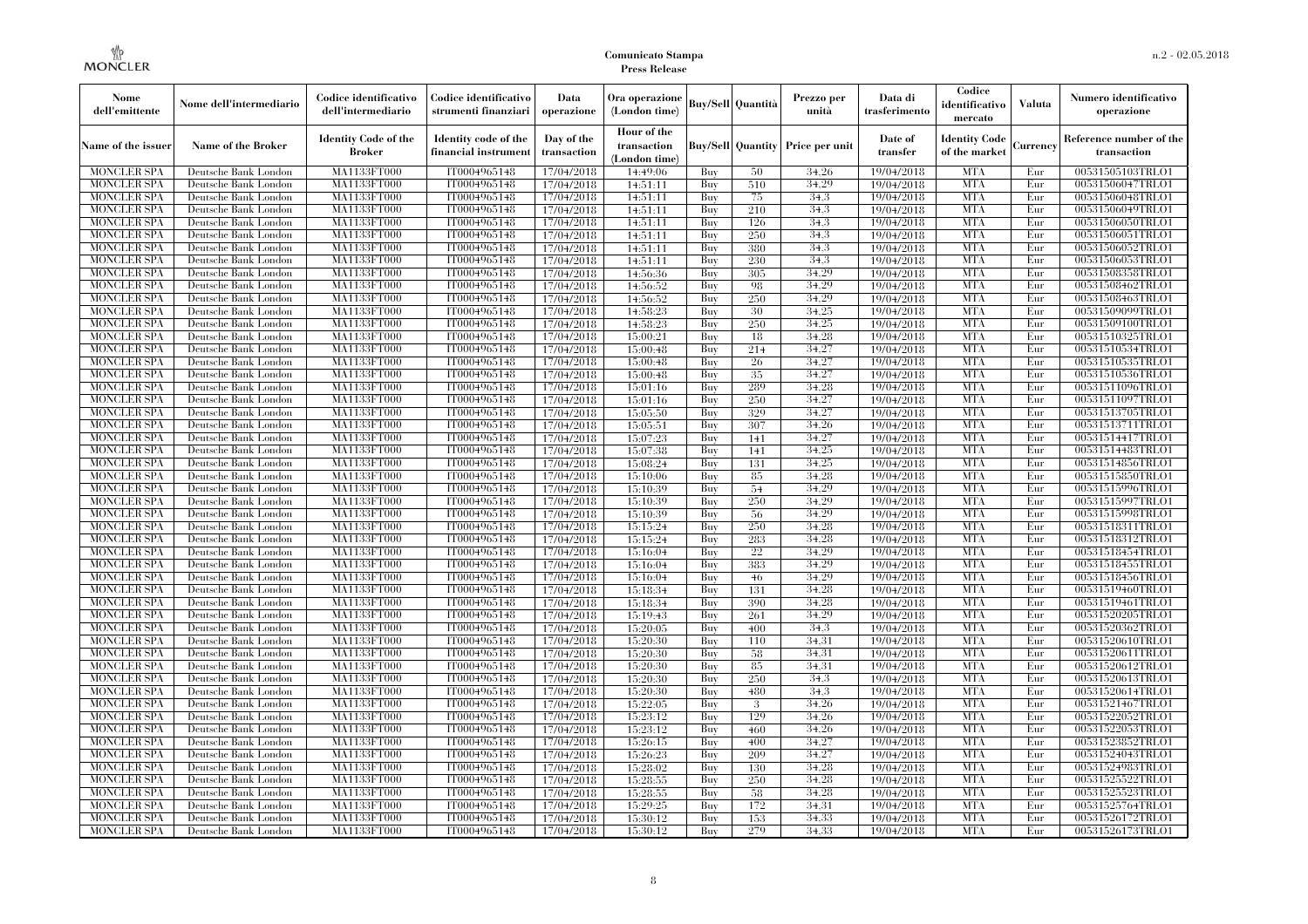| Nome<br>dell'emittente                   | Nome dell'intermediario                      | Codice identificativo<br>dell'intermediario  | Codice identificativo<br>strumenti finanziari | Data<br>operazione        | Ora operazione<br>(London time)             |            | <b>Buy/Sell Quantità</b> | Prezzo per<br>unità                     | Data di<br>trasferimento | Codice<br>identificativo<br>mercato   | <b>Valuta</b> | Numero identificativo<br>operazione    |
|------------------------------------------|----------------------------------------------|----------------------------------------------|-----------------------------------------------|---------------------------|---------------------------------------------|------------|--------------------------|-----------------------------------------|--------------------------|---------------------------------------|---------------|----------------------------------------|
| Name of the issuer                       | Name of the Broker                           | <b>Identity Code of the</b><br><b>Broker</b> | Identity code of the<br>financial instrument  | Day of the<br>transaction | Hour of the<br>transaction<br>(London time) |            |                          | <b>Buy/Sell Quantity Price per unit</b> | Date of<br>transfer      | <b>Identity Code</b><br>of the market | Currency      | Reference number of the<br>transaction |
| <b>MONCLER SPA</b>                       | Deutsche Bank London                         | MA1133FT000                                  | IT0004965148                                  | 17/04/2018                | 15:31:55                                    | Buy        | 283                      | 34,31                                   | 19/04/2018               | <b>MTA</b>                            | Eur           | 00531527206TRLO1                       |
| <b>MONCLER SPA</b>                       | Deutsche Bank London                         | MA1133FT000                                  | IT0004965148                                  | 17/04/2018                | 15:34:24                                    | Buy        | 390                      | 34,33                                   | 19/04/2018               | <b>MTA</b>                            | Eur           | 00531528205TRLO1                       |
| <b>MONCLER SPA</b>                       | Deutsche Bank London                         | MA1133FT000                                  | IT0004965148                                  | 17/04/2018                | 15:34:24                                    | Buy        | $72\,$                   | 34,34                                   | 19/04/2018               | <b>MTA</b>                            | Eur           | 00531528206TRLO1                       |
| <b>MONCLER SPA</b>                       | Deutsche Bank London                         | MA1133FT000<br>MA1133FT000                   | IT0004965148                                  | 17/04/2018                | 15:34:24                                    | Buv<br>Buy | 440                      | 34.34<br>34.34                          | 19/04/2018               | <b>MTA</b><br><b>MTA</b>              | Eur<br>Eur    | 00531528207TRLO1                       |
| <b>MONCLER SPA</b><br><b>MONCLER SPA</b> | Deutsche Bank London<br>Deutsche Bank London | MA1133FT000                                  | IT0004965148<br>IT0004965148                  | 17/04/2018<br>17/04/2018  | 15:34:24<br>15:39:48                        | Buy        | 250<br>20                | 34.31                                   | 19/04/2018<br>19/04/2018 | <b>MTA</b>                            | Eur           | 00531528208TRLO1<br>00531530401TRLO1   |
| <b>MONCLER SPA</b>                       | Deutsche Bank London                         | MA1133FT000                                  | IT0004965148                                  | 17/04/2018                | 15:39:48                                    | Buy        | 247                      | 34,31                                   | 19/04/2018               | <b>MTA</b>                            | Eur           | 00531530402TRLO1                       |
| <b>MONCLER SPA</b>                       | Deutsche Bank London                         | MA1133FT000                                  | IT0004965148                                  | 17/04/2018                | 15:42:07                                    | Buy        | 73                       | 34.33                                   | 19/04/2018               | <b>MTA</b>                            | Eur           | 00531531852TRLO1                       |
| <b>MONCLER SPA</b>                       | Deutsche Bank London                         | MA1133FT000                                  | IT0004965148                                  | 17/04/2018                | 15:42:09                                    | Buv        | 132                      | 34.34                                   | 19/04/2018               | <b>MTA</b>                            | Eur           | 00531531877TRLO1                       |
| <b>MONCLER SPA</b>                       | Deutsche Bank London                         | MA1133FT000                                  | IT0004965148                                  | 17/04/2018                | 15:42:28                                    | Buy        | 69                       | 34,34                                   | 19/04/2018               | <b>MTA</b>                            | Eur           | 00531532060TRLO1                       |
| <b>MONCLER SPA</b>                       | Deutsche Bank London                         | <b>MA1133FT000</b>                           | IT0004965148                                  | 17/04/2018                | 15:42:50                                    | Buy        | 222                      | 34,33                                   | 19/04/2018               | <b>MTA</b>                            | Eur           | 00531532317TRLO1                       |
| <b>MONCLER SPA</b>                       | Deutsche Bank London                         | <b>MA1133FT000</b>                           | IT0004965148                                  | 17/04/2018                | 15:42:50                                    | Buy        | 391                      | 34.33                                   | 19/04/2018               | <b>MTA</b>                            | Eur           | 00531532328TRLO1                       |
| <b>MONCLER SPA</b>                       | Deutsche Bank London                         | <b>MA1133FT000</b>                           | IT0004965148                                  | 17/04/2018                | 15:42:59                                    | Buv        | 99                       | 34.33                                   | 19/04/2018               | <b>MTA</b>                            | Eur           | 00531532403TRLO1                       |
| <b>MONCLER SPA</b>                       | Deutsche Bank London                         | MA1133FT000                                  | IT0004965148                                  | 17/04/2018                | 15:45:42                                    | Buy        | 129                      | 34.38                                   | 19/04/2018               | <b>MTA</b>                            | Eur           | 00531533620TRLO1                       |
| <b>MONCLER SPA</b>                       | Deutsche Bank London                         | <b>MA1133FT000</b>                           | IT0004965148                                  | 17/04/2018                | 15:45:42                                    | Buy        | 294                      | 34,38                                   | 19/04/2018               | <b>MTA</b>                            | Eur           | 00531533621TRLO1                       |
| <b>MONCLER SPA</b>                       | Deutsche Bank London                         | MA1133FT000                                  | IT0004965148                                  | 17/04/2018                | 15:45:42                                    | Buy        | 97                       | 34.38                                   | 19/04/2018               | <b>MTA</b>                            | Eur           | 00531533622TRLO1                       |
| <b>MONCLER SPA</b>                       | Deutsche Bank London                         | MA1133FT000                                  | IT0004965148                                  | 17/04/2018                | 15:47:46                                    | Buy        | 380                      | 34.39                                   | 19/04/2018               | <b>MTA</b>                            | Eur           | 00531534649TRLO1                       |
| <b>MONCLER SPA</b>                       | Deutsche Bank London                         | MA1133FT000                                  | IT0004965148                                  | 17/04/2018                | 15:47:47                                    | Buy        | 34                       | 34.39                                   | 19/04/2018               | <b>MTA</b>                            | Eur           | 00531534662TRLO1                       |
| MONCLER SPA                              | Deutsche Bank London                         | <b>MA1133FT000</b>                           | IT0004965148                                  | 17/04/2018                | 15:47:48                                    | Buy        | 430                      | 34,38                                   | 19/04/2018               | <b>MTA</b>                            | Eur           | 00531534669TRLO1                       |
| <b>MONCLER SPA</b>                       | Deutsche Bank London                         | MA1133FT000                                  | IT0004965148                                  | 17/04/2018                | 15:49:51                                    | Buy        | 26                       | 34.4                                    | 19/04/2018               | <b>MTA</b>                            | Eur           | 00531535752TRLO1                       |
| <b>MONCLER SPA</b>                       | Deutsche Bank London                         | MA1133FT000                                  | IT0004965148                                  | 17/04/2018                | 15:49:51                                    | Buv        | 305                      | 34,4                                    | 19/04/2018               | <b>MTA</b>                            | Eur           | 00531535753TRLO1                       |
| <b>MONCLER SPA</b>                       | Deutsche Bank London                         | MA1133FT000                                  | IT0004965148                                  | 17/04/2018                | 15:49:59                                    | Buy        | 26                       | 34,4                                    | 19/04/2018               | <b>MTA</b>                            | Eur           | 00531535834TRLO1                       |
| <b>MONCLER SPA</b>                       | Deutsche Bank London                         | <b>MA1133FT000</b>                           | IT0004965148                                  | 17/04/2018                | 15:49:59                                    | Buy        | 264                      | 34,4                                    | 19/04/2018               | <b>MTA</b><br><b>MTA</b>              | Eur           | 00531535835TRLO1                       |
| <b>MONCLER SPA</b><br><b>MONCLER SPA</b> | Deutsche Bank London<br>Deutsche Bank London | MA1133FT000<br>MA1133FT000                   | IT0004965148<br>IT0004965148                  | 17/04/2018<br>17/04/2018  | 15:50:08<br>15:50:08                        | Buy<br>Buy | 185<br>99                | 34.4<br>34.4                            | 19/04/2018<br>19/04/2018 | <b>MTA</b>                            | Eur<br>Eur    | 00531535914TRLO1<br>00531535915TRLO1   |
| <b>MONCLER SPA</b>                       | Deutsche Bank London                         | MA1133FT000                                  | IT0004965148                                  | 17/04/2018                | 15:50:59                                    | Buy        | 133                      | 34.39                                   | 19/04/2018               | <b>MTA</b>                            | Eur           | 00531536301TRLO1                       |
| <b>MONCLER SPA</b>                       | Deutsche Bank London                         | <b>MA1133FT000</b>                           | IT0004965148                                  | 17/04/2018                | 15:50:59                                    | Buy        | 250                      | 34.39                                   | 19/04/2018               | <b>MTA</b>                            | Eur           | 00531536302TRLO1                       |
| <b>MONCLER SPA</b>                       | Deutsche Bank London                         | MA1133FT000                                  | IT0004965148                                  | 17/04/2018                | 15:54:38                                    | Buy        | 50                       | 34.4                                    | 19/04/2018               | <b>MTA</b>                            | Eur           | 00531537817TRLO1                       |
| <b>MONCLER SPA</b>                       | Deutsche Bank London                         | MA1133FT000                                  | IT0004965148                                  | 17/04/2018                | 15:57:54                                    | Buy        | 630                      | 34.48                                   | 19/04/2018               | <b>MTA</b>                            | Eur           | 00531539400TRLO1                       |
| <b>MONCLER SPA</b>                       | Deutsche Bank London                         | <b>MA1133FT000</b>                           | IT0004965148                                  | 17/04/2018                | 15:58:14                                    | Buy        | 520                      | 34,47                                   | 19/04/2018               | <b>MTA</b>                            | Eur           | 00531539531TRLO1                       |
| MONCLER SPA                              | Deutsche Bank London                         | <b>MA1133FT000</b>                           | IT0004965148                                  | 17/04/2018                | 15:59:13                                    | Buy        | 420                      | 34.49                                   | 19/04/2018               | <b>MTA</b>                            | Eur           | 00531540064TRLO1                       |
| <b>MONCLER SPA</b>                       | Deutsche Bank London                         | MA1133FT000                                  | IT0004965148                                  | 17/04/2018                | 15:59:13                                    | Buy        | 370                      | 34.49                                   | 19/04/2018               | <b>MTA</b>                            | Eur           | 00531540065TRLO1                       |
| <b>MONCLER SPA</b>                       | Deutsche Bank London                         | MA1133FT000                                  | IT0004965148                                  | 17/04/2018                | 15:59:13                                    | Buy        | 286                      | 34.5                                    | 19/04/2018               | <b>MTA</b>                            | Eur           | 00531540066TRLO1                       |
| <b>MONCLER SPA</b>                       | Deutsche Bank London                         | MA1133FT000                                  | IT0004965148                                  | 17/04/2018                | 16:00:57                                    | Buy        | 210                      | 34,49                                   | 19/04/2018               | <b>MTA</b>                            | Eur           | 00531541225TRLO1                       |
| <b>MONCLER SPA</b>                       | Deutsche Bank London                         | <b>MA1133FT000</b>                           | IT0004965148                                  | 17/04/2018                | 16:00:57                                    | Buy        | 213                      | 34,49                                   | 19/04/2018               | <b>MTA</b>                            | Eur           | 00531541226TRLO1                       |
| <b>MONCLER SPA</b>                       | Deutsche Bank London                         | MA1133FT000                                  | IT0004965148                                  | 17/04/2018                | 16:00:57                                    | Buy        | 72                       | 34.49                                   | 19/04/2018               | <b>MTA</b>                            | Eur           | 00531541227TRLO1                       |
| <b>MONCLER SPA</b>                       | Deutsche Bank London                         | MA1133FT000                                  | IT0004965148                                  | 17/04/2018                | 16:02:59                                    | Buy        | 60                       | 34.5                                    | 19/04/2018               | <b>MTA</b>                            | Eur           | 00531542133TRLO1                       |
| <b>MONCLER SPA</b>                       | Deutsche Bank London                         | <b>MA1133FT000</b>                           | IT0004965148                                  | 17/04/2018                | 16:02:59                                    | Buy        | 205                      | 34,5                                    | 19/04/2018               | <b>MTA</b>                            | Eur           | 00531542134TRLO1                       |
| <b>MONCLER SPA</b>                       | Deutsche Bank London                         | <b>MA1133FT000</b>                           | IT0004965148                                  | 17/04/2018                | 16:02:59                                    | Buy        | 22                       | 34,51                                   | 19/04/2018               | <b>MTA</b>                            | Eur           | 00531542135TRLO1                       |
| <b>MONCLER SPA</b>                       | Deutsche Bank London                         | MA1133FT000                                  | IT0004965148                                  | 17/04/2018                | 16:02:59                                    | Buy        | 460                      | 34.5                                    | 19/04/2018               | <b>MTA</b>                            | Eur           | 00531542136TRLO1                       |
| <b>MONCLER SPA</b>                       | Deutsche Bank London                         | MA1133FT000                                  | IT0004965148                                  | 17/04/2018                | 16:05:14                                    | Buy        | 118                      | 34.51                                   | 19/04/2018               | <b>MTA</b>                            | Eur           | 00531543489TRLO1                       |
| <b>MONCLER SPA</b>                       | Deutsche Bank London                         | MA1133FT000                                  | IT0004965148                                  | 17/04/2018                | 16:05:14                                    | Buy        | 56                       | 34,51                                   | 19/04/2018               | <b>MTA</b>                            | Eur           | 00531543490TRLO1                       |
| MONCLER SPA                              | Deutsche Bank London                         | <b>MA1133FT000</b><br>MA1133FT000            | IT0004965148                                  | 17/04/2018                | 16:05:49                                    | Buy        | 288                      | 34,51<br>34,51                          | 19/04/2018               | MTA<br><b>MTA</b>                     | Eur           | 00531543752TRLO1<br>00531544729TRLO1   |
| <b>MONCLER SPA</b><br><b>MONCLER SPA</b> | Deutsche Bank London<br>Deutsche Bank London | MA1133FT000                                  | IT0004965148<br>IT0004965148                  | 17/04/2018<br>17/04/2018  | 16:08:05<br>16:08:05                        | Buy<br>Buy | 257<br>55                | 34.51                                   | 19/04/2018<br>19/04/2018 | <b>MTA</b>                            | Eur<br>Eur    | 00531544730TRLO1                       |
| <b>MONCLER SPA</b>                       | Deutsche Bank London                         | MA1133FT000                                  | IT0004965148                                  | 17/04/2018                | 16:09:11                                    | Buy        | 265                      | 34.48                                   | 19/04/2018               | <b>MTA</b>                            | Eur           | 00531545230TRLO1                       |
| <b>MONCLER SPA</b>                       | Deutsche Bank London                         | <b>MA1133FT000</b>                           | IT0004965148                                  | 17/04/2018                | 16:09:11                                    | Buy        | 311                      | 34,48                                   | 19/04/2018               | MTA                                   | Eur           | 00531545235TRLO1                       |
| <b>MONCLER SPA</b>                       | Deutsche Bank London                         | MA1133FT000                                  | IT0004965148                                  | 17/04/2018                | 16:10:00                                    | Buy        | 334                      | 34,47                                   | 19/04/2018               | <b>MTA</b>                            | Eur           | 00531545683TRLO1                       |
| <b>MONCLER SPA</b>                       | Deutsche Bank London                         | MA1133FT000                                  | IT0004965148                                  | 17/04/2018                | 16:12:06                                    | Buy        | 182                      | 34.5                                    | 19/04/2018               | <b>MTA</b>                            | Eur           | 00531546829TRLO1                       |
| <b>MONCLER SPA</b>                       | Deutsche Bank London                         | MA1133FT000                                  | IT0004965148                                  | 17/04/2018                | 16:12:06                                    | Buy        | 298                      | 34.5                                    | 19/04/2018               | <b>MTA</b>                            | Eur           | 00531546830TRLO1                       |
| MONCLER SPA                              | Deutsche Bank London                         | <b>MA1133FT000</b>                           | IT0004965148                                  | 17/04/2018                | 16:12:17                                    | Buy        | 386                      | 34.48                                   | 19/04/2018               | <b>MTA</b>                            | Eur           | 00531546912TRLO1                       |
| <b>MONCLER SPA</b>                       | Deutsche Bank London                         | <b>MA1133FT000</b>                           | IT0004965148                                  | 17/04/2018                | 16:14:21                                    | Buy        | 287                      | 34.49                                   | 19/04/2018               | <b>MTA</b>                            | Eur           | 00531548113TRLO1                       |
| <b>MONCLER SPA</b>                       | Deutsche Bank London                         | MA1133FT000                                  | IT0004965148                                  | 17/04/2018                | 16:14:21                                    | Buy        | 3                        | 34.49                                   | 19/04/2018               | <b>MTA</b>                            | Eur           | 00531548114TRLO1                       |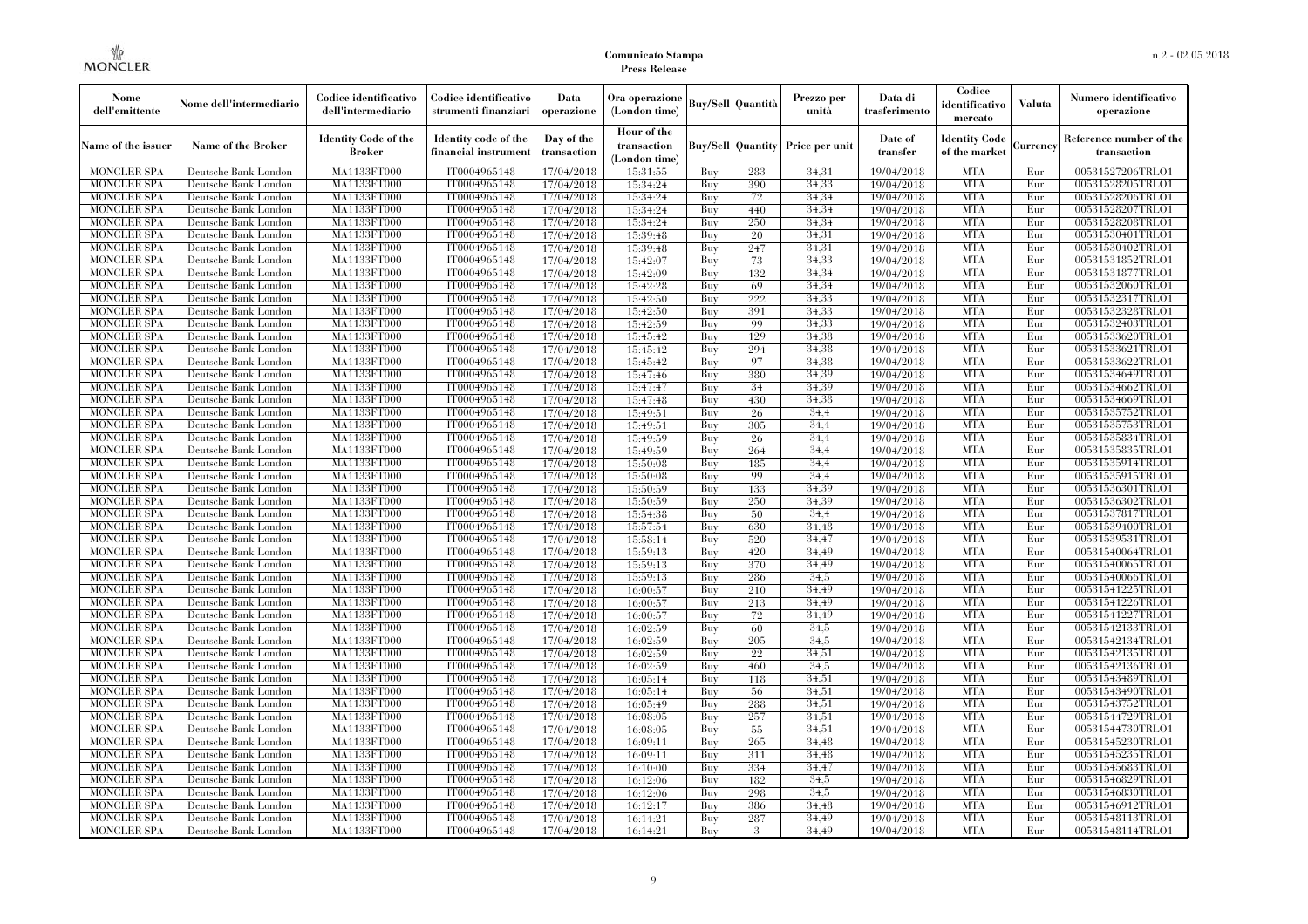| Nome<br>dell'emittente                   | Nome dell'intermediario                      | Codice identificativo<br>dell'intermediario  | Codice identificativo<br>strumenti finanziari | Data<br>operazione        | Ora operazione<br>(London time)             |            | <b>Buy/Sell</b> Quantità | Prezzo per<br>unità                     | Data di<br>trasferimento | Codice<br>identificativo<br>mercato   | <b>Valuta</b> | Numero identificativo<br>operazione    |
|------------------------------------------|----------------------------------------------|----------------------------------------------|-----------------------------------------------|---------------------------|---------------------------------------------|------------|--------------------------|-----------------------------------------|--------------------------|---------------------------------------|---------------|----------------------------------------|
| Name of the issuer                       | <b>Name of the Broker</b>                    | <b>Identity Code of the</b><br><b>Broker</b> | Identity code of the<br>financial instrumen   | Day of the<br>transaction | Hour of the<br>transaction<br>(London time) |            |                          | <b>Buy/Sell Quantity Price per unit</b> | Date of<br>transfer      | <b>Identity Code</b><br>of the market | Currency      | Reference number of the<br>transaction |
| <b>MONCLER SPA</b>                       | Deutsche Bank London                         | MA1133FT000                                  | IT0004965148                                  | 17/04/2018                | 16:15:11                                    | Buy        | 370                      | 34.49                                   | 19/04/2018               | <b>MTA</b>                            | Eur           | 00531548621TRLO1                       |
| <b>MONCLER SPA</b>                       | Deutsche Bank London                         | MA1133FT000                                  | IT0004965148                                  | 17/04/2018                | 16:15:18                                    | Buy        | 330                      | 34,48                                   | 19/04/2018               | <b>MTA</b>                            | Eur           | 00531548699TRLO1                       |
| <b>MONCLER SPA</b>                       | Deutsche Bank London                         | <b>MA1133FT000</b>                           | IT0004965148                                  | 17/04/2018                | 16:15:18                                    | Buy        | 291                      | 34,48                                   | 19/04/2018               | <b>MTA</b>                            | Eur           | 00531548706TRLO1                       |
| <b>MONCLER SPA</b>                       | Deutsche Bank London                         | MA1133FT000                                  | IT0004965148                                  | 17/04/2018                | 16:18:16                                    | Buy        | 153                      | 34,47                                   | 19/04/2018               | <b>MTA</b>                            | Eur           | 00531550723TRLO1                       |
| <b>MONCLER SPA</b>                       | Deutsche Bank London                         | MA1133FT000                                  | IT0004965148                                  | 17/04/2018                | 16:18:16                                    | Buy        | 137                      | 34,47                                   | 19/04/2018               | <b>MTA</b>                            | Eur           | 00531550724TRLO1                       |
| <b>MONCLER SPA</b>                       | Deutsche Bank London                         | MA1133FT000                                  | IT0004965148                                  | 17/04/2018                | 16:19:13                                    | Buy        | 14                       | 34,45                                   | 19/04/2018               | <b>MTA</b>                            | Eur           | 00531551322TRLO1                       |
| <b>MONCLER SPA</b>                       | Deutsche Bank London                         | <b>MA1133FT000</b>                           | IT0004965148                                  | 17/04/2018                | 16:19:13                                    | Buy        | 52                       | 34,45                                   | 19/04/2018               | <b>MTA</b>                            | Eur           | 00531551323TRLO1                       |
| <b>MONCLER SPA</b>                       | Deutsche Bank London                         | MA1133FT000                                  | IT0004965148                                  | 17/04/2018                | 16:19:13                                    | Buy        | 290                      | 34.46                                   | 19/04/2018               | <b>MTA</b>                            | Eur           | 00531551324TRLO1                       |
| <b>MONCLER SPA</b>                       | Deutsche Bank London                         | MA1133FT000                                  | IT0004965148                                  | 17/04/2018                | 16:19:13                                    | Buy        | 198                      | 34,45                                   | 19/04/2018               | <b>MTA</b>                            | Eur           | 00531551325TRLO1                       |
| <b>MONCLER SPA</b>                       | Deutsche Bank London                         | MA1133FT000                                  | IT0004965148                                  | 17/04/2018                | 16:19:13                                    | Buy        | 44                       | 34,44                                   | 19/04/2018               | <b>MTA</b>                            | Eur           | 00531551328TRLO1                       |
| <b>MONCLER SPA</b>                       | Deutsche Bank London                         | <b>MA1133FT000</b>                           | IT0004965148                                  | 17/04/2018                | 16:19:31                                    | Buy        | 292                      | 34,4                                    | 19/04/2018               | <b>MTA</b>                            | Eur           | 00531551639TRLO1                       |
| <b>MONCLER SPA</b>                       | Deutsche Bank London                         | <b>MA1133FT000</b>                           | IT0004965148                                  | 17/04/2018                | 16:21:57                                    | Buy        | 243                      | 34.39                                   | 19/04/2018               | <b>MTA</b>                            | Eur           | 00531553231TRLO1                       |
| <b>MONCLER SPA</b>                       | Deutsche Bank London                         | MA1133FT000                                  | IT0004965148                                  | 17/04/2018                | 16:21:57                                    | Buy        | 10                       | 34.39                                   | 19/04/2018               | <b>MTA</b>                            | Eur           | 00531553232TRLO1                       |
| <b>MONCLER SPA</b>                       | Deutsche Bank London                         | MA1133FT000                                  | IT0004965148                                  | 17/04/2018                | 16:21:57                                    | Buy        | 107                      | 34.39                                   | 19/04/2018               | <b>MTA</b>                            | Eur           | 00531553233TRLO1                       |
| <b>MONCLER SPA</b>                       | Deutsche Bank London                         | <b>MA1133FT000</b>                           | IT0004965148                                  | 17/04/2018                | 16:21:57                                    | Buy        | 250                      | 34,39                                   | 19/04/2018               | <b>MTA</b>                            | Eur           | 00531553234TRLO1                       |
| <b>MONCLER SPA</b>                       | Deutsche Bank London                         | MA1133FT000                                  | IT0004965148                                  | 17/04/2018                | 16:21:57                                    | Buy        | 62                       | 34.4                                    | 19/04/2018               | <b>MTA</b>                            | Eur           | 00531553235TRLO1                       |
| <b>MONCLER SPA</b>                       | Deutsche Bank London                         | MA1133FT000<br>MA1133FT000                   | IT0004965148                                  | 17/04/2018                | 16:22:39                                    | Buy        | 291                      | 34,38                                   | 19/04/2018               | <b>MTA</b><br><b>MTA</b>              | Eur<br>Eur    | 00531553579TRLO1                       |
| <b>MONCLER SPA</b>                       | Deutsche Bank London                         |                                              | IT0004965148                                  | 17/04/2018                | 16:23:30                                    | Buy        | 50                       | 34,4                                    | 19/04/2018               | <b>MTA</b>                            |               | 00531554212TRLO1<br>00531554218TRLO1   |
| <b>MONCLER SPA</b>                       | Deutsche Bank London                         | <b>MA1133FT000</b><br>MA1133FT000            | IT0004965148                                  | 17/04/2018                | 16:23:30                                    | Buy        | 320                      | 34,4                                    | 19/04/2018               | <b>MTA</b>                            | Eur           | 00531554751TRLO1                       |
| <b>MONCLER SPA</b><br><b>MONCLER SPA</b> | Deutsche Bank London                         |                                              | IT0004965148<br>IT0004965148                  | 17/04/2018                | 16:24:04<br>16:25:09                        | Buy<br>Buy | 145                      | 34.41<br>34,4                           | 19/04/2018               | <b>MTA</b>                            | Eur<br>Eur    | 00531555522TRLO1                       |
|                                          | Deutsche Bank London                         | MA1133FT000<br>MA1133FT000                   |                                               | 17/04/2018                |                                             |            | 346                      |                                         | 19/04/2018               | <b>MTA</b>                            |               |                                        |
| <b>MONCLER SPA</b>                       | Deutsche Bank London                         |                                              | IT0004965148                                  | 17/04/2018                | 16:26:09                                    | Buy        | 10                       | 34.39<br>34,42                          | 19/04/2018               | <b>MTA</b>                            | Eur           | 00531556112TRLO1<br>00531556743TRLO1   |
| MONCLER SPA                              | Deutsche Bank London                         | <b>MA1133FT000</b>                           | IT0004965148                                  | 17/04/2018                | 16:27:05                                    | Buy        | 50                       |                                         | 19/04/2018               |                                       | Eur           |                                        |
| <b>MONCLER SPA</b>                       | Deutsche Bank London                         | MA1133FT000                                  | IT0004965148                                  | 17/04/2018                | 16:27:08                                    | Buy        | 390                      | 34.42                                   | 19/04/2018               | <b>MTA</b>                            | Eur           | 00531556782TRLO1                       |
| <b>MONCLER SPA</b>                       | Deutsche Bank London                         | MA1133FT000<br><b>MA1133FT000</b>            | IT0004965148<br>IT0004965148                  | 17/04/2018                | 16:27:11                                    | Buy        | 430                      | 34.42                                   | 19/04/2018               | <b>MTA</b><br><b>MTA</b>              | Eur           | 00531556836TRLO1                       |
| <b>MONCLER SPA</b>                       | Deutsche Bank London                         |                                              | IT0004965148                                  | 17/04/2018                | 16:29:05                                    | Buy        | 239                      | 34,41<br>34,41                          | 19/04/2018               | <b>MTA</b>                            | Eur           | 00531558235TRLO1                       |
| MONCLER SPA<br><b>MONCLER SPA</b>        | Deutsche Bank London<br>Deutsche Bank London | <b>MA1133FT000</b><br>MA1133FT000            | IT0004965148                                  | 17/04/2018                | 16:29:05                                    | Buy<br>Buy |                          | 34.41                                   | 19/04/2018               | <b>MTA</b>                            | Eur<br>Eur    | 00531558237TRLO1<br>00531558239TRLO1   |
| <b>MONCLER SPA</b>                       | Deutsche Bank London                         | MA1133FT000                                  | IT0004965148                                  | 17/04/2018<br>17/04/2018  | 16:29:05<br>16:29:05                        | Buy        | 28                       | 34.41                                   | 19/04/2018<br>19/04/2018 | <b>MTA</b>                            | Eur           | 00531558242TRLO1                       |
| <b>MONCLER SPA</b>                       | Deutsche Bank London                         | MA1133FT000                                  | IT0004965148                                  | 17/04/2018                | 16:29:05                                    | Buy        | 41                       | 34,41                                   | 19/04/2018               | <b>MTA</b>                            | Eur           | 00531558243TRLO1                       |
| <b>MONCLER SPA</b>                       | Deutsche Bank London                         | <b>MA1133FT000</b>                           | IT0004965148                                  | 17/04/2018                | 16:29:05                                    | Buy        | 122                      | 34,41                                   | 19/04/2018               | <b>MTA</b>                            | Eur           | 00531558244TRLO1                       |
| <b>MONCLER SPA</b>                       | Deutsche Bank London                         | MA1133FT000                                  | IT0004965148                                  | 17/04/2018                | 16:29:05                                    | Buy        | 30                       | 34.41                                   | 19/04/2018               | <b>MTA</b>                            | Eur           | 00531558245TRLO1                       |
| <b>MONCLER SPA</b>                       | Deutsche Bank London                         | MA1133FT000                                  | IT0004965148                                  | 17/04/2018                | 16:29:05                                    | Buy        | 29                       | 34.41                                   | 19/04/2018               | <b>MTA</b>                            | Eur           | 00531558246TRLO1                       |
| <b>MONCLER SPA</b>                       | Deutsche Bank London                         | <b>MA1133FT000</b>                           | IT0004965148                                  | 17/04/2018                | 16:29:05                                    | Buy        | 186                      | 34,41                                   | 19/04/2018               | <b>MTA</b>                            | Eur           | 00531558247TRLO1                       |
| <b>MONCLER SPA</b>                       | Deutsche Bank London                         | <b>MA1133FT000</b>                           | IT0004965148                                  | 17/04/2018                | 16:29:54                                    | Buy        | 490                      | 34,4                                    | 19/04/2018               | <b>MTA</b>                            | Eur           | 00531559162TRLO1                       |
| <b>MONCLER SPA</b>                       | Deutsche Bank London                         | MA1133FT000                                  | IT0004965148                                  | 17/04/2018                | 16:29:55                                    | Buy        | 262                      | 34.39                                   | 19/04/2018               | <b>MTA</b>                            | Eur           | 00531559179TRLO1                       |
| <b>MONCLER SPA</b>                       | Deutsche Bank London                         | MA1133FT000                                  | IT0004965148                                  | 18/04/2018                | 08:00:58                                    | Buy        | 230                      | 34.54                                   | 20/04/2018               | <b>MTA</b>                            | Eur           | 00531570272TRLO1                       |
| <b>MONCLER SPA</b>                       | Deutsche Bank London                         | <b>MA1133FT000</b>                           | IT0004965148                                  | 18/04/2018                | 08:02:13                                    | Buy        | 12                       | 34,56                                   | 20/04/2018               | <b>MTA</b>                            | Eur           | 00531570924TRLO1                       |
| <b>MONCLER SPA</b>                       | Deutsche Bank London                         | <b>MA1133FT000</b>                           | IT0004965148                                  | 18/04/2018                | 08:02:13                                    | Buy        | 218                      | 34,56                                   | 20/04/2018               | <b>MTA</b>                            | Eur           | 00531570925TRLO1                       |
| <b>MONCLER SPA</b>                       | Deutsche Bank London                         | <b>MA1133FT000</b>                           | IT0004965148                                  | 18/04/2018                | 08:02:13                                    | Buy        | 203                      | 34,55                                   | 20/04/2018               | <b>MTA</b>                            | Eur           | 00531570926TRLO1                       |
| <b>MONCLER SPA</b>                       | Deutsche Bank London                         | MA1133FT000                                  | IT0004965148                                  | 18/04/2018                | 08:04:24                                    | Buy        | 420                      | 34.65                                   | 20/04/2018               | <b>MTA</b>                            | Eur           | 00531572074TRLO1                       |
| <b>MONCLER SPA</b>                       | Deutsche Bank London                         | MA1133FT000                                  | IT0004965148                                  | 18/04/2018                | 08:05:45                                    | Buy        | 110                      | 34.58                                   | 20/04/2018               | <b>MTA</b>                            | Eur           | 00531572586TRLO1                       |
| <b>MONCLER SPA</b>                       | Deutsche Bank London                         | <b>MA1133FT000</b>                           | IT0004965148                                  | 18/04/2018                | 08:05:45                                    | Buy        | 134                      | 34,58                                   | 20/04/2018               | MTA                                   | Eur           | 00531572587TRLO1                       |
| <b>MONCLER SPA</b>                       | Deutsche Bank London                         | MA1133FT000                                  | IT0004965148                                  | 18/04/2018                | 08:05:45                                    | Buy        | $\mathbf{1}$             | 34.58                                   | 20/04/2018               | <b>MTA</b>                            | Eur           | 00531572588TRLO1                       |
| <b>MONCLER SPA</b>                       | Deutsche Bank London                         | MA1133FT000                                  | IT0004965148                                  | 18/04/2018                | 08:05:45                                    | Buy        | 292                      | 34,57                                   | 20/04/2018               | <b>MTA</b>                            | Eur           | 00531572589TRLO1                       |
| <b>MONCLER SPA</b>                       | Deutsche Bank London                         | MA1133FT000                                  | IT0004965148                                  | 18/04/2018                | 08:07:58                                    | Buy        | 370                      | 34.65                                   | 20/04/2018               | <b>MTA</b>                            | Eur           | 00531573619TRLO1                       |
| <b>MONCLER SPA</b>                       | Deutsche Bank London                         | <b>MA1133FT000</b>                           | IT0004965148                                  | 18/04/2018                | 08:09:26                                    | Buy        | 205                      | 34,75                                   | 20/04/2018               | <b>MTA</b>                            | Eur           | 00531574050TRLO1                       |
| <b>MONCLER SPA</b>                       | Deutsche Bank London                         | MA1133FT000                                  | IT0004965148                                  | 18/04/2018                | 08:09:26                                    | Buy        | 65                       | 34.75                                   | 20/04/2018               | <b>MTA</b>                            | Eur           | 00531574051TRLO1                       |
| <b>MONCLER SPA</b>                       | Deutsche Bank London                         | MA1133FT000                                  | IT0004965148                                  | 18/04/2018                | 08:10:22                                    | Buy        | 170                      | 34.74                                   | 20/04/2018               | <b>MTA</b>                            | Eur           | 00531574256TRLO1                       |
| <b>MONCLER SPA</b>                       | Deutsche Bank London                         | MA1133FT000                                  | IT0004965148                                  | 18/04/2018                | 08:11:09                                    | Buy        | 247                      | 34.76                                   | 20/04/2018               | <b>MTA</b>                            | Eur           | 00531574509TRLO1                       |
| MONCLER SPA                              | Deutsche Bank London                         | <b>MA1133FT000</b>                           | IT0004965148                                  | 18/04/2018                | 08:11:48                                    | Buy        | 227                      | 34.68                                   | 20/04/2018               | <b>MTA</b>                            | Eur           | 00531574738TRLO1                       |
| <b>MONCLER SPA</b>                       | Deutsche Bank London                         | MA1133FT000                                  | IT0004965148                                  | 18/04/2018                | 08:15:09                                    | Buy        | 326                      | 34,82                                   | 20/04/2018               | <b>MTA</b>                            | Eur           | 00531576032TRLO1                       |
| <b>MONCLER SPA</b>                       | Deutsche Bank London                         | MA1133FT000                                  | IT0004965148                                  | 18/04/2018                | 08:15:58                                    | Buy        | 280                      | 34.83                                   | 20/04/2018               | <b>MTA</b>                            | Eur           | 00531576366TRLO1                       |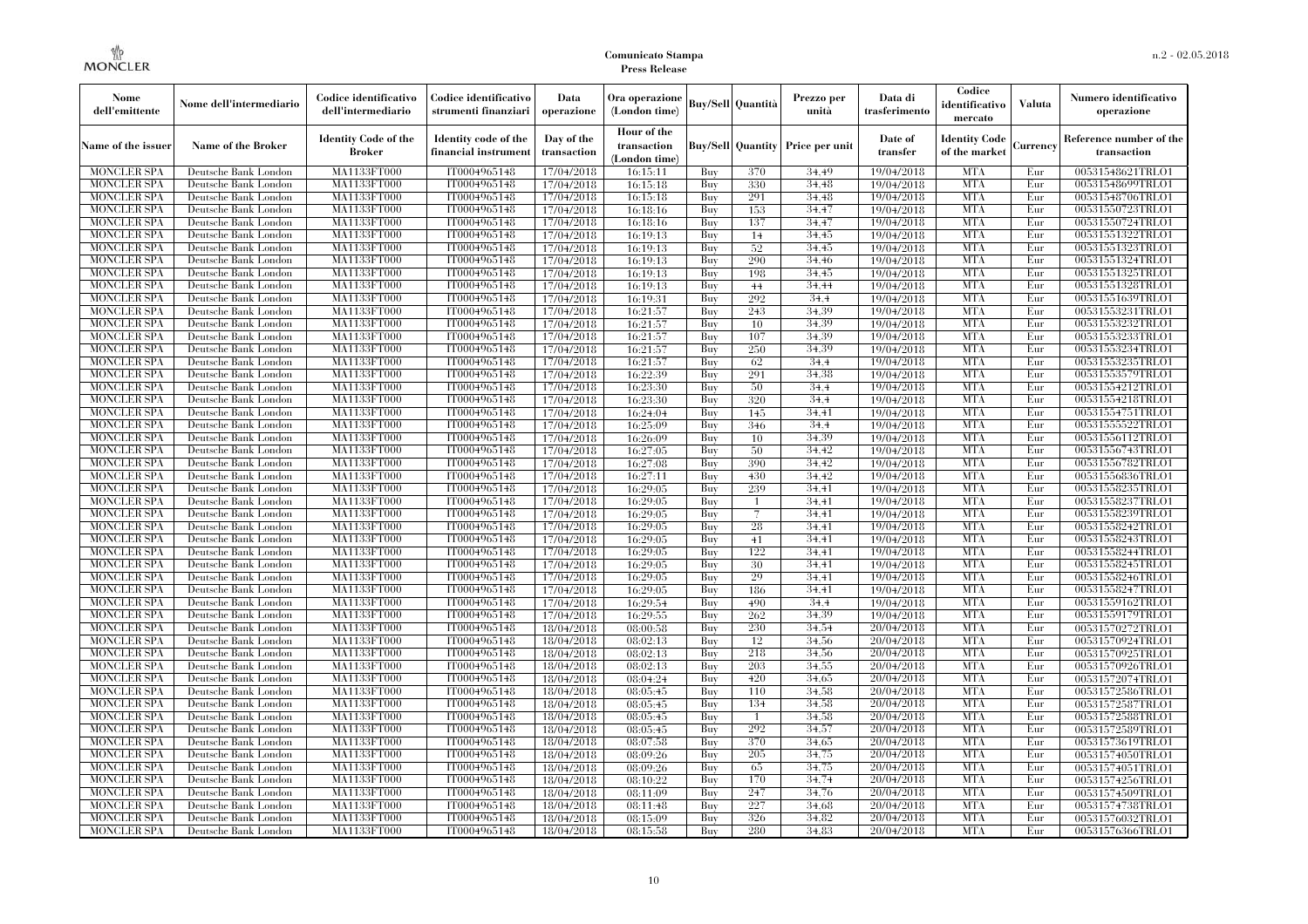| Nome<br>dell'emittente                   | Nome dell'intermediario                      | Codice identificativo<br>dell'intermediario  | Codice identificativo<br>strumenti finanziari | Data<br>operazione        | Ora operazione<br>(London time)             |            | <b>Buy/Sell</b> Quantità | Prezzo per<br>unità                     | Data di<br>trasferimento | Codice<br>identificativo<br>mercato   | <b>Valuta</b> | Numero identificativo<br>operazione    |
|------------------------------------------|----------------------------------------------|----------------------------------------------|-----------------------------------------------|---------------------------|---------------------------------------------|------------|--------------------------|-----------------------------------------|--------------------------|---------------------------------------|---------------|----------------------------------------|
| Name of the issuer                       | <b>Name of the Broker</b>                    | <b>Identity Code of the</b><br><b>Broker</b> | Identity code of the<br>financial instrumen   | Day of the<br>transaction | Hour of the<br>transaction<br>(London time) |            |                          | <b>Buy/Sell Quantity Price per unit</b> | Date of<br>transfer      | <b>Identity Code</b><br>of the market | Currency      | Reference number of the<br>transaction |
| <b>MONCLER SPA</b>                       | Deutsche Bank London                         | MA1133FT000                                  | IT0004965148                                  | 18/04/2018                | 08:16:22                                    | Buy        | 103                      | 34.82                                   | 20/04/2018               | <b>MTA</b>                            | Eur           | 00531576547TRLO1                       |
| <b>MONCLER SPA</b>                       | Deutsche Bank London                         | MA1133FT000                                  | IT0004965148                                  | 18/04/2018                | 08:16:26                                    | Buy        | 172                      | 34,82                                   | 20/04/2018               | <b>MTA</b>                            | Eur           | 00531576560TRLO1                       |
| <b>MONCLER SPA</b>                       | Deutsche Bank London                         | <b>MA1133FT000</b>                           | IT0004965148                                  | 18/04/2018                | 08:16:26                                    | Buy        | 288                      | 34,81                                   | 20/04/2018               | <b>MTA</b>                            | Eur           | 00531576561TRLO1                       |
| <b>MONCLER SPA</b>                       | Deutsche Bank London                         | MA1133FT000                                  | IT0004965148                                  | 18/04/2018                | 08:17:54                                    | Buy        | 300<br>94                | 34.78                                   | 20/04/2018               | <b>MTA</b><br><b>MTA</b>              | Eur           | 00531577090TRLO1                       |
| <b>MONCLER SPA</b><br><b>MONCLER SPA</b> | Deutsche Bank London<br>Deutsche Bank London | MA1133FT000<br>MA1133FT000                   | IT0004965148<br>IT0004965148                  | 18/04/2018<br>18/04/2018  | 08:20:10<br>08:20:10                        | Buy<br>Buy | 87                       | 34,77<br>34,77                          | 20/04/2018<br>20/04/2018 | <b>MTA</b>                            | Eur<br>Eur    | 00531577778TRLO1<br>00531577779TRLO1   |
| <b>MONCLER SPA</b>                       | Deutsche Bank London                         | <b>MA1133FT000</b>                           | IT0004965148                                  | 18/04/2018                | 08:20:10                                    | Buy        | 91                       | 34,77                                   | 20/04/2018               | <b>MTA</b>                            | Eur           | 00531577780TRLO1                       |
| <b>MONCLER SPA</b>                       | Deutsche Bank London                         | <b>MA1133FT000</b>                           | IT0004965148                                  | 18/04/2018                | 08:25:04                                    | Buy        | 305                      | 34.85                                   | 20/04/2018               | <b>MTA</b>                            | Eur           | 00531579593TRLO1                       |
| <b>MONCLER SPA</b>                       | Deutsche Bank London                         | MA1133FT000                                  | IT0004965148                                  | 18/04/2018                | 08:25:04                                    | Buy        | 170                      | 34,86                                   | 20/04/2018               | <b>MTA</b>                            | Eur           | 00531579594TRLO1                       |
| <b>MONCLER SPA</b>                       | Deutsche Bank London                         | MA1133FT000                                  | IT0004965148                                  | 18/04/2018                | 08:25:04                                    | Buy        | 131                      | 34,86                                   | 20/04/2018               | <b>MTA</b>                            | Eur           | 00531579595TRLO1                       |
| <b>MONCLER SPA</b>                       | Deutsche Bank London                         | <b>MA1133FT000</b>                           | IT0004965148                                  | 18/04/2018                | 08:25:31                                    | Buy        | 320                      | 34,84                                   | 20/04/2018               | <b>MTA</b>                            | Eur           | 00531579720TRLO1                       |
| <b>MONCLER SPA</b>                       | Deutsche Bank London                         | <b>MA1133FT000</b>                           | IT0004965148                                  | 18/04/2018                | 08:25:31                                    | Buy        | 306                      | 34,84                                   | 20/04/2018               | <b>MTA</b>                            | Eur           | 00531579721TRLO1                       |
| <b>MONCLER SPA</b>                       | Deutsche Bank London                         | MA1133FT000                                  | IT0004965148                                  | 18/04/2018                | 08:25:31                                    | Buy        | 275                      | 34.83                                   | 20/04/2018               | <b>MTA</b>                            | Eur           | 00531579722TRLO1                       |
| <b>MONCLER SPA</b>                       | Deutsche Bank London                         | MA1133FT000                                  | IT0004965148                                  | 18/04/2018                | 08:30:41                                    | Buy        | 1                        | 34,81                                   | 20/04/2018               | <b>MTA</b>                            | Eur           | 00531581451TRLO1                       |
| <b>MONCLER SPA</b>                       | Deutsche Bank London                         | <b>MA1133FT000</b>                           | IT0004965148                                  | 18/04/2018                | 08:30:46                                    | Buy        | 349                      | 34,81                                   | 20/04/2018               | <b>MTA</b>                            | Eur           | 00531581464TRLO1                       |
| <b>MONCLER SPA</b>                       | Deutsche Bank London                         | <b>MA1133FT000</b>                           | IT0004965148                                  | 18/04/2018                | 08:30:52                                    | Buy        | 316                      | 34.81                                   | 20/04/2018               | <b>MTA</b>                            | Eur           | 00531581505TRLO1                       |
| <b>MONCLER SPA</b>                       | Deutsche Bank London                         | MA1133FT000                                  | IT0004965148                                  | 18/04/2018                | 08:33:11                                    | Buy        | 73                       | 34,76                                   | 20/04/2018               | <b>MTA</b>                            | Eur           | 00531581992TRLO1                       |
| <b>MONCLER SPA</b>                       | Deutsche Bank London                         | MA1133FT000                                  | IT0004965148                                  | 18/04/2018                | 08:33:11                                    | Buy        | 232                      | 34,76                                   | 20/04/2018               | <b>MTA</b>                            | Eur           | 00531581993TRLO1                       |
| <b>MONCLER SPA</b>                       | Deutsche Bank London                         | <b>MA1133FT000</b>                           | IT0004965148                                  | 18/04/2018                | 08:33:22                                    | Buy        | $\overline{2}$           | 34,73                                   | 20/04/2018               | <b>MTA</b>                            | Eur           | 00531582028TRLO1                       |
| <b>MONCLER SPA</b>                       | Deutsche Bank London                         | <b>MA1133FT000</b>                           | IT0004965148                                  | 18/04/2018                | 08:33:22                                    | Buy        | 235                      | 34.73                                   | 20/04/2018               | <b>MTA</b>                            | Eur           | 00531582029TRLO1                       |
| <b>MONCLER SPA</b>                       | Deutsche Bank London                         | MA1133FT000                                  | IT0004965148                                  | 18/04/2018                | 08:35:38                                    | Buy        | 260                      | 34,72                                   | 20/04/2018               | <b>MTA</b>                            | Eur           | 00531582814TRLO1                       |
| <b>MONCLER SPA</b>                       | Deutsche Bank London                         | MA1133FT000                                  | IT0004965148                                  | 18/04/2018                | 08:38:25                                    | Buy        | 295                      | 34,68                                   | 20/04/2018               | <b>MTA</b>                            | Eur           | 00531583533TRLO1                       |
| MONCLER SPA                              | Deutsche Bank London                         | <b>MA1133FT000</b>                           | IT0004965148                                  | 18/04/2018                | 08:38:55                                    | Buy        | 266                      | 34.69                                   | 20/04/2018               | <b>MTA</b>                            | Eur           | 00531583628TRLO1                       |
| <b>MONCLER SPA</b>                       | Deutsche Bank London                         | MA1133FT000                                  | IT0004965148                                  | 18/04/2018                | 08:41:15                                    | Buy        | 122                      | 34,74                                   | 20/04/2018               | <b>MTA</b>                            | Eur           | 00531584288TRLO1                       |
| <b>MONCLER SPA</b>                       | Deutsche Bank London                         | MA1133FT000                                  | IT0004965148                                  | 18/04/2018                | 08:41:19                                    | Buy        | 273                      | 34,73                                   | 20/04/2018               | <b>MTA</b>                            | Eur           | 00531584309TRLO1                       |
| <b>MONCLER SPA</b>                       | Deutsche Bank London                         | <b>MA1133FT000</b>                           | IT0004965148                                  | 18/04/2018                | 08:41:50                                    | Buy        | 231                      | 34,71                                   | 20/04/2018               | <b>MTA</b>                            | Eur           | 00531584407TRLO1                       |
| MONCLER SPA                              | Deutsche Bank London                         | <b>MA1133FT000</b>                           | IT0004965148                                  | 18/04/2018                | 08:45:07                                    | Buy        | 75                       | 34,72                                   | 20/04/2018               | <b>MTA</b>                            | Eur           | 00531585619TRLO1                       |
| <b>MONCLER SPA</b>                       | Deutsche Bank London                         | MA1133FT000                                  | IT0004965148                                  | 18/04/2018                | 08:45:07                                    | Buy        | 217                      | 34.72                                   | 20/04/2018               | <b>MTA</b>                            | Eur           | 00531585620TRLO1                       |
| <b>MONCLER SPA</b>                       | Deutsche Bank London                         | MA1133FT000                                  | IT0004965148                                  | 18/04/2018                | 08:45:07                                    | Buy        | 193                      | 34.72                                   | 20/04/2018               | <b>MTA</b>                            | Eur           | 00531585621TRLO1                       |
| <b>MONCLER SPA</b>                       | Deutsche Bank London                         | <b>MA1133FT000</b>                           | IT0004965148                                  | 18/04/2018                | 08:45:07                                    | Buy        | 100                      | 34,72                                   | 20/04/2018               | <b>MTA</b>                            | Eur           | 00531585622TRLO1                       |
| <b>MONCLER SPA</b>                       | Deutsche Bank London                         | <b>MA1133FT000</b>                           | IT0004965148                                  | 18/04/2018                | 08:48:28                                    | Buy        | 260                      | 34,7                                    | 20/04/2018               | <b>MTA</b>                            | Eur           | 00531586460TRLO1                       |
| <b>MONCLER SPA</b>                       | Deutsche Bank London                         | MA1133FT000                                  | IT0004965148                                  | 18/04/2018                | 08:49:47                                    | Buy        | 340                      | 34.72                                   | 20/04/2018               | <b>MTA</b>                            | Eur           | 00531586835TRLO1                       |
| <b>MONCLER SPA</b>                       | Deutsche Bank London                         | MA1133FT000                                  | IT0004965148                                  | 18/04/2018                | 08:50:30                                    | Buy        | 323                      | 34,74                                   | 20/04/2018               | <b>MTA</b>                            | Eur           | 00531587191TRLO1                       |
| <b>MONCLER SPA</b>                       | Deutsche Bank London                         | <b>MA1133FT000</b>                           | IT0004965148                                  | 18/04/2018                | 08:51:57                                    | Buy        | 255                      | 34,74                                   | 20/04/2018               | <b>MTA</b>                            | Eur           | 00531587762TRLO1                       |
| <b>MONCLER SPA</b>                       | Deutsche Bank London                         | <b>MA1133FT000</b>                           | IT0004965148                                  | 18/04/2018                | 08:55:52                                    | Buy        | 380                      | 34,77                                   | 20/04/2018               | <b>MTA</b>                            | Eur           | 00531588691TRLO1                       |
| <b>MONCLER SPA</b>                       | Deutsche Bank London                         | MA1133FT000                                  | IT0004965148                                  | 18/04/2018                | 08:59:24                                    | Buy        | 270                      | 34.75                                   | 20/04/2018               | <b>MTA</b>                            | Eur           | 00531589354TRLO1                       |
| <b>MONCLER SPA</b>                       | Deutsche Bank London                         | MA1133FT000                                  | IT0004965148                                  | 18/04/2018                | 08:59:24                                    | Buy        | 336                      | 34.76                                   | 20/04/2018               | <b>MTA</b>                            | Eur           | 00531589355TRLO1                       |
| <b>MONCLER SPA</b>                       | Deutsche Bank London                         | <b>MA1133FT000</b>                           | IT0004965148                                  | 18/04/2018                | 08:59:25                                    | Buy        | 323                      | 34,74                                   | 20/04/2018               | <b>MTA</b>                            | Eur           | 00531589358TRLO1                       |
| <b>MONCLER SPA</b>                       | Deutsche Bank London                         | <b>MA1133FT000</b><br><b>MA1133FT000</b>     | IT0004965148                                  | 18/04/2018                | 08:59:25                                    | Buy        | 147<br>300               | 34,73                                   | 20/04/2018               | <b>MTA</b><br><b>MTA</b>              | Eur           | 00531589359TRLO1                       |
| <b>MONCLER SPA</b>                       | Deutsche Bank London                         |                                              | IT0004965148                                  | 18/04/2018                | 09:00:33                                    | Buy        |                          | 34.74<br>34.73                          | 20/04/2018               | <b>MTA</b>                            | Eur           | 00531589720TRLO1                       |
| <b>MONCLER SPA</b><br><b>MONCLER SPA</b> | Deutsche Bank London                         | MA1133FT000<br>MA1133FT000                   | IT0004965148<br>IT0004965148                  | 18/04/2018                | 09:00:43<br>09:05:50                        | Buy        | 200<br>283               |                                         | 20/04/2018<br>20/04/2018 | <b>MTA</b>                            | Eur<br>Eur    | 00531589776TRLO1<br>00531591022TRLO1   |
| <b>MONCLER SPA</b>                       | Deutsche Bank London<br>Deutsche Bank London | <b>MA1133FT000</b>                           | IT0004965148                                  | 18/04/2018<br>18/04/2018  | 09:06:44                                    | Buy<br>Buy | 305                      | 34,76<br>34,74                          | 20/04/2018               | MTA                                   | Eur           | 00531591172TRLO1                       |
| <b>MONCLER SPA</b>                       | Deutsche Bank London                         | MA1133FT000                                  | IT0004965148                                  | 18/04/2018                | 09:06:44                                    | Buy        | 262                      | 34,74                                   | 20/04/2018               | <b>MTA</b>                            | Eur           | 00531591173TRLO1                       |
| <b>MONCLER SPA</b>                       | Deutsche Bank London                         | MA1133FT000                                  | IT0004965148                                  | 18/04/2018                | 09:10:50                                    | Buy        | 317                      | 34.76                                   | 20/04/2018               | <b>MTA</b>                            | Eur           | 00531592147TRLO1                       |
| <b>MONCLER SPA</b>                       | Deutsche Bank London                         | MA1133FT000                                  | IT0004965148                                  | 18/04/2018                | 09:11:00                                    | Buy        | 6                        | 34,76                                   | 20/04/2018               | <b>MTA</b>                            | Eur           | 00531592179TRLO1                       |
| <b>MONCLER SPA</b>                       | Deutsche Bank London                         | <b>MA1133FT000</b>                           | IT0004965148                                  | 18/04/2018                | 09:11:00                                    | Buy        | 250                      | 34,76                                   | 20/04/2018               | <b>MTA</b>                            | Eur           | 00531592180TRLO1                       |
| <b>MONCLER SPA</b>                       | Deutsche Bank London                         | MA1133FT000                                  | IT0004965148                                  | 18/04/2018                | 09:13:30                                    | Buy        | 317                      | 34.71                                   | 20/04/2018               | <b>MTA</b>                            | Eur           | 00531592728TRLO1                       |
| <b>MONCLER SPA</b>                       | Deutsche Bank London                         | MA1133FT000                                  | IT0004965148                                  | 18/04/2018                | 09:17:56                                    | Buy        | 349                      | 34.74                                   | 20/04/2018               | <b>MTA</b>                            | Eur           | 00531593905TRLO1                       |
| <b>MONCLER SPA</b>                       | Deutsche Bank London                         | MA1133FT000                                  | IT0004965148                                  | 18/04/2018                | 09:18:56                                    | Buy        | 270                      | 34.73                                   | 20/04/2018               | <b>MTA</b>                            | Eur           | 00531594468TRLO1                       |
| MONCLER SPA                              | Deutsche Bank London                         | <b>MA1133FT000</b>                           | IT0004965148                                  | 18/04/2018                | 09:18:56                                    | Buy        | 230                      | 34,72                                   | 20/04/2018               | <b>MTA</b>                            | Eur           | 00531594469TRLO1                       |
| <b>MONCLER SPA</b>                       | Deutsche Bank London                         | MA1133FT000                                  | IT0004965148                                  | 18/04/2018                | 09:18:56                                    | Buy        | 190                      | 34,72                                   | 20/04/2018               | <b>MTA</b>                            | Eur           | 00531594470TRLO1                       |
| <b>MONCLER SPA</b>                       | Deutsche Bank London                         | MA1133FT000                                  | IT0004965148                                  | 18/04/2018                | 09:18:56                                    | Buy        | 317                      | 34.73                                   | 20/04/2018               | <b>MTA</b>                            | Eur           | 00531594471TRLO1                       |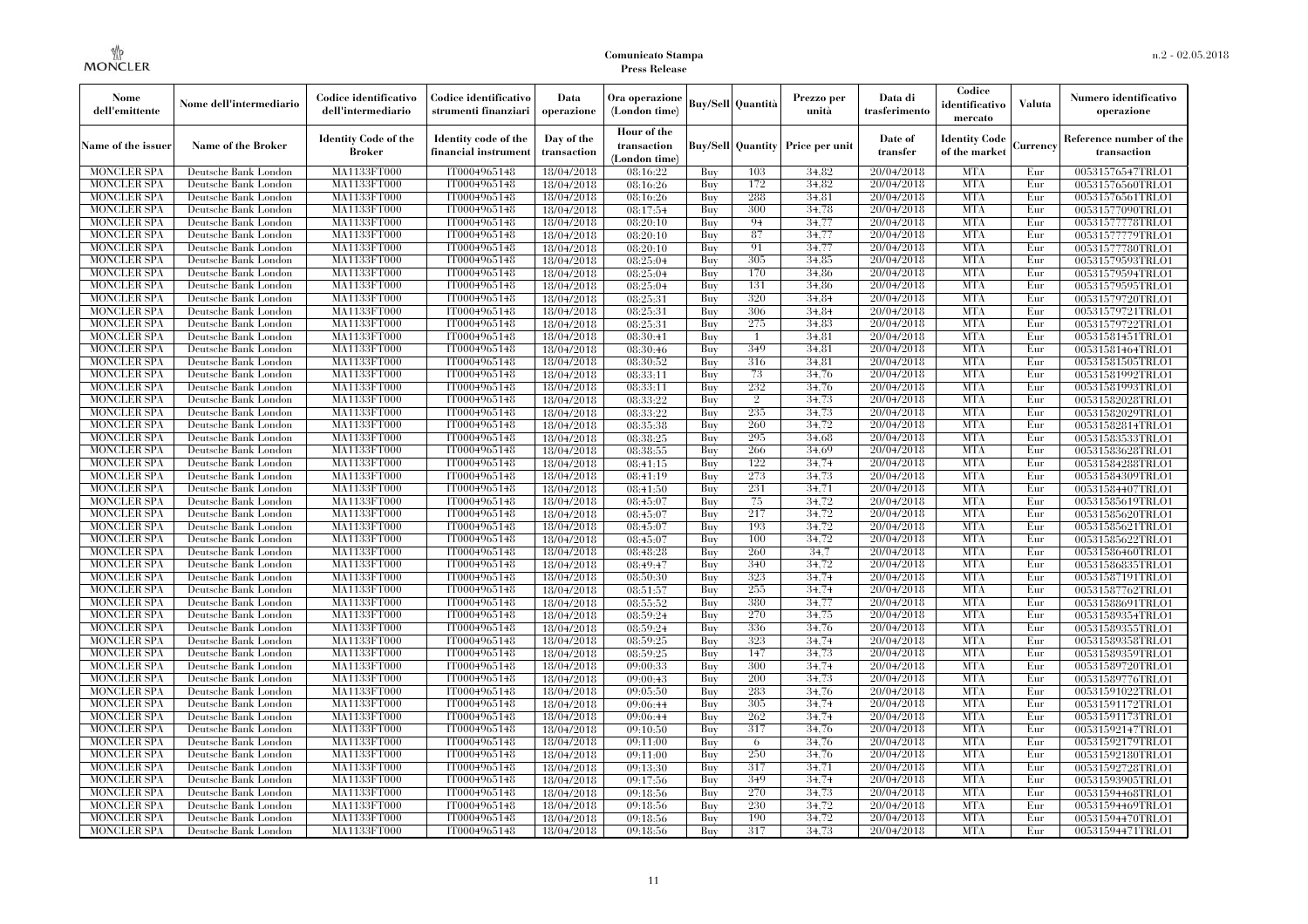| Nome<br>dell'emittente                   | Nome dell'intermediario                      | Codice identificativo<br>dell'intermediario  | Codice identificativo<br>strumenti finanziari | Data<br>operazione        | Ora operazione<br>(London time)             |            | <b>Buy/Sell</b> Quantità | Prezzo per<br>unità                     | Data di<br>trasferimento | Codice<br>identificativo<br>mercato   | <b>Valuta</b> | Numero identificativo<br>operazione    |
|------------------------------------------|----------------------------------------------|----------------------------------------------|-----------------------------------------------|---------------------------|---------------------------------------------|------------|--------------------------|-----------------------------------------|--------------------------|---------------------------------------|---------------|----------------------------------------|
| Name of the issuer                       | <b>Name of the Broker</b>                    | <b>Identity Code of the</b><br><b>Broker</b> | Identity code of the<br>financial instrumen   | Day of the<br>transaction | Hour of the<br>transaction<br>(London time) |            |                          | <b>Buy/Sell Quantity Price per unit</b> | Date of<br>transfer      | <b>Identity Code</b><br>of the market | Currency      | Reference number of the<br>transaction |
| <b>MONCLER SPA</b>                       | Deutsche Bank London                         | MA1133FT000                                  | IT0004965148                                  | 18/04/2018                | 09:24:18                                    | Buy        | 252                      | 34.69                                   | 20/04/2018               | <b>MTA</b>                            | Eur           | 00531596791TRLO1                       |
| <b>MONCLER SPA</b>                       | Deutsche Bank London                         | MA1133FT000                                  | IT0004965148                                  | 18/04/2018                | 09:24:18                                    | Buy        | 330                      | 34,71                                   | 20/04/2018               | <b>MTA</b>                            | Eur           | 00531596792TRLO1                       |
| <b>MONCLER SPA</b>                       | Deutsche Bank London                         | <b>MA1133FT000</b>                           | IT0004965148                                  | 18/04/2018                | 09:28:19                                    | Buy        | 255                      | 34,72                                   | 20/04/2018               | <b>MTA</b>                            | Eur           | 00531598116TRLO1                       |
| <b>MONCLER SPA</b>                       | Deutsche Bank London                         | MA1133FT000<br>MA1133FT000                   | IT0004965148                                  | 18/04/2018                | 09:30:20                                    | Buy        | 400<br>364               | 34.75                                   | 20/04/2018<br>20/04/2018 | <b>MTA</b><br><b>MTA</b>              | Eur<br>Eur    | 00531599045TRLO1                       |
| <b>MONCLER SPA</b><br><b>MONCLER SPA</b> | Deutsche Bank London<br>Deutsche Bank London | MA1133FT000                                  | IT0004965148<br>IT0004965148                  | 18/04/2018<br>18/04/2018  | 09:30:20<br>09:33:03                        | Buy<br>Buy | 265                      | 34,74<br>34,73                          | 20/04/2018               | <b>MTA</b>                            | Eur           | 00531599047TRLO1<br>00531600142TRLO1   |
| <b>MONCLER SPA</b>                       | Deutsche Bank London                         | <b>MA1133FT000</b>                           | IT0004965148                                  | 18/04/2018                | 09:33:07                                    | Buy        | 300                      | 34,73                                   | 20/04/2018               | <b>MTA</b>                            | Eur           | 00531600149TRLO1                       |
| <b>MONCLER SPA</b>                       | Deutsche Bank London                         | <b>MA1133FT000</b>                           | IT0004965148                                  | 18/04/2018                | 09:35:40                                    | Buy        | 260                      | 34.72                                   | 20/04/2018               | <b>MTA</b>                            | Eur           | 00531601003TRLO1                       |
| <b>MONCLER SPA</b>                       | Deutsche Bank London                         | MA1133FT000                                  | IT0004965148                                  | 18/04/2018                | 09:41:13                                    | Buy        | 330                      | 34,73                                   | 20/04/2018               | <b>MTA</b>                            | Eur           | 00531602786TRLO1                       |
| <b>MONCLER SPA</b>                       | Deutsche Bank London                         | MA1133FT000                                  | IT0004965148                                  | 18/04/2018                | 09:41:13                                    | Buy        | 183                      | 34,73                                   | 20/04/2018               | <b>MTA</b>                            | Eur           | 00531602788TRLO1                       |
| <b>MONCLER SPA</b>                       | Deutsche Bank London                         | <b>MA1133FT000</b>                           | IT0004965148                                  | 18/04/2018                | 09:41:13                                    | Buy        | 360                      | 34,72                                   | 20/04/2018               | <b>MTA</b>                            | Eur           | 00531602789TRLO1                       |
| <b>MONCLER SPA</b>                       | Deutsche Bank London                         | <b>MA1133FT000</b>                           | IT0004965148                                  | 18/04/2018                | 09:45:41                                    | Buy        | 323                      | 34.71                                   | 20/04/2018               | <b>MTA</b>                            | Eur           | 00531603567TRLO1                       |
| <b>MONCLER SPA</b>                       | Deutsche Bank London                         | MA1133FT000                                  | IT0004965148                                  | 18/04/2018                | 09:45:41                                    | Buy        | 317                      | 34.72                                   | 20/04/2018               | <b>MTA</b>                            | Eur           | 00531603568TRLO1                       |
| <b>MONCLER SPA</b>                       | Deutsche Bank London                         | MA1133FT000                                  | IT0004965148                                  | 18/04/2018                | 09:46:51                                    | Buy        | 12                       | 34,72                                   | 20/04/2018               | <b>MTA</b>                            | Eur           | 00531603781TRLO1                       |
| <b>MONCLER SPA</b>                       | Deutsche Bank London                         | <b>MA1133FT000</b>                           | IT0004965148                                  | 18/04/2018                | 09:46:51                                    | Buy        | 250                      | 34,72                                   | 20/04/2018               | <b>MTA</b>                            | Eur           | 00531603782TRLO1                       |
| <b>MONCLER SPA</b>                       | Deutsche Bank London                         | <b>MA1133FT000</b>                           | IT0004965148                                  | 18/04/2018                | 09:50:05                                    | Buy        | 277                      | 34.72                                   | 20/04/2018               | <b>MTA</b>                            | Eur           | 00531604405TRLO1                       |
| <b>MONCLER SPA</b>                       | Deutsche Bank London                         | MA1133FT000                                  | IT0004965148                                  | 18/04/2018                | 09:50:31                                    | Buy        | 264                      | 34,73                                   | 20/04/2018               | <b>MTA</b>                            | Eur           | 00531604574TRLO1                       |
| <b>MONCLER SPA</b>                       | Deutsche Bank London                         | MA1133FT000                                  | IT0004965148                                  | 18/04/2018                | 09:57:16                                    | Buy        | 110                      | 34,76                                   | 20/04/2018               | <b>MTA</b>                            | Eur           | 00531607066TRLO1                       |
| <b>MONCLER SPA</b>                       | Deutsche Bank London                         | <b>MA1133FT000</b>                           | IT0004965148                                  | 18/04/2018                | 09:57:16                                    | Buy        | 250                      | 34,75                                   | 20/04/2018               | <b>MTA</b>                            | Eur           | 00531607067TRLO1                       |
| <b>MONCLER SPA</b>                       | Deutsche Bank London                         | <b>MA1133FT000</b>                           | IT0004965148                                  | 18/04/2018                | 09:57:33                                    | Buy        | 153                      | 34.73                                   | 20/04/2018               | <b>MTA</b>                            | Eur           | 00531607111TRLO1                       |
| <b>MONCLER SPA</b>                       | Deutsche Bank London                         | MA1133FT000                                  | IT0004965148                                  | 18/04/2018                | 09:57:33                                    | Buy        | 117                      | 34,73                                   | 20/04/2018               | <b>MTA</b>                            | Eur           | 00531607112TRLO1                       |
| <b>MONCLER SPA</b>                       | Deutsche Bank London                         | <b>MA1133FT000</b>                           | IT0004965148                                  | 18/04/2018                | 09:58:14                                    | Buy        | 340                      | 34,72                                   | 20/04/2018               | <b>MTA</b>                            | Eur           | 00531607227TRLO1                       |
| MONCLER SPA                              | Deutsche Bank London                         | <b>MA1133FT000</b>                           | IT0004965148                                  | 18/04/2018                | 09:58:21                                    | Buy        | 80                       | 34,71                                   | 20/04/2018               | <b>MTA</b>                            | Eur           | 00531607251TRLO1                       |
| <b>MONCLER SPA</b>                       | Deutsche Bank London                         | MA1133FT000                                  | IT0004965148                                  | 18/04/2018                | 10:00:31                                    | Buy        | 320                      | 34,73                                   | 20/04/2018               | <b>MTA</b>                            | Eur           | 00531607613TRLO1                       |
| <b>MONCLER SPA</b>                       | Deutsche Bank London                         | MA1133FT000                                  | IT0004965148                                  | 18/04/2018                | 10:03:08                                    | Buy        | 242                      | 34.72                                   | 20/04/2018               | <b>MTA</b>                            | Eur           | 00531608248TRLO1                       |
| <b>MONCLER SPA</b>                       | Deutsche Bank London                         | <b>MA1133FT000</b>                           | IT0004965148                                  | 18/04/2018                | 10:04:16                                    | Buy        | 345                      | 34.73                                   | 20/04/2018               | <b>MTA</b>                            | Eur           | 00531608523TRLO1                       |
| MONCLER SPA                              | Deutsche Bank London                         | <b>MA1133FT000</b>                           | IT0004965148                                  | 18/04/2018                | 10:05:47                                    | Buy        | 320                      | 34,79                                   | 20/04/2018               | <b>MTA</b>                            | Eur           | 00531609007TRLO1                       |
| <b>MONCLER SPA</b>                       | Deutsche Bank London                         | MA1133FT000                                  | IT0004965148                                  | 18/04/2018                | 10:07:45                                    | Buy        | 266                      | 34.84                                   | 20/04/2018               | <b>MTA</b>                            | Eur           | 00531609539TRLO1                       |
| <b>MONCLER SPA</b>                       | Deutsche Bank London                         | MA1133FT000                                  | IT0004965148                                  | 18/04/2018                | 10:10:19                                    | Buy        | 89                       | 34.83                                   | 20/04/2018               | <b>MTA</b>                            | Eur           | 00531610599TRLO1                       |
| <b>MONCLER SPA</b>                       | Deutsche Bank London                         | <b>MA1133FT000</b>                           | IT0004965148                                  | 18/04/2018                | 10:10:22                                    | Buy        | 158                      | 34,83                                   | 20/04/2018               | <b>MTA</b>                            | Eur           | 00531610605TRLO1                       |
| <b>MONCLER SPA</b>                       | Deutsche Bank London                         | <b>MA1133FT000</b>                           | IT0004965148                                  | 18/04/2018                | 10:12:20                                    | Buy        | 305                      | 34,86                                   | 20/04/2018               | <b>MTA</b>                            | Eur           | 00531611356TRLO1                       |
| <b>MONCLER SPA</b>                       | Deutsche Bank London                         | MA1133FT000                                  | IT0004965148                                  | 18/04/2018                | 10:12:20                                    | Buy        | 274                      | 34,87                                   | 20/04/2018               | <b>MTA</b>                            | Eur           | 00531611357TRLO1                       |
| <b>MONCLER SPA</b>                       | Deutsche Bank London                         | MA1133FT000                                  | IT0004965148                                  | 18/04/2018                | 10:15:55                                    | Buy        | 90                       | 34.86                                   | 20/04/2018               | <b>MTA</b>                            | Eur           | 00531612214TRLO1                       |
| <b>MONCLER SPA</b>                       | Deutsche Bank London                         | <b>MA1133FT000</b>                           | IT0004965148                                  | 18/04/2018                | 10:16:06                                    | Buy        | 358                      | 34,86                                   | 20/04/2018               | <b>MTA</b>                            | Eur           | 00531612264TRLO1                       |
| <b>MONCLER SPA</b>                       | Deutsche Bank London                         | <b>MA1133FT000</b>                           | IT0004965148                                  | 18/04/2018                | 10:16:06                                    | Buy        | $\overline{2}$           | 34,86                                   | 20/04/2018               | <b>MTA</b>                            | Eur           | 00531612265TRLO1                       |
| <b>MONCLER SPA</b>                       | Deutsche Bank London                         | MA1133FT000                                  | IT0004965148                                  | 18/04/2018                | 10:18:14                                    | Buy        | 268                      | 34.9                                    | 20/04/2018               | <b>MTA</b>                            | Eur           | 00531612806TRLO1                       |
| <b>MONCLER SPA</b>                       | Deutsche Bank London                         | MA1133FT000                                  | IT0004965148                                  | 18/04/2018                | 10:19:07                                    | Buy        | 49                       | 34.89                                   | 20/04/2018               | <b>MTA</b>                            | Eur           | 00531613002TRLO1                       |
| <b>MONCLER SPA</b>                       | Deutsche Bank London                         | <b>MA1133FT000</b>                           | IT0004965148                                  | 18/04/2018                | 10:19:26                                    | Buy        | 120                      | 34,89                                   | 20/04/2018               | <b>MTA</b>                            | Eur           | 00531613054TRLO1                       |
| <b>MONCLER SPA</b>                       | Deutsche Bank London                         | <b>MA1133FT000</b><br><b>MA1133FT000</b>     | IT0004965148                                  | 18/04/2018                | 10:21:08                                    | Buy        | 230<br>69                | 34,91<br>34.91                          | 20/04/2018               | <b>MTA</b><br><b>MTA</b>              | Eur           | 00531613894TRLO1                       |
| <b>MONCLER SPA</b>                       | Deutsche Bank London                         |                                              | IT0004965148                                  | 18/04/2018                | 10:21:08                                    | Buy        |                          |                                         | 20/04/2018               | <b>MTA</b>                            | Eur           | 00531613895TRLO1                       |
| <b>MONCLER SPA</b><br><b>MONCLER SPA</b> | Deutsche Bank London                         | MA1133FT000<br>MA1133FT000                   | IT0004965148<br>IT0004965148                  | 18/04/2018<br>18/04/2018  | 10:24:30<br>10:27:27                        | Buy        | 400<br>145               | 34.91<br>34.94                          | 20/04/2018<br>20/04/2018 | <b>MTA</b>                            | Eur<br>Eur    | 00531614603TRLO1                       |
| <b>MONCLER SPA</b>                       | Deutsche Bank London<br>Deutsche Bank London | <b>MA1133FT000</b>                           | IT0004965148                                  | 18/04/2018                | 10:27:52                                    | Buy<br>Buy | 165                      | 34.94                                   | 20/04/2018               | MTA                                   | Eur           | 00531615153TRLO1<br>00531615220TRLO1   |
| <b>MONCLER SPA</b>                       | Deutsche Bank London                         | MA1133FT000                                  | IT0004965148                                  | 18/04/2018                | 10:27:52                                    | Buy        | 141                      | 34.94                                   | 20/04/2018               | <b>MTA</b>                            | Eur           | 00531615225TRLO1                       |
| <b>MONCLER SPA</b>                       | Deutsche Bank London                         | MA1133FT000                                  | IT0004965148                                  | 18/04/2018                | 10:27:52                                    | Buy        | 125                      | 34.94                                   | 20/04/2018               | <b>MTA</b>                            | Eur           | 00531615226TRLO1                       |
| <b>MONCLER SPA</b>                       | Deutsche Bank London                         | MA1133FT000                                  | IT0004965148                                  | 18/04/2018                | 10:29:46                                    | Buy        | 259                      | 34.92                                   | 20/04/2018               | <b>MTA</b>                            | Eur           | 00531615584TRLO1                       |
| <b>MONCLER SPA</b>                       | Deutsche Bank London                         | <b>MA1133FT000</b>                           | IT0004965148                                  | 18/04/2018                | 10:31:24                                    | Buy        | 269                      | 34.92                                   | 20/04/2018               | <b>MTA</b>                            | Eur           | 00531616097TRLO1                       |
| <b>MONCLER SPA</b>                       | Deutsche Bank London                         | MA1133FT000                                  | IT0004965148                                  | 18/04/2018                | 10:34:22                                    | Buy        | 285                      | 34,87                                   | 20/04/2018               | <b>MTA</b>                            | Eur           | 00531616930TRLO1                       |
| <b>MONCLER SPA</b>                       | Deutsche Bank London                         | MA1133FT000                                  | IT0004965148                                  | 18/04/2018                | 10:35:26                                    | Buy        | 41                       | 34,87                                   | 20/04/2018               | <b>MTA</b>                            | Eur           | 00531617198TRLO1                       |
| <b>MONCLER SPA</b>                       | Deutsche Bank London                         | MA1133FT000                                  | IT0004965148                                  | 18/04/2018                | 10:35:28                                    | Buy        | 110                      | 34,87                                   | 20/04/2018               | <b>MTA</b>                            | Eur           | 00531617210TRLO1                       |
| MONCLER SPA                              | Deutsche Bank London                         | <b>MA1133FT000</b>                           | IT0004965148                                  | 18/04/2018                | 10:38:08                                    | Buy        | 49                       | 34.93                                   | 20/04/2018               | <b>MTA</b>                            | Eur           | 00531617844TRLO1                       |
| <b>MONCLER SPA</b>                       | Deutsche Bank London                         | MA1133FT000                                  | IT0004965148                                  | 18/04/2018                | 10:38:08                                    | Buy        | 400                      | 34.93                                   | 20/04/2018               | <b>MTA</b>                            | Eur           | 00531617845TRLO1                       |
| <b>MONCLER SPA</b>                       | Deutsche Bank London                         | MA1133FT000                                  | IT0004965148                                  | 18/04/2018                | 10:40:17                                    | Buy        | 400                      | 34.95                                   | 20/04/2018               | <b>MTA</b>                            | Eur           | 00531618213TRLO1                       |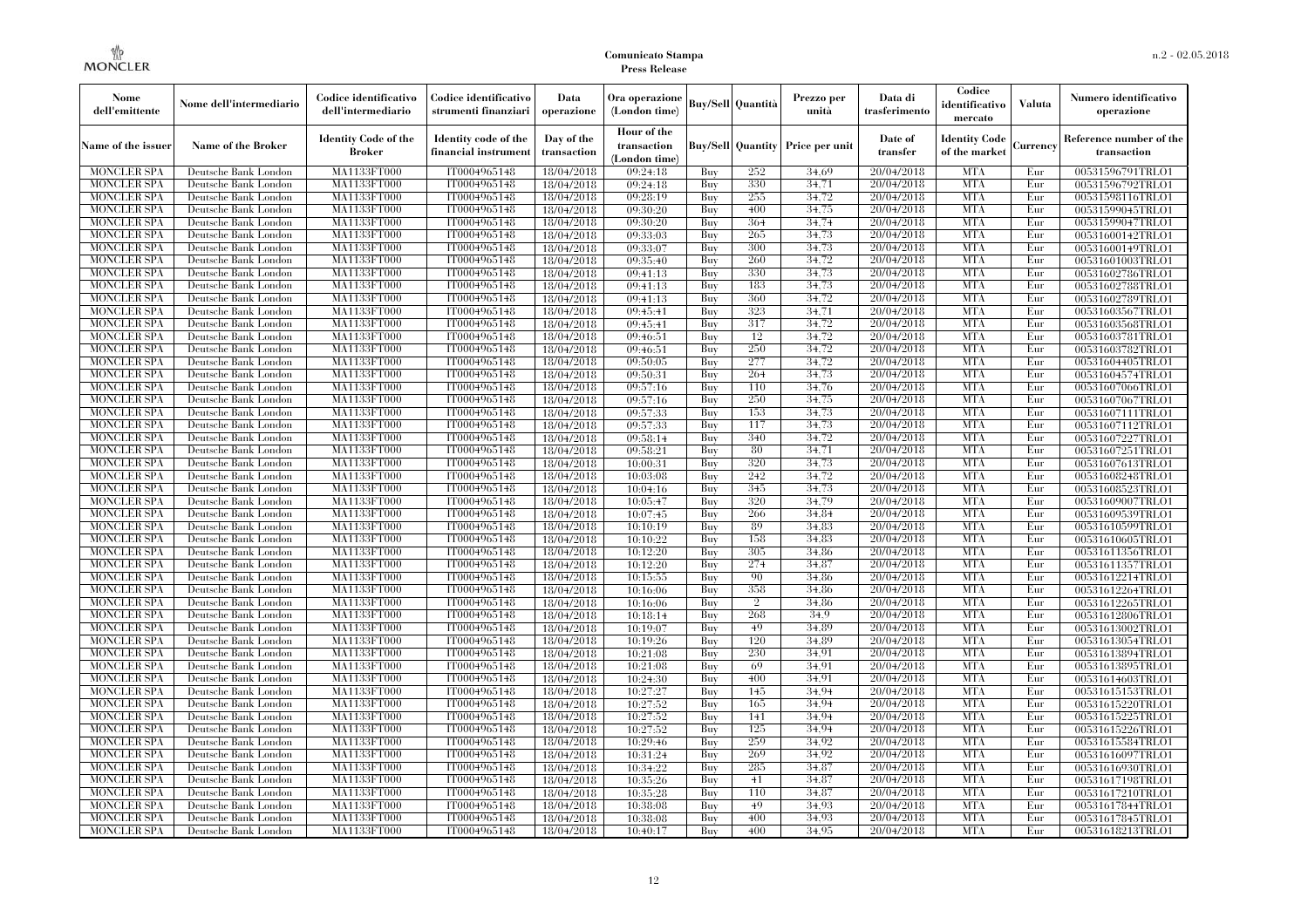| Nome<br>dell'emittente                   | Nome dell'intermediario                      | Codice identificativo<br>dell'intermediario | Codice identificativo<br>strumenti finanziari | Data<br>operazione        | Ora operazione<br>(London time)             |            | Buy/Sell   Quantità      | Prezzo per<br>unità | Data di<br>trasferimento | Codice<br>identificativo<br>mercato   | <b>Valuta</b> | Numero identificativo<br>operazione    |
|------------------------------------------|----------------------------------------------|---------------------------------------------|-----------------------------------------------|---------------------------|---------------------------------------------|------------|--------------------------|---------------------|--------------------------|---------------------------------------|---------------|----------------------------------------|
| Name of the issuer                       | Name of the Broker                           | <b>Identity Code of the</b><br>Broker       | Identity code of the<br>financial instrument  | Day of the<br>transaction | Hour of the<br>transaction<br>(London time) |            | <b>Buy/Sell Quantity</b> | Price per unit      | Date of<br>transfer      | <b>Identity Code</b><br>of the market | Currencv      | Reference number of the<br>transaction |
| <b>MONCLER SPA</b>                       | Deutsche Bank London                         | MA1133FT000                                 | IT0004965148                                  | 18/04/2018                | 10:45:48                                    | Buy        | 328                      | 34,97               | 20/04/2018               | <b>MTA</b>                            | Eur           | 00531619335TRLO1                       |
| <b>MONCLER SPA</b>                       | Deutsche Bank London                         | <b>MA1133FT000</b>                          | IT0004965148                                  | 18/04/2018                | 10:45:48                                    | Buy        | 287                      | 34,99               | 20/04/2018               | <b>MTA</b>                            | Eur           | 00531619337TRLO1                       |
| <b>MONCLER SPA</b>                       | Deutsche Bank London                         | <b>MA1133FT000</b>                          | IT0004965148                                  | 18/04/2018                | 10:48:31                                    | Buv        | 270                      | 34.97               | 20/04/2018               | <b>MTA</b>                            | Eur           | 00531619878TRLO1                       |
| <b>MONCLER SPA</b>                       | Deutsche Bank London                         | MA1133FT000                                 | IT0004965148                                  | 18/04/2018                | 10:50:47                                    | Buy        | 246                      | 34,97               | 20/04/2018               | <b>MTA</b>                            | Eur           | 00531620517TRLO1                       |
| <b>MONCLER SPA</b>                       | Deutsche Bank London                         | MA1133FT000<br><b>MA1133FT000</b>           | IT0004965148                                  | 18/04/2018                | 10:51:56                                    | Buy        | 256<br>136               | 35<br>35            | 20/04/2018               | <b>MTA</b><br><b>MTA</b>              | Eur           | 00531620712TRLO1                       |
| <b>MONCLER SPA</b><br><b>MONCLER SPA</b> | Deutsche Bank London<br>Deutsche Bank London | MA1133FT000                                 | IT0004965148<br>IT0004965148                  | 18/04/2018<br>18/04/2018  | 10:55:27<br>10:55:27                        | Buy<br>Buy | 250                      | 35                  | 20/04/2018<br>20/04/2018 | <b>MTA</b>                            | Eur<br>Eur    | 00531621545TRLO1<br>00531621546TRLO1   |
| <b>MONCLER SPA</b>                       | Deutsche Bank London                         | MA1133FT000                                 | IT0004965148                                  | 18/04/2018                | 10:57:19                                    | Buy        | 177                      | 35.02               | 20/04/2018               | <b>MTA</b>                            | Eur           | 00531622070TRLO1                       |
| <b>MONCLER SPA</b>                       | Deutsche Bank London                         | MA1133FT000                                 | IT0004965148                                  | 18/04/2018                | 10:57:19                                    | Buy        | 125                      | 35,02               | 20/04/2018               | <b>MTA</b>                            | Eur           | 00531622071TRLO1                       |
| <b>MONCLER SPA</b>                       | Deutsche Bank London                         | <b>MA1133FT000</b>                          | IT0004965148                                  | 18/04/2018                | 11:01:29                                    | Buy        | 285                      | 35,01               | 20/04/2018               | <b>MTA</b>                            | Eur           | 00531623022TRLO1                       |
| <b>MONCLER SPA</b>                       | Deutsche Bank London                         | <b>MA1133FT000</b>                          | IT0004965148                                  | 18/04/2018                | 11:05:24                                    | Buy        | 122                      | 35,01               | 20/04/2018               | <b>MTA</b>                            | Eur           | 00531624176TRLO1                       |
| <b>MONCLER SPA</b>                       | Deutsche Bank London                         | MA1133FT000                                 | IT0004965148                                  | 18/04/2018                | 11:05:29                                    | Buy        | 214                      | 35,01               | 20/04/2018               | <b>MTA</b>                            | Eur           | 00531624241TRLO1                       |
| <b>MONCLER SPA</b>                       | Deutsche Bank London                         | MA1133FT000                                 | IT0004965148                                  | 18/04/2018                | 11:05:29                                    | Buy        | 231                      | 35                  | 20/04/2018               | <b>MTA</b>                            | Eur           | 00531624242TRLO1                       |
| <b>MONCLER SPA</b>                       | Deutsche Bank London                         | MA1133FT000                                 | IT0004965148                                  | 18/04/2018                | 11:06:31                                    | Buy        | 330                      | 34.96               | 20/04/2018               | <b>MTA</b>                            | Eur           | 00531624408TRLO1                       |
| <b>MONCLER SPA</b>                       | Deutsche Bank London                         | MA1133FT000                                 | IT0004965148                                  | 18/04/2018                | 11:06:31                                    | Buy        | 269                      | 34.96               | 20/04/2018               | <b>MTA</b>                            | Eur           | 00531624409TRLO1                       |
| <b>MONCLER SPA</b>                       | Deutsche Bank London                         | MA1133FT000                                 | IT0004965148                                  | 18/04/2018                | 11:12:15                                    | Buy        | 245                      | 34,97               | 20/04/2018               | <b>MTA</b>                            | Eur           | 00531625588TRLO1                       |
| <b>MONCLER SPA</b>                       | Deutsche Bank London                         | MA1133FT000                                 | IT0004965148                                  | 18/04/2018                | 11:15:58                                    | Buy        | 300                      | 34.99               | 20/04/2018               | <b>MTA</b>                            | Eur           | 00531626302TRLO1                       |
| <b>MONCLER SPA</b>                       | Deutsche Bank London                         | MA1133FT000                                 | IT0004965148                                  | 18/04/2018                | 11:15:58                                    | Buy        | 299                      | 35                  | 20/04/2018               | <b>MTA</b>                            | Eur           | 00531626303TRLO1                       |
| <b>MONCLER SPA</b>                       | Deutsche Bank London                         | MA1133FT000                                 | IT0004965148                                  | 18/04/2018                | 11:15:58                                    | Buy        | 340                      | 34,99               | 20/04/2018               | <b>MTA</b>                            | Eur           | 00531626304TRLO1                       |
| <b>MONCLER SPA</b>                       | Deutsche Bank London                         | MA1133FT000                                 | IT0004965148                                  | 18/04/2018                | 11:19:20                                    | Buy        | 315                      | 34,97               | 20/04/2018               | <b>MTA</b>                            | Eur           | 00531627079TRLO1                       |
| <b>MONCLER SPA</b>                       | Deutsche Bank London                         | MA1133FT000                                 | IT0004965148                                  | 18/04/2018                | 11:24:05                                    | Buy        | 270                      | 35                  | 20/04/2018               | <b>MTA</b>                            | Eur           | 00531627947TRLO1                       |
| <b>MONCLER SPA</b>                       | Deutsche Bank London                         | MA1133FT000                                 | IT0004965148                                  | 18/04/2018                | 11:26:35                                    | Buy        | 390                      | 34,98               | 20/04/2018               | <b>MTA</b>                            | Eur           | 00531628309TRLO1                       |
| <b>MONCLER SPA</b>                       | Deutsche Bank London                         | MA1133FT000                                 | IT0004965148                                  | 18/04/2018                | 11:31:43                                    | Buy        | 400                      | 34.97               | 20/04/2018               | <b>MTA</b>                            | Eur           | 00531628912TRLO1                       |
| <b>MONCLER SPA</b>                       | Deutsche Bank London                         | MA1133FT000                                 | IT0004965148<br>IT0004965148                  | 18/04/2018                | 11:31:43                                    | Buy        | 134<br>125               | 34.98<br>34.98      | 20/04/2018<br>20/04/2018 | <b>MTA</b><br><b>MTA</b>              | Eur           | 00531628913TRLO1                       |
| <b>MONCLER SPA</b><br><b>MONCLER SPA</b> | Deutsche Bank London<br>Deutsche Bank London | MA1133FT000<br>MA1133FT000                  | IT0004965148                                  | 18/04/2018<br>18/04/2018  | 11:31:43<br>11:31:43                        | Buy<br>Buy | 350                      | 34,97               | 20/04/2018               | <b>MTA</b>                            | Eur<br>Eur    | 00531628914TRLO1<br>00531628915TRLO1   |
| <b>MONCLER SPA</b>                       | Deutsche Bank London                         | MA1133FT000                                 | IT0004965148                                  | 18/04/2018                | 11:38:34                                    | Buy        | 255                      | 34,98               | 20/04/2018               | <b>MTA</b>                            | Eur           | 00531630041TRLO1                       |
| <b>MONCLER SPA</b>                       | Deutsche Bank London                         | MA1133FT000                                 | IT0004965148                                  | 18/04/2018                | 11:38:35                                    | Buy        | 140                      | 34.97               | 20/04/2018               | <b>MTA</b>                            | Eur           | 00531630042TRLO1                       |
| <b>MONCLER SPA</b>                       | Deutsche Bank London                         | MA1133FT000                                 | IT0004965148                                  | 18/04/2018                | 11:39:27                                    | Buy        | 253                      | 34.96               | 20/04/2018               | <b>MTA</b>                            | Eur           | 00531630186TRLO1                       |
| <b>MONCLER SPA</b>                       | Deutsche Bank London                         | <b>MA1133FT000</b>                          | IT0004965148                                  | 18/04/2018                | 11:43:37                                    | Buy        | 270                      | 34.98               | 20/04/2018               | <b>MTA</b>                            | Eur           | 00531631090TRLO1                       |
| <b>MONCLER SPA</b>                       | Deutsche Bank London                         | MA1133FT000                                 | IT0004965148                                  | 18/04/2018                | 11:46:35                                    | Buy        | 270                      | 34,98               | 20/04/2018               | <b>MTA</b>                            | Eur           | 00531631807TRLO1                       |
| <b>MONCLER SPA</b>                       | Deutsche Bank London                         | MA1133FT000                                 | IT0004965148                                  | 18/04/2018                | 11:47:49                                    | Buy        | 250                      | 34,96               | 20/04/2018               | <b>MTA</b>                            | Eur           | 00531632081TRLO1                       |
| <b>MONCLER SPA</b>                       | Deutsche Bank London                         | MA1133FT000                                 | IT0004965148                                  | 18/04/2018                | 11:52:06                                    | Buv        | 270                      | 34.94               | 20/04/2018               | <b>MTA</b>                            | Eur           | 00531632970TRLO1                       |
| <b>MONCLER SPA</b>                       | Deutsche Bank London                         | MA1133FT000                                 | IT0004965148                                  | 18/04/2018                | 11:52:09                                    | Buy        | 247                      | 34.91               | 20/04/2018               | <b>MTA</b>                            | Eur           | 00531632978TRLO1                       |
| <b>MONCLER SPA</b>                       | Deutsche Bank London                         | MA1133FT000                                 | IT0004965148                                  | 18/04/2018                | 11:58:28                                    | Buy        | 330                      | 34.97               | 20/04/2018               | <b>MTA</b>                            | Eur           | 00531633978TRLO1                       |
| <b>MONCLER SPA</b>                       | Deutsche Bank London                         | MA1133FT000                                 | IT0004965148                                  | 18/04/2018                | 11:58:28                                    | Buy        | 250                      | 34,98               | 20/04/2018               | <b>MTA</b>                            | Eur           | 00531633979TRLO1                       |
| <b>MONCLER SPA</b>                       | Deutsche Bank London                         | MA1133FT000                                 | IT0004965148                                  | 18/04/2018                | 11:58:28                                    | Buy        | 96                       | 34,98               | 20/04/2018               | <b>MTA</b>                            | Eur           | 00531633980TRLO1                       |
| <b>MONCLER SPA</b>                       | Deutsche Bank London                         | <b>MA1133FT000</b>                          | IT0004965148                                  | 18/04/2018                | 11:58:28                                    | Buy        | 125                      | 34.98               | 20/04/2018               | <b>MTA</b>                            | Eur           | 00531633981TRLO1                       |
| <b>MONCLER SPA</b>                       | Deutsche Bank London                         | MA1133FT000                                 | IT0004965148                                  | 18/04/2018                | 11:58:28                                    | Buy        | 100                      | 34.98               | 20/04/2018               | <b>MTA</b>                            | Eur           | 00531633982TRLO1                       |
| <b>MONCLER SPA</b>                       | Deutsche Bank London                         | <b>MA1133FT000</b>                          | IT0004965148                                  | 18/04/2018                | 12:03:20                                    | Buy        | 250                      | 34.94               | 20/04/2018               | <b>MTA</b>                            | Eur           | 00531634717TRLO1                       |
| <b>MONCLER SPA</b>                       | Deutsche Bank London                         | MA1133FT000                                 | IT0004965148                                  | 18/04/2018                | 12:07:27                                    | Buy        | 262                      | 34.96               | 20/04/2018               | <b>MTA</b>                            | Eur           | 00531635799TRLO1                       |
| <b>MONCLER SPA</b>                       | Deutsche Bank London                         | MA1133FT000                                 | IT0004965148                                  | 18/04/2018                | 12:07:27                                    | Buy        | 125                      | 34,96               | 20/04/2018               | <b>MTA</b>                            | Eur           | 00531635800TRLO1                       |
| <b>MONCLER SPA</b>                       | Deutsche Bank London                         | MA1133FT000                                 | IT0004965148                                  | 18/04/2018                | 12:11:12                                    | Buy        | 73                       | 34.96               | 20/04/2018               | <b>MTA</b>                            | Eur           | 00531636902TRLO1                       |
| <b>MONCLER SPA</b>                       | Deutsche Bank London                         | MA1133FT000                                 | IT0004965148                                  | 18/04/2018                | 12:11:12                                    | Buy        | 340                      | 34.95               | 20/04/2018               | <b>MTA</b>                            | Eur           | 00531636903TRLO1                       |
| <b>MONCLER SPA</b><br><b>MONCLER SPA</b> | Deutsche Bank London<br>Deutsche Bank London | MA1133FT000<br>MA1133FT000                  | IT0004965148<br>IT0004965148                  | 18/04/2018                | 12:18:48                                    | Buy<br>Buy | 136<br>6                 | 34.94<br>34.94      | 20/04/2018<br>20/04/2018 | <b>MTA</b><br><b>MTA</b>              | Eur<br>Eur    | 00531638078TRLO1                       |
| <b>MONCLER SPA</b>                       | Deutsche Bank London                         | MA1133FT000                                 | IT0004965148                                  | 18/04/2018<br>18/04/2018  | 12:18:48<br>12:18:48                        | Buy        | 298                      | 34.94               | 20/04/2018               | <b>MTA</b>                            | Eur           | 00531638079TRLO1<br>00531638080TRLO1   |
| <b>MONCLER SPA</b>                       | Deutsche Bank London                         | MA1133FT000                                 | IT0004965148                                  | 18/04/2018                | 12:20:05                                    | Buy        | 155                      | 34.95               | 20/04/2018               | <b>MTA</b>                            | Eur           | 00531638292TRLO1                       |
| <b>MONCLER SPA</b>                       | Deutsche Bank London                         | MA1133FT000                                 | IT0004965148                                  | 18/04/2018                | 12:22:54                                    | Buy        | 125                      | 34.97               | 20/04/2018               | <b>MTA</b>                            | Eur           | 00531638835TRLO1                       |
| <b>MONCLER SPA</b>                       | Deutsche Bank London                         | MA1133FT000                                 | IT0004965148                                  | 18/04/2018                | 12:24:21                                    | Buy        | 390                      | 34.96               | 20/04/2018               | <b>MTA</b>                            | Eur           | 00531639236TRLO1                       |
| <b>MONCLER SPA</b>                       | Deutsche Bank London                         | MA1133FT000                                 | IT0004965148                                  | 18/04/2018                | 12:24:42                                    | Buy        | 315                      | 34.95               | 20/04/2018               | <b>MTA</b>                            | Eur           | 00531639317TRLO1                       |
| <b>MONCLER SPA</b>                       | Deutsche Bank London                         | MA1133FT000                                 | IT0004965148                                  | 18/04/2018                | 12:24:42                                    | Buy        | 84                       | 34.95               | 20/04/2018               | <b>MTA</b>                            | Eur           | 00531639318TRLO1                       |
| <b>MONCLER SPA</b>                       | Deutsche Bank London                         | MA1133FT000                                 | IT0004965148                                  | 18/04/2018                | 12:24:42                                    | Buy        | 296                      | 34.95               | 20/04/2018               | <b>MTA</b>                            | Eur           | 00531639319TRLO1                       |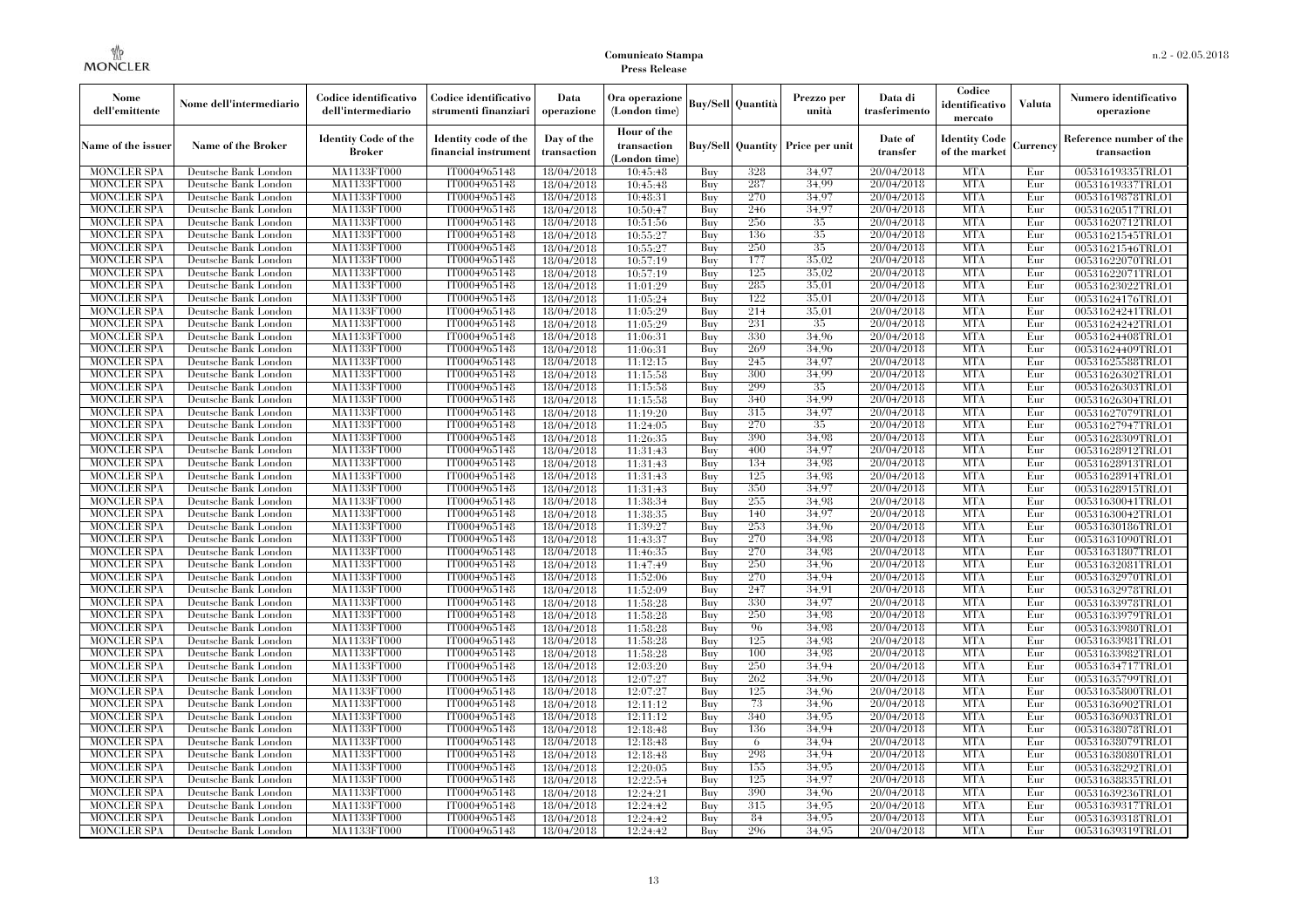| Nome<br>dell'emittente                   | Nome dell'intermediario                      | Codice identificativo<br>dell'intermediario  | Codice identificativo<br>strumenti finanziari | Data<br>operazione        | Ora operazione<br>(London time)             |            | <b>Buy/Sell</b> Quantità | Prezzo per<br>unità | Data di<br>trasferimento | Codice<br>identificativo<br>mercato   | <b>Valuta</b> | Numero identificativo<br>operazione    |
|------------------------------------------|----------------------------------------------|----------------------------------------------|-----------------------------------------------|---------------------------|---------------------------------------------|------------|--------------------------|---------------------|--------------------------|---------------------------------------|---------------|----------------------------------------|
| Name of the issuer                       | <b>Name of the Broker</b>                    | <b>Identity Code of the</b><br><b>Broker</b> | Identity code of the<br>financial instrumen   | Day of the<br>transaction | Hour of the<br>transaction<br>(London time) |            | <b>Buy/Sell Quantity</b> | Price per unit      | Date of<br>transfer      | <b>Identity Code</b><br>of the market | Currency      | Reference number of the<br>transaction |
| <b>MONCLER SPA</b>                       | Deutsche Bank London                         | MA1133FT000                                  | IT0004965148                                  | 18/04/2018                | 12:30:55                                    | Buy        | 190                      | 34.95               | 20/04/2018               | <b>MTA</b>                            | Eur           | 00531640808TRLO1                       |
| <b>MONCLER SPA</b>                       | Deutsche Bank London                         | MA1133FT000                                  | IT0004965148                                  | 18/04/2018                | 12:30:55                                    | Buy        | 125                      | 34.94               | 20/04/2018               | <b>MTA</b>                            | Eur           | 00531640809TRLO1                       |
| <b>MONCLER SPA</b>                       | Deutsche Bank London                         | <b>MA1133FT000</b>                           | IT0004965148                                  | 18/04/2018                | 12:35:17                                    | Buy        | 250                      | 34.92               | 20/04/2018               | <b>MTA</b>                            | Eur           | 00531642087TRLO1                       |
| <b>MONCLER SPA</b>                       | Deutsche Bank London                         | MA1133FT000                                  | IT0004965148                                  | 18/04/2018                | 12:38:51                                    | Buy        | 380<br>279               | 34.92               | 20/04/2018               | <b>MTA</b><br><b>MTA</b>              | Eur           | 00531642864TRLO1                       |
| <b>MONCLER SPA</b><br><b>MONCLER SPA</b> | Deutsche Bank London                         | MA1133FT000<br>MA1133FT000                   | IT0004965148<br>IT0004965148                  | 18/04/2018                | 12:38:51                                    | Buy<br>Buy | 125                      | 34.93<br>34.93      | 20/04/2018<br>20/04/2018 | <b>MTA</b>                            | Eur<br>Eur    | 00531642865TRLO1                       |
| <b>MONCLER SPA</b>                       | Deutsche Bank London<br>Deutsche Bank London | <b>MA1133FT000</b>                           | IT0004965148                                  | 18/04/2018<br>18/04/2018  | 12:38:51<br>12:44:26                        | Buy        | 122                      | 34.93               | 20/04/2018               | <b>MTA</b>                            | Eur           | 00531642866TRLO1<br>00531643878TRLO1   |
| <b>MONCLER SPA</b>                       | Deutsche Bank London                         | <b>MA1133FT000</b>                           | IT0004965148                                  | 18/04/2018                | 12:44:26                                    | Buy        | 125                      | 34.93               | 20/04/2018               | <b>MTA</b>                            | Eur           | 00531643879TRLO1                       |
| <b>MONCLER SPA</b>                       | Deutsche Bank London                         | MA1133FT000                                  | IT0004965148                                  | 18/04/2018                | 12:47:33                                    | Buy        | 239                      | 34,9                | 20/04/2018               | <b>MTA</b>                            | Eur           | 00531644811TRLO1                       |
| <b>MONCLER SPA</b>                       | Deutsche Bank London                         | MA1133FT000                                  | IT0004965148                                  | 18/04/2018                | 12:47:33                                    | Buy        | 59                       | 34.9                | 20/04/2018               | <b>MTA</b>                            | Eur           | 00531644812TRLO1                       |
| <b>MONCLER SPA</b>                       | Deutsche Bank London                         | <b>MA1133FT000</b>                           | IT0004965148                                  | 18/04/2018                | 12:49:48                                    | Buy        | 28                       | 34.9                | 20/04/2018               | <b>MTA</b>                            | Eur           | 00531645412TRLO1                       |
| <b>MONCLER SPA</b>                       | Deutsche Bank London                         | <b>MA1133FT000</b>                           | IT0004965148                                  | 18/04/2018                | 12:49:49                                    | Buy        | 140                      | 34.9                | 20/04/2018               | <b>MTA</b>                            | Eur           | 00531645417TRLO1                       |
| <b>MONCLER SPA</b>                       | Deutsche Bank London                         | MA1133FT000                                  | IT0004965148                                  | 18/04/2018                | 12:51:00                                    | Buy        | 113                      | 34.9                | 20/04/2018               | <b>MTA</b>                            | Eur           | 00531645709TRLO1                       |
| <b>MONCLER SPA</b>                       | Deutsche Bank London                         | MA1133FT000                                  | IT0004965148                                  | 18/04/2018                | 12:52:59                                    | Buy        | 125                      | 34.91               | 20/04/2018               | <b>MTA</b>                            | Eur           | 00531646136TRLO1                       |
| <b>MONCLER SPA</b>                       | Deutsche Bank London                         | <b>MA1133FT000</b>                           | IT0004965148                                  | 18/04/2018                | 12:53:03                                    | Buy        | 255                      | 34,89               | 20/04/2018               | <b>MTA</b>                            | Eur           | 00531646147TRLO1                       |
| <b>MONCLER SPA</b>                       | Deutsche Bank London                         | <b>MA1133FT000</b>                           | IT0004965148                                  | 18/04/2018                | 12:53:03                                    | Buy        | 270                      | 34.89               | 20/04/2018               | <b>MTA</b>                            | Eur           | 00531646148TRLO1                       |
| <b>MONCLER SPA</b>                       | Deutsche Bank London                         | MA1133FT000                                  | IT0004965148                                  | 18/04/2018                | 12:59:04                                    | Buy        | 125                      | 34.9                | 20/04/2018               | <b>MTA</b>                            | Eur           | 00531647395TRLO1                       |
| <b>MONCLER SPA</b>                       | Deutsche Bank London                         | MA1133FT000                                  | IT0004965148                                  | 18/04/2018                | 12:59:04                                    | Buy        | 250                      | 34.9                | 20/04/2018               | <b>MTA</b>                            | Eur           | 00531647396TRLO1                       |
| <b>MONCLER SPA</b>                       | Deutsche Bank London                         | <b>MA1133FT000</b>                           | IT0004965148                                  | 18/04/2018                | 12:59:57                                    | Buy        | -31                      | 34,82               | 20/04/2018               | <b>MTA</b>                            | Eur           | 00531647595TRLO1                       |
| <b>MONCLER SPA</b>                       | Deutsche Bank London                         | <b>MA1133FT000</b>                           | IT0004965148                                  | 18/04/2018                | 12:59:57                                    | Buy        | 220                      | 34.82               | 20/04/2018               | <b>MTA</b>                            | Eur           | 00531647596TRLO1                       |
| <b>MONCLER SPA</b>                       | Deutsche Bank London                         | MA1133FT000                                  | IT0004965148                                  | 18/04/2018                | 13:03:44                                    | Buy        | 345                      | 34,84               | 20/04/2018               | <b>MTA</b>                            | Eur           | 00531648133TRLO1                       |
| <b>MONCLER SPA</b>                       | Deutsche Bank London                         | <b>MA1133FT000</b>                           | IT0004965148                                  | 18/04/2018                | 13:07:29                                    | Buy        | 261                      | 34,84               | 20/04/2018               | <b>MTA</b>                            | Eur           | 00531649253TRLO1                       |
| MONCLER SPA                              | Deutsche Bank London                         | <b>MA1133FT000</b>                           | IT0004965148                                  | 18/04/2018                | 13:09:08                                    | Buy        | 320                      | 34.85               | 20/04/2018               | <b>MTA</b>                            | Eur           | 00531649661TRLO1                       |
| <b>MONCLER SPA</b>                       | Deutsche Bank London                         | MA1133FT000                                  | IT0004965148                                  | 18/04/2018                | 13:11:42                                    | Buy        | 301                      | 34.88               | 20/04/2018               | <b>MTA</b>                            | Eur           | 00531650309TRLO1                       |
| <b>MONCLER SPA</b>                       | Deutsche Bank London                         | MA1133FT000                                  | IT0004965148                                  | 18/04/2018                | 13:13:44                                    | Buy        | 269                      | 34.89               | 20/04/2018               | <b>MTA</b>                            | Eur           | 00531650642TRLO1                       |
| <b>MONCLER SPA</b>                       | Deutsche Bank London                         | <b>MA1133FT000</b>                           | IT0004965148                                  | 18/04/2018                | 13:20:53                                    | Buy        | 181                      | 34,91               | 20/04/2018               | <b>MTA</b>                            | Eur           | 00531652608TRLO1                       |
| MONCLER SPA                              | Deutsche Bank London                         | <b>MA1133FT000</b>                           | IT0004965148                                  | 18/04/2018                | 13:20:53                                    | Buy        | 131                      | 34,91               | 20/04/2018               | <b>MTA</b>                            | Eur           | 00531652609TRLO1                       |
| <b>MONCLER SPA</b>                       | Deutsche Bank London                         | MA1133FT000                                  | IT0004965148                                  | 18/04/2018                | 13:21:03                                    | Buy        | 271                      | 34.89               | 20/04/2018               | <b>MTA</b>                            | Eur           | 00531652652TRLO1                       |
| <b>MONCLER SPA</b>                       | Deutsche Bank London                         | MA1133FT000                                  | IT0004965148                                  | 18/04/2018                | 13:21:03                                    | Buy        | 280                      | 34.88               | 20/04/2018               | <b>MTA</b>                            | Eur           | 00531652653TRLO1                       |
| <b>MONCLER SPA</b>                       | Deutsche Bank London                         | MA1133FT000                                  | IT0004965148                                  | 18/04/2018                | 13:24:25                                    | Buy        | 101                      | 34.9                | 20/04/2018               | <b>MTA</b>                            | Eur           | 00531653622TRLO1                       |
| <b>MONCLER SPA</b>                       | Deutsche Bank London                         | <b>MA1133FT000</b>                           | IT0004965148                                  | 18/04/2018                | 13:24:25                                    | Buy        | 130                      | 34,9                | 20/04/2018               | <b>MTA</b>                            | Eur           | 00531653623TRLO1                       |
| <b>MONCLER SPA</b>                       | Deutsche Bank London                         | MA1133FT000                                  | IT0004965148                                  | 18/04/2018                | 13:24:25                                    | Buy        | 40                       | 34.9                | 20/04/2018               | <b>MTA</b>                            | Eur           | 00531653624TRLO1                       |
| <b>MONCLER SPA</b>                       | Deutsche Bank London                         | MA1133FT000                                  | IT0004965148                                  | 18/04/2018                | 13:25:12                                    | Buy        | 268                      | 34.88               | 20/04/2018               | <b>MTA</b>                            | Eur           | 00531653872TRLO1                       |
| <b>MONCLER SPA</b>                       | Deutsche Bank London                         | <b>MA1133FT000</b>                           | IT0004965148                                  | 18/04/2018                | 13:32:25                                    | Buy        | 433                      | 34,88               | 20/04/2018               | <b>MTA</b>                            | Eur           | 00531655771TRLO1                       |
| <b>MONCLER SPA</b>                       | Deutsche Bank London                         | <b>MA1133FT000</b>                           | IT0004965148                                  | 18/04/2018                | 13:32:25                                    | Buy        | 341                      | 34,88               | 20/04/2018               | <b>MTA</b>                            | Eur           | 00531655772TRLO1                       |
| <b>MONCLER SPA</b>                       | Deutsche Bank London                         | MA1133FT000                                  | IT0004965148                                  | 18/04/2018                | 13:32:26                                    | Buy        | 114                      | 34,87               | 20/04/2018               | <b>MTA</b>                            | Eur           | 00531655773TRLO1                       |
| <b>MONCLER SPA</b>                       | Deutsche Bank London                         | MA1133FT000                                  | IT0004965148                                  | 18/04/2018                | 13:33:16                                    | Buy        | 282                      | 34.85               | 20/04/2018               | <b>MTA</b>                            | Eur           | 00531655975TRLO1                       |
| <b>MONCLER SPA</b>                       | Deutsche Bank London                         | <b>MA1133FT000</b>                           | IT0004965148                                  | 18/04/2018                | 13:35:43                                    | Buy        | 272                      | 34,81               | 20/04/2018               | <b>MTA</b>                            | Eur           | 00531657231TRLO1                       |
| <b>MONCLER SPA</b>                       | Deutsche Bank London                         | <b>MA1133FT000</b><br><b>MA1133FT000</b>     | IT0004965148                                  | 18/04/2018                | 13:38:32                                    | Buy        | 273<br>306               | 34,85               | 20/04/2018               | <b>MTA</b><br><b>MTA</b>              | Eur           | 00531657991TRLO1                       |
| <b>MONCLER SPA</b>                       | Deutsche Bank London                         |                                              | IT0004965148                                  | 18/04/2018                | 13:39:28                                    | Buy        | 272                      | 34.86               | 20/04/2018               | <b>MTA</b>                            | Eur           | 00531658280TRLO1                       |
| <b>MONCLER SPA</b><br><b>MONCLER SPA</b> | Deutsche Bank London                         | MA1133FT000<br>MA1133FT000                   | IT0004965148<br>IT0004965148                  | 18/04/2018                | 13:42:28                                    | Buy        | 125                      | 34.86<br>34.83      | 20/04/2018<br>20/04/2018 | <b>MTA</b>                            | Eur<br>Eur    | 00531658971TRLO1<br>00531659509TRLO1   |
| <b>MONCLER SPA</b>                       | Deutsche Bank London<br>Deutsche Bank London | <b>MA1133FT000</b>                           | IT0004965148                                  | 18/04/2018<br>18/04/2018  | 13:44:54<br>13:45:11                        | Buy<br>Buy | 140                      | 34,82               | 20/04/2018               | MTA                                   | Eur           | 00531659560TRLO1                       |
| <b>MONCLER SPA</b>                       | Deutsche Bank London                         | MA1133FT000                                  | IT0004965148                                  | 18/04/2018                | 13:45:18                                    | Buy        | 255                      | 34.84               | 20/04/2018               | <b>MTA</b>                            | Eur           | 00531659580TRLO1                       |
| <b>MONCLER SPA</b>                       | Deutsche Bank London                         | MA1133FT000                                  | IT0004965148                                  | 18/04/2018                | 13:51:28                                    | Buy        | 410                      | 34.88               | 20/04/2018               | <b>MTA</b>                            | Eur           | 00531661281TRLO1                       |
| <b>MONCLER SPA</b>                       | Deutsche Bank London                         | MA1133FT000                                  | IT0004965148                                  | 18/04/2018                | 13:51:59                                    | Buy        | 404                      | 34.9                | 20/04/2018               | <b>MTA</b>                            | Eur           | 00531661432TRLO1                       |
| <b>MONCLER SPA</b>                       | Deutsche Bank London                         | <b>MA1133FT000</b>                           | IT0004965148                                  | 18/04/2018                | 13:52:46                                    | Buy        | 287                      | 34.89               | 20/04/2018               | <b>MTA</b>                            | Eur           | 00531661673TRLO1                       |
| <b>MONCLER SPA</b>                       | Deutsche Bank London                         | MA1133FT000                                  | IT0004965148                                  | 18/04/2018                | 13:54:56                                    | Buy        | 275                      | 34.89               | 20/04/2018               | <b>MTA</b>                            | Eur           | 00531662330TRLO1                       |
| <b>MONCLER SPA</b>                       | Deutsche Bank London                         | MA1133FT000                                  | IT0004965148                                  | 18/04/2018                | 13:56:25                                    | Buy        | 42                       | 34.9                | 20/04/2018               | <b>MTA</b>                            | Eur           | 00531662693TRLO1                       |
| <b>MONCLER SPA</b>                       | Deutsche Bank London                         | MA1133FT000                                  | IT0004965148                                  | 18/04/2018                | 13:56:25                                    | Buy        | 213                      | 34.9                | 20/04/2018               | <b>MTA</b>                            | Eur           | 00531662694TRLO1                       |
| MONCLER SPA                              | Deutsche Bank London                         | <b>MA1133FT000</b>                           | IT0004965148                                  | 18/04/2018                | 13:58:44                                    | Buy        | 151                      | 34.91               | 20/04/2018               | <b>MTA</b>                            | Eur           | 00531663549TRLO1                       |
| <b>MONCLER SPA</b>                       | Deutsche Bank London                         | MA1133FT000                                  | IT0004965148                                  | 18/04/2018                | 13:58:44                                    | Buy        | 125                      | 34.9                | 20/04/2018               | <b>MTA</b>                            | Eur           | 00531663550TRLO1                       |
| <b>MONCLER SPA</b>                       | Deutsche Bank London                         | MA1133FT000                                  | IT0004965148                                  | 18/04/2018                | 14:00:40                                    | Buy        | 8                        | 34.91               | 20/04/2018               | <b>MTA</b>                            | Eur           | 00531664342TRLO1                       |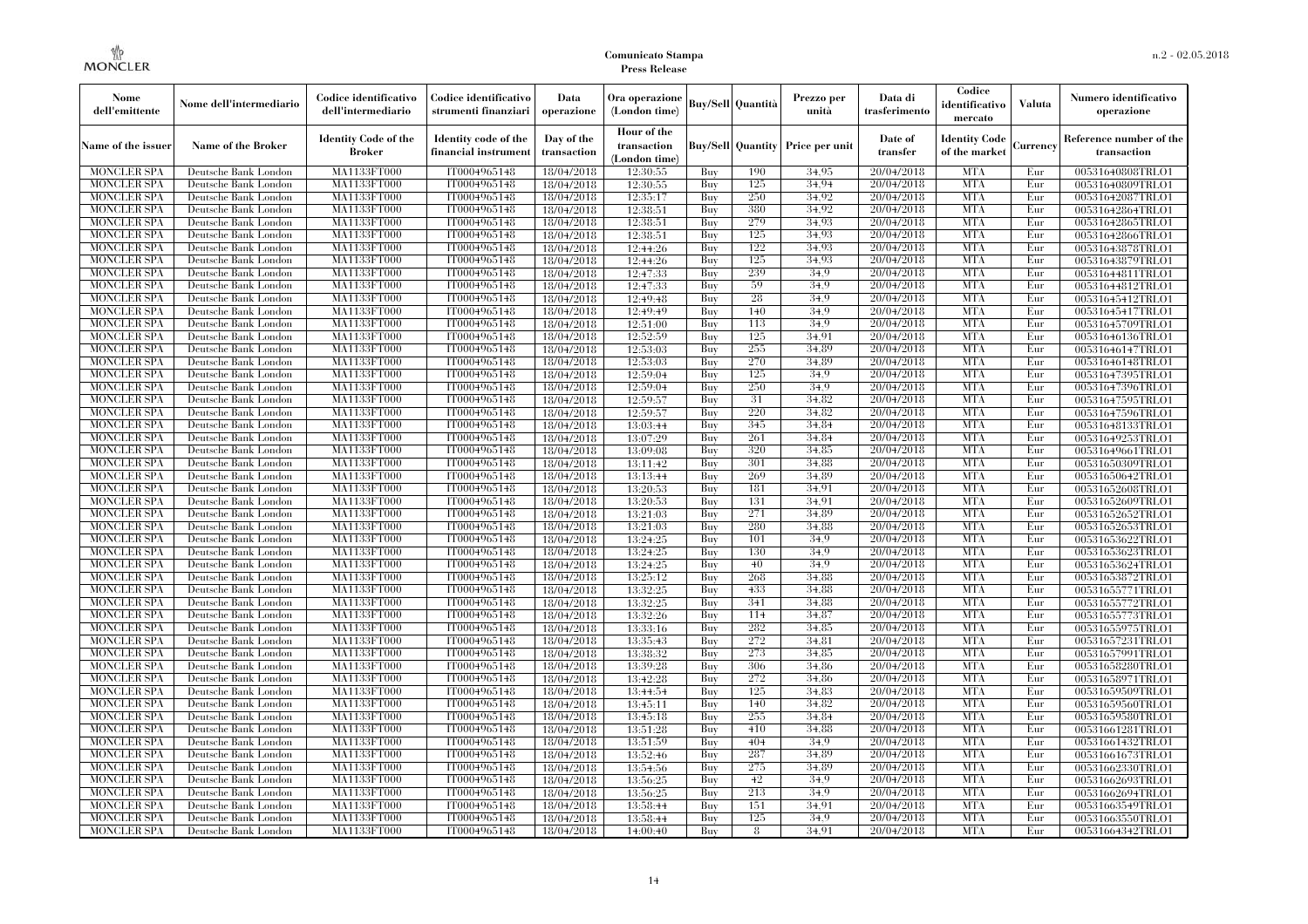| Nome<br>dell'emittente                   | Nome dell'intermediario                      | Codice identificativo<br>dell'intermediario  | Codice identificativo<br>strumenti finanziari | Data<br>operazione        | Ora operazione<br>(London time)             |            | <b>Buy/Sell Quantità</b> | Prezzo per<br>unità                     | Data di<br>trasferimento | Codice<br>identificativo<br>mercato   | <b>Valuta</b> | Numero identificativo<br>operazione    |
|------------------------------------------|----------------------------------------------|----------------------------------------------|-----------------------------------------------|---------------------------|---------------------------------------------|------------|--------------------------|-----------------------------------------|--------------------------|---------------------------------------|---------------|----------------------------------------|
| Name of the issuer                       | Name of the Broker                           | <b>Identity Code of the</b><br><b>Broker</b> | Identity code of the<br>financial instrumen   | Day of the<br>transaction | Hour of the<br>transaction<br>(London time) |            |                          | <b>Buy/Sell Quantity Price per unit</b> | Date of<br>transfer      | <b>Identity Code</b><br>of the market | Currency      | Reference number of the<br>transaction |
| <b>MONCLER SPA</b>                       | Deutsche Bank London                         | MA1133FT000                                  | IT0004965148                                  | 18/04/2018                | 14:00:40                                    | Buy        | 250                      | 34.91                                   | 20/04/2018               | <b>MTA</b>                            | Eur           | 00531664343TRLO1                       |
| <b>MONCLER SPA</b>                       | Deutsche Bank London                         | MA1133FT000                                  | IT0004965148                                  | 18/04/2018                | 14:00:40                                    | Buy        | 18                       | 34.91                                   | 20/04/2018               | <b>MTA</b>                            | Eur           | 00531664344TRLO1                       |
| <b>MONCLER SPA</b>                       | Deutsche Bank London                         | MA1133FT000                                  | IT0004965148                                  | 18/04/2018                | 14:00:44                                    | Buy        | 318                      | 34.9<br>35                              | 20/04/2018               | <b>MTA</b><br><b>MTA</b>              | Eur           | 00531664355TRLO1                       |
| <b>MONCLER SPA</b><br><b>MONCLER SPA</b> | Deutsche Bank London<br>Deutsche Bank London | MA1133FT000<br>MA1133FT000                   | IT0004965148<br>IT0004965148                  | 18/04/2018<br>18/04/2018  | 14:06:01<br>14:06:07                        | Buy<br>Buy | 277<br>300               | 34.99                                   | 20/04/2018<br>20/04/2018 | <b>MTA</b>                            | Eur<br>Eur    | 00531666697TRLO1<br>00531666747TRLO1   |
| <b>MONCLER SPA</b>                       | Deutsche Bank London                         | MA1133FT000                                  | IT0004965148                                  | 18/04/2018                | 14:06:07                                    | Buy        | 277                      | 34.99                                   | 20/04/2018               | <b>MTA</b>                            | Eur           | 00531666748TRLO1                       |
| <b>MONCLER SPA</b>                       | Deutsche Bank London                         | MA1133FT000                                  | IT0004965148                                  | 18/04/2018                | 14:10:41                                    | Buy        | 250                      | 35,04                                   | 20/04/2018               | <b>MTA</b>                            | Eur           | 00531668244TRLO1                       |
| <b>MONCLER SPA</b>                       | Deutsche Bank London                         | MA1133FT000                                  | IT0004965148                                  | 18/04/2018                | 14:10:41                                    | Buy        | 90                       | 35.04                                   | 20/04/2018               | <b>MTA</b>                            | Eur           | 00531668245TRLO1                       |
| <b>MONCLER SPA</b>                       | Deutsche Bank London                         | MA1133FT000                                  | IT0004965148                                  | 18/04/2018                | 14:10:41                                    | Buv        | 254                      | 35,03                                   | 20/04/2018               | <b>MTA</b>                            | Eur           | 00531668246TRLO1                       |
| <b>MONCLER SPA</b>                       | Deutsche Bank London                         | MA1133FT000                                  | IT0004965148                                  | 18/04/2018                | 14:13:42                                    | Buy        | 18                       | 35,02                                   | 20/04/2018               | <b>MTA</b>                            | Eur           | 00531669468TRLO1                       |
| <b>MONCLER SPA</b>                       | Deutsche Bank London                         | <b>MA1133FT000</b>                           | IT0004965148                                  | 18/04/2018                | 14:13:42                                    | Buy        | 247                      | 35,02                                   | 20/04/2018               | <b>MTA</b>                            | Eur           | 00531669469TRLO1                       |
| <b>MONCLER SPA</b>                       | Deutsche Bank London                         | <b>MA1133FT000</b>                           | IT0004965148                                  | 18/04/2018                | 14:15:55                                    | Buy        | 61                       | 35,02                                   | 20/04/2018               | <b>MTA</b>                            | Eur           | 00531670296TRLO1                       |
| <b>MONCLER SPA</b>                       | Deutsche Bank London                         | <b>MA1133FT000</b>                           | IT0004965148                                  | 18/04/2018                | 14:15:55                                    | Buv        | 285                      | 35,02                                   | 20/04/2018               | <b>MTA</b>                            | Eur           | 00531670295TRLO1                       |
| <b>MONCLER SPA</b>                       | Deutsche Bank London                         | MA1133FT000                                  | IT0004965148                                  | 18/04/2018                | 14:17:15                                    | Buy        | 187                      | 35,01                                   | 20/04/2018               | <b>MTA</b>                            | Eur           | 00531670811TRLO1                       |
| <b>MONCLER SPA</b>                       | Deutsche Bank London                         | <b>MA1133FT000</b>                           | IT0004965148                                  | 18/04/2018                | 14:19:59                                    | Buy        | 41                       | 35,01                                   | 20/04/2018               | <b>MTA</b>                            | Eur           | 00531672049TRLO1                       |
| <b>MONCLER SPA</b>                       | Deutsche Bank London                         | MA1133FT000                                  | IT0004965148                                  | 18/04/2018                | 14:20:04                                    | Buy        | 279                      | 35                                      | 20/04/2018               | <b>MTA</b>                            | Eur           | 00531672082TRLO1                       |
| <b>MONCLER SPA</b>                       | Deutsche Bank London                         | MA1133FT000                                  | IT0004965148                                  | 18/04/2018                | 14:20:09                                    | Buv        | 262                      | 34.99                                   | 20/04/2018               | <b>MTA</b>                            | Eur           | 00531672128TRLO1                       |
| <b>MONCLER SPA</b>                       | Deutsche Bank London                         | MA1133FT000                                  | IT0004965148                                  | 18/04/2018                | 14:23:07                                    | Buy        | 284                      | 34.99                                   | 20/04/2018               | <b>MTA</b>                            | Eur           | 00531673366TRLO1                       |
| MONCLER SPA                              | Deutsche Bank London                         | <b>MA1133FT000</b>                           | IT0004965148                                  | 18/04/2018                | 14:23:07                                    | Buy        | 279                      | 34,99                                   | 20/04/2018               | <b>MTA</b>                            | Eur           | 00531673367TRLO1                       |
| <b>MONCLER SPA</b>                       | Deutsche Bank London                         | MA1133FT000                                  | IT0004965148                                  | 18/04/2018                | 14:27:40                                    | Buy        | 64                       | 35,01                                   | 20/04/2018               | <b>MTA</b>                            | Eur           | 00531675107TRLO1                       |
| <b>MONCLER SPA</b>                       | Deutsche Bank London                         | MA1133FT000                                  | IT0004965148                                  | 18/04/2018                | 14:27:40                                    | Buv        | 217                      | 35,01                                   | 20/04/2018               | <b>MTA</b>                            | Eur           | 00531675108TRLO1                       |
| <b>MONCLER SPA</b>                       | Deutsche Bank London                         | MA1133FT000                                  | IT0004965148                                  | 18/04/2018                | 14:28:16                                    | Buy        | 9                        | 35                                      | 20/04/2018               | <b>MTA</b>                            | Eur           | 00531675336TRLO1                       |
| <b>MONCLER SPA</b>                       | Deutsche Bank London                         | <b>MA1133FT000</b>                           | IT0004965148                                  | 18/04/2018                | 14:28:16                                    | Buy        | 86<br>330                | $35\,$<br>34.99                         | 20/04/2018               | <b>MTA</b><br><b>MTA</b>              | Eur           | 00531675337TRLO1                       |
| <b>MONCLER SPA</b><br><b>MONCLER SPA</b> | Deutsche Bank London<br>Deutsche Bank London | MA1133FT000<br>MA1133FT000                   | IT0004965148<br>IT0004965148                  | 18/04/2018<br>18/04/2018  | 14:28:57<br>14:29:48                        | Buy<br>Buy | 291                      | 35,01                                   | 20/04/2018<br>20/04/2018 | <b>MTA</b>                            | Eur<br>Eur    | 00531675503TRLO1<br>00531675761TRLO1   |
| <b>MONCLER SPA</b>                       | Deutsche Bank London                         | MA1133FT000                                  | IT0004965148                                  | 18/04/2018                | 14:32:35                                    | Buy        | 100                      | 35,01                                   | 20/04/2018               | <b>MTA</b>                            | Eur           | 00531677266TRLO1                       |
| <b>MONCLER SPA</b>                       | Deutsche Bank London                         | <b>MA1133FT000</b>                           | IT0004965148                                  | 18/04/2018                | 14:32:35                                    | Buy        | 114                      | 35,01                                   | 20/04/2018               | <b>MTA</b>                            | Eur           | 00531677267TRLO1                       |
| <b>MONCLER SPA</b>                       | Deutsche Bank London                         | MA1133FT000                                  | IT0004965148                                  | 18/04/2018                | 14:32:35                                    | Buy        | 37                       | 35,01                                   | 20/04/2018               | <b>MTA</b>                            | Eur           | 00531677268TRLO1                       |
| <b>MONCLER SPA</b>                       | Deutsche Bank London                         | MA1133FT000                                  | IT0004965148                                  | 18/04/2018                | 14:32:39                                    | Buy        | 497                      | 35,01                                   | 20/04/2018               | <b>MTA</b>                            | Eur           | 00531677294TRLO1                       |
| <b>MONCLER SPA</b>                       | Deutsche Bank London                         | <b>MA1133FT000</b>                           | IT0004965148                                  | 18/04/2018                | 14:33:24                                    | Buy        | 265                      | 34.99                                   | 20/04/2018               | <b>MTA</b>                            | Eur           | 00531677724TRLO1                       |
| MONCLER SPA                              | Deutsche Bank London                         | <b>MA1133FT000</b>                           | IT0004965148                                  | 18/04/2018                | 14:35:16                                    | Buy        | 56                       | 35,08                                   | 20/04/2018               | <b>MTA</b>                            | Eur           | 00531678611TRLO1                       |
| <b>MONCLER SPA</b>                       | Deutsche Bank London                         | MA1133FT000                                  | IT0004965148                                  | 18/04/2018                | 14:35:16                                    | Buy        | 250                      | 35,07                                   | 20/04/2018               | <b>MTA</b>                            | Eur           | 00531678613TRLO1                       |
| <b>MONCLER SPA</b>                       | Deutsche Bank London                         | MA1133FT000                                  | IT0004965148                                  | 18/04/2018                | 14:37:08                                    | Buy        | 239                      | 35.1                                    | 20/04/2018               | <b>MTA</b>                            | Eur           | 00531679563TRLO1                       |
| <b>MONCLER SPA</b>                       | Deutsche Bank London                         | MA1133FT000                                  | IT0004965148                                  | 18/04/2018                | 14:37:08                                    | Buy        | 51                       | 35,1                                    | 20/04/2018               | <b>MTA</b>                            | Eur           | 00531679564TRLO1                       |
| <b>MONCLER SPA</b>                       | Deutsche Bank London                         | <b>MA1133FT000</b>                           | IT0004965148                                  | 18/04/2018                | 14:38:14                                    | Buy        | 317                      | 35,11                                   | 20/04/2018               | <b>MTA</b>                            | Eur           | 00531679969TRLO1                       |
| <b>MONCLER SPA</b>                       | Deutsche Bank London                         | MA1133FT000                                  | IT0004965148                                  | 18/04/2018                | 14:38:14                                    | Buy        | 206                      | 35.12                                   | 20/04/2018               | <b>MTA</b>                            | Eur           | 00531679970TRLO1                       |
| <b>MONCLER SPA</b>                       | Deutsche Bank London                         | MA1133FT000                                  | IT0004965148                                  | 18/04/2018                | 14:38:14                                    | Buy        | 246                      | 35.12                                   | 20/04/2018               | <b>MTA</b>                            | Eur           | 00531679971TRLO1                       |
| <b>MONCLER SPA</b>                       | Deutsche Bank London                         | <b>MA1133FT000</b>                           | IT0004965148                                  | 18/04/2018                | 14:39:59                                    | Buy        | 273                      | 35,04                                   | 20/04/2018               | <b>MTA</b>                            | Eur           | 00531680753TRLO1                       |
| <b>MONCLER SPA</b>                       | Deutsche Bank London                         | <b>MA1133FT000</b>                           | IT0004965148                                  | 18/04/2018                | 14:42:29                                    | Buy        | 283                      | 35,05                                   | 20/04/2018               | <b>MTA</b>                            | Eur           | 00531681567TRLO1                       |
| <b>MONCLER SPA</b>                       | Deutsche Bank London                         | MA1133FT000                                  | IT0004965148                                  | 18/04/2018                | 14:44:27                                    | Buy        | 96                       | 35,05                                   | 20/04/2018               | <b>MTA</b>                            | Eur           | 00531682717TRLO1                       |
| <b>MONCLER SPA</b>                       | Deutsche Bank London                         | MA1133FT000                                  | IT0004965148                                  | 18/04/2018                | 14:44:41                                    | Buy        | 250                      | 35,04                                   | 20/04/2018               | <b>MTA</b>                            | Eur           | 00531682890TRLO1                       |
| <b>MONCLER SPA</b>                       | Deutsche Bank London                         | MA1133FT000                                  | IT0004965148                                  | 18/04/2018                | 14:45:34                                    | Buy        | 308                      | 35,05<br>35,05                          | 20/04/2018               | <b>MTA</b>                            | Eur           | 00531683388TRLO1                       |
| MONCLER SPA<br><b>MONCLER SPA</b>        | Deutsche Bank London<br>Deutsche Bank London | <b>MA1133FT000</b><br>MA1133FT000            | IT0004965148<br>IT0004965148                  | 18/04/2018                | 14:46:53                                    | Buy<br>Buy | 45<br>257                | 35,05                                   | 20/04/2018<br>20/04/2018 | MTA<br><b>MTA</b>                     | Eur<br>Eur    | 00531684180TRLO1                       |
| <b>MONCLER SPA</b>                       | Deutsche Bank London                         | MA1133FT000                                  | IT0004965148                                  | 18/04/2018<br>18/04/2018  | 14:47:07<br>14:50:28                        | Buy        | 43                       | 35,03                                   | 20/04/2018               | <b>MTA</b>                            | Eur           | 00531684276TRLO1<br>00531685998TRLO1   |
| <b>MONCLER SPA</b>                       | Deutsche Bank London                         | MA1133FT000                                  | IT0004965148                                  | 18/04/2018                | 14:51:09                                    | Buy        | 257                      | 35,03                                   | 20/04/2018               | <b>MTA</b>                            | Eur           | 00531686498TRLO1                       |
| <b>MONCLER SPA</b>                       | Deutsche Bank London                         | <b>MA1133FT000</b>                           | IT0004965148                                  | 18/04/2018                | 14:52:05                                    | Buy        | 363                      | 35,03                                   | 20/04/2018               | <b>MTA</b>                            | Eur           | 00531687155TRLO1                       |
| <b>MONCLER SPA</b>                       | Deutsche Bank London                         | MA1133FT000                                  | IT0004965148                                  | 18/04/2018                | 14:52:26                                    | Buy        | 411                      | 35,05                                   | 20/04/2018               | <b>MTA</b>                            | Eur           | 00531687572TRLO1                       |
| <b>MONCLER SPA</b>                       | Deutsche Bank London                         | MA1133FT000                                  | IT0004965148                                  | 18/04/2018                | 14:53:48                                    | Buy        | 292                      | 35,05                                   | 20/04/2018               | <b>MTA</b>                            | Eur           | 00531688418TRLO1                       |
| <b>MONCLER SPA</b>                       | Deutsche Bank London                         | MA1133FT000                                  | IT0004965148                                  | 18/04/2018                | 14:55:30                                    | Buy        | 83                       | 35,05                                   | 20/04/2018               | <b>MTA</b>                            | Eur           | 00531689412TRLO1                       |
| MONCLER SPA                              | Deutsche Bank London                         | <b>MA1133FT000</b>                           | IT0004965148                                  | 18/04/2018                | 14:56:11                                    | Buy        | 161                      | 35,05                                   | 20/04/2018               | <b>MTA</b>                            | Eur           | 00531689699TRLO1                       |
| <b>MONCLER SPA</b>                       | Deutsche Bank London                         | MA1133FT000                                  | IT0004965148                                  | 18/04/2018                | 14:56:36                                    | Buy        | 281                      | 35.05                                   | 20/04/2018               | <b>MTA</b>                            | Eur           | 00531690006TRLO1                       |
| <b>MONCLER SPA</b>                       | Deutsche Bank London                         | MA1133FT000                                  | IT0004965148                                  | 18/04/2018                | 14:58:41                                    | Buy        | 144                      | 35,05                                   | 20/04/2018               | <b>MTA</b>                            | Eur           | 00531690862TRLO1                       |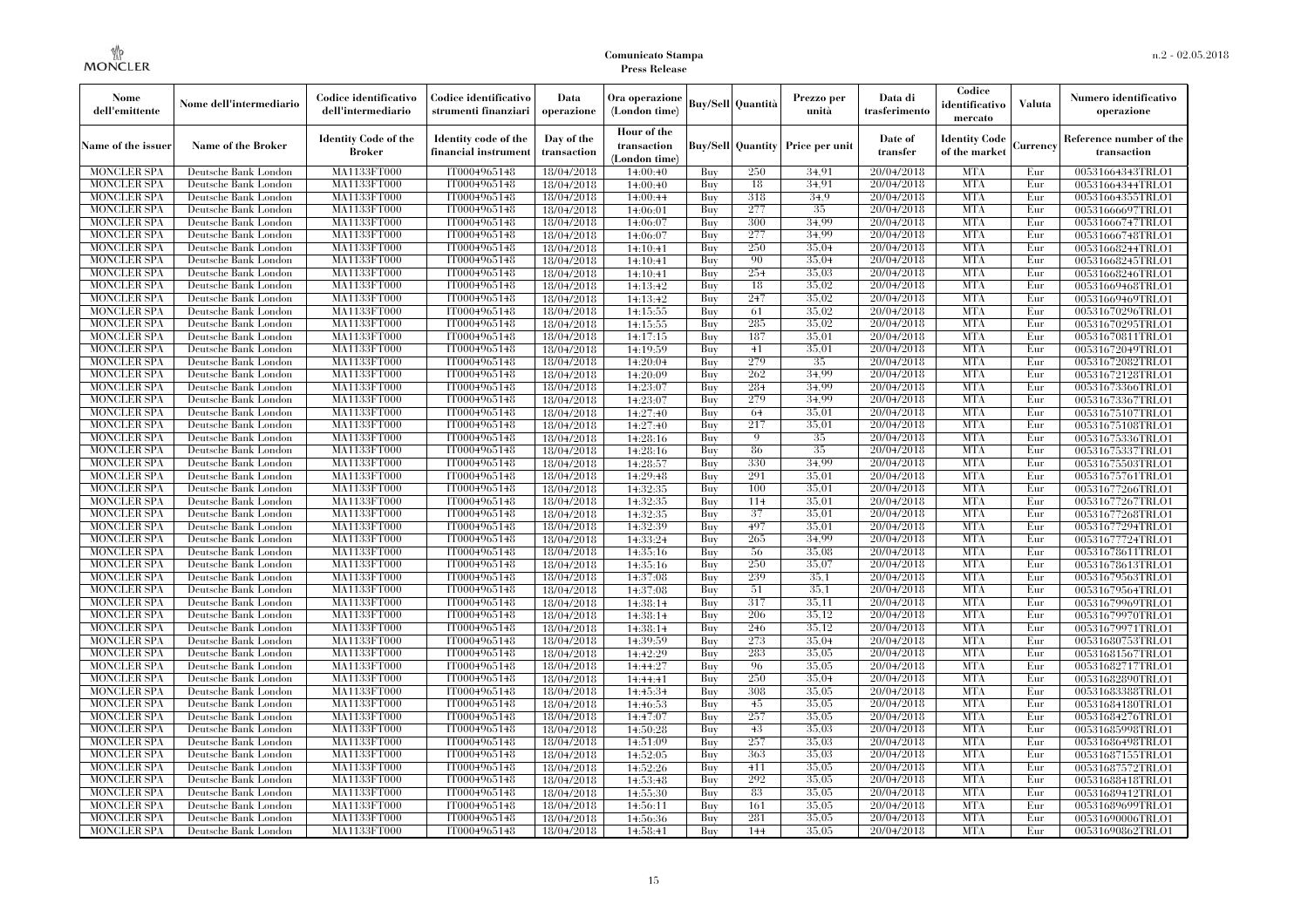| Nome<br>dell'emittente            | Nome dell'intermediario                      | Codice identificativo<br>dell'intermediario  | Codice identificativo<br>strumenti finanziari | Data<br>operazione        | Ora operazione<br>(London time)             |            | <b>Buy/Sell Quantità</b> | Prezzo per<br>unità                     | Data di<br>trasferimento | Codice<br>identificativo<br>mercato   | <b>Valuta</b> | Numero identificativo<br>operazione    |
|-----------------------------------|----------------------------------------------|----------------------------------------------|-----------------------------------------------|---------------------------|---------------------------------------------|------------|--------------------------|-----------------------------------------|--------------------------|---------------------------------------|---------------|----------------------------------------|
| Name of the issuer                | <b>Name of the Broker</b>                    | <b>Identity Code of the</b><br><b>Broker</b> | Identity code of the<br>financial instrumen   | Day of the<br>transaction | Hour of the<br>transaction<br>(London time) |            |                          | <b>Buy/Sell Quantity Price per unit</b> | Date of<br>transfer      | <b>Identity Code</b><br>of the market | Currency      | Reference number of the<br>transaction |
| <b>MONCLER SPA</b>                | Deutsche Bank London                         | MA1133FT000                                  | IT0004965148                                  | 18/04/2018                | 14:58:41                                    | Buy        | 411                      | 35,05                                   | 20/04/2018               | <b>MTA</b>                            | Eur           | 00531690863TRLO1                       |
| <b>MONCLER SPA</b>                | Deutsche Bank London                         | MA1133FT000                                  | IT0004965148                                  | 18/04/2018                | 14:58:41                                    | Buy        | 56                       | 35,05                                   | 20/04/2018               | <b>MTA</b>                            | Eur           | 00531690864TRLO1                       |
| <b>MONCLER SPA</b>                | Deutsche Bank London                         | <b>MA1133FT000</b>                           | IT0004965148                                  | 18/04/2018                | 14:59:59                                    | Buy        | 282                      | 35,05                                   | 20/04/2018               | <b>MTA</b>                            | Eur           | 00531691707TRLO1                       |
| <b>MONCLER SPA</b>                | Deutsche Bank London                         | MA1133FT000                                  | IT0004965148                                  | 18/04/2018                | 15:00:54                                    | Buy        | 316                      | 35,05                                   | 20/04/2018               | <b>MTA</b>                            | Eur           | 00531692304TRLO1                       |
| <b>MONCLER SPA</b>                | Deutsche Bank London                         | MA1133FT000                                  | IT0004965148                                  | 18/04/2018                | 15:01:53                                    | Buy        | 278                      | 35,03                                   | 20/04/2018               | <b>MTA</b>                            | Eur           | 00531693109TRLO1                       |
| <b>MONCLER SPA</b>                | Deutsche Bank London                         | MA1133FT000                                  | IT0004965148                                  | 18/04/2018                | 15:01:53                                    | Buy        | 271                      | 35,03                                   | 20/04/2018               | <b>MTA</b>                            | Eur           | 00531693110TRLO1                       |
| <b>MONCLER SPA</b>                | Deutsche Bank London                         | <b>MA1133FT000</b>                           | IT0004965148                                  | 18/04/2018                | 15:04:27                                    | Buy        | 334                      | 35,05                                   | 20/04/2018               | <b>MTA</b>                            | Eur           | 00531694505TRLO1                       |
| <b>MONCLER SPA</b>                | Deutsche Bank London                         | <b>MA1133FT000</b>                           | IT0004965148                                  | 18/04/2018                | 15:05:53                                    | Buy        | 221                      | 35,05                                   | 20/04/2018               | <b>MTA</b>                            | Eur           | 00531695466TRLO1                       |
| <b>MONCLER SPA</b>                | Deutsche Bank London                         | MA1133FT000                                  | IT0004965148                                  | 18/04/2018                | 15:06:19                                    | Buy        | 57                       | 35,04                                   | 20/04/2018               | <b>MTA</b>                            | Eur           | 00531695708TRLO1                       |
| <b>MONCLER SPA</b>                | Deutsche Bank London                         | MA1133FT000                                  | IT0004965148                                  | 18/04/2018                | 15:06:19                                    | Buy        | 200                      | 35,04                                   | 20/04/2018               | <b>MTA</b>                            | Eur           | 00531695709TRLO1                       |
| <b>MONCLER SPA</b>                | Deutsche Bank London                         | <b>MA1133FT000</b>                           | IT0004965148                                  | 18/04/2018                | 15:07:47                                    | Buy        | 102                      | 35,04                                   | 20/04/2018               | <b>MTA</b>                            | Eur           | 00531696505TRLO1                       |
| <b>MONCLER SPA</b>                | Deutsche Bank London                         | <b>MA1133FT000</b>                           | IT0004965148                                  | 18/04/2018                | 15:07:47                                    | Buy        | 250                      | 35,04<br>35,02                          | 20/04/2018               | <b>MTA</b>                            | Eur           | 00531696506TRLO1                       |
| <b>MONCLER SPA</b>                | Deutsche Bank London                         | MA1133FT000                                  | IT0004965148                                  | 18/04/2018                | 15:10:05                                    | Buy        | 280                      | 35,01                                   | 20/04/2018               | <b>MTA</b>                            | Eur           | 00531697789TRLO1                       |
| <b>MONCLER SPA</b>                | Deutsche Bank London                         | MA1133FT000                                  | IT0004965148                                  | 18/04/2018                | 15:10:05                                    | Buy        | 52                       |                                         | 20/04/2018               | <b>MTA</b>                            | Eur           | 00531697791TRLO1                       |
| <b>MONCLER SPA</b>                | Deutsche Bank London                         | <b>MA1133FT000</b>                           | IT0004965148                                  | 18/04/2018                | 15:10:05                                    | Buy        | 216                      | 35,01                                   | 20/04/2018               | <b>MTA</b>                            | Eur           | 00531697792TRLO1                       |
| <b>MONCLER SPA</b>                | Deutsche Bank London                         | <b>MA1133FT000</b>                           | IT0004965148                                  | 18/04/2018                | 15:12:50                                    | Buy        | 365                      | 35,05<br>35,05                          | 20/04/2018               | <b>MTA</b>                            | Eur           | 00531699227TRLO1                       |
| <b>MONCLER SPA</b>                | Deutsche Bank London                         | MA1133FT000                                  | IT0004965148                                  | 18/04/2018                | 15:13:32                                    | Buy        | 283                      | 35,03                                   | 20/04/2018               | <b>MTA</b>                            | Eur           | 00531699615TRLO1                       |
| <b>MONCLER SPA</b>                | Deutsche Bank London                         | MA1133FT000                                  | IT0004965148                                  | 18/04/2018                | 15:13:32                                    | Buy        | 273                      | 35,03                                   | 20/04/2018               | <b>MTA</b>                            | Eur           | 00531699618TRLO1                       |
| <b>MONCLER SPA</b>                | Deutsche Bank London                         | <b>MA1133FT000</b><br><b>MA1133FT000</b>     | IT0004965148                                  | 18/04/2018                | 15:15:35                                    | Buy        | 165<br>346               | 35,05                                   | 20/04/2018               | <b>MTA</b><br><b>MTA</b>              | Eur           | 00531700777TRLO1                       |
| <b>MONCLER SPA</b>                | Deutsche Bank London                         |                                              | IT0004965148                                  | 18/04/2018                | 15:16:53                                    | Buy        |                          | 35.1                                    | 20/04/2018               | <b>MTA</b>                            | Eur           | 00531701606TRLO1                       |
| <b>MONCLER SPA</b>                | Deutsche Bank London                         | MA1133FT000<br>MA1133FT000                   | IT0004965148                                  | 18/04/2018                | 15:18:15                                    | Buy        | 196<br>339               | 35,09                                   | 20/04/2018<br>20/04/2018 | <b>MTA</b>                            | Eur           | 00531702344TRLO1                       |
| <b>MONCLER SPA</b>                | Deutsche Bank London                         |                                              | IT0004965148                                  | 18/04/2018                | 15:18:48                                    | Buy        |                          | 35,09                                   |                          | <b>MTA</b>                            | Eur           | 00531702744TRLO1                       |
| MONCLER SPA                       | Deutsche Bank London                         | <b>MA1133FT000</b>                           | IT0004965148                                  | 18/04/2018                | 15:18:48                                    | Buy        | 5                        | 35,1                                    | 20/04/2018               | <b>MTA</b>                            | Eur           | 00531702745TRLO1                       |
| <b>MONCLER SPA</b>                | Deutsche Bank London                         | MA1133FT000                                  | IT0004965148                                  | 18/04/2018                | 15:18:48                                    | Buy        | 441                      |                                         | 20/04/2018               |                                       | Eur           | 00531702746TRLO1                       |
| <b>MONCLER SPA</b>                | Deutsche Bank London                         | MA1133FT000                                  | IT0004965148                                  | 18/04/2018                | 15:21:37                                    | Buy        | 267                      | 35,08<br>35,09                          | 20/04/2018               | <b>MTA</b><br><b>MTA</b>              | Eur           | 00531704442TRLO1                       |
| <b>MONCLER SPA</b>                | Deutsche Bank London                         | <b>MA1133FT000</b>                           | IT0004965148                                  | 18/04/2018                | 15:21:37                                    | Buy        | 182<br>152               | 35,09                                   | 20/04/2018<br>20/04/2018 | <b>MTA</b>                            | Eur           | 00531704443TRLO1                       |
| MONCLER SPA<br><b>MONCLER SPA</b> | Deutsche Bank London<br>Deutsche Bank London | <b>MA1133FT000</b><br>MA1133FT000            | IT0004965148<br>IT0004965148                  | 18/04/2018                | 15:21:37                                    | Buy        | 168                      | 35,08                                   | 20/04/2018               | <b>MTA</b>                            | Eur<br>Eur    | 00531704444TRLO1                       |
| <b>MONCLER SPA</b>                | Deutsche Bank London                         | MA1133FT000                                  | IT0004965148                                  | 18/04/2018                | 15:24:58                                    | Buy<br>Buy | 242                      | 35,08                                   | 20/04/2018               | <b>MTA</b>                            | Eur           | 00531706234TRLO1                       |
| <b>MONCLER SPA</b>                | Deutsche Bank London                         | MA1133FT000                                  | IT0004965148                                  | 18/04/2018                | 15:24:58<br>15:27:00                        | Buy        | 273                      | 35,02                                   | 20/04/2018               | <b>MTA</b>                            | Eur           | 00531706235TRLO1<br>00531707056TRLO1   |
| <b>MONCLER SPA</b>                | Deutsche Bank London                         | <b>MA1133FT000</b>                           | IT0004965148                                  | 18/04/2018                |                                             | Buy        | 284                      | 35,03                                   | 20/04/2018               | <b>MTA</b>                            | Eur           |                                        |
| <b>MONCLER SPA</b>                | Deutsche Bank London                         | MA1133FT000                                  | IT0004965148                                  | 18/04/2018<br>18/04/2018  | 15:27:00<br>15:28:27                        | Buy        | 6                        | 35,05                                   | 20/04/2018               | <b>MTA</b>                            | Eur           | 00531707057TRLO1<br>00531707804TRLO1   |
| <b>MONCLER SPA</b>                | Deutsche Bank London                         | MA1133FT000                                  | IT0004965148                                  |                           | 15:29:03                                    | Buy        | 120                      | 35,06                                   | 20/04/2018               | <b>MTA</b>                            | Eur           | 00531708175TRLO1                       |
| <b>MONCLER SPA</b>                | Deutsche Bank London                         | <b>MA1133FT000</b>                           | IT0004965148                                  | 18/04/2018<br>18/04/2018  | 15:29:03                                    | Buy        | 164                      | 35,06                                   | 20/04/2018               | <b>MTA</b>                            | Eur           | 00531708176TRLO1                       |
| <b>MONCLER SPA</b>                | Deutsche Bank London                         | <b>MA1133FT000</b>                           | IT0004965148                                  | 18/04/2018                | 15:30:27                                    | Buy        | 196                      | 35,08                                   | 20/04/2018               | <b>MTA</b>                            | Eur           | 00531708931TRLO1                       |
| <b>MONCLER SPA</b>                | Deutsche Bank London                         | MA1133FT000                                  | IT0004965148                                  | 18/04/2018                | 15:30:27                                    | Buy        | 370                      | 35,08                                   | 20/04/2018               | <b>MTA</b>                            | Eur           | 00531708932TRLO1                       |
| <b>MONCLER SPA</b>                | Deutsche Bank London                         | MA1133FT000                                  | IT0004965148                                  | 18/04/2018                | 15:31:41                                    | Buy        | 284                      | 35,06                                   | 20/04/2018               | <b>MTA</b>                            | Eur           | 00531709742TRLO1                       |
| <b>MONCLER SPA</b>                | Deutsche Bank London                         | <b>MA1133FT000</b>                           | IT0004965148                                  | 18/04/2018                | 15:35:10                                    | Buy        | 324                      | 35,09                                   | 20/04/2018               | <b>MTA</b>                            | Eur           | 00531711646TRLO1                       |
| <b>MONCLER SPA</b>                | Deutsche Bank London                         | <b>MA1133FT000</b>                           | IT0004965148                                  | 18/04/2018                | 15:35:29                                    | Buy        | 430                      | 35,11                                   | 20/04/2018               | <b>MTA</b>                            | Eur           | 00531711952TRLO1                       |
| <b>MONCLER SPA</b>                | Deutsche Bank London                         | <b>MA1133FT000</b>                           | IT0004965148                                  | 18/04/2018                | 15:36:28                                    | Buy        | 184                      | 35,11                                   | 20/04/2018               | <b>MTA</b>                            | Eur           | 00531712329TRLO1                       |
| <b>MONCLER SPA</b>                | Deutsche Bank London                         | MA1133FT000                                  | IT0004965148                                  | 18/04/2018                | 15:36:28                                    | Buy        | 250                      | 35,1                                    | 20/04/2018               | <b>MTA</b>                            | Eur           | 00531712330TRLO1                       |
| <b>MONCLER SPA</b>                | Deutsche Bank London                         | MA1133FT000                                  | IT0004965148                                  | 18/04/2018                | 15:38:49                                    | Buy        | 494                      | 35.11                                   | 20/04/2018               | <b>MTA</b>                            | Eur           | 00531713444TRLO1                       |
| <b>MONCLER SPA</b>                | Deutsche Bank London                         | <b>MA1133FT000</b>                           | IT0004965148                                  | 18/04/2018                | 15:39:47                                    | Buy        | 166                      | 35,13                                   | 20/04/2018               | MTA                                   | Eur           | 00531713869TRLO1                       |
| <b>MONCLER SPA</b>                | Deutsche Bank London                         | MA1133FT000                                  | IT0004965148                                  | 18/04/2018                | 15:39:53                                    | Buy        | 200                      | 35,13                                   | 20/04/2018               | <b>MTA</b>                            | Eur           | 00531713900TRLO1                       |
| <b>MONCLER SPA</b>                | Deutsche Bank London                         | MA1133FT000                                  | IT0004965148                                  | 18/04/2018                | 15:40:57                                    | Buy        | 330                      | 35.18                                   | 20/04/2018               | <b>MTA</b>                            | Eur           | 00531714465TRLO1                       |
| <b>MONCLER SPA</b>                | Deutsche Bank London                         | MA1133FT000                                  | IT0004965148                                  | 18/04/2018                | 15:42:29                                    | Buy        | 260                      | 35.19                                   | 20/04/2018               | <b>MTA</b>                            | Eur           | 00531715169TRLO1                       |
| <b>MONCLER SPA</b>                | Deutsche Bank London                         | <b>MA1133FT000</b>                           | IT0004965148                                  | 18/04/2018                | 15:42:29                                    | Buy        | 284                      | 35,19                                   | 20/04/2018               | <b>MTA</b>                            | Eur           | 00531715170TRLO1                       |
| <b>MONCLER SPA</b>                | Deutsche Bank London                         | MA1133FT000                                  | IT0004965148                                  | 18/04/2018                | 15:44:16                                    | Buy        | 49                       | 35,19                                   | 20/04/2018               | <b>MTA</b>                            | Eur           | 00531716224TRLO1                       |
| <b>MONCLER SPA</b>                | Deutsche Bank London                         | MA1133FT000                                  | IT0004965148                                  | 18/04/2018                | 15:44:39                                    | Buy        | 344                      | 35.18                                   | 20/04/2018               | <b>MTA</b>                            | Eur           | 00531716390TRLO1                       |
| <b>MONCLER SPA</b>                | Deutsche Bank London                         | MA1133FT000                                  | IT0004965148                                  | 18/04/2018                | 15:45:54                                    | Buy        | 290                      | 35,17                                   | 20/04/2018               | <b>MTA</b>                            | Eur           | 00531717382TRLO1                       |
| MONCLER SPA                       | Deutsche Bank London                         | <b>MA1133FT000</b>                           | IT0004965148                                  | 18/04/2018                | 15:45:54                                    | Buy        | 284                      | 35,17                                   | 20/04/2018               | <b>MTA</b>                            | Eur           | 00531717383TRLO1                       |
| <b>MONCLER SPA</b>                | Deutsche Bank London                         | MA1133FT000                                  | IT0004965148                                  | 18/04/2018                | 15:48:30                                    | Buy        | 413                      | 35.19                                   | 20/04/2018               | <b>MTA</b>                            | Eur           | 00531718618TRLO1                       |
| <b>MONCLER SPA</b>                | Deutsche Bank London                         | MA1133FT000                                  | IT0004965148                                  | 18/04/2018                | 15:49:30                                    | Buy        | 278                      | 35.2                                    | 20/04/2018               | <b>MTA</b>                            | Eur           | 00531719018TRLO1                       |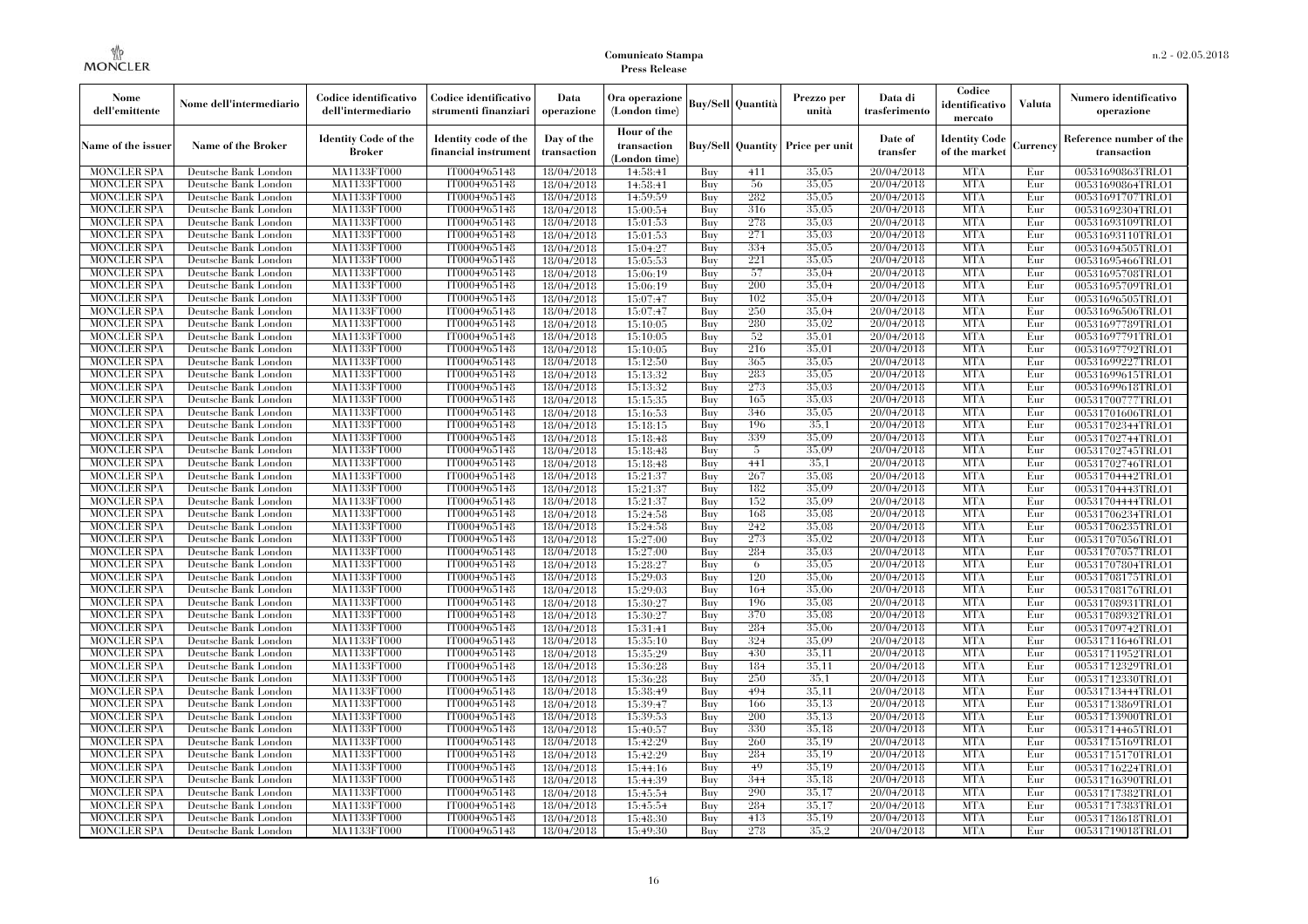| Nome<br>dell'emittente                   | Nome dell'intermediario                      | Codice identificativo<br>dell'intermediario  | Codice identificativo<br>strumenti finanziari | Data<br>operazione        | Ora operazione<br>(London time)             |                   | <b>Buy/Sell Quantità</b> | Prezzo per<br>unità                     | Data di<br>trasferimento | Codice<br>identificativo<br>mercato   | <b>Valuta</b> | Numero identificativo<br>operazione    |
|------------------------------------------|----------------------------------------------|----------------------------------------------|-----------------------------------------------|---------------------------|---------------------------------------------|-------------------|--------------------------|-----------------------------------------|--------------------------|---------------------------------------|---------------|----------------------------------------|
| Name of the issuer                       | Name of the Broker                           | <b>Identity Code of the</b><br><b>Broker</b> | Identity code of the<br>financial instrumen   | Day of the<br>transaction | Hour of the<br>transaction<br>(London time) |                   |                          | <b>Buy/Sell Quantity Price per unit</b> | Date of<br>transfer      | <b>Identity Code</b><br>of the market | Currency      | Reference number of the<br>transaction |
| <b>MONCLER SPA</b>                       | Deutsche Bank London                         | MA1133FT000                                  | IT0004965148                                  | 18/04/2018                | 15:50:34                                    | Buy               | 288                      | 35.2                                    | 20/04/2018               | <b>MTA</b>                            | Eur           | 00531719423TRLO1                       |
| <b>MONCLER SPA</b>                       | Deutsche Bank London                         | MA1133FT000                                  | IT0004965148                                  | 18/04/2018                | 15:53:04                                    | Buy               | 130                      | 35,19                                   | 20/04/2018               | <b>MTA</b>                            | Eur           | 00531720752TRLO1                       |
| <b>MONCLER SPA</b>                       | Deutsche Bank London                         | MA1133FT000                                  | IT0004965148                                  | 18/04/2018                | 15:53:04                                    | Buy               | 92                       | 35,19                                   | 20/04/2018               | <b>MTA</b>                            | Eur           | 00531720754TRLO1                       |
| <b>MONCLER SPA</b>                       | Deutsche Bank London                         | MA1133FT000<br>MA1133FT000                   | IT0004965148                                  | 18/04/2018                | 15:53:48                                    | Buy<br><b>Buy</b> | 340<br>541               | 35.2<br>35.2                            | 20/04/2018<br>20/04/2018 | <b>MTA</b><br><b>MTA</b>              | Eur<br>Eur    | 00531721143TRLO1                       |
| <b>MONCLER SPA</b><br><b>MONCLER SPA</b> | Deutsche Bank London<br>Deutsche Bank London | MA1133FT000                                  | IT0004965148<br>IT0004965148                  | 18/04/2018<br>18/04/2018  | 15:53:48<br>15:56:36                        | Buy               | 182                      | 35,27                                   | 20/04/2018               | <b>MTA</b>                            | Eur           | 00531721144TRLO1                       |
| <b>MONCLER SPA</b>                       | Deutsche Bank London                         | <b>MA1133FT000</b>                           | IT0004965148                                  | 18/04/2018                | 15:57:37                                    | Buy               | 330                      | 35,24                                   | 20/04/2018               | <b>MTA</b>                            | Eur           | 00531722490TRLO1<br>00531723032TRLO1   |
| <b>MONCLER SPA</b>                       | Deutsche Bank London                         | MA1133FT000                                  | IT0004965148                                  | 18/04/2018                | 15:57:42                                    | Buy               | 320                      | 35,23                                   | 20/04/2018               | <b>MTA</b>                            | Eur           | 00531723075TRLO1                       |
| <b>MONCLER SPA</b>                       | Deutsche Bank London                         | MA1133FT000                                  | IT0004965148                                  | 18/04/2018                | 15:57:42                                    | Buv               | 295                      | 35,23                                   | 20/04/2018               | <b>MTA</b>                            | Eur           | 00531723076TRLO1                       |
| <b>MONCLER SPA</b>                       | Deutsche Bank London                         | MA1133FT000                                  | IT0004965148                                  | 18/04/2018                | 16:00:00                                    | Buy               | 82                       | 35.2                                    | 20/04/2018               | <b>MTA</b>                            | Eur           | 00531724376TRLO1                       |
| <b>MONCLER SPA</b>                       | Deutsche Bank London                         | <b>MA1133FT000</b>                           | IT0004965148                                  | 18/04/2018                | 16:00:00                                    | Buy               | 250                      | 35,19                                   | 20/04/2018               | <b>MTA</b>                            | Eur           | 00531724378TRLO1                       |
| <b>MONCLER SPA</b>                       | Deutsche Bank London                         | MA1133FT000                                  | IT0004965148                                  | 18/04/2018                | 16:00:06                                    | Buy               | 308                      | 35.18                                   | 20/04/2018               | <b>MTA</b>                            | Eur           | 00531724515TRLO1                       |
| <b>MONCLER SPA</b>                       | Deutsche Bank London                         | <b>MA1133FT000</b>                           | IT0004965148                                  | 18/04/2018                | 16:02:28                                    | Buy               | 182                      | 35,23                                   | 20/04/2018               | <b>MTA</b>                            | Eur           | 00531726268TRLO1                       |
| <b>MONCLER SPA</b>                       | Deutsche Bank London                         | MA1133FT000                                  | IT0004965148                                  | 18/04/2018                | 16:02:28                                    | Buy               | $\overline{1}$           | 35,23                                   | 20/04/2018               | <b>MTA</b>                            | Eur           | 00531726269TRLO1                       |
| <b>MONCLER SPA</b>                       | Deutsche Bank London                         | <b>MA1133FT000</b>                           | IT0004965148                                  | 18/04/2018                | 16:02:28                                    | Buy               | 250                      | 35,22                                   | 20/04/2018               | <b>MTA</b>                            | Eur           | 00531726270TRLO1                       |
| <b>MONCLER SPA</b>                       | Deutsche Bank London                         | MA1133FT000                                  | IT0004965148                                  | 18/04/2018                | 16:03:37                                    | Buy               | 170                      | 35.2                                    | 20/04/2018               | <b>MTA</b>                            | Eur           | 00531726892TRLO1                       |
| <b>MONCLER SPA</b>                       | Deutsche Bank London                         | MA1133FT000                                  | IT0004965148                                  | 18/04/2018                | 16:04:20                                    | Buy               | 130                      | 35,21                                   | 20/04/2018               | <b>MTA</b>                            | Eur           | 00531727201TRLO1                       |
| <b>MONCLER SPA</b>                       | Deutsche Bank London                         | MA1133FT000                                  | IT0004965148                                  | 18/04/2018                | 16:04:20                                    | Buy               | 154                      | 35,21                                   | 20/04/2018               | <b>MTA</b>                            | Eur           | 00531727204TRLO1                       |
| MONCLER SPA                              | Deutsche Bank London                         | <b>MA1133FT000</b>                           | IT0004965148                                  | 18/04/2018                | 16:05:41                                    | Buy               | 168                      | 35,21                                   | 20/04/2018               | <b>MTA</b>                            | Eur           | 00531728447TRLO1                       |
| <b>MONCLER SPA</b>                       | Deutsche Bank London                         | MA1133FT000                                  | IT0004965148                                  | 18/04/2018                | 16:05:41                                    | Buy               | 146                      | 35,21                                   | 20/04/2018               | <b>MTA</b>                            | Eur           | 00531728449TRLO1                       |
| <b>MONCLER SPA</b>                       | Deutsche Bank London                         | MA1133FT000                                  | IT0004965148                                  | 18/04/2018                | 16:05:41                                    | Buv               | 88                       | 35,21                                   | 20/04/2018               | <b>MTA</b>                            | Eur           | 00531728450TRLO1                       |
| <b>MONCLER SPA</b>                       | Deutsche Bank London                         | MA1133FT000                                  | IT0004965148                                  | 18/04/2018                | 16:05:41                                    | Buy               | 11                       | 35,21                                   | 20/04/2018               | <b>MTA</b>                            | Eur           | 00531728452TRLO1                       |
| <b>MONCLER SPA</b>                       | Deutsche Bank London                         | <b>MA1133FT000</b>                           | IT0004965148                                  | 18/04/2018                | 16:06:22                                    | Buy               | 191                      | 35,21                                   | 20/04/2018               | <b>MTA</b>                            | Eur           | 00531729123TRLO1                       |
| <b>MONCLER SPA</b>                       | Deutsche Bank London                         | MA1133FT000                                  | IT0004965148                                  | 18/04/2018                | 16:07:11                                    | Buy               | 53                       | 35.22                                   | 20/04/2018               | <b>MTA</b>                            | Eur           | 00531729590TRLO1                       |
| <b>MONCLER SPA</b>                       | Deutsche Bank London                         | MA1133FT000                                  | IT0004965148                                  | 18/04/2018                | 16:07:16                                    | Buy               | 35                       | 35.22                                   | 20/04/2018               | <b>MTA</b>                            | Eur           | 00531729676TRLO1                       |
| <b>MONCLER SPA</b>                       | Deutsche Bank London                         | MA1133FT000                                  | IT0004965148                                  | 18/04/2018                | 16:07:16                                    | Buy               | 251                      | 35,22                                   | 20/04/2018               | <b>MTA</b>                            | Eur           | 00531729677TRLO1                       |
| <b>MONCLER SPA</b>                       | Deutsche Bank London                         | <b>MA1133FT000</b>                           | IT0004965148                                  | 18/04/2018                | 16:08:47                                    | Buy               | 286                      | 35,23                                   | 20/04/2018               | <b>MTA</b>                            | Eur           | 00531730851TRLO1                       |
| <b>MONCLER SPA</b>                       | Deutsche Bank London                         | MA1133FT000                                  | IT0004965148                                  | 18/04/2018                | 16:09:55                                    | Buy               | 279                      | 35.21                                   | 20/04/2018               | <b>MTA</b>                            | Eur           | 00531731483TRLO1                       |
| <b>MONCLER SPA</b>                       | Deutsche Bank London                         | MA1133FT000                                  | IT0004965148                                  | 18/04/2018                | 16:09:55                                    | Buy               | 286                      | 35,21                                   | 20/04/2018               | <b>MTA</b>                            | Eur           | 00531731484TRLO1                       |
| <b>MONCLER SPA</b>                       | Deutsche Bank London                         | <b>MA1133FT000</b>                           | IT0004965148                                  | 18/04/2018                | 16:11:19                                    | Buy               | 26                       | 35,22                                   | 20/04/2018               | <b>MTA</b>                            | Eur           | 00531732477TRLO1                       |
| MONCLER SPA                              | Deutsche Bank London                         | <b>MA1133FT000</b>                           | IT0004965148                                  | 18/04/2018                | 16:11:19                                    | Buy               | 350                      | 35,22                                   | 20/04/2018               | <b>MTA</b>                            | Eur           | 00531732478TRLO1                       |
| <b>MONCLER SPA</b>                       | Deutsche Bank London                         | MA1133FT000                                  | IT0004965148                                  | 18/04/2018                | 16:13:15                                    | Buy               | 280                      | 35.2                                    | 20/04/2018               | <b>MTA</b>                            | Eur           | 00531733780TRLO1                       |
| <b>MONCLER SPA</b>                       | Deutsche Bank London                         | MA1133FT000                                  | IT0004965148                                  | 18/04/2018                | 16:13:15                                    | Buy               | 6                        | 35.2                                    | 20/04/2018               | <b>MTA</b>                            | Eur           | 00531733781TRLO1                       |
| <b>MONCLER SPA</b>                       | Deutsche Bank London                         | MA1133FT000                                  | IT0004965148                                  | 18/04/2018                | 16:14:05                                    | Buy               | 370                      | 35.2                                    | 20/04/2018               | <b>MTA</b>                            | Eur           | 00531734408TRLO1                       |
| <b>MONCLER SPA</b>                       | Deutsche Bank London                         | <b>MA1133FT000</b>                           | IT0004965148                                  | 18/04/2018                | 16:14:50                                    | Buy               | 29                       | 35.2                                    | 20/04/2018               | <b>MTA</b>                            | Eur           | 00531734878TRLO1                       |
| <b>MONCLER SPA</b>                       | Deutsche Bank London                         | MA1133FT000                                  | IT0004965148                                  | 18/04/2018                | 16:15:07                                    | Buy               | 11                       | 35,23<br>35,23                          | 20/04/2018               | <b>MTA</b><br><b>MTA</b>              | Eur           | 00531735050TRLO1                       |
| <b>MONCLER SPA</b><br><b>MONCLER SPA</b> | Deutsche Bank London<br>Deutsche Bank London | MA1133FT000<br><b>MA1133FT000</b>            | IT0004965148<br>IT0004965148                  | 18/04/2018                | 16:15:07<br>16:15:34                        | Buy<br>Buy        | 349<br>263               | 35,23                                   | 20/04/2018<br>20/04/2018 | <b>MTA</b>                            | Eur<br>Eur    | 00531735051TRLO1<br>00531735418TRLO1   |
| <b>MONCLER SPA</b>                       | Deutsche Bank London                         | <b>MA1133FT000</b>                           | IT0004965148                                  | 18/04/2018<br>18/04/2018  | 16:16:21                                    | Buy               | 250                      | 35,21                                   | 20/04/2018               | <b>MTA</b>                            | Eur           |                                        |
| <b>MONCLER SPA</b>                       | Deutsche Bank London                         | MA1133FT000                                  | IT0004965148                                  | 18/04/2018                | 16:16:21                                    | Buy               | 10                       | 35,22                                   | 20/04/2018               | <b>MTA</b>                            | Eur           | 00531736106TRLO1<br>00531736107TRLO1   |
| <b>MONCLER SPA</b>                       | Deutsche Bank London                         | MA1133FT000                                  | IT0004965148                                  | 18/04/2018                | 16:18:07                                    | Buy               | 265                      | 35.2                                    | 20/04/2018               | <b>MTA</b>                            | Eur           | 00531737744TRLO1                       |
| <b>MONCLER SPA</b>                       | Deutsche Bank London                         | MA1133FT000                                  | IT0004965148                                  | 18/04/2018                | 16:18:08                                    | Buy               | 250                      | 35.19                                   | 20/04/2018               | <b>MTA</b>                            | Eur           | 00531737795TRLO1                       |
| MONCLER SPA                              | Deutsche Bank London                         | <b>MA1133FT000</b>                           | IT0004965148                                  | 18/04/2018                | 16:18:08                                    | Buy               | 36                       | 35,2                                    | 20/04/2018               | MTA                                   | Eur           | 00531737796TRLO1                       |
| <b>MONCLER SPA</b>                       | Deutsche Bank London                         | MA1133FT000                                  | IT0004965148                                  | 18/04/2018                | 16:19:30                                    | Buy               | 327                      | 35.2                                    | 20/04/2018               | <b>MTA</b>                            | Eur           | 00531738969TRLO1                       |
| <b>MONCLER SPA</b>                       | Deutsche Bank London                         | MA1133FT000                                  | IT0004965148                                  | 18/04/2018                | 16:19:30                                    | Buy               | 286                      | 35.2                                    | 20/04/2018               | <b>MTA</b>                            | Eur           | 00531738970TRLO1                       |
| <b>MONCLER SPA</b>                       | Deutsche Bank London                         | MA1133FT000                                  | IT0004965148                                  | 18/04/2018                | 16:20:42                                    | Buy               | 60                       | 35,21                                   | 20/04/2018               | <b>MTA</b>                            | Eur           | 00531740283TRLO1                       |
| <b>MONCLER SPA</b>                       | Deutsche Bank London                         | <b>MA1133FT000</b>                           | IT0004965148                                  | 18/04/2018                | 16:23:04                                    | Buy               | 126                      | 35,23                                   | 20/04/2018               | MTA                                   | Eur           | 00531742956TRLO1                       |
| <b>MONCLER SPA</b>                       | Deutsche Bank London                         | MA1133FT000                                  | IT0004965148                                  | 18/04/2018                | 16:23:04                                    | Buy               | -1                       | 35,23                                   | 20/04/2018               | <b>MTA</b>                            | Eur           | 00531742957TRLO1                       |
| <b>MONCLER SPA</b>                       | Deutsche Bank London                         | MA1133FT000                                  | IT0004965148                                  | 18/04/2018                | 16:23:04                                    | Buy               | $\overline{1}$           | 35,23                                   | 20/04/2018               | <b>MTA</b>                            | Eur           | 00531742958TRLO1                       |
| <b>MONCLER SPA</b>                       | Deutsche Bank London                         | MA1133FT000                                  | IT0004965148                                  | 18/04/2018                | 16:23:18                                    | Buy               | 100                      | 35.24                                   | 20/04/2018               | <b>MTA</b>                            | Eur           | 00531743168TRLO1                       |
| MONCLER SPA                              | Deutsche Bank London                         | <b>MA1133FT000</b>                           | IT0004965148                                  | 18/04/2018                | 16:23:23                                    | Buy               | 244                      | 35,25                                   | 20/04/2018               | <b>MTA</b>                            | Eur           | 00531743257TRLO1                       |
| <b>MONCLER SPA</b>                       | Deutsche Bank London                         | MA1133FT000                                  | IT0004965148                                  | 18/04/2018                | 16:23:23                                    | Buy               | 141                      | 35,25                                   | 20/04/2018               | <b>MTA</b>                            | Eur           | 00531743258TRLO1                       |
| <b>MONCLER SPA</b>                       | Deutsche Bank London                         | MA1133FT000                                  | IT0004965148                                  | 18/04/2018                | 16:24:53                                    | Buy               | 77                       | 35,27                                   | 20/04/2018               | <b>MTA</b>                            | Eur           | 00531744746TRLO1                       |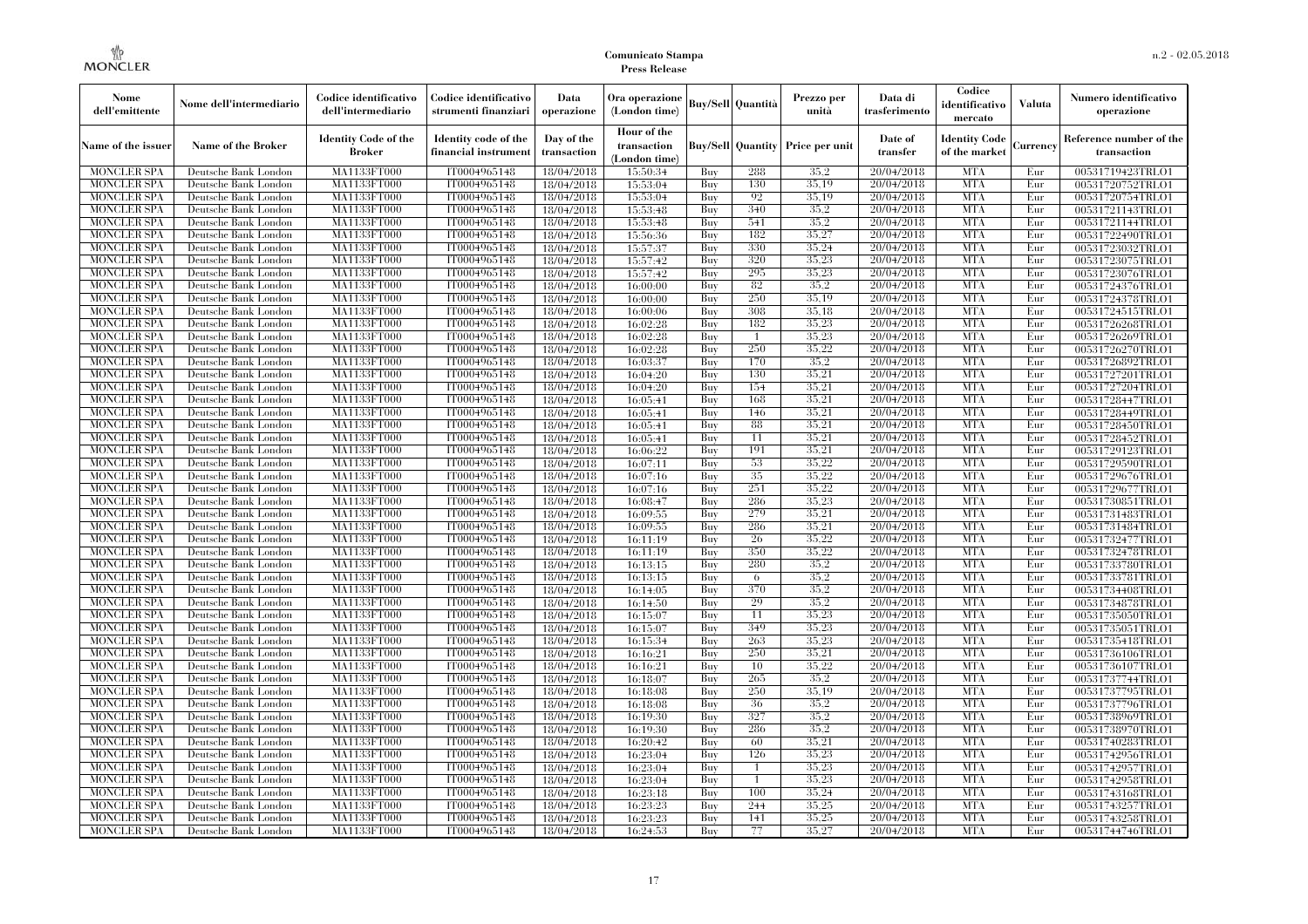| Nome<br>dell'emittente                   | Nome dell'intermediario                      | Codice identificativo<br>dell'intermediario  | Codice identificativo<br>strumenti finanziari | Data<br>operazione        | Ora operazione<br>(London time)             |            | <b>Buy/Sell Quantità</b> | Prezzo per<br>unità                     | Data di<br>trasferimento | Codice<br>identificativo<br>mercato   | <b>Valuta</b> | Numero identificativo<br>operazione    |
|------------------------------------------|----------------------------------------------|----------------------------------------------|-----------------------------------------------|---------------------------|---------------------------------------------|------------|--------------------------|-----------------------------------------|--------------------------|---------------------------------------|---------------|----------------------------------------|
| Name of the issuer                       | Name of the Broker                           | <b>Identity Code of the</b><br><b>Broker</b> | Identity code of the<br>financial instrumen   | Day of the<br>transaction | Hour of the<br>transaction<br>(London time) |            |                          | <b>Buy/Sell Quantity Price per unit</b> | Date of<br>transfer      | <b>Identity Code</b><br>of the market | Currency      | Reference number of the<br>transaction |
| <b>MONCLER SPA</b>                       | Deutsche Bank London                         | MA1133FT000                                  | IT0004965148                                  | 18/04/2018                | 16:24:53                                    | Buy        | 100                      | 35,27                                   | 20/04/2018               | <b>MTA</b>                            | Eur           | 00531744747TRLO1                       |
| <b>MONCLER SPA</b>                       | Deutsche Bank London                         | MA1133FT000                                  | IT0004965148                                  | 18/04/2018                | 16:24:53                                    | Buy        | 226                      | 35,27                                   | 20/04/2018               | <b>MTA</b>                            | Eur           | 00531744748TRLO1                       |
| <b>MONCLER SPA</b>                       | Deutsche Bank London                         | MA1133FT000                                  | IT0004965148                                  | 18/04/2018                | 16:24:53                                    | Buy        | 57                       | 35,27                                   | 20/04/2018               | <b>MTA</b>                            | Eur           | 00531744749TRLO1                       |
| <b>MONCLER SPA</b>                       | Deutsche Bank London                         | MA1133FT000<br>MA1133FT000                   | IT0004965148                                  | 18/04/2018                | 16:24:53                                    | Buv<br>Buy | 251<br>103               | 35,27<br>35,27                          | 20/04/2018<br>20/04/2018 | <b>MTA</b><br><b>MTA</b>              | Eur<br>Eur    | 00531744750TRLO1                       |
| <b>MONCLER SPA</b><br><b>MONCLER SPA</b> | Deutsche Bank London<br>Deutsche Bank London | MA1133FT000                                  | IT0004965148<br>IT0004965148                  | 18/04/2018<br>18/04/2018  | 16:24:53                                    | Buy        | 11                       | 35,27                                   | 20/04/2018               | <b>MTA</b>                            | Eur           | 00531744751TRLO1                       |
| <b>MONCLER SPA</b>                       | Deutsche Bank London                         | <b>MA1133FT000</b>                           | IT0004965148                                  | 18/04/2018                | 16:24:53<br>16:24:53                        | Buy        | 250                      | 35,27                                   | 20/04/2018               | <b>MTA</b>                            | Eur           | 00531744752TRLO1<br>00531744753TRLO1   |
| <b>MONCLER SPA</b>                       | Deutsche Bank London                         | MA1133FT000                                  | IT0004965148                                  | 18/04/2018                | 16:24:53                                    | Buy        | 250                      | 35,27                                   | 20/04/2018               | <b>MTA</b>                            | Eur           | 00531744754TRLO1                       |
| <b>MONCLER SPA</b>                       | Deutsche Bank London                         | MA1133FT000                                  | IT0004965148                                  | 18/04/2018                | 16:24:53                                    | Buv        | 63                       | 35,27                                   | 20/04/2018               | <b>MTA</b>                            | Eur           | 00531744755TRLO1                       |
| <b>MONCLER SPA</b>                       | Deutsche Bank London                         | MA1133FT000                                  | IT0004965148                                  | 18/04/2018                | 16:25:29                                    | Buy        | 265                      | 35,21                                   | 20/04/2018               | <b>MTA</b>                            | Eur           | 00531745332TRLO1                       |
| <b>MONCLER SPA</b>                       | Deutsche Bank London                         | <b>MA1133FT000</b>                           | IT0004965148                                  | 18/04/2018                | 16:25:29                                    | Buy        | 265                      | 35,21                                   | 20/04/2018               | <b>MTA</b>                            | Eur           | 00531745333TRLO1                       |
| <b>MONCLER SPA</b>                       | Deutsche Bank London                         | <b>MA1133FT000</b>                           | IT0004965148                                  | 18/04/2018                | 16:27:13                                    | Buy        | 286                      | 35,23                                   | 20/04/2018               | <b>MTA</b>                            | Eur           | 00531746819TRLO1                       |
| <b>MONCLER SPA</b>                       | Deutsche Bank London                         | <b>MA1133FT000</b>                           | IT0004965148                                  | 18/04/2018                | 16:27:27                                    | Buv        | 55                       | 35,23                                   | 20/04/2018               | <b>MTA</b>                            | Eur           | 00531747094TRLO1                       |
| <b>MONCLER SPA</b>                       | Deutsche Bank London                         | MA1133FT000                                  | IT0004965148                                  | 18/04/2018                | 16:27:56                                    | Buy        | 127                      | 35,23                                   | 20/04/2018               | <b>MTA</b>                            | Eur           | 00531747419TRLO1                       |
| <b>MONCLER SPA</b>                       | Deutsche Bank London                         | <b>MA1133FT000</b>                           | IT0004965148                                  | 18/04/2018                | 16:27:56                                    | Buy        | 159                      | 35,23                                   | 20/04/2018               | <b>MTA</b>                            | Eur           | 00531747420TRLO1                       |
| <b>MONCLER SPA</b>                       | Deutsche Bank London                         | MA1133FT000                                  | IT0004965148                                  | 18/04/2018                | 16:29:20                                    | Buy        | 72                       | 35,23                                   | 20/04/2018               | <b>MTA</b>                            | Eur           | 00531749081TRLO1                       |
| <b>MONCLER SPA</b>                       | Deutsche Bank London                         | MA1133FT000                                  | IT0004965148                                  | 18/04/2018                | 16:29:20                                    | Buy        | 62                       | 35,23                                   | 20/04/2018               | <b>MTA</b>                            | Eur           | 00531749082TRLO1                       |
| <b>MONCLER SPA</b>                       | Deutsche Bank London                         | MA1133FT000                                  | IT0004965148                                  | 18/04/2018                | 16:29:20                                    | Buy        | 130                      | 35,23                                   | 20/04/2018               | <b>MTA</b>                            | Eur           | 00531749083TRLO1                       |
| MONCLER SPA                              | Deutsche Bank London                         | <b>MA1133FT000</b>                           | IT0004965148                                  | 18/04/2018                | 16:29:20                                    | Buy        | 200                      | 35,23                                   | 20/04/2018               | <b>MTA</b>                            | Eur           | 00531749084TRLO1                       |
| <b>MONCLER SPA</b>                       | Deutsche Bank London                         | MA1133FT000                                  | IT0004965148                                  | 18/04/2018                | 16:29:49                                    | Buy        | 164                      | 35,25                                   | 20/04/2018               | <b>MTA</b>                            | Eur           | 00531750068TRLO1                       |
| <b>MONCLER SPA</b>                       | Deutsche Bank London                         | MA1133FT000                                  | IT0004965148                                  | 18/04/2018                | 16:29:54                                    | Buv        | 270                      | 35,24                                   | 20/04/2018               | <b>MTA</b>                            | Eur           | 00531750292TRLO1                       |
| <b>MONCLER SPA</b>                       | Deutsche Bank London                         | MA1133FT000                                  | IT0004965148                                  | 18/04/2018                | 16:29:55                                    | Buy        | 92                       | 35,23                                   | 20/04/2018               | <b>MTA</b>                            | Eur           | 00531750328TRLO1                       |
| <b>MONCLER SPA</b>                       | Deutsche Bank London                         | <b>MA1133FT000</b>                           | IT0004965148                                  | 19/04/2018                | 08:00:30                                    | Buy        | 320                      | 35,24                                   | 23/04/2018               | <b>MTA</b>                            | Eur           | 00531756930TRLO1                       |
| <b>MONCLER SPA</b>                       | Deutsche Bank London                         | MA1133FT000                                  | IT0004965148                                  | 19/04/2018                | 08:00:42                                    | Buy        | 206                      | 35,21                                   | 23/04/2018               | <b>MTA</b>                            | Eur           | 00531756991TRLO1                       |
| <b>MONCLER SPA</b>                       | Deutsche Bank London                         | MA1133FT000                                  | IT0004965148                                  | 19/04/2018                | 08:01:29                                    | Buy        | 207                      | 35.15                                   | 23/04/2018               | <b>MTA</b>                            | Eur           | 00531757211TRLO1                       |
| <b>MONCLER SPA</b>                       | Deutsche Bank London                         | MA1133FT000                                  | IT0004965148                                  | 19/04/2018                | 08:02:42                                    | Buy        | 216                      | 35,15                                   | 23/04/2018               | <b>MTA</b>                            | Eur           | 00531757528TRLO1                       |
| <b>MONCLER SPA</b>                       | Deutsche Bank London                         | <b>MA1133FT000</b>                           | IT0004965148                                  | 19/04/2018                | 08:04:17                                    | Buy        | 301                      | 35,12                                   | 23/04/2018               | <b>MTA</b>                            | Eur           | 00531757921TRLO1                       |
| <b>MONCLER SPA</b>                       | Deutsche Bank London                         | MA1133FT000                                  | IT0004965148                                  | 19/04/2018                | 08:05:15                                    | Buy        | 276                      | 35.19                                   | 23/04/2018               | <b>MTA</b>                            | Eur           | 00531758237TRLO1                       |
| <b>MONCLER SPA</b>                       | Deutsche Bank London                         | MA1133FT000                                  | IT0004965148                                  | 19/04/2018                | 08:05:15                                    | Buy        | 229                      | 35.2                                    | 23/04/2018               | <b>MTA</b>                            | Eur           | 00531758238TRLO1                       |
| <b>MONCLER SPA</b>                       | Deutsche Bank London                         | <b>MA1133FT000</b>                           | IT0004965148                                  | 19/04/2018                | 08:06:55                                    | Buy        | 240                      | 35,05                                   | 23/04/2018               | <b>MTA</b>                            | Eur           | 00531758930TRLO1                       |
| MONCLER SPA                              | Deutsche Bank London                         | <b>MA1133FT000</b>                           | IT0004965148                                  | 19/04/2018                | 08:07:55                                    | Buy        | 236                      | 35                                      | 23/04/2018               | <b>MTA</b>                            | Eur           | 00531759420TRLO1                       |
| <b>MONCLER SPA</b>                       | Deutsche Bank London                         | MA1133FT000                                  | IT0004965148                                  | 19/04/2018                | 08:09:14                                    | Buy        | 275                      | 35,06                                   | 23/04/2018               | <b>MTA</b>                            | Eur           | 00531759819TRLO1                       |
| <b>MONCLER SPA</b>                       | Deutsche Bank London                         | MA1133FT000                                  | IT0004965148                                  | 19/04/2018                | 08:10:23                                    | Buy        | 240                      | 35,12                                   | 23/04/2018               | <b>MTA</b>                            | Eur           | 00531760299TRLO1                       |
| <b>MONCLER SPA</b>                       | Deutsche Bank London                         | MA1133FT000                                  | IT0004965148                                  | 19/04/2018                | 08:12:50                                    | Buy        | 279                      | 35,13                                   | 23/04/2018               | <b>MTA</b>                            | Eur           | 00531761280TRLO1                       |
| <b>MONCLER SPA</b>                       | Deutsche Bank London                         | <b>MA1133FT000</b>                           | IT0004965148                                  | 19/04/2018                | 08:12:50                                    | Buy        | 21                       | 35.13<br>35.12                          | 23/04/2018               | <b>MTA</b><br><b>MTA</b>              | Eur           | 00531761281TRLO1                       |
| <b>MONCLER SPA</b><br><b>MONCLER SPA</b> | Deutsche Bank London<br>Deutsche Bank London | MA1133FT000<br>MA1133FT000                   | IT0004965148<br>IT0004965148                  | 19/04/2018                | 08:12:58                                    | Buy<br>Buy | 240<br>305               | 35.2                                    | 23/04/2018<br>23/04/2018 | <b>MTA</b>                            | Eur<br>Eur    | 00531761336TRLO1<br>00531761811TRLO1   |
| <b>MONCLER SPA</b>                       | Deutsche Bank London                         | <b>MA1133FT000</b>                           | IT0004965148                                  | 19/04/2018<br>19/04/2018  | 08:14:40<br>08:15:12                        | Buy        | 256                      | 35,25                                   | 23/04/2018               | <b>MTA</b>                            | Eur           | 00531761982TRLO1                       |
| <b>MONCLER SPA</b>                       | Deutsche Bank London                         | <b>MA1133FT000</b>                           | IT0004965148                                  | 19/04/2018                | 08:15:38                                    | Buy        | 261                      | 35,33                                   | 23/04/2018               | <b>MTA</b>                            | Eur           | 00531762088TRLO1                       |
| <b>MONCLER SPA</b>                       | Deutsche Bank London                         | MA1133FT000                                  | IT0004965148                                  | 19/04/2018                | 08:16:32                                    | Buy        | 238                      | 35,27                                   | 23/04/2018               | <b>MTA</b>                            | Eur           | 00531762259TRLO1                       |
| <b>MONCLER SPA</b>                       | Deutsche Bank London                         | MA1133FT000                                  | IT0004965148                                  | 19/04/2018                | 08:18:23                                    | Buy        | 240                      | 35,26                                   | 23/04/2018               | <b>MTA</b>                            | Eur           | 00531762825TRLO1                       |
| <b>MONCLER SPA</b>                       | Deutsche Bank London                         | MA1133FT000                                  | IT0004965148                                  | 19/04/2018                | 08:20:14                                    | Buy        | 279                      | 35,33                                   | 23/04/2018               | <b>MTA</b>                            | Eur           | 00531763557TRLO1                       |
| MONCLER SPA                              | Deutsche Bank London                         | <b>MA1133FT000</b>                           | IT0004965148                                  | 19/04/2018                | 08:20:14                                    | Buy        | 150                      | 35,33                                   | 23/04/2018               | MTA                                   | Eur           | 00531763556TRLO1                       |
| <b>MONCLER SPA</b>                       | Deutsche Bank London                         | MA1133FT000                                  | IT0004965148                                  | 19/04/2018                | 08:20:19                                    | Buy        | 250                      | 35.32                                   | 23/04/2018               | <b>MTA</b>                            | Eur           | 00531763587TRLO1                       |
| <b>MONCLER SPA</b>                       | Deutsche Bank London                         | MA1133FT000                                  | IT0004965148                                  | 19/04/2018                | 08:25:16                                    | Buy        | 216                      | 35.41                                   | 23/04/2018               | <b>MTA</b>                            | Eur           | 00531765002TRLO1                       |
| <b>MONCLER SPA</b>                       | Deutsche Bank London                         | MA1133FT000                                  | IT0004965148                                  | 19/04/2018                | 08:25:16                                    | Buy        | 79                       | 35.41                                   | 23/04/2018               | <b>MTA</b>                            | Eur           | 00531765003TRLO1                       |
| <b>MONCLER SPA</b>                       | Deutsche Bank London                         | <b>MA1133FT000</b>                           | IT0004965148                                  | 19/04/2018                | 08:25:33                                    | Buy        | 209                      | 35,4                                    | 23/04/2018               | <b>MTA</b>                            | Eur           | 00531765044TRLO1                       |
| <b>MONCLER SPA</b>                       | Deutsche Bank London                         | MA1133FT000                                  | IT0004965148                                  | 19/04/2018                | 08:25:33                                    | Buy        | 91                       | 35.4                                    | 23/04/2018               | <b>MTA</b>                            | Eur           | 00531765046TRLO1                       |
| <b>MONCLER SPA</b>                       | Deutsche Bank London                         | MA1133FT000                                  | IT0004965148                                  | 19/04/2018                | 08:25:50                                    | Buy        | 240                      | 35,41                                   | 23/04/2018               | <b>MTA</b>                            | Eur           | 00531765109TRLO1                       |
| <b>MONCLER SPA</b>                       | Deutsche Bank London                         | MA1133FT000                                  | IT0004965148                                  | 19/04/2018                | 08:28:25                                    | Buy        | 251                      | 35.46                                   | 23/04/2018               | <b>MTA</b>                            | Eur           | 00531765821TRLO1                       |
| MONCLER SPA                              | Deutsche Bank London                         | <b>MA1133FT000</b>                           | IT0004965148                                  | 19/04/2018                | 08:28:31                                    | Buy        | 279                      | 35,45                                   | 23/04/2018               | <b>MTA</b>                            | Eur           | 00531765844TRLO1                       |
| <b>MONCLER SPA</b>                       | Deutsche Bank London                         | <b>MA1133FT000</b>                           | IT0004965148                                  | 19/04/2018                | 08:31:57                                    | Buy        | 245                      | 35.46                                   | 23/04/2018               | <b>MTA</b>                            | Eur           | 00531766588TRLO1                       |
| <b>MONCLER SPA</b>                       | Deutsche Bank London                         | MA1133FT000                                  | IT0004965148                                  | 19/04/2018                | 08:32:23                                    | Buy        | 95                       | 35,53                                   | 23/04/2018               | <b>MTA</b>                            | Eur           | 00531766694TRLO1                       |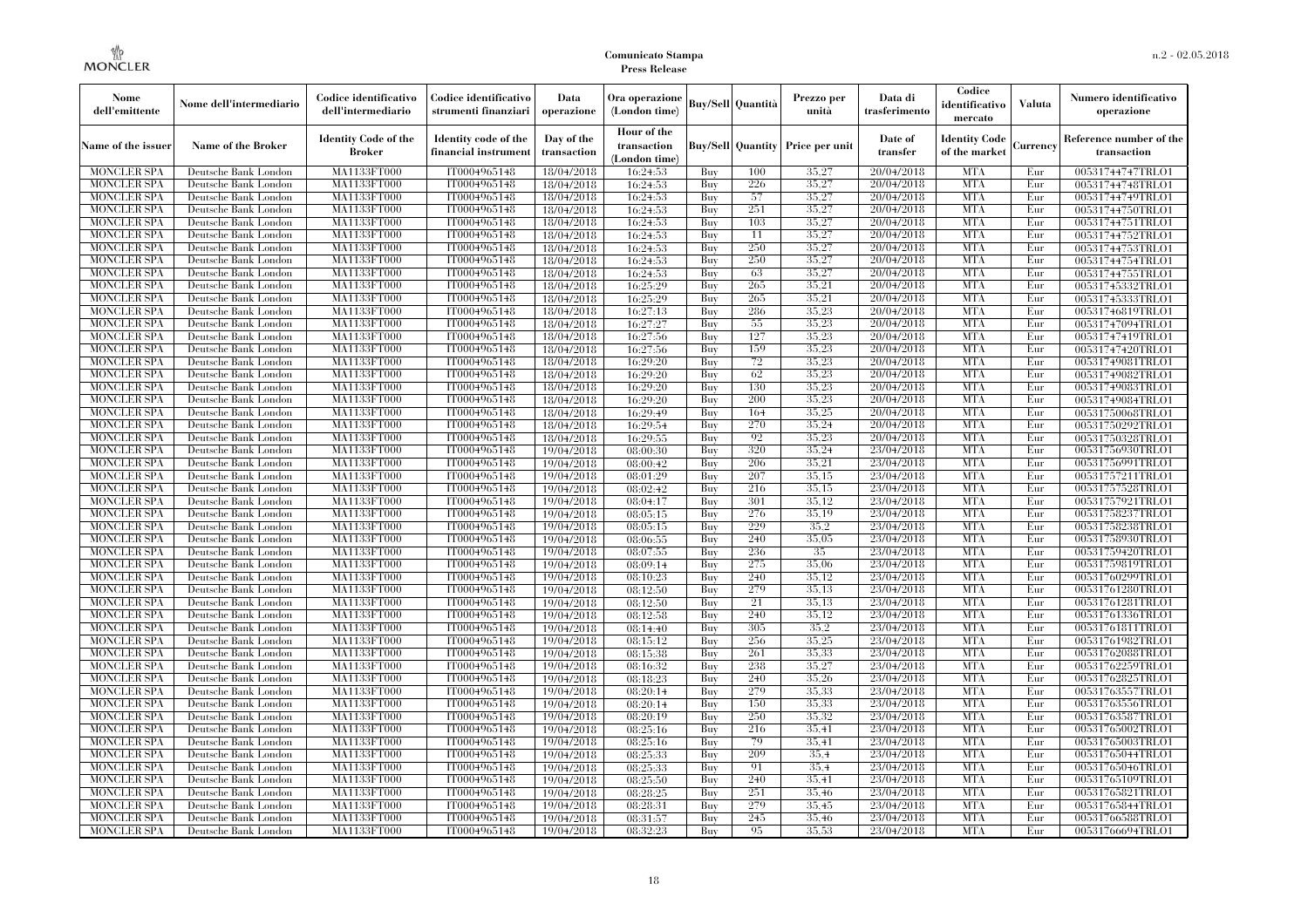| Nome<br>dell'emittente                   | Nome dell'intermediario                      | Codice identificativo<br>dell'intermediario  | Codice identificativo<br>strumenti finanziari | Data<br>operazione        | Ora operazione<br>(London time)             |            | <b>Buy/Sell</b> Quantità | Prezzo per<br>unità                     | Data di<br>trasferimento | Codice<br>identificativo<br>mercato   | <b>Valuta</b> | Numero identificativo<br>operazione    |
|------------------------------------------|----------------------------------------------|----------------------------------------------|-----------------------------------------------|---------------------------|---------------------------------------------|------------|--------------------------|-----------------------------------------|--------------------------|---------------------------------------|---------------|----------------------------------------|
| Name of the issuer                       | Name of the Broker                           | <b>Identity Code of the</b><br><b>Broker</b> | Identity code of the<br>financial instrumen   | Day of the<br>transaction | Hour of the<br>transaction<br>(London time) |            |                          | <b>Buy/Sell Quantity Price per unit</b> | Date of<br>transfer      | <b>Identity Code</b><br>of the market | Currency      | Reference number of the<br>transaction |
| <b>MONCLER SPA</b>                       | Deutsche Bank London                         | MA1133FT000                                  | IT0004965148                                  | 19/04/2018                | 08:32:23                                    | Buy        | 265                      | 35.53                                   | 23/04/2018               | <b>MTA</b>                            | Eur           | 00531766693TRLO1                       |
| <b>MONCLER SPA</b>                       | Deutsche Bank London                         | MA1133FT000                                  | IT0004965148                                  | 19/04/2018                | 08:32:43                                    | Buy        | 240                      | 35,55                                   | 23/04/2018               | <b>MTA</b>                            | Eur           | 00531766819TRLO1                       |
| <b>MONCLER SPA</b>                       | Deutsche Bank London                         | MA1133FT000                                  | IT0004965148                                  | 19/04/2018                | 08:33:59                                    | Buy        | 36                       | 35,5                                    | 23/04/2018               | <b>MTA</b>                            | Eur           | 00531767126TRLO1                       |
| <b>MONCLER SPA</b>                       | Deutsche Bank London                         | MA1133FT000<br>MA1133FT000                   | IT0004965148                                  | 19/04/2018                | 08:33:59                                    | Buv<br>Buv | 46<br>179                | 35,5<br>35,5                            | 23/04/2018<br>23/04/2018 | <b>MTA</b><br><b>MTA</b>              | Eur<br>Eur    | 00531767127TRLO1                       |
| <b>MONCLER SPA</b><br><b>MONCLER SPA</b> | Deutsche Bank London<br>Deutsche Bank London | MA1133FT000                                  | IT0004965148<br>IT0004965148                  | 19/04/2018<br>19/04/2018  | 08:33:59<br>08:36:54                        | Buy        | 170                      | 35,69                                   | 23/04/2018               | <b>MTA</b>                            | Eur           | 00531767128TRLO1<br>00531768085TRLO1   |
| <b>MONCLER SPA</b>                       | Deutsche Bank London                         | <b>MA1133FT000</b>                           | IT0004965148                                  | 19/04/2018                | 08:36:54                                    | Buy        | 200                      | 35,65                                   | 23/04/2018               | <b>MTA</b>                            | Eur           | 00531768086TRLO1                       |
| <b>MONCLER SPA</b>                       | Deutsche Bank London                         | MA1133FT000                                  | IT0004965148                                  | 19/04/2018                | 08:36:54                                    | Buy        | 140                      | 35.65                                   | 23/04/2018               | <b>MTA</b>                            | Eur           | 00531768087TRLO1                       |
| <b>MONCLER SPA</b>                       | Deutsche Bank London                         | MA1133FT000                                  | IT0004965148                                  | 19/04/2018                | 08:38:54                                    | Buv        | 260                      | 35,66                                   | 23/04/2018               | <b>MTA</b>                            | Eur           | 00531768584TRLO1                       |
| <b>MONCLER SPA</b>                       | Deutsche Bank London                         | MA1133FT000                                  | IT0004965148                                  | 19/04/2018                | 08:38:54                                    | Buy        | 263                      | 35.69                                   | 23/04/2018               | <b>MTA</b>                            | Eur           | 00531768585TRLO1                       |
| <b>MONCLER SPA</b>                       | Deutsche Bank London                         | <b>MA1133FT000</b>                           | IT0004965148                                  | 19/04/2018                | 08:40:11                                    | Buy        | 38                       | 35,59                                   | 23/04/2018               | <b>MTA</b>                            | Eur           | 00531768885TRLO1                       |
| <b>MONCLER SPA</b>                       | Deutsche Bank London                         | <b>MA1133FT000</b>                           | IT0004965148                                  | 19/04/2018                | 08:42:18                                    | Buy        | 234                      | 35.55                                   | 23/04/2018               | <b>MTA</b>                            | Eur           | 00531769541TRLO1                       |
| <b>MONCLER SPA</b>                       | Deutsche Bank London                         | <b>MA1133FT000</b>                           | IT0004965148                                  | 19/04/2018                | 08:45:19                                    | Buv        | 314                      | 35,58                                   | 23/04/2018               | <b>MTA</b>                            | Eur           | 00531770049TRLO1                       |
| <b>MONCLER SPA</b>                       | Deutsche Bank London                         | MA1133FT000                                  | IT0004965148                                  | 19/04/2018                | 08:47:21                                    | Buy        | 390                      | 35,63                                   | 23/04/2018               | <b>MTA</b>                            | Eur           | 00531770505TRLO1                       |
| <b>MONCLER SPA</b>                       | Deutsche Bank London                         | <b>MA1133FT000</b>                           | IT0004965148                                  | 19/04/2018                | 08:48:37                                    | Buy        | 303                      | 35,63                                   | 23/04/2018               | <b>MTA</b>                            | Eur           | 00531770828TRLO1                       |
| <b>MONCLER SPA</b>                       | Deutsche Bank London                         | MA1133FT000                                  | IT0004965148                                  | 19/04/2018                | 08:48:40                                    | Buy        | 280                      | 35.61                                   | 23/04/2018               | <b>MTA</b>                            | Eur           | 00531770834TRLO1                       |
| <b>MONCLER SPA</b>                       | Deutsche Bank London                         | MA1133FT000                                  | IT0004965148                                  | 19/04/2018                | 08:51:35                                    | Buy        | 257                      | 35.42                                   | 23/04/2018               | <b>MTA</b>                            | Eur           | 00531771980TRLO1                       |
| <b>MONCLER SPA</b>                       | Deutsche Bank London                         | MA1133FT000                                  | IT0004965148                                  | 19/04/2018                | 08:51:36                                    | Buy        | 258                      | 35,4                                    | 23/04/2018               | <b>MTA</b>                            | Eur           | 00531771996TRLO1                       |
| MONCLER SPA                              | Deutsche Bank London                         | <b>MA1133FT000</b>                           | IT0004965148                                  | 19/04/2018                | 08:53:12                                    | Buy        | 69                       | 35,39                                   | 23/04/2018               | <b>MTA</b>                            | Eur           | 00531772392TRLO1                       |
| <b>MONCLER SPA</b>                       | Deutsche Bank London                         | MA1133FT000                                  | IT0004965148                                  | 19/04/2018                | 08:53:12                                    | Buy        | 182                      | 35.39                                   | 23/04/2018               | <b>MTA</b>                            | Eur           | 00531772393TRLO1                       |
| <b>MONCLER SPA</b>                       | Deutsche Bank London                         | MA1133FT000                                  | IT0004965148                                  | 19/04/2018                | 08:56:00                                    | Buv        | 360                      | 35,38                                   | 23/04/2018               | <b>MTA</b>                            | Eur           | 00531773177TRLO1                       |
| <b>MONCLER SPA</b>                       | Deutsche Bank London                         | MA1133FT000                                  | IT0004965148                                  | 19/04/2018                | 08:56:00                                    | Buy        | 10                       | 35,37                                   | 23/04/2018               | <b>MTA</b>                            | Eur           | 00531773179TRLO1                       |
| <b>MONCLER SPA</b>                       | Deutsche Bank London                         | <b>MA1133FT000</b>                           | IT0004965148                                  | 19/04/2018                | 08:56:00                                    | Buy        | 400                      | 35,37                                   | 23/04/2018               | <b>MTA</b>                            | Eur           | 00531773178TRLO1                       |
| <b>MONCLER SPA</b>                       | Deutsche Bank London                         | MA1133FT000                                  | IT0004965148                                  | 19/04/2018                | 08:59:30                                    | Buy        | 280                      | 35.31                                   | 23/04/2018               | <b>MTA</b>                            | Eur           | 00531774137TRLO1                       |
| <b>MONCLER SPA</b>                       | Deutsche Bank London                         | MA1133FT000                                  | IT0004965148                                  | 19/04/2018                | 09:01:38                                    | Buy        | 135                      | 35.21                                   | 23/04/2018               | <b>MTA</b>                            | Eur           | 00531774842TRLO1                       |
| <b>MONCLER SPA</b>                       | Deutsche Bank London                         | MA1133FT000                                  | IT0004965148                                  | 19/04/2018                | 09:01:38                                    | Buy        | 108                      | 35,21                                   | 23/04/2018               | <b>MTA</b>                            | Eur           | 00531774843TRLO1                       |
| <b>MONCLER SPA</b>                       | Deutsche Bank London                         | <b>MA1133FT000</b>                           | IT0004965148                                  | 19/04/2018                | 09:03:19                                    | Buy        | 240                      | 35,23                                   | 23/04/2018               | <b>MTA</b>                            | Eur           | 00531775267TRLO1                       |
| <b>MONCLER SPA</b>                       | Deutsche Bank London                         | MA1133FT000                                  | IT0004965148                                  | 19/04/2018                | 09:06:18                                    | Buy        | 337                      | 35,23                                   | 23/04/2018               | <b>MTA</b>                            | Eur           | 00531776295TRLO1                       |
| <b>MONCLER SPA</b>                       | Deutsche Bank London                         | MA1133FT000                                  | IT0004965148                                  | 19/04/2018                | 09:06:19                                    | Buy        | 119                      | 35,22                                   | 23/04/2018               | <b>MTA</b>                            | Eur           | 00531776296TRLO1                       |
| <b>MONCLER SPA</b>                       | Deutsche Bank London                         | <b>MA1133FT000</b>                           | IT0004965148                                  | 19/04/2018                | 09:06:19                                    | Buy        | 181                      | 35,22                                   | 23/04/2018               | <b>MTA</b>                            | Eur           | 00531776297TRLO1                       |
| MONCLER SPA                              | Deutsche Bank London                         | <b>MA1133FT000</b>                           | IT0004965148                                  | 19/04/2018                | 09:06:19                                    | Buy        | 424                      | 35,22                                   | 23/04/2018               | <b>MTA</b>                            | Eur           | 00531776298TRLO1                       |
| <b>MONCLER SPA</b>                       | Deutsche Bank London                         | MA1133FT000                                  | IT0004965148                                  | 19/04/2018                | 09:09:14                                    | Buy        | 251                      | 35.25                                   | 23/04/2018               | <b>MTA</b>                            | Eur           | 00531777219TRLO1                       |
| <b>MONCLER SPA</b>                       | Deutsche Bank London                         | MA1133FT000                                  | IT0004965148                                  | 19/04/2018                | 09:11:28                                    | Buy        | 209                      | 35.26                                   | 23/04/2018               | <b>MTA</b>                            | Eur           | 00531777929TRLO1                       |
| <b>MONCLER SPA</b>                       | Deutsche Bank London                         | MA1133FT000                                  | IT0004965148                                  | 19/04/2018                | 09:11:28                                    | Buy        | 29                       | 35,28                                   | 23/04/2018               | <b>MTA</b>                            | Eur           | 00531777932TRLO1                       |
| <b>MONCLER SPA</b>                       | Deutsche Bank London                         | <b>MA1133FT000</b>                           | IT0004965148                                  | 19/04/2018                | 09:11:28                                    | Buy        | 250                      | 35,28                                   | 23/04/2018               | <b>MTA</b>                            | Eur           | 00531777931TRLO1                       |
| <b>MONCLER SPA</b>                       | Deutsche Bank London                         | MA1133FT000                                  | IT0004965148                                  | 19/04/2018                | 09:11:28                                    | Buy        | 110<br>79                | 35,28<br>35,25                          | 23/04/2018               | <b>MTA</b><br><b>MTA</b>              | Eur           | 00531777930TRLO1                       |
| <b>MONCLER SPA</b><br><b>MONCLER SPA</b> | Deutsche Bank London<br>Deutsche Bank London | MA1133FT000<br><b>MA1133FT000</b>            | IT0004965148<br>IT0004965148                  | 19/04/2018                | 09:13:36<br>09:15:47                        | Buy<br>Buy | 34                       | 35,25                                   | 23/04/2018<br>23/04/2018 | <b>MTA</b>                            | Eur<br>Eur    | 00531778705TRLO1<br>00531779693TRLO1   |
| <b>MONCLER SPA</b>                       | Deutsche Bank London                         | <b>MA1133FT000</b>                           | IT0004965148                                  | 19/04/2018<br>19/04/2018  | 09:15:47                                    | Buy        | 259                      | 35,25                                   | 23/04/2018               | <b>MTA</b>                            | Eur           | 00531779692TRLO1                       |
| <b>MONCLER SPA</b>                       | Deutsche Bank London                         | MA1133FT000                                  | IT0004965148                                  | 19/04/2018                | 09:15:57                                    | Buy        | 236                      | 35,23                                   | 23/04/2018               | <b>MTA</b>                            | Eur           | 00531779744TRLO1                       |
| <b>MONCLER SPA</b>                       | Deutsche Bank London                         | MA1133FT000                                  | IT0004965148                                  | 19/04/2018                | 09:17:33                                    | Buy        | 242                      | 35,19                                   | 23/04/2018               | <b>MTA</b>                            | Eur           | 00531780306TRLO1                       |
| <b>MONCLER SPA</b>                       | Deutsche Bank London                         | MA1133FT000                                  | IT0004965148                                  | 19/04/2018                | 09:19:42                                    | Buy        | 200                      | 35.2                                    | 23/04/2018               | <b>MTA</b>                            | Eur           | 00531780864TRLO1                       |
| MONCLER SPA                              | Deutsche Bank London                         | <b>MA1133FT000</b>                           | IT0004965148                                  | 19/04/2018                | 09:19:42                                    | Buy        | 32                       | 35,2                                    | 23/04/2018               | MTA                                   | Eur           | 00531780865TRLO1                       |
| <b>MONCLER SPA</b>                       | Deutsche Bank London                         | MA1133FT000                                  | IT0004965148                                  | 19/04/2018                | 09:24:05                                    | Buy        | 250                      | 35,23                                   | 23/04/2018               | <b>MTA</b>                            | Eur           | 00531782112TRLO1                       |
| <b>MONCLER SPA</b>                       | Deutsche Bank London                         | MA1133FT000                                  | IT0004965148                                  | 19/04/2018                | 09:25:25                                    | Buy        | 235                      | 35,25                                   | 23/04/2018               | <b>MTA</b>                            | Eur           | 00531782595TRLO1                       |
| <b>MONCLER SPA</b>                       | Deutsche Bank London                         | MA1133FT000                                  | IT0004965148                                  | 19/04/2018                | 09:25:25                                    | Buy        | 8                        | 35,27                                   | 23/04/2018               | <b>MTA</b>                            | Eur           | 00531782598TRLO1                       |
| <b>MONCLER SPA</b>                       | Deutsche Bank London                         | <b>MA1133FT000</b>                           | IT0004965148                                  | 19/04/2018                | 09:25:25                                    | Buy        | 103                      | 35,27                                   | 23/04/2018               | MTA                                   | Eur           | 00531782597TRLO1                       |
| <b>MONCLER SPA</b>                       | Deutsche Bank London                         | MA1133FT000                                  | IT0004965148                                  | 19/04/2018                | 09:25:25                                    | Buy        | 250                      | 35,26                                   | 23/04/2018               | <b>MTA</b>                            | Eur           | 00531782596TRLO1                       |
| <b>MONCLER SPA</b>                       | Deutsche Bank London                         | MA1133FT000                                  | IT0004965148                                  | 19/04/2018                | 09:25:48                                    | Buy        | 390                      | 35,24                                   | 23/04/2018               | <b>MTA</b>                            | Eur           | 00531782724TRLO1                       |
| <b>MONCLER SPA</b>                       | Deutsche Bank London                         | MA1133FT000                                  | IT0004965148                                  | 19/04/2018                | 09:27:43                                    | Buy        | 246                      | 35,25                                   | 23/04/2018               | <b>MTA</b>                            | Eur           | 00531783224TRLO1                       |
| MONCLER SPA                              | Deutsche Bank London                         | <b>MA1133FT000</b>                           | IT0004965148                                  | 19/04/2018                | 09:30:22                                    | Buy        | 187                      | 35,22                                   | 23/04/2018               | <b>MTA</b>                            | Eur           | 00531784079TRLO1                       |
| <b>MONCLER SPA</b>                       | Deutsche Bank London                         | <b>MA1133FT000</b>                           | IT0004965148                                  | 19/04/2018                | 09:30:22                                    | Buy        | 100                      | 35,21                                   | 23/04/2018               | <b>MTA</b>                            | Eur           | 00531784078TRLO1                       |
| <b>MONCLER SPA</b>                       | Deutsche Bank London                         | MA1133FT000                                  | IT0004965148                                  | 19/04/2018                | 09:32:10                                    | Buy        | 265                      | 35,21                                   | 23/04/2018               | <b>MTA</b>                            | Eur           | 00531784695TRLO1                       |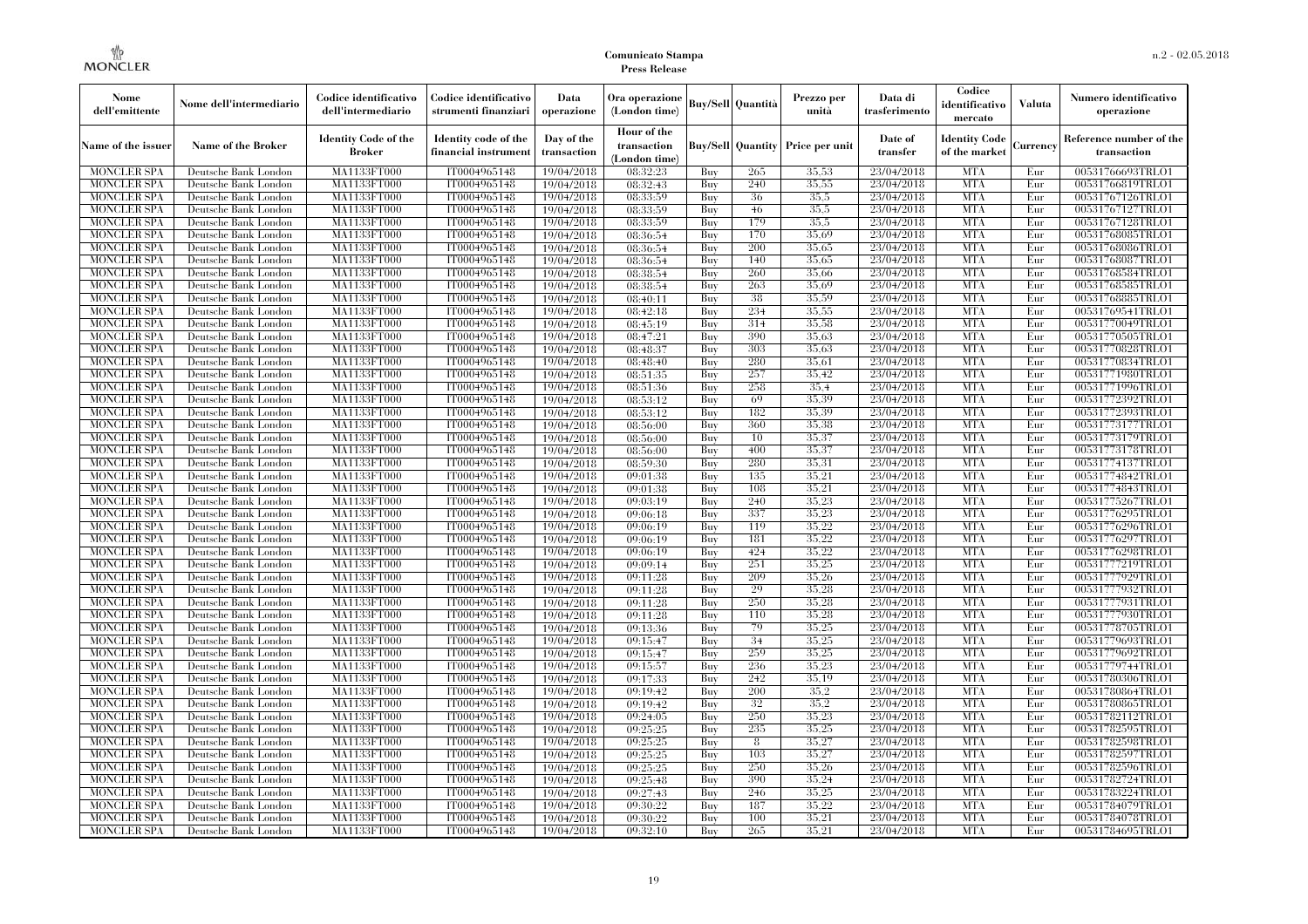| Nome<br>dell'emittente                   | Nome dell'intermediario                      | Codice identificativo<br>dell'intermediario  | Codice identificativo<br>strumenti finanziari | Data<br>operazione        | Ora operazione<br>(London time)             |            | <b>Buy/Sell</b> Quantità | Prezzo per<br>unità                     | Data di<br>trasferimento | Codice<br>identificativo<br>mercato   | <b>Valuta</b> | Numero identificativo<br>operazione    |
|------------------------------------------|----------------------------------------------|----------------------------------------------|-----------------------------------------------|---------------------------|---------------------------------------------|------------|--------------------------|-----------------------------------------|--------------------------|---------------------------------------|---------------|----------------------------------------|
| Name of the issuer                       | <b>Name of the Broker</b>                    | <b>Identity Code of the</b><br><b>Broker</b> | Identity code of the<br>financial instrumen   | Day of the<br>transaction | Hour of the<br>transaction<br>(London time) |            |                          | <b>Buy/Sell Quantity Price per unit</b> | Date of<br>transfer      | <b>Identity Code</b><br>of the market | Currency      | Reference number of the<br>transaction |
| <b>MONCLER SPA</b>                       | Deutsche Bank London                         | MA1133FT000                                  | IT0004965148                                  | 19/04/2018                | 09:32:10                                    | Buy        | 232                      | 35.2                                    | 23/04/2018               | <b>MTA</b>                            | Eur           | 00531784700TRLO1                       |
| <b>MONCLER SPA</b>                       | Deutsche Bank London                         | MA1133FT000                                  | IT0004965148                                  | 19/04/2018                | 09:35:01                                    | Buy        | 280                      | 35,14                                   | 23/04/2018               | <b>MTA</b>                            | Eur           | 00531785565TRLO1                       |
| <b>MONCLER SPA</b>                       | Deutsche Bank London                         | <b>MA1133FT000</b>                           | IT0004965148                                  | 19/04/2018                | 09:35:01                                    | Buy        | 397                      | 35,14                                   | 23/04/2018               | <b>MTA</b>                            | Eur           | 00531785566TRLO1                       |
| <b>MONCLER SPA</b>                       | Deutsche Bank London                         | MA1133FT000                                  | IT0004965148                                  | 19/04/2018                | 09:38:27                                    | Buy        | 269                      | 35,08                                   | 23/04/2018               | <b>MTA</b>                            | Eur           | 00531786374TRLO1                       |
| <b>MONCLER SPA</b>                       | Deutsche Bank London                         | MA1133FT000                                  | IT0004965148                                  | 19/04/2018                | 09:38:27                                    | Buy        | 243                      | 35,08                                   | 23/04/2018               | <b>MTA</b>                            | Eur           | 00531786375TRLO1                       |
| <b>MONCLER SPA</b>                       | Deutsche Bank London                         | MA1133FT000                                  | IT0004965148                                  | 19/04/2018                | 09:40:29                                    | Buy        | 298                      | 35,01                                   | 23/04/2018               | <b>MTA</b>                            | Eur           | 00531787026TRLO1                       |
| <b>MONCLER SPA</b>                       | Deutsche Bank London                         | <b>MA1133FT000</b>                           | IT0004965148                                  | 19/04/2018                | 09:40:29                                    | Buy        | $\mathbf Q$              | 35,01                                   | 23/04/2018               | <b>MTA</b>                            | Eur           | 00531787027TRLO1                       |
| <b>MONCLER SPA</b>                       | Deutsche Bank London                         | <b>MA1133FT000</b>                           | IT0004965148                                  | 19/04/2018                | 09:47:08                                    | Buy        | 400                      | 35,06                                   | 23/04/2018               | <b>MTA</b>                            | Eur           | 00531789290TRLO1                       |
| <b>MONCLER SPA</b>                       | Deutsche Bank London                         | MA1133FT000                                  | IT0004965148                                  | 19/04/2018                | 09:47:58                                    | Buy        | 300                      | 35,07                                   | 23/04/2018               | <b>MTA</b>                            | Eur           | 00531789516TRLO1                       |
| <b>MONCLER SPA</b>                       | Deutsche Bank London                         | MA1133FT000                                  | IT0004965148                                  | 19/04/2018                | 09:53:57                                    | Buy        | 340                      | 35,09                                   | 23/04/2018               | <b>MTA</b>                            | Eur           | 00531791635TRLO1                       |
| <b>MONCLER SPA</b>                       | Deutsche Bank London                         | <b>MA1133FT000</b>                           | IT0004965148                                  | 19/04/2018                | 09:56:09                                    | Buy        | 200                      | 35,12                                   | 23/04/2018               | <b>MTA</b>                            | Eur           | 00531792528TRLO1                       |
| <b>MONCLER SPA</b>                       | Deutsche Bank London                         | <b>MA1133FT000</b>                           | IT0004965148                                  | 19/04/2018                | 09:56:09                                    | Buy        | 200                      | 35.12                                   | 23/04/2018               | <b>MTA</b>                            | Eur           | 00531792529TRLO1                       |
| <b>MONCLER SPA</b>                       | Deutsche Bank London                         | MA1133FT000                                  | IT0004965148                                  | 19/04/2018                | 09:57:24                                    | Buy        | 360                      | 35,12                                   | 23/04/2018               | <b>MTA</b>                            | Eur           | 00531792999TRLO1                       |
| <b>MONCLER SPA</b>                       | Deutsche Bank London                         | MA1133FT000                                  | IT0004965148                                  | 19/04/2018                | 09:57:28                                    | Buy        | 390                      | 35,11                                   | 23/04/2018               | <b>MTA</b>                            | Eur           | 00531793091TRLO1                       |
| <b>MONCLER SPA</b>                       | Deutsche Bank London                         | <b>MA1133FT000</b>                           | IT0004965148                                  | 19/04/2018                | 09:57:44                                    | Buy        | 251                      | 35,13                                   | 23/04/2018               | <b>MTA</b>                            | Eur           | 00531793179TRLO1                       |
| <b>MONCLER SPA</b>                       | Deutsche Bank London                         | <b>MA1133FT000</b>                           | IT0004965148                                  | 19/04/2018                | 10:01:24                                    | Buy        | 260                      | 35.14                                   | 23/04/2018               | <b>MTA</b>                            | Eur           | 00531794666TRLO1                       |
| <b>MONCLER SPA</b>                       | Deutsche Bank London                         | MA1133FT000                                  | IT0004965148                                  | 19/04/2018                | 10:05:11                                    | Buy        | -9                       | 35,17                                   | 23/04/2018               | <b>MTA</b>                            | Eur           | 00531796452TRLO1                       |
| <b>MONCLER SPA</b>                       | Deutsche Bank London                         | MA1133FT000                                  | IT0004965148                                  | 19/04/2018                | 10:05:11                                    | Buy        | 320                      | 35,16                                   | 23/04/2018               | <b>MTA</b>                            | Eur           | 00531796451TRLO1                       |
| <b>MONCLER SPA</b>                       | Deutsche Bank London                         | <b>MA1133FT000</b>                           | IT0004965148                                  | 19/04/2018                | 10:05:11                                    | Buy        | 440                      | 35,15                                   | 23/04/2018               | <b>MTA</b>                            | Eur           | 00531796453TRLO1                       |
| <b>MONCLER SPA</b>                       | Deutsche Bank London                         | <b>MA1133FT000</b>                           | IT0004965148                                  | 19/04/2018                | 10:08:59                                    | Buy        | 340                      | 35,14                                   | 23/04/2018               | <b>MTA</b>                            | Eur           | 00531797975TRLO1                       |
| <b>MONCLER SPA</b>                       | Deutsche Bank London                         | MA1133FT000                                  | IT0004965148                                  | 19/04/2018                | 10:09:17                                    | Buy        | 28                       | 35,12                                   | 23/04/2018               | <b>MTA</b>                            | Eur           | 00531798107TRLO1                       |
| <b>MONCLER SPA</b>                       | Deutsche Bank London                         | MA1133FT000                                  | IT0004965148                                  | 19/04/2018                | 10:09:17                                    | Buy        | 207                      | 35,12                                   | 23/04/2018               | <b>MTA</b>                            | Eur           | 00531798109TRLO1                       |
| MONCLER SPA                              | Deutsche Bank London                         | <b>MA1133FT000</b>                           | IT0004965148                                  | 19/04/2018                | 10:11:45                                    | Buy        | 261                      | 35.1                                    | 23/04/2018               | <b>MTA</b>                            | Eur           | 00531799185TRLO1                       |
| <b>MONCLER SPA</b>                       | Deutsche Bank London                         | MA1133FT000                                  | IT0004965148                                  | 19/04/2018                | 10:12:46                                    | Buy        | 257                      | 35,1                                    | 23/04/2018               | <b>MTA</b>                            | Eur           | 00531799671TRLO1                       |
| <b>MONCLER SPA</b>                       | Deutsche Bank London                         | MA1133FT000                                  | IT0004965148                                  | 19/04/2018                | 10:16:45                                    | Buy        | 100                      | 35.16                                   | 23/04/2018               | <b>MTA</b>                            | Eur           | 00531801284TRLO1                       |
| <b>MONCLER SPA</b>                       | Deutsche Bank London                         | <b>MA1133FT000</b>                           | IT0004965148                                  | 19/04/2018                | 10:16:45                                    | Buy        | 190                      | 35,16                                   | 23/04/2018               | <b>MTA</b>                            | Eur           | 00531801285TRLO1                       |
| MONCLER SPA                              | Deutsche Bank London                         | <b>MA1133FT000</b>                           | IT0004965148                                  | 19/04/2018                | 10:21:15                                    | Buy        | 440                      | 35,19                                   | 23/04/2018               | <b>MTA</b>                            | Eur           | 00531802975TRLO1                       |
| <b>MONCLER SPA</b>                       | Deutsche Bank London                         | MA1133FT000                                  | IT0004965148                                  | 19/04/2018                | 10:21:15                                    | Buy        | 112                      | 35.2                                    | 23/04/2018               | <b>MTA</b>                            | Eur           | 00531802983TRLO1                       |
| <b>MONCLER SPA</b>                       | Deutsche Bank London                         | MA1133FT000                                  | IT0004965148                                  | 19/04/2018                | 10:21:15                                    | Buy        | 180                      | 35.2                                    | 23/04/2018               | <b>MTA</b>                            | Eur           | 00531802982TRLO1                       |
| <b>MONCLER SPA</b>                       | Deutsche Bank London                         | <b>MA1133FT000</b>                           | IT0004965148                                  | 19/04/2018                | 10:21:15                                    | Buy        | 130                      | 35.19                                   | 23/04/2018               | <b>MTA</b>                            | Eur           | 00531802979TRLO1                       |
| <b>MONCLER SPA</b>                       | Deutsche Bank London                         | <b>MA1133FT000</b>                           | IT0004965148                                  | 19/04/2018                | 10:21:15                                    | Buy        | 125<br>360               | 35,19<br>35.21                          | 23/04/2018               | <b>MTA</b><br><b>MTA</b>              | Eur           | 00531802976TRLO1                       |
| <b>MONCLER SPA</b>                       | Deutsche Bank London                         | MA1133FT000                                  | IT0004965148                                  | 19/04/2018                | 10:24:08                                    | Buy        |                          | 35.2                                    | 23/04/2018               | <b>MTA</b>                            | Eur           | 00531804058TRLO1                       |
| <b>MONCLER SPA</b>                       | Deutsche Bank London                         | MA1133FT000                                  | IT0004965148                                  | 19/04/2018                | 10:24:08                                    | Buy        | 269                      | 35.19                                   | 23/04/2018               | <b>MTA</b>                            | Eur           | 00531804059TRLO1                       |
| <b>MONCLER SPA</b>                       | Deutsche Bank London                         | <b>MA1133FT000</b>                           | IT0004965148                                  | 19/04/2018                | 10:29:36                                    | Buy        | 421<br>175               | 35,17                                   | 23/04/2018<br>23/04/2018 | <b>MTA</b>                            | Eur           | 00531806228TRLO1                       |
| <b>MONCLER SPA</b><br><b>MONCLER SPA</b> | Deutsche Bank London<br>Deutsche Bank London | <b>MA1133FT000</b><br>MA1133FT000            | IT0004965148<br>IT0004965148                  | 19/04/2018                | 10:33:41                                    | Buy<br>Buy | 135                      | 35,17                                   | 23/04/2018               | <b>MTA</b>                            | Eur<br>Eur    | 00531807692TRLO1<br>00531807697TRLO1   |
| <b>MONCLER SPA</b>                       | Deutsche Bank London                         | MA1133FT000                                  | IT0004965148                                  | 19/04/2018<br>19/04/2018  | 10:33:41<br>10:35:05                        | Buy        | 90                       | 35.22                                   | 23/04/2018               | <b>MTA</b>                            | Eur           | 00531808453TRLO1                       |
| <b>MONCLER SPA</b>                       | Deutsche Bank London                         | <b>MA1133FT000</b>                           | IT0004965148                                  | 19/04/2018                | 10:35:05                                    | Buy        | 220                      | 35,22                                   | 23/04/2018               | <b>MTA</b>                            | Eur           | 00531808454TRLO1                       |
|                                          |                                              |                                              | IT0004965148                                  |                           |                                             |            | 126                      | 35,21                                   | 23/04/2018               | <b>MTA</b>                            |               |                                        |
| <b>MONCLER SPA</b><br><b>MONCLER SPA</b> | Deutsche Bank London<br>Deutsche Bank London | <b>MA1133FT000</b><br>MA1133FT000            | IT0004965148                                  | 19/04/2018                | 10:36:06                                    | Buy<br>Buy | 192                      | 35,21                                   | 23/04/2018               | <b>MTA</b>                            | Eur<br>Eur    | 00531808897TRLO1<br>00531808898TRLO1   |
| <b>MONCLER SPA</b>                       | Deutsche Bank London                         | MA1133FT000                                  | IT0004965148                                  | 19/04/2018                | 10:36:06<br>10:39:43                        | Buy        | $\overline{1}$           | 35,25                                   | 23/04/2018               | <b>MTA</b>                            | Eur           | 00531810321TRLO1                       |
| <b>MONCLER SPA</b>                       |                                              | MA1133FT000                                  | IT0004965148                                  | 19/04/2018<br>19/04/2018  | 10:39:46                                    | Buy        | 470                      | 35.28                                   | 23/04/2018               | <b>MTA</b>                            | Eur           | 00531810420TRLO1                       |
| <b>MONCLER SPA</b>                       | Deutsche Bank London<br>Deutsche Bank London | <b>MA1133FT000</b>                           | IT0004965148                                  | 19/04/2018                | 10:39:46                                    | Buy        | 255                      | 35,29                                   | 23/04/2018               | MTA                                   | Eur           | 00531810419TRLO1                       |
| <b>MONCLER SPA</b>                       | Deutsche Bank London                         | MA1133FT000                                  | IT0004965148                                  | 19/04/2018                | 10:44:22                                    | Buy        | 241                      | 35,22                                   | 23/04/2018               | <b>MTA</b>                            | Eur           | 00531812049TRLO1                       |
| <b>MONCLER SPA</b>                       | Deutsche Bank London                         | MA1133FT000                                  | IT0004965148                                  |                           | 10:44:22                                    | Buy        | 151                      | 35,24                                   | 23/04/2018               | <b>MTA</b>                            | Eur           | 00531812051TRLO1                       |
| <b>MONCLER SPA</b>                       | Deutsche Bank London                         | MA1133FT000                                  | IT0004965148                                  | 19/04/2018<br>19/04/2018  | 10:44:22                                    | Buy        | 125                      | 35,23                                   | 23/04/2018               | <b>MTA</b>                            | Eur           | 00531812050TRLO1                       |
| <b>MONCLER SPA</b>                       | Deutsche Bank London                         | <b>MA1133FT000</b>                           | IT0004965148                                  | 19/04/2018                | 10:49:23                                    | Buy        | 245                      | 35.2                                    | 23/04/2018               | <b>MTA</b>                            | Eur           | 00531813450TRLO1                       |
| <b>MONCLER SPA</b>                       | Deutsche Bank London                         | MA1133FT000                                  | IT0004965148                                  | 19/04/2018                | 10:50:02                                    | Buy        | 290                      | 35.19                                   | 23/04/2018               | <b>MTA</b>                            | Eur           | 00531813572TRLO1                       |
| <b>MONCLER SPA</b>                       | Deutsche Bank London                         | MA1133FT000                                  | IT0004965148                                  | 19/04/2018                | 10:54:40                                    | Buy        | 300                      | 35,27                                   | 23/04/2018               | <b>MTA</b>                            | Eur           | 00531815136TRLO1                       |
| <b>MONCLER SPA</b>                       | Deutsche Bank London                         | MA1133FT000                                  | IT0004965148                                  | 19/04/2018                | 10:54:40                                    | Buy        | 120                      | 35,28                                   | 23/04/2018               | <b>MTA</b>                            | Eur           | 00531815139TRLO1                       |
| MONCLER SPA                              | Deutsche Bank London                         | <b>MA1133FT000</b>                           | IT0004965148                                  | 19/04/2018                | 10:54:40                                    | Buy        | 167                      | 35,28                                   | 23/04/2018               | <b>MTA</b>                            | Eur           | 00531815138TRLO1                       |
| <b>MONCLER SPA</b>                       | Deutsche Bank London                         | <b>MA1133FT000</b>                           | IT0004965148                                  | 19/04/2018                | 10:54:40                                    | Buy        | 400                      | 35,28                                   | 23/04/2018               | <b>MTA</b>                            | Eur           | 00531815137TRLO1                       |
| <b>MONCLER SPA</b>                       | Deutsche Bank London                         | MA1133FT000                                  | IT0004965148                                  | 19/04/2018                | 10:58:51                                    | Buy        | 37                       | 35,27                                   | 23/04/2018               | <b>MTA</b>                            | Eur           | 00531816409TRLO1                       |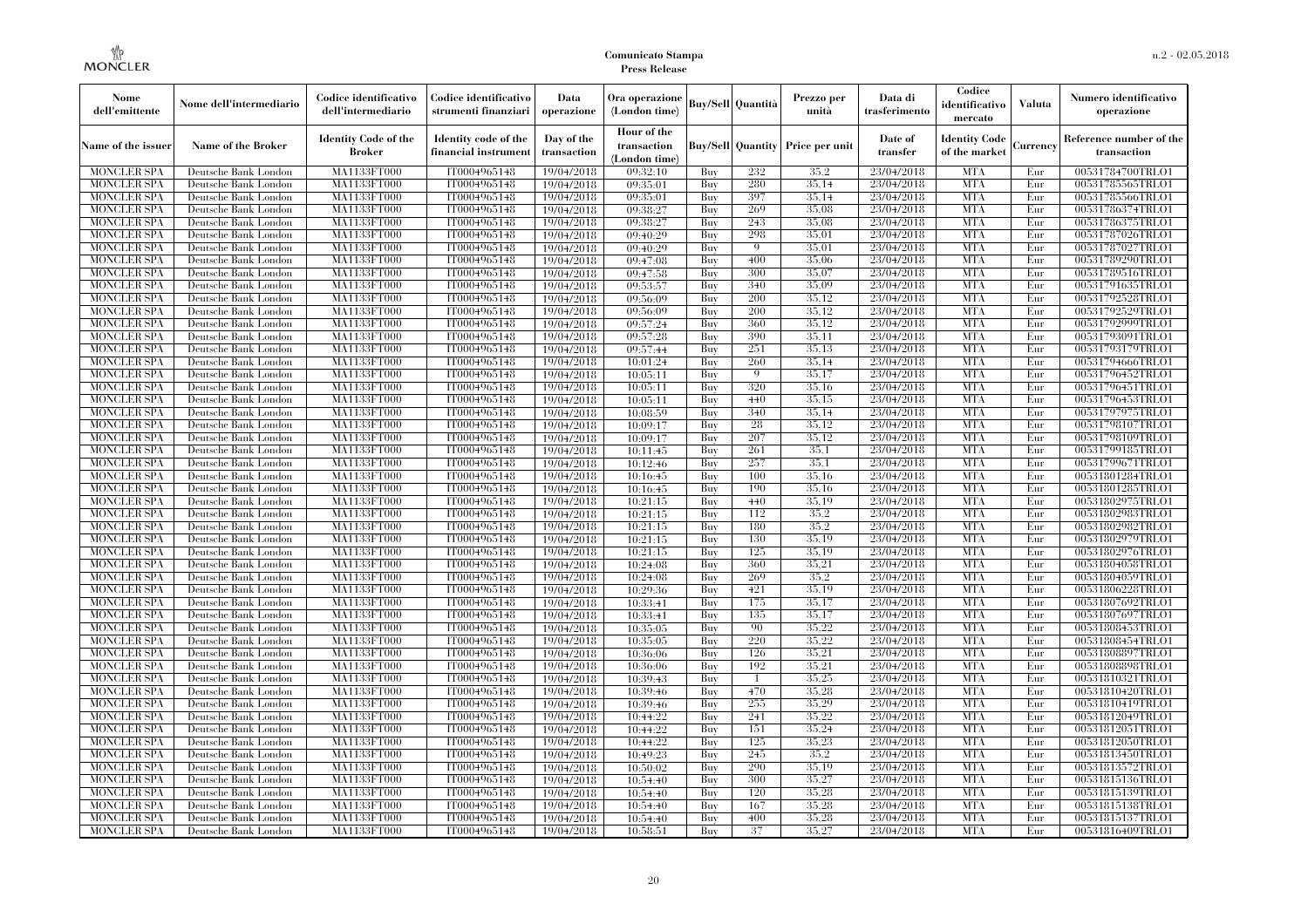| Nome<br>dell'emittente                   | Nome dell'intermediario                      | Codice identificativo<br>dell'intermediario  | Codice identificativo<br>strumenti finanziari | Data<br>operazione        | Ora operazione<br>(London time)             |            | <b>Buy/Sell</b> Quantità | Prezzo per<br>unità                     | Data di<br>trasferimento | Codice<br>identificativo<br>mercato   | <b>Valuta</b> | Numero identificativo<br>operazione    |
|------------------------------------------|----------------------------------------------|----------------------------------------------|-----------------------------------------------|---------------------------|---------------------------------------------|------------|--------------------------|-----------------------------------------|--------------------------|---------------------------------------|---------------|----------------------------------------|
| Name of the issuer                       | Name of the Broker                           | <b>Identity Code of the</b><br><b>Broker</b> | Identity code of the<br>financial instrumen   | Day of the<br>transaction | Hour of the<br>transaction<br>(London time) |            |                          | <b>Buy/Sell Quantity Price per unit</b> | Date of<br>transfer      | <b>Identity Code</b><br>of the market | Currency      | Reference number of the<br>transaction |
| <b>MONCLER SPA</b>                       | Deutsche Bank London                         | MA1133FT000                                  | IT0004965148                                  | 19/04/2018                | 10:59:00                                    | Buy        | 242                      | 35,25                                   | 23/04/2018               | <b>MTA</b>                            | Eur           | 00531816440TRLO1                       |
| <b>MONCLER SPA</b>                       | Deutsche Bank London                         | MA1133FT000                                  | IT0004965148                                  | 19/04/2018                | 11:00:53                                    | Buy        | 234                      | 35,22                                   | 23/04/2018               | <b>MTA</b>                            | Eur           | 00531817031TRLO1                       |
| <b>MONCLER SPA</b>                       | Deutsche Bank London                         | MA1133FT000                                  | IT0004965148                                  | 19/04/2018                | 11:00:53                                    | Buy        | 110                      | 35.23<br>35,23                          | 23/04/2018               | <b>MTA</b><br><b>MTA</b>              | Eur           | 00531817033TRLO1                       |
| <b>MONCLER SPA</b><br><b>MONCLER SPA</b> | Deutsche Bank London<br>Deutsche Bank London | MA1133FT000<br>MA1133FT000                   | IT0004965148<br>IT0004965148                  | 19/04/2018<br>19/04/2018  | 11:00:53<br>11:05:44                        | Buy<br>Buy | 125<br>264               | 35,17                                   | 23/04/2018<br>23/04/2018 | <b>MTA</b>                            | Eur<br>Eur    | 00531817032TRLO1<br>00531818505TRLO1   |
| <b>MONCLER SPA</b>                       | Deutsche Bank London                         | MA1133FT000                                  | IT0004965148                                  | 19/04/2018                | 11:08:17                                    | Buy        | 25                       | 35,15                                   | 23/04/2018               | <b>MTA</b>                            | Eur           | 00531819257TRLO1                       |
| <b>MONCLER SPA</b>                       | Deutsche Bank London                         | MA1133FT000                                  | IT0004965148                                  | 19/04/2018                | 11:08:17                                    | Buy        | 250                      | 35,15                                   | 23/04/2018               | <b>MTA</b>                            | Eur           | 00531819258TRLO1                       |
| <b>MONCLER SPA</b>                       | Deutsche Bank London                         | MA1133FT000                                  | IT0004965148                                  | 19/04/2018                | 11:09:08                                    | Buy        | 230                      | 35,13                                   | 23/04/2018               | <b>MTA</b>                            | Eur           | 00531819439TRLO1                       |
| <b>MONCLER SPA</b>                       | Deutsche Bank London                         | MA1133FT000                                  | IT0004965148                                  | 19/04/2018                | 11:12:48                                    | Buv        | 49                       | 35.12                                   | 23/04/2018               | <b>MTA</b>                            | Eur           | 00531820615TRLO1                       |
| <b>MONCLER SPA</b>                       | Deutsche Bank London                         | MA1133FT000                                  | IT0004965148                                  | 19/04/2018                | 11:12:48                                    | Buy        | 251                      | 35,12                                   | 23/04/2018               | <b>MTA</b>                            | Eur           | 00531820616TRLO1                       |
| <b>MONCLER SPA</b>                       | Deutsche Bank London                         | <b>MA1133FT000</b>                           | IT0004965148                                  | 19/04/2018                | 11:12:48                                    | Buy        | 280                      | 35,12                                   | 23/04/2018               | <b>MTA</b>                            | Eur           | 00531820617TRLO1                       |
| <b>MONCLER SPA</b>                       | Deutsche Bank London                         | <b>MA1133FT000</b>                           | IT0004965148                                  | 19/04/2018                | 11:24:25                                    | Buy        | 339                      | 35.18                                   | 23/04/2018               | <b>MTA</b>                            | Eur           | 00531823742TRLO1                       |
| <b>MONCLER SPA</b>                       | Deutsche Bank London                         | <b>MA1133FT000</b>                           | IT0004965148                                  | 19/04/2018                | 11:24:25                                    | Buv        | 360                      | 35.18                                   | 23/04/2018               | <b>MTA</b>                            | Eur           | 00531823741TRLO1                       |
| <b>MONCLER SPA</b>                       | Deutsche Bank London                         | MA1133FT000                                  | IT0004965148                                  | 19/04/2018                | 11:24:25                                    | Buy        | 219                      | 35,18                                   | 23/04/2018               | <b>MTA</b>                            | Eur           | 00531823740TRLO1                       |
| <b>MONCLER SPA</b>                       | Deutsche Bank London                         | <b>MA1133FT000</b>                           | IT0004965148                                  | 19/04/2018                | 11:24:49                                    | Buy        | 44                       | 35,2                                    | 23/04/2018               | <b>MTA</b>                            | Eur           | 00531823865TRLO1                       |
| <b>MONCLER SPA</b>                       | Deutsche Bank London                         | MA1133FT000                                  | IT0004965148                                  | 19/04/2018                | 11:29:24                                    | Buy        | 67                       | 35,21                                   | 23/04/2018               | <b>MTA</b>                            | Eur           | 00531825023TRLO1                       |
| <b>MONCLER SPA</b>                       | Deutsche Bank London                         | MA1133FT000                                  | IT0004965148                                  | 19/04/2018                | 11:29:24                                    | Buy        | 160                      | 35,21                                   | 23/04/2018               | <b>MTA</b>                            | Eur           | 00531825022TRLO1                       |
| <b>MONCLER SPA</b>                       | Deutsche Bank London                         | MA1133FT000                                  | IT0004965148                                  | 19/04/2018                | 11:29:24                                    | Buy        | 125                      | 35,21                                   | 23/04/2018               | <b>MTA</b>                            | Eur           | 00531825021TRLO1                       |
| MONCLER SPA                              | Deutsche Bank London                         | <b>MA1133FT000</b>                           | IT0004965148                                  | 19/04/2018                | 11:29:24                                    | Buy        | 400                      | 35,21                                   | 23/04/2018               | <b>MTA</b>                            | Eur           | 00531825020TRLO1                       |
| <b>MONCLER SPA</b>                       | Deutsche Bank London                         | MA1133FT000                                  | IT0004965148                                  | 19/04/2018                | 11:30:45                                    | Buy        | 251                      | 35.18                                   | 23/04/2018               | <b>MTA</b>                            | Eur           | 00531825510TRLO1                       |
| <b>MONCLER SPA</b>                       | Deutsche Bank London                         | MA1133FT000<br>MA1133FT000                   | IT0004965148<br>IT0004965148                  | 19/04/2018                | 11:32:27                                    | Buv<br>Buy | 128<br>125               | 35,17<br>35,17                          | 23/04/2018<br>23/04/2018 | <b>MTA</b><br><b>MTA</b>              | Eur           | 00531826040TRLO1<br>00531826039TRLO1   |
| <b>MONCLER SPA</b><br><b>MONCLER SPA</b> | Deutsche Bank London<br>Deutsche Bank London | <b>MA1133FT000</b>                           | IT0004965148                                  | 19/04/2018<br>19/04/2018  | 11:32:27<br>11:34:08                        | Buy        | 242                      | 35,12                                   | 23/04/2018               | <b>MTA</b>                            | Eur<br>Eur    | 00531826375TRLO1                       |
| <b>MONCLER SPA</b>                       | Deutsche Bank London                         | MA1133FT000                                  | IT0004965148                                  | 19/04/2018                | 11:38:53                                    | Buy        | 11                       | 35.12                                   | 23/04/2018               | <b>MTA</b>                            | Eur           | 00531827554TRLO1                       |
| <b>MONCLER SPA</b>                       | Deutsche Bank London                         | MA1133FT000                                  | IT0004965148                                  | 19/04/2018                | 11:38:53                                    | Buy        | 278                      | 35.12                                   | 23/04/2018               | <b>MTA</b>                            | Eur           | 00531827553TRLO1                       |
| <b>MONCLER SPA</b>                       | Deutsche Bank London                         | MA1133FT000                                  | IT0004965148                                  | 19/04/2018                | 11:39:51                                    | Buy        | 258                      | 35,11                                   | 23/04/2018               | <b>MTA</b>                            | Eur           | 00531827763TRLO1                       |
| <b>MONCLER SPA</b>                       | Deutsche Bank London                         | <b>MA1133FT000</b>                           | IT0004965148                                  | 19/04/2018                | 11:39:59                                    | Buy        | 238                      | 35.1                                    | 23/04/2018               | <b>MTA</b>                            | Eur           | 00531827791TRLO1                       |
| <b>MONCLER SPA</b>                       | Deutsche Bank London                         | MA1133FT000                                  | IT0004965148                                  | 19/04/2018                | 11:40:06                                    | Buy        | 240                      | 35,04                                   | 23/04/2018               | <b>MTA</b>                            | Eur           | 00531827813TRLO1                       |
| <b>MONCLER SPA</b>                       | Deutsche Bank London                         | MA1133FT000                                  | IT0004965148                                  | 19/04/2018                | 11:44:52                                    | Buy        | 231                      | 34,97                                   | 23/04/2018               | <b>MTA</b>                            | Eur           | 00531829119TRLO1                       |
| <b>MONCLER SPA</b>                       | Deutsche Bank London                         | <b>MA1133FT000</b>                           | IT0004965148                                  | 19/04/2018                | 11:47:23                                    | Buy        | 37                       | 34.97                                   | 23/04/2018               | <b>MTA</b>                            | Eur           | 00531829741TRLO1                       |
| MONCLER SPA                              | Deutsche Bank London                         | <b>MA1133FT000</b>                           | IT0004965148                                  | 19/04/2018                | 11:47:23                                    | Buy        | 213                      | 34,97                                   | 23/04/2018               | <b>MTA</b>                            | Eur           | 00531829740TRLO1                       |
| <b>MONCLER SPA</b>                       | Deutsche Bank London                         | MA1133FT000                                  | IT0004965148                                  | 19/04/2018                | 11:50:32                                    | Buy        | 18                       | 34.96                                   | 23/04/2018               | <b>MTA</b>                            | Eur           | 00531830334TRLO1                       |
| <b>MONCLER SPA</b>                       | Deutsche Bank London                         | MA1133FT000                                  | IT0004965148                                  | 19/04/2018                | 11:50:33                                    | Buy        | 363                      | 34.96                                   | 23/04/2018               | <b>MTA</b>                            | Eur           | 00531830338TRLO1                       |
| <b>MONCLER SPA</b>                       | Deutsche Bank London                         | MA1133FT000                                  | IT0004965148                                  | 19/04/2018                | 11:50:33                                    | Buy        | $\overline{2}$           | 34.96                                   | 23/04/2018               | <b>MTA</b>                            | Eur           | 00531830339TRLO1                       |
| <b>MONCLER SPA</b>                       | Deutsche Bank London                         | <b>MA1133FT000</b>                           | IT0004965148                                  | 19/04/2018                | 11:55:16                                    | Buy        | 269                      | 34.96                                   | 23/04/2018               | <b>MTA</b>                            | Eur           | 00531831545TRLO1                       |
| <b>MONCLER SPA</b>                       | Deutsche Bank London                         | MA1133FT000                                  | IT0004965148                                  | 19/04/2018                | 12:01:50                                    | Buy        | 310                      | 34.92                                   | 23/04/2018               | <b>MTA</b>                            | Eur           | 00531833063TRLO1                       |
| <b>MONCLER SPA</b>                       | Deutsche Bank London                         | MA1133FT000                                  | IT0004965148                                  | 19/04/2018                | 12:01:50                                    | Buy        | 265                      | 34,91                                   | 23/04/2018               | <b>MTA</b>                            | Eur           | 00531833064TRLO1                       |
| <b>MONCLER SPA</b>                       | Deutsche Bank London                         | <b>MA1133FT000</b>                           | IT0004965148                                  | 19/04/2018                | 12:01:50                                    | Buy        | 95                       | 34.92                                   | 23/04/2018               | <b>MTA</b>                            | Eur           | 00531833070TRLO1                       |
| <b>MONCLER SPA</b>                       | Deutsche Bank London                         | <b>MA1133FT000</b>                           | IT0004965148                                  | 19/04/2018                | 12:01:50                                    | Buy        | 125                      | 34.92                                   | 23/04/2018               | <b>MTA</b>                            | Eur           | 00531833069TRLO1                       |
| <b>MONCLER SPA</b>                       | Deutsche Bank London                         | MA1133FT000                                  | IT0004965148                                  | 19/04/2018                | 12:01:50                                    | Buy        | 125                      | 34,91<br>34.84                          | 23/04/2018               | <b>MTA</b><br><b>MTA</b>              | Eur           | 00531833068TRLO1                       |
| <b>MONCLER SPA</b><br><b>MONCLER SPA</b> | Deutsche Bank London                         | MA1133FT000<br>MA1133FT000                   | IT0004965148<br>IT0004965148                  | 19/04/2018<br>19/04/2018  | 12:06:29<br>12:06:32                        | Buy<br>Buy | 163<br>331               | 34.82                                   | 23/04/2018<br>23/04/2018 | <b>MTA</b>                            | Eur<br>Eur    | 00531834611TRLO1<br>00531834630TRLO1   |
| MONCLER SPA                              | Deutsche Bank London<br>Deutsche Bank London | <b>MA1133FT000</b>                           | IT0004965148                                  | 19/04/2018                | 12:09:22                                    | Buy        | 264                      | 34.86                                   | 23/04/2018               | MTA                                   | Eur           | 00531835590TRLO1                       |
| <b>MONCLER SPA</b>                       | Deutsche Bank London                         | MA1133FT000                                  | IT0004965148                                  | 19/04/2018                | 12:12:14                                    | Buy        | 70                       | 34.85                                   | 23/04/2018               | <b>MTA</b>                            | Eur           | 00531836284TRLO1                       |
| <b>MONCLER SPA</b>                       | Deutsche Bank London                         | MA1133FT000                                  | IT0004965148                                  | 19/04/2018                | 12:12:14                                    | Buy        | 77                       | 34.85                                   | 23/04/2018               | <b>MTA</b>                            | Eur           | 00531836283TRLO1                       |
| <b>MONCLER SPA</b>                       | Deutsche Bank London                         | MA1133FT000                                  | IT0004965148                                  | 19/04/2018                | 12:12:40                                    | Buy        | 253                      | 34.86                                   | 23/04/2018               | <b>MTA</b>                            | Eur           | 00531836371TRLO1                       |
| <b>MONCLER SPA</b>                       | Deutsche Bank London                         | <b>MA1133FT000</b>                           | IT0004965148                                  | 19/04/2018                | 12:18:01                                    | Buy        | 319                      | 34.9                                    | 23/04/2018               | <b>MTA</b>                            | Eur           | 00531837742TRLO1                       |
| <b>MONCLER SPA</b>                       | Deutsche Bank London                         | MA1133FT000                                  | IT0004965148                                  | 19/04/2018                | 12:18:06                                    | Buy        | 125                      | 34.9                                    | 23/04/2018               | <b>MTA</b>                            | Eur           | 00531837782TRLO1                       |
| <b>MONCLER SPA</b>                       | Deutsche Bank London                         | MA1133FT000                                  | IT0004965148                                  | 19/04/2018                | 12:18:06                                    | Buy        | 119                      | 34.9                                    | 23/04/2018               | <b>MTA</b>                            | Eur           | 00531837781TRLO1                       |
| <b>MONCLER SPA</b>                       | Deutsche Bank London                         | MA1133FT000                                  | IT0004965148                                  | 19/04/2018                | 12:22:39                                    | Buy        | 46                       | 34.95                                   | 23/04/2018               | <b>MTA</b>                            | Eur           | 00531838749TRLO1                       |
| MONCLER SPA                              | Deutsche Bank London                         | <b>MA1133FT000</b>                           | IT0004965148                                  | 19/04/2018                | 12:22:39                                    | Buy        | 234                      | 34.95                                   | 23/04/2018               | <b>MTA</b>                            | Eur           | 00531838748TRLO1                       |
| <b>MONCLER SPA</b>                       | Deutsche Bank London                         | <b>MA1133FT000</b>                           | IT0004965148                                  | 19/04/2018                | 12:23:56                                    | Buy        | 256                      | 34,93                                   | 23/04/2018               | <b>MTA</b>                            | Eur           | 00531839035TRLO1                       |
| <b>MONCLER SPA</b>                       | Deutsche Bank London                         | MA1133FT000                                  | IT0004965148                                  | 19/04/2018                | 12:27:19                                    | Buy        | 78                       | 34.9                                    | 23/04/2018               | <b>MTA</b>                            | Eur           | 00531839795TRLO1                       |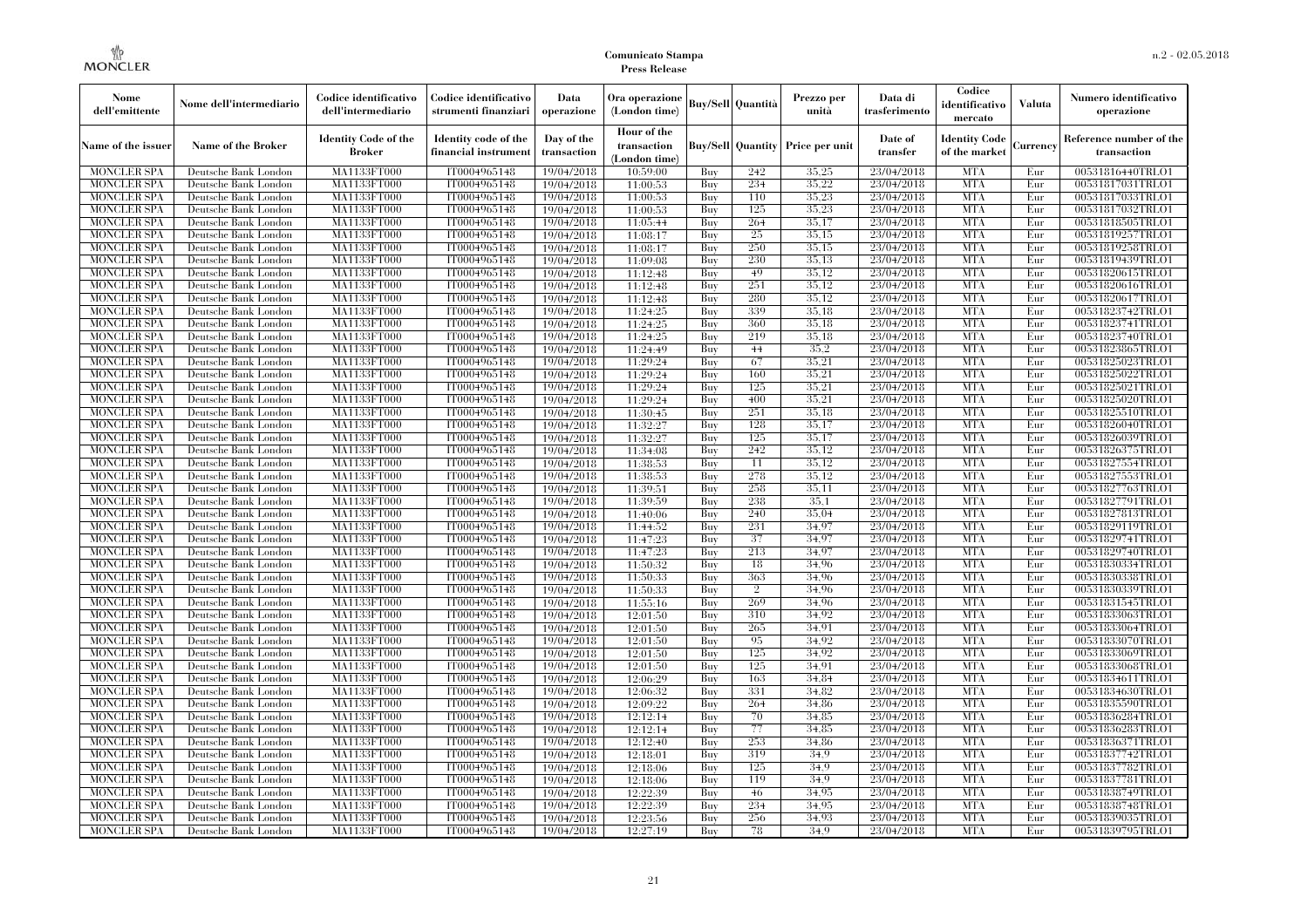| Nome<br>dell'emittente                   | Nome dell'intermediario                      | Codice identificativo<br>dell'intermediario  | Codice identificativo<br>strumenti finanziari | Data<br>operazione        | Ora operazione<br>(London time)             |            | <b>Buy/Sell Quantità</b> | Prezzo per<br>unità                     | Data di<br>trasferimento | Codice<br>identificativo<br>mercato   | <b>Valuta</b> | Numero identificativo<br>operazione    |
|------------------------------------------|----------------------------------------------|----------------------------------------------|-----------------------------------------------|---------------------------|---------------------------------------------|------------|--------------------------|-----------------------------------------|--------------------------|---------------------------------------|---------------|----------------------------------------|
| Name of the issuer                       | <b>Name of the Broker</b>                    | <b>Identity Code of the</b><br><b>Broker</b> | Identity code of the<br>financial instrumen   | Day of the<br>transaction | Hour of the<br>transaction<br>(London time) |            |                          | <b>Buy/Sell Quantity Price per unit</b> | Date of<br>transfer      | <b>Identity Code</b><br>of the market | Currency      | Reference number of the<br>transaction |
| <b>MONCLER SPA</b>                       | Deutsche Bank London                         | MA1133FT000                                  | IT0004965148                                  | 19/04/2018                | 12:27:19                                    | Buy        | 233                      | 34.9                                    | 23/04/2018               | <b>MTA</b>                            | Eur           | 00531839794TRLO1                       |
| <b>MONCLER SPA</b>                       | Deutsche Bank London                         | MA1133FT000                                  | IT0004965148                                  | 19/04/2018                | 12:27:19                                    | Buy        | 125                      | 34,89                                   | 23/04/2018               | <b>MTA</b>                            | Eur           | 00531839793TRLO1                       |
| <b>MONCLER SPA</b>                       | Deutsche Bank London                         | <b>MA1133FT000</b>                           | IT0004965148                                  | 19/04/2018                | 12:34:24                                    | Buy        | 38                       | 34.98                                   | 23/04/2018               | <b>MTA</b>                            | Eur           | 00531841570TRLO1                       |
| <b>MONCLER SPA</b>                       | Deutsche Bank London                         | MA1133FT000                                  | IT0004965148                                  | 19/04/2018                | 12:34:41                                    | Buy        | 313                      | 34.98                                   | 23/04/2018               | <b>MTA</b>                            | Eur           | 00531841618TRLO1                       |
| <b>MONCLER SPA</b>                       | Deutsche Bank London                         | MA1133FT000                                  | IT0004965148                                  | 19/04/2018                | 12:34:57                                    | Buy        | 267                      | 35,02                                   | 23/04/2018               | <b>MTA</b>                            | Eur           | 00531841657TRLO1                       |
| <b>MONCLER SPA</b>                       | Deutsche Bank London                         | MA1133FT000                                  | IT0004965148                                  | 19/04/2018                | 12:38:31                                    | Buy        | 350                      | 35,03                                   | 23/04/2018               | <b>MTA</b>                            | Eur           | 00531842927TRLO1                       |
| <b>MONCLER SPA</b>                       | Deutsche Bank London                         | <b>MA1133FT000</b>                           | IT0004965148                                  | 19/04/2018                | 12:38:31                                    | Buy        | 161                      | 35,04                                   | 23/04/2018               | <b>MTA</b>                            | Eur           | 00531842932TRLO1                       |
| <b>MONCLER SPA</b>                       | Deutsche Bank London                         | <b>MA1133FT000</b>                           | IT0004965148                                  | 19/04/2018                | 12:38:31                                    | Buy        | 125                      | 35,04                                   | 23/04/2018               | <b>MTA</b>                            | Eur           | 00531842931TRLO1                       |
| <b>MONCLER SPA</b>                       | Deutsche Bank London                         | MA1133FT000                                  | IT0004965148                                  | 19/04/2018                | 12:38:31                                    | Buy        | 125<br>302               | 35,03<br>35,02                          | 23/04/2018               | <b>MTA</b>                            | Eur           | 00531842930TRLO1                       |
| <b>MONCLER SPA</b>                       | Deutsche Bank London                         | MA1133FT000                                  | IT0004965148                                  | 19/04/2018                | 12:38:31                                    | Buy        | 81                       | 35,02                                   | 23/04/2018               | <b>MTA</b>                            | Eur           | 00531842933TRLO1                       |
| <b>MONCLER SPA</b>                       | Deutsche Bank London                         | <b>MA1133FT000</b><br><b>MA1133FT000</b>     | IT0004965148                                  | 19/04/2018                | 12:47:43                                    | Buy        | 350                      | 35,01                                   | 23/04/2018               | <b>MTA</b><br><b>MTA</b>              | Eur           | 00531845065TRLO1                       |
| <b>MONCLER SPA</b><br><b>MONCLER SPA</b> | Deutsche Bank London                         |                                              | IT0004965148<br>IT0004965148                  | 19/04/2018                | 12:47:43<br>12:51:45                        | Buy<br>Buy | 356                      | 35,01                                   | 23/04/2018<br>23/04/2018 | <b>MTA</b>                            | Eur<br>Eur    | 00531845064TRLO1<br>00531846313TRLO1   |
|                                          | Deutsche Bank London                         | MA1133FT000<br>MA1133FT000                   | IT0004965148                                  | 19/04/2018                |                                             | Buy        | 379                      | 34.97                                   | 23/04/2018               | <b>MTA</b>                            |               | 00531846972TRLO1                       |
| <b>MONCLER SPA</b>                       | Deutsche Bank London                         |                                              | IT0004965148                                  | 19/04/2018                | 12:54:49<br>12:57:16                        |            | 253                      | 34.93                                   | 23/04/2018               | <b>MTA</b>                            | Eur           | 00531847604TRLO1                       |
| <b>MONCLER SPA</b><br><b>MONCLER SPA</b> | Deutsche Bank London<br>Deutsche Bank London | <b>MA1133FT000</b><br><b>MA1133FT000</b>     | IT0004965148                                  | 19/04/2018<br>19/04/2018  | 13:01:33                                    | Buy        | 390                      | 34.91                                   | 23/04/2018               | <b>MTA</b>                            | Eur<br>Eur    | 00531848631TRLO1                       |
| <b>MONCLER SPA</b>                       | Deutsche Bank London                         | MA1133FT000                                  | IT0004965148                                  | 19/04/2018                | 13:04:27                                    | Buy<br>Buy | 259                      | 34,87                                   | 23/04/2018               | <b>MTA</b>                            | Eur           | 00531849774TRLO1                       |
| <b>MONCLER SPA</b>                       | Deutsche Bank London                         | MA1133FT000                                  | IT0004965148                                  | 19/04/2018                | 13:04:29                                    | Buy        | 172                      | 34,84                                   | 23/04/2018               | <b>MTA</b>                            | Eur           | 00531849786TRLO1                       |
| <b>MONCLER SPA</b>                       | Deutsche Bank London                         | <b>MA1133FT000</b>                           | IT0004965148                                  |                           | 13:04:29                                    | Buy        | 58                       | 34,84                                   | 23/04/2018               | <b>MTA</b>                            | Eur           | 00531849787TRLO1                       |
| <b>MONCLER SPA</b>                       | Deutsche Bank London                         | <b>MA1133FT000</b>                           | IT0004965148                                  | 19/04/2018<br>19/04/2018  | 13:07:01                                    | Buy        | 239                      | 34.82                                   | 23/04/2018               | <b>MTA</b>                            | Eur           | 00531850581TRLO1                       |
| <b>MONCLER SPA</b>                       | Deutsche Bank London                         | MA1133FT000                                  | IT0004965148                                  | 19/04/2018                | 13:13:47                                    | Buy        | 221                      | 34.82                                   | 23/04/2018               | <b>MTA</b>                            | Eur           | 00531852383TRLO1                       |
| <b>MONCLER SPA</b>                       | Deutsche Bank London                         | MA1133FT000                                  | IT0004965148                                  | 19/04/2018                | 13:13:48                                    | Buy        | 219                      | 34,82                                   | 23/04/2018               | <b>MTA</b>                            | Eur           | 00531852388TRLO1                       |
| MONCLER SPA                              | Deutsche Bank London                         | <b>MA1133FT000</b>                           | IT0004965148                                  |                           |                                             | Buy        | 253                      | 34,84                                   | 23/04/2018               | <b>MTA</b>                            | Eur           | 00531852432TRLO1                       |
| <b>MONCLER SPA</b>                       | Deutsche Bank London                         | MA1133FT000                                  | IT0004965148                                  | 19/04/2018<br>19/04/2018  | 13:14:03<br>13:18:52                        | Buy        | 52                       | 34.85                                   | 23/04/2018               | <b>MTA</b>                            | Eur           | 00531853515TRLO1                       |
| <b>MONCLER SPA</b>                       | Deutsche Bank London                         | MA1133FT000                                  | IT0004965148                                  | 19/04/2018                | 13:18:52                                    | Buy        | 125                      | 34.85                                   | 23/04/2018               | <b>MTA</b>                            | Eur           | 00531853514TRLO1                       |
| <b>MONCLER SPA</b>                       | Deutsche Bank London                         | <b>MA1133FT000</b>                           | IT0004965148                                  | 19/04/2018                | 13:18:52                                    | Buy        | 125                      | 34,84                                   | 23/04/2018               | <b>MTA</b>                            | Eur           | 00531853513TRLO1                       |
| MONCLER SPA                              | Deutsche Bank London                         | <b>MA1133FT000</b>                           | IT0004965148                                  | 19/04/2018                | 13:19:20                                    | Buy        | 321                      | 34.83                                   | 23/04/2018               | <b>MTA</b>                            | Eur           | 00531853639TRLO1                       |
| <b>MONCLER SPA</b>                       | Deutsche Bank London                         | MA1133FT000                                  | IT0004965148                                  | 19/04/2018                | 13:19:20                                    | Buy        | 56                       | 34.83                                   | 23/04/2018               | <b>MTA</b>                            | Eur           | 00531853641TRLO1                       |
| <b>MONCLER SPA</b>                       | Deutsche Bank London                         | MA1133FT000                                  | IT0004965148                                  | 19/04/2018                | 13:19:20                                    | Buy        | 400                      | 34.83                                   | 23/04/2018               | <b>MTA</b>                            | Eur           | 00531853640TRLO1                       |
| <b>MONCLER SPA</b>                       | Deutsche Bank London                         | <b>MA1133FT000</b>                           | IT0004965148                                  | 19/04/2018                | 13:25:00                                    | Buy        | 125                      | 34,82                                   | 23/04/2018               | <b>MTA</b>                            | Eur           | 00531855217TRLO1                       |
| <b>MONCLER SPA</b>                       | Deutsche Bank London                         | <b>MA1133FT000</b>                           | IT0004965148                                  | 19/04/2018                | 13:25:19                                    | Buy        | 238                      | 34,81                                   | 23/04/2018               | <b>MTA</b>                            | Eur           | 00531855312TRLO1                       |
| <b>MONCLER SPA</b>                       | Deutsche Bank London                         | MA1133FT000                                  | IT0004965148                                  | 19/04/2018                | 13:26:58                                    | Buy        | 164                      | 34.76                                   | 23/04/2018               | <b>MTA</b>                            | Eur           | 00531855751TRLO1                       |
| <b>MONCLER SPA</b>                       | Deutsche Bank London                         | MA1133FT000                                  | IT0004965148                                  | 19/04/2018                | 13:29:03                                    | Buy        | 253                      | 34.79                                   | 23/04/2018               | <b>MTA</b>                            | Eur           | 00531856468TRLO1                       |
| <b>MONCLER SPA</b>                       | Deutsche Bank London                         | <b>MA1133FT000</b>                           | IT0004965148                                  | 19/04/2018                | 13:30:15                                    | Buy        | 265                      | 34,79                                   | 23/04/2018               | <b>MTA</b>                            | Eur           | 00531857242TRLO1                       |
| <b>MONCLER SPA</b>                       | Deutsche Bank London                         | <b>MA1133FT000</b>                           | IT0004965148                                  | 19/04/2018                | 13:30:15                                    | Buy        | 278                      | 34,76                                   | 23/04/2018               | <b>MTA</b>                            | Eur           | 00531857243TRLO1                       |
| <b>MONCLER SPA</b>                       | Deutsche Bank London                         | MA1133FT000                                  | IT0004965148                                  | 19/04/2018                | 13:36:40                                    | Buy        | 317                      | 34.74                                   | 23/04/2018               | <b>MTA</b>                            | Eur           | 00531858842TRLO1                       |
| <b>MONCLER SPA</b>                       | Deutsche Bank London                         | MA1133FT000                                  | IT0004965148                                  | 19/04/2018                | 13:36:40                                    | Buy        | 314                      | 34.75                                   | 23/04/2018               | <b>MTA</b>                            | Eur           | 00531858844TRLO1                       |
| <b>MONCLER SPA</b>                       | Deutsche Bank London                         | <b>MA1133FT000</b>                           | IT0004965148                                  | 19/04/2018                | 13:36:40                                    | Buy        | 400                      | 34,74                                   | 23/04/2018               | <b>MTA</b>                            | Eur           | 00531858843TRLO1                       |
| <b>MONCLER SPA</b>                       | Deutsche Bank London                         | <b>MA1133FT000</b>                           | IT0004965148                                  | 19/04/2018                | 13:40:25                                    | Buy        | 107                      | 34,73                                   | 23/04/2018               | <b>MTA</b>                            | Eur           | 00531859627TRLO1                       |
| <b>MONCLER SPA</b>                       | Deutsche Bank London                         | MA1133FT000                                  | IT0004965148                                  | 19/04/2018                | 13:40:25                                    | Buy        | 123                      | 34,73                                   | 23/04/2018               | <b>MTA</b>                            | Eur           | 00531859628TRLO1                       |
| <b>MONCLER SPA</b>                       | Deutsche Bank London                         | MA1133FT000                                  | IT0004965148                                  | 19/04/2018                | 13:43:16                                    | Buy        | 350                      | 34.76                                   | 23/04/2018               | <b>MTA</b>                            | Eur           | 00531860179TRLO1                       |
| <b>MONCLER SPA</b>                       | Deutsche Bank London                         | MA1133FT000                                  | IT0004965148                                  | 19/04/2018                | 13:44:46                                    | Buy        | 235                      | 34,72                                   | 23/04/2018               | <b>MTA</b>                            | Eur           | 00531860631TRLO1                       |
| <b>MONCLER SPA</b>                       | Deutsche Bank London                         | <b>MA1133FT000</b>                           | IT0004965148                                  | 19/04/2018                | 13:46:14                                    | Buy        | 256                      | 34,86                                   | 23/04/2018               | MTA                                   | Eur           | 00531861066TRLO1                       |
| <b>MONCLER SPA</b>                       | Deutsche Bank London                         | MA1133FT000                                  | IT0004965148                                  | 19/04/2018                | 13:48:16                                    | Buy        | 292                      | 34.64                                   | 23/04/2018               | <b>MTA</b>                            | Eur           | 00531861599TRLO1                       |
| <b>MONCLER SPA</b>                       | Deutsche Bank London                         | MA1133FT000                                  | IT0004965148                                  | 19/04/2018                | 13:49:58                                    | Buy        | 16                       | 34.65                                   | 23/04/2018               | <b>MTA</b>                            | Eur           | 00531862125TRLO1                       |
| <b>MONCLER SPA</b>                       | Deutsche Bank London                         | MA1133FT000                                  | IT0004965148                                  | 19/04/2018                | 13:49:58                                    | Buy        | 213                      | 34.65                                   | 23/04/2018               | <b>MTA</b>                            | Eur           | 00531862126TRLO1                       |
| <b>MONCLER SPA</b>                       | Deutsche Bank London                         | <b>MA1133FT000</b>                           | IT0004965148                                  | 19/04/2018                | 13:51:45                                    | Buy        | 230                      | 34,63                                   | 23/04/2018               | <b>MTA</b>                            | Eur           | 00531862529TRLO1                       |
| <b>MONCLER SPA</b>                       | Deutsche Bank London                         | MA1133FT000                                  | IT0004965148                                  | 19/04/2018                | 13:53:00                                    | Buy        | 232                      | 34.65                                   | 23/04/2018               | <b>MTA</b>                            | Eur           | 00531862798TRLO1                       |
| <b>MONCLER SPA</b>                       | Deutsche Bank London                         | MA1133FT000                                  | IT0004965148                                  | 19/04/2018                | 13:54:31                                    | Buy        | 234                      | 34.85                                   | 23/04/2018               | <b>MTA</b>                            | Eur           | 00531863129TRLO1                       |
| <b>MONCLER SPA</b>                       | Deutsche Bank London                         | MA1133FT000                                  | IT0004965148                                  | 19/04/2018                | 13:56:51                                    | Buy        | 245                      | 34.93                                   | 23/04/2018               | <b>MTA</b>                            | Eur           | 00531863850TRLO1                       |
| MONCLER SPA                              | Deutsche Bank London                         | <b>MA1133FT000</b>                           | IT0004965148                                  | 19/04/2018                | 13:58:29                                    | Buy        | 280                      | 35,06                                   | 23/04/2018               | <b>MTA</b>                            | Eur           | 00531864420TRLO1                       |
| <b>MONCLER SPA</b>                       | Deutsche Bank London                         | <b>MA1133FT000</b>                           | IT0004965148                                  | 19/04/2018                | 14:00:00                                    | Buy        | 230                      | 35,05                                   | 23/04/2018               | <b>MTA</b>                            | Eur           | 00531864870TRLO1                       |
| <b>MONCLER SPA</b>                       | Deutsche Bank London                         | MA1133FT000                                  | IT0004965148                                  | 19/04/2018                | 14:00:10                                    | Buy        | 305                      | 35,05                                   | 23/04/2018               | <b>MTA</b>                            | Eur           | 00531864927TRLO1                       |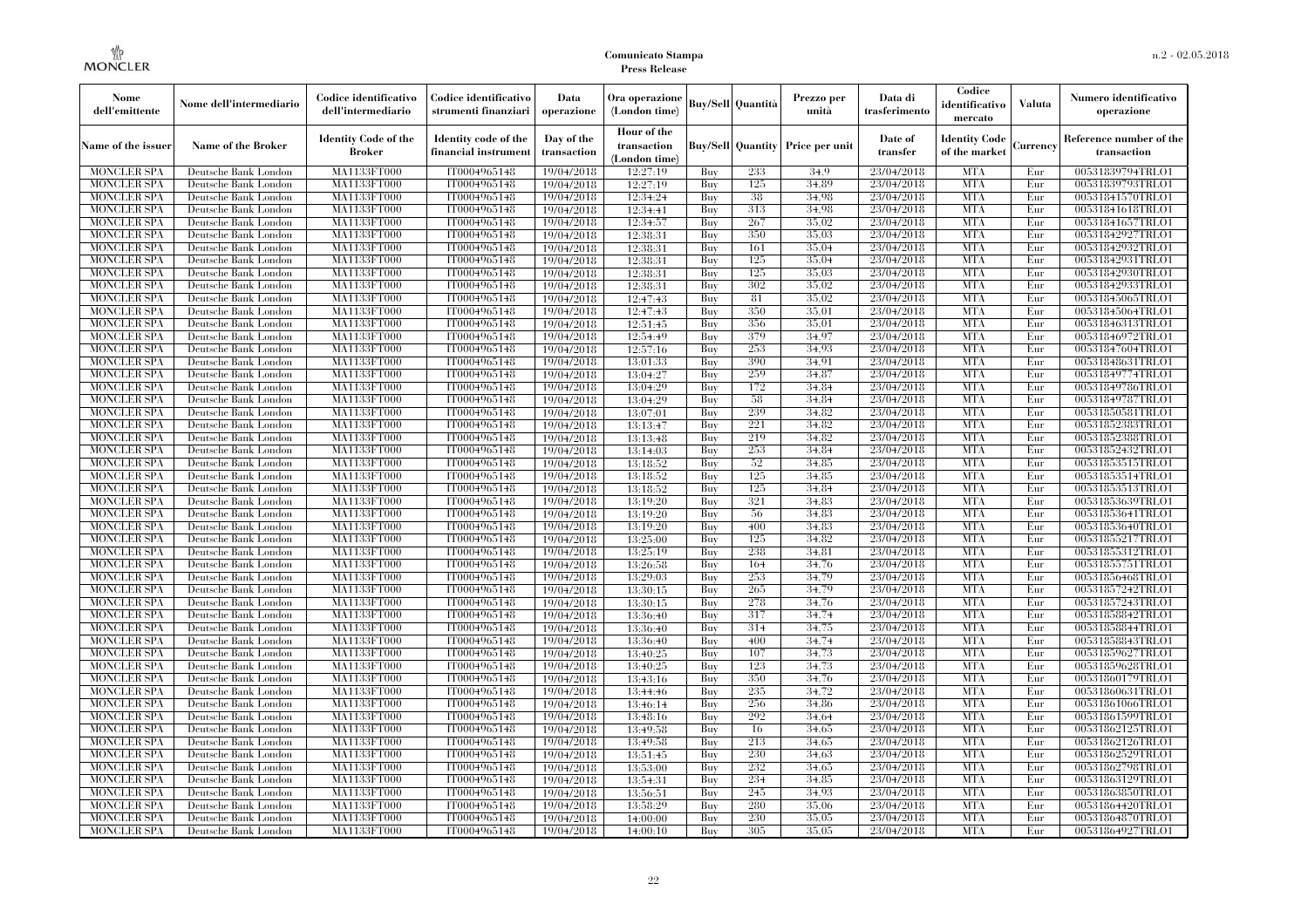| Nome<br>dell'emittente                   | Nome dell'intermediario                      | Codice identificativo<br>dell'intermediario  | Codice identificativo<br>strumenti finanziari | Data<br>operazione        | Ora operazione<br>(London time)             |            | <b>Buy/Sell Quantità</b> | Prezzo per<br>unità | Data di<br>trasferimento | Codice<br>identificativo<br>mercato   | <b>Valuta</b> | Numero identificativo<br>operazione    |
|------------------------------------------|----------------------------------------------|----------------------------------------------|-----------------------------------------------|---------------------------|---------------------------------------------|------------|--------------------------|---------------------|--------------------------|---------------------------------------|---------------|----------------------------------------|
| Name of the issuer                       | <b>Name of the Broker</b>                    | <b>Identity Code of the</b><br><b>Broker</b> | Identity code of the<br>financial instrumen   | Day of the<br>transaction | Hour of the<br>transaction<br>(London time) |            | <b>Buy/Sell Quantity</b> | Price per unit      | Date of<br>transfer      | <b>Identity Code</b><br>of the market | Currency      | Reference number of the<br>transaction |
| <b>MONCLER SPA</b>                       | Deutsche Bank London                         | MA1133FT000                                  | IT0004965148                                  | 19/04/2018                | 14:04:32                                    | Buy        | 290                      | 35                  | 23/04/2018               | <b>MTA</b>                            | Eur           | 00531866393TRLO1                       |
| <b>MONCLER SPA</b>                       | Deutsche Bank London                         | MA1133FT000                                  | IT0004965148                                  | 19/04/2018                | 14:05:36                                    | Buy        | 260                      | 34.99               | 23/04/2018               | <b>MTA</b>                            | Eur           | 00531866676TRLO1                       |
| <b>MONCLER SPA</b>                       | Deutsche Bank London                         | <b>MA1133FT000</b>                           | IT0004965148                                  | 19/04/2018                | 14:07:06                                    | Buy        | 233                      | 34.94               | 23/04/2018               | <b>MTA</b>                            | Eur           | 00531867041TRLO1                       |
| <b>MONCLER SPA</b>                       | Deutsche Bank London                         | MA1133FT000                                  | IT0004965148                                  | 19/04/2018                | 14:09:36                                    | Buy        | 243                      | 34.9                | 23/04/2018               | <b>MTA</b>                            | Eur           | 00531867833TRLO1                       |
| <b>MONCLER SPA</b>                       | Deutsche Bank London                         | MA1133FT000                                  | IT0004965148                                  | 19/04/2018                | 14:11:36                                    | Buy        | 238                      | 34.86               | 23/04/2018               | <b>MTA</b>                            | Eur           | 00531868458TRLO1                       |
| <b>MONCLER SPA</b>                       | Deutsche Bank London                         | MA1133FT000                                  | IT0004965148                                  | 19/04/2018                | 14:14:21                                    | Buy        | 305                      | 34.9                | 23/04/2018               | <b>MTA</b>                            | Eur           | 00531869088TRLO1                       |
| <b>MONCLER SPA</b>                       | Deutsche Bank London                         | <b>MA1133FT000</b>                           | IT0004965148                                  | 19/04/2018                | 14:14:36                                    | Buy        | 305                      | 34,89               | 23/04/2018               | <b>MTA</b>                            | Eur           | 00531869134TRLO1                       |
| <b>MONCLER SPA</b>                       | Deutsche Bank London                         | <b>MA1133FT000</b>                           | IT0004965148                                  | 19/04/2018                | 14:16:18                                    | Buy        | 145                      | 34.91               | 23/04/2018               | <b>MTA</b>                            | Eur           | 00531869586TRLO1                       |
| <b>MONCLER SPA</b>                       | Deutsche Bank London                         | MA1133FT000                                  | IT0004965148                                  | 19/04/2018                | 14:16:18                                    | Buy        | 180                      | 34.91               | 23/04/2018               | <b>MTA</b>                            | Eur           | 00531869587TRLO1                       |
| <b>MONCLER SPA</b>                       | Deutsche Bank London                         | MA1133FT000                                  | IT0004965148                                  | 19/04/2018                | 14:18:36                                    | Buy        | 340<br>291               | 34.94<br>34.92      | 23/04/2018               | <b>MTA</b>                            | Eur           | 00531870133TRLO1                       |
| <b>MONCLER SPA</b><br><b>MONCLER SPA</b> | Deutsche Bank London<br>Deutsche Bank London | <b>MA1133FT000</b><br><b>MA1133FT000</b>     | IT0004965148<br>IT0004965148                  | 19/04/2018<br>19/04/2018  | 14:19:07                                    | Buy        | 420                      | 34.89               | 23/04/2018<br>23/04/2018 | <b>MTA</b><br><b>MTA</b>              | Eur<br>Eur    | 00531870285TRLO1<br>00531871572TRLO1   |
| <b>MONCLER SPA</b>                       | Deutsche Bank London                         | MA1133FT000                                  | IT0004965148                                  | 19/04/2018                | 14:23:35<br>14:23:35                        | Buy<br>Buy | 280                      | 34.89               | 23/04/2018               | <b>MTA</b>                            | Eur           | 00531871573TRLO1                       |
| <b>MONCLER SPA</b>                       | Deutsche Bank London                         | MA1133FT000                                  | IT0004965148                                  | 19/04/2018                | 14:26:02                                    | Buy        | 203                      | 34.91               | 23/04/2018               | <b>MTA</b>                            | Eur           | 00531872268TRLO1                       |
| <b>MONCLER SPA</b>                       | Deutsche Bank London                         | <b>MA1133FT000</b>                           | IT0004965148                                  |                           |                                             | Buy        | 32                       | 34.91               | 23/04/2018               | <b>MTA</b>                            | Eur           | 00531872269TRLO1                       |
| <b>MONCLER SPA</b>                       | Deutsche Bank London                         | <b>MA1133FT000</b>                           | IT0004965148                                  | 19/04/2018<br>19/04/2018  | 14:26:02<br>14:28:11                        | Buy        | 245                      | 34.88               | 23/04/2018               | <b>MTA</b>                            | Eur           | 00531872881TRLO1                       |
| <b>MONCLER SPA</b>                       | Deutsche Bank London                         | MA1133FT000                                  | IT0004965148                                  | 19/04/2018                | 14:28:11                                    | Buy        | $\overline{1}$           | 34.89               | 23/04/2018               | <b>MTA</b>                            | Eur           | 00531872883TRLO1                       |
| <b>MONCLER SPA</b>                       | Deutsche Bank London                         | MA1133FT000                                  | IT0004965148                                  | 19/04/2018                | 14:28:11                                    | Buy        | 250                      | 34,89               | 23/04/2018               | <b>MTA</b>                            | Eur           | 00531872882TRLO1                       |
| <b>MONCLER SPA</b>                       | Deutsche Bank London                         | <b>MA1133FT000</b>                           | IT0004965148                                  | 19/04/2018                | 14:31:18                                    | Buy        | 295                      | 34,87               | 23/04/2018               | <b>MTA</b>                            | Eur           | 00531874281TRLO1                       |
| <b>MONCLER SPA</b>                       | Deutsche Bank London                         | <b>MA1133FT000</b>                           | IT0004965148                                  | 19/04/2018                | 14:31:18                                    | Buy        | 250                      | 34,87               | 23/04/2018               | <b>MTA</b>                            | Eur           | 00531874283TRLO1                       |
| <b>MONCLER SPA</b>                       | Deutsche Bank London                         | MA1133FT000                                  | IT0004965148                                  | 19/04/2018                | 14:32:55                                    | Buy        | 340                      | 34.86               | 23/04/2018               | <b>MTA</b>                            | Eur           | 00531875375TRLO1                       |
| <b>MONCLER SPA</b>                       | Deutsche Bank London                         | MA1133FT000                                  | IT0004965148                                  | 19/04/2018                | 14:33:50                                    | Buy        | 215                      | 34,85               | 23/04/2018               | <b>MTA</b>                            | Eur           | 00531875993TRLO1                       |
| MONCLER SPA                              | Deutsche Bank London                         | <b>MA1133FT000</b>                           | IT0004965148                                  | 19/04/2018                | 14:33:50                                    | Buy        | 27                       | 34.85               | 23/04/2018               | <b>MTA</b>                            | Eur           | 00531875996TRLO1                       |
| <b>MONCLER SPA</b>                       | Deutsche Bank London                         | MA1133FT000                                  | IT0004965148                                  | 19/04/2018                | 14:35:09                                    | Buy        | 238                      | 34,84               | 23/04/2018               | <b>MTA</b>                            | Eur           | 00531876690TRLO1                       |
| <b>MONCLER SPA</b>                       | Deutsche Bank London                         | MA1133FT000                                  | IT0004965148                                  | 19/04/2018                | 14:35:09                                    | Buy        | 251                      | 34,84               | 23/04/2018               | <b>MTA</b>                            | Eur           | 00531876691TRLO1                       |
| <b>MONCLER SPA</b>                       | Deutsche Bank London                         | <b>MA1133FT000</b>                           | IT0004965148                                  | 19/04/2018                | 14:36:22                                    | Buy        | 245                      | 34,95               | 23/04/2018               | <b>MTA</b>                            | Eur           | 00531877391TRLO1                       |
| MONCLER SPA                              | Deutsche Bank London                         | <b>MA1133FT000</b>                           | IT0004965148                                  | 19/04/2018                | 14:38:04                                    | Buy        | 305                      | 34.9                | 23/04/2018               | <b>MTA</b>                            | Eur           | 00531878414TRLO1                       |
| <b>MONCLER SPA</b>                       | Deutsche Bank London                         | MA1133FT000                                  | IT0004965148                                  | 19/04/2018                | 14:40:02                                    | Buy        | 55                       | 34.89               | 23/04/2018               | <b>MTA</b>                            | Eur           | 00531879730TRLO1                       |
| <b>MONCLER SPA</b>                       | Deutsche Bank London                         | MA1133FT000                                  | IT0004965148                                  | 19/04/2018                | 14:40:02                                    | Buy        | 180                      | 34.89               | 23/04/2018               | <b>MTA</b>                            | Eur           | 00531879731TRLO1                       |
| <b>MONCLER SPA</b>                       | Deutsche Bank London                         | <b>MA1133FT000</b>                           | IT0004965148                                  | 19/04/2018                | 14:40:04                                    | Buy        | 297                      | 34,88               | 23/04/2018               | <b>MTA</b>                            | Eur           | 00531879743TRLO1                       |
| <b>MONCLER SPA</b>                       | Deutsche Bank London                         | <b>MA1133FT000</b>                           | IT0004965148                                  | 19/04/2018                | 14:40:04                                    | Buy        | -3                       | 34,88               | 23/04/2018               | <b>MTA</b>                            | Eur           | 00531879744TRLO1                       |
| <b>MONCLER SPA</b>                       | Deutsche Bank London                         | MA1133FT000                                  | IT0004965148                                  | 19/04/2018                | 14:42:19                                    | Buy        | 252                      | 34.86               | 23/04/2018               | <b>MTA</b>                            | Eur           | 00531881060TRLO1                       |
| <b>MONCLER SPA</b>                       | Deutsche Bank London                         | MA1133FT000                                  | IT0004965148                                  | 19/04/2018                | 14:42:19                                    | Buy        | 8                        | 34,87               | 23/04/2018               | <b>MTA</b>                            | Eur           | 00531881062TRLO1                       |
| <b>MONCLER SPA</b>                       | Deutsche Bank London                         | <b>MA1133FT000</b>                           | IT0004965148                                  | 19/04/2018                | 14:42:19                                    | Buy        | 250                      | 34,86               | 23/04/2018               | <b>MTA</b>                            | Eur           | 00531881061TRLO1                       |
| <b>MONCLER SPA</b>                       | Deutsche Bank London                         | <b>MA1133FT000</b>                           | IT0004965148                                  | 19/04/2018                | 14:45:54                                    | Buy        | 306                      | 34,88               | 23/04/2018               | <b>MTA</b>                            | Eur           | 00531883181TRLO1                       |
| <b>MONCLER SPA</b>                       | Deutsche Bank London                         | MA1133FT000                                  | IT0004965148                                  | 19/04/2018                | 14:45:56                                    | Buy        | 240                      | 34,87               | 23/04/2018               | <b>MTA</b>                            | Eur           | 00531883198TRLO1                       |
| <b>MONCLER SPA</b>                       | Deutsche Bank London                         | MA1133FT000                                  | IT0004965148                                  | 19/04/2018                | 14:47:08                                    | Buy        | 166                      | 34.89               | 23/04/2018               | <b>MTA</b>                            | Eur           | 00531883637TRLO1                       |
| <b>MONCLER SPA</b>                       | Deutsche Bank London                         | <b>MA1133FT000</b>                           | IT0004965148                                  | 19/04/2018                | 14:47:08                                    | Buy        | -69                      | 34,89               | 23/04/2018               | <b>MTA</b>                            | Eur           | 00531883639TRLO1                       |
| <b>MONCLER SPA</b>                       | Deutsche Bank London                         | <b>MA1133FT000</b>                           | IT0004965148                                  | 19/04/2018                | 14:47:08                                    | Buy        | 314                      | 34,9                | 23/04/2018               | <b>MTA</b>                            | Eur           | 00531883642TRLO1                       |
| <b>MONCLER SPA</b>                       | Deutsche Bank London                         | MA1133FT000                                  | IT0004965148                                  | 19/04/2018                | 14:50:01                                    | Buy        | 300                      | 34.95               | 23/04/2018               | <b>MTA</b>                            | Eur           | 00531885407TRLO1                       |
| <b>MONCLER SPA</b>                       | Deutsche Bank London                         | MA1133FT000                                  | IT0004965148                                  | 19/04/2018                | 14:50:58                                    | Buy        | 226                      | 34.91               | 23/04/2018               | <b>MTA</b>                            | Eur           | 00531886045TRLO1                       |
| <b>MONCLER SPA</b>                       | Deutsche Bank London                         | MA1133FT000                                  | IT0004965148                                  | 19/04/2018                | 14:52:37                                    | Buy        | 3                        | 34.9                | 23/04/2018               | <b>MTA</b>                            | Eur           | 00531886997TRLO1                       |
| <b>MONCLER SPA</b>                       | Deutsche Bank London                         | <b>MA1133FT000</b>                           | IT0004965148                                  | 19/04/2018                | 14:53:14                                    | Buy        | 295                      | 34.93               | 23/04/2018               | MTA                                   | Eur           | 00531887304TRLO1                       |
| <b>MONCLER SPA</b>                       | Deutsche Bank London                         | MA1133FT000                                  | IT0004965148                                  | 19/04/2018                | 14:56:53                                    | Buy        | 93                       | 35                  | 23/04/2018               | <b>MTA</b>                            | Eur           | 00531889661TRLO1                       |
| <b>MONCLER SPA</b>                       | Deutsche Bank London                         | MA1133FT000                                  | IT0004965148                                  | 19/04/2018                | 14:57:08                                    | Buy        | 50                       | 35                  | 23/04/2018               | <b>MTA</b>                            | Eur           | 00531889791TRLO1                       |
| <b>MONCLER SPA</b>                       | Deutsche Bank London                         | MA1133FT000                                  | IT0004965148                                  | 19/04/2018                | 14:57:08                                    | Buy        | 390                      | 35                  | 23/04/2018               | <b>MTA</b>                            | Eur           | 00531889790TRLO1                       |
| <b>MONCLER SPA</b>                       | Deutsche Bank London                         | <b>MA1133FT000</b>                           | IT0004965148                                  | 19/04/2018                | 14:57:11                                    | Buy        | 305                      | 34.99               | 23/04/2018               | <b>MTA</b>                            | Eur           | 00531889807TRLO1                       |
| <b>MONCLER SPA</b>                       | Deutsche Bank London                         | MA1133FT000                                  | IT0004965148                                  | 19/04/2018                | 14:57:16                                    | Buy        | 275                      | 34.98               | 23/04/2018               | <b>MTA</b>                            | Eur           | 00531889832TRLO1                       |
| <b>MONCLER SPA</b>                       | Deutsche Bank London                         | MA1133FT000                                  | IT0004965148                                  | 19/04/2018                | 14:57:16                                    | Buy        | $\overline{1}$           | 34.98               | 23/04/2018               | <b>MTA</b>                            | Eur           | 00531889834TRLO1                       |
| <b>MONCLER SPA</b>                       | Deutsche Bank London                         | MA1133FT000                                  | IT0004965148                                  | 19/04/2018                | 14:57:16                                    | Buy        | 250                      | 34.98               | 23/04/2018               | <b>MTA</b>                            | Eur           | 00531889833TRLO1                       |
| MONCLER SPA                              | Deutsche Bank London                         | <b>MA1133FT000</b>                           | IT0004965148                                  | 19/04/2018                | 14:59:20                                    | Buy        | 291                      | 34.9                | 23/04/2018               | <b>MTA</b>                            | Eur           | 00531891062TRLO1                       |
| <b>MONCLER SPA</b>                       | Deutsche Bank London                         | <b>MA1133FT000</b>                           | IT0004965148                                  | 19/04/2018                | 15:00:00                                    | Buy        | 241                      | 34.85               | 23/04/2018               | <b>MTA</b>                            | Eur           | 00531891601TRLO1                       |
| <b>MONCLER SPA</b>                       | Deutsche Bank London                         | MA1133FT000                                  | IT0004965148                                  | 19/04/2018                | 15:00:27                                    | Buy        | 265                      | 34.86               | 23/04/2018               | <b>MTA</b>                            | Eur           | 00531891894TRLO1                       |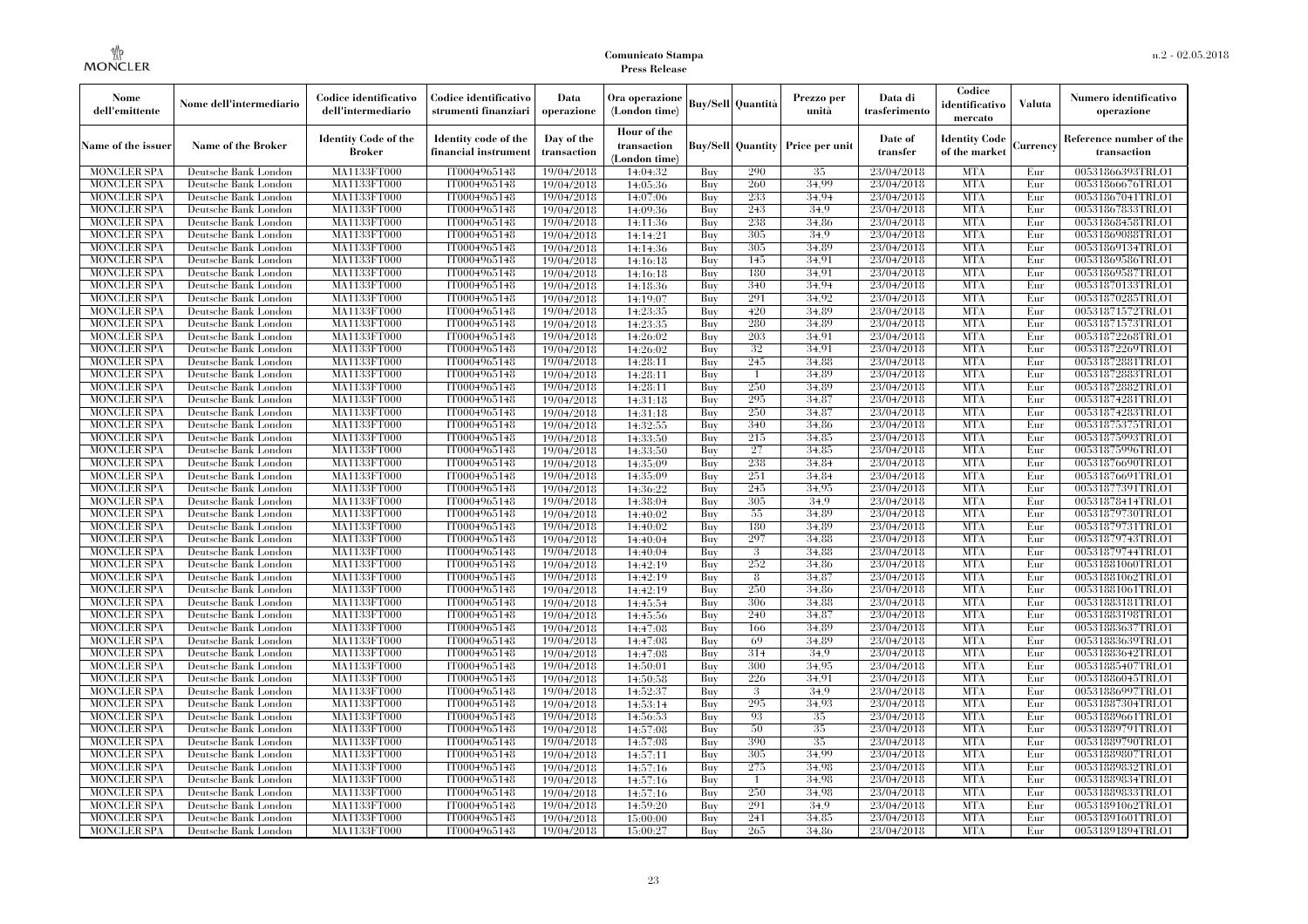| Nome<br>dell'emittente                   | Nome dell'intermediario                      | Codice identificativo<br>dell'intermediario | Codice identificativo<br>strumenti finanziari | Data<br>operazione        | Ora operazione<br>(London time)             |            | Buy/Sell   Quantità      | Prezzo per<br>unità | Data di<br>trasferimento | Codice<br>identificativo<br>mercato   | <b>Valuta</b> | Numero identificativo<br>operazione    |
|------------------------------------------|----------------------------------------------|---------------------------------------------|-----------------------------------------------|---------------------------|---------------------------------------------|------------|--------------------------|---------------------|--------------------------|---------------------------------------|---------------|----------------------------------------|
| Name of the issuer                       | Name of the Broker                           | <b>Identity Code of the</b><br>Broker       | Identity code of the<br>financial instrument  | Day of the<br>transaction | Hour of the<br>transaction<br>(London time) |            | <b>Buy/Sell Quantity</b> | Price per unit      | Date of<br>transfer      | <b>Identity Code</b><br>of the market | Currencv      | Reference number of the<br>transaction |
| <b>MONCLER SPA</b>                       | Deutsche Bank London                         | MA1133FT000                                 | IT0004965148                                  | 19/04/2018                | 15:02:02                                    | Buy        | 48                       | 34.83               | 23/04/2018               | <b>MTA</b>                            | Eur           | 00531892673TRLO1                       |
| <b>MONCLER SPA</b>                       | Deutsche Bank London                         | <b>MA1133FT000</b>                          | IT0004965148                                  | 19/04/2018                | 15:02:02                                    | Buy        | 183                      | 34,83               | 23/04/2018               | <b>MTA</b>                            | Eur           | 00531892674TRLO1                       |
| <b>MONCLER SPA</b>                       | Deutsche Bank London                         | MA1133FT000                                 | IT0004965148                                  | 19/04/2018                | 15:03:29                                    | Buv        | 256                      | 34.85               | 23/04/2018               | <b>MTA</b>                            | Eur           | 00531893648TRLO1                       |
| <b>MONCLER SPA</b>                       | Deutsche Bank London                         | MA1133FT000                                 | IT0004965148                                  | 19/04/2018                | 15:04:40                                    | Buy        | 292                      | 34,87               | 23/04/2018               | <b>MTA</b>                            | Eur           | 00531894330TRLO1                       |
| <b>MONCLER SPA</b>                       | Deutsche Bank London                         | MA1133FT000                                 | IT0004965148                                  | 19/04/2018                | 15:05:42                                    | Buy        | 230<br>300               | 34,81<br>34.92      | 23/04/2018<br>23/04/2018 | <b>MTA</b><br><b>MTA</b>              | Eur<br>Eur    | 00531894958TRLO1                       |
| MONCLER SPA<br><b>MONCLER SPA</b>        | Deutsche Bank London<br>Deutsche Bank London | <b>MA1133FT000</b><br>MA1133FT000           | IT0004965148<br>IT0004965148                  | 19/04/2018<br>19/04/2018  | 15:09:41<br>15:09:41                        | Buy<br>Buy | 117                      | 34.93               | 23/04/2018               | <b>MTA</b>                            | Eur           | 00531897671TRLO1<br>00531897673TRLO1   |
| <b>MONCLER SPA</b>                       | Deutsche Bank London                         | MA1133FT000                                 | IT0004965148                                  | 19/04/2018                | 15:09:41                                    | Buy        | 250                      | 34.92               | 23/04/2018               | <b>MTA</b>                            | Eur           | 00531897672TRLO1                       |
| <b>MONCLER SPA</b>                       | Deutsche Bank London                         | MA1133FT000                                 | IT0004965148                                  | 19/04/2018                | 15:11:06                                    | Buy        | 340                      | 34.96               | 23/04/2018               | <b>MTA</b>                            | Eur           | 00531899092TRLO1                       |
| <b>MONCLER SPA</b>                       | Deutsche Bank London                         | MA1133FT000                                 | IT0004965148                                  | 19/04/2018                | 15:12:24                                    | Buy        | 320                      | 34.98               | 23/04/2018               | <b>MTA</b>                            | Eur           | 00531900310TRLO1                       |
| <b>MONCLER SPA</b>                       | Deutsche Bank London                         | MA1133FT000                                 | IT0004965148                                  | 19/04/2018                | 15:12:24                                    | Buy        | 305                      | 34,97               | 23/04/2018               | <b>MTA</b>                            | Eur           | 00531900311TRLO1                       |
| <b>MONCLER SPA</b>                       | Deutsche Bank London                         | MA1133FT000                                 | IT0004965148                                  | 19/04/2018                | 15:16:16                                    | Buy        | 310                      | 34.96               | 23/04/2018               | <b>MTA</b>                            | Eur           | 00531903654TRLO1                       |
| <b>MONCLER SPA</b>                       | Deutsche Bank London                         | MA1133FT000                                 | IT0004965148                                  | 19/04/2018                | 15:16:42                                    | Buy        | 299                      | 34.95               | 23/04/2018               | <b>MTA</b>                            | Eur           | 00531903951TRLO1                       |
| <b>MONCLER SPA</b>                       | Deutsche Bank London                         | MA1133FT000                                 | IT0004965148                                  | 19/04/2018                | 15:17:00                                    | Buy        | 280                      | 34.96               | 23/04/2018               | <b>MTA</b>                            | Eur           | 00531904130TRLO1                       |
| <b>MONCLER SPA</b>                       | Deutsche Bank London                         | MA1133FT000                                 | IT0004965148                                  | 19/04/2018                | 15:18:22                                    | Buy        | 400                      | 35,01               | 23/04/2018               | <b>MTA</b>                            | Eur           | 00531905126TRLO1                       |
| <b>MONCLER SPA</b>                       | Deutsche Bank London                         | MA1133FT000                                 | IT0004965148                                  | 19/04/2018                | 15:19:18                                    | Buy        | 240                      | 34,99               | 23/04/2018               | <b>MTA</b>                            | Eur           | 00531905723TRLO1                       |
| <b>MONCLER SPA</b>                       | Deutsche Bank London                         | MA1133FT000                                 | IT0004965148                                  | 19/04/2018                | 15:19:18                                    | Buy        | 57                       | 34.99               | 23/04/2018               | <b>MTA</b>                            | Eur           | 00531905724TRLO1                       |
| <b>MONCLER SPA</b>                       | Deutsche Bank London                         | MA1133FT000                                 | IT0004965148                                  | 19/04/2018                | 15:20:47                                    | Buy        | 350                      | 34.99               | 23/04/2018               | <b>MTA</b>                            | Eur           | 00531906867TRLO1                       |
| <b>MONCLER SPA</b>                       | Deutsche Bank London                         | MA1133FT000                                 | IT0004965148                                  | 19/04/2018                | 15:21:59                                    | Buy        | 8                        | 34,97               | 23/04/2018               | <b>MTA</b>                            | Eur           | 00531907679TRLO1                       |
| <b>MONCLER SPA</b>                       | Deutsche Bank London                         | MA1133FT000                                 | IT0004965148                                  | 19/04/2018                | 15:21:59                                    | Buy        | 250                      | 34.96               | 23/04/2018               | <b>MTA</b>                            | Eur           | 00531907678TRLO1                       |
| <b>MONCLER SPA</b>                       | Deutsche Bank London                         | MA1133FT000                                 | IT0004965148                                  | 19/04/2018                | 15:23:23                                    | Buy        | 16                       | 34.96               | 23/04/2018               | <b>MTA</b>                            | Eur           | 00531908422TRLO1                       |
| <b>MONCLER SPA</b>                       | Deutsche Bank London                         | MA1133FT000                                 | IT0004965148                                  | 19/04/2018                | 15:23:23                                    | Buy        | 250                      | 34,95               | 23/04/2018               | <b>MTA</b>                            | Eur           | 00531908421TRLO1                       |
| <b>MONCLER SPA</b>                       | Deutsche Bank London                         | MA1133FT000                                 | IT0004965148                                  | 19/04/2018                | 15:25:59                                    | Buy        | 429                      | 35,01               | 23/04/2018               | <b>MTA</b>                            | Eur           | 00531910295TRLO1                       |
| <b>MONCLER SPA</b>                       | Deutsche Bank London                         | MA1133FT000                                 | IT0004965148<br>IT0004965148                  | 19/04/2018                | 15:26:06                                    | Buy        | 300<br>106               | 35<br>35,01         | 23/04/2018<br>23/04/2018 | <b>MTA</b><br><b>MTA</b>              | Eur           | 00531910340TRLO1                       |
| <b>MONCLER SPA</b><br><b>MONCLER SPA</b> | Deutsche Bank London<br>Deutsche Bank London | MA1133FT000<br>MA1133FT000                  | IT0004965148                                  | 19/04/2018<br>19/04/2018  | 15:26:06<br>15:26:06                        | Buy<br>Buy | 148                      | 35,01               | 23/04/2018               | <b>MTA</b>                            | Eur<br>Eur    | 00531910342TRLO1<br>00531910341TRLO1   |
| <b>MONCLER SPA</b>                       | Deutsche Bank London                         | MA1133FT000                                 | IT0004965148                                  | 19/04/2018                | 15:28:25                                    | Buy        | 101                      | 35,01               | 23/04/2018               | <b>MTA</b>                            | Eur           | 00531911799TRLO1                       |
| <b>MONCLER SPA</b>                       | Deutsche Bank London                         | MA1133FT000                                 | IT0004965148                                  | 19/04/2018                | 15:28:25                                    | Buy        | 203                      | 35,01               | 23/04/2018               | <b>MTA</b>                            | Eur           | 00531911798TRLO1                       |
| <b>MONCLER SPA</b>                       | Deutsche Bank London                         | MA1133FT000                                 | IT0004965148                                  | 19/04/2018                | 15:30:00                                    | Buy        | 310                      | 35,04               | 23/04/2018               | <b>MTA</b>                            | Eur           | 00531912613TRLO1                       |
| <b>MONCLER SPA</b>                       | Deutsche Bank London                         | <b>MA1133FT000</b>                          | IT0004965148                                  | 19/04/2018                | 15:31:05                                    | Buy        | 270                      | 35,04               | 23/04/2018               | <b>MTA</b>                            | Eur           | 00531913405TRLO1                       |
| <b>MONCLER SPA</b>                       | Deutsche Bank London                         | MA1133FT000                                 | IT0004965148                                  | 19/04/2018                | 15:33:07                                    | Buy        | 27                       | 35,07               | 23/04/2018               | <b>MTA</b>                            | Eur           | 00531914617TRLO1                       |
| <b>MONCLER SPA</b>                       | Deutsche Bank London                         | MA1133FT000                                 | IT0004965148                                  | 19/04/2018                | 15:33:54                                    | Buy        | 280                      | 35,07               | 23/04/2018               | <b>MTA</b>                            | Eur           | 00531915317TRLO1                       |
| <b>MONCLER SPA</b>                       | Deutsche Bank London                         | MA1133FT000                                 | IT0004965148                                  | 19/04/2018                | 15:33:54                                    | Buy        | 460                      | 35.08               | 23/04/2018               | <b>MTA</b>                            | Eur           | 00531915316TRLO1                       |
| <b>MONCLER SPA</b>                       | Deutsche Bank London                         | MA1133FT000                                 | IT0004965148                                  | 19/04/2018                | 15:34:16                                    | Buy        | 64                       | 35,06               | 23/04/2018               | <b>MTA</b>                            | Eur           | 00531915544TRLO1                       |
| <b>MONCLER SPA</b>                       | Deutsche Bank London                         | <b>MA1133FT000</b>                          | IT0004965148                                  | 19/04/2018                | 15:35:37                                    | Buy        | 272                      | 35,09               | 23/04/2018               | <b>MTA</b>                            | Eur           | 00531917340TRLO1                       |
| <b>MONCLER SPA</b>                       | Deutsche Bank London                         | MA1133FT000                                 | IT0004965148                                  | 19/04/2018                | 15:35:37                                    | Buy        | 78                       | 35,09               | 23/04/2018               | <b>MTA</b>                            | Eur           | 00531917341TRLO1                       |
| <b>MONCLER SPA</b>                       | Deutsche Bank London                         | MA1133FT000                                 | IT0004965148                                  | 19/04/2018                | 15:35:37                                    | Buv        | 264                      | 35.1                | 23/04/2018               | <b>MTA</b>                            | Eur           | 00531917342TRLO1                       |
| <b>MONCLER SPA</b>                       | Deutsche Bank London                         | <b>MA1133FT000</b>                          | IT0004965148                                  | 19/04/2018                | 15:37:45                                    | Buy        | 255                      | 35.1                | 23/04/2018               | <b>MTA</b>                            | Eur           | 00531919167TRLO1                       |
| <b>MONCLER SPA</b>                       | Deutsche Bank London                         | MA1133FT000                                 | IT0004965148                                  | 19/04/2018                | 15:38:57                                    | Buy        | 315                      | 35,12               | 23/04/2018               | <b>MTA</b>                            | Eur           | 00531919873TRLO1                       |
| <b>MONCLER SPA</b>                       | Deutsche Bank London                         | <b>MA1133FT000</b>                          | IT0004965148                                  | 19/04/2018                | 15:38:57                                    | Buy        | 40                       | 35.14               | 23/04/2018               | <b>MTA</b>                            | Eur           | 00531919877TRLO1                       |
| <b>MONCLER SPA</b>                       | Deutsche Bank London                         | MA1133FT000                                 | IT0004965148                                  | 19/04/2018                | 15:38:57                                    | Buy        | 250                      | 35,13               | 23/04/2018               | <b>MTA</b>                            | Eur           | 00531919875TRLO1                       |
| <b>MONCLER SPA</b>                       | Deutsche Bank London                         | MA1133FT000                                 | IT0004965148                                  | 19/04/2018                | 15:40:06                                    | Buy        | 190                      | 35.08               | 23/04/2018               | <b>MTA</b>                            | Eur           | 00531920670TRLO1                       |
| <b>MONCLER SPA</b>                       | Deutsche Bank London                         | MA1133FT000                                 | IT0004965148                                  | 19/04/2018                | 15:40:06                                    | Buy        | 187                      | 35,08<br>35,08      | 23/04/2018               | <b>MTA</b>                            | Eur           | 00531920673TRLO1                       |
| <b>MONCLER SPA</b>                       | Deutsche Bank London                         | MA1133FT000                                 | IT0004965148                                  | 19/04/2018                | 15:40:06                                    | Buy        | 23                       | 35,08               | 23/04/2018               | <b>MTA</b><br><b>MTA</b>              | Eur           | 00531920674TRLO1                       |
| <b>MONCLER SPA</b><br><b>MONCLER SPA</b> | Deutsche Bank London<br>Deutsche Bank London | MA1133FT000<br>MA1133FT000                  | IT0004965148<br>IT0004965148                  | 19/04/2018<br>19/04/2018  | 15:42:17<br>15:42:17                        | Buy<br>Buy | 24<br>250                | 35,08               | 23/04/2018<br>23/04/2018 | <b>MTA</b>                            | Eur<br>Eur    | 00531922340TRLO1<br>00531922338TRLO1   |
| <b>MONCLER SPA</b>                       | Deutsche Bank London                         | MA1133FT000                                 | IT0004965148                                  | 19/04/2018                | 15:43:08                                    | Buy        | 175                      | 35,06               | 23/04/2018               | <b>MTA</b>                            | Eur           | 00531922968TRLO1                       |
| <b>MONCLER SPA</b>                       | Deutsche Bank London                         | MA1133FT000                                 | IT0004965148                                  | 19/04/2018                | 15:45:11                                    | Buy        | 250                      | 35,05               | 23/04/2018               | <b>MTA</b>                            | Eur           | 00531924920TRLO1                       |
| <b>MONCLER SPA</b>                       | Deutsche Bank London                         | MA1133FT000                                 | IT0004965148                                  | 19/04/2018                | 15:45:13                                    | Buy        | 240                      | 35,04               | 23/04/2018               | <b>MTA</b>                            | Eur           | 00531924938TRLO1                       |
| <b>MONCLER SPA</b>                       | Deutsche Bank London                         | MA1133FT000                                 | IT0004965148                                  | 19/04/2018                | 15:45:31                                    | Buy        | 247                      | 35                  | 23/04/2018               | <b>MTA</b>                            | Eur           | 00531925114TRLO1                       |
| <b>MONCLER SPA</b>                       | Deutsche Bank London                         | MA1133FT000                                 | IT0004965148                                  | 19/04/2018                | 15:47:06                                    | Buy        | 249                      | 35,03               | 23/04/2018               | <b>MTA</b>                            | Eur           | 00531925886TRLO1                       |
| <b>MONCLER SPA</b>                       | Deutsche Bank London                         | MA1133FT000                                 | IT0004965148                                  | 19/04/2018                | 15:48:17                                    | Buy        | 361                      | 35,01               | 23/04/2018               | <b>MTA</b>                            | Eur           | 00531926696TRLO1                       |
| <b>MONCLER SPA</b>                       | Deutsche Bank London                         | MA1133FT000                                 | IT0004965148                                  | 19/04/2018                | 15:50:03                                    | Buy        | 360                      | 35,02               | 23/04/2018               | <b>MTA</b>                            | Eur           | 00531928246TRLO1                       |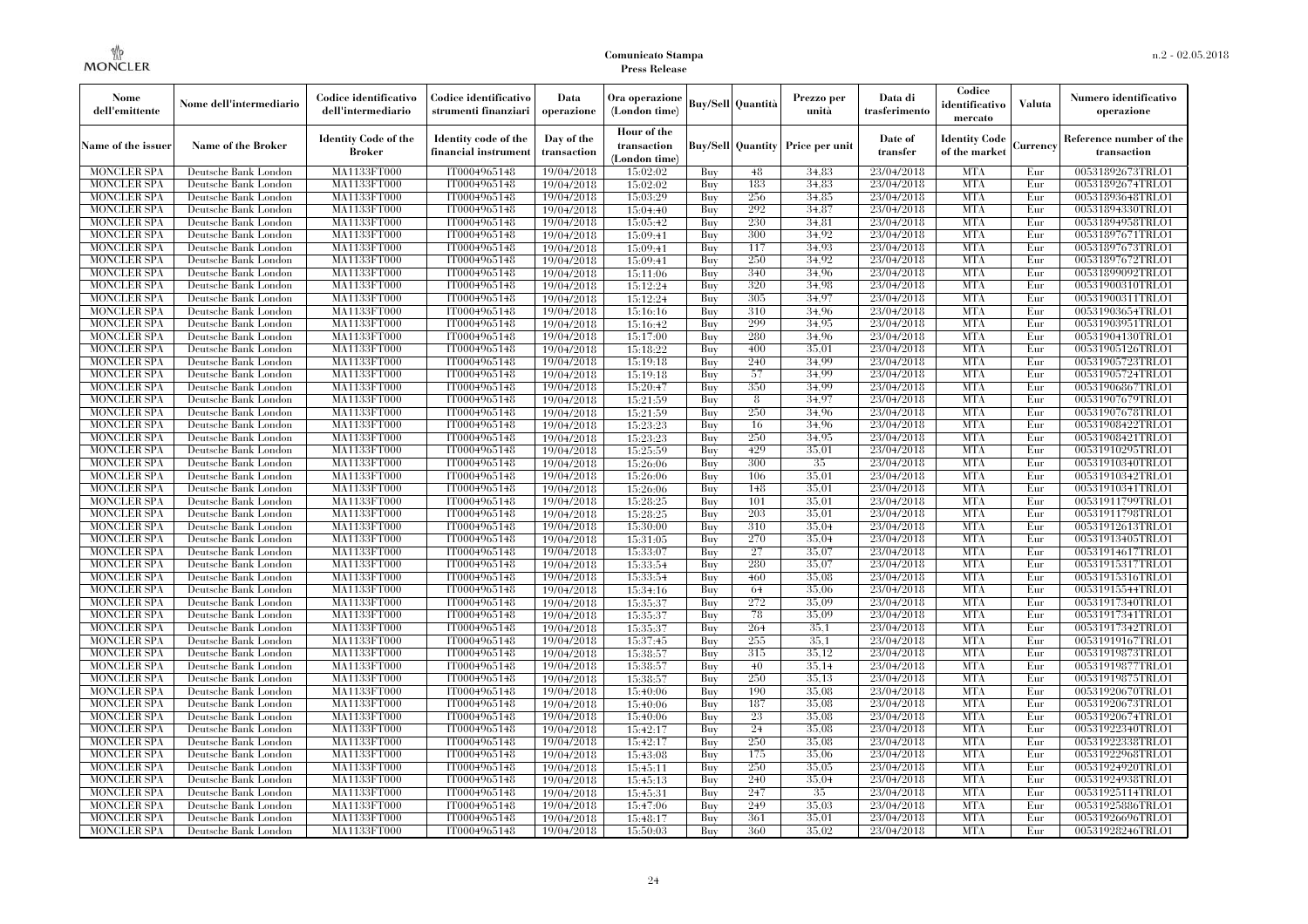| Nome<br>dell'emittente                   | Nome dell'intermediario                      | Codice identificativo<br>dell'intermediario  | Codice identificativo<br>strumenti finanziari | Data<br>operazione        | Ora operazione<br>(London time)             |            | Buy/Sell Quantità        | Prezzo per<br>unità | Data di<br>trasferimento | Codice<br>identificativo<br>mercato   | <b>Valuta</b> | Numero identificativo<br>operazione    |
|------------------------------------------|----------------------------------------------|----------------------------------------------|-----------------------------------------------|---------------------------|---------------------------------------------|------------|--------------------------|---------------------|--------------------------|---------------------------------------|---------------|----------------------------------------|
| Name of the issuer                       | Name of the Broker                           | <b>Identity Code of the</b><br><b>Broker</b> | Identity code of the<br>financial instrument  | Day of the<br>transaction | Hour of the<br>transaction<br>(London time) |            | <b>Buy/Sell Quantity</b> | Price per unit      | Date of<br>transfer      | <b>Identity Code</b><br>of the market | Currency      | Reference number of the<br>transaction |
| <b>MONCLER SPA</b>                       | Deutsche Bank London                         | MA1133FT000                                  | IT0004965148                                  | 19/04/2018                | 15:50:03                                    | Buv        | 27                       | 35.03               | 23/04/2018               | <b>MTA</b>                            | Eur           | 00531928249TRLO1                       |
| <b>MONCLER SPA</b>                       | Deutsche Bank London                         | MA1133FT000                                  | IT0004965148                                  | 19/04/2018                | 15:50:03                                    | Buy        | 250                      | 35,03               | 23/04/2018               | <b>MTA</b>                            | Eur           | 00531928248TRLO1                       |
| <b>MONCLER SPA</b>                       | Deutsche Bank London                         | MA1133FT000                                  | IT0004965148                                  | 19/04/2018                | 15:50:03                                    | Buy        | 20                       | 35,03               | 23/04/2018               | <b>MTA</b>                            | Eur           | 00531928247TRLO1                       |
| <b>MONCLER SPA</b>                       | Deutsche Bank London                         | <b>MA1133FT000</b>                           | IT0004965148                                  | 19/04/2018                | 15:51:50                                    | Buy        | 240                      | 34,97               | 23/04/2018               | <b>MTA</b>                            | Eur           | 00531929436TRLO1                       |
| <b>MONCLER SPA</b>                       | Deutsche Bank London                         | <b>MA1133FT000</b>                           | IT0004965148                                  | 19/04/2018                | 15:52:28                                    | Buy        | 234                      | 34,94               | 23/04/2018               | <b>MTA</b><br><b>MTA</b>              | Eur<br>Eur    | 00531930312TRLO1                       |
| <b>MONCLER SPA</b><br><b>MONCLER SPA</b> | Deutsche Bank London<br>Deutsche Bank London | MA1133FT000<br>MA1133FT000                   | IT0004965148<br>IT0004965148                  | 19/04/2018<br>19/04/2018  | 15:52:28<br>15:54:58                        | Buy<br>Buy | 248<br>270               | 34,95<br>34.99      | 23/04/2018<br>23/04/2018 | <b>MTA</b>                            | Eur           | 00531930315TRLO1<br>00531932141TRLO1   |
| <b>MONCLER SPA</b>                       | Deutsche Bank London                         | MA1133FT000                                  | IT0004965148                                  | 19/04/2018                | 15:55:19                                    | Buy        | -3                       | 35,01               | 23/04/2018               | <b>MTA</b>                            | Eur           | 00531932519TRLO1                       |
| <b>MONCLER SPA</b>                       | Deutsche Bank London                         | MA1133FT000                                  | IT0004965148                                  | 19/04/2018                | 15:55:19                                    | Buy        | 250                      | 35                  | 23/04/2018               | <b>MTA</b>                            | Eur           | 00531932518TRLO1                       |
| <b>MONCLER SPA</b>                       | Deutsche Bank London                         | MA1133FT000                                  | IT0004965148                                  | 19/04/2018                | 15:56:11                                    | Buy        | 250                      | 35                  | 23/04/2018               | <b>MTA</b>                            | Eur           | 00531933590TRLO1                       |
| <b>MONCLER SPA</b>                       | Deutsche Bank London                         | MA1133FT000                                  | IT0004965148                                  | 19/04/2018                | 15:57:16                                    | Buy        | $\mathcal{B}$            | 34.99               | 23/04/2018               | <b>MTA</b>                            | Eur           | 00531934377TRLO1                       |
| <b>MONCLER SPA</b>                       | Deutsche Bank London                         | MA1133FT000                                  | IT0004965148                                  | 19/04/2018                | 15:57:16                                    | Buy        | 250                      | 34.99               | 23/04/2018               | <b>MTA</b>                            | Eur           | 00531934376TRLO1                       |
| <b>MONCLER SPA</b>                       | Deutsche Bank London                         | MA1133FT000                                  | IT0004965148                                  | 19/04/2018                | 15:58:57                                    | Buy        | 285                      | 34.99               | 23/04/2018               | <b>MTA</b>                            | Eur           | 00531935377TRLO1                       |
| <b>MONCLER SPA</b>                       | Deutsche Bank London                         | <b>MA1133FT000</b>                           | IT0004965148                                  | 19/04/2018                | 15:58:57                                    | Buy        | 214                      | 34,99               | 23/04/2018               | <b>MTA</b>                            | Eur           | 00531935379TRLO1                       |
| MONCLER SPA                              | Deutsche Bank London                         | MA1133FT000                                  | IT0004965148                                  | 19/04/2018                | 15:58:57                                    | Buy        | 250                      | 34.99               | 23/04/2018               | <b>MTA</b>                            | Eur           | 00531935378TRLO1                       |
| <b>MONCLER SPA</b>                       | Deutsche Bank London                         | MA1133FT000                                  | IT0004965148                                  | 19/04/2018                | 16:00:08                                    | Buy        | 245                      | 34.99               | 23/04/2018               | <b>MTA</b>                            | Eur           | 00531936595TRLO1                       |
| <b>MONCLER SPA</b>                       | Deutsche Bank London                         | MA1133FT000                                  | IT0004965148                                  | 19/04/2018                | 16:00:15                                    | Buy        | 235                      | 34.97               | 23/04/2018               | <b>MTA</b>                            | Eur           | 00531936731TRLO1                       |
| <b>MONCLER SPA</b>                       | Deutsche Bank London                         | MA1133FT000                                  | IT0004965148                                  | 19/04/2018                | 16:02:02                                    | Buy        | 238                      | 34.96               | 23/04/2018               | <b>MTA</b>                            | Eur           | 00531938192TRLO1                       |
| MONCLER SPA                              | Deutsche Bank London                         | <b>MA1133FT000</b>                           | IT0004965148                                  | 19/04/2018                | 16:03:11                                    | Buy        | 253                      | 34,92               | 23/04/2018               | <b>MTA</b>                            | Eur           | 00531939166TRLO1                       |
| <b>MONCLER SPA</b>                       | Deutsche Bank London                         | MA1133FT000                                  | IT0004965148                                  | 19/04/2018                | 16:03:11                                    | Buy        | 249                      | 34.93               | 23/04/2018               | <b>MTA</b>                            | Eur           | 00531939167TRLO1                       |
| <b>MONCLER SPA</b>                       | Deutsche Bank London                         | MA1133FT000                                  | IT0004965148                                  | 19/04/2018                | 16:05:23                                    | Buy        | 261                      | 34.89               | 23/04/2018               | <b>MTA</b>                            | Eur           | 00531940912TRLO1                       |
| <b>MONCLER SPA</b>                       | Deutsche Bank London                         | MA1133FT000                                  | IT0004965148                                  | 19/04/2018                | 16:05:23                                    | Buy        | 100                      | 34.9                | 23/04/2018               | <b>MTA</b>                            | Eur           | 00531940913TRLO1                       |
| MONCLER SPA                              | Deutsche Bank London                         | MA1133FT000                                  | IT0004965148                                  | 19/04/2018                | 16:05:23                                    | Buy        | 250                      | 34,91               | 23/04/2018               | <b>MTA</b>                            | Eur           | 00531940914TRLO1                       |
| <b>MONCLER SPA</b><br><b>MONCLER SPA</b> | Deutsche Bank London<br>Deutsche Bank London | MA1133FT000<br>MA1133FT000                   | IT0004965148<br>IT0004965148                  | 19/04/2018                | 16:05:23<br>16:05:23                        | Buy<br>Buy | -1<br>125                | 34,91<br>34.88      | 23/04/2018<br>23/04/2018 | <b>MTA</b><br><b>MTA</b>              | Eur<br>Eur    | 00531940915TRLO1<br>00531940916TRLO1   |
| <b>MONCLER SPA</b>                       | Deutsche Bank London                         | <b>MA1133FT000</b>                           | IT0004965148                                  | 19/04/2018<br>19/04/2018  | 16:08:16                                    | Buy        | 237                      | 34,87               | 23/04/2018               | <b>MTA</b>                            | Eur           | 00531942967TRLO1                       |
| <b>MONCLER SPA</b>                       | Deutsche Bank London                         | MA1133FT000                                  | IT0004965148                                  | 19/04/2018                | 16:08:16                                    | Buy        | 56                       | 34,87               | 23/04/2018               | <b>MTA</b>                            | Eur           | 00531942968TRLO1                       |
| <b>MONCLER SPA</b>                       | Deutsche Bank London                         | MA1133FT000                                  | IT0004965148                                  | 19/04/2018                | 16:08:18                                    | Buy        | 240                      | 34,86               | 23/04/2018               | <b>MTA</b>                            | Eur           | 00531942977TRLO1                       |
| <b>MONCLER SPA</b>                       | Deutsche Bank London                         | <b>MA1133FT000</b>                           | IT0004965148                                  | 19/04/2018                | 16:10:43                                    | Buv        | 104                      | 34.84               | 23/04/2018               | <b>MTA</b>                            | Eur           | 00531944872TRLO1                       |
| <b>MONCLER SPA</b>                       | Deutsche Bank London                         | MA1133FT000                                  | IT0004965148                                  | 19/04/2018                | 16:10:43                                    | Buy        | 135                      | 34.84               | 23/04/2018               | <b>MTA</b>                            | Eur           | 00531944873TRLO1                       |
| <b>MONCLER SPA</b>                       | Deutsche Bank London                         | MA1133FT000                                  | IT0004965148                                  | 19/04/2018                | 16:10:43                                    | Buy        | 280                      | 34.83               | 23/04/2018               | <b>MTA</b>                            | Eur           | 00531944878TRLO1                       |
| <b>MONCLER SPA</b>                       | Deutsche Bank London                         | MA1133FT000                                  | IT0004965148                                  | 19/04/2018                | 16:11:08                                    | Buy        | 166                      | 34,82               | 23/04/2018               | <b>MTA</b>                            | Eur           | 00531945170TRLO1                       |
| MONCLER SPA                              | Deutsche Bank London                         | <b>MA1133FT000</b>                           | IT0004965148                                  | 19/04/2018                | 16:11:08                                    | Buy        | 143                      | 34.82               | 23/04/2018               | <b>MTA</b>                            | Eur           | 00531945171TRLO1                       |
| <b>MONCLER SPA</b>                       | Deutsche Bank London                         | MA1133FT000                                  | IT0004965148                                  | 19/04/2018                | 16:11:57                                    | Buy        | 97                       | 34.86               | 23/04/2018               | <b>MTA</b>                            | Eur           | 00531945756TRLO1                       |
| <b>MONCLER SPA</b>                       | Deutsche Bank London                         | MA1133FT000                                  | IT0004965148                                  | 19/04/2018                | 16:12:19                                    | Buy        | 168                      | 34.86               | 23/04/2018               | <b>MTA</b>                            | Eur           | 00531946003TRLO1                       |
| <b>MONCLER SPA</b>                       | Deutsche Bank London                         | MA1133FT000                                  | IT0004965148                                  | 19/04/2018                | 16:12:57                                    | Buy        | 189                      | 34,88               | 23/04/2018               | <b>MTA</b>                            | Eur           | 00531946876TRLO1                       |
| <b>MONCLER SPA</b>                       | Deutsche Bank London                         | MA1133FT000                                  | IT0004965148                                  | 19/04/2018                | 16:12:57                                    | Buy        | $\overline{2}$           | 34.89               | 23/04/2018               | <b>MTA</b>                            | Eur           | 00531946877TRLO1                       |
| <b>MONCLER SPA</b>                       | Deutsche Bank London                         | MA1133FT000                                  | IT0004965148                                  | 19/04/2018                | 16:12:57                                    | Buy        | 97                       | 34.89               | 23/04/2018               | <b>MTA</b>                            | Eur           | 00531946878TRLO1                       |
| <b>MONCLER SPA</b>                       | Deutsche Bank London                         | MA1133FT000                                  | IT0004965148                                  | 19/04/2018                | 16:15:05                                    | Buy        | 260                      | 34,87               | 23/04/2018               | <b>MTA</b>                            | Eur           | 00531949147TRLO1                       |
| <b>MONCLER SPA</b>                       | Deutsche Bank London                         | MA1133FT000                                  | IT0004965148                                  | 19/04/2018                | 16:15:05                                    | Buy        | 250                      | 34.88               | 23/04/2018               | <b>MTA</b>                            | Eur           | 00531949148TRLO1                       |
| <b>MONCLER SPA</b>                       | Deutsche Bank London                         | MA1133FT000                                  | IT0004965148                                  | 19/04/2018                | 16:15:05                                    | Buy        | 400                      | 34.88               | 23/04/2018               | <b>MTA</b>                            | Eur           | 00531949149TRLO1                       |
| <b>MONCLER SPA</b>                       | Deutsche Bank London                         | MA1133FT000                                  | IT0004965148                                  | 19/04/2018                | 16:17:03                                    | Buy        | 169                      | 34,87               | 23/04/2018               | <b>MTA</b>                            | Eur           | 00531950821TRLO1                       |
| <b>MONCLER SPA</b>                       | Deutsche Bank London                         | MA1133FT000                                  | IT0004965148                                  | 19/04/2018                | 16:17:03                                    | Buy        | 121                      | 34,87               | 23/04/2018               | <b>MTA</b>                            | Eur           | 00531950822TRLO1                       |
| <b>MONCLER SPA</b>                       | Deutsche Bank London                         | MA1133FT000                                  | IT0004965148                                  | 19/04/2018                | 16:17:28                                    | Buy        | 243                      | 34.86               | 23/04/2018               | <b>MTA</b>                            | Eur           | 00531951217TRLO1                       |
| <b>MONCLER SPA</b><br><b>MONCLER SPA</b> | Deutsche Bank London<br>Deutsche Bank London | MA1133FT000<br>MA1133FT000                   | IT0004965148<br>IT0004965148                  | 19/04/2018<br>19/04/2018  | 16:18:33<br>16:19:43                        | Buy<br>Buy | 254<br>250               | 34,87<br>34,87      | 23/04/2018<br>23/04/2018 | <b>MTA</b><br><b>MTA</b>              | Eur<br>Eur    | 00531952146TRLO1<br>00531953293TRLO1   |
| <b>MONCLER SPA</b>                       | Deutsche Bank London                         | MA1133FT000                                  | IT0004965148                                  | 19/04/2018                | 16:20:02                                    | Buy        | 254                      | 34,88               | 23/04/2018               | <b>MTA</b>                            | Eur           | 00531953866TRLO1                       |
| <b>MONCLER SPA</b>                       | Deutsche Bank London                         | MA1133FT000                                  | IT0004965148                                  | 19/04/2018                | 16:20:40                                    | Buy        | 161                      | 34,87               | 23/04/2018               | <b>MTA</b>                            | Eur           | 00531954677TRLO1                       |
| <b>MONCLER SPA</b>                       | Deutsche Bank London                         | MA1133FT000                                  | IT0004965148                                  | 19/04/2018                | 16:20:40                                    | Buy        | 45                       | 34,87               | 23/04/2018               | <b>MTA</b>                            | Eur           | 00531954678TRLO1                       |
| <b>MONCLER SPA</b>                       | Deutsche Bank London                         | MA1133FT000                                  | IT0004965148                                  | 19/04/2018                | 16:20:40                                    | Buy        | 59                       | 34,87               | 23/04/2018               | <b>MTA</b>                            | Eur           | 00531954679TRLO1                       |
| <b>MONCLER SPA</b>                       | Deutsche Bank London                         | MA1133FT000                                  | IT0004965148                                  | 19/04/2018                | 16:20:40                                    | Buy        | 258                      | 34,87               | 23/04/2018               | <b>MTA</b>                            | Eur           | 00531954680TRLO1                       |
| <b>MONCLER SPA</b>                       | Deutsche Bank London                         | MA1133FT000                                  | IT0004965148                                  | 19/04/2018                | 16:22:04                                    | Buy        | 250                      | 34.89               | 23/04/2018               | <b>MTA</b>                            | Eur           | 00531956168TRLO1                       |
| <b>MONCLER SPA</b>                       | Deutsche Bank London                         | MA1133FT000                                  | IT0004965148                                  | 19/04/2018                | 16:22:04                                    | Buy        | 18                       | 34.9                | 23/04/2018               | <b>MTA</b>                            | Eur           | 00531956169TRLO1                       |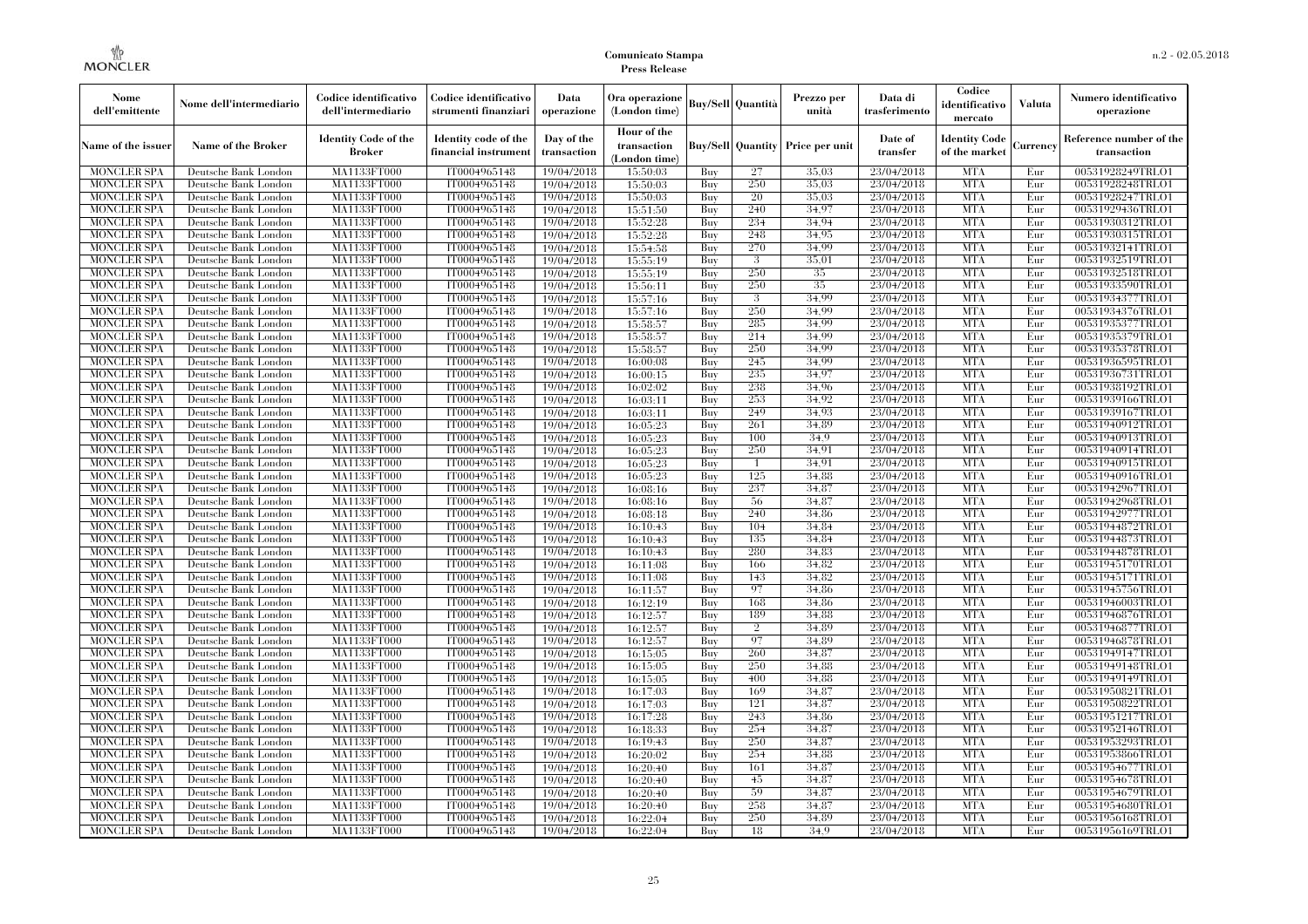| Nome<br>dell'emittente | Nome dell'intermediario   | Codice identificativo<br>dell'intermediario  | Codice identificativo<br>strumenti finanziari | Data<br>operazione        | Ora operazione<br>(London time)             |     | <b>Buy/Sell</b> Quantità | Prezzo per<br>unità | Data di<br>trasferimento | Codice<br>identificativo<br>mercato   | <b>Valuta</b> | Numero identificativo<br>operazione    |
|------------------------|---------------------------|----------------------------------------------|-----------------------------------------------|---------------------------|---------------------------------------------|-----|--------------------------|---------------------|--------------------------|---------------------------------------|---------------|----------------------------------------|
| Name of the issuer     | <b>Name of the Broker</b> | <b>Identity Code of the</b><br><b>Broker</b> | Identity code of the<br>financial instrumen   | Day of the<br>transaction | Hour of the<br>transaction<br>(London time) |     | <b>Buy/Sell Quantity</b> | Price per unit      | Date of<br>transfer      | <b>Identity Code</b><br>of the market | Currency      | Reference number of the<br>transaction |
| <b>MONCLER SPA</b>     | Deutsche Bank London      | MA1133FT000                                  | IT0004965148                                  | 19/04/2018                | 16:22:32                                    | Buy | 285                      | 34.91               | 23/04/2018               | <b>MTA</b>                            | Eur           | 00531956743TRLO1                       |
| <b>MONCLER SPA</b>     | Deutsche Bank London      | MA1133FT000                                  | IT0004965148                                  | 19/04/2018                | 16:23:00                                    | Buy | 235                      | 34.94               | 23/04/2018               | <b>MTA</b>                            | Eur           | 00531957138TRLO1                       |
| <b>MONCLER SPA</b>     | Deutsche Bank London      | <b>MA1133FT000</b>                           | IT0004965148                                  | 19/04/2018                | 16:24:15                                    | Buy | 226                      | 34.92               | 23/04/2018               | <b>MTA</b>                            | Eur           | 00531958333TRLO1                       |
| <b>MONCLER SPA</b>     | Deutsche Bank London      | MA1133FT000                                  | IT0004965148                                  | 19/04/2018                | 16:24:15                                    | Buy | 250                      | 34.93               | 23/04/2018               | <b>MTA</b>                            | Eur           | 00531958334TRLO1                       |
| <b>MONCLER SPA</b>     | Deutsche Bank London      | MA1133FT000                                  | IT0004965148                                  | 19/04/2018                | 16:24:15                                    | Buy | 26                       | 34.94               | 23/04/2018               | <b>MTA</b>                            | Eur           | 00531958335TRLO1                       |
| <b>MONCLER SPA</b>     | Deutsche Bank London      | MA1133FT000                                  | IT0004965148                                  | 19/04/2018                | 16:25:06                                    | Buy | 146                      | 34.96               | 23/04/2018               | <b>MTA</b>                            | Eur           | 00531959420TRLO1                       |
| <b>MONCLER SPA</b>     | Deutsche Bank London      | <b>MA1133FT000</b>                           | IT0004965148                                  | 19/04/2018                | 16:25:06                                    | Buy | 241                      | 34,96               | 23/04/2018               | <b>MTA</b>                            | Eur           | 00531959421TRLO1                       |
| <b>MONCLER SPA</b>     | Deutsche Bank London      | <b>MA1133FT000</b>                           | IT0004965148                                  | 19/04/2018                | 16:25:56                                    | Buy | 400                      | 34.96               | 23/04/2018               | <b>MTA</b>                            | Eur           | 00531960300TRLO1                       |
| <b>MONCLER SPA</b>     | Deutsche Bank London      | MA1133FT000                                  | IT0004965148                                  | 19/04/2018                | 16:28:07                                    | Buy | 240                      | 34.94               | 23/04/2018               | <b>MTA</b>                            | Eur           | 00531962454TRLO1                       |
| <b>MONCLER SPA</b>     | Deutsche Bank London      | MA1133FT000                                  | IT0004965148                                  | 19/04/2018                | 16:28:10                                    | Buy | 358                      | 34.94               | 23/04/2018               | <b>MTA</b>                            | Eur           | 00531962545TRLO1                       |
| <b>MONCLER SPA</b>     | Deutsche Bank London      | <b>MA1133FT000</b>                           | IT0004965148                                  | 19/04/2018                | 16:28:48                                    | Buy | 42                       | 34.94               | 23/04/2018               | <b>MTA</b>                            | Eur           | 00531963172TRLO1                       |
| <b>MONCLER SPA</b>     | Deutsche Bank London      | <b>MA1133FT000</b>                           | IT0004965148                                  | 19/04/2018                | 16:28:57                                    | Buy | 301                      | 34.93               | 23/04/2018               | <b>MTA</b>                            | Eur           | 00531963355TRLO1                       |
| <b>MONCLER SPA</b>     | Deutsche Bank London      | MA1133FT000                                  | IT0004965148                                  | 19/04/2018                | 16:29:14                                    | Buy | 106                      | 34.95               | 23/04/2018               | <b>MTA</b>                            | Eur           | 00531963842TRLO1                       |
| <b>MONCLER SPA</b>     | Deutsche Bank London      | MA1133FT000                                  | IT0004965148                                  | 19/04/2018                | 16:29:54                                    | Buy | 98                       | 34.95               | 23/04/2018               | <b>MTA</b>                            | Eur           | 00531965476TRLO1                       |
| <b>MONCLER SPA</b>     | Deutsche Bank London      | <b>MA1133FT000</b>                           | IT0004965148                                  | 20/04/2018                | 08:02:14                                    | Buy | 284                      | 35,15               | 24/04/2018               | <b>MTA</b>                            | Eur           | 00531976875TRLO1                       |
| <b>MONCLER SPA</b>     | Deutsche Bank London      | <b>MA1133FT000</b>                           | IT0004965148                                  | 20/04/2018                | 08:02:16                                    | Buy | 30                       | 35.13               | 24/04/2018               | <b>MTA</b>                            | Eur           | 00531976897TRLO1                       |
| <b>MONCLER SPA</b>     | Deutsche Bank London      | MA1133FT000                                  | IT0004965148                                  | 20/04/2018                | 08:02:16                                    | Buy | 270                      | 35.13               | 24/04/2018               | <b>MTA</b>                            | Eur           | 00531976898TRLO1                       |
| <b>MONCLER SPA</b>     | Deutsche Bank London      | MA1133FT000                                  | IT0004965148                                  | 20/04/2018                | 08:02:28                                    | Buy | 210                      | 35,14               | 24/04/2018               | <b>MTA</b>                            | Eur           | 00531976951TRLO1                       |
| <b>MONCLER SPA</b>     | Deutsche Bank London      | <b>MA1133FT000</b>                           | IT0004965148                                  | 20/04/2018                | 08:02:56                                    | Buy | 26                       | 35,13               | 24/04/2018               | <b>MTA</b>                            | Eur           | 00531977120TRLO1                       |
| <b>MONCLER SPA</b>     | Deutsche Bank London      | <b>MA1133FT000</b>                           | IT0004965148                                  | 20/04/2018                | 08:02:56                                    | Buy | 11                       | 35.13               | 24/04/2018               | <b>MTA</b>                            | Eur           | 00531977121TRLO1                       |
| <b>MONCLER SPA</b>     | Deutsche Bank London      | MA1133FT000                                  | IT0004965148                                  | 20/04/2018                | 08:02:56                                    | Buy | 293                      | 35,12               | 24/04/2018               | <b>MTA</b>                            | Eur           | 00531977122TRLO1                       |
| <b>MONCLER SPA</b>     | Deutsche Bank London      | MA1133FT000                                  | IT0004965148                                  | 20/04/2018                | 08:02:57                                    | Buy | 235                      | 35,14               | 24/04/2018               | <b>MTA</b>                            | Eur           | 00531977136TRLO1                       |
| MONCLER SPA            | Deutsche Bank London      | <b>MA1133FT000</b>                           | IT0004965148                                  | 20/04/2018                | 08:04:04                                    | Buy | 235                      | 35,2                | 24/04/2018               | <b>MTA</b>                            | Eur           | 00531977346TRLO1                       |
| <b>MONCLER SPA</b>     | Deutsche Bank London      | MA1133FT000                                  | IT0004965148                                  | 20/04/2018                | 08:06:00                                    | Buy | 8                        | 35.18               | 24/04/2018               | <b>MTA</b>                            | Eur           | 00531978156TRLO1                       |
| <b>MONCLER SPA</b>     | Deutsche Bank London      | MA1133FT000                                  | IT0004965148                                  | 20/04/2018                | 08:08:23                                    | Buy | 18                       | 35.28               | 24/04/2018               | <b>MTA</b>                            | Eur           | 00531978727TRLO1                       |
| <b>MONCLER SPA</b>     | Deutsche Bank London      | <b>MA1133FT000</b>                           | IT0004965148                                  | 20/04/2018                | 08:08:23                                    | Buy | 237                      | 35,28               | 24/04/2018               | <b>MTA</b>                            | Eur           | 00531978728TRLO1                       |
| MONCLER SPA            | Deutsche Bank London      | <b>MA1133FT000</b>                           | IT0004965148                                  | 20/04/2018                | 08:08:50                                    | Buy | 450                      | 35,29               | 24/04/2018               | <b>MTA</b>                            | Eur           | 00531978839TRLO1                       |
| <b>MONCLER SPA</b>     | Deutsche Bank London      | MA1133FT000                                  | IT0004965148                                  | 20/04/2018                | 08:09:25                                    | Buy | 370                      | 35,27               | 24/04/2018               | <b>MTA</b>                            | Eur           | 00531978939TRLO1                       |
| <b>MONCLER SPA</b>     | Deutsche Bank London      | MA1133FT000                                  | IT0004965148                                  | 20/04/2018                | 08:09:50                                    | Buy | 310                      | 35,27               | 24/04/2018               | <b>MTA</b>                            | Eur           | 00531979059TRLO1                       |
| <b>MONCLER SPA</b>     | Deutsche Bank London      | <b>MA1133FT000</b>                           | IT0004965148                                  | 20/04/2018                | 08:11:22                                    | Buy | 252                      | 35,25               | 24/04/2018               | <b>MTA</b>                            | Eur           | 00531979413TRLO1                       |
| <b>MONCLER SPA</b>     | Deutsche Bank London      | <b>MA1133FT000</b>                           | IT0004965148                                  | 20/04/2018                | 08:11:59                                    | Buy | 255                      | 35,21               | 24/04/2018               | <b>MTA</b>                            | Eur           | 00531979536TRLO1                       |
| <b>MONCLER SPA</b>     | Deutsche Bank London      | MA1133FT000                                  | IT0004965148                                  | 20/04/2018                | 08:13:42                                    | Buy | 278                      | 35.15               | 24/04/2018               | <b>MTA</b>                            | Eur           | 00531980015TRLO1                       |
| <b>MONCLER SPA</b>     | Deutsche Bank London      | MA1133FT000                                  | IT0004965148                                  | 20/04/2018                | 08:16:18                                    | Buy | 18                       | 35.18               | 24/04/2018               | <b>MTA</b>                            | Eur           | 00531980739TRLO1                       |
| <b>MONCLER SPA</b>     | Deutsche Bank London      | <b>MA1133FT000</b>                           | IT0004965148                                  | 20/04/2018                | 08:17:16                                    | Buy | 420                      | 35,18               | 24/04/2018               | <b>MTA</b>                            | Eur           | 00531980925TRLO1                       |
| <b>MONCLER SPA</b>     | Deutsche Bank London      | <b>MA1133FT000</b>                           | IT0004965148                                  | 20/04/2018                | 08:18:08                                    | Buy | 460                      | 35,17               | 24/04/2018               | <b>MTA</b>                            | Eur           | 00531981128TRLO1                       |
| <b>MONCLER SPA</b>     | Deutsche Bank London      | MA1133FT000                                  | IT0004965148                                  | 20/04/2018                | 08:18:28                                    | Buy | 325                      | 35,16               | 24/04/2018               | <b>MTA</b>                            | Eur           | 00531981198TRLO1                       |
| <b>MONCLER SPA</b>     | Deutsche Bank London      | MA1133FT000                                  | IT0004965148                                  | 20/04/2018                | 08:21:03                                    | Buy | 230                      | 35.15               | 24/04/2018               | <b>MTA</b>                            | Eur           | 00531982031TRLO1                       |
| <b>MONCLER SPA</b>     | Deutsche Bank London      | <b>MA1133FT000</b>                           | IT0004965148                                  | 20/04/2018                | 08:21:07                                    | Buy | 105                      | 35,14               | 24/04/2018               | <b>MTA</b>                            | Eur           | 00531982065TRLO1                       |
| <b>MONCLER SPA</b>     | Deutsche Bank London      | <b>MA1133FT000</b>                           | IT0004965148                                  | 20/04/2018                | 08:21:07                                    | Buy | 125                      | 35,14               | 24/04/2018               | <b>MTA</b>                            | Eur           | 00531982066TRLO1                       |
| <b>MONCLER SPA</b>     | Deutsche Bank London      | MA1133FT000                                  | IT0004965148                                  | 20/04/2018                | 08:22:14                                    | Buy | 241                      | 35,13               | 24/04/2018               | <b>MTA</b>                            | Eur           | 00531982442TRLO1                       |
| <b>MONCLER SPA</b>     | Deutsche Bank London      | MA1133FT000                                  | IT0004965148                                  | 20/04/2018                | 08:24:00                                    | Buy | 230                      | 35,1                | 24/04/2018               | <b>MTA</b>                            | Eur           | 00531983054TRLO1                       |
| <b>MONCLER SPA</b>     | Deutsche Bank London      | MA1133FT000                                  | IT0004965148                                  | 20/04/2018                | 08:24:00                                    | Buy | 106                      | 35,09               | 24/04/2018               | <b>MTA</b>                            | Eur           | 00531983055TRLO1                       |
| <b>MONCLER SPA</b>     | Deutsche Bank London      | <b>MA1133FT000</b>                           | IT0004965148                                  | 20/04/2018                | 08:24:00                                    | Buy | 126                      | 35,09               | 24/04/2018               | MTA                                   | Eur           | 00531983057TRLO1                       |
| <b>MONCLER SPA</b>     | Deutsche Bank London      | MA1133FT000                                  | IT0004965148                                  | 20/04/2018                | 08:26:40                                    | Buy | 231                      | 35,09               | 24/04/2018               | <b>MTA</b>                            | Eur           | 00531983800TRLO1                       |
| <b>MONCLER SPA</b>     | Deutsche Bank London      | MA1133FT000                                  | IT0004965148                                  | 20/04/2018                | 08:26:40                                    | Buy | 65                       | 35,1                | 24/04/2018               | <b>MTA</b>                            | Eur           | 00531983802TRLO1                       |
| <b>MONCLER SPA</b>     | Deutsche Bank London      | MA1133FT000                                  | IT0004965148                                  | 20/04/2018                | 08:26:40                                    | Buy | 400                      | 35,09               | 24/04/2018               | <b>MTA</b>                            | Eur           | 00531983801TRLO1                       |
| <b>MONCLER SPA</b>     | Deutsche Bank London      | <b>MA1133FT000</b>                           | IT0004965148                                  | 20/04/2018                | 08:29:06                                    | Buy | 221                      | 35,07               | 24/04/2018               | <b>MTA</b>                            | Eur           | 00531984331TRLO1                       |
| <b>MONCLER SPA</b>     | Deutsche Bank London      | MA1133FT000                                  | IT0004965148                                  | 20/04/2018                | 08:29:06                                    | Buy | 29                       | 35,07               | 24/04/2018               | <b>MTA</b>                            | Eur           | 00531984332TRLO1                       |
| <b>MONCLER SPA</b>     | Deutsche Bank London      | MA1133FT000                                  | IT0004965148                                  | 20/04/2018                | 08:30:19                                    | Buy | 246                      | 35,08               | 24/04/2018               | <b>MTA</b>                            | Eur           | 00531984649TRLO1                       |
| <b>MONCLER SPA</b>     | Deutsche Bank London      | MA1133FT000                                  | IT0004965148                                  | 20/04/2018                | 08:30:19                                    | Buy | 6                        | 35,08               | 24/04/2018               | <b>MTA</b>                            | Eur           | 00531984650TRLO1                       |
| MONCLER SPA            | Deutsche Bank London      | <b>MA1133FT000</b>                           | IT0004965148                                  | 20/04/2018                | 08:31:40                                    | Buy | 231                      | 35,04               | 24/04/2018               | <b>MTA</b>                            | Eur           | 00531985144TRLO1                       |
| <b>MONCLER SPA</b>     | Deutsche Bank London      | <b>MA1133FT000</b>                           | IT0004965148                                  | 20/04/2018                | 08:33:28                                    | Buy | 90                       | 35,08               | 24/04/2018               | <b>MTA</b>                            | Eur           | 00531985703TRLO1                       |
| <b>MONCLER SPA</b>     | Deutsche Bank London      | MA1133FT000                                  | IT0004965148                                  | 20/04/2018                | 08:35:08                                    | Buy | 292                      | 35,09               | 24/04/2018               | <b>MTA</b>                            | Eur           | 00531986040TRLO1                       |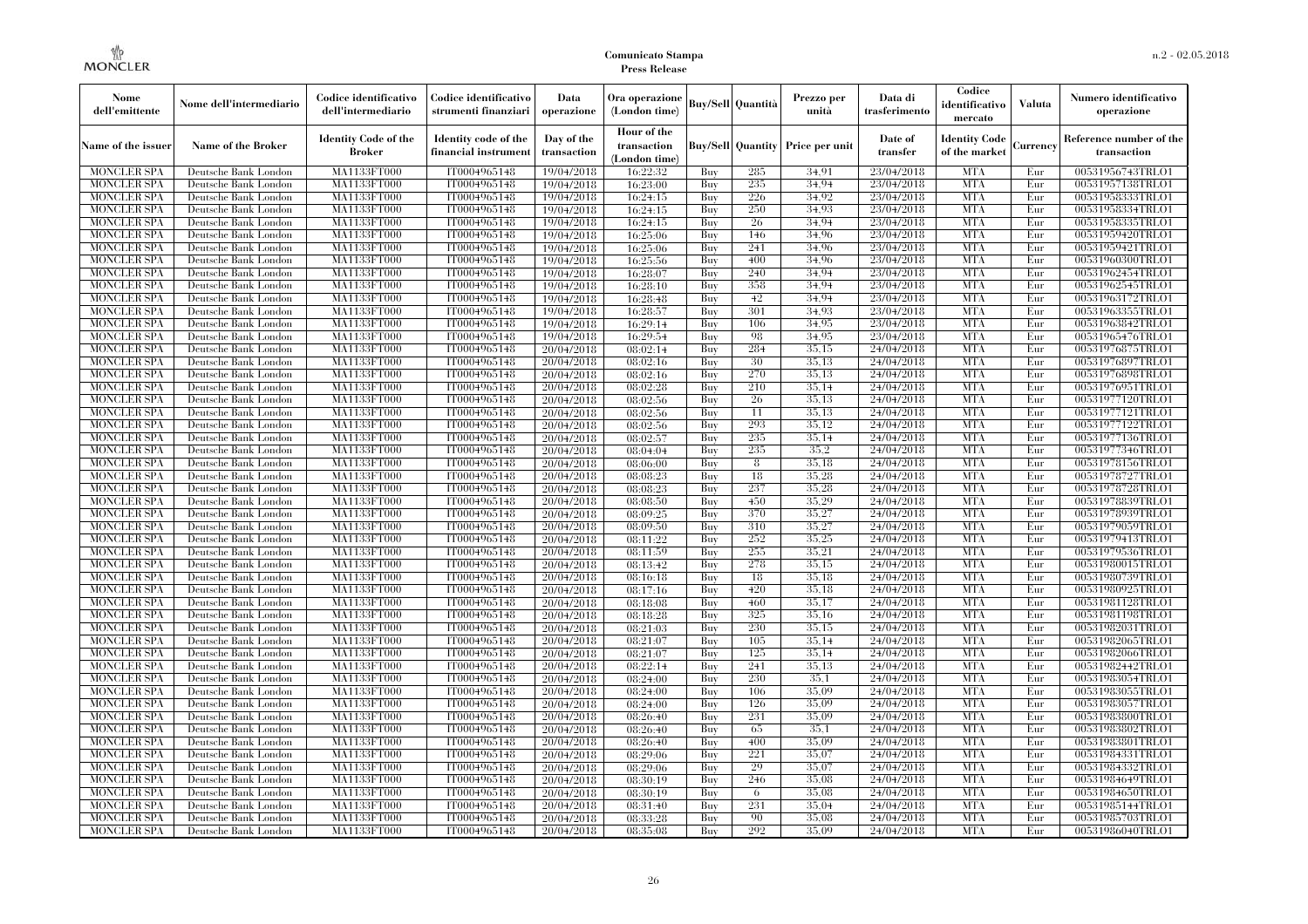| Nome<br>dell'emittente                   | Nome dell'intermediario                      | Codice identificativo<br>dell'intermediario  | Codice identificativo<br>strumenti finanziari | Data<br>operazione        | Ora operazione<br>(London time)             |            | <b>Buy/Sell</b> Quantità | Prezzo per<br>unità | Data di<br>trasferimento | Codice<br>identificativo<br>mercato   | <b>Valuta</b> | Numero identificativo<br>operazione    |
|------------------------------------------|----------------------------------------------|----------------------------------------------|-----------------------------------------------|---------------------------|---------------------------------------------|------------|--------------------------|---------------------|--------------------------|---------------------------------------|---------------|----------------------------------------|
| Name of the issuer                       | <b>Name of the Broker</b>                    | <b>Identity Code of the</b><br><b>Broker</b> | Identity code of the<br>financial instrumen   | Day of the<br>transaction | Hour of the<br>transaction<br>(London time) |            | <b>Buy/Sell Quantity</b> | Price per unit      | Date of<br>transfer      | <b>Identity Code</b><br>of the market | Currency      | Reference number of the<br>transaction |
| <b>MONCLER SPA</b>                       | Deutsche Bank London                         | MA1133FT000                                  | IT0004965148                                  | 20/04/2018                | 08:35:08                                    | Buy        | 244                      | 35,08               | 24/04/2018               | <b>MTA</b>                            | Eur           | 00531986050TRLO1                       |
| <b>MONCLER SPA</b>                       | Deutsche Bank London                         | MA1133FT000                                  | IT0004965148                                  | 20/04/2018                | 08:36:53                                    | Buy        | 253                      | 35,05               | 24/04/2018               | <b>MTA</b>                            | Eur           | 00531986410TRLO1                       |
| <b>MONCLER SPA</b>                       | Deutsche Bank London                         | <b>MA1133FT000</b>                           | IT0004965148                                  | 20/04/2018                | 08:36:53                                    | Buy        | 347                      | 35,06               | 24/04/2018               | <b>MTA</b>                            | Eur           | 00531986412TRLO1                       |
| <b>MONCLER SPA</b>                       | Deutsche Bank London                         | MA1133FT000                                  | IT0004965148                                  | 20/04/2018                | 08:41:49                                    | Buy        | 303                      | 35,04               | 24/04/2018               | <b>MTA</b>                            | Eur           | 00531987678TRLO1                       |
| <b>MONCLER SPA</b>                       | Deutsche Bank London                         | MA1133FT000                                  | IT0004965148                                  | 20/04/2018                | 08:42:50                                    | Buy        | 268                      | 35,03               | 24/04/2018               | <b>MTA</b>                            | Eur           | 00531987979TRLO1                       |
| <b>MONCLER SPA</b>                       | Deutsche Bank London                         | MA1133FT000                                  | IT0004965148                                  | 20/04/2018                | 08:42:55                                    | Buy        | 230                      | 35,02               | 24/04/2018               | <b>MTA</b>                            | Eur           | 00531987985TRLO1                       |
| <b>MONCLER SPA</b>                       | Deutsche Bank London                         | <b>MA1133FT000</b>                           | IT0004965148                                  | 20/04/2018                | 08:45:07                                    | Buy        | 100                      | 35                  | 24/04/2018               | <b>MTA</b>                            | Eur           | 00531988360TRLO1                       |
| <b>MONCLER SPA</b>                       | Deutsche Bank London                         | <b>MA1133FT000</b>                           | IT0004965148                                  | 20/04/2018                | 08:45:12                                    | Buy        | 126                      | 35                  | 24/04/2018               | <b>MTA</b>                            | Eur           | 00531988377TRLO1                       |
| <b>MONCLER SPA</b>                       | Deutsche Bank London                         | MA1133FT000                                  | IT0004965148                                  | 20/04/2018                | 08:45:12                                    | Buy        | 126                      | 34.98               | 24/04/2018               | <b>MTA</b>                            | Eur           | 00531988378TRLO1                       |
| <b>MONCLER SPA</b>                       | Deutsche Bank London                         | MA1133FT000                                  | IT0004965148                                  | 20/04/2018                | 08:47:16                                    | Buy        | 226                      | 34.96               | 24/04/2018               | <b>MTA</b>                            | Eur           | 00531988808TRLO1                       |
| <b>MONCLER SPA</b>                       | Deutsche Bank London                         | <b>MA1133FT000</b>                           | IT0004965148                                  | 20/04/2018                | 08:47:16                                    | Buy        | 14                       | 34,96               | 24/04/2018               | <b>MTA</b>                            | Eur           | 00531988809TRLO1                       |
| <b>MONCLER SPA</b>                       | Deutsche Bank London                         | <b>MA1133FT000</b>                           | IT0004965148                                  | 20/04/2018                | 08:47:53                                    | Buy        | 230<br>302               | 34.95               | 24/04/2018               | <b>MTA</b>                            | Eur           | 00531988928TRLO1                       |
| <b>MONCLER SPA</b>                       | Deutsche Bank London                         | MA1133FT000                                  | IT0004965148                                  | 20/04/2018                | 08:47:53                                    | Buy        |                          | 34.96               | 24/04/2018               | <b>MTA</b>                            | Eur           | 00531988929TRLO1                       |
| <b>MONCLER SPA</b>                       | Deutsche Bank London                         | MA1133FT000                                  | IT0004965148                                  | 20/04/2018                | 08:51:16                                    | Buy        | 249                      | 34.96               | 24/04/2018               | <b>MTA</b>                            | Eur           | 00531989789TRLO1                       |
| <b>MONCLER SPA</b>                       | Deutsche Bank London                         | <b>MA1133FT000</b><br><b>MA1133FT000</b>     | IT0004965148                                  | 20/04/2018                | 08:53:33                                    | Buy        | 275<br>273               | 34,98<br>34.98      | 24/04/2018               | <b>MTA</b><br><b>MTA</b>              | Eur           | 00531990360TRLO1<br>00531990361TRLO1   |
| <b>MONCLER SPA</b><br><b>MONCLER SPA</b> | Deutsche Bank London                         |                                              | IT0004965148<br>IT0004965148                  | 20/04/2018                | 08:53:33<br>08:55:18                        | Buy<br>Buy | 159                      | 34.96               | 24/04/2018<br>24/04/2018 | <b>MTA</b>                            | Eur<br>Eur    | 00531990808TRLO1                       |
|                                          | Deutsche Bank London                         | MA1133FT000<br>MA1133FT000                   | IT0004965148                                  | 20/04/2018                |                                             | Buy        | 79                       | 34.96               | 24/04/2018               | <b>MTA</b>                            | Eur           | 00531990809TRLO1                       |
| <b>MONCLER SPA</b>                       | Deutsche Bank London                         |                                              |                                               | 20/04/2018                | 08:55:18                                    |            |                          | 35,09               |                          | <b>MTA</b>                            |               |                                        |
| <b>MONCLER SPA</b><br><b>MONCLER SPA</b> | Deutsche Bank London<br>Deutsche Bank London | <b>MA1133FT000</b><br><b>MA1133FT000</b>     | IT0004965148<br>IT0004965148                  | 20/04/2018<br>20/04/2018  | 08:59:48<br>09:01:12                        | Buy        | 100<br>300               | 35.12               | 24/04/2018<br>24/04/2018 | <b>MTA</b>                            | Eur<br>Eur    | 00531992055TRLO1<br>00531992695TRLO1   |
| <b>MONCLER SPA</b>                       |                                              |                                              | IT0004965148                                  |                           |                                             | Buy<br>Buy | 89                       | 35,11               | 24/04/2018               | <b>MTA</b>                            | Eur           | 00531992708TRLO1                       |
|                                          | Deutsche Bank London                         | MA1133FT000<br>MA1133FT000                   |                                               | 20/04/2018                | 09:01:16                                    |            | 231                      |                     |                          | <b>MTA</b>                            |               |                                        |
| <b>MONCLER SPA</b>                       | Deutsche Bank London                         |                                              | IT0004965148                                  | 20/04/2018                | 09:01:16                                    | Buy        | 255                      | 35,11<br>35,12      | 24/04/2018               | <b>MTA</b>                            | Eur           | 00531992710TRLO1                       |
| MONCLER SPA                              | Deutsche Bank London                         | <b>MA1133FT000</b>                           | IT0004965148                                  | 20/04/2018                | 09:01:51                                    | Buy        | 300                      | 35.16               | 24/04/2018               | <b>MTA</b>                            | Eur           | 00531992889TRLO1                       |
| <b>MONCLER SPA</b>                       | Deutsche Bank London                         | MA1133FT000                                  | IT0004965148                                  | 20/04/2018                | 09:02:52                                    | Buy        |                          |                     | 24/04/2018               |                                       | Eur           | 00531993154TRLO1                       |
| <b>MONCLER SPA</b>                       | Deutsche Bank London                         | MA1133FT000<br><b>MA1133FT000</b>            | IT0004965148<br>IT0004965148                  | 20/04/2018                | 09:02:52                                    | Buy        | 10<br>410                | 35,16<br>35,21      | 24/04/2018               | <b>MTA</b><br><b>MTA</b>              | Eur           | 00531993156TRLO1<br>00531993699TRLO1   |
| <b>MONCLER SPA</b>                       | Deutsche Bank London                         |                                              | IT0004965148                                  | 20/04/2018                | 09:04:53                                    | Buy        | 321                      | 35,26               | 24/04/2018<br>24/04/2018 | <b>MTA</b>                            | Eur<br>Eur    |                                        |
| MONCLER SPA<br><b>MONCLER SPA</b>        | Deutsche Bank London<br>Deutsche Bank London | <b>MA1133FT000</b><br>MA1133FT000            | IT0004965148                                  | 20/04/2018                | 09:08:08<br>09:10:56                        | Buy<br>Buy | 370                      | 35,25               | 24/04/2018               | <b>MTA</b>                            | Eur           | 00531994942TRLO1<br>00531995728TRLO1   |
| <b>MONCLER SPA</b>                       | Deutsche Bank London                         | MA1133FT000                                  | IT0004965148                                  | 20/04/2018                | 09:10:56                                    | Buy        | 249                      | 35.26               | 24/04/2018               | <b>MTA</b>                            | Eur           | 00531995730TRLO1                       |
| <b>MONCLER SPA</b>                       | Deutsche Bank London                         | <b>MA1133FT000</b>                           | IT0004965148                                  | 20/04/2018<br>20/04/2018  | 09:10:56                                    | Buy        | 360                      | 35,25               | 24/04/2018               | <b>MTA</b>                            | Eur           | 00531995729TRLO1                       |
| <b>MONCLER SPA</b>                       | Deutsche Bank London                         | <b>MA1133FT000</b>                           | IT0004965148                                  | 20/04/2018                | 09:14:28                                    | Buy        | 310                      | 35,2                | 24/04/2018               | <b>MTA</b>                            | Eur           | 00531996406TRLO1                       |
| <b>MONCLER SPA</b>                       | Deutsche Bank London                         | MA1133FT000                                  | IT0004965148                                  | 20/04/2018                | 09:16:34                                    | Buy        | 280                      | 35,21               | 24/04/2018               | <b>MTA</b>                            | Eur           | 00531996970TRLO1                       |
| <b>MONCLER SPA</b>                       | Deutsche Bank London                         | MA1133FT000                                  | IT0004965148                                  | 20/04/2018                | 09:19:56                                    | Buy        | 310                      | 35,21               | 24/04/2018               | <b>MTA</b>                            | Eur           | 00531998001TRLO1                       |
| <b>MONCLER SPA</b>                       | Deutsche Bank London                         | <b>MA1133FT000</b>                           | IT0004965148                                  | 20/04/2018                | 09:19:56                                    | Buy        | 137                      | 35,21               | 24/04/2018               | <b>MTA</b>                            | Eur           | 00531998004TRLO1                       |
| <b>MONCLER SPA</b>                       | Deutsche Bank London                         | <b>MA1133FT000</b>                           | IT0004965148                                  | 20/04/2018                | 09:19:56                                    | Buy        | 250                      | 35,21               | 24/04/2018               | <b>MTA</b>                            | Eur           | 00531998003TRLO1                       |
| <b>MONCLER SPA</b>                       | Deutsche Bank London                         | MA1133FT000                                  | IT0004965148                                  | 20/04/2018                | 09:19:56                                    | Buy        | 440                      | 35,21               | 24/04/2018               | <b>MTA</b>                            | Eur           | 00531998002TRLO1                       |
| <b>MONCLER SPA</b>                       | Deutsche Bank London                         | MA1133FT000                                  | IT0004965148                                  | 20/04/2018                | 09:23:57                                    | Buy        | 8                        | 35.18               | 24/04/2018               | <b>MTA</b>                            | Eur           | 00531998678TRLO1                       |
| <b>MONCLER SPA</b>                       | Deutsche Bank London                         | <b>MA1133FT000</b>                           | IT0004965148                                  | 20/04/2018                | 09:23:57                                    | Buy        | 360                      | 35,18               | 24/04/2018               | <b>MTA</b>                            | Eur           | 00531998677TRLO1                       |
| <b>MONCLER SPA</b>                       | Deutsche Bank London                         | <b>MA1133FT000</b>                           | IT0004965148                                  | 20/04/2018                | 09:25:29                                    | Buy        | 238                      | 35,13               | 24/04/2018               | <b>MTA</b>                            | Eur           | 00531998865TRLO1                       |
| <b>MONCLER SPA</b>                       | Deutsche Bank London                         | MA1133FT000                                  | IT0004965148                                  | 20/04/2018                | 09:26:52                                    | Buy        | 20                       | 35,11               | 24/04/2018               | <b>MTA</b>                            | Eur           | 00531999065TRLO1                       |
| <b>MONCLER SPA</b>                       | Deutsche Bank London                         | MA1133FT000                                  | IT0004965148                                  | 20/04/2018                | 09:26:52                                    | Buy        | 235                      | 35.11               | 24/04/2018               | <b>MTA</b>                            | Eur           | 00531999066TRLO1                       |
| <b>MONCLER SPA</b>                       | Deutsche Bank London                         | MA1133FT000                                  | IT0004965148                                  | 20/04/2018                | 09:28:20                                    | Buy        | 245                      | 35.1                | 24/04/2018               | <b>MTA</b>                            | Eur           | 00531999307TRLO1                       |
| MONCLER SPA                              | Deutsche Bank London                         | <b>MA1133FT000</b>                           | IT0004965148                                  | 20/04/2018                | 09:28:20                                    | Buy        | 13                       | 35,09               | 24/04/2018               | MTA                                   | Eur           | 00531999308TRLO1                       |
| <b>MONCLER SPA</b>                       | Deutsche Bank London                         | MA1133FT000                                  | IT0004965148                                  | 20/04/2018                | 09:30:37                                    | Buy        | 111                      | 35,08               | 24/04/2018               | <b>MTA</b>                            | Eur           | 00531999721TRLO1                       |
| <b>MONCLER SPA</b>                       | Deutsche Bank London                         | MA1133FT000                                  | IT0004965148                                  | 20/04/2018                | 09:30:37                                    | Buy        | 181                      | 35,08               | 24/04/2018               | <b>MTA</b>                            | Eur           | 00531999722TRLO1                       |
| <b>MONCLER SPA</b>                       | Deutsche Bank London                         | MA1133FT000                                  | IT0004965148                                  | 20/04/2018                | 09:32:28                                    | Buy        | 293                      | 35,08               | 24/04/2018               | <b>MTA</b>                            | Eur           | 00532000046TRLO1                       |
| <b>MONCLER SPA</b>                       | Deutsche Bank London                         | <b>MA1133FT000</b>                           | IT0004965148                                  | 20/04/2018                | 09:33:54                                    | Buy        | 232                      | 35,04               | 24/04/2018               | <b>MTA</b>                            | Eur           | 00532000335TRLO1                       |
| <b>MONCLER SPA</b>                       | Deutsche Bank London                         | MA1133FT000                                  | IT0004965148                                  | 20/04/2018                | 09:36:11                                    | Buy        | 253                      | 35,01               | 24/04/2018               | <b>MTA</b>                            | Eur           | 00532000762TRLO1                       |
| <b>MONCLER SPA</b>                       | Deutsche Bank London                         | MA1133FT000                                  | IT0004965148                                  | 20/04/2018                | 09:36:27                                    | Buy        | 227                      | 35                  | 24/04/2018               | <b>MTA</b>                            | Eur           | 00532000817TRLO1                       |
| <b>MONCLER SPA</b>                       | Deutsche Bank London                         | MA1133FT000                                  | IT0004965148                                  | 20/04/2018                | 09:38:10                                    | Buy        | 246                      | 35                  | 24/04/2018               | <b>MTA</b>                            | Eur           | 00532001382TRLO1                       |
| MONCLER SPA                              | Deutsche Bank London                         | <b>MA1133FT000</b>                           | IT0004965148                                  | 20/04/2018                | 09:40:29                                    | Buy        | 5                        | 34.98               | 24/04/2018               | <b>MTA</b>                            | Eur           | 00532001780TRLO1                       |
| <b>MONCLER SPA</b>                       | Deutsche Bank London                         | <b>MA1133FT000</b>                           | IT0004965148                                  | 20/04/2018                | 09:40:29                                    | Buy        | 100                      | 34.98               | 24/04/2018               | <b>MTA</b>                            | Eur           | 00532001779TRLO1                       |
| <b>MONCLER SPA</b>                       | Deutsche Bank London                         | MA1133FT000                                  | IT0004965148                                  | 20/04/2018                | 09:40:29                                    | Buy        | 250                      | 34.98               | 24/04/2018               | <b>MTA</b>                            | Eur           | 00532001778TRLO1                       |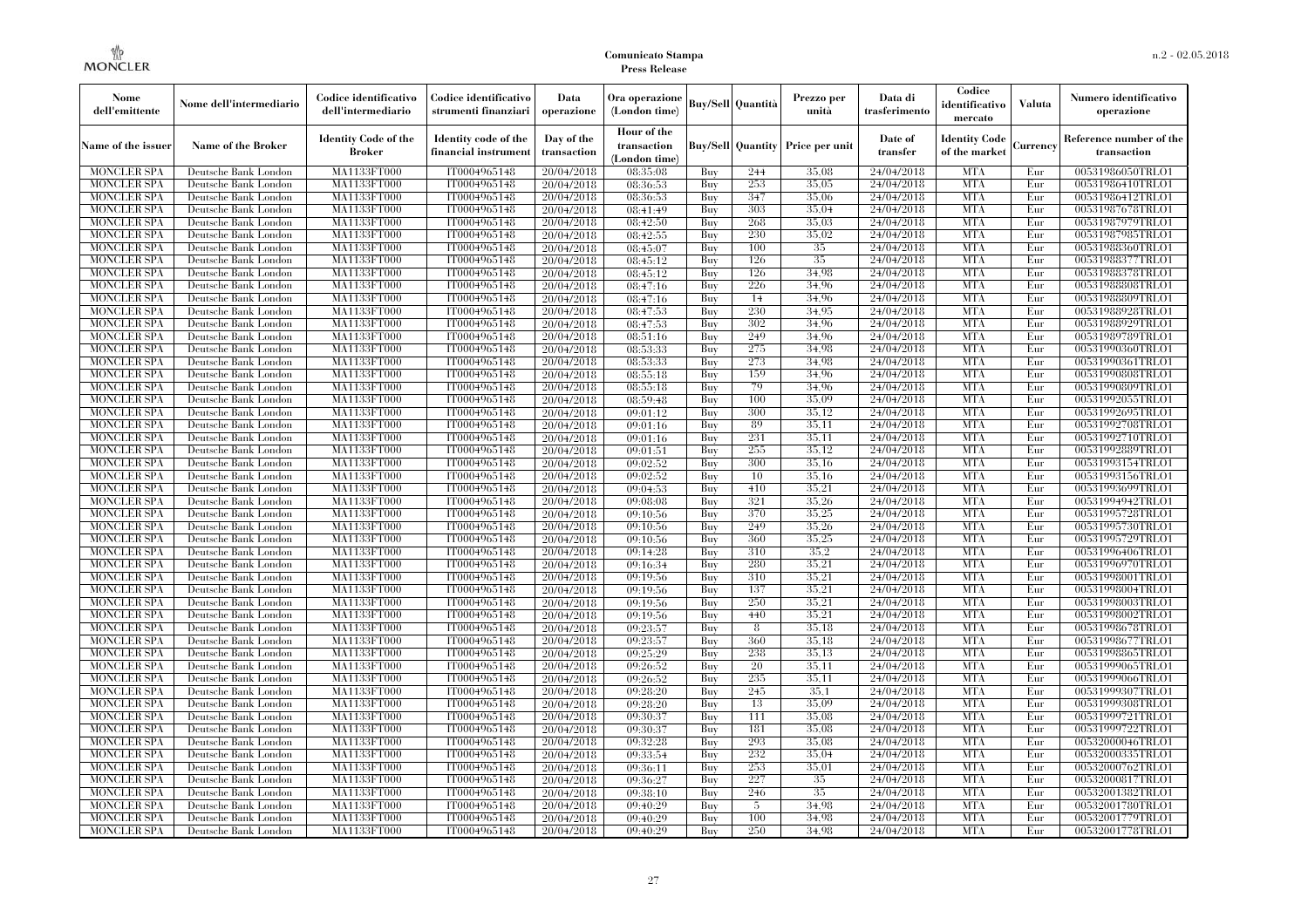| Nome<br>dell'emittente                   | Nome dell'intermediario                      | Codice identificativo<br>dell'intermediario | Codice identificativo<br>strumenti finanziari | Data<br>operazione        | Ora operazione<br>(London time)             |            | <b>Buy/Sell Quantità</b> | Prezzo per<br>unità | Data di<br>trasferimento | Codice<br>identificativo<br>mercato   | <b>Valuta</b> | Numero identificativo<br>operazione    |
|------------------------------------------|----------------------------------------------|---------------------------------------------|-----------------------------------------------|---------------------------|---------------------------------------------|------------|--------------------------|---------------------|--------------------------|---------------------------------------|---------------|----------------------------------------|
| Name of the issuer                       | <b>Name of the Broker</b>                    | <b>Identity Code of the</b><br>Broker       | Identity code of the<br>financial instrumen   | Day of the<br>transaction | Hour of the<br>transaction<br>(London time) |            | <b>Buy/Sell</b> Quantity | Price per unit      | Date of<br>transfer      | <b>Identity Code</b><br>of the market | Currency      | Reference number of the<br>transaction |
| <b>MONCLER SPA</b>                       | Deutsche Bank London                         | MA1133FT000                                 | IT0004965148                                  | 20/04/2018                | 09:41:55                                    | Buy        | 237                      | 34.94               | 24/04/2018               | <b>MTA</b>                            | Eur           | 00532002140TRLO1                       |
| <b>MONCLER SPA</b>                       | Deutsche Bank London                         | MA1133FT000                                 | IT0004965148                                  | 20/04/2018                | 09:44:12                                    | Buy        | 235                      | 34.91               | 24/04/2018               | <b>MTA</b>                            | Eur           | 00532002639TRLO1                       |
| <b>MONCLER SPA</b>                       | Deutsche Bank London                         | <b>MA1133FT000</b>                          | IT0004965148                                  | 20/04/2018                | 09:45:34                                    | Buy        | 255                      | 34,96               | 24/04/2018               | <b>MTA</b>                            | Eur           | 00532002969TRLO1                       |
| <b>MONCLER SPA</b>                       | Deutsche Bank London                         | MA1133FT000                                 | IT0004965148                                  | 20/04/2018                | 09:49:33                                    | Buy        | 290                      | 34.96               | 24/04/2018               | <b>MTA</b>                            | Eur           | 00532003834TRLO1                       |
| <b>MONCLER SPA</b>                       | Deutsche Bank London                         | MA1133FT000                                 | IT0004965148                                  | 20/04/2018                | 09:49:33                                    | Buy        | 28                       | 34,97               | 24/04/2018               | <b>MTA</b>                            | Eur           | 00532003837TRLO1                       |
| <b>MONCLER SPA</b>                       | Deutsche Bank London                         | <b>MA1133FT000</b>                          | IT0004965148<br>IT0004965148                  | 20/04/2018                | 09:49:33                                    | Buy        | 360<br>250               | 34,97<br>34,97      | 24/04/2018<br>24/04/2018 | <b>MTA</b><br><b>MTA</b>              | Eur           | 00532003836TRLO1<br>00532003835TRLO1   |
| <b>MONCLER SPA</b><br><b>MONCLER SPA</b> | Deutsche Bank London<br>Deutsche Bank London | <b>MA1133FT000</b><br><b>MA1133FT000</b>    | IT0004965148                                  | 20/04/2018<br>20/04/2018  | 09:49:33<br>09:54:45                        | Buy<br>Buy | 296                      | 34.94               | 24/04/2018               | <b>MTA</b>                            | Eur<br>Eur    | 00532005028TRLO1                       |
| <b>MONCLER SPA</b>                       | Deutsche Bank London                         | MA1133FT000                                 | IT0004965148                                  | 20/04/2018                | 09:54:45                                    | Buy        | 275                      | 34.94               | 24/04/2018               | <b>MTA</b>                            | Eur           | 00532005029TRLO1                       |
| <b>MONCLER SPA</b>                       | Deutsche Bank London                         | MA1133FT000                                 | IT0004965148                                  | 20/04/2018                | 09:57:48                                    | Buy        | 278                      | 34,92               | 24/04/2018               | <b>MTA</b>                            | Eur           | 00532005710TRLO1                       |
| <b>MONCLER SPA</b>                       | Deutsche Bank London                         | <b>MA1133FT000</b>                          | IT0004965148                                  | 20/04/2018                | 09:57:48                                    | Buy        | 25                       | 34.92               | 24/04/2018               | <b>MTA</b>                            | Eur           | 00532005712TRLO1                       |
| MONCLER SPA                              | Deutsche Bank London                         | <b>MA1133FT000</b>                          | IT0004965148                                  | 20/04/2018                | 09:57:48                                    | Buy        | 360                      | 34.92               | 24/04/2018               | <b>MTA</b>                            | Eur           | 00532005711TRLO1                       |
| <b>MONCLER SPA</b>                       | Deutsche Bank London                         | MA1133FT000                                 | IT0004965148                                  | 20/04/2018                | 10:03:05                                    | Buy        | 142                      | 35                  | 24/04/2018               | <b>MTA</b>                            | Eur           | 00532006856TRLO1                       |
| <b>MONCLER SPA</b>                       | Deutsche Bank London                         | MA1133FT000                                 | IT0004965148                                  | 20/04/2018                | 10:03:05                                    | Buy        | 103                      | 35                  | 24/04/2018               | <b>MTA</b>                            | Eur           | 00532006857TRLO1                       |
| <b>MONCLER SPA</b>                       | Deutsche Bank London                         | <b>MA1133FT000</b>                          | IT0004965148                                  | 20/04/2018                | 10:03:36                                    | Buy        | 235                      | 34.99               | 24/04/2018               | <b>MTA</b>                            | Eur           | 00532006932TRLO1                       |
| MONCLER SPA                              | Deutsche Bank London                         | <b>MA1133FT000</b>                          | IT0004965148                                  | 20/04/2018                | 10:05:05                                    | Buy        | 235                      | 34.96               | 24/04/2018               | <b>MTA</b>                            | Eur           | 00532007285TRLO1                       |
| <b>MONCLER SPA</b>                       | Deutsche Bank London                         | MA1133FT000                                 | IT0004965148                                  | 20/04/2018                | 10:05:05                                    | Buy        | 255                      | 34,97               | 24/04/2018               | <b>MTA</b>                            | Eur           | 00532007286TRLO1                       |
| <b>MONCLER SPA</b>                       | Deutsche Bank London                         | <b>MA1133FT000</b>                          | IT0004965148                                  | 20/04/2018                | 10:08:20                                    | Buy        | 243                      | 34,94               | 24/04/2018               | <b>MTA</b>                            | Eur           | 00532007997TRLO1                       |
| <b>MONCLER SPA</b>                       | Deutsche Bank London                         | <b>MA1133FT000</b>                          | IT0004965148                                  | 20/04/2018                | 10:11:08                                    | Buy        | 245                      | 34,91               | 24/04/2018               | <b>MTA</b>                            | Eur           | 00532008779TRLO1                       |
| <b>MONCLER SPA</b>                       | Deutsche Bank London                         | <b>MA1133FT000</b>                          | IT0004965148                                  | 20/04/2018                | 10:11:21                                    | Buy        | 96                       | 34.9                | 24/04/2018               | <b>MTA</b>                            | Eur           | 00532008971TRLO1                       |
| <b>MONCLER SPA</b>                       | Deutsche Bank London                         | MA1133FT000                                 | IT0004965148                                  | 20/04/2018                | 10:11:21                                    | Buy        | 191                      | 34.9                | 24/04/2018               | <b>MTA</b>                            | Eur           | 00532008972TRLO1                       |
| <b>MONCLER SPA</b>                       | Deutsche Bank London                         | MA1133FT000                                 | IT0004965148                                  | 20/04/2018                | 10:11:21                                    | Buy        | 257                      | 34.9                | 24/04/2018               | <b>MTA</b>                            | Eur           | 00532008973TRLO1                       |
| <b>MONCLER SPA</b>                       | Deutsche Bank London                         | <b>MA1133FT000</b>                          | IT0004965148                                  | 20/04/2018                | 10:16:24                                    | Buy        | 239                      | 34,85               | 24/04/2018               | <b>MTA</b>                            | Eur           | 00532010271TRLO1                       |
| MONCLER SPA                              | Deutsche Bank London                         | MA1133FT000                                 | IT0004965148                                  | 20/04/2018                | 10:16:24                                    | Buy        | 14                       | 34.85               | 24/04/2018               | <b>MTA</b>                            | Eur           | 00532010272TRLO1                       |
| <b>MONCLER SPA</b>                       | Deutsche Bank London                         | MA1133FT000                                 | IT0004965148                                  | 20/04/2018                | 10:16:24                                    | Buy        | 274<br>235               | 34.86               | 24/04/2018               | <b>MTA</b><br><b>MTA</b>              | Eur           | 00532010273TRLO1                       |
| <b>MONCLER SPA</b><br><b>MONCLER SPA</b> | Deutsche Bank London<br>Deutsche Bank London | <b>MA1133FT000</b><br><b>MA1133FT000</b>    | IT0004965148<br>IT0004965148                  | 20/04/2018                | 10:20:23                                    | Buy<br>Buy | 153                      | 34,83<br>34,84      | 24/04/2018<br>24/04/2018 | <b>MTA</b>                            | Eur<br>Eur    | 00532011038TRLO1<br>00532011040TRLO1   |
| <b>MONCLER SPA</b>                       | Deutsche Bank London                         | MA1133FT000                                 | IT0004965148                                  | 20/04/2018<br>20/04/2018  | 10:20:23<br>10:20:23                        | Buy        | 125                      | 34.84               | 24/04/2018               | <b>MTA</b>                            | Eur           | 00532011039TRLO1                       |
| <b>MONCLER SPA</b>                       | Deutsche Bank London                         | MA1133FT000                                 | IT0004965148                                  | 20/04/2018                | 10:22:46                                    | Buy        | 355                      | 34.86               | 24/04/2018               | <b>MTA</b>                            | Eur           | 00532011529TRLO1                       |
| <b>MONCLER SPA</b>                       | Deutsche Bank London                         | <b>MA1133FT000</b>                          | IT0004965148                                  | 20/04/2018                | 10:25:42                                    | Buy        | 264                      | 34,83               | 24/04/2018               | <b>MTA</b>                            | Eur           | 00532012212TRLO1                       |
| <b>MONCLER SPA</b>                       | Deutsche Bank London                         | <b>MA1133FT000</b>                          | IT0004965148                                  | 20/04/2018                | 10:27:55                                    | Buy        | 240                      | 34,81               | 24/04/2018               | <b>MTA</b>                            | Eur           | 00532012882TRLO1                       |
| MONCLER SPA                              | Deutsche Bank London                         | MA1133FT000                                 | IT0004965148                                  | 20/04/2018                | 10:29:49                                    | Buy        | 265                      | 34.8                | 24/04/2018               | <b>MTA</b>                            | Eur           | 00532013270TRLO1                       |
| <b>MONCLER SPA</b>                       | Deutsche Bank London                         | MA1133FT000                                 | IT0004965148                                  | 20/04/2018                | 10:29:49                                    | Buy        | 280                      | 34.8                | 24/04/2018               | <b>MTA</b>                            | Eur           | 00532013271TRLO1                       |
| <b>MONCLER SPA</b>                       | Deutsche Bank London                         | <b>MA1133FT000</b>                          | IT0004965148                                  | 20/04/2018                | 10:33:35                                    | Buy        | 240                      | 34,87               | 24/04/2018               | <b>MTA</b>                            | Eur           | 00532014177TRLO1                       |
| <b>MONCLER SPA</b>                       | Deutsche Bank London                         | <b>MA1133FT000</b>                          | IT0004965148                                  | 20/04/2018                | 10:33:35                                    | Buy        | 186                      | 34,87               | 24/04/2018               | <b>MTA</b>                            | Eur           | 00532014179TRLO1                       |
| <b>MONCLER SPA</b>                       | Deutsche Bank London                         | MA1133FT000                                 | IT0004965148                                  | 20/04/2018                | 10:35:27                                    | Buy        | 125                      | 34,87               | 24/04/2018               | <b>MTA</b>                            | Eur           | 00532014753TRLO1                       |
| <b>MONCLER SPA</b>                       | Deutsche Bank London                         | MA1133FT000                                 | IT0004965148                                  | 20/04/2018                | 10:36:21                                    | Buy        | 308                      | 34.88               | 24/04/2018               | <b>MTA</b>                            | Eur           | 00532014857TRLO1                       |
| <b>MONCLER SPA</b>                       | Deutsche Bank London                         | <b>MA1133FT000</b>                          | IT0004965148                                  | 20/04/2018                | 10:38:03                                    | Buy        | 242                      | 34,87               | 24/04/2018               | <b>MTA</b>                            | Eur           | 00532015156TRLO1                       |
| <b>MONCLER SPA</b>                       | Deutsche Bank London                         | <b>MA1133FT000</b>                          | IT0004965148                                  | 20/04/2018                | 10:42:17                                    | Buy        | 390                      | 34,93               | 24/04/2018               | <b>MTA</b>                            | Eur           | 00532016086TRLO1                       |
| <b>MONCLER SPA</b>                       | Deutsche Bank London                         | MA1133FT000                                 | IT0004965148                                  | 20/04/2018                | 10:43:00                                    | Buy        | 247                      | 34,91               | 24/04/2018               | <b>MTA</b>                            | Eur           | 00532016193TRLO1                       |
| <b>MONCLER SPA</b>                       | Deutsche Bank London                         | MA1133FT000                                 | IT0004965148                                  | 20/04/2018                | 10:43:00                                    | Buy        | 131                      | 34.93               | 24/04/2018               | <b>MTA</b>                            | Eur           | 00532016195TRLO1                       |
| <b>MONCLER SPA</b>                       | Deutsche Bank London                         | MA1133FT000                                 | IT0004965148                                  | 20/04/2018                | 10:43:00                                    | Buy        | 125                      | 34.92               | 24/04/2018               | <b>MTA</b>                            | Eur           | 00532016194TRLO1                       |
| <b>MONCLER SPA</b>                       | Deutsche Bank London                         | <b>MA1133FT000</b>                          | IT0004965148                                  | 20/04/2018                | 10:49:22                                    | Buy        | 275                      | 34,91               | 24/04/2018               | MTA                                   | Eur           | 00532018512TRLO1                       |
| <b>MONCLER SPA</b>                       | Deutsche Bank London                         | <b>MA1133FT000</b>                          | IT0004965148                                  | 20/04/2018                | 10:49:22                                    | Buy        | 185                      | 34.92               | 24/04/2018               | <b>MTA</b>                            | Eur           | 00532018514TRLO1                       |
| <b>MONCLER SPA</b>                       | Deutsche Bank London                         | MA1133FT000                                 | IT0004965148                                  | 20/04/2018                | 10:49:22                                    | Buy        | 100                      | 34.92               | 24/04/2018               | <b>MTA</b>                            | Eur           | 00532018513TRLO1                       |
| <b>MONCLER SPA</b>                       | Deutsche Bank London                         | MA1133FT000                                 | IT0004965148                                  | 20/04/2018                | 10:53:03                                    | Buy        | 269<br>250               | 34.98<br>34.98      | 24/04/2018               | <b>MTA</b><br><b>MTA</b>              | Eur           | 00532020619TRLO1                       |
| <b>MONCLER SPA</b><br><b>MONCLER SPA</b> | Deutsche Bank London<br>Deutsche Bank London | <b>MA1133FT000</b><br>MA1133FT000           | IT0004965148<br>IT0004965148                  | 20/04/2018                | 10:56:08                                    | Buy<br>Buy | 260                      | 34.96               | 24/04/2018<br>24/04/2018 | <b>MTA</b>                            | Eur<br>Eur    | 00532021246TRLO1<br>00532021728TRLO1   |
| <b>MONCLER SPA</b>                       | Deutsche Bank London                         | MA1133FT000                                 | IT0004965148                                  | 20/04/2018<br>20/04/2018  | 10:57:48<br>10:57:48                        | Buy        | 300                      | 34.95               | 24/04/2018               | <b>MTA</b>                            | Eur           | 00532021730TRLO1                       |
| <b>MONCLER SPA</b>                       | Deutsche Bank London                         | <b>MA1133FT000</b>                          | IT0004965148                                  | 20/04/2018                | 10:57:48                                    | Buy        | 20                       | 34.95               | 24/04/2018               | <b>MTA</b>                            | Eur           | 00532021731TRLO1                       |
| <b>MONCLER SPA</b>                       | Deutsche Bank London                         | <b>MA1133FT000</b>                          | IT0004965148                                  | 20/04/2018                | 11:00:20                                    | Buy        | 265                      | 34.95               | 24/04/2018               | <b>MTA</b>                            | Eur           | 00532022461TRLO1                       |
| <b>MONCLER SPA</b>                       | Deutsche Bank London                         | <b>MA1133FT000</b>                          | IT0004965148                                  | 20/04/2018                | 11:01:52                                    | Buy        | 311                      | 34.98               | 24/04/2018               | <b>MTA</b>                            | Eur           | 00532022626TRLO1                       |
| MONCLER SPA                              | Deutsche Bank London                         | MA1133FT000                                 | IT0004965148                                  | 20/04/2018                | 11:04:11                                    | Buy        | 279                      | 34.96               | 24/04/2018               | <b>MTA</b>                            | Eur           | 00532022991TRLO1                       |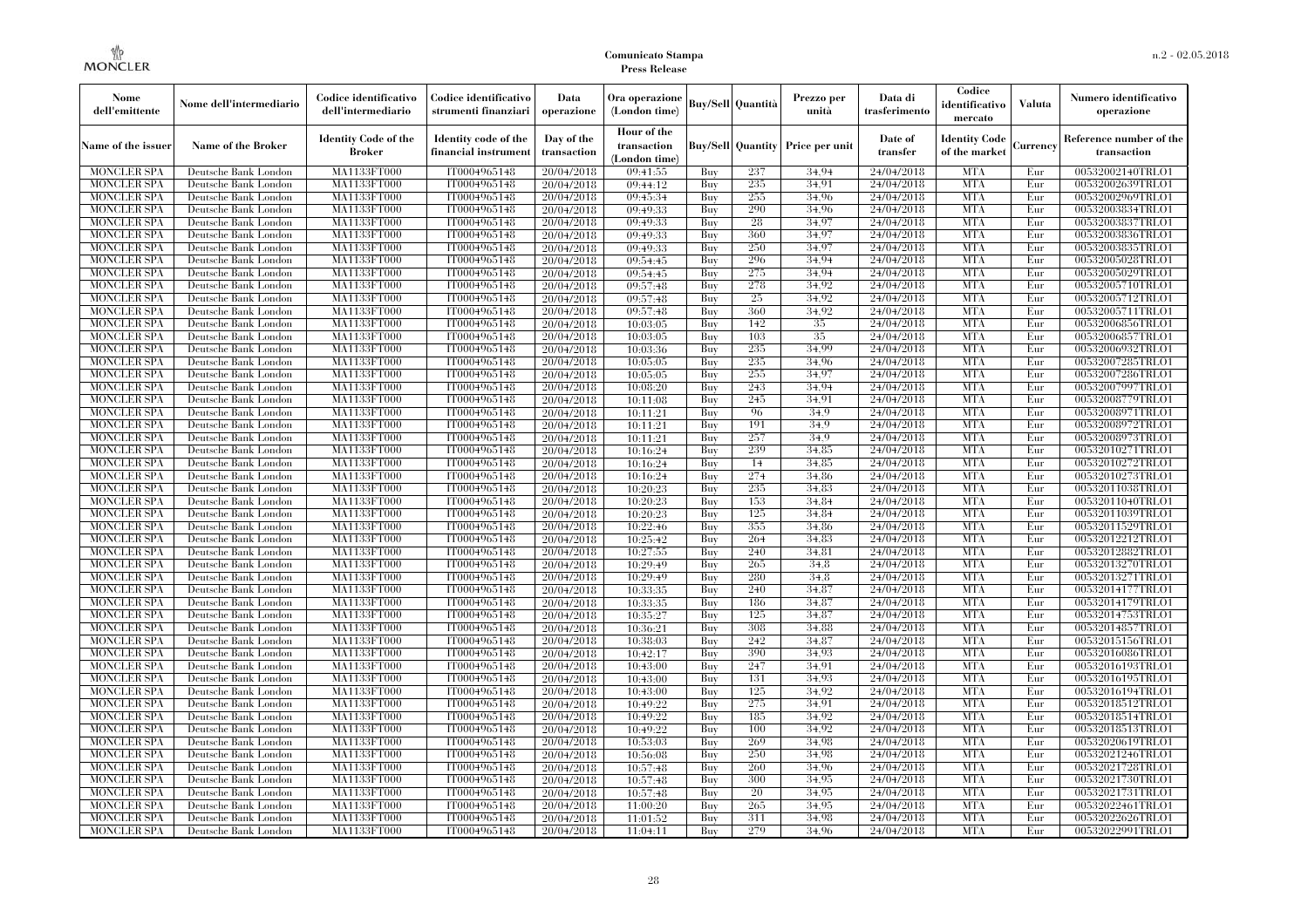| Nome<br>dell'emittente                   | Nome dell'intermediario                      | Codice identificativo<br>dell'intermediario | Codice identificativo<br>strumenti finanziari | Data<br>operazione        | Ora operazione<br>(London time)             |            | <b>Buy/Sell Quantità</b> | Prezzo per<br>unità | Data di<br>trasferimento | Codice<br>identificativo<br>mercato   | <b>Valuta</b> | Numero identificativo<br>operazione    |
|------------------------------------------|----------------------------------------------|---------------------------------------------|-----------------------------------------------|---------------------------|---------------------------------------------|------------|--------------------------|---------------------|--------------------------|---------------------------------------|---------------|----------------------------------------|
| Name of the issuer                       | <b>Name of the Broker</b>                    | <b>Identity Code of the</b><br>Broker       | Identity code of the<br>financial instrumen   | Day of the<br>transaction | Hour of the<br>transaction<br>(London time) |            | <b>Buy/Sell</b> Quantity | Price per unit      | Date of<br>transfer      | <b>Identity Code</b><br>of the market | Currency      | Reference number of the<br>transaction |
| <b>MONCLER SPA</b>                       | Deutsche Bank London                         | MA1133FT000                                 | IT0004965148                                  | 20/04/2018                | 11:08:37                                    | Buy        | 246                      | 34.89               | 24/04/2018               | <b>MTA</b>                            | Eur           | 00532023649TRLO1                       |
| <b>MONCLER SPA</b>                       | Deutsche Bank London                         | MA1133FT000                                 | IT0004965148                                  | 20/04/2018                | 11:09:33                                    | Buy        | 260                      | 34.9                | 24/04/2018               | <b>MTA</b>                            | Eur           | 00532023773TRLO1                       |
| <b>MONCLER SPA</b>                       | Deutsche Bank London                         | <b>MA1133FT000</b>                          | IT0004965148                                  | 20/04/2018                | 11:11:06                                    | Buy        | 247                      | 34,91               | 24/04/2018               | <b>MTA</b>                            | Eur           | 00532024030TRLO1                       |
| <b>MONCLER SPA</b>                       | Deutsche Bank London                         | MA1133FT000                                 | IT0004965148                                  | 20/04/2018                | 11:14:04                                    | Buy        | 141                      | 34.92               | 24/04/2018               | <b>MTA</b>                            | Eur           | 00532024396TRLO1                       |
| <b>MONCLER SPA</b>                       | Deutsche Bank London                         | MA1133FT000                                 | IT0004965148                                  | 20/04/2018                | 11:14:04                                    | Buy        | 123<br>109               | 34.92               | 24/04/2018               | <b>MTA</b>                            | Eur           | 00532024395TRLO1                       |
| <b>MONCLER SPA</b>                       | Deutsche Bank London                         | <b>MA1133FT000</b>                          | IT0004965148<br>IT0004965148                  | 20/04/2018                | 11:20:48                                    | Buy        | 181                      | 34.96<br>34,96      | 24/04/2018<br>24/04/2018 | <b>MTA</b><br><b>MTA</b>              | Eur           | 00532025727TRLO1<br>00532025728TRLO1   |
| <b>MONCLER SPA</b><br><b>MONCLER SPA</b> | Deutsche Bank London<br>Deutsche Bank London | <b>MA1133FT000</b><br><b>MA1133FT000</b>    | IT0004965148                                  | 20/04/2018<br>20/04/2018  | 11:20:48<br>11:22:10                        | Buy<br>Buy | 310                      | 34.95               | 24/04/2018               | <b>MTA</b>                            | Eur<br>Eur    | 00532025855TRLO1                       |
| <b>MONCLER SPA</b>                       | Deutsche Bank London                         | MA1133FT000                                 | IT0004965148                                  | 20/04/2018                | 11:22:10                                    | Buy        | 336                      | 34.95               | 24/04/2018               | <b>MTA</b>                            | Eur           | 00532025856TRLO1                       |
| <b>MONCLER SPA</b>                       | Deutsche Bank London                         | MA1133FT000                                 | IT0004965148                                  | 20/04/2018                | 11:26:30                                    | Buy        | 318                      | 34,95               | 24/04/2018               | <b>MTA</b>                            | Eur           | 00532026435TRLO1                       |
| <b>MONCLER SPA</b>                       | Deutsche Bank London                         | <b>MA1133FT000</b>                          | IT0004965148                                  | 20/04/2018                | 11:26:30                                    | Buy        | 125                      | 34,96               | 24/04/2018               | <b>MTA</b>                            | Eur           | 00532026438TRLO1                       |
| MONCLER SPA                              | Deutsche Bank London                         | <b>MA1133FT000</b>                          | IT0004965148                                  | 20/04/2018                | 11:28:51                                    | Buy        | 313                      | 34.95               | 24/04/2018               | <b>MTA</b>                            | Eur           | 00532026602TRLO1                       |
| <b>MONCLER SPA</b>                       | Deutsche Bank London                         | MA1133FT000                                 | IT0004965148                                  | 20/04/2018                | 11:30:18                                    | Buy        | 38                       | 34.96               | 24/04/2018               | <b>MTA</b>                            | Eur           | 00532026772TRLO1                       |
| <b>MONCLER SPA</b>                       | Deutsche Bank London                         | MA1133FT000                                 | IT0004965148                                  | 20/04/2018                | 11:33:39                                    | Buy        | 195                      | 34.99               | 24/04/2018               | <b>MTA</b>                            | Eur           | 00532027335TRLO1                       |
| <b>MONCLER SPA</b>                       | Deutsche Bank London                         | <b>MA1133FT000</b>                          | IT0004965148                                  | 20/04/2018                | 11:33:39                                    | Buy        | 125                      | 34,98               | 24/04/2018               | <b>MTA</b>                            | Eur           | 00532027334TRLO1                       |
| MONCLER SPA                              | Deutsche Bank London                         | <b>MA1133FT000</b>                          | IT0004965148                                  | 20/04/2018                | 11:33:50                                    | Buy        | 344                      | 34,97               | 24/04/2018               | <b>MTA</b>                            | Eur           | 00532027350TRLO1                       |
| <b>MONCLER SPA</b>                       | Deutsche Bank London                         | MA1133FT000                                 | IT0004965148                                  | 20/04/2018                | 11:33:50                                    | Buy        | 100                      | 34.98               | 24/04/2018               | <b>MTA</b>                            | Eur           | 00532027353TRLO1                       |
| <b>MONCLER SPA</b>                       | Deutsche Bank London                         | <b>MA1133FT000</b>                          | IT0004965148                                  | 20/04/2018                | 11:33:50                                    | Buy        | 125                      | 34,98               | 24/04/2018               | <b>MTA</b>                            | Eur           | 00532027352TRLO1                       |
| <b>MONCLER SPA</b>                       | Deutsche Bank London                         | <b>MA1133FT000</b>                          | IT0004965148                                  | 20/04/2018                | 11:33:50                                    | Buy        | 250                      | 34,98               | 24/04/2018               | <b>MTA</b>                            | Eur           | 00532027351TRLO1                       |
| <b>MONCLER SPA</b>                       | Deutsche Bank London                         | <b>MA1133FT000</b>                          | IT0004965148                                  | 20/04/2018                | 11:38:41                                    | Buy        | 245                      | 35,04               | 24/04/2018               | <b>MTA</b>                            | Eur           | 00532028003TRLO1                       |
| <b>MONCLER SPA</b>                       | Deutsche Bank London                         | MA1133FT000                                 | IT0004965148                                  | 20/04/2018                | 11:41:06                                    | Buy        | 70                       | 35.13               | 24/04/2018               | <b>MTA</b>                            | Eur           | 00532028472TRLO1                       |
| <b>MONCLER SPA</b>                       | Deutsche Bank London                         | MA1133FT000                                 | IT0004965148                                  | 20/04/2018                | 11:41:06                                    | Buy        | 269                      | 35,13               | 24/04/2018               | <b>MTA</b>                            | Eur           | 00532028473TRLO1                       |
| <b>MONCLER SPA</b>                       | Deutsche Bank London                         | <b>MA1133FT000</b>                          | IT0004965148                                  | 20/04/2018                | 11:45:27                                    | Buy        | 25                       | 35,11               | 24/04/2018               | <b>MTA</b>                            | Eur           | 00532029107TRLO1                       |
| MONCLER SPA                              | Deutsche Bank London                         | MA1133FT000                                 | IT0004965148                                  | 20/04/2018                | 11:45:27                                    | Buy        | 215                      | 35.11               | 24/04/2018               | <b>MTA</b>                            | Eur           | 00532029108TRLO1                       |
| <b>MONCLER SPA</b>                       | Deutsche Bank London                         | MA1133FT000                                 | IT0004965148                                  | 20/04/2018                | 11:47:44                                    | Buy        | 238                      | 35,09<br>35,09      | 24/04/2018<br>24/04/2018 | <b>MTA</b><br><b>MTA</b>              | Eur           | 00532029455TRLO1                       |
| <b>MONCLER SPA</b><br><b>MONCLER SPA</b> | Deutsche Bank London<br>Deutsche Bank London | <b>MA1133FT000</b><br><b>MA1133FT000</b>    | IT0004965148<br>IT0004965148                  | 20/04/2018                | 11:48:24                                    | Buy<br>Buy | 246<br>240               | 35,04               | 24/04/2018               | <b>MTA</b>                            | Eur<br>Eur    | 00532029597TRLO1<br>00532029776TRLO1   |
| <b>MONCLER SPA</b>                       | Deutsche Bank London                         | MA1133FT000                                 | IT0004965148                                  | 20/04/2018<br>20/04/2018  | 11:50:22<br>11:53:27                        | Buy        | 261                      | 35,02               | 24/04/2018               | <b>MTA</b>                            | Eur           | 00532030322TRLO1                       |
| <b>MONCLER SPA</b>                       | Deutsche Bank London                         | MA1133FT000                                 | IT0004965148                                  | 20/04/2018                | 11:56:33                                    | Buy        | 240                      | 34.98               | 24/04/2018               | <b>MTA</b>                            | Eur           | 00532030832TRLO1                       |
| <b>MONCLER SPA</b>                       | Deutsche Bank London                         | <b>MA1133FT000</b>                          | IT0004965148                                  | 20/04/2018                | 11:57:41                                    | Buy        | 261                      | 34,96               | 24/04/2018               | <b>MTA</b>                            | Eur           | 00532030999TRLO1                       |
| <b>MONCLER SPA</b>                       | Deutsche Bank London                         | <b>MA1133FT000</b>                          | IT0004965148                                  | 20/04/2018                | 12:02:50                                    | Buy        | 59                       | 34,99               | 24/04/2018               | <b>MTA</b>                            | Eur           | 00532032101TRLO1                       |
| MONCLER SPA                              | Deutsche Bank London                         | MA1133FT000                                 | IT0004965148                                  | 20/04/2018                | 12:02:50                                    | Buy        | 381                      | 34.99               | 24/04/2018               | <b>MTA</b>                            | Eur           | 00532032100TRLO1                       |
| <b>MONCLER SPA</b>                       | Deutsche Bank London                         | MA1133FT000                                 | IT0004965148                                  | 20/04/2018                | 12:02:50                                    | Buy        | 125                      | 34.98               | 24/04/2018               | <b>MTA</b>                            | Eur           | 00532032099TRLO1                       |
| <b>MONCLER SPA</b>                       | Deutsche Bank London                         | <b>MA1133FT000</b>                          | IT0004965148                                  | 20/04/2018                | 12:11:29                                    | Buy        | 295                      | 35,02               | 24/04/2018               | <b>MTA</b>                            | Eur           | 00532033676TRLO1                       |
| <b>MONCLER SPA</b>                       | Deutsche Bank London                         | <b>MA1133FT000</b>                          | IT0004965148                                  | 20/04/2018                | 12:11:30                                    | Buy        | 350                      | 35,01               | 24/04/2018               | <b>MTA</b>                            | Eur           | 00532033682TRLO1                       |
| <b>MONCLER SPA</b>                       | Deutsche Bank London                         | MA1133FT000                                 | IT0004965148                                  | 20/04/2018                | 12:11:57                                    | Buy        | 255                      | 35                  | 24/04/2018               | <b>MTA</b>                            | Eur           | 00532033770TRLO1                       |
| <b>MONCLER SPA</b>                       | Deutsche Bank London                         | MA1133FT000                                 | IT0004965148                                  | 20/04/2018                | 12:11:57                                    | Buy        | 166                      | 35,01               | 24/04/2018               | <b>MTA</b>                            | Eur           | 00532033772TRLO1                       |
| <b>MONCLER SPA</b>                       | Deutsche Bank London                         | <b>MA1133FT000</b>                          | IT0004965148                                  | 20/04/2018                | 12:11:57                                    | Buy        | 125                      | 35,01               | 24/04/2018               | <b>MTA</b>                            | Eur           | 00532033771TRLO1                       |
| <b>MONCLER SPA</b>                       | Deutsche Bank London                         | <b>MA1133FT000</b>                          | IT0004965148                                  | 20/04/2018                | 12:16:45                                    | Buy        | 312                      | 35                  | 24/04/2018               | <b>MTA</b>                            | Eur           | 00532034431TRLO1                       |
| <b>MONCLER SPA</b>                       | Deutsche Bank London                         | MA1133FT000                                 | IT0004965148                                  | 20/04/2018                | 12:22:35                                    | Buy        | 245                      | 34,95               | 24/04/2018               | <b>MTA</b>                            | Eur           | 00532035402TRLO1                       |
| <b>MONCLER SPA</b>                       | Deutsche Bank London                         | MA1133FT000                                 | IT0004965148                                  | 20/04/2018                | 12:22:35                                    | Buy        | 296                      | 34,95               | 24/04/2018               | <b>MTA</b>                            | Eur           | 00532035403TRLO1                       |
| <b>MONCLER SPA</b>                       | Deutsche Bank London                         | MA1133FT000                                 | IT0004965148                                  | 20/04/2018                | 12:24:25                                    | Buy        | 250                      | 34.91               | 24/04/2018               | <b>MTA</b>                            | Eur           | 00532035780TRLO1                       |
| <b>MONCLER SPA</b>                       | Deutsche Bank London                         | <b>MA1133FT000</b>                          | IT0004965148                                  | 20/04/2018                | 12:27:05                                    | Buy        | 242                      | 34,93               | 24/04/2018               | MTA                                   | Eur           | 00532036142TRLO1                       |
| <b>MONCLER SPA</b>                       | Deutsche Bank London                         | <b>MA1133FT000</b>                          | IT0004965148                                  | 20/04/2018                | 12:32:00                                    | Buy        | 240                      | 34,94               | 24/04/2018               | <b>MTA</b>                            | Eur           | 00532037057TRLO1                       |
| <b>MONCLER SPA</b>                       | Deutsche Bank London                         | MA1133FT000                                 | IT0004965148                                  | 20/04/2018                | 12:32:00                                    | Buy        | 23                       | 34.95               | 24/04/2018               | <b>MTA</b>                            | Eur           | 00532037060TRLO1                       |
| <b>MONCLER SPA</b>                       | Deutsche Bank London                         | MA1133FT000                                 | IT0004965148                                  | 20/04/2018                | 12:32:00                                    | Buy        | 125                      | 34.95<br>34.95      | 24/04/2018               | <b>MTA</b><br><b>MTA</b>              | Eur           | 00532037059TRLO1                       |
| <b>MONCLER SPA</b><br><b>MONCLER SPA</b> | Deutsche Bank London<br>Deutsche Bank London | <b>MA1133FT000</b><br>MA1133FT000           | IT0004965148<br>IT0004965148                  | 20/04/2018                | 12:32:00<br>12:39:05                        | Buy<br>Buy | 400<br>326               | 34.92               | 24/04/2018<br>24/04/2018 | <b>MTA</b>                            | Eur<br>Eur    | 00532037058TRLO1<br>00532038621TRLO1   |
| <b>MONCLER SPA</b>                       | Deutsche Bank London                         | MA1133FT000                                 | IT0004965148                                  | 20/04/2018<br>20/04/2018  | 12:41:19                                    | Buy        | 405                      | 34.93               | 24/04/2018               | <b>MTA</b>                            | Eur           | 00532038983TRLO1                       |
| <b>MONCLER SPA</b>                       | Deutsche Bank London                         | <b>MA1133FT000</b>                          | IT0004965148                                  | 20/04/2018                | 12:41:19                                    | Buy        | 125                      | 34.93               | 24/04/2018               | <b>MTA</b>                            | Eur           | 00532038984TRLO1                       |
| <b>MONCLER SPA</b>                       | Deutsche Bank London                         | <b>MA1133FT000</b>                          | IT0004965148                                  | 20/04/2018                | 12:44:53                                    | Buy        | 238                      | 34.9                | 24/04/2018               | <b>MTA</b>                            | Eur           | 00532039607TRLO1                       |
| <b>MONCLER SPA</b>                       | Deutsche Bank London                         | <b>MA1133FT000</b>                          | IT0004965148                                  | 20/04/2018                | 12:46:53                                    | Buy        | 241                      | 34.88               | 24/04/2018               | <b>MTA</b>                            | Eur           | 00532040018TRLO1                       |
| MONCLER SPA                              | Deutsche Bank London                         | MA1133FT000                                 | IT0004965148                                  | 20/04/2018                | 12:51:00                                    | Buy        | 239                      | 34.92               | 24/04/2018               | <b>MTA</b>                            | Eur           | 00532040796TRLO1                       |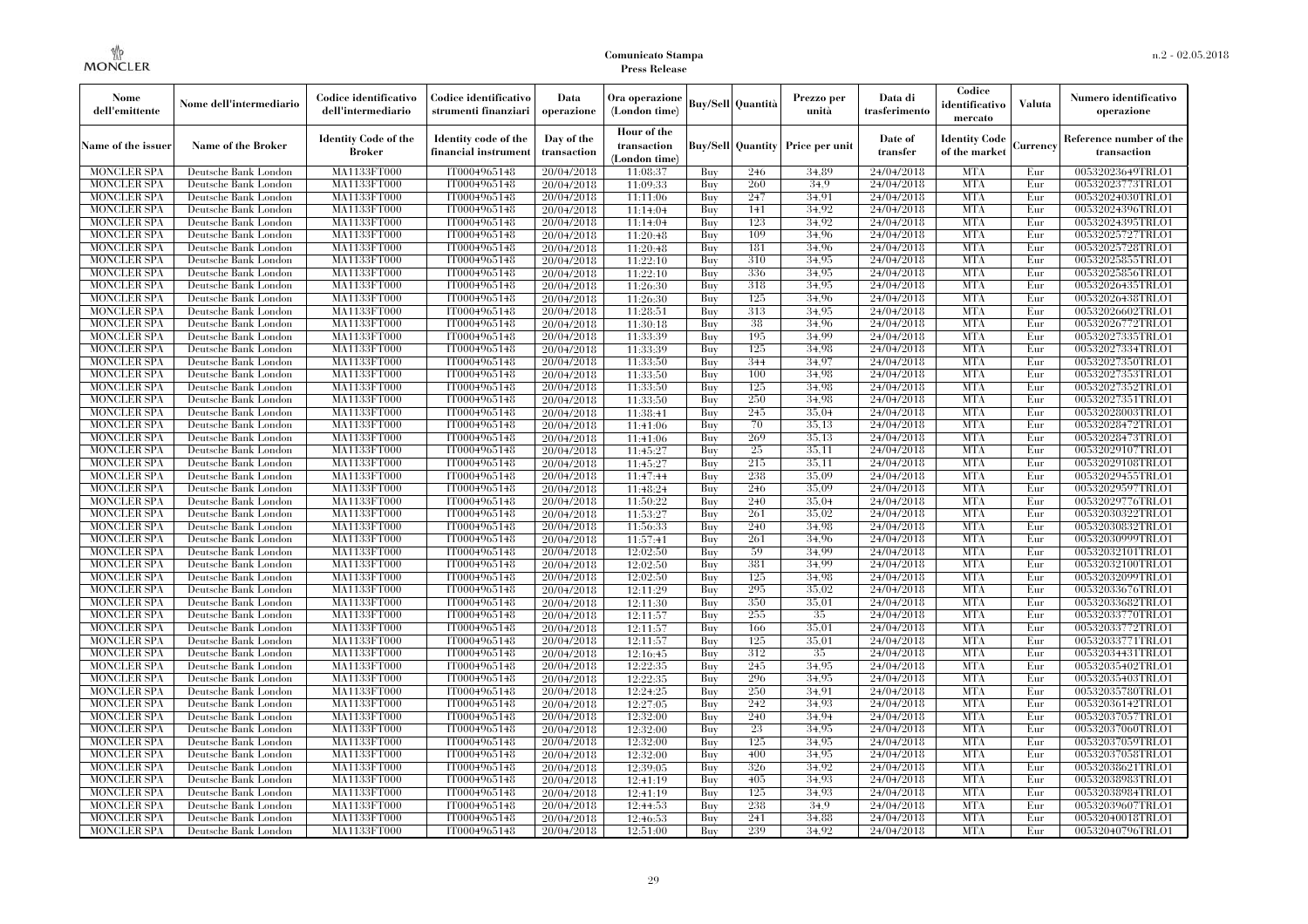| Nome<br>dell'emittente            | Nome dell'intermediario                      | Codice identificativo<br>dell'intermediario | Codice identificativo<br>strumenti finanziari | Data<br>operazione        | Ora operazione<br>(London time)             |            | <b>Buy/Sell Quantità</b> | Prezzo per<br>unità | Data di<br>trasferimento | Codice<br>identificativo<br>mercato   | <b>Valuta</b> | Numero identificativo<br>operazione    |
|-----------------------------------|----------------------------------------------|---------------------------------------------|-----------------------------------------------|---------------------------|---------------------------------------------|------------|--------------------------|---------------------|--------------------------|---------------------------------------|---------------|----------------------------------------|
| Name of the issuer                | <b>Name of the Broker</b>                    | <b>Identity Code of the</b><br>Broker       | Identity code of the<br>financial instrumen   | Day of the<br>transaction | Hour of the<br>transaction<br>(London time) |            | <b>Buy/Sell</b> Quantity | Price per unit      | Date of<br>transfer      | <b>Identity Code</b><br>of the market | Currency      | Reference number of the<br>transaction |
| <b>MONCLER SPA</b>                | Deutsche Bank London                         | MA1133FT000                                 | IT0004965148                                  | 20/04/2018                | 12:51:49                                    | Buy        | 244                      | 34.93               | 24/04/2018               | <b>MTA</b>                            | Eur           | 00532040969TRLO1                       |
| <b>MONCLER SPA</b>                | Deutsche Bank London                         | MA1133FT000                                 | IT0004965148                                  | 20/04/2018                | 12:58:05                                    | Buy        | 255                      | 34.94               | 24/04/2018               | <b>MTA</b>                            | Eur           | 00532042204TRLO1                       |
| <b>MONCLER SPA</b>                | Deutsche Bank London                         | <b>MA1133FT000</b>                          | IT0004965148                                  | 20/04/2018                | 12:58:05                                    | Buy        | 250                      | 34.95               | 24/04/2018               | <b>MTA</b>                            | Eur           | 00532042206TRLO1                       |
| <b>MONCLER SPA</b>                | Deutsche Bank London                         | MA1133FT000                                 | IT0004965148                                  | 20/04/2018                | 12:58:05                                    | Buy        | 125                      | 34.95               | 24/04/2018               | <b>MTA</b>                            | Eur           | 00532042205TRLO1                       |
| <b>MONCLER SPA</b>                | Deutsche Bank London                         | MA1133FT000                                 | IT0004965148                                  | 20/04/2018                | 13:03:05                                    | Buy        | 190                      | 34.9                | 24/04/2018               | <b>MTA</b>                            | Eur           | 00532043380TRLO1                       |
| <b>MONCLER SPA</b>                | Deutsche Bank London                         | <b>MA1133FT000</b>                          | IT0004965148                                  | 20/04/2018                | 13:04:30                                    | Buy        | 43                       | 34.9                | 24/04/2018               | <b>MTA</b>                            | Eur           | 00532043649TRLO1                       |
| <b>MONCLER SPA</b>                | Deutsche Bank London                         | <b>MA1133FT000</b>                          | IT0004965148                                  | 20/04/2018                | 13:04:30                                    | Buy        | 50                       | 34.9                | 24/04/2018               | <b>MTA</b>                            | Eur           | 00532043650TRLO1                       |
| <b>MONCLER SPA</b>                | Deutsche Bank London                         | <b>MA1133FT000</b>                          | IT0004965148                                  | 20/04/2018                | 13:04:56                                    | Buy        | 312                      | 34.89               | 24/04/2018               | <b>MTA</b>                            | Eur           | 00532043707TRLO1                       |
| <b>MONCLER SPA</b>                | Deutsche Bank London                         | MA1133FT000                                 | IT0004965148                                  | 20/04/2018                | 13:06:03                                    | Buy        | 370                      | 34.92               | 24/04/2018               | <b>MTA</b>                            | Eur           | 00532043824TRLO1                       |
| <b>MONCLER SPA</b>                | Deutsche Bank London                         | MA1133FT000                                 | IT0004965148                                  | 20/04/2018                | 13:06:03                                    | Buy        | 366<br>39                | 34,92<br>34.92      | 24/04/2018               | <b>MTA</b><br><b>MTA</b>              | Eur           | 00532043825TRLO1                       |
| <b>MONCLER SPA</b><br>MONCLER SPA | Deutsche Bank London<br>Deutsche Bank London | <b>MA1133FT000</b><br><b>MA1133FT000</b>    | IT0004965148<br>IT0004965148                  | 20/04/2018<br>20/04/2018  | 13:13:05<br>13:13:05                        | Buy        | 345                      | 34.92               | 24/04/2018<br>24/04/2018 | <b>MTA</b>                            | Eur<br>Eur    | 00532045014TRLO1<br>00532045013TRLO1   |
| <b>MONCLER SPA</b>                | Deutsche Bank London                         | MA1133FT000                                 | IT0004965148                                  | 20/04/2018                | 13:17:26                                    | Buy<br>Buy | 243                      | 34.9                | 24/04/2018               | <b>MTA</b>                            | Eur           | 00532045717TRLO1                       |
| <b>MONCLER SPA</b>                | Deutsche Bank London                         | MA1133FT000                                 | IT0004965148                                  | 20/04/2018                | 13:17:26                                    | Buy        | 25                       | 34.92               | 24/04/2018               | <b>MTA</b>                            | Eur           | 00532045720TRLO1                       |
| <b>MONCLER SPA</b>                | Deutsche Bank London                         | <b>MA1133FT000</b>                          | IT0004965148                                  | 20/04/2018                | 13:17:26                                    | Buy        | 125                      | 34.92               | 24/04/2018               | <b>MTA</b>                            | Eur           | 00532045719TRLO1                       |
| MONCLER SPA                       | Deutsche Bank London                         | <b>MA1133FT000</b>                          | IT0004965148                                  | 20/04/2018                | 13:17:26                                    | Buy        | 125                      | 34.91               | 24/04/2018               | <b>MTA</b>                            | Eur           | 00532045718TRLO1                       |
| <b>MONCLER SPA</b>                | Deutsche Bank London                         | MA1133FT000                                 | IT0004965148                                  | 20/04/2018                | 13:19:44                                    | Buy        | 255                      | 34.88               | 24/04/2018               | <b>MTA</b>                            | Eur           | 00532046193TRLO1                       |
| <b>MONCLER SPA</b>                | Deutsche Bank London                         | <b>MA1133FT000</b>                          | IT0004965148                                  | 20/04/2018                | 13:25:12                                    | Buy        | 15                       | 34,89               | 24/04/2018               | <b>MTA</b>                            | Eur           | 00532047019TRLO1                       |
| <b>MONCLER SPA</b>                | Deutsche Bank London                         | <b>MA1133FT000</b>                          | IT0004965148                                  | 20/04/2018                | 13:25:12                                    | Buy        | 365                      | 34.89               | 24/04/2018               | <b>MTA</b>                            | Eur           | 00532047020TRLO1                       |
| <b>MONCLER SPA</b>                | Deutsche Bank London                         | <b>MA1133FT000</b>                          | IT0004965148                                  | 20/04/2018                | 13:25:41                                    | Buy        | 27                       | 34.89               | 24/04/2018               | <b>MTA</b>                            | Eur           | 00532047082TRLO1                       |
| <b>MONCLER SPA</b>                | Deutsche Bank London                         | MA1133FT000                                 | IT0004965148                                  | 20/04/2018                | 13:25:41                                    | Buy        | 350                      | 34.88               | 24/04/2018               | <b>MTA</b>                            | Eur           | 00532047081TRLO1                       |
| <b>MONCLER SPA</b>                | Deutsche Bank London                         | MA1133FT000                                 | IT0004965148                                  | 20/04/2018                | 13:29:05                                    | Buy        | 275                      | 34,89               | 24/04/2018               | <b>MTA</b>                            | Eur           | 00532048164TRLO1                       |
| <b>MONCLER SPA</b>                | Deutsche Bank London                         | <b>MA1133FT000</b>                          | IT0004965148                                  | 20/04/2018                | 13:29:54                                    | Buy        | 259                      | 34,88               | 24/04/2018               | <b>MTA</b>                            | Eur           | 00532048361TRLO1                       |
| MONCLER SPA                       | Deutsche Bank London                         | MA1133FT000                                 | IT0004965148                                  | 20/04/2018                | 13:29:54                                    | Buy        | 282                      | 34.88               | 24/04/2018               | <b>MTA</b>                            | Eur           | 00532048362TRLO1                       |
| <b>MONCLER SPA</b>                | Deutsche Bank London                         | MA1133FT000                                 | IT0004965148                                  | 20/04/2018                | 13:33:47                                    | Buy        | 136                      | 34,87               | 24/04/2018               | <b>MTA</b>                            | Eur           | 00532049357TRLO1                       |
| <b>MONCLER SPA</b>                | Deutsche Bank London                         | <b>MA1133FT000</b>                          | IT0004965148                                  | 20/04/2018                | 13:33:47                                    | Buy        | 125                      | 34,86               | 24/04/2018               | <b>MTA</b>                            | Eur           | 00532049356TRLO1                       |
| <b>MONCLER SPA</b>                | Deutsche Bank London                         | <b>MA1133FT000</b>                          | IT0004965148                                  | 20/04/2018                | 13:36:36                                    | Buy        | 267                      | 34,84               | 24/04/2018               | <b>MTA</b>                            | Eur           | 00532049875TRLO1                       |
| <b>MONCLER SPA</b>                | Deutsche Bank London                         | MA1133FT000                                 | IT0004965148                                  | 20/04/2018                | 13:36:36                                    | Buy        | 82                       | 34.85               | 24/04/2018               | <b>MTA</b>                            | Eur           | 00532049877TRLO1                       |
| <b>MONCLER SPA</b>                | Deutsche Bank London                         | MA1133FT000                                 | IT0004965148                                  | 20/04/2018                | 13:36:36                                    | Buy        | 179                      | 34.85               | 24/04/2018               | <b>MTA</b>                            | Eur           | 00532049876TRLO1                       |
| <b>MONCLER SPA</b>                | Deutsche Bank London                         | <b>MA1133FT000</b>                          | IT0004965148                                  | 20/04/2018                | 13:42:38                                    | Buy        | 22                       | 34,88               | 24/04/2018               | <b>MTA</b>                            | Eur           | 00532051078TRLO1                       |
| <b>MONCLER SPA</b>                | Deutsche Bank London                         | <b>MA1133FT000</b>                          | IT0004965148                                  | 20/04/2018                | 13:42:38                                    | Buy        | 250                      | 34,88               | 24/04/2018               | <b>MTA</b>                            | Eur           | 00532051077TRLO1                       |
| MONCLER SPA                       | Deutsche Bank London                         | MA1133FT000                                 | IT0004965148                                  | 20/04/2018                | 13:42:38                                    | Buy        | 126                      | 34.88               | 24/04/2018               | <b>MTA</b>                            | Eur           | 00532051076TRLO1                       |
| <b>MONCLER SPA</b>                | Deutsche Bank London                         | MA1133FT000                                 | IT0004965148                                  | 20/04/2018                | 13:42:38                                    | Buy        | 430                      | 34,87               | 24/04/2018               | <b>MTA</b>                            | Eur           | 00532051075TRLO1                       |
| <b>MONCLER SPA</b>                | Deutsche Bank London                         | <b>MA1133FT000</b>                          | IT0004965148                                  | 20/04/2018                | 13:44:20                                    | Buy        | 260                      | 34,88               | 24/04/2018               | <b>MTA</b>                            | Eur           | 00532051495TRLO1                       |
| <b>MONCLER SPA</b>                | Deutsche Bank London                         | <b>MA1133FT000</b>                          | IT0004965148                                  | 20/04/2018                | 13:46:52                                    | Buy        | 179                      | 34,87               | 24/04/2018               | <b>MTA</b>                            | Eur           | 00532051903TRLO1                       |
| <b>MONCLER SPA</b>                | Deutsche Bank London                         | MA1133FT000                                 | IT0004965148                                  | 20/04/2018                | 13:47:43                                    | Buy        | 245                      | 34.86               | 24/04/2018               | <b>MTA</b>                            | Eur           | 00532052070TRLO1                       |
| <b>MONCLER SPA</b>                | Deutsche Bank London                         | MA1133FT000                                 | IT0004965148                                  | 20/04/2018                | 13:50:10                                    | Buy        | 93                       | 34.87               | 24/04/2018               | <b>MTA</b>                            | Eur           | 00532052484TRLO1                       |
| <b>MONCLER SPA</b>                | Deutsche Bank London                         | <b>MA1133FT000</b>                          | IT0004965148                                  | 20/04/2018                | 13:50:10                                    | Buy        | 168                      | 34,87               | 24/04/2018               | <b>MTA</b>                            | Eur           | 00532052483TRLO1                       |
| <b>MONCLER SPA</b>                | Deutsche Bank London                         | <b>MA1133FT000</b>                          | IT0004965148                                  | 20/04/2018                | 13:51:25                                    | Buy        | 261                      | 34,87               | 24/04/2018               | <b>MTA</b>                            | Eur           | 00532052810TRLO1                       |
| <b>MONCLER SPA</b>                | Deutsche Bank London                         | MA1133FT000                                 | IT0004965148                                  | 20/04/2018                | 13:52:33                                    | Buy        | 33                       | 34.87               | 24/04/2018               | <b>MTA</b>                            | Eur           | 00532053115TRLO1                       |
| <b>MONCLER SPA</b>                | Deutsche Bank London                         | MA1133FT000                                 | IT0004965148                                  | 20/04/2018                | 13:52:33                                    | Buy        | 209                      | 34,87               | 24/04/2018               | <b>MTA</b>                            | Eur           | 00532053114TRLO1                       |
| <b>MONCLER SPA</b>                | Deutsche Bank London                         | MA1133FT000                                 | IT0004965148                                  | 20/04/2018                | 13:55:12                                    | Buy        | 261                      | 34.88               | 24/04/2018               | <b>MTA</b>                            | Eur           | 00532053734TRLO1                       |
| <b>MONCLER SPA</b>                | Deutsche Bank London                         | <b>MA1133FT000</b>                          | IT0004965148                                  | 20/04/2018                | 13:56:38                                    | Buy        | 261                      | 34,87               | 24/04/2018               | MTA                                   | Eur           | 00532054032TRLO1                       |
| <b>MONCLER SPA</b>                | Deutsche Bank London                         | <b>MA1133FT000</b>                          | IT0004965148                                  | 20/04/2018                | 13:58:31                                    | Buy        | 124                      | 34.88               | 24/04/2018               | <b>MTA</b>                            | Eur           | 00532054703TRLO1                       |
| <b>MONCLER SPA</b>                | Deutsche Bank London                         | MA1133FT000                                 | IT0004965148                                  | 20/04/2018                | 13:58:31                                    | Buy        | 137                      | 34.88               | 24/04/2018               | <b>MTA</b>                            | Eur           | 00532054702TRLO1                       |
| <b>MONCLER SPA</b>                | Deutsche Bank London                         | MA1133FT000                                 | IT0004965148                                  | 20/04/2018                | 14:01:51                                    | Buy        | 284                      | 34.86               | 24/04/2018               | <b>MTA</b>                            | Eur           | 00532055785TRLO1                       |
| <b>MONCLER SPA</b>                | Deutsche Bank London                         | <b>MA1133FT000</b>                          | IT0004965148                                  | 20/04/2018                | 14:01:52                                    | Buy        | 270                      | 34,85               | 24/04/2018               | <b>MTA</b>                            | Eur           | 00532055786TRLO1                       |
| <b>MONCLER SPA</b>                | Deutsche Bank London                         | MA1133FT000                                 | IT0004965148                                  | 20/04/2018                | 14:04:34                                    | Buy        | 262                      | 34.88               | 24/04/2018               | <b>MTA</b>                            | Eur           | 00532056367TRLO1                       |
| <b>MONCLER SPA</b>                | Deutsche Bank London                         | MA1133FT000                                 | IT0004965148                                  | 20/04/2018                | 14:05:04                                    | Buy        | 241                      | 34.88               | 24/04/2018               | <b>MTA</b>                            | Eur           | 00532056483TRLO1                       |
| <b>MONCLER SPA</b>                | Deutsche Bank London                         | <b>MA1133FT000</b>                          | IT0004965148                                  | 20/04/2018                | 14:09:54                                    | Buy        | 209                      | 34.9                | 24/04/2018               | <b>MTA</b>                            | Eur           | 00532057439TRLO1                       |
| <b>MONCLER SPA</b>                | Deutsche Bank London                         | <b>MA1133FT000</b>                          | IT0004965148                                  | 20/04/2018                | 14:09:54                                    | Buy        | 98                       | 34.89               | 24/04/2018               | <b>MTA</b>                            | Eur           | 00532057438TRLO1                       |
| <b>MONCLER SPA</b>                | Deutsche Bank London                         | <b>MA1133FT000</b>                          | IT0004965148                                  | 20/04/2018                | 14:12:00                                    | Buy        | 309                      | 34.9                | 24/04/2018               | <b>MTA</b>                            | Eur           | 00532057805TRLO1                       |
| MONCLER SPA                       | Deutsche Bank London                         | MA1133FT000                                 | IT0004965148                                  | 20/04/2018                | 14:12:58                                    | Buy        | 284                      | 34.91               | 24/04/2018               | <b>MTA</b>                            | Eur           | 00532058025TRLO1                       |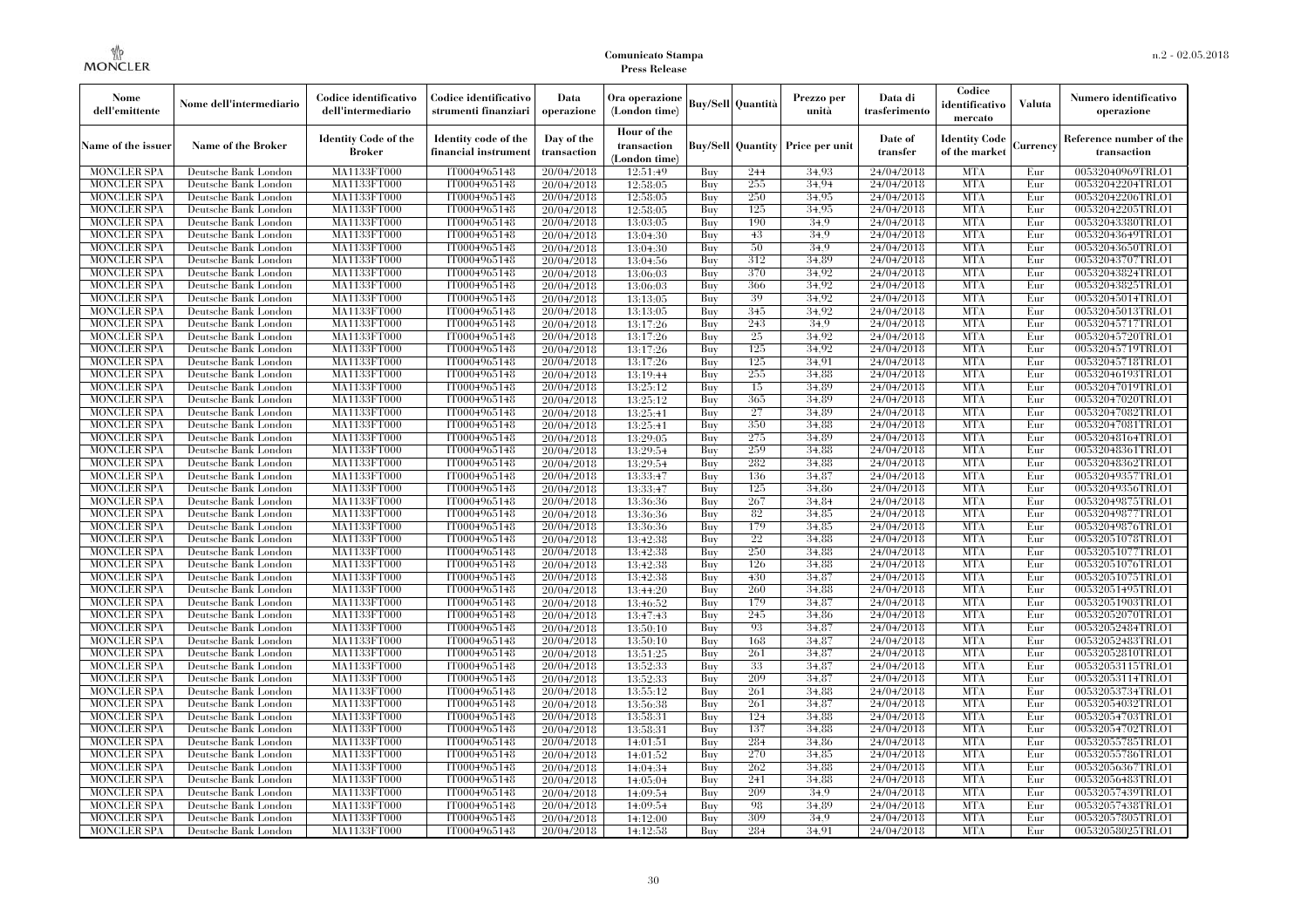| Nome<br>dell'emittente                   | Nome dell'intermediario                      | Codice identificativo<br>dell'intermediario | Codice identificativo<br>strumenti finanziari | Data<br>operazione        | Ora operazione<br>(London time)             |            | <b>Buy/Sell Quantità</b> | Prezzo per<br>unità | Data di<br>trasferimento | Codice<br>identificativo<br>mercato   | <b>Valuta</b> | Numero identificativo<br>operazione    |
|------------------------------------------|----------------------------------------------|---------------------------------------------|-----------------------------------------------|---------------------------|---------------------------------------------|------------|--------------------------|---------------------|--------------------------|---------------------------------------|---------------|----------------------------------------|
| Name of the issuer                       | Name of the Broker                           | <b>Identity Code of the</b><br>Broker       | Identity code of the<br>financial instrumen   | Day of the<br>transaction | Hour of the<br>transaction<br>(London time) |            | <b>Buy/Sell</b> Quantity | Price per unit      | Date of<br>transfer      | <b>Identity Code</b><br>of the market | Currency      | Reference number of the<br>transaction |
| <b>MONCLER SPA</b>                       | Deutsche Bank London                         | <b>MA1133FT000</b>                          | IT0004965148                                  | 20/04/2018                | 14:14:15                                    | Buy        | 20                       | 34.91               | 24/04/2018               | <b>MTA</b>                            | Eur           | 00532058263TRLO1                       |
| <b>MONCLER SPA</b>                       | Deutsche Bank London                         | MA1133FT000                                 | IT0004965148                                  | 20/04/2018                | 14:14:15                                    | Buy        | 250                      | 34.9                | 24/04/2018               | <b>MTA</b>                            | Eur           | 00532058262TRLO1                       |
| <b>MONCLER SPA</b>                       | Deutsche Bank London                         | MA1133FT000                                 | IT0004965148                                  | 20/04/2018                | 14:15:48                                    | Buy        | 316                      | 34.89               | 24/04/2018               | <b>MTA</b>                            | Eur           | 00532058522TRLO1                       |
| <b>MONCLER SPA</b>                       | Deutsche Bank London                         | MA1133FT000                                 | IT0004965148                                  | 20/04/2018                | 14:17:33                                    | Buy        | 335                      | 34.9                | 24/04/2018               | <b>MTA</b>                            | Eur           | 00532058879TRLO1                       |
| MONCLER SPA                              | Deutsche Bank London                         | <b>MA1133FT000</b>                          | IT0004965148                                  | 20/04/2018                | 14:23:19                                    | Buy        | 42                       | 34.92               | 24/04/2018               | <b>MTA</b>                            | Eur           | 00532059932TRLO1                       |
| <b>MONCLER SPA</b>                       | Deutsche Bank London                         | <b>MA1133FT000</b>                          | IT0004965148                                  | 20/04/2018                | 14:23:23                                    | Buy        | 378                      | 34.92               | 24/04/2018               | <b>MTA</b>                            | Eur           | 00532059966TRLO1                       |
| <b>MONCLER SPA</b>                       | Deutsche Bank London                         | MA1133FT000                                 | IT0004965148                                  | 20/04/2018                | 14:23:30                                    | Buy        | 250                      | 34.91               | 24/04/2018               | <b>MTA</b>                            | Eur           | 00532059978TRLO1                       |
| <b>MONCLER SPA</b>                       | Deutsche Bank London                         | <b>MA1133FT000</b>                          | IT0004965148                                  | 20/04/2018                | 14:23:30                                    | Buy        | 45<br>250                | 34.91               | 24/04/2018               | <b>MTA</b><br><b>MTA</b>              | Eur           | 00532059980TRLO1                       |
| MONCLER SPA                              | Deutsche Bank London                         | <b>MA1133FT000</b>                          | IT0004965148<br>IT0004965148                  | 20/04/2018                | 14:23:30                                    | Buy        |                          | 34.91               | 24/04/2018               | <b>MTA</b>                            | Eur           | 00532059979TRLO1                       |
| <b>MONCLER SPA</b>                       | Deutsche Bank London                         | <b>MA1133FT000</b>                          |                                               | 20/04/2018                | 14:25:22                                    | Buy        | 244<br>252               | 34.89               | 24/04/2018               |                                       | Eur           | 00532060312TRLO1                       |
| <b>MONCLER SPA</b>                       | Deutsche Bank London                         | MA1133FT000                                 | IT0004965148                                  | 20/04/2018                | 14:30:12                                    | Buy        |                          | 34.87               | 24/04/2018               | <b>MTA</b>                            | Eur           | 00532061478TRLO1                       |
| <b>MONCLER SPA</b>                       | Deutsche Bank London                         | MA1133FT000                                 | IT0004965148<br>IT0004965148                  | 20/04/2018                | 14:30:14                                    | Buy<br>Buy | 320<br>250               | 34.86<br>34.85      | 24/04/2018               | <b>MTA</b><br><b>MTA</b>              | Eur<br>Eur    | 00532061487TRLO1                       |
| <b>MONCLER SPA</b><br><b>MONCLER SPA</b> | Deutsche Bank London<br>Deutsche Bank London | <b>MA1133FT000</b><br>MA1133FT000           | IT0004965148                                  | 20/04/2018                | 14:31:45                                    | Buy        | 130                      | 34,88               | 24/04/2018<br>24/04/2018 | <b>MTA</b>                            | Eur           | 00532061874TRLO1<br>00532061884TRLO1   |
| <b>MONCLER SPA</b>                       | Deutsche Bank London                         | MA1133FT000                                 | IT0004965148                                  | 20/04/2018                | 14:31:45                                    | Buy        | 250                      | 34.88               | 24/04/2018               | <b>MTA</b>                            | Eur           | 00532061883TRLO1                       |
| <b>MONCLER SPA</b>                       | Deutsche Bank London                         | <b>MA1133FT000</b>                          | IT0004965148                                  | 20/04/2018                | 14:31:45                                    | Buy        | 208                      | 34.88               | 24/04/2018               | <b>MTA</b>                            | Eur           | 00532061882TRLO1                       |
| <b>MONCLER SPA</b>                       | Deutsche Bank London                         | <b>MA1133FT000</b>                          | IT0004965148                                  | 20/04/2018<br>20/04/2018  | 14:31:45<br>14:31:45                        | Buy        | 100                      | 34,87               | 24/04/2018               | <b>MTA</b>                            | Eur           | 00532061881TRLO1                       |
| <b>MONCLER SPA</b>                       | Deutsche Bank London                         | <b>MA1133FT000</b>                          | IT0004965148                                  | 20/04/2018                | 14:31:45                                    | Buy        | 250                      | 34.87               | 24/04/2018               | <b>MTA</b>                            | Eur           | 00532061879TRLO1                       |
| <b>MONCLER SPA</b>                       | Deutsche Bank London                         | MA1133FT000                                 | IT0004965148                                  | 20/04/2018                | 14:34:34                                    | Buy        | 249                      | 34.85               | 24/04/2018               | <b>MTA</b>                            | Eur           | 00532062980TRLO1                       |
| <b>MONCLER SPA</b>                       | Deutsche Bank London                         | MA1133FT000                                 | IT0004965148                                  | 20/04/2018                | 14:34:34                                    | Buy        | 17                       | 34.85               | 24/04/2018               | <b>MTA</b>                            | Eur           | 00532062982TRLO1                       |
| <b>MONCLER SPA</b>                       | Deutsche Bank London                         | MA1133FT000                                 | IT0004965148                                  | 20/04/2018                | 14:34:34                                    | Buy        | 250                      | 34,85               | 24/04/2018               | <b>MTA</b>                            | Eur           | 00532062981TRLO1                       |
| <b>MONCLER SPA</b>                       | Deutsche Bank London                         | <b>MA1133FT000</b>                          | IT0004965148                                  | 20/04/2018                | 14:36:21                                    | Buy        | 247                      | 34.85               | 24/04/2018               | <b>MTA</b>                            | Eur           | 00532063506TRLO1                       |
| <b>MONCLER SPA</b>                       | Deutsche Bank London                         | MA1133FT000                                 | IT0004965148                                  | 20/04/2018                | 14:37:26                                    | Buy        | 138                      | 34.85               | 24/04/2018               | <b>MTA</b>                            | Eur           | 00532063729TRLO1                       |
| <b>MONCLER SPA</b>                       | Deutsche Bank London                         | MA1133FT000                                 | IT0004965148                                  | 20/04/2018                | 14:39:29                                    | Buy        | 147                      | 34,86               | 24/04/2018               | <b>MTA</b>                            | Eur           | 00532064586TRLO1                       |
| <b>MONCLER SPA</b>                       | Deutsche Bank London                         | MA1133FT000                                 | IT0004965148                                  | 20/04/2018                | 14:41:08                                    | Buy        | 370                      | 34,88               | 24/04/2018               | <b>MTA</b>                            | Eur           | 00532065175TRLO1                       |
| <b>MONCLER SPA</b>                       | Deutsche Bank London                         | MA1133FT000                                 | IT0004965148                                  | 20/04/2018                | 14:42:06                                    | Buy        | 295                      | 34.87               | 24/04/2018               | <b>MTA</b>                            | Eur           | 00532065722TRLO1                       |
| <b>MONCLER SPA</b>                       | Deutsche Bank London                         | MA1133FT000                                 | IT0004965148                                  | 20/04/2018                | 14:43:17                                    | Buy        | -99                      | 34.86               | 24/04/2018               | <b>MTA</b>                            | Eur           | 00532066269TRLO1                       |
| <b>MONCLER SPA</b>                       | Deutsche Bank London                         | <b>MA1133FT000</b>                          | IT0004965148                                  | 20/04/2018                | 14:43:17                                    | Buy        | 185                      | 34,86               | 24/04/2018               | <b>MTA</b>                            | Eur           | 00532066268TRLO1                       |
| <b>MONCLER SPA</b>                       | Deutsche Bank London                         | MA1133FT000                                 | IT0004965148                                  | 20/04/2018                | 14:43:37                                    | Buy        | 28                       | 34,87               | 24/04/2018               | <b>MTA</b>                            | Eur           | 00532066372TRLO1                       |
| <b>MONCLER SPA</b>                       | Deutsche Bank London                         | MA1133FT000                                 | IT0004965148                                  | 20/04/2018                | 14:43:37                                    | Buy        | 240                      | 34.87               | 24/04/2018               | <b>MTA</b>                            | Eur           | 00532066371TRLO1                       |
| <b>MONCLER SPA</b>                       | Deutsche Bank London                         | <b>MA1133FT000</b>                          | IT0004965148                                  | 20/04/2018                | 14:46:30                                    | Buy        | 307                      | 34.87               | 24/04/2018               | <b>MTA</b>                            | Eur           | 00532067640TRLO1                       |
| <b>MONCLER SPA</b>                       | Deutsche Bank London                         | <b>MA1133FT000</b>                          | IT0004965148                                  | 20/04/2018                | 14:48:08                                    | Buy        | 420                      | 34,88               | 24/04/2018               | <b>MTA</b>                            | Eur           | 00532068169TRLO1                       |
| <b>MONCLER SPA</b>                       | Deutsche Bank London                         | MA1133FT000                                 | IT0004965148                                  | 20/04/2018                | 14:50:07                                    | Buy        | 314                      | 34,89               | 24/04/2018               | <b>MTA</b>                            | Eur           | 00532069300TRLO1                       |
| <b>MONCLER SPA</b>                       | Deutsche Bank London                         | MA1133FT000                                 | IT0004965148                                  | 20/04/2018                | 14:51:58                                    | Buy        | 111                      | 34.88               | 24/04/2018               | <b>MTA</b>                            | Eur           | 00532070261TRLO1                       |
| <b>MONCLER SPA</b>                       | Deutsche Bank London                         | MA1133FT000                                 | IT0004965148                                  | 20/04/2018                | 14:51:58                                    | Buy        | 209                      | 34.88               | 24/04/2018               | <b>MTA</b>                            | Eur           | 00532070262TRLO1                       |
| <b>MONCLER SPA</b>                       | Deutsche Bank London                         | <b>MA1133FT000</b>                          | IT0004965148                                  | 20/04/2018                | 14:51:58                                    | Buy        | 250                      | 34,89               | 24/04/2018               | <b>MTA</b>                            | Eur           | 00532070264TRLO1                       |
| <b>MONCLER SPA</b>                       | Deutsche Bank London                         | MA1133FT000                                 | IT0004965148                                  | 20/04/2018                | 14:52:00                                    | Buy        | 290                      | 34,88               | 24/04/2018               | <b>MTA</b>                            | Eur           | 00532070346TRLO1                       |
| <b>MONCLER SPA</b>                       | Deutsche Bank London                         | MA1133FT000                                 | IT0004965148                                  | 20/04/2018                | 14:54:21                                    | Buy        | 320                      | 34.9                | 24/04/2018               | <b>MTA</b>                            | Eur           | 00532071269TRLO1                       |
| <b>MONCLER SPA</b>                       | Deutsche Bank London                         | <b>MA1133FT000</b>                          | IT0004965148                                  | 20/04/2018                | 14:54:22                                    | Buy        | 69                       | 34.89               | 24/04/2018               | <b>MTA</b>                            | Eur           | 00532071278TRLO1                       |
| <b>MONCLER SPA</b>                       | Deutsche Bank London                         | MA1133FT000                                 | IT0004965148                                  | 20/04/2018                | 14:56:26                                    | Buy        | 247                      | 34,88               | 24/04/2018               | <b>MTA</b>                            | Eur           | 00532072045TRLO1                       |
| <b>MONCLER SPA</b>                       | Deutsche Bank London                         | MA1133FT000                                 | IT0004965148                                  | 20/04/2018                | 14:56:26                                    | Buy        | 281                      | 34.89               | 24/04/2018               | <b>MTA</b>                            | Eur           | 00532072046TRLO1                       |
| <b>MONCLER SPA</b>                       | Deutsche Bank London                         | MA1133FT000                                 | IT0004965148                                  | 20/04/2018                | 14:59:55                                    | Buy        | 66                       | 34.88               | 24/04/2018               | <b>MTA</b>                            | Eur           | 00532073234TRLO1                       |
| <b>MONCLER SPA</b>                       | Deutsche Bank London                         | <b>MA1133FT000</b>                          | IT0004965148                                  | 20/04/2018                | 14:59:55                                    | Buy        | 250                      | 34.88               | 24/04/2018               | <b>MTA</b>                            | Eur           | 00532073233TRLO1                       |
| <b>MONCLER SPA</b>                       | Deutsche Bank London                         | MA1133FT000                                 | IT0004965148                                  | 20/04/2018                | 15:02:32                                    | Buy        | 258                      | 34,86               | 24/04/2018               | <b>MTA</b>                            | Eur           | 00532074502TRLO1                       |
| <b>MONCLER SPA</b>                       | Deutsche Bank London                         | MA1133FT000                                 | IT0004965148                                  | 20/04/2018                | 15:02:32                                    | Buy        | 68                       | 34.86               | 24/04/2018               | <b>MTA</b>                            | Eur           | 00532074504TRLO1                       |
| <b>MONCLER SPA</b>                       | Deutsche Bank London                         | MA1133FT000                                 | IT0004965148                                  | 20/04/2018                | 15:05:20                                    | Buy        | 440                      | 34.86               | 24/04/2018               | <b>MTA</b>                            | Eur           | 00532075566TRLO1                       |
| <b>MONCLER SPA</b>                       | Deutsche Bank London                         | <b>MA1133FT000</b>                          | IT0004965148                                  | 20/04/2018                | 15:07:47                                    | Buy        | 55                       | 34,86               | 24/04/2018               | <b>MTA</b>                            | Eur           | 00532076726TRLO1                       |
| <b>MONCLER SPA</b>                       | Deutsche Bank London                         | MA1133FT000                                 | IT0004965148                                  | 20/04/2018                | 15:07:52                                    | Buy        | 285                      | 34,86               | 24/04/2018               | <b>MTA</b>                            | Eur           | 00532076803TRLO1                       |
| <b>MONCLER SPA</b>                       | Deutsche Bank London                         | MA1133FT000                                 | IT0004965148                                  | 20/04/2018                | 15:07:52                                    | Buy        | 250                      | 34.86               | 24/04/2018               | <b>MTA</b>                            | Eur           | 00532076808TRLO1                       |
| <b>MONCLER SPA</b>                       | Deutsche Bank London                         | <b>MA1133FT000</b>                          | IT0004965148                                  | 20/04/2018                | 15:07:52                                    | Buy        | 220                      | 34.86               | 24/04/2018               | <b>MTA</b>                            | Eur           | 00532076809TRLO1                       |
| <b>MONCLER SPA</b>                       | Deutsche Bank London                         | <b>MA1133FT000</b>                          | IT0004965148                                  | 20/04/2018                | 15:07:52                                    | Buy        | 30                       | 34.86               | 24/04/2018               | <b>MTA</b>                            | Eur           | 00532076810TRLO1                       |
| <b>MONCLER SPA</b>                       | Deutsche Bank London                         | <b>MA1133FT000</b>                          | IT0004965148                                  | 20/04/2018                | 15:08:47                                    | Buy        | 250                      | 34,86               | 24/04/2018               | <b>MTA</b>                            | Eur           | 00532077279TRLO1                       |
| MONCLER SPA                              | Deutsche Bank London                         | MA1133FT000                                 | IT0004965148                                  | 20/04/2018                | 15:09:38                                    | Buy        | 250                      | 34.86               | 24/04/2018               | <b>MTA</b>                            | Eur           | 00532077605TRLO1                       |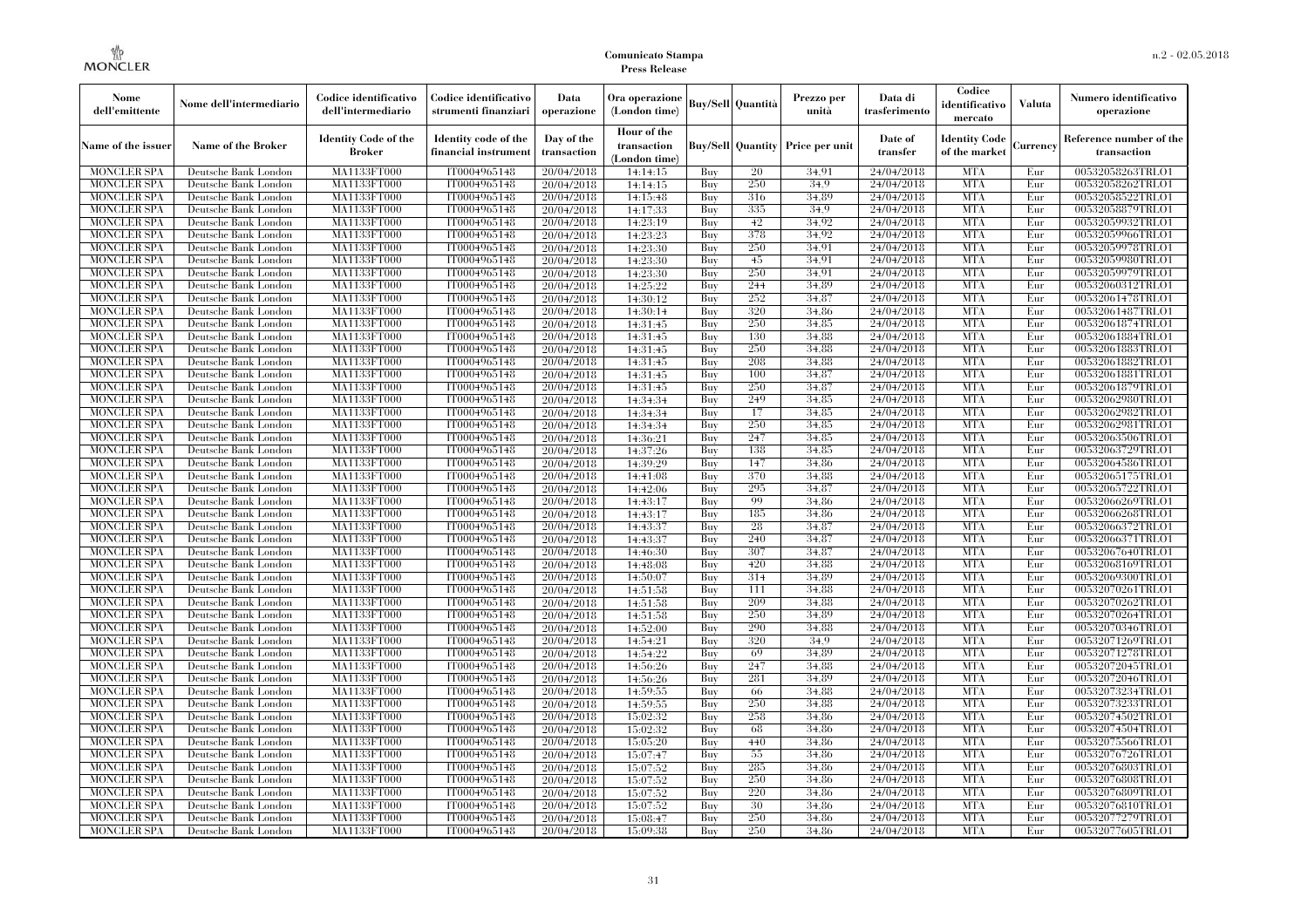| Nome<br>dell'emittente                   | Nome dell'intermediario                      | Codice identificativo<br>dell'intermediario | Codice identificativo<br>strumenti finanziari | Data<br>operazione        | Ora operazione<br>(London time)             |            | <b>Buy/Sell Quantità</b> | Prezzo per<br>unità | Data di<br>trasferimento | Codice<br>identificativo<br>mercato   | <b>Valuta</b> | Numero identificativo<br>operazione    |
|------------------------------------------|----------------------------------------------|---------------------------------------------|-----------------------------------------------|---------------------------|---------------------------------------------|------------|--------------------------|---------------------|--------------------------|---------------------------------------|---------------|----------------------------------------|
| Name of the issuer                       | <b>Name of the Broker</b>                    | <b>Identity Code of the</b><br>Broker       | Identity code of the<br>financial instrumen   | Day of the<br>transaction | Hour of the<br>transaction<br>(London time) |            | <b>Buy/Sell</b> Quantity | Price per unit      | Date of<br>transfer      | <b>Identity Code</b><br>of the market | Currency      | Reference number of the<br>transaction |
| <b>MONCLER SPA</b>                       | Deutsche Bank London                         | MA1133FT000                                 | IT0004965148                                  | 20/04/2018                | 15:10:29                                    | Buy        | 255                      | 34.85               | 24/04/2018               | <b>MTA</b>                            | Eur           | 00532078106TRLO1                       |
| <b>MONCLER SPA</b>                       | Deutsche Bank London                         | MA1133FT000                                 | IT0004965148                                  | 20/04/2018                | 15:10:29                                    | Buy        | 290                      | 34,84               | 24/04/2018               | <b>MTA</b>                            | Eur           | 00532078117TRLO1                       |
| <b>MONCLER SPA</b>                       | Deutsche Bank London                         | <b>MA1133FT000</b>                          | IT0004965148                                  | 20/04/2018                | 15:10:29                                    | Buy        | 250                      | 34.85               | 24/04/2018               | <b>MTA</b>                            | Eur           | 00532078122TRLO1                       |
| <b>MONCLER SPA</b>                       | Deutsche Bank London                         | MA1133FT000                                 | IT0004965148                                  | 20/04/2018                | 15:10:29                                    | Buy        | 90                       | 34.85               | 24/04/2018               | <b>MTA</b>                            | Eur           | 00532078124TRLO1                       |
| <b>MONCLER SPA</b>                       | Deutsche Bank London                         | MA1133FT000                                 | IT0004965148                                  | 20/04/2018                | 15:10:36                                    | Buy        | 250                      | 34.83               | 24/04/2018               | <b>MTA</b>                            | Eur           | 00532078209TRLO1                       |
| <b>MONCLER SPA</b>                       | Deutsche Bank London                         | <b>MA1133FT000</b>                          | IT0004965148                                  | 20/04/2018                | 15:12:01                                    | Buy        | 148                      | 34.83               | 24/04/2018               | <b>MTA</b>                            | Eur           | 00532078888TRLO1                       |
| <b>MONCLER SPA</b>                       | Deutsche Bank London                         | <b>MA1133FT000</b>                          | IT0004965148                                  | 20/04/2018                | 15:12:01                                    | Buy        | 123                      | 34,83               | 24/04/2018               | <b>MTA</b>                            | Eur           | 00532078887TRLO1                       |
| <b>MONCLER SPA</b>                       | Deutsche Bank London                         | <b>MA1133FT000</b>                          | IT0004965148                                  | 20/04/2018                | 15:12:56                                    | Buy        | 266                      | 34.87               | 24/04/2018               | <b>MTA</b>                            | Eur           | 00532079240TRLO1                       |
| <b>MONCLER SPA</b>                       | Deutsche Bank London                         | MA1133FT000                                 | IT0004965148                                  | 20/04/2018                | 15:16:42                                    | Buy        | 258                      | 34.86               | 24/04/2018               | <b>MTA</b>                            | Eur           | 00532081035TRLO1                       |
| <b>MONCLER SPA</b>                       | Deutsche Bank London                         | MA1133FT000                                 | IT0004965148                                  | 20/04/2018                | 15:16:42                                    | Buy        | 400                      | 34,87               | 24/04/2018               | <b>MTA</b>                            | Eur           | 00532081040TRLO1                       |
| <b>MONCLER SPA</b>                       | Deutsche Bank London                         | <b>MA1133FT000</b>                          | IT0004965148                                  | 20/04/2018                | 15:16:42                                    | Buy        | 250                      | 34,86               | 24/04/2018               | <b>MTA</b>                            | Eur           | 00532081041TRLO1                       |
| MONCLER SPA                              | Deutsche Bank London                         | <b>MA1133FT000</b>                          | IT0004965148                                  | 20/04/2018                | 15:16:42                                    | Buy        | 117                      | 34.86               | 24/04/2018               | <b>MTA</b>                            | Eur           | 00532081042TRLO1                       |
| <b>MONCLER SPA</b>                       | Deutsche Bank London                         | MA1133FT000                                 | IT0004965148                                  | 20/04/2018                | 15:18:30                                    | Buy        | 254                      | 34.86               | 24/04/2018               | <b>MTA</b>                            | Eur           | 00532081685TRLO1                       |
| <b>MONCLER SPA</b>                       | Deutsche Bank London                         | MA1133FT000                                 | IT0004965148                                  | 20/04/2018                | 15:20:41                                    | Buy        | 265<br>82                | 34.89               | 24/04/2018               | <b>MTA</b><br><b>MTA</b>              | Eur           | 00532082726TRLO1                       |
| <b>MONCLER SPA</b>                       | Deutsche Bank London                         | <b>MA1133FT000</b><br><b>MA1133FT000</b>    | IT0004965148                                  | 20/04/2018                | 15:21:31                                    | Buy        | 238                      | 34,87<br>34.87      | 24/04/2018               | <b>MTA</b>                            | Eur           | 00532083128TRLO1                       |
| MONCLER SPA<br><b>MONCLER SPA</b>        | Deutsche Bank London                         |                                             | IT0004965148<br>IT0004965148                  | 20/04/2018                | 15:21:31<br>15:22:42                        | Buy<br>Buy | 411                      | 34,89               | 24/04/2018<br>24/04/2018 | <b>MTA</b>                            | Eur<br>Eur    | 00532083129TRLO1<br>00532083608TRLO1   |
| <b>MONCLER SPA</b>                       | Deutsche Bank London                         | MA1133FT000<br><b>MA1133FT000</b>           | IT0004965148                                  | 20/04/2018                |                                             | Buy        | 450                      | 34.99               | 24/04/2018               | <b>MTA</b>                            |               |                                        |
|                                          | Deutsche Bank London                         |                                             | IT0004965148                                  | 20/04/2018                | 15:26:58<br>15:27:07                        | Buy        | 119                      | 35                  | 24/04/2018               | <b>MTA</b>                            | Eur           | 00532085255TRLO1                       |
| <b>MONCLER SPA</b><br><b>MONCLER SPA</b> | Deutsche Bank London<br>Deutsche Bank London | <b>MA1133FT000</b><br><b>MA1133FT000</b>    | IT0004965148                                  | 20/04/2018<br>20/04/2018  | 15:27:07                                    | Buy        | 250                      | 35                  | 24/04/2018               | <b>MTA</b>                            | Eur<br>Eur    | 00532085355TRLO1<br>00532085354TRLO1   |
| <b>MONCLER SPA</b>                       | Deutsche Bank London                         | MA1133FT000                                 | IT0004965148                                  | 20/04/2018                | 15:27:07                                    | Buy        | 282                      | 34.99               | 24/04/2018               | <b>MTA</b>                            | Eur           | 00532085356TRLO1                       |
| <b>MONCLER SPA</b>                       | Deutsche Bank London                         | MA1133FT000                                 | IT0004965148                                  | 20/04/2018                | 15:27:07                                    | Buy        | 40                       | 34.99               | 24/04/2018               | <b>MTA</b>                            | Eur           | 00532085357TRLO1                       |
| <b>MONCLER SPA</b>                       | Deutsche Bank London                         | <b>MA1133FT000</b>                          | IT0004965148                                  | 20/04/2018                | 15:30:00                                    | Buy        | 370                      | 35,04               | 24/04/2018               | <b>MTA</b>                            | Eur           | 00532086844TRLO1                       |
| MONCLER SPA                              | Deutsche Bank London                         | MA1133FT000                                 | IT0004965148                                  | 20/04/2018                | 15:30:20                                    | Buy        | 300                      | 35,05               | 24/04/2018               | <b>MTA</b>                            | Eur           | 00532086960TRLO1                       |
| <b>MONCLER SPA</b>                       | Deutsche Bank London                         | MA1133FT000                                 | IT0004965148                                  | 20/04/2018                | 15:31:33                                    | Buy        | 343                      | 35,08               | 24/04/2018               | <b>MTA</b>                            | Eur           | 00532087420TRLO1                       |
| <b>MONCLER SPA</b>                       | Deutsche Bank London                         | <b>MA1133FT000</b>                          | IT0004965148                                  | 20/04/2018                | 15:31:33                                    | Buy        | 80                       | 35,09               | 24/04/2018               | <b>MTA</b>                            | Eur           | 00532087422TRLO1                       |
| <b>MONCLER SPA</b>                       | Deutsche Bank London                         | <b>MA1133FT000</b>                          | IT0004965148                                  | 20/04/2018                | 15:31:33                                    | Buy        | 250                      | 35,08               | 24/04/2018               | <b>MTA</b>                            | Eur           | 00532087421TRLO1                       |
| <b>MONCLER SPA</b>                       | Deutsche Bank London                         | MA1133FT000                                 | IT0004965148                                  | 20/04/2018                | 15:35:20                                    | Buy        | 480                      | 35.12               | 24/04/2018               | <b>MTA</b>                            | Eur           | 00532089210TRLO1                       |
| <b>MONCLER SPA</b>                       | Deutsche Bank London                         | MA1133FT000                                 | IT0004965148                                  | 20/04/2018                | 15:36:56                                    | Buy        | 250                      | 35.15               | 24/04/2018               | <b>MTA</b>                            | Eur           | 00532089993TRLO1                       |
| <b>MONCLER SPA</b>                       | Deutsche Bank London                         | <b>MA1133FT000</b>                          | IT0004965148                                  | 20/04/2018                | 15:38:04                                    | Buy        | 310                      | 35,14               | 24/04/2018               | <b>MTA</b>                            | Eur           | 00532090691TRLO1                       |
| <b>MONCLER SPA</b>                       | Deutsche Bank London                         | <b>MA1133FT000</b>                          | IT0004965148                                  | 20/04/2018                | 15:39:59                                    | Buy        | 280                      | 35,17               | 24/04/2018               | <b>MTA</b>                            | Eur           | 00532091927TRLO1                       |
| MONCLER SPA                              | Deutsche Bank London                         | MA1133FT000                                 | IT0004965148                                  | 20/04/2018                | 15:40:40                                    | Buy        | 185                      | 35,17               | 24/04/2018               | <b>MTA</b>                            | Eur           | 00532092308TRLO1                       |
| <b>MONCLER SPA</b>                       | Deutsche Bank London                         | MA1133FT000                                 | IT0004965148                                  | 20/04/2018                | 15:40:40                                    | Buy        | 100                      | 35,17               | 24/04/2018               | <b>MTA</b>                            | Eur           | 00532092309TRLO1                       |
| MONCLER SPA                              | Deutsche Bank London                         | <b>MA1133FT000</b>                          | IT0004965148                                  | 20/04/2018                | 15:40:40                                    | Buy        | 149                      | 35,18               | 24/04/2018               | <b>MTA</b>                            | Eur           | 00532092312TRLO1                       |
| <b>MONCLER SPA</b>                       | Deutsche Bank London                         | <b>MA1133FT000</b>                          | IT0004965148                                  | 20/04/2018                | 15:40:40                                    | Buy        | 250                      | 35.18               | 24/04/2018               | <b>MTA</b>                            | Eur           | 00532092311TRLO1                       |
| <b>MONCLER SPA</b>                       | Deutsche Bank London                         | MA1133FT000                                 | IT0004965148                                  | 20/04/2018                | 15:40:40                                    | Buy        | 250                      | 35,17               | 24/04/2018               | <b>MTA</b>                            | Eur           | 00532092310TRLO1                       |
| <b>MONCLER SPA</b>                       | Deutsche Bank London                         | MA1133FT000                                 | IT0004965148                                  | 20/04/2018                | 15:45:41                                    | Buy        | 197                      | 35.2                | 24/04/2018               | <b>MTA</b>                            | Eur           | 00532095431TRLO1                       |
| <b>MONCLER SPA</b>                       | Deutsche Bank London                         | <b>MA1133FT000</b>                          | IT0004965148                                  | 20/04/2018                | 15:45:41                                    | Buy        | 73                       | 35,2                | 24/04/2018               | <b>MTA</b>                            | Eur           | 00532095430TRLO1                       |
| <b>MONCLER SPA</b>                       | Deutsche Bank London                         | <b>MA1133FT000</b>                          | IT0004965148                                  | 20/04/2018                | 15:45:41                                    | Buy        | 333                      | 35.2                | 24/04/2018               | <b>MTA</b>                            | Eur           | 00532095429TRLO1                       |
| <b>MONCLER SPA</b>                       | Deutsche Bank London                         | MA1133FT000                                 | IT0004965148                                  | 20/04/2018                | 15:46:10                                    | Buy        | 295                      | 35.2                | 24/04/2018               | <b>MTA</b>                            | Eur           | 00532095687TRLO1                       |
| <b>MONCLER SPA</b>                       | Deutsche Bank London                         | MA1133FT000                                 | IT0004965148                                  | 20/04/2018                | 15:46:10                                    | Buy        | 155                      | 35.2                | 24/04/2018               | <b>MTA</b>                            | Eur           | 00532095688TRLO1                       |
| <b>MONCLER SPA</b>                       | Deutsche Bank London                         | MA1133FT000                                 | IT0004965148                                  | 20/04/2018                | 15:47:50                                    | Buy        | 77                       | 35,24               | 24/04/2018               | <b>MTA</b>                            | Eur           | 00532096782TRLO1                       |
| <b>MONCLER SPA</b>                       | Deutsche Bank London                         | <b>MA1133FT000</b>                          | IT0004965148                                  | 20/04/2018                | 15:47:50                                    | Buy        | 390                      | 35,23               | 24/04/2018               | MTA                                   | Eur           | 00532096780TRLO1                       |
| <b>MONCLER SPA</b>                       | Deutsche Bank London                         | <b>MA1133FT000</b>                          | IT0004965148                                  | 20/04/2018                | 15:47:50                                    | Buy        | $\overline{4}$           | 35,23               | 24/04/2018               | <b>MTA</b>                            | Eur           | 00532096779TRLO1                       |
| <b>MONCLER SPA</b>                       | Deutsche Bank London                         | MA1133FT000                                 | IT0004965148                                  | 20/04/2018                | 15:48:52                                    | Buy        | 272                      | 35,19               | 24/04/2018               | <b>MTA</b>                            | Eur           | 00532097348TRLO1                       |
| <b>MONCLER SPA</b>                       | Deutsche Bank London                         | MA1133FT000                                 | IT0004965148                                  | 20/04/2018                | 15:50:53                                    | Buy        | 320                      | 35.2                | 24/04/2018               | <b>MTA</b>                            | Eur           | 00532099245TRLO1                       |
| <b>MONCLER SPA</b>                       | Deutsche Bank London                         | <b>MA1133FT000</b>                          | IT0004965148                                  | 20/04/2018                | 15:51:40                                    | Buy        | 313                      | 35,19               | 24/04/2018               | <b>MTA</b>                            | Eur           | 00532099599TRLO1                       |
| <b>MONCLER SPA</b>                       | Deutsche Bank London                         | MA1133FT000                                 | IT0004965148                                  | 20/04/2018                | 15:51:40                                    | Buy        | 203                      | 35.2                | 24/04/2018               | <b>MTA</b>                            | Eur           | 00532099601TRLO1                       |
| <b>MONCLER SPA</b>                       | Deutsche Bank London                         | MA1133FT000                                 | IT0004965148                                  | 20/04/2018                | 15:51:40                                    | Buy        | 250                      | 35.2                | 24/04/2018               | <b>MTA</b>                            | Eur           | 00532099600TRLO1                       |
| <b>MONCLER SPA</b>                       | Deutsche Bank London                         | <b>MA1133FT000</b>                          | IT0004965148                                  | 20/04/2018                | 15:53:57                                    | Buy        | 379                      | 35.18               | 24/04/2018               | <b>MTA</b>                            | Eur           | 00532100412TRLO1                       |
| <b>MONCLER SPA</b>                       | Deutsche Bank London                         | <b>MA1133FT000</b>                          | IT0004965148                                  | 20/04/2018                | 15:55:40                                    | Buy        | 151                      | 35,19               | 24/04/2018               | <b>MTA</b>                            | Eur           | 00532100902TRLO1                       |
| <b>MONCLER SPA</b>                       | Deutsche Bank London                         | <b>MA1133FT000</b>                          | IT0004965148                                  | 20/04/2018                | 15:55:40                                    | Buy        | 250                      | 35.19               | 24/04/2018               | <b>MTA</b>                            | Eur           | 00532100901TRLO1                       |
| MONCLER SPA                              | Deutsche Bank London                         | MA1133FT000                                 | IT0004965148                                  | 20/04/2018                | 15:56:37                                    | Buy        | 277                      | 35.19               | 24/04/2018               | <b>MTA</b>                            | Eur           | 00532101255TRLO1                       |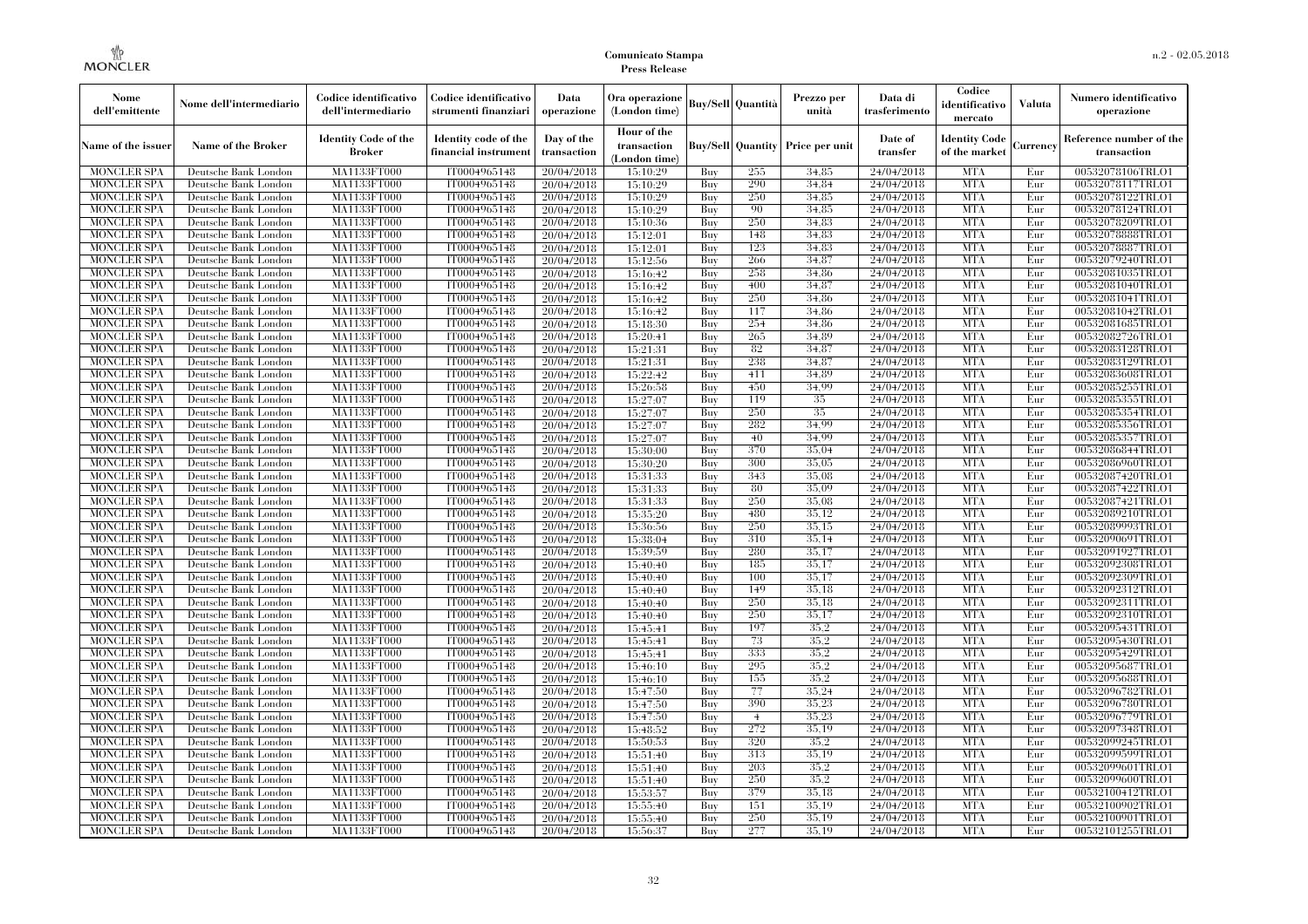| <b>Buy/Sell</b> Quantità<br>Nome dell'intermediario<br>(London time)<br>dell'emittente<br>dell'intermediario<br>operazione<br>unità<br>strumenti finanziari                                                                                                           | Data di<br>Prezzo per<br>trasferimento | Codice<br>identificativo<br>mercato   | <b>Valuta</b> | Numero identificativo<br>operazione    |
|-----------------------------------------------------------------------------------------------------------------------------------------------------------------------------------------------------------------------------------------------------------------------|----------------------------------------|---------------------------------------|---------------|----------------------------------------|
| Hour of the<br><b>Identity Code of the</b><br>Identity code of the<br>Day of the<br><b>Name of the Broker</b><br><b>Buy/Sell Quantity Price per unit</b><br>Name of the issuer<br>transaction<br><b>Broker</b><br>financial instrumen<br>transaction<br>(London time) | Date of<br>transfer                    | <b>Identity Code</b><br>of the market | Currency      | Reference number of the<br>transaction |
| MA1133FT000<br>35.19<br><b>MONCLER SPA</b><br>IT0004965148<br>20/04/2018<br>15:57:43<br>257<br>Deutsche Bank London<br>Buy                                                                                                                                            | 24/04/2018                             | <b>MTA</b>                            | Eur           | 00532101505TRLO1                       |
| MA1133FT000<br>IT0004965148<br>280<br>35,17<br><b>MONCLER SPA</b><br>Deutsche Bank London<br>20/04/2018<br>15:58:36<br>Buy                                                                                                                                            | 24/04/2018                             | <b>MTA</b>                            | Eur           | 00532101725TRLO1                       |
| IT0004965148<br>275<br>35.18<br><b>MONCLER SPA</b><br>Deutsche Bank London<br><b>MA1133FT000</b><br>20/04/2018<br>15:59:25<br>Buy                                                                                                                                     | 24/04/2018                             | <b>MTA</b>                            | Eur           | 00532102060TRLO1                       |
| 35,16<br><b>MONCLER SPA</b><br>MA1133FT000<br>IT0004965148<br>118<br>Deutsche Bank London<br>20/04/2018<br>16:01:23<br>Buy                                                                                                                                            | 24/04/2018                             | <b>MTA</b>                            | Eur           | 00532102832TRLO1                       |
| 35,16<br>MA1133FT000<br>IT0004965148<br>16:01:23<br>156<br><b>MONCLER SPA</b><br>Deutsche Bank London<br>20/04/2018<br>Buy                                                                                                                                            | 24/04/2018                             | <b>MTA</b>                            | Eur           | 00532102830TRLO1                       |
| <b>MONCLER SPA</b><br>MA1133FT000<br>IT0004965148<br>250<br>35,15<br>Deutsche Bank London<br>20/04/2018<br>16:01:23<br>Buy                                                                                                                                            | 24/04/2018                             | <b>MTA</b>                            | Eur           | 00532102833TRLO1                       |
| IT0004965148<br>250<br>35,2<br><b>MONCLER SPA</b><br>Deutsche Bank London<br><b>MA1133FT000</b><br>20/04/2018<br>16:03:03<br>Buy                                                                                                                                      | 24/04/2018                             | <b>MTA</b>                            | Eur           | 00532103341TRLO1                       |
| 16:03:26<br>227<br>35.19<br><b>MONCLER SPA</b><br>Deutsche Bank London<br><b>MA1133FT000</b><br>IT0004965148<br>20/04/2018<br>Buy                                                                                                                                     | 24/04/2018                             | <b>MTA</b>                            | Eur           | 00532103672TRLO1                       |
| 35,19<br><b>MONCLER SPA</b><br>MA1133FT000<br>IT0004965148<br>16:03:26<br>100<br>Deutsche Bank London<br>20/04/2018<br>Buy                                                                                                                                            | 24/04/2018                             | <b>MTA</b>                            | Eur           | 00532103670TRLO1                       |
| 35,16<br>MA1133FT000<br>IT0004965148<br><b>MONCLER SPA</b><br>Deutsche Bank London<br>20/04/2018<br>16:04:49<br>Buy<br>74                                                                                                                                             | 24/04/2018                             | <b>MTA</b>                            | Eur           | 00532104408TRLO1                       |
| IT0004965148<br>96<br>35,16<br><b>MONCLER SPA</b><br>Deutsche Bank London<br><b>MA1133FT000</b><br>20/04/2018<br>16:04:49<br>Buy                                                                                                                                      | 24/04/2018                             | <b>MTA</b>                            | Eur           | 00532104407TRLO1                       |
| 250<br>35.16<br><b>MONCLER SPA</b><br>Deutsche Bank London<br><b>MA1133FT000</b><br>IT0004965148<br>20/04/2018<br>16:04:49<br>Buy                                                                                                                                     | 24/04/2018                             | <b>MTA</b>                            | Eur           | 00532104405TRLO1                       |
| 35,19<br><b>MONCLER SPA</b><br>MA1133FT000<br>IT0004965148<br>80<br>Deutsche Bank London<br>20/04/2018<br>16:06:27<br>Buy                                                                                                                                             | 24/04/2018                             | <b>MTA</b>                            | Eur           | 00532105266TRLO1                       |
| 35,19<br>MA1133FT000<br>IT0004965148<br>95<br><b>MONCLER SPA</b><br>Deutsche Bank London<br>20/04/2018<br>16:06:27<br>Buy                                                                                                                                             | 24/04/2018                             | <b>MTA</b>                            | Eur           | 00532105265TRLO1                       |
| 35,17<br>IT0004965148<br>23<br><b>MONCLER SPA</b><br>Deutsche Bank London<br><b>MA1133FT000</b><br>20/04/2018<br>16:07:08<br>Buy                                                                                                                                      | 24/04/2018                             | <b>MTA</b>                            | Eur           | 00532105482TRLO1                       |
| 35.19<br><b>MONCLER SPA</b><br>Deutsche Bank London<br><b>MA1133FT000</b><br>IT0004965148<br>20/04/2018<br>16:08:11<br>420<br>Buy                                                                                                                                     | 24/04/2018                             | <b>MTA</b>                            | Eur           | 00532105837TRLO1                       |
| <b>MONCLER SPA</b><br>MA1133FT000<br>IT0004965148<br>313<br>35.2<br>Deutsche Bank London<br>20/04/2018<br>16:08:11<br>Buy                                                                                                                                             | 24/04/2018                             | <b>MTA</b>                            | Eur           | 00532105838TRLO1                       |
| 35.2<br>MA1133FT000<br>IT0004965148<br>272<br><b>MONCLER SPA</b><br>Deutsche Bank London<br>20/04/2018<br>16:09:10<br>Buy                                                                                                                                             | 24/04/2018                             | <b>MTA</b>                            | Eur           | 00532106176TRLO1                       |
| IT0004965148<br>35,19<br><b>MONCLER SPA</b><br>Deutsche Bank London<br><b>MA1133FT000</b><br>20/04/2018<br>16:10:19<br>Buy<br>255                                                                                                                                     | 24/04/2018                             | <b>MTA</b>                            | Eur           | 00532106707TRLO1                       |
| 60<br>35.19<br><b>MONCLER SPA</b><br>Deutsche Bank London<br><b>MA1133FT000</b><br>IT0004965148<br>20/04/2018<br>16:10:19<br>Buy                                                                                                                                      | 24/04/2018                             | <b>MTA</b>                            | Eur           | 00532106706TRLO1                       |
| <b>MONCLER SPA</b><br>MA1133FT000<br>IT0004965148<br>256<br>35.2<br>Deutsche Bank London<br>20/04/2018<br>16:11:18<br>Buy                                                                                                                                             | 24/04/2018                             | <b>MTA</b>                            | Eur           | 00532107032TRLO1                       |
| 35.2<br><b>MA1133FT000</b><br>IT0004965148<br><b>MONCLER SPA</b><br>Deutsche Bank London<br>20/04/2018<br>16:11:18<br>Buy<br>16                                                                                                                                       | 24/04/2018                             | <b>MTA</b>                            | Eur           | 00532107031TRLO1                       |
| IT0004965148<br>35,18<br>MONCLER SPA<br>Deutsche Bank London<br><b>MA1133FT000</b><br>20/04/2018<br>16:11:34<br>Buy<br>249                                                                                                                                            | 24/04/2018                             | <b>MTA</b>                            | Eur           | 00532107243TRLO1                       |
| 272<br>35.19<br><b>MONCLER SPA</b><br>Deutsche Bank London<br>MA1133FT000<br>IT0004965148<br>20/04/2018<br>16:12:41<br>Buy                                                                                                                                            | 24/04/2018                             | <b>MTA</b>                            | Eur           | 00532107967TRLO1                       |
| IT0004965148<br>35.2<br><b>MONCLER SPA</b><br>Deutsche Bank London<br>MA1133FT000<br>20/04/2018<br>16:13:31<br>Buy<br>269                                                                                                                                             | 24/04/2018                             | <b>MTA</b>                            | Eur           | 00532108251TRLO1                       |
| IT0004965148<br>250<br>35,21<br><b>MONCLER SPA</b><br>Deutsche Bank London<br><b>MA1133FT000</b><br>20/04/2018<br>16:14:36<br>Buy                                                                                                                                     | 24/04/2018                             | <b>MTA</b>                            | Eur           | 00532108853TRLO1                       |
| IT0004965148<br>22<br>35,21<br>MONCLER SPA<br>Deutsche Bank London<br><b>MA1133FT000</b><br>20/04/2018<br>16:14:36<br>Buy<br>250                                                                                                                                      | 24/04/2018                             | <b>MTA</b>                            | Eur           | 00532108854TRLO1                       |
| 35,23<br><b>MONCLER SPA</b><br>Deutsche Bank London<br>MA1133FT000<br>IT0004965148<br>20/04/2018<br>16:16:46<br>Buy                                                                                                                                                   | 24/04/2018                             | <b>MTA</b>                            | Eur           | 00532109682TRLO1                       |
| IT0004965148<br>220<br>35,23<br><b>MONCLER SPA</b><br>Deutsche Bank London<br>MA1133FT000<br>20/04/2018<br>16:17:17<br>Buy                                                                                                                                            | 24/04/2018                             | <b>MTA</b>                            | Eur           | 00532109966TRLO1                       |
| IT0004965148<br>350<br>35,25<br><b>MONCLER SPA</b><br>Deutsche Bank London<br><b>MA1133FT000</b><br>20/04/2018<br>16:18:27<br>Buy                                                                                                                                     | 24/04/2018                             | <b>MTA</b>                            | Eur           | 00532110506TRLO1                       |
| IT0004965148<br>35,25<br><b>MONCLER SPA</b><br>Deutsche Bank London<br><b>MA1133FT000</b><br>20/04/2018<br>16:19:05<br>Buy<br>-86<br>35,27<br>340                                                                                                                     | 24/04/2018                             | <b>MTA</b><br><b>MTA</b>              | Eur           | 00532110842TRLO1                       |
| <b>MONCLER SPA</b><br>Deutsche Bank London<br>MA1133FT000<br>IT0004965148<br>20/04/2018<br>16:19:50<br>Buy<br>35,27                                                                                                                                                   | 24/04/2018                             | <b>MTA</b>                            | Eur           | 00532111153TRLO1                       |
| IT0004965148<br><b>MONCLER SPA</b><br>Deutsche Bank London<br>MA1133FT000<br>20/04/2018<br>16:20:26<br>Buy<br>330<br>368                                                                                                                                              | 24/04/2018                             | <b>MTA</b>                            | Eur           | 00532111489TRLO1                       |
| IT0004965148<br>35,26<br><b>MONCLER SPA</b><br>Deutsche Bank London<br><b>MA1133FT000</b><br>20/04/2018<br>16:20:34<br>Buy<br>54<br>35,25                                                                                                                             | 24/04/2018                             | <b>MTA</b>                            | Eur           | 00532111531TRLO1                       |
| IT0004965148<br><b>MONCLER SPA</b><br>Deutsche Bank London<br><b>MA1133FT000</b><br>20/04/2018<br>16:20:34<br>Buy<br>35,27<br><b>MONCLER SPA</b><br>Deutsche Bank London<br>MA1133FT000<br>IT0004965148<br>376<br>Buy                                                 | 24/04/2018<br>24/04/2018               | <b>MTA</b>                            | Eur<br>Eur    | 00532111532TRLO1<br>00532111535TRLO1   |
| 16:20:34<br>20/04/2018<br>IT0004965148<br>35,27<br><b>MONCLER SPA</b><br>Deutsche Bank London<br>MA1133FT000<br>16:20:34<br>Buy<br>133                                                                                                                                | 24/04/2018                             | <b>MTA</b>                            | Eur           | 00532111536TRLO1                       |
| 20/04/2018<br>272<br>35,27<br><b>MONCLER SPA</b><br>Deutsche Bank London<br><b>MA1133FT000</b><br>IT0004965148<br>20/04/2018<br>Buy                                                                                                                                   | 24/04/2018                             | <b>MTA</b>                            | Eur           | 00532112423TRLO1                       |
| 16:22:37<br>35,25<br>IT0004965148<br>249                                                                                                                                                                                                                              |                                        | <b>MTA</b>                            |               | 00532112463TRLO1                       |
| <b>MONCLER SPA</b><br>Deutsche Bank London<br><b>MA1133FT000</b><br>20/04/2018<br>16:22:43<br>Buy<br>272<br>35,27<br><b>MONCLER SPA</b><br>Deutsche Bank London<br>MA1133FT000<br>IT0004965148<br>Buy                                                                 | 24/04/2018<br>24/04/2018               | <b>MTA</b>                            | Eur<br>Eur    | 00532113047TRLO1                       |
| 20/04/2018<br>16:23:44<br>IT0004965148<br>35,28<br><b>MONCLER SPA</b><br>Deutsche Bank London<br>MA1133FT000<br>20/04/2018<br>16:24:36<br>Buy<br>400                                                                                                                  | 24/04/2018                             | <b>MTA</b>                            | Eur           | 00532113396TRLO1                       |
| 35.28<br><b>MONCLER SPA</b><br>MA1133FT000<br>IT0004965148<br>20/04/2018<br>16:24:36<br>13<br>Deutsche Bank London<br>Buy                                                                                                                                             | 24/04/2018                             | <b>MTA</b>                            | Eur           | 00532113397TRLO1                       |
| 35,26<br><b>MONCLER SPA</b><br>Deutsche Bank London<br><b>MA1133FT000</b><br>IT0004965148<br>20/04/2018<br>16:25:51<br>Buy<br>100                                                                                                                                     | 24/04/2018                             | MTA                                   | Eur           | 00532114188TRLO1                       |
| 35,26<br><b>MONCLER SPA</b><br>Deutsche Bank London<br>MA1133FT000<br>IT0004965148<br>20/04/2018<br>16:25:53<br>14<br>Buy                                                                                                                                             | 24/04/2018                             | <b>MTA</b>                            | Eur           | 00532114196TRLO1                       |
| IT0004965148<br>35.26<br><b>MONCLER SPA</b><br>Deutsche Bank London<br>MA1133FT000<br>16:25:56<br>Buy<br>150                                                                                                                                                          | 24/04/2018                             | <b>MTA</b>                            | Eur           | 00532114242TRLO1                       |
| 20/04/2018<br>35,25<br><b>MONCLER SPA</b><br>MA1133FT000<br>IT0004965148<br>16:26:02<br>260<br>Deutsche Bank London<br>Buy                                                                                                                                            | 24/04/2018                             | <b>MTA</b>                            | Eur           | 00532114294TRLO1                       |
| 20/04/2018<br>35,23<br><b>MONCLER SPA</b><br>Deutsche Bank London<br><b>MA1133FT000</b><br>IT0004965148<br>20/04/2018<br>16:26:47<br>Buy<br>268                                                                                                                       | 24/04/2018                             | <b>MTA</b>                            | Eur           | 00532114737TRLO1                       |
| 35,25<br><b>MONCLER SPA</b><br>Deutsche Bank London<br>MA1133FT000<br>IT0004965148<br>16:27:50<br>250<br>20/04/2018<br>Buy                                                                                                                                            | 24/04/2018                             | <b>MTA</b>                            | Eur           | 00532115214TRLO1                       |
| 35,25<br><b>MONCLER SPA</b><br>Deutsche Bank London<br>MA1133FT000<br>IT0004965148<br>20/04/2018<br>16:27:50<br>Buy<br>130                                                                                                                                            | 24/04/2018                             | <b>MTA</b>                            | Eur           | 00532115215TRLO1                       |
| 272<br>35,27<br><b>MONCLER SPA</b><br>MA1133FT000<br>IT0004965148<br>16:28:03<br>Deutsche Bank London<br>20/04/2018<br>Buy                                                                                                                                            | 24/04/2018                             | <b>MTA</b>                            | Eur           | 00532115374TRLO1                       |
| 35,28<br>MONCLER SPA<br>Deutsche Bank London<br><b>MA1133FT000</b><br>IT0004965148<br>20/04/2018<br>16:29:09<br>Buy<br>$\overline{1}$                                                                                                                                 | 24/04/2018                             | <b>MTA</b>                            | Eur           | 00532116031TRLO1                       |
| 35,28<br><b>MONCLER SPA</b><br>Deutsche Bank London<br><b>MA1133FT000</b><br>IT0004965148<br>16:29:09<br>41<br>20/04/2018<br>Buy                                                                                                                                      | 24/04/2018                             | <b>MTA</b>                            | Eur           | 00532116032TRLO1                       |
| 35,27<br><b>MONCLER SPA</b><br>Deutsche Bank London<br>MA1133FT000<br>IT0004965148<br>20/04/2018<br>16:29:51<br>Buy<br>64                                                                                                                                             | 24/04/2018                             | <b>MTA</b>                            | Eur           | 00532116531TRLO1                       |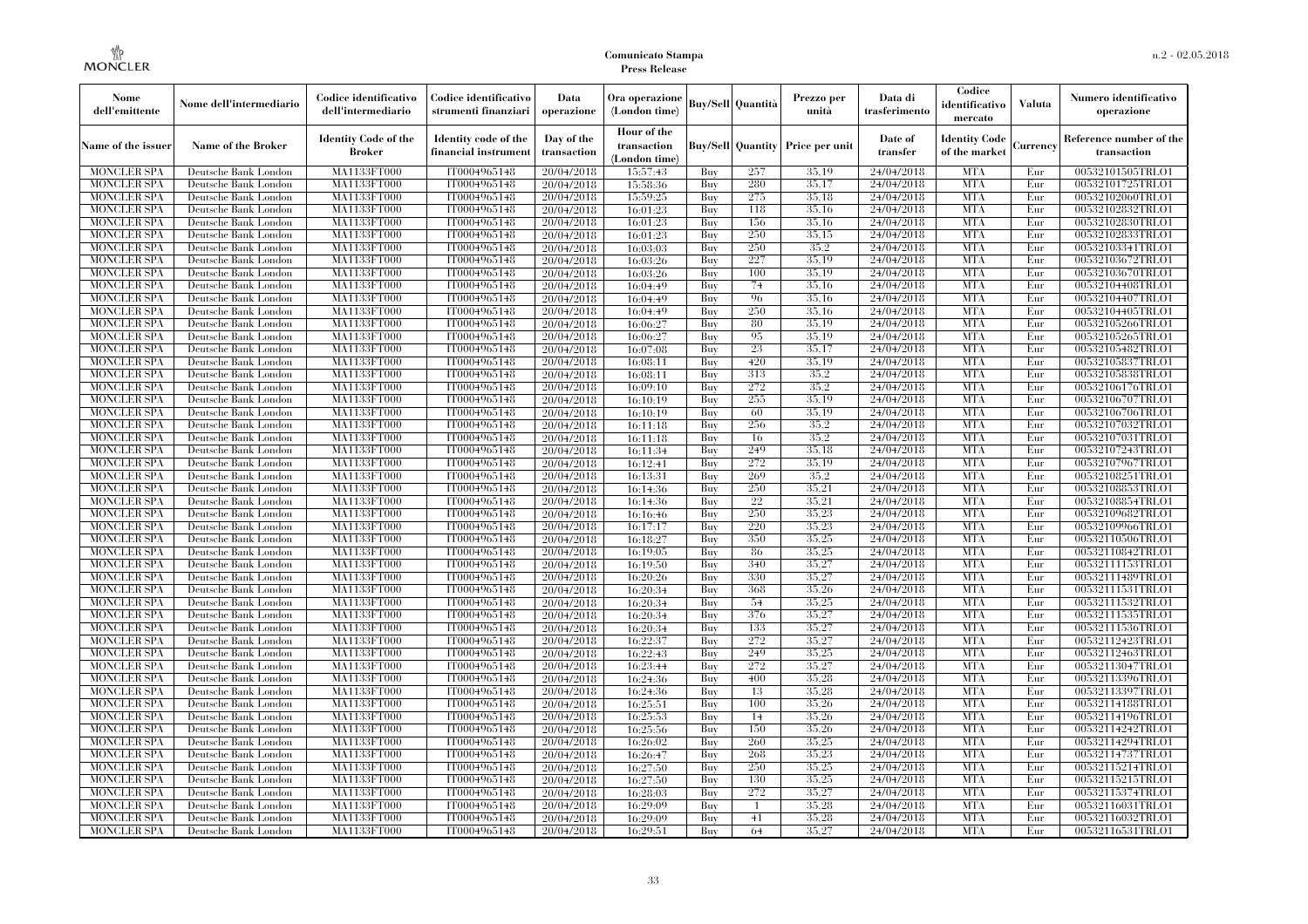| Nome<br>dell'emittente                   | Nome dell'intermediario                      | Codice identificativo<br>dell'intermediario | Codice identificativo<br>strumenti finanziari | Data<br>operazione        | Ora operazione<br>(London time)             |            | Buy/Sell   Quantità      | Prezzo per<br>unità | Data di<br>trasferimento | Codice<br>identificativo<br>mercato   | <b>Valuta</b> | Numero identificativo<br>operazione    |
|------------------------------------------|----------------------------------------------|---------------------------------------------|-----------------------------------------------|---------------------------|---------------------------------------------|------------|--------------------------|---------------------|--------------------------|---------------------------------------|---------------|----------------------------------------|
| Name of the issuer                       | Name of the Broker                           | <b>Identity Code of the</b><br>Broker       | Identity code of the<br>financial instrument  | Day of the<br>transaction | Hour of the<br>transaction<br>(London time) |            | <b>Buy/Sell Quantity</b> | Price per unit      | Date of<br>transfer      | <b>Identity Code</b><br>of the market | Currencv      | Reference number of the<br>transaction |
| <b>MONCLER SPA</b>                       | Deutsche Bank London                         | MA1133FT000                                 | IT0004965148                                  | 20/04/2018                | 16:29:53                                    | Buy        | 16                       | 35,27               | 24/04/2018               | <b>MTA</b>                            | Eur           | 00532116561TRLO1                       |
| <b>MONCLER SPA</b>                       | Deutsche Bank London                         | <b>MA1133FT000</b>                          | IT0004965148                                  | 20/04/2018                | 16:29:55                                    | Buy        | 320                      | 35,27               | 24/04/2018               | <b>MTA</b>                            | Eur           | 00532116583TRLO1                       |
| <b>MONCLER SPA</b>                       | Deutsche Bank London                         | MA1133FT000                                 | IT0004965148                                  | 23/04/2018                | 08:00:34                                    | Buv        | 79                       | 35.32               | 25/04/2018               | <b>MTA</b>                            | Eur           | 00532123465TRLO1                       |
| <b>MONCLER SPA</b>                       | Deutsche Bank London                         | MA1133FT000                                 | IT0004965148                                  | 23/04/2018                | 08:00:36                                    | Buy        | 126                      | 35,32               | 25/04/2018               | <b>MTA</b>                            | Eur           | 00532123466TRLO1                       |
| <b>MONCLER SPA</b>                       | Deutsche Bank London                         | MA1133FT000                                 | IT0004965148                                  | 23/04/2018                | 08:01:07                                    | Buy        | 129<br>239               | 35.34<br>35,35      | 25/04/2018<br>25/04/2018 | <b>MTA</b><br><b>MTA</b>              | Eur<br>Eur    | 00532123504TRLO1                       |
| <b>MONCLER SPA</b><br><b>MONCLER SPA</b> | Deutsche Bank London<br>Deutsche Bank London | <b>MA1133FT000</b><br>MA1133FT000           | IT0004965148<br>IT0004965148                  | 23/04/2018<br>23/04/2018  | 08:01:37<br>08:01:37                        | Buy<br>Buy | 180                      | 35,34               | 25/04/2018               | <b>MTA</b>                            | Eur           | 00532123539TRLO1<br>00532123542TRLO1   |
| <b>MONCLER SPA</b>                       | Deutsche Bank London                         | MA1133FT000                                 | IT0004965148                                  | 23/04/2018                | 08:03:53                                    | Buy        | 138                      | 35.37               | 25/04/2018               | <b>MTA</b>                            | Eur           | 00532123793TRLO1                       |
| <b>MONCLER SPA</b>                       | Deutsche Bank London                         | MA1133FT000                                 | IT0004965148                                  | 23/04/2018                | 08:05:11                                    | Buy        | 260                      | 35,37               | 25/04/2018               | <b>MTA</b>                            | Eur           | 00532123991TRLO1                       |
| <b>MONCLER SPA</b>                       | Deutsche Bank London                         | MA1133FT000                                 | IT0004965148                                  | 23/04/2018                | 08:05:18                                    | Buy        | 293                      | 35.4                | 25/04/2018               | <b>MTA</b>                            | Eur           | 00532124018TRLO1                       |
| <b>MONCLER SPA</b>                       | Deutsche Bank London                         | MA1133FT000                                 | IT0004965148                                  | 23/04/2018                | 08:05:47                                    | Buy        | 277                      | 35,37               | 25/04/2018               | <b>MTA</b>                            | Eur           | 00532124134TRLO1                       |
| <b>MONCLER SPA</b>                       | Deutsche Bank London                         | MA1133FT000                                 | IT0004965148                                  | 23/04/2018                | 08:06:03                                    | Buy        | 285                      | 35,39               | 25/04/2018               | <b>MTA</b>                            | Eur           | 00532124194TRLO1                       |
| <b>MONCLER SPA</b>                       | Deutsche Bank London                         | MA1133FT000                                 | IT0004965148                                  | 23/04/2018                | 08:06:55                                    | Buy        | 220                      | 35.36               | 25/04/2018               | <b>MTA</b>                            | Eur           | 00532124361TRLO1                       |
| <b>MONCLER SPA</b>                       | Deutsche Bank London                         | MA1133FT000                                 | IT0004965148                                  | 23/04/2018                | 08:07:25                                    | Buy        | 225                      | 35,32               | 25/04/2018               | <b>MTA</b>                            | Eur           | 00532124476TRLO1                       |
| <b>MONCLER SPA</b>                       | Deutsche Bank London                         | MA1133FT000                                 | IT0004965148                                  | 23/04/2018                | 08:08:17                                    | Buy        | 220                      | 35.3                | 25/04/2018               | <b>MTA</b>                            | Eur           | 00532124789TRLO1                       |
| <b>MONCLER SPA</b>                       | Deutsche Bank London                         | MA1133FT000                                 | IT0004965148                                  | 23/04/2018                | 08:09:32                                    | Buy        | 26                       | 35,24               | 25/04/2018               | <b>MTA</b>                            | Eur           | 00532125304TRLO1                       |
| <b>MONCLER SPA</b>                       | Deutsche Bank London                         | MA1133FT000                                 | IT0004965148                                  | 23/04/2018                | 08:09:32                                    | Buy        | 219                      | 35,24               | 25/04/2018               | <b>MTA</b>                            | Eur           | 00532125305TRLO1                       |
| <b>MONCLER SPA</b>                       | Deutsche Bank London                         | MA1133FT000                                 | IT0004965148                                  | 23/04/2018                | 08:11:02                                    | Buy        | 200                      | 35,23               | 25/04/2018               | <b>MTA</b>                            | Eur           | 00532125897TRLO1                       |
| <b>MONCLER SPA</b>                       | Deutsche Bank London                         | MA1133FT000                                 | IT0004965148                                  | 23/04/2018                | 08:11:02                                    | Buy        | 48                       | 35,23               | 25/04/2018               | <b>MTA</b>                            | Eur           | 00532125898TRLO1                       |
| <b>MONCLER SPA</b>                       | Deutsche Bank London                         | MA1133FT000                                 | IT0004965148                                  | 23/04/2018                | 08:13:23                                    | Buy        | 310                      | 35,23               | 25/04/2018               | <b>MTA</b>                            | Eur           | 00532126499TRLO1                       |
| <b>MONCLER SPA</b>                       | Deutsche Bank London                         | MA1133FT000                                 | IT0004965148                                  | 23/04/2018                | 08:13:23                                    | Buy        | 214                      | 35,23               | 25/04/2018               | <b>MTA</b>                            | Eur           | 00532126501TRLO1                       |
| <b>MONCLER SPA</b>                       | Deutsche Bank London                         | MA1133FT000                                 | IT0004965148                                  | 23/04/2018                | 08:13:23                                    | Buy        | 400                      | 35,23               | 25/04/2018               | <b>MTA</b>                            | Eur           | 00532126500TRLO1                       |
| <b>MONCLER SPA</b>                       | Deutsche Bank London                         | MA1133FT000                                 | IT0004965148                                  | 23/04/2018                | 08:15:37                                    | Buy        | 239                      | 35,22               | 25/04/2018               | <b>MTA</b>                            | Eur           | 00532127223TRLO1                       |
| <b>MONCLER SPA</b>                       | Deutsche Bank London                         | MA1133FT000                                 | IT0004965148                                  | 23/04/2018                | 08:17:53                                    | Buy        | 410<br>193               | 35,28               | 25/04/2018               | <b>MTA</b>                            | Eur           | 00532127959TRLO1                       |
| <b>MONCLER SPA</b><br><b>MONCLER SPA</b> | Deutsche Bank London<br>Deutsche Bank London | MA1133FT000<br>MA1133FT000                  | IT0004965148<br>IT0004965148                  | 23/04/2018<br>23/04/2018  | 08:18:56<br>08:19:54                        | Buy<br>Buy | 310                      | 35,29<br>35.31      | 25/04/2018<br>25/04/2018 | <b>MTA</b><br><b>MTA</b>              | Eur<br>Eur    | 00532128311TRLO1<br>00532128531TRLO1   |
| <b>MONCLER SPA</b>                       | Deutsche Bank London                         | MA1133FT000                                 | IT0004965148                                  | 23/04/2018                | 08:21:05                                    | Buy        | 265                      | 35.35               | 25/04/2018               | <b>MTA</b>                            | Eur           | 00532128981TRLO1                       |
| <b>MONCLER SPA</b>                       | Deutsche Bank London                         | MA1133FT000                                 | IT0004965148                                  | 23/04/2018                | 08:21:53                                    | Buy        | $\mathbf Q$              | 35.33               | 25/04/2018               | <b>MTA</b>                            | Eur           | 00532129141TRLO1                       |
| <b>MONCLER SPA</b>                       | Deutsche Bank London                         | MA1133FT000                                 | IT0004965148                                  | 23/04/2018                | 08:21:54                                    | Buy        | 68                       | 35.33               | 25/04/2018               | <b>MTA</b>                            | Eur           | 00532129143TRLO1                       |
| <b>MONCLER SPA</b>                       | Deutsche Bank London                         | <b>MA1133FT000</b>                          | IT0004965148                                  | 23/04/2018                | 08:23:17                                    | Buy        | 139                      | 35.32               | 25/04/2018               | <b>MTA</b>                            | Eur           | 00532129500TRLO1                       |
| <b>MONCLER SPA</b>                       | Deutsche Bank London                         | MA1133FT000                                 | IT0004965148                                  | 23/04/2018                | 08:23:22                                    | Buy        | 200                      | 35.31               | 25/04/2018               | <b>MTA</b>                            | Eur           | 00532129613TRLO1                       |
| <b>MONCLER SPA</b>                       | Deutsche Bank London                         | MA1133FT000                                 | IT0004965148                                  | 23/04/2018                | 08:23:22                                    | Buy        | 42                       | 35,31               | 25/04/2018               | <b>MTA</b>                            | Eur           | 00532129614TRLO1                       |
| <b>MONCLER SPA</b>                       | Deutsche Bank London                         | MA1133FT000                                 | IT0004965148                                  | 23/04/2018                | 08:24:37                                    | Buy        | 200                      | 35.29               | 25/04/2018               | <b>MTA</b>                            | Eur           | 00532130012TRLO1                       |
| <b>MONCLER SPA</b>                       | Deutsche Bank London                         | <b>MA1133FT000</b>                          | IT0004965148                                  | 23/04/2018                | 08:24:37                                    | Buy        | 67                       | 35,29               | 25/04/2018               | <b>MTA</b>                            | Eur           | 00532130014TRLO1                       |
| <b>MONCLER SPA</b>                       | Deutsche Bank London                         | <b>MA1133FT000</b>                          | IT0004965148                                  | 23/04/2018                | 08:26:15                                    | Buy        | 310                      | 35,27               | 25/04/2018               | <b>MTA</b>                            | Eur           | 00532131008TRLO1                       |
| <b>MONCLER SPA</b>                       | Deutsche Bank London                         | MA1133FT000                                 | IT0004965148                                  | 23/04/2018                | 08:28:18                                    | Buy        | 247                      | 35,24               | 25/04/2018               | <b>MTA</b>                            | Eur           | 00532131881TRLO1                       |
| <b>MONCLER SPA</b>                       | Deutsche Bank London                         | MA1133FT000                                 | IT0004965148                                  | 23/04/2018                | 08:29:21                                    | Buy        | 240                      | 35,21               | 25/04/2018               | <b>MTA</b>                            | Eur           | 00532132098TRLO1                       |
| <b>MONCLER SPA</b>                       | Deutsche Bank London                         | <b>MA1133FT000</b>                          | IT0004965148                                  | 23/04/2018                | 08:30:43                                    | Buy        | 60                       | 35,21               | 25/04/2018               | <b>MTA</b>                            | Eur           | 00532132608TRLO1                       |
| <b>MONCLER SPA</b>                       | Deutsche Bank London                         | MA1133FT000                                 | IT0004965148                                  | 23/04/2018                | 08:30:43                                    | Buy        | 62                       | 35,21               | 25/04/2018               | <b>MTA</b>                            | Eur           | 00532132607TRLO1                       |
| <b>MONCLER SPA</b>                       | Deutsche Bank London                         | <b>MA1133FT000</b>                          | IT0004965148                                  | 23/04/2018                | 08:34:52                                    | Buy        | 255                      | 35,21               | 25/04/2018               | <b>MTA</b>                            | Eur           | 00532133656TRLO1                       |
| <b>MONCLER SPA</b>                       | Deutsche Bank London                         | MA1133FT000                                 | IT0004965148                                  | 23/04/2018                | 08:40:43                                    | Buy        | 80                       | 35,23               | 25/04/2018               | <b>MTA</b>                            | Eur           | 00532136770TRLO1                       |
| <b>MONCLER SPA</b>                       | Deutsche Bank London                         | MA1133FT000                                 | IT0004965148                                  | 23/04/2018                | 08:40:43                                    | Buy        | 240                      | 35.23               | 25/04/2018               | <b>MTA</b>                            | Eur           | 00532136771TRLO1                       |
| <b>MONCLER SPA</b>                       | Deutsche Bank London                         | MA1133FT000                                 | IT0004965148                                  | 23/04/2018                | 08:40:45                                    | Buy        | 350                      | 35,22<br>35,21      | 25/04/2018               | <b>MTA</b>                            | Eur           | 00532136789TRLO1                       |
| <b>MONCLER SPA</b>                       | Deutsche Bank London                         | MA1133FT000                                 | IT0004965148                                  | 23/04/2018                | 08:40:45                                    | Buy<br>Buy | 390<br>138               | 35,23               | 25/04/2018<br>25/04/2018 | <b>MTA</b><br><b>MTA</b>              | Eur<br>Eur    | 00532136790TRLO1                       |
| <b>MONCLER SPA</b><br><b>MONCLER SPA</b> | Deutsche Bank London<br>Deutsche Bank London | MA1133FT000<br>MA1133FT000                  | IT0004965148<br>IT0004965148                  | 23/04/2018<br>23/04/2018  | 08:44:21<br>08:44:21                        | Buy        | 367                      | 35,23               | 25/04/2018               | <b>MTA</b>                            | Eur           | 00532137664TRLO1<br>00532137663TRLO1   |
| <b>MONCLER SPA</b>                       | Deutsche Bank London                         | MA1133FT000                                 | IT0004965148                                  | 23/04/2018                | 08:44:21                                    | Buy        | 21                       | 35.23               | 25/04/2018               | <b>MTA</b>                            | Eur           | 00532137662TRLO1                       |
| <b>MONCLER SPA</b>                       | Deutsche Bank London                         | MA1133FT000                                 | IT0004965148                                  | 23/04/2018                | 08:44:30                                    | Buy        | 100                      | 35,23               | 25/04/2018               | <b>MTA</b>                            | Eur           | 00532137729TRLO1                       |
| <b>MONCLER SPA</b>                       | Deutsche Bank London                         | MA1133FT000                                 | IT0004965148                                  | 23/04/2018                | 08:44:30                                    | Buy        | 104                      | 35,23               | 25/04/2018               | <b>MTA</b>                            | Eur           | 00532137728TRLO1                       |
| <b>MONCLER SPA</b>                       | Deutsche Bank London                         | MA1133FT000                                 | IT0004965148                                  | 23/04/2018                | 08:44:30                                    | Buy        | 348                      | 35,23               | 25/04/2018               | <b>MTA</b>                            | Eur           | 00532137727TRLO1                       |
| <b>MONCLER SPA</b>                       | Deutsche Bank London                         | MA1133FT000                                 | IT0004965148                                  | 23/04/2018                | 08:44:30                                    | Buy        | $\overline{4}$           | 35,23               | 25/04/2018               | <b>MTA</b>                            | Eur           | 00532137726TRLO1                       |
| <b>MONCLER SPA</b>                       | Deutsche Bank London                         | MA1133FT000                                 | IT0004965148                                  | 23/04/2018                | 08:45:05                                    | Buy        | 420                      | 35,22               | 25/04/2018               | <b>MTA</b>                            | Eur           | 00532137907TRLO1                       |
| <b>MONCLER SPA</b>                       | Deutsche Bank London                         | MA1133FT000                                 | IT0004965148                                  | 23/04/2018                | 08:46:02                                    | Buy        | 44                       | 35,21               | 25/04/2018               | <b>MTA</b>                            | Eur           | 00532138176TRLO1                       |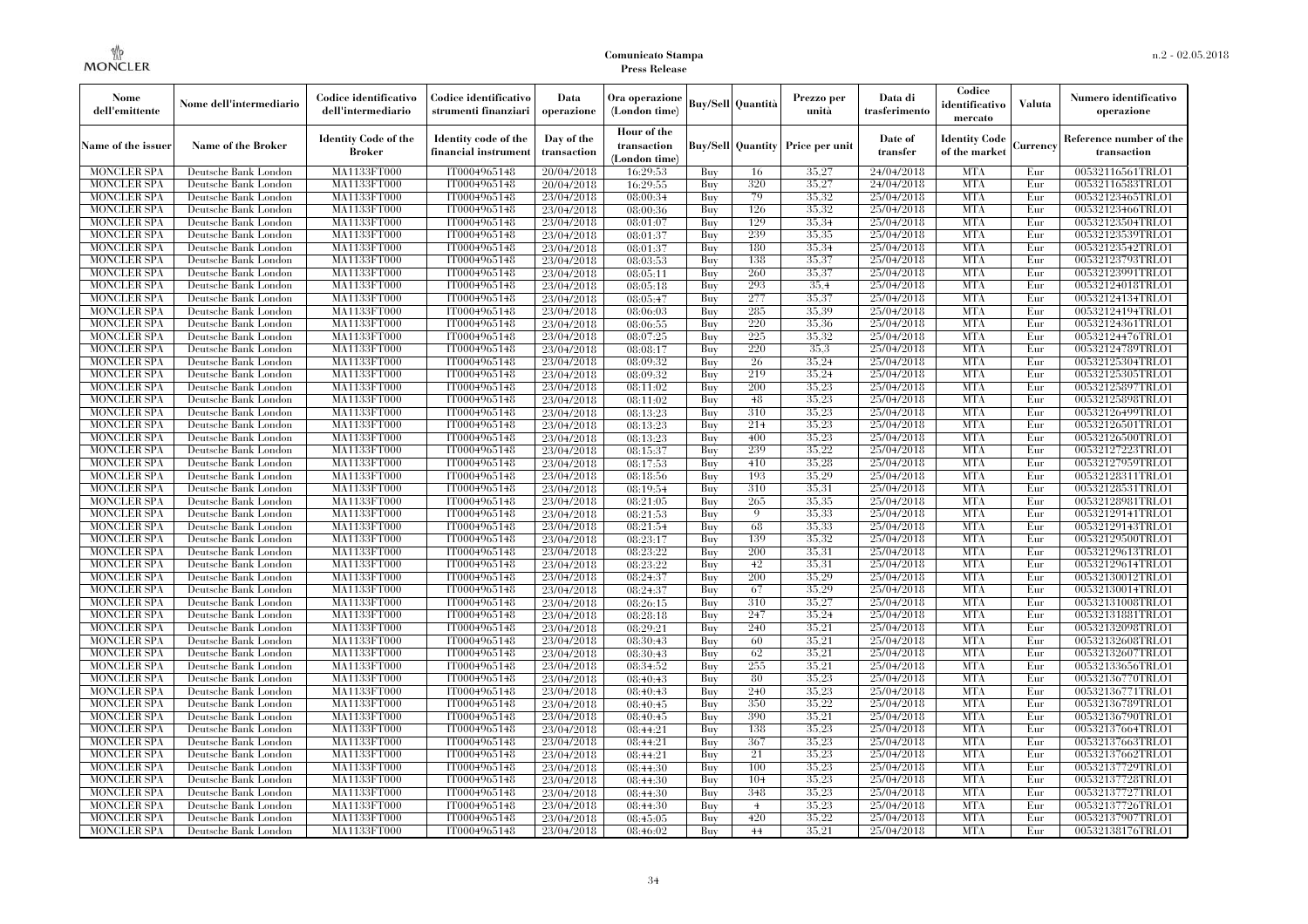| Nome<br>dell'emittente                   | Nome dell'intermediario                      | Codice identificativo<br>dell'intermediario | Codice identificativo<br>strumenti finanziari | Data<br>operazione        | Ora operazione<br>(London time)             |            | Buy/Sell   Quantità      | Prezzo per<br>unità | Data di<br>trasferimento | Codice<br>identificativo<br>mercato   | <b>Valuta</b> | Numero identificativo<br>operazione    |
|------------------------------------------|----------------------------------------------|---------------------------------------------|-----------------------------------------------|---------------------------|---------------------------------------------|------------|--------------------------|---------------------|--------------------------|---------------------------------------|---------------|----------------------------------------|
| Name of the issuer                       | Name of the Broker                           | <b>Identity Code of the</b><br>Broker       | Identity code of the<br>financial instrument  | Day of the<br>transaction | Hour of the<br>transaction<br>(London time) |            | <b>Buy/Sell Quantity</b> | Price per unit      | Date of<br>transfer      | <b>Identity Code</b><br>of the market | Currencv      | Reference number of the<br>transaction |
| <b>MONCLER SPA</b>                       | Deutsche Bank London                         | MA1133FT000                                 | IT0004965148                                  | 23/04/2018                | 08:46:22                                    | Buy        | 253                      | 35,23               | 25/04/2018               | <b>MTA</b>                            | Eur           | 00532138354TRLO1                       |
| <b>MONCLER SPA</b>                       | Deutsche Bank London                         | <b>MA1133FT000</b>                          | IT0004965148                                  | 23/04/2018                | 08:48:41                                    | Buy        | 247                      | 35.2                | 25/04/2018               | <b>MTA</b>                            | Eur           | 00532139290TRLO1                       |
| <b>MONCLER SPA</b>                       | Deutsche Bank London                         | MA1133FT000                                 | IT0004965148                                  | 23/04/2018                | 08:51:05                                    | Buv        | 370                      | 35.17               | 25/04/2018               | <b>MTA</b>                            | Eur           | 00532139997TRLO1                       |
| <b>MONCLER SPA</b>                       | Deutsche Bank London                         | MA1133FT000                                 | IT0004965148                                  | 23/04/2018                | 08:51:05                                    | Buy        | 10                       | 35,17               | 25/04/2018               | <b>MTA</b>                            | Eur           | 00532139995TRLO1                       |
| <b>MONCLER SPA</b>                       | Deutsche Bank London                         | MA1133FT000                                 | IT0004965148                                  | 23/04/2018                | 08:52:11                                    | Buy        | 366                      | 35,21               | 25/04/2018               | <b>MTA</b>                            | Eur           | 00532140399TRLO1                       |
| <b>MONCLER SPA</b>                       | Deutsche Bank London                         | <b>MA1133FT000</b>                          | IT0004965148                                  | 23/04/2018                | 08:55:34                                    | Buy        | 561                      | 35,23               | 25/04/2018               | <b>MTA</b>                            | Eur           | 00532141074TRLO1                       |
| <b>MONCLER SPA</b>                       | Deutsche Bank London                         | MA1133FT000                                 | IT0004965148                                  | 23/04/2018                | 08:56:52                                    | Buy        | 250                      | 35,29               | 25/04/2018               | <b>MTA</b>                            | Eur           | 00532141291TRLO1                       |
| <b>MONCLER SPA</b>                       | Deutsche Bank London                         | MA1133FT000                                 | IT0004965148                                  | 23/04/2018                | 09:00:16                                    | Buy        | 280                      | 35.29               | 25/04/2018               | <b>MTA</b>                            | Eur           | 00532142036TRLO1                       |
| <b>MONCLER SPA</b>                       | Deutsche Bank London                         | MA1133FT000                                 | IT0004965148                                  | 23/04/2018                | 09:02:08                                    | Buy        | 307                      | 35,28               | 25/04/2018               | <b>MTA</b>                            | Eur           | 00532142435TRLO1                       |
| <b>MONCLER SPA</b>                       | Deutsche Bank London                         | MA1133FT000                                 | IT0004965148                                  | 23/04/2018                | 09:02:09                                    | Buy        | 318<br>380               | 35,27<br>35,31      | 25/04/2018               | <b>MTA</b><br><b>MTA</b>              | Eur           | 00532142444TRLO1                       |
| <b>MONCLER SPA</b>                       | Deutsche Bank London                         | MA1133FT000                                 | IT0004965148                                  | 23/04/2018                | 09:07:19                                    | Buy        |                          | 35.3                | 25/04/2018               | <b>MTA</b>                            | Eur           | 00532144049TRLO1                       |
| <b>MONCLER SPA</b><br><b>MONCLER SPA</b> | Deutsche Bank London<br>Deutsche Bank London | MA1133FT000<br>MA1133FT000                  | IT0004965148<br>IT0004965148                  | 23/04/2018                | 09:08:53<br>09:08:53                        | Buy<br>Buy | 380<br>206               | 35.3                | 25/04/2018<br>25/04/2018 | <b>MTA</b>                            | Eur<br>Eur    | 00532144689TRLO1<br>00532144691TRLO1   |
| <b>MONCLER SPA</b>                       | Deutsche Bank London                         | MA1133FT000                                 | IT0004965148                                  | 23/04/2018<br>23/04/2018  | 09:08:53                                    | Buy        | 390                      | 35.3                | 25/04/2018               | <b>MTA</b>                            | Eur           | 00532144690TRLO1                       |
| <b>MONCLER SPA</b>                       | Deutsche Bank London                         | MA1133FT000                                 | IT0004965148                                  | 23/04/2018                | 09:10:54                                    | Buy        | 240                      | 35,25               | 25/04/2018               | <b>MTA</b>                            | Eur           | 00532145237TRLO1                       |
| <b>MONCLER SPA</b>                       | Deutsche Bank London                         | MA1133FT000                                 | IT0004965148                                  | 23/04/2018                | 09:13:40                                    | Buy        | 323                      | 35,21               | 25/04/2018               | <b>MTA</b>                            | Eur           | 00532146037TRLO1                       |
| <b>MONCLER SPA</b>                       | Deutsche Bank London                         | MA1133FT000                                 | IT0004965148                                  | 23/04/2018                | 09:13:40                                    | Buy        | 166                      | 35,22               | 25/04/2018               | <b>MTA</b>                            | Eur           | 00532146039TRLO1                       |
| <b>MONCLER SPA</b>                       | Deutsche Bank London                         | MA1133FT000                                 | IT0004965148                                  | 23/04/2018                | 09:13:40                                    | Buy        | 380                      | 35,21               | 25/04/2018               | <b>MTA</b>                            | Eur           | 00532146038TRLO1                       |
| <b>MONCLER SPA</b>                       | Deutsche Bank London                         | MA1133FT000                                 | IT0004965148                                  | 23/04/2018                | 09:19:40                                    | Buy        | 409                      | 35,25               | 25/04/2018               | <b>MTA</b>                            | Eur           | 00532147695TRLO1                       |
| <b>MONCLER SPA</b>                       | Deutsche Bank London                         | MA1133FT000                                 | IT0004965148                                  | 23/04/2018                | 09:20:29                                    | Buy        | 173                      | 35,25               | 25/04/2018               | <b>MTA</b>                            | Eur           | 00532147849TRLO1                       |
| <b>MONCLER SPA</b>                       | Deutsche Bank London                         | MA1133FT000                                 | IT0004965148                                  | 23/04/2018                | 09:20:29                                    | Buy        | 268                      | 35,25               | 25/04/2018               | <b>MTA</b>                            | Eur           | 00532147848TRLO1                       |
| <b>MONCLER SPA</b>                       | Deutsche Bank London                         | MA1133FT000                                 | IT0004965148                                  | 23/04/2018                | 09:24:08                                    | Buy        | 131                      | 35,26               | 25/04/2018               | <b>MTA</b>                            | Eur           | 00532148585TRLO1                       |
| <b>MONCLER SPA</b>                       | Deutsche Bank London                         | MA1133FT000                                 | IT0004965148                                  | 23/04/2018                | 09:24:08                                    | Buy        | 250                      | 35,26               | 25/04/2018               | <b>MTA</b>                            | Eur           | 00532148584TRLO1                       |
| <b>MONCLER SPA</b>                       | Deutsche Bank London                         | MA1133FT000                                 | IT0004965148                                  | 23/04/2018                | 09:24:08                                    | Buy        | 250                      | 35,25               | 25/04/2018               | <b>MTA</b>                            | Eur           | 00532148583TRLO1                       |
| <b>MONCLER SPA</b>                       | Deutsche Bank London                         | MA1133FT000                                 | IT0004965148                                  | 23/04/2018                | 09:25:37                                    | Buy        | 300                      | 35,27               | 25/04/2018               | <b>MTA</b>                            | Eur           | 00532148859TRLO1                       |
| <b>MONCLER SPA</b>                       | Deutsche Bank London                         | MA1133FT000                                 | IT0004965148                                  | 23/04/2018                | 09:28:55                                    | Buy        | 253                      | 35,25               | 25/04/2018               | <b>MTA</b>                            | Eur           | 00532149482TRLO1                       |
| <b>MONCLER SPA</b>                       | Deutsche Bank London                         | MA1133FT000                                 | IT0004965148                                  | 23/04/2018                | 09:28:55                                    | Buy        | 250                      | 35,26               | 25/04/2018               | <b>MTA</b>                            | Eur           | 00532149483TRLO1                       |
| <b>MONCLER SPA</b>                       | Deutsche Bank London                         | MA1133FT000                                 | IT0004965148                                  | 23/04/2018                | 09:32:10                                    | Buy        | 255                      | 35.22               | 25/04/2018               | <b>MTA</b>                            | Eur           | 00532150129TRLO1                       |
| <b>MONCLER SPA</b>                       | Deutsche Bank London                         | MA1133FT000                                 | IT0004965148                                  | 23/04/2018                | 09:32:29                                    | Buy        | 303                      | 35,21               | 25/04/2018               | <b>MTA</b>                            | Eur           | 00532150294TRLO1                       |
| <b>MONCLER SPA</b>                       | Deutsche Bank London                         | <b>MA1133FT000</b>                          | IT0004965148                                  | 23/04/2018                | 09:34:58                                    | Buy        | 397                      | 35,25               | 25/04/2018               | <b>MTA</b>                            | Eur           | 00532151044TRLO1                       |
| <b>MONCLER SPA</b>                       | Deutsche Bank London                         | MA1133FT000                                 | IT0004965148                                  | 23/04/2018                | 09:37:49                                    | Buy        | 100                      | 35,2                | 25/04/2018               | <b>MTA</b>                            | Eur           | 00532151576TRLO1                       |
| <b>MONCLER SPA</b>                       | Deutsche Bank London                         | MA1133FT000                                 | IT0004965148                                  | 23/04/2018                | 09:39:33                                    | Buy        | 297                      | 35,22               | 25/04/2018               | <b>MTA</b>                            | Eur           | 00532151965TRLO1                       |
| <b>MONCLER SPA</b>                       | Deutsche Bank London                         | MA1133FT000                                 | IT0004965148                                  | 23/04/2018                | 09:42:19                                    | Buy        | 199                      | 35,25               | 25/04/2018               | <b>MTA</b>                            | Eur           | 00532152504TRLO1                       |
| <b>MONCLER SPA</b>                       | Deutsche Bank London                         | MA1133FT000                                 | IT0004965148                                  | 23/04/2018                | 09:42:19                                    | Buy        | 65                       | 35,25               | 25/04/2018               | <b>MTA</b>                            | Eur           | 00532152503TRLO1                       |
| <b>MONCLER SPA</b>                       | Deutsche Bank London                         | MA1133FT000                                 | IT0004965148                                  | 23/04/2018                | 09:42:19                                    | Buy        | 385                      | 35,25               | 25/04/2018               | <b>MTA</b>                            | Eur           | 00532152502TRLO1                       |
| <b>MONCLER SPA</b>                       | Deutsche Bank London                         | MA1133FT000                                 | IT0004965148                                  | 23/04/2018                | 09:42:19                                    | Buy        | 66                       | 35,25               | 25/04/2018               | <b>MTA</b>                            | Eur           | 00532152501TRLO1                       |
| <b>MONCLER SPA</b>                       | Deutsche Bank London                         | MA1133FT000                                 | IT0004965148                                  | 23/04/2018                | 09:47:38                                    | Buy        | 280                      | 35,24               | 25/04/2018               | <b>MTA</b>                            | Eur           | 00532153443TRLO1                       |
| <b>MONCLER SPA</b>                       | Deutsche Bank London                         | <b>MA1133FT000</b>                          | IT0004965148                                  | 23/04/2018                | 09:47:39                                    | Buy        | 275                      | 35,23               | 25/04/2018               | <b>MTA</b>                            | Eur           | 00532153446TRLO1                       |
| <b>MONCLER SPA</b>                       | Deutsche Bank London                         | MA1133FT000                                 | IT0004965148                                  | 23/04/2018                | 09:47:39                                    | Buy        | 290                      | 35,23               | 25/04/2018               | <b>MTA</b>                            | Eur           | 00532153447TRLO1                       |
| <b>MONCLER SPA</b>                       | Deutsche Bank London                         | <b>MA1133FT000</b>                          | IT0004965148                                  | 23/04/2018                | 09:51:21                                    | Buy        | 250                      | 35,26               | 25/04/2018               | <b>MTA</b>                            | Eur           | 00532154101TRLO1                       |
| <b>MONCLER SPA</b>                       | Deutsche Bank London                         | MA1133FT000                                 | IT0004965148                                  | 23/04/2018                | 09:51:21                                    | Buy        | 50                       | 35,26               | 25/04/2018               | <b>MTA</b>                            | Eur           | 00532154100TRLO1                       |
| <b>MONCLER SPA</b>                       | Deutsche Bank London                         | MA1133FT000                                 | IT0004965148                                  | 23/04/2018                | 09:54:00                                    | Buy        | 335                      | 35.27               | 25/04/2018               | <b>MTA</b>                            | Eur           | 00532154529TRLO1                       |
| <b>MONCLER SPA</b>                       | Deutsche Bank London                         | MA1133FT000                                 | IT0004965148                                  | 23/04/2018                | 09:54:21                                    | Buy        | 370                      | 35,28               | 25/04/2018               | <b>MTA</b>                            | Eur           | 00532154598TRLO1                       |
| <b>MONCLER SPA</b>                       | Deutsche Bank London                         | MA1133FT000                                 | IT0004965148                                  | 23/04/2018                | 09:59:00                                    | Buy        | 250                      | 35,27               | 25/04/2018               | <b>MTA</b>                            | Eur           | 00532155623TRLO1                       |
| <b>MONCLER SPA</b>                       | Deutsche Bank London                         | MA1133FT000                                 | IT0004965148                                  | 23/04/2018                | 09:59:00                                    | Buy        | 100                      | 35,27               | 25/04/2018               | <b>MTA</b>                            | Eur           | 00532155625TRLO1                       |
| <b>MONCLER SPA</b>                       | Deutsche Bank London                         | MA1133FT000                                 | IT0004965148                                  | 23/04/2018                | 10:01:31                                    | Buy        | 65                       | 35.3                | 25/04/2018               | <b>MTA</b>                            | Eur           | 00532156340TRLO1                       |
| <b>MONCLER SPA</b>                       | Deutsche Bank London                         | MA1133FT000                                 | IT0004965148                                  | 23/04/2018                | 10:01:54                                    | Buy        | 332                      | 35.3                | 25/04/2018               | <b>MTA</b>                            | Eur           | 00532156436TRLO1                       |
| <b>MONCLER SPA</b>                       | Deutsche Bank London                         | MA1133FT000                                 | IT0004965148                                  | 23/04/2018                | 10:02:19                                    | Buy        | 100                      | 35,29               | 25/04/2018               | <b>MTA</b>                            | Eur           | 00532156505TRLO1                       |
| <b>MONCLER SPA</b>                       | Deutsche Bank London                         | MA1133FT000                                 | IT0004965148                                  | 23/04/2018                | 10:02:58                                    | Buy        | 49                       | 35,29               | 25/04/2018               | <b>MTA</b>                            | Eur           | 00532156637TRLO1                       |
| <b>MONCLER SPA</b>                       | Deutsche Bank London                         | MA1133FT000                                 | IT0004965148                                  | 23/04/2018                | 10:02:58                                    | Buy        | 96                       | 35,29               | 25/04/2018               | <b>MTA</b>                            | Eur           | 00532156638TRLO1                       |
| <b>MONCLER SPA</b>                       | Deutsche Bank London                         | MA1133FT000                                 | IT0004965148                                  | 23/04/2018                | 10:04:13                                    | Buy        | 98<br>45                 | 35,27<br>35,27      | 25/04/2018               | <b>MTA</b><br><b>MTA</b>              | Eur           | 00532156913TRLO1                       |
| <b>MONCLER SPA</b><br><b>MONCLER SPA</b> | Deutsche Bank London<br>Deutsche Bank London | MA1133FT000<br>MA1133FT000                  | IT0004965148<br>IT0004965148                  | 23/04/2018                | 10:05:19                                    | Buy<br>Buy | 66                       | 35,27               | 25/04/2018<br>25/04/2018 | <b>MTA</b>                            | Eur<br>Eur    | 00532157146TRLO1<br>00532157154TRLO1   |
|                                          |                                              |                                             |                                               | 23/04/2018                | 10:05:22                                    |            |                          |                     |                          |                                       |               |                                        |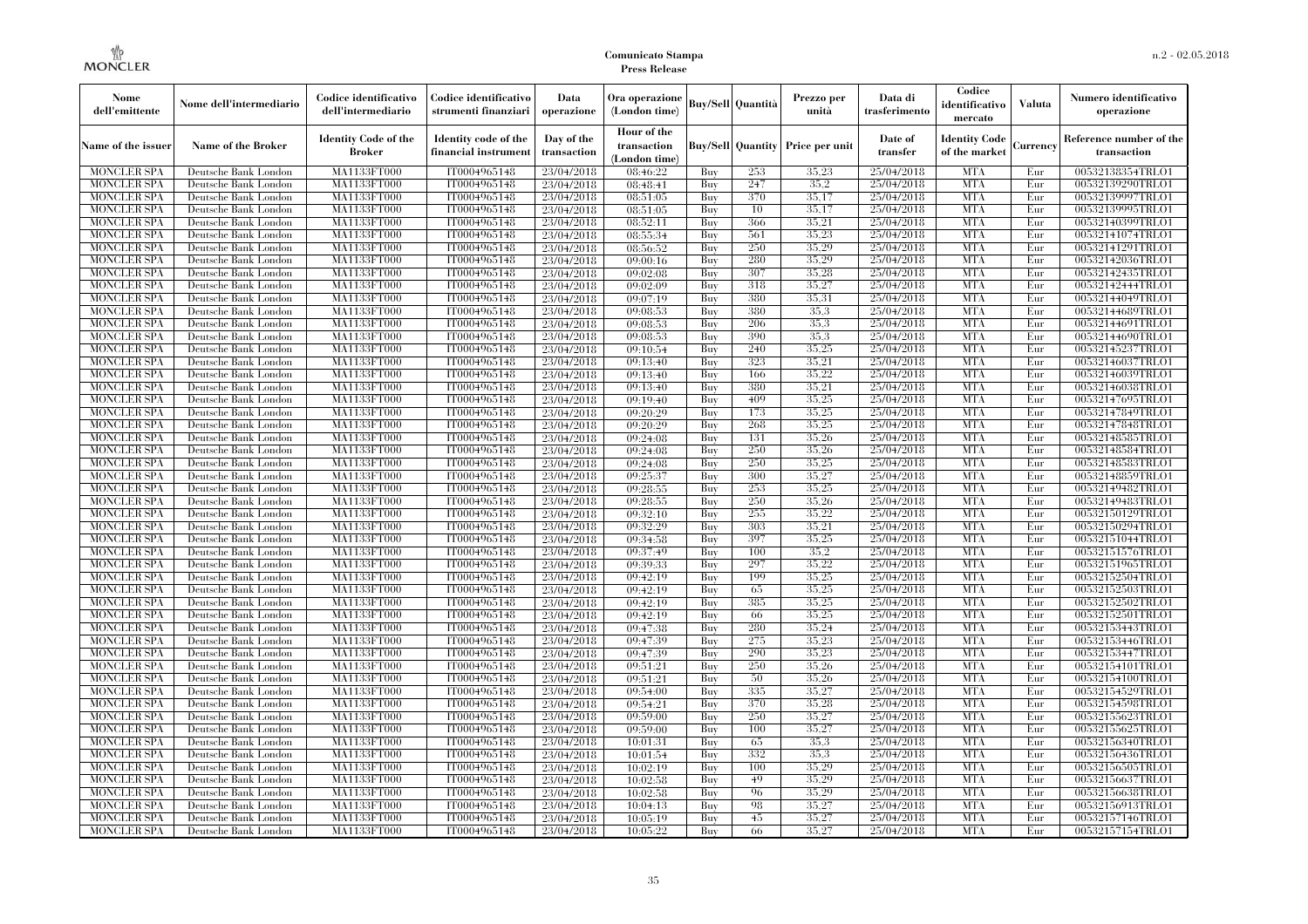| Nome<br>dell'emittente                   | Nome dell'intermediario                      | Codice identificativo<br>dell'intermediario  | Codice identificativo<br>strumenti finanziari | Data<br>operazione        | Ora operazione<br>(London time)             |            | <b>Buy/Sell Quantità</b> | Prezzo per<br>unità | Data di<br>trasferimento | Codice<br>identificativo<br>mercato   | <b>Valuta</b> | Numero identificativo<br>operazione    |
|------------------------------------------|----------------------------------------------|----------------------------------------------|-----------------------------------------------|---------------------------|---------------------------------------------|------------|--------------------------|---------------------|--------------------------|---------------------------------------|---------------|----------------------------------------|
| Name of the issuer                       | <b>Name of the Broker</b>                    | <b>Identity Code of the</b><br><b>Broker</b> | Identity code of the<br>financial instrumen   | Day of the<br>transaction | Hour of the<br>transaction<br>(London time) |            | <b>Buy/Sell Quantity</b> | Price per unit      | Date of<br>transfer      | <b>Identity Code</b><br>of the market | Currency      | Reference number of the<br>transaction |
| <b>MONCLER SPA</b>                       | Deutsche Bank London                         | MA1133FT000                                  | IT0004965148                                  | 23/04/2018                | 10:05:24                                    | Buy        | 45                       | 35,27               | 25/04/2018               | <b>MTA</b>                            | Eur           | 00532157170TRLO1                       |
| <b>MONCLER SPA</b>                       | Deutsche Bank London                         | MA1133FT000                                  | IT0004965148                                  | 23/04/2018                | 10:05:59                                    | Buy        | 11                       | 35,27               | 25/04/2018               | <b>MTA</b>                            | Eur           | 00532157265TRLO1                       |
| <b>MONCLER SPA</b>                       | Deutsche Bank London                         | <b>MA1133FT000</b>                           | IT0004965148                                  | 23/04/2018                | 10:06:55                                    | Buy        | 265                      | 35,26               | 25/04/2018               | <b>MTA</b>                            | Eur           | 00532157512TRLO1                       |
| <b>MONCLER SPA</b>                       | Deutsche Bank London                         | MA1133FT000                                  | IT0004965148                                  | 23/04/2018                | 10:07:00                                    | Buy        | 250                      | 35,25               | 25/04/2018               | <b>MTA</b>                            | Eur           | 00532157554TRLO1                       |
| <b>MONCLER SPA</b>                       | Deutsche Bank London                         | MA1133FT000                                  | IT0004965148                                  | 23/04/2018                | 10:07:00                                    | Buy        | 140                      | 35,26               | 25/04/2018               | <b>MTA</b>                            | Eur           | 00532157556TRLO1                       |
| <b>MONCLER SPA</b>                       | Deutsche Bank London                         | MA1133FT000                                  | IT0004965148                                  | 23/04/2018                | 10:07:00                                    | Buy        | 125                      | 35,26               | 25/04/2018               | <b>MTA</b>                            | Eur           | 00532157555TRLO1                       |
| <b>MONCLER SPA</b>                       | Deutsche Bank London                         | <b>MA1133FT000</b>                           | IT0004965148                                  | 23/04/2018                | 10:15:19                                    | Buy        | 300                      | 35,3                | 25/04/2018               | <b>MTA</b>                            | Eur           | 00532159262TRLO1                       |
| <b>MONCLER SPA</b>                       | Deutsche Bank London                         | <b>MA1133FT000</b>                           | IT0004965148                                  | 23/04/2018                | 10:15:19                                    | Buy        | 5                        | 35.31               | 25/04/2018               | <b>MTA</b>                            | Eur           | 00532159267TRLO1                       |
| <b>MONCLER SPA</b>                       | Deutsche Bank London                         | MA1133FT000                                  | IT0004965148                                  | 23/04/2018                | 10:15:19                                    | Buy        | 125                      | 35.31               | 25/04/2018               | <b>MTA</b>                            | Eur           | 00532159266TRLO1                       |
| <b>MONCLER SPA</b>                       | Deutsche Bank London                         | MA1133FT000                                  | IT0004965148                                  | 23/04/2018                | 10:15:19                                    | Buy        | 125                      | 35.3                | 25/04/2018               | <b>MTA</b>                            | Eur           | 00532159265TRLO1                       |
| <b>MONCLER SPA</b><br><b>MONCLER SPA</b> | Deutsche Bank London<br>Deutsche Bank London | <b>MA1133FT000</b><br><b>MA1133FT000</b>     | IT0004965148<br>IT0004965148                  | 23/04/2018<br>23/04/2018  | 10:15:19<br>10:15:19                        | Buy        | 410<br>410               | 35,3<br>35.3        | 25/04/2018<br>25/04/2018 | <b>MTA</b><br><b>MTA</b>              | Eur<br>Eur    | 00532159264TRLO1<br>00532159263TRLO1   |
| <b>MONCLER SPA</b>                       | Deutsche Bank London                         | MA1133FT000                                  | IT0004965148                                  | 23/04/2018                | 10:22:43                                    | Buy<br>Buy | 218                      | 35.3                | 25/04/2018               | <b>MTA</b>                            | Eur           | 00532160936TRLO1                       |
| <b>MONCLER SPA</b>                       | Deutsche Bank London                         | MA1133FT000                                  | IT0004965148                                  | 23/04/2018                | 10:24:35                                    | Buy        | 320                      | 35,34               | 25/04/2018               | <b>MTA</b>                            | Eur           | 00532161317TRLO1                       |
| <b>MONCLER SPA</b>                       | Deutsche Bank London                         | <b>MA1133FT000</b>                           | IT0004965148                                  | 23/04/2018                | 10:25:52                                    | Buy        | 310                      | 35,33               | 25/04/2018               | <b>MTA</b>                            | Eur           | 00532161476TRLO1                       |
| <b>MONCLER SPA</b>                       | Deutsche Bank London                         | <b>MA1133FT000</b>                           | IT0004965148                                  | 23/04/2018                | 10:25:58                                    | Buy        | 358                      | 35.32               | 25/04/2018               | <b>MTA</b>                            | Eur           | 00532161488TRLO1                       |
| <b>MONCLER SPA</b>                       | Deutsche Bank London                         | MA1133FT000                                  | IT0004965148                                  | 23/04/2018                | 10:25:58                                    | Buy        | 268                      | 35.33               | 25/04/2018               | <b>MTA</b>                            | Eur           | 00532161489TRLO1                       |
| <b>MONCLER SPA</b>                       | Deutsche Bank London                         | MA1133FT000                                  | IT0004965148                                  | 23/04/2018                | 10:30:24                                    | Buy        | 61                       | 35.3                | 25/04/2018               | <b>MTA</b>                            | Eur           | 00532162588TRLO1                       |
| <b>MONCLER SPA</b>                       | Deutsche Bank London                         | <b>MA1133FT000</b>                           | IT0004965148                                  | 23/04/2018                | 10:30:24                                    | Buy        | 244                      | 35,3                | 25/04/2018               | <b>MTA</b>                            | Eur           | 00532162587TRLO1                       |
| <b>MONCLER SPA</b>                       | Deutsche Bank London                         | <b>MA1133FT000</b>                           | IT0004965148                                  | 23/04/2018                | 10:30:24                                    | Buy        | 125                      | 35.3                | 25/04/2018               | <b>MTA</b>                            | Eur           | 00532162586TRLO1                       |
| <b>MONCLER SPA</b>                       | Deutsche Bank London                         | MA1133FT000                                  | IT0004965148                                  | 23/04/2018                | 10:32:28                                    | Buy        | 293                      | 35,3                | 25/04/2018               | <b>MTA</b>                            | Eur           | 00532163074TRLO1                       |
| <b>MONCLER SPA</b>                       | Deutsche Bank London                         | MA1133FT000                                  | IT0004965148                                  | 23/04/2018                | 10:35:03                                    | Buy        | 273                      | 35,31               | 25/04/2018               | <b>MTA</b>                            | Eur           | 00532163697TRLO1                       |
| MONCLER SPA                              | Deutsche Bank London                         | <b>MA1133FT000</b>                           | IT0004965148                                  | 23/04/2018                | 10:37:05                                    | Buy        | 358                      | 35.31               | 25/04/2018               | <b>MTA</b>                            | Eur           | 00532164114TRLO1                       |
| <b>MONCLER SPA</b>                       | Deutsche Bank London                         | MA1133FT000                                  | IT0004965148                                  | 23/04/2018                | 10:40:55                                    | Buy        | 360                      | 35.3                | 25/04/2018               | <b>MTA</b>                            | Eur           | 00532164715TRLO1                       |
| <b>MONCLER SPA</b>                       | Deutsche Bank London                         | MA1133FT000                                  | IT0004965148                                  | 23/04/2018                | 10:40:55                                    | Buy        | 500                      | 35.3                | 25/04/2018               | <b>MTA</b>                            | Eur           | 00532164716TRLO1                       |
| <b>MONCLER SPA</b>                       | Deutsche Bank London                         | <b>MA1133FT000</b>                           | IT0004965148                                  | 23/04/2018                | 10:49:04                                    | Buy        | 265                      | 35,35               | 25/04/2018               | <b>MTA</b>                            | Eur           | 00532166483TRLO1                       |
| MONCLER SPA                              | Deutsche Bank London                         | <b>MA1133FT000</b>                           | IT0004965148                                  | 23/04/2018                | 10:49:25                                    | Buy        | 370                      | 35,34               | 25/04/2018               | <b>MTA</b>                            | Eur           | 00532166520TRLO1                       |
| <b>MONCLER SPA</b>                       | Deutsche Bank London                         | MA1133FT000                                  | IT0004965148                                  | 23/04/2018                | 10:49:25                                    | Buy        | 269                      | 35,34               | 25/04/2018               | <b>MTA</b>                            | Eur           | 00532166521TRLO1                       |
| <b>MONCLER SPA</b>                       | Deutsche Bank London                         | MA1133FT000                                  | IT0004965148                                  | 23/04/2018                | 10:57:10                                    | Buy        | 30                       | 35,35               | 25/04/2018               | <b>MTA</b>                            | Eur           | 00532167831TRLO1                       |
| <b>MONCLER SPA</b>                       | Deutsche Bank London                         | <b>MA1133FT000</b>                           | IT0004965148                                  | 23/04/2018                | 10:57:10                                    | Buy        | 230                      | 35,35               | 25/04/2018               | <b>MTA</b>                            | Eur           | 00532167832TRLO1                       |
| <b>MONCLER SPA</b>                       | Deutsche Bank London                         | <b>MA1133FT000</b>                           | IT0004965148                                  | 23/04/2018                | 10:59:52                                    | Buy        | 247                      | 35,33               | 25/04/2018               | <b>MTA</b>                            | Eur           | 00532168276TRLO1                       |
| <b>MONCLER SPA</b>                       | Deutsche Bank London                         | MA1133FT000                                  | IT0004965148                                  | 23/04/2018                | 11:10:53                                    | Buy        | 60                       | 35.33               | 25/04/2018               | <b>MTA</b>                            | Eur           | 00532170042TRLO1                       |
| <b>MONCLER SPA</b>                       | Deutsche Bank London                         | MA1133FT000                                  | IT0004965148                                  | 23/04/2018                | 11:11:03                                    | Buy        | 84                       | 35.33               | 25/04/2018               | <b>MTA</b>                            | Eur           | 00532170083TRLO1                       |
| <b>MONCLER SPA</b>                       | Deutsche Bank London                         | <b>MA1133FT000</b>                           | IT0004965148                                  | 23/04/2018                | 11:11:30                                    | Buy        | 101                      | 35.33               | 25/04/2018               | <b>MTA</b>                            | Eur           | 00532170164TRLO1                       |
| <b>MONCLER SPA</b>                       | Deutsche Bank London                         | <b>MA1133FT000</b>                           | IT0004965148                                  | 23/04/2018                | 11:13:11                                    | Buy        | 407                      | 35,35               | 25/04/2018               | <b>MTA</b>                            | Eur           | 00532170529TRLO1                       |
| <b>MONCLER SPA</b>                       | Deutsche Bank London                         | MA1133FT000                                  | IT0004965148                                  | 23/04/2018                | 11:13:11                                    | Buy        | 350                      | 35.35               | 25/04/2018               | <b>MTA</b>                            | Eur           | 00532170535TRLO1                       |
| <b>MONCLER SPA</b>                       | Deutsche Bank London                         | MA1133FT000                                  | IT0004965148                                  | 23/04/2018                | 11:13:11                                    | Buy        | 120                      | 35.35               | 25/04/2018               | <b>MTA</b>                            | Eur           | 00532170537TRLO1                       |
| <b>MONCLER SPA</b>                       | Deutsche Bank London                         | <b>MA1133FT000</b>                           | IT0004965148                                  | 23/04/2018                | 11:13:12                                    | Buy        | 600                      | 35,34               | 25/04/2018               | <b>MTA</b>                            | Eur           | 00532170547TRLO1                       |
| <b>MONCLER SPA</b>                       | Deutsche Bank London                         | <b>MA1133FT000</b>                           | IT0004965148                                  | 23/04/2018                | 11:13:13                                    | Buy        | 490                      | 35,33               | 25/04/2018               | <b>MTA</b>                            | Eur           | 00532170582TRLO1                       |
| <b>MONCLER SPA</b>                       | Deutsche Bank London                         | MA1133FT000                                  | IT0004965148                                  | 23/04/2018                | 11:14:25                                    | Buy        | 257                      | 35.32               | 25/04/2018               | <b>MTA</b>                            | Eur           | 00532170933TRLO1                       |
| <b>MONCLER SPA</b>                       | Deutsche Bank London                         | MA1133FT000                                  | IT0004965148                                  | 23/04/2018                | 11:14:25                                    | Buy        | 245                      | 35.31               | 25/04/2018               | <b>MTA</b>                            | Eur           | 00532170934TRLO1                       |
| <b>MONCLER SPA</b>                       | Deutsche Bank London                         | MA1133FT000                                  | IT0004965148                                  | 23/04/2018                | 11:22:39                                    | Buy        | 305                      | 35.29               | 25/04/2018               | <b>MTA</b>                            | Eur           | 00532172558TRLO1                       |
| <b>MONCLER SPA</b>                       | Deutsche Bank London                         | <b>MA1133FT000</b>                           | IT0004965148                                  | 23/04/2018                | 11:22:52                                    | Buy        | 274                      | 35,29               | 25/04/2018               | MTA                                   | Eur           | 00532172705TRLO1                       |
| <b>MONCLER SPA</b>                       | Deutsche Bank London                         | MA1133FT000                                  | IT0004965148                                  | 23/04/2018                | 11:31:10                                    | Buy        | 349                      | 35,31               | 25/04/2018               | <b>MTA</b>                            | Eur           | 00532174374TRLO1                       |
| <b>MONCLER SPA</b>                       | Deutsche Bank London                         | MA1133FT000                                  | IT0004965148                                  | 23/04/2018                | 11:31:10                                    | Buy        | $\overline{1}$           | 35.31               | 25/04/2018               | <b>MTA</b>                            | Eur           | 00532174375TRLO1                       |
| <b>MONCLER SPA</b>                       | Deutsche Bank London                         | MA1133FT000                                  | IT0004965148                                  | 23/04/2018                | 11:32:07                                    | Buy        | 230                      | 35.3                | 25/04/2018               | <b>MTA</b>                            | Eur           | 00532174597TRLO1                       |
| <b>MONCLER SPA</b>                       | Deutsche Bank London                         | <b>MA1133FT000</b>                           | IT0004965148                                  | 23/04/2018                | 11:32:07                                    | Buy        | 200                      | 35.3                | 25/04/2018               | <b>MTA</b>                            | Eur           | 00532174598TRLO1                       |
| <b>MONCLER SPA</b>                       | Deutsche Bank London                         | MA1133FT000                                  | IT0004965148                                  | 23/04/2018                | 11:35:48                                    | Buy        | 290                      | 35,29               | 25/04/2018               | <b>MTA</b>                            | Eur           | 00532175384TRLO1                       |
| <b>MONCLER SPA</b>                       | Deutsche Bank London                         | MA1133FT000                                  | IT0004965148                                  | 23/04/2018                | 11:35:48                                    | Buy        | 94                       | 35.3                | 25/04/2018               | <b>MTA</b>                            | Eur           | 00532175386TRLO1                       |
| <b>MONCLER SPA</b>                       | Deutsche Bank London                         | MA1133FT000                                  | IT0004965148                                  | 23/04/2018                | 11:35:48                                    | Buy        | 250                      | 35.29               | 25/04/2018               | <b>MTA</b>                            | Eur           | 00532175385TRLO1                       |
| MONCLER SPA                              | Deutsche Bank London                         | <b>MA1133FT000</b>                           | IT0004965148                                  | 23/04/2018                | 11:40:43                                    | Buy        | 80                       | 35.32               | 25/04/2018               | <b>MTA</b>                            | Eur           | 00532176455TRLO1                       |
| <b>MONCLER SPA</b>                       | Deutsche Bank London                         | <b>MA1133FT000</b>                           | IT0004965148                                  | 23/04/2018                | 11:41:21                                    | Buy        | 430<br>93                | 35.3                | 25/04/2018               | <b>MTA</b>                            | Eur           | 00532176561TRLO1                       |
| <b>MONCLER SPA</b>                       | Deutsche Bank London                         | MA1133FT000                                  | IT0004965148                                  | 23/04/2018                | 11:41:21                                    | Buy        |                          | 35,31               | 25/04/2018               | <b>MTA</b>                            | Eur           | 00532176564TRLO1                       |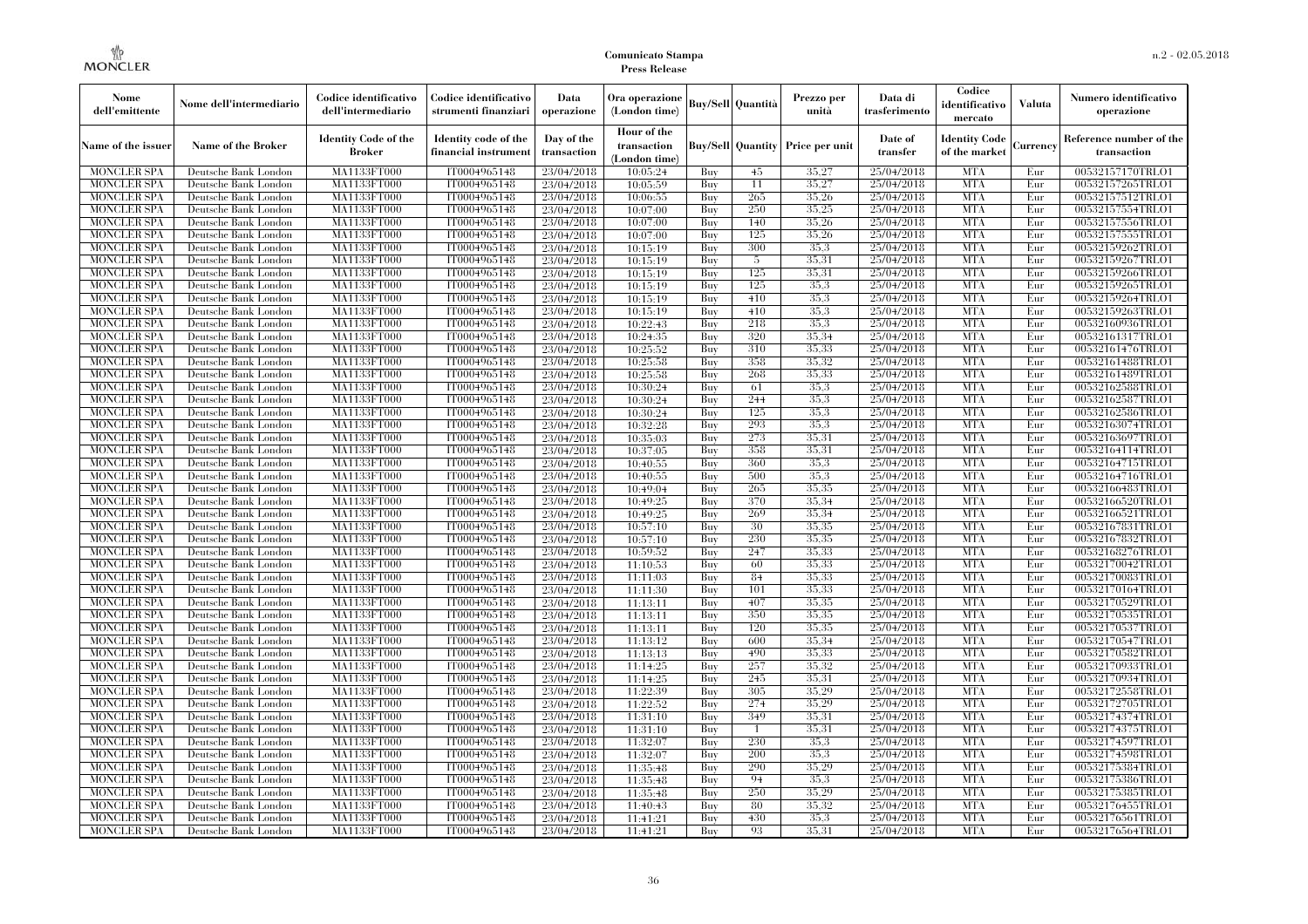| Nome<br>dell'emittente                   | Nome dell'intermediario                      | Codice identificativo<br>dell'intermediario  | Codice identificativo<br>strumenti finanziari | Data<br>operazione        | Ora operazione<br>(London time)             |            | <b>Buy/Sell Quantità</b> | Prezzo per<br>unità | Data di<br>trasferimento | Codice<br>identificativo<br>mercato   | Valuta     | Numero identificativo<br>operazione    |
|------------------------------------------|----------------------------------------------|----------------------------------------------|-----------------------------------------------|---------------------------|---------------------------------------------|------------|--------------------------|---------------------|--------------------------|---------------------------------------|------------|----------------------------------------|
| Name of the issuer                       | <b>Name of the Broker</b>                    | <b>Identity Code of the</b><br><b>Broker</b> | Identity code of the<br>financial instrumen   | Day of the<br>transaction | Hour of the<br>transaction<br>(London time) |            | <b>Buy/Sell Quantity</b> | Price per unit      | Date of<br>transfer      | <b>Identity Code</b><br>of the market | Currency   | Reference number of the<br>transaction |
| <b>MONCLER SPA</b>                       | Deutsche Bank London                         | MA1133FT000                                  | IT0004965148                                  | 23/04/2018                | 11:41:21                                    | Buy        | 400                      | 35.31               | 25/04/2018               | <b>MTA</b>                            | Eur        | 00532176563TRLO1                       |
| <b>MONCLER SPA</b>                       | Deutsche Bank London                         | MA1133FT000                                  | IT0004965148                                  | 23/04/2018                | 11:41:21                                    | Buy        | 380                      | 35,3                | 25/04/2018               | <b>MTA</b>                            | Eur        | 00532176562TRLO1                       |
| <b>MONCLER SPA</b>                       | Deutsche Bank London                         | <b>MA1133FT000</b>                           | IT0004965148                                  | 23/04/2018                | 11:48:30                                    | Buy        | 125                      | 35.28               | 25/04/2018               | <b>MTA</b>                            | Eur        | 00532178350TRLO1                       |
| <b>MONCLER SPA</b>                       | Deutsche Bank London                         | MA1133FT000                                  | IT0004965148                                  | 23/04/2018                | 11:50:14                                    | Buy        | 268                      | 35,28               | 25/04/2018               | <b>MTA</b>                            | Eur        | 00532178642TRLO1                       |
| <b>MONCLER SPA</b>                       | Deutsche Bank London                         | MA1133FT000                                  | IT0004965148                                  | 23/04/2018                | 11:53:23                                    | Buy        | 32                       | 35,29               | 25/04/2018               | <b>MTA</b>                            | Eur        | 00532179427TRLO1                       |
| <b>MONCLER SPA</b>                       | Deutsche Bank London                         | MA1133FT000                                  | IT0004965148                                  | 23/04/2018                | 11:53:23                                    | Buy        | 480                      | 35,28               | 25/04/2018               | <b>MTA</b>                            | Eur        | 00532179426TRLO1                       |
| <b>MONCLER SPA</b>                       | Deutsche Bank London                         | <b>MA1133FT000</b>                           | IT0004965148                                  | 23/04/2018                | 11:57:56                                    | Buy        | 109                      | 35,29               | 25/04/2018               | <b>MTA</b>                            | Eur        | 00532180167TRLO1                       |
| <b>MONCLER SPA</b>                       | Deutsche Bank London                         | <b>MA1133FT000</b>                           | IT0004965148                                  | 23/04/2018                | 11:57:56                                    | Buy        | 223                      | 35.29               | 25/04/2018               | <b>MTA</b>                            | Eur        | 00532180166TRLO1                       |
| <b>MONCLER SPA</b>                       | Deutsche Bank London                         | MA1133FT000                                  | IT0004965148                                  | 23/04/2018                | 11:57:56                                    | Buy        | 124<br>9                 | 35,29               | 25/04/2018               | <b>MTA</b>                            | Eur        | 00532180165TRLO1                       |
| <b>MONCLER SPA</b>                       | Deutsche Bank London                         | MA1133FT000                                  | IT0004965148                                  | 23/04/2018                | 11:57:56                                    | Buy        | 138                      | 35,28<br>35,29      | 25/04/2018               | <b>MTA</b>                            | Eur        | 00532180164TRLO1                       |
| <b>MONCLER SPA</b><br><b>MONCLER SPA</b> | Deutsche Bank London<br>Deutsche Bank London | <b>MA1133FT000</b><br><b>MA1133FT000</b>     | IT0004965148<br>IT0004965148                  | 23/04/2018<br>23/04/2018  | 12:04:03<br>12:04:03                        | Buy        | 159                      | 35.29               | 25/04/2018<br>25/04/2018 | <b>MTA</b><br><b>MTA</b>              | Eur<br>Eur | 00532181480TRLO1<br>00532181479TRLO1   |
| <b>MONCLER SPA</b>                       | Deutsche Bank London                         | MA1133FT000                                  | IT0004965148                                  | 23/04/2018                | 12:05:31                                    | Buy<br>Buy | 324                      | 35,27               | 25/04/2018               | <b>MTA</b>                            | Eur        | 00532181915TRLO1                       |
| <b>MONCLER SPA</b>                       | Deutsche Bank London                         | MA1133FT000                                  | IT0004965148                                  | 23/04/2018                | 12:05:32                                    | Buy        | 276                      | 35,27               | 25/04/2018               | <b>MTA</b>                            | Eur        | 00532181916TRLO1                       |
| <b>MONCLER SPA</b>                       | Deutsche Bank London                         | <b>MA1133FT000</b>                           | IT0004965148                                  |                           |                                             | Buy        | 259                      | 35,25               | 25/04/2018               | <b>MTA</b>                            | Eur        | 00532183367TRLO1                       |
| <b>MONCLER SPA</b>                       | Deutsche Bank London                         | <b>MA1133FT000</b>                           | IT0004965148                                  | 23/04/2018<br>23/04/2018  | 12:13:39<br>12:14:11                        | Buy        | 310                      | 35.24               | 25/04/2018               | <b>MTA</b>                            | Eur        | 00532183443TRLO1                       |
| <b>MONCLER SPA</b>                       | Deutsche Bank London                         | MA1133FT000                                  | IT0004965148                                  | 23/04/2018                | 12:18:17                                    | Buy        | 315                      | 35,23               | 25/04/2018               | <b>MTA</b>                            | Eur        | 00532184268TRLO1                       |
| <b>MONCLER SPA</b>                       | Deutsche Bank London                         | MA1133FT000                                  | IT0004965148                                  | 23/04/2018                | 12:19:21                                    | Buy        | 255                      | 35,22               | 25/04/2018               | <b>MTA</b>                            | Eur        | 00532184477TRLO1                       |
| <b>MONCLER SPA</b>                       | Deutsche Bank London                         | <b>MA1133FT000</b>                           | IT0004965148                                  | 23/04/2018                | 12:24:44                                    | Buy        | 470                      | 35,24               | 25/04/2018               | <b>MTA</b>                            | Eur        | 00532185354TRLO1                       |
| <b>MONCLER SPA</b>                       | Deutsche Bank London                         | <b>MA1133FT000</b>                           | IT0004965148                                  | 23/04/2018                | 12:26:25                                    | Buy        | 250                      | 35,25               | 25/04/2018               | <b>MTA</b>                            | Eur        | 00532185930TRLO1                       |
| <b>MONCLER SPA</b>                       | Deutsche Bank London                         | MA1133FT000                                  | IT0004965148                                  | 23/04/2018                | 12:28:00                                    | Buy        | 330                      | 35,23               | 25/04/2018               | <b>MTA</b>                            | Eur        | 00532186148TRLO1                       |
| <b>MONCLER SPA</b>                       | Deutsche Bank London                         | MA1133FT000                                  | IT0004965148                                  | 23/04/2018                | 12:30:54                                    | Buy        | 52                       | 35,23               | 25/04/2018               | <b>MTA</b>                            | Eur        | 00532186669TRLO1                       |
| MONCLER SPA                              | Deutsche Bank London                         | <b>MA1133FT000</b>                           | IT0004965148                                  | 23/04/2018                | 12:30:54                                    | Buy        | 400                      | 35,23               | 25/04/2018               | <b>MTA</b>                            | Eur        | 00532186668TRLO1                       |
| <b>MONCLER SPA</b>                       | Deutsche Bank London                         | MA1133FT000                                  | IT0004965148                                  | 23/04/2018                | 12:35:51                                    | Buy        | 480                      | 35,24               | 25/04/2018               | <b>MTA</b>                            | Eur        | 00532187962TRLO1                       |
| <b>MONCLER SPA</b>                       | Deutsche Bank London                         | MA1133FT000                                  | IT0004965148                                  | 23/04/2018                | 12:40:52                                    | Buy        | 310                      | 35,24               | 25/04/2018               | <b>MTA</b>                            | Eur        | 00532188858TRLO1                       |
| <b>MONCLER SPA</b>                       | Deutsche Bank London                         | <b>MA1133FT000</b>                           | IT0004965148                                  | 23/04/2018                | 12:47:45                                    | Buy        | 329                      | 35,24               | 25/04/2018               | <b>MTA</b>                            | Eur        | 00532190069TRLO1                       |
| MONCLER SPA                              | Deutsche Bank London                         | <b>MA1133FT000</b>                           | IT0004965148                                  | 23/04/2018                | 12:47:45                                    | Buy        | 76                       | 35,24               | 25/04/2018               | <b>MTA</b>                            | Eur        | 00532190073TRLO1                       |
| <b>MONCLER SPA</b>                       | Deutsche Bank London                         | MA1133FT000                                  | IT0004965148                                  | 23/04/2018                | 12:47:45                                    | Buy        | 125                      | 35,24               | 25/04/2018               | <b>MTA</b>                            | Eur        | 00532190072TRLO1                       |
| <b>MONCLER SPA</b>                       | Deutsche Bank London                         | MA1133FT000                                  | IT0004965148                                  | 23/04/2018                | 12:47:45                                    | Buy        | 220                      | 35,24               | 25/04/2018               | <b>MTA</b>                            | Eur        | 00532190071TRLO1                       |
| <b>MONCLER SPA</b>                       | Deutsche Bank London                         | <b>MA1133FT000</b>                           | IT0004965148                                  | 23/04/2018                | 12:47:45                                    | Buy        | 90                       | 35,23               | 25/04/2018               | <b>MTA</b>                            | Eur        | 00532190070TRLO1                       |
| <b>MONCLER SPA</b>                       | Deutsche Bank London                         | <b>MA1133FT000</b>                           | IT0004965148                                  | 23/04/2018                | 12:52:08                                    | Buy        | 280                      | 35,26               | 25/04/2018               | <b>MTA</b>                            | Eur        | 00532190843TRLO1                       |
| <b>MONCLER SPA</b>                       | Deutsche Bank London                         | MA1133FT000                                  | IT0004965148                                  | 23/04/2018                | 12:56:19                                    | Buy        | 247                      | 35,24               | 25/04/2018               | <b>MTA</b>                            | Eur        | 00532191647TRLO1                       |
| <b>MONCLER SPA</b>                       | Deutsche Bank London                         | MA1133FT000                                  | IT0004965148                                  | 23/04/2018                | 12:56:22                                    | Buy        | 70                       | 35,23               | 25/04/2018               | <b>MTA</b>                            | Eur        | 00532191653TRLO1                       |
| <b>MONCLER SPA</b>                       | Deutsche Bank London                         | <b>MA1133FT000</b>                           | IT0004965148                                  | 23/04/2018                | 13:01:21                                    | Buy        | 254                      | 35,23               | 25/04/2018               | <b>MTA</b>                            | Eur        | 00532192659TRLO1                       |
| <b>MONCLER SPA</b>                       | Deutsche Bank London                         | <b>MA1133FT000</b>                           | IT0004965148                                  | 23/04/2018                | 13:01:21                                    | Buy        | 56                       | 35,23               | 25/04/2018               | <b>MTA</b>                            | Eur        | 00532192660TRLO1                       |
| <b>MONCLER SPA</b>                       | Deutsche Bank London                         | MA1133FT000                                  | IT0004965148                                  | 23/04/2018                | 13:02:41                                    | Buy        | 97                       | 35,24               | 25/04/2018               | <b>MTA</b>                            | Eur        | 00532193051TRLO1                       |
| <b>MONCLER SPA</b>                       | Deutsche Bank London                         | MA1133FT000                                  | IT0004965148                                  | 23/04/2018                | 13:02:41                                    | Buy        | 347                      | 35,24               | 25/04/2018               | <b>MTA</b>                            | Eur        | 00532193050TRLO1                       |
| <b>MONCLER SPA</b>                       | Deutsche Bank London                         | <b>MA1133FT000</b>                           | IT0004965148                                  | 23/04/2018                | 13:05:55                                    | Buy        | 48                       | 35,23               | 25/04/2018               | <b>MTA</b>                            | Eur        | 00532193713TRLO1                       |
| <b>MONCLER SPA</b>                       | Deutsche Bank London                         | <b>MA1133FT000</b>                           | IT0004965148                                  | 23/04/2018                | 13:05:55                                    | Buy        | 217                      | 35,23               | 25/04/2018               | <b>MTA</b>                            | Eur        | 00532193714TRLO1                       |
| <b>MONCLER SPA</b>                       | Deutsche Bank London                         | MA1133FT000                                  | IT0004965148                                  | 23/04/2018                | 13:08:38                                    | Buy        | 161                      | 35,22               | 25/04/2018               | <b>MTA</b>                            | Eur        | 00532194100TRLO1                       |
| <b>MONCLER SPA</b>                       | Deutsche Bank London                         | MA1133FT000                                  | IT0004965148                                  | 23/04/2018                | 13:08:38                                    | Buy        | 410                      | 35.22               | 25/04/2018               | <b>MTA</b>                            | Eur        | 00532194103TRLO1                       |
| <b>MONCLER SPA</b>                       | Deutsche Bank London                         | MA1133FT000                                  | IT0004965148                                  | 23/04/2018                | 13:12:32                                    | Buy        | 275                      | 35,21               | 25/04/2018               | <b>MTA</b>                            | Eur        | 00532194678TRLO1                       |
| <b>MONCLER SPA</b>                       | Deutsche Bank London                         | <b>MA1133FT000</b>                           | IT0004965148                                  | 23/04/2018                | 13:12:32                                    | Buy        | 40                       | 35,21               | 25/04/2018               | MTA                                   | Eur        | 00532194679TRLO1                       |
| <b>MONCLER SPA</b>                       | Deutsche Bank London                         | MA1133FT000                                  | IT0004965148                                  | 23/04/2018                | 13:13:54                                    | Buy        | 6                        | 35,21               | 25/04/2018               | <b>MTA</b>                            | Eur        | 00532194899TRLO1                       |
| <b>MONCLER SPA</b>                       | Deutsche Bank London                         | MA1133FT000                                  | IT0004965148                                  | 23/04/2018                | 13:17:27                                    | Buy        | 174                      | 35,21               | 25/04/2018               | <b>MTA</b>                            | Eur        | 00532195875TRLO1                       |
| <b>MONCLER SPA</b>                       | Deutsche Bank London                         | MA1133FT000                                  | IT0004965148                                  | 23/04/2018                | 13:17:27                                    | Buy        | 160                      | 35,21               | 25/04/2018               | <b>MTA</b>                            | Eur        | 00532195876TRLO1                       |
| <b>MONCLER SPA</b>                       | Deutsche Bank London                         | <b>MA1133FT000</b>                           | IT0004965148                                  | 23/04/2018                | 13:24:50                                    | Buy        | 64                       | 35,24               | 25/04/2018               | <b>MTA</b>                            | Eur        | 00532197468TRLO1                       |
| <b>MONCLER SPA</b>                       | Deutsche Bank London                         | MA1133FT000                                  | IT0004965148                                  | 23/04/2018                | 13:24:50                                    | Buy        | 282                      | 35,24               | 25/04/2018               | <b>MTA</b>                            | Eur        | 00532197467TRLO1                       |
| <b>MONCLER SPA</b>                       | Deutsche Bank London                         | MA1133FT000                                  | IT0004965148                                  | 23/04/2018                | 13:25:41                                    | Buy        | $\overline{1}$           | 35.24               | 25/04/2018               | <b>MTA</b>                            | Eur        | 00532197616TRLO1                       |
| <b>MONCLER SPA</b>                       | Deutsche Bank London                         | MA1133FT000                                  | IT0004965148                                  | 23/04/2018                | 13:25:41                                    | Buy        | 400                      | 35.24               | 25/04/2018               | <b>MTA</b>                            | Eur        | 00532197615TRLO1                       |
| MONCLER SPA                              | Deutsche Bank London                         | <b>MA1133FT000</b>                           | IT0004965148                                  | 23/04/2018                | 13:25:41                                    | Buy        | 125                      | 35,23               | 25/04/2018               | <b>MTA</b>                            | Eur        | 00532197614TRLO1                       |
| <b>MONCLER SPA</b>                       | Deutsche Bank London                         | <b>MA1133FT000</b>                           | IT0004965148                                  | 23/04/2018                | 13:25:41                                    | Buy        | 390                      | 35,23               | 25/04/2018               | <b>MTA</b>                            | Eur        | 00532197613TRLO1                       |
| <b>MONCLER SPA</b>                       | Deutsche Bank London                         | MA1133FT000                                  | IT0004965148                                  | 23/04/2018                | 13:25:41                                    | Buy        | 265                      | 35,22               | 25/04/2018               | <b>MTA</b>                            | Eur        | 00532197617TRLO1                       |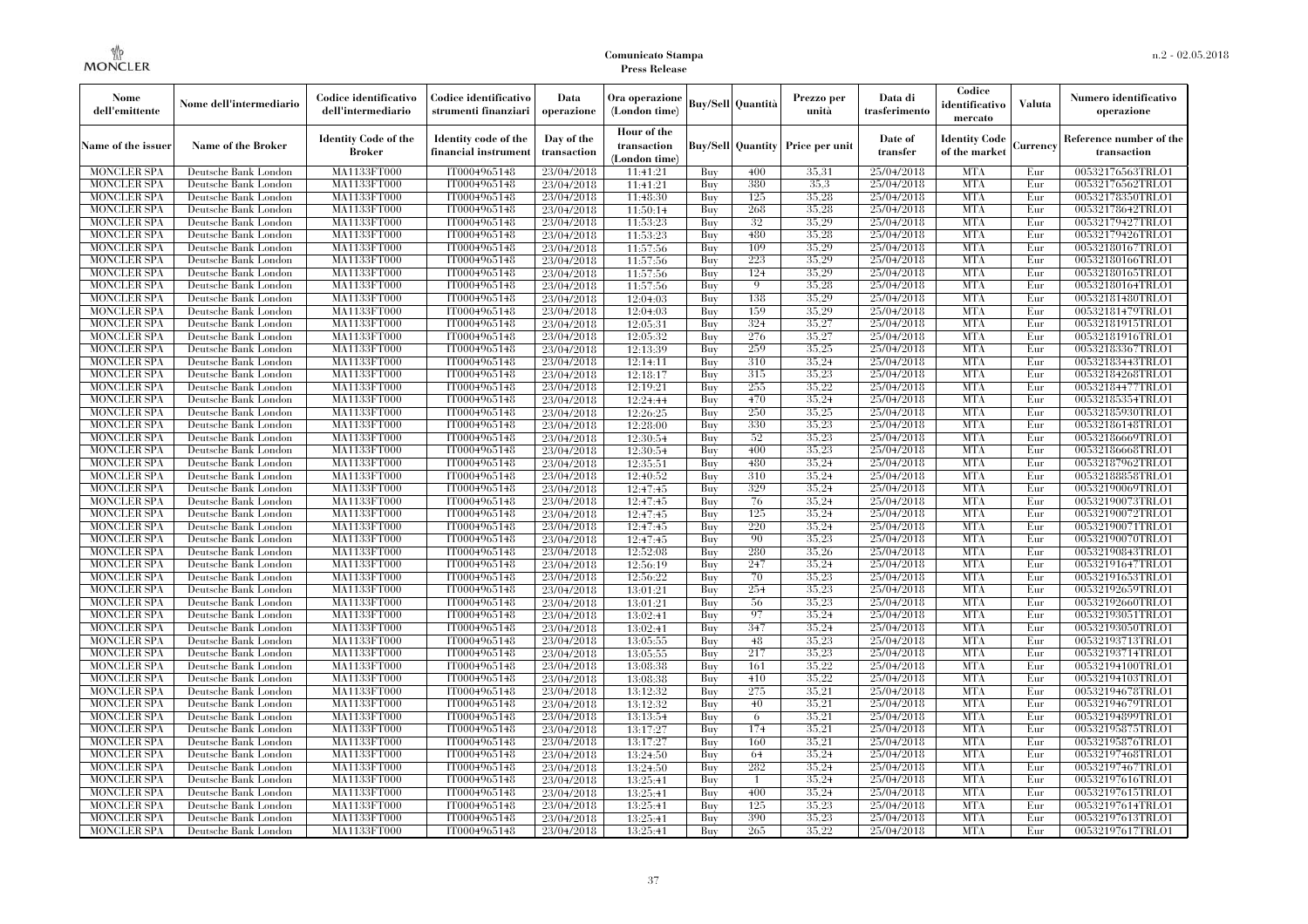| Nome<br>dell'emittente                   | Nome dell'intermediario                      | Codice identificativo<br>dell'intermediario  | Codice identificativo<br>strumenti finanziari | Data<br>operazione        | Ora operazione<br>(London time)             |            | <b>Buy/Sell   Quantità</b> | Prezzo per<br>unità | Data di<br>trasferimento | Codice<br>identificativo<br>mercato   | <b>Valuta</b> | Numero identificativo<br>operazione    |
|------------------------------------------|----------------------------------------------|----------------------------------------------|-----------------------------------------------|---------------------------|---------------------------------------------|------------|----------------------------|---------------------|--------------------------|---------------------------------------|---------------|----------------------------------------|
| Name of the issuer                       | Name of the Broker                           | <b>Identity Code of the</b><br><b>Broker</b> | Identity code of the<br>financial instrument  | Day of the<br>transaction | Hour of the<br>transaction<br>(London time) |            | <b>Buy/Sell Quantity</b>   | Price per unit      | Date of<br>transfer      | <b>Identity Code</b><br>of the market | Currencv      | Reference number of the<br>transaction |
| <b>MONCLER SPA</b>                       | Deutsche Bank London                         | MA1133FT000                                  | IT0004965148                                  | 23/04/2018                | 13:32:00                                    | Buy        | 247                        | 35.22               | 25/04/2018               | <b>MTA</b>                            | Eur           | 00532198969TRLO1                       |
| <b>MONCLER SPA</b>                       | Deutsche Bank London                         | <b>MA1133FT000</b>                           | IT0004965148                                  | 23/04/2018                | 13:32:04                                    | Buy        | 320                        | 35,21               | 25/04/2018               | <b>MTA</b>                            | Eur           | 00532198987TRLO1                       |
| <b>MONCLER SPA</b>                       | Deutsche Bank London                         | MA1133FT000                                  | IT0004965148                                  | 23/04/2018                | 13:33:05                                    | Buy        | 255                        | 35.2                | 25/04/2018               | <b>MTA</b>                            | Eur           | 00532199379TRLO1                       |
| <b>MONCLER SPA</b>                       | Deutsche Bank London                         | <b>MA1133FT000</b>                           | IT0004965148                                  | 23/04/2018                | 13:36:10                                    | Buy        | 310                        | 35,21               | 25/04/2018               | <b>MTA</b>                            | Eur           | 00532200260TRLO1                       |
| <b>MONCLER SPA</b>                       | Deutsche Bank London                         | <b>MA1133FT000</b>                           | IT0004965148                                  | 23/04/2018                | 13:39:29                                    | Buy        | 355<br>333                 | 35,22               | 25/04/2018               | <b>MTA</b><br><b>MTA</b>              | Eur           | 00532201143TRLO1                       |
| <b>MONCLER SPA</b><br><b>MONCLER SPA</b> | Deutsche Bank London<br>Deutsche Bank London | MA1133FT000<br>MA1133FT000                   | IT0004965148<br>IT0004965148                  | 23/04/2018                | 13:39:29<br>13:44:02                        | Buy<br>Buy | 80                         | 35,22<br>35,23      | 25/04/2018<br>25/04/2018 | <b>MTA</b>                            | Eur<br>Eur    | 00532201144TRLO1<br>00532202657TRLO1   |
| <b>MONCLER SPA</b>                       | Deutsche Bank London                         | MA1133FT000                                  | IT0004965148                                  | 23/04/2018<br>23/04/2018  | 13:44:02                                    | Buy        | 270                        | 35,23               | 25/04/2018               | <b>MTA</b>                            | Eur           | 00532202658TRLO1                       |
| <b>MONCLER SPA</b>                       | Deutsche Bank London                         | <b>MA1133FT000</b>                           | IT0004965148                                  | 23/04/2018                | 13:44:02                                    | Buy        | 255                        | 35,24               | 25/04/2018               | <b>MTA</b>                            | Eur           | 00532202663TRLO1                       |
| <b>MONCLER SPA</b>                       | Deutsche Bank London                         | MA1133FT000                                  | IT0004965148                                  | 23/04/2018                | 13:44:02                                    | Buy        | 49                         | 35,24               | 25/04/2018               | <b>MTA</b>                            | Eur           | 00532202662TRLO1                       |
| <b>MONCLER SPA</b>                       | Deutsche Bank London                         | MA1133FT000                                  | IT0004965148                                  | 23/04/2018                | 13:44:02                                    | Buv        | 125                        | 35.24               | 25/04/2018               | <b>MTA</b>                            | Eur           | 00532202661TRLO1                       |
| <b>MONCLER SPA</b>                       | Deutsche Bank London                         | MA1133FT000                                  | IT0004965148                                  | 23/04/2018                | 13:44:02                                    | Buy        | 393                        | 35.24               | 25/04/2018               | <b>MTA</b>                            | Eur           | 00532202660TRLO1                       |
| <b>MONCLER SPA</b>                       | Deutsche Bank London                         | MA1133FT000                                  | IT0004965148                                  | 23/04/2018                | 13:44:02                                    | Buy        | 50                         | 35,23               | 25/04/2018               | <b>MTA</b>                            | Eur           | 00532202659TRLO1                       |
| <b>MONCLER SPA</b>                       | Deutsche Bank London                         | <b>MA1133FT000</b>                           | IT0004965148                                  | 23/04/2018                | 13:51:18                                    | Buy        | 270                        | 35,16               | 25/04/2018               | <b>MTA</b>                            | Eur           | 00532204067TRLO1                       |
| <b>MONCLER SPA</b>                       | Deutsche Bank London                         | MA1133FT000                                  | IT0004965148                                  | 23/04/2018                | 13:51:18                                    | Buy        | 230                        | 35.17               | 25/04/2018               | <b>MTA</b>                            | Eur           | 00532204070TRLO1                       |
| <b>MONCLER SPA</b>                       | Deutsche Bank London                         | MA1133FT000                                  | IT0004965148                                  | 23/04/2018                | 13:51:18                                    | Buy        | 125                        | 35,17               | 25/04/2018               | <b>MTA</b>                            | Eur           | 00532204069TRLO1                       |
| <b>MONCLER SPA</b>                       | Deutsche Bank London                         | MA1133FT000                                  | IT0004965148                                  | 23/04/2018                | 13:51:18                                    | Buy        | 376                        | 35,17               | 25/04/2018               | <b>MTA</b>                            | Eur           | 00532204068TRLO1                       |
| <b>MONCLER SPA</b>                       | Deutsche Bank London                         | MA1133FT000                                  | IT0004965148                                  | 23/04/2018                | 13:58:49                                    | Buy        | 45                         | 35,23               | 25/04/2018               | <b>MTA</b>                            | Eur           | 00532205873TRLO1                       |
| <b>MONCLER SPA</b>                       | Deutsche Bank London                         | MA1133FT000                                  | IT0004965148                                  | 23/04/2018                | 13:58:53                                    | Buy        | 90                         | 35,23               | 25/04/2018               | <b>MTA</b>                            | Eur           | 00532205882TRLO1                       |
| <b>MONCLER SPA</b>                       | Deutsche Bank London                         | MA1133FT000                                  | IT0004965148                                  | 23/04/2018                | 13:58:53                                    | Buy        | 285                        | 35,23               | 25/04/2018               | <b>MTA</b>                            | Eur           | 00532205883TRLO1                       |
| <b>MONCLER SPA</b>                       | Deutsche Bank London                         | MA1133FT000                                  | IT0004965148                                  | 23/04/2018                | 14:00:41                                    | Buy        | 265                        | 35,22               | 25/04/2018               | <b>MTA</b>                            | Eur           | 00532206179TRLO1                       |
| <b>MONCLER SPA</b>                       | Deutsche Bank London                         | MA1133FT000                                  | IT0004965148                                  | 23/04/2018                | 14:00:41                                    | Buy        | 42                         | 35,23               | 25/04/2018               | <b>MTA</b>                            | Eur           | 00532206183TRLO1                       |
| <b>MONCLER SPA</b>                       | Deutsche Bank London                         | <b>MA1133FT000</b>                           | IT0004965148                                  | 23/04/2018                | 14:00:41                                    | Buy        | 250                        | 35,22               | 25/04/2018               | <b>MTA</b>                            | Eur           | 00532206181TRLO1                       |
| <b>MONCLER SPA</b>                       | Deutsche Bank London                         | MA1133FT000                                  | IT0004965148                                  | 23/04/2018                | 14:03:43                                    | Buy        | 299                        | 35,22               | 25/04/2018               | <b>MTA</b>                            | Eur           | 00532206778TRLO1                       |
| <b>MONCLER SPA</b>                       | Deutsche Bank London                         | MA1133FT000                                  | IT0004965148                                  | 23/04/2018                | 14:06:09                                    | Buy        | 303                        | 35,21               | 25/04/2018               | <b>MTA</b>                            | Eur           | 00532207421TRLO1                       |
| <b>MONCLER SPA</b>                       | Deutsche Bank London                         | <b>MA1133FT000</b>                           | IT0004965148                                  | 23/04/2018                | 14:06:09                                    | Buy        | 212                        | 35.22               | 25/04/2018               | <b>MTA</b>                            | Eur           | 00532207423TRLO1                       |
| <b>MONCLER SPA</b>                       | Deutsche Bank London                         | MA1133FT000                                  | IT0004965148                                  | 23/04/2018                | 14:06:09                                    | Buy        | 77                         | 35,22               | 25/04/2018               | <b>MTA</b>                            | Eur           | 00532207422TRLO1                       |
| <b>MONCLER SPA</b>                       | Deutsche Bank London                         | MA1133FT000                                  | IT0004965148                                  | 23/04/2018                | 14:09:36                                    | Buy        | 310                        | 35,21               | 25/04/2018               | <b>MTA</b>                            | Eur           | 00532208273TRLO1                       |
| <b>MONCLER SPA</b>                       | Deutsche Bank London                         | MA1133FT000                                  | IT0004965148                                  | 23/04/2018                | 14:13:30                                    | Buy        | 246                        | 35,24               | 25/04/2018               | <b>MTA</b>                            | Eur           | 00532209109TRLO1                       |
| <b>MONCLER SPA</b>                       | Deutsche Bank London                         | MA1133FT000                                  | IT0004965148                                  | 23/04/2018                | 14:13:30                                    | Buy        | 250                        | 35.24               | 25/04/2018               | <b>MTA</b>                            | Eur           | 00532209108TRLO1                       |
| <b>MONCLER SPA</b>                       | Deutsche Bank London                         | <b>MA1133FT000</b>                           | IT0004965148                                  | 23/04/2018                | 14:13:30                                    | Buy        | 350                        | 35.24               | 25/04/2018               | <b>MTA</b>                            | Eur           | 00532209107TRLO1                       |
| <b>MONCLER SPA</b>                       | Deutsche Bank London                         | MA1133FT000                                  | IT0004965148                                  | 23/04/2018                | 14:16:17                                    | Buy        | 273                        | 35,21               | 25/04/2018               | <b>MTA</b>                            | Eur           | 00532209610TRLO1                       |
| <b>MONCLER SPA</b>                       | Deutsche Bank London                         | MA1133FT000                                  | IT0004965148                                  | 23/04/2018                | 14:16:17                                    | Buy        | 262                        | 35.2                | 25/04/2018               | <b>MTA</b>                            | Eur           | 00532209612TRLO1                       |
| <b>MONCLER SPA</b>                       | Deutsche Bank London                         | MA1133FT000                                  | IT0004965148                                  | 23/04/2018                | 14:22:13                                    | Buy        | 500                        | 35,19               | 25/04/2018               | <b>MTA</b>                            | Eur           | 00532210785TRLO1                       |
| <b>MONCLER SPA</b>                       | Deutsche Bank London                         | MA1133FT000                                  | IT0004965148                                  | 23/04/2018                | 14:24:14                                    | Buy        | 11                         | 35,18               | 25/04/2018               | <b>MTA</b>                            | Eur           | 00532211372TRLO1                       |
| <b>MONCLER SPA</b>                       | Deutsche Bank London                         | <b>MA1133FT000</b>                           | IT0004965148                                  | 23/04/2018                | 14:24:14                                    | Buy        | 284                        | 35.18               | 25/04/2018               | <b>MTA</b>                            | Eur           | 00532211373TRLO1                       |
| <b>MONCLER SPA</b>                       | Deutsche Bank London                         | MA1133FT000                                  | IT0004965148                                  | 23/04/2018                | 14:24:14                                    | Buy        | 44                         | 35.18               | 25/04/2018               | <b>MTA</b>                            | Eur           | 00532211374TRLO1                       |
| <b>MONCLER SPA</b>                       | Deutsche Bank London                         | MA1133FT000                                  | IT0004965148                                  | 23/04/2018                | 14:24:14                                    | Buy        | 72<br>250                  | 35,19<br>35,19      | 25/04/2018               | <b>MTA</b>                            | Eur           | 00532211378TRLO1                       |
| <b>MONCLER SPA</b>                       | Deutsche Bank London                         | MA1133FT000                                  | IT0004965148                                  | 23/04/2018                | 14:24:14                                    | Buy        |                            | 35,19               | 25/04/2018               | <b>MTA</b><br><b>MTA</b>              | Eur           | 00532211377TRLO1                       |
| <b>MONCLER SPA</b>                       | Deutsche Bank London<br>Deutsche Bank London | MA1133FT000                                  | IT0004965148                                  | 23/04/2018                | 14:24:14                                    | Buy<br>Buy | 347<br>38                  | 35,19               | 25/04/2018<br>25/04/2018 | <b>MTA</b>                            | Eur<br>Eur    | 00532211376TRLO1                       |
| <b>MONCLER SPA</b><br><b>MONCLER SPA</b> | Deutsche Bank London                         | MA1133FT000<br>MA1133FT000                   | IT0004965148<br>IT0004965148                  | 23/04/2018<br>23/04/2018  | 14:24:14<br>14:28:17                        | Buy        | 329                        | 35,19               | 25/04/2018               | <b>MTA</b>                            | Eur           | 00532211375TRLO1<br>00532212304TRLO1   |
| <b>MONCLER SPA</b>                       | Deutsche Bank London                         | MA1133FT000                                  | IT0004965148                                  | 23/04/2018                | 14:30:24                                    | Buy        | 290                        | 35,19               | 25/04/2018               | <b>MTA</b>                            | Eur           | 00532212978TRLO1                       |
| <b>MONCLER SPA</b>                       | Deutsche Bank London                         | MA1133FT000                                  | IT0004965148                                  |                           | 14:30:24                                    | Buy        | 101                        | 35,2                | 25/04/2018               | <b>MTA</b>                            | Eur           | 00532212981TRLO1                       |
| <b>MONCLER SPA</b>                       | Deutsche Bank London                         | MA1133FT000                                  | IT0004965148                                  | 23/04/2018<br>23/04/2018  | 14:30:24                                    | Buy        | 394                        | 35.2                | 25/04/2018               | <b>MTA</b>                            | Eur           | 00532212980TRLO1                       |
| <b>MONCLER SPA</b>                       | Deutsche Bank London                         | MA1133FT000                                  | IT0004965148                                  | 23/04/2018                | 14:33:01                                    | Buy        | 217                        | 35.18               | 25/04/2018               | <b>MTA</b>                            | Eur           | 00532213953TRLO1                       |
| <b>MONCLER SPA</b>                       | Deutsche Bank London                         | MA1133FT000                                  | IT0004965148                                  | 23/04/2018                | 14:33:37                                    | Buy        | 268                        | 35.16               | 25/04/2018               | <b>MTA</b>                            | Eur           | 00532214175TRLO1                       |
| <b>MONCLER SPA</b>                       | Deutsche Bank London                         | MA1133FT000                                  | IT0004965148                                  | 23/04/2018                | 14:36:11                                    | Buy        | 72                         | 35.2                | 25/04/2018               | <b>MTA</b>                            | Eur           | 00532214917TRLO1                       |
| <b>MONCLER SPA</b>                       | Deutsche Bank London                         | MA1133FT000                                  | IT0004965148                                  | 23/04/2018                | 14:37:30                                    | Buy        | 62                         | 35.2                | 25/04/2018               | <b>MTA</b>                            | Eur           | 00532215406TRLO1                       |
| <b>MONCLER SPA</b>                       | Deutsche Bank London                         | MA1133FT000                                  | IT0004965148                                  | 23/04/2018                | 14:38:59                                    | Buy        | 400                        | 35.2                | 25/04/2018               | <b>MTA</b>                            | Eur           | 00532215920TRLO1                       |
| <b>MONCLER SPA</b>                       | Deutsche Bank London                         | MA1133FT000                                  | IT0004965148                                  | 23/04/2018                | 14:39:05                                    | Buy        | 320                        | 35,19               | 25/04/2018               | <b>MTA</b>                            | Eur           | 00532215952TRLO1                       |
| <b>MONCLER SPA</b>                       | Deutsche Bank London                         | <b>MA1133FT000</b>                           | IT0004965148                                  | 23/04/2018                | 14:39:05                                    | Buy        | 163                        | 35,2                | 25/04/2018               | <b>MTA</b>                            | Eur           | 00532215954TRLO1                       |
| <b>MONCLER SPA</b>                       | Deutsche Bank London                         | MA1133FT000                                  | IT0004965148                                  | 23/04/2018                | 14:39:05                                    | Buy        | 140                        | 35.2                | 25/04/2018               | <b>MTA</b>                            | Eur           | 00532215953TRLO1                       |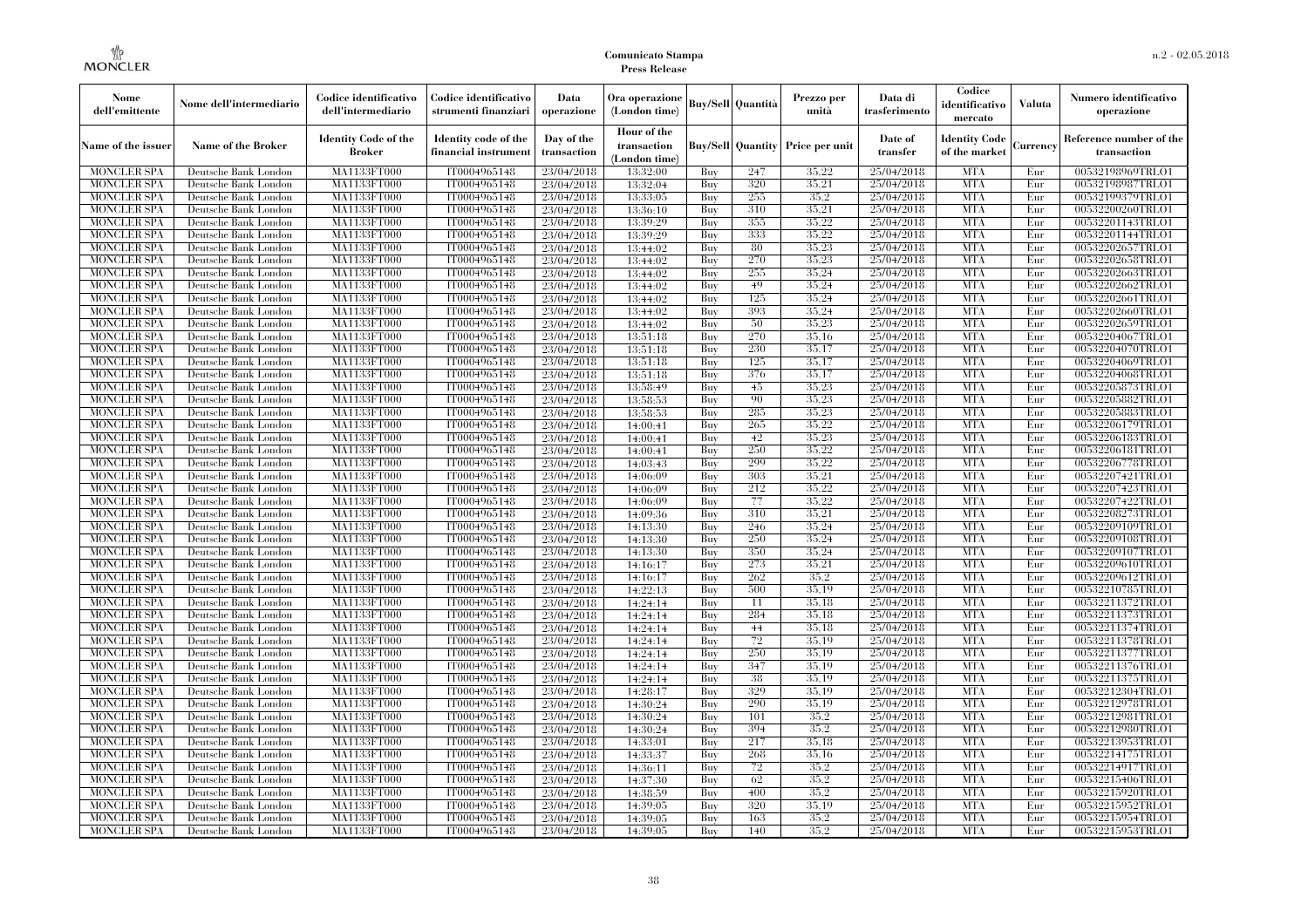| Nome<br>dell'emittente                   | Nome dell'intermediario                      | Codice identificativo<br>dell'intermediario  | Codice identificativo<br>strumenti finanziari | Data<br>operazione        | Ora operazione<br>(London time)             |            | Buy/Sell   Quantità      | Prezzo per<br>unità | Data di<br>trasferimento | Codice<br>identificativo<br>mercato   | <b>Valuta</b> | Numero identificativo<br>operazione    |
|------------------------------------------|----------------------------------------------|----------------------------------------------|-----------------------------------------------|---------------------------|---------------------------------------------|------------|--------------------------|---------------------|--------------------------|---------------------------------------|---------------|----------------------------------------|
| Name of the issuer                       | Name of the Broker                           | <b>Identity Code of the</b><br><b>Broker</b> | Identity code of the<br>financial instrument  | Day of the<br>transaction | Hour of the<br>transaction<br>(London time) |            | <b>Buy/Sell Quantity</b> | Price per unit      | Date of<br>transfer      | <b>Identity Code</b><br>of the market | Currencv      | Reference number of the<br>transaction |
| <b>MONCLER SPA</b>                       | Deutsche Bank London                         | MA1133FT000                                  | IT0004965148                                  | 23/04/2018                | 14:40:12                                    | Buy        | 41                       | 35,16               | 25/04/2018               | <b>MTA</b>                            | Eur           | 00532216237TRLO1                       |
| <b>MONCLER SPA</b>                       | Deutsche Bank London                         | <b>MA1133FT000</b>                           | IT0004965148                                  | 23/04/2018                | 14:40:19                                    | Buy        | 200                      | 35,16               | 25/04/2018               | <b>MTA</b>                            | Eur           | 00532216255TRLO1                       |
| <b>MONCLER SPA</b>                       | Deutsche Bank London                         | <b>MA1133FT000</b>                           | IT0004965148                                  | 23/04/2018                | 14:40:53                                    | Buv        | 253                      | 35.17               | 25/04/2018               | <b>MTA</b>                            | Eur           | 00532216493TRLO1                       |
| <b>MONCLER SPA</b>                       | Deutsche Bank London                         | MA1133FT000                                  | IT0004965148                                  | 23/04/2018                | 14:45:05                                    | Buy        | 215                      | 35,18               | 25/04/2018               | <b>MTA</b>                            | Eur           | 00532217844TRLO1                       |
| <b>MONCLER SPA</b>                       | Deutsche Bank London                         | MA1133FT000<br><b>MA1133FT000</b>            | IT0004965148                                  | 23/04/2018                | 14:45:05                                    | Buy        | 125<br>185               | 35,18<br>35,19      | 25/04/2018<br>25/04/2018 | <b>MTA</b><br><b>MTA</b>              | Eur<br>Eur    | 00532217845TRLO1                       |
| MONCLER SPA<br><b>MONCLER SPA</b>        | Deutsche Bank London<br>Deutsche Bank London | MA1133FT000                                  | IT0004965148<br>IT0004965148                  | 23/04/2018<br>23/04/2018  | 14:45:05<br>14:45:05                        | Buy<br>Buy | 55                       | 35,19               | 25/04/2018               | <b>MTA</b>                            | Eur           | 00532217850TRLO1<br>00532217849TRLO1   |
| <b>MONCLER SPA</b>                       | Deutsche Bank London                         | MA1133FT000                                  | IT0004965148                                  | 23/04/2018                | 14:45:05                                    | Buy        | 250                      | 35.19               | 25/04/2018               | <b>MTA</b>                            | Eur           | 00532217848TRLO1                       |
| <b>MONCLER SPA</b>                       | Deutsche Bank London                         | MA1133FT000                                  | IT0004965148                                  | 23/04/2018                | 14:45:05                                    | Buy        | 67                       | 35,19               | 25/04/2018               | <b>MTA</b>                            | Eur           | 00532217847TRLO1                       |
| <b>MONCLER SPA</b>                       | Deutsche Bank London                         | MA1133FT000                                  | IT0004965148                                  | 23/04/2018                | 14:45:05                                    | Buy        | 310                      | 35,19               | 25/04/2018               | <b>MTA</b>                            | Eur           | 00532217846TRLO1                       |
| <b>MONCLER SPA</b>                       | Deutsche Bank London                         | <b>MA1133FT000</b>                           | IT0004965148                                  | 23/04/2018                | 14:48:02                                    | Buy        | 252                      | 35.2                | 25/04/2018               | <b>MTA</b>                            | Eur           | 00532218879TRLO1                       |
| <b>MONCLER SPA</b>                       | Deutsche Bank London                         | MA1133FT000                                  | IT0004965148                                  | 23/04/2018                | 14:49:28                                    | Buy        | 22                       | 35.2                | 25/04/2018               | <b>MTA</b>                            | Eur           | 00532219572TRLO1                       |
| <b>MONCLER SPA</b>                       | Deutsche Bank London                         | MA1133FT000                                  | IT0004965148                                  | 23/04/2018                | 14:49:28                                    | Buy        | 250                      | 35.19               | 25/04/2018               | <b>MTA</b>                            | Eur           | 00532219571TRLO1                       |
| <b>MONCLER SPA</b>                       | Deutsche Bank London                         | MA1133FT000                                  | IT0004965148                                  | 23/04/2018                | 14:53:26                                    | Buy        | 34                       | 35.2                | 25/04/2018               | <b>MTA</b>                            | Eur           | 00532220734TRLO1                       |
| <b>MONCLER SPA</b>                       | Deutsche Bank London                         | MA1133FT000                                  | IT0004965148                                  | 23/04/2018                | 14:53:58                                    | Buy        | 344                      | 35,19               | 25/04/2018               | <b>MTA</b>                            | Eur           | 00532220871TRLO1                       |
| <b>MONCLER SPA</b>                       | Deutsche Bank London                         | MA1133FT000                                  | IT0004965148                                  | 23/04/2018                | 14:53:58                                    | Buy        | 57                       | 35.2                | 25/04/2018               | <b>MTA</b>                            | Eur           | 00532220875TRLO1                       |
| <b>MONCLER SPA</b>                       | Deutsche Bank London                         | MA1133FT000                                  | IT0004965148                                  | 23/04/2018                | 14:53:58                                    | Buy        | 250                      | 35.19               | 25/04/2018               | <b>MTA</b>                            | Eur           | 00532220874TRLO1                       |
| <b>MONCLER SPA</b>                       | Deutsche Bank London                         | MA1133FT000                                  | IT0004965148                                  | 23/04/2018                | 14:53:58                                    | Buy        | 440                      | 35.19               | 25/04/2018               | <b>MTA</b>                            | Eur           | 00532220873TRLO1                       |
| <b>MONCLER SPA</b>                       | Deutsche Bank London                         | MA1133FT000                                  | IT0004965148                                  | 23/04/2018                | 14:53:58                                    | Buy        | 250                      | 35,19               | 25/04/2018               | <b>MTA</b>                            | Eur           | 00532220872TRLO1                       |
| <b>MONCLER SPA</b>                       | Deutsche Bank London                         | MA1133FT000                                  | IT0004965148                                  | 23/04/2018                | 14:57:47                                    | Buy        | 114                      | 35.2                | 25/04/2018               | <b>MTA</b>                            | Eur           | 00532222089TRLO1                       |
| <b>MONCLER SPA</b>                       | Deutsche Bank London                         | MA1133FT000                                  | IT0004965148                                  | 23/04/2018                | 14:59:30                                    | Buy        | 270                      | 35,19               | 25/04/2018               | <b>MTA</b>                            | Eur           | 00532222685TRLO1                       |
| <b>MONCLER SPA</b>                       | Deutsche Bank London                         | MA1133FT000                                  | IT0004965148                                  | 23/04/2018                | 14:59:30                                    | Buy        | 277                      | 35,18               | 25/04/2018               | <b>MTA</b>                            | Eur           | 00532222686TRLO1                       |
| <b>MONCLER SPA</b>                       | Deutsche Bank London                         | MA1133FT000                                  | IT0004965148                                  | 23/04/2018                | 15:00:40                                    | Buy        | 260                      | 35,17               | 25/04/2018               | <b>MTA</b>                            | Eur           | 00532223305TRLO1                       |
| <b>MONCLER SPA</b>                       | Deutsche Bank London                         | MA1133FT000                                  | IT0004965148<br>IT0004965148                  | 23/04/2018                | 15:00:40                                    | Buy        | 283<br>286               | 35.16<br>35.16      | 25/04/2018<br>25/04/2018 | <b>MTA</b><br><b>MTA</b>              | Eur           | 00532223306TRLO1<br>00532223840TRLO1   |
| <b>MONCLER SPA</b><br><b>MONCLER SPA</b> | Deutsche Bank London<br>Deutsche Bank London | MA1133FT000<br>MA1133FT000                   | IT0004965148                                  | 23/04/2018<br>23/04/2018  | 15:01:50<br>15:01:50                        | Buy<br>Buy | 54                       | 35,16               | 25/04/2018               | <b>MTA</b>                            | Eur<br>Eur    | 00532223839TRLO1                       |
| <b>MONCLER SPA</b>                       | Deutsche Bank London                         | MA1133FT000                                  | IT0004965148                                  | 23/04/2018                | 15:03:14                                    | Buy        | 259                      | 35.13               | 25/04/2018               | <b>MTA</b>                            | Eur           | 00532224260TRLO1                       |
| <b>MONCLER SPA</b>                       | Deutsche Bank London                         | MA1133FT000                                  | IT0004965148                                  | 23/04/2018                | 15:07:52                                    | Buy        | 285                      | 35.16               | 25/04/2018               | <b>MTA</b>                            | Eur           | 00532225941TRLO1                       |
| <b>MONCLER SPA</b>                       | Deutsche Bank London                         | MA1133FT000                                  | IT0004965148                                  | 23/04/2018                | 15:07:52                                    | Buy        | 126                      | 35,17               | 25/04/2018               | <b>MTA</b>                            | Eur           | 00532225943TRLO1                       |
| <b>MONCLER SPA</b>                       | Deutsche Bank London                         | <b>MA1133FT000</b>                           | IT0004965148                                  | 23/04/2018                | 15:07:52                                    | Buy        | 250                      | 35,17               | 25/04/2018               | <b>MTA</b>                            | Eur           | 00532225942TRLO1                       |
| <b>MONCLER SPA</b>                       | Deutsche Bank London                         | MA1133FT000                                  | IT0004965148                                  | 23/04/2018                | 15:08:32                                    | Buy        | 13                       | 35,18               | 25/04/2018               | <b>MTA</b>                            | Eur           | 00532226196TRLO1                       |
| <b>MONCLER SPA</b>                       | Deutsche Bank London                         | MA1133FT000                                  | IT0004965148                                  | 23/04/2018                | 15:08:32                                    | Buy        | 12                       | 35,18               | 25/04/2018               | <b>MTA</b>                            | Eur           | 00532226195TRLO1                       |
| <b>MONCLER SPA</b>                       | Deutsche Bank London                         | MA1133FT000                                  | IT0004965148                                  | 23/04/2018                | 15:08:41                                    | Buv        | 303                      | 35.19               | 25/04/2018               | <b>MTA</b>                            | Eur           | 00532226242TRLO1                       |
| <b>MONCLER SPA</b>                       | Deutsche Bank London                         | MA1133FT000                                  | IT0004965148                                  | 23/04/2018                | 15:08:41                                    | Buy        | 81                       | 35,19               | 25/04/2018               | <b>MTA</b>                            | Eur           | 00532226241TRLO1                       |
| <b>MONCLER SPA</b>                       | Deutsche Bank London                         | MA1133FT000                                  | IT0004965148                                  | 23/04/2018                | 15:11:12                                    | Buy        | 52                       | 35,19               | 25/04/2018               | <b>MTA</b>                            | Eur           | 00532227456TRLO1                       |
| <b>MONCLER SPA</b>                       | Deutsche Bank London                         | MA1133FT000                                  | IT0004965148                                  | 23/04/2018                | 15:11:12                                    | Buy        | 171                      | 35,19               | 25/04/2018               | <b>MTA</b>                            | Eur           | 00532227455TRLO1                       |
| <b>MONCLER SPA</b>                       | Deutsche Bank London                         | MA1133FT000                                  | IT0004965148                                  | 23/04/2018                | 15:12:06                                    | Buy        | 87                       | 35,2                | 25/04/2018               | <b>MTA</b>                            | Eur           | 00532227694TRLO1                       |
| <b>MONCLER SPA</b>                       | Deutsche Bank London                         | <b>MA1133FT000</b>                           | IT0004965148                                  | 23/04/2018                | 15:12:06                                    | Buy        | 250                      | 35,19               | 25/04/2018               | <b>MTA</b>                            | Eur           | 00532227693TRLO1                       |
| <b>MONCLER SPA</b>                       | Deutsche Bank London                         | MA1133FT000                                  | IT0004965148                                  | 23/04/2018                | 15:12:11                                    | Buy        | 295                      | 35,18               | 25/04/2018               | <b>MTA</b>                            | Eur           | 00532227725TRLO1                       |
| <b>MONCLER SPA</b>                       | Deutsche Bank London                         | <b>MA1133FT000</b>                           | IT0004965148                                  | 23/04/2018                | 15:12:11                                    | Buy        | 275                      | 35.18               | 25/04/2018               | <b>MTA</b>                            | Eur           | 00532227726TRLO1                       |
| <b>MONCLER SPA</b>                       | Deutsche Bank London                         | MA1133FT000                                  | IT0004965148                                  | 23/04/2018                | 15:13:35                                    | Buy        | 268                      | 35,17               | 25/04/2018               | <b>MTA</b>                            | Eur           | 00532228260TRLO1                       |
| <b>MONCLER SPA</b>                       | Deutsche Bank London                         | MA1133FT000                                  | IT0004965148                                  | 23/04/2018                | 15:13:35                                    | Buy        | 25                       | 35,18               | 25/04/2018               | <b>MTA</b>                            | Eur           | 00532228262TRLO1                       |
| <b>MONCLER SPA</b>                       | Deutsche Bank London                         | MA1133FT000                                  | IT0004965148                                  | 23/04/2018                | 15:13:35                                    | Buy        | 250                      | 35,17               | 25/04/2018               | <b>MTA</b>                            | Eur           | 00532228261TRLO1                       |
| <b>MONCLER SPA</b>                       | Deutsche Bank London                         | MA1133FT000                                  | IT0004965148                                  | 23/04/2018                | 15:15:21                                    | Buy<br>Buy | 261<br>250               | 35,17<br>35,18      | 25/04/2018<br>25/04/2018 | <b>MTA</b><br><b>MTA</b>              | Eur<br>Eur    | 00532228882TRLO1<br>00532230116TRLO1   |
| <b>MONCLER SPA</b><br><b>MONCLER SPA</b> | Deutsche Bank London<br>Deutsche Bank London | MA1133FT000<br>MA1133FT000                   | IT0004965148<br>IT0004965148                  | 23/04/2018<br>23/04/2018  | 15:17:44                                    | Buy        | 210                      | 35.18               | 25/04/2018               | <b>MTA</b>                            | Eur           | 00532230115TRLO1                       |
| <b>MONCLER SPA</b>                       | Deutsche Bank London                         | MA1133FT000                                  | IT0004965148                                  | 23/04/2018                | 15:17:44<br>15:19:05                        | Buy        | 263                      | 35,15               | 25/04/2018               | <b>MTA</b>                            | Eur           | 00532230736TRLO1                       |
| <b>MONCLER SPA</b>                       | Deutsche Bank London                         | MA1133FT000                                  | IT0004965148                                  | 23/04/2018                | 15:20:29                                    | Buy        | 26                       | 35,16               | 25/04/2018               | <b>MTA</b>                            | Eur           | 00532231439TRLO1                       |
| <b>MONCLER SPA</b>                       | Deutsche Bank London                         | MA1133FT000                                  | IT0004965148                                  | 23/04/2018                | 15:20:29                                    | Buy        | 250                      | 35.15               | 25/04/2018               | <b>MTA</b>                            | Eur           | 00532231438TRLO1                       |
| <b>MONCLER SPA</b>                       | Deutsche Bank London                         | MA1133FT000                                  | IT0004965148                                  | 23/04/2018                | 15:20:29                                    | Buy        | 259                      | 35,14               | 25/04/2018               | <b>MTA</b>                            | Eur           | 00532231442TRLO1                       |
| <b>MONCLER SPA</b>                       | Deutsche Bank London                         | MA1133FT000                                  | IT0004965148                                  | 23/04/2018                | 15:23:45                                    | Buy        | 340                      | 35,16               | 25/04/2018               | <b>MTA</b>                            | Eur           | 00532232592TRLO1                       |
| <b>MONCLER SPA</b>                       | Deutsche Bank London                         | MA1133FT000                                  | IT0004965148                                  | 23/04/2018                | 15:23:45                                    | Buy        | 260                      | 35,15               | 25/04/2018               | <b>MTA</b>                            | Eur           | 00532232596TRLO1                       |
| <b>MONCLER SPA</b>                       | Deutsche Bank London                         | MA1133FT000                                  | IT0004965148                                  | 23/04/2018                | 15:23:45                                    | Buy        | 276                      | 35,15               | 25/04/2018               | <b>MTA</b>                            | Eur           | 00532232597TRLO1                       |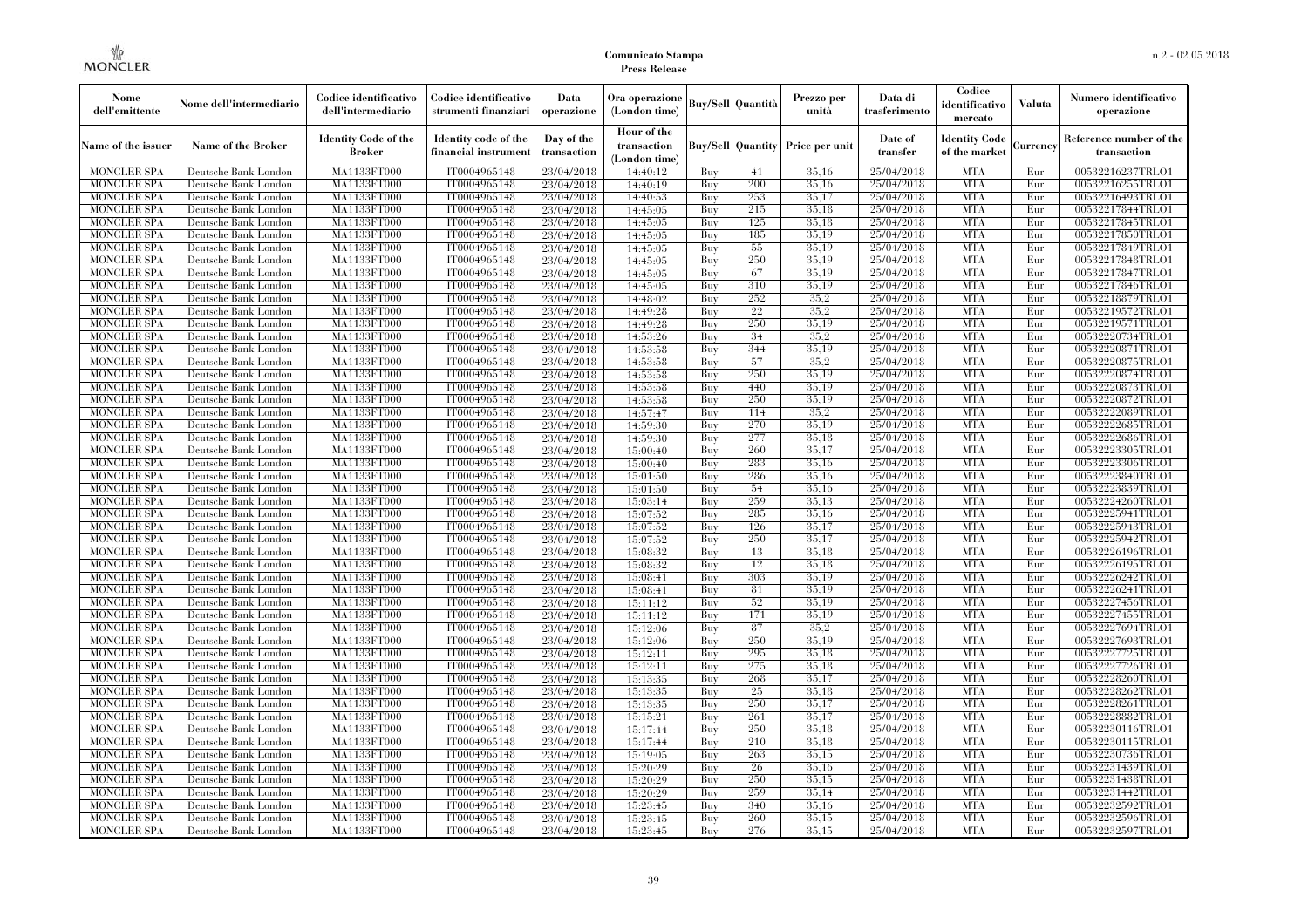| Nome<br>dell'emittente | Nome dell'intermediario   | Codice identificativo<br>dell'intermediario  | Codice identificativo<br>strumenti finanziari | Data<br>operazione        | Ora operazione<br>(London time)             |     | <b>Buy/Sell Quantità</b> | Prezzo per<br>unità | Data di<br>trasferimento | Codice<br>identificativo<br>mercato   | Valuta   | Numero identificativo<br>operazione    |
|------------------------|---------------------------|----------------------------------------------|-----------------------------------------------|---------------------------|---------------------------------------------|-----|--------------------------|---------------------|--------------------------|---------------------------------------|----------|----------------------------------------|
| Name of the issuer     | <b>Name of the Broker</b> | <b>Identity Code of the</b><br><b>Broker</b> | Identity code of the<br>financial instrumen   | Day of the<br>transaction | Hour of the<br>transaction<br>(London time) |     | <b>Buy/Sell Quantity</b> | Price per unit      | Date of<br>transfer      | <b>Identity Code</b><br>of the market | Currency | Reference number of the<br>transaction |
| <b>MONCLER SPA</b>     | Deutsche Bank London      | MA1133FT000                                  | IT0004965148                                  | 23/04/2018                | 15:26:07                                    | Buy | 39                       | 35,17               | 25/04/2018               | <b>MTA</b>                            | Eur      | 00532233661TRLO1                       |
| <b>MONCLER SPA</b>     | Deutsche Bank London      | MA1133FT000                                  | IT0004965148                                  | 23/04/2018                | 15:26:07                                    | Buy | 270                      | 35,17               | 25/04/2018               | <b>MTA</b>                            | Eur      | 00532233662TRLO1                       |
| <b>MONCLER SPA</b>     | Deutsche Bank London      | <b>MA1133FT000</b>                           | IT0004965148                                  | 23/04/2018                | 15:26:07                                    | Buy | 392                      | 35,17               | 25/04/2018               | <b>MTA</b>                            | Eur      | 00532233663TRLO1                       |
| <b>MONCLER SPA</b>     | Deutsche Bank London      | MA1133FT000                                  | IT0004965148                                  | 23/04/2018                | 15:30:29                                    | Buy | 280                      | 35,17               | 25/04/2018               | <b>MTA</b>                            | Eur      | 00532235335TRLO1                       |
| <b>MONCLER SPA</b>     | Deutsche Bank London      | MA1133FT000                                  | IT0004965148                                  | 23/04/2018                | 15:32:07                                    | Buy | 480                      | 35,16               | 25/04/2018               | <b>MTA</b>                            | Eur      | 00532235858TRLO1                       |
| <b>MONCLER SPA</b>     | Deutsche Bank London      | MA1133FT000                                  | IT0004965148                                  | 23/04/2018                | 15:32:20                                    | Buy | 357                      | 35,15               | 25/04/2018               | <b>MTA</b>                            | Eur      | 00532235917TRLO1                       |
| <b>MONCLER SPA</b>     | Deutsche Bank London      | <b>MA1133FT000</b>                           | IT0004965148                                  | 23/04/2018                | 15:32:58                                    | Buy | 174                      | 35,16               | 25/04/2018               | <b>MTA</b>                            | Eur      | 00532236106TRLO1                       |
| <b>MONCLER SPA</b>     | Deutsche Bank London      | <b>MA1133FT000</b>                           | IT0004965148                                  | 23/04/2018                | 15:32:58                                    | Buy | 103                      | 35.16               | 25/04/2018               | <b>MTA</b>                            | Eur      | 00532236105TRLO1                       |
| <b>MONCLER SPA</b>     | Deutsche Bank London      | MA1133FT000                                  | IT0004965148                                  | 23/04/2018                | 15:35:28                                    | Buy | 305                      | 35,14               | 25/04/2018               | <b>MTA</b>                            | Eur      | 00532236879TRLO1                       |
| <b>MONCLER SPA</b>     | Deutsche Bank London      | MA1133FT000                                  | IT0004965148                                  | 23/04/2018                | 15:35:28                                    | Buy | 294                      | 35,14               | 25/04/2018               | <b>MTA</b>                            | Eur      | 00532236883TRLO1                       |
| <b>MONCLER SPA</b>     | Deutsche Bank London      | <b>MA1133FT000</b>                           | IT0004965148                                  | 23/04/2018                | 15:38:02                                    | Buy | 62                       | 35,08               | 25/04/2018               | <b>MTA</b>                            | Eur      | 00532237996TRLO1                       |
| <b>MONCLER SPA</b>     | Deutsche Bank London      | <b>MA1133FT000</b>                           | IT0004965148                                  | 23/04/2018                | 15:38:44                                    | Buy | 213                      | 35,08               | 25/04/2018               | <b>MTA</b>                            | Eur      | 00532238427TRLO1                       |
| <b>MONCLER SPA</b>     | Deutsche Bank London      | MA1133FT000                                  | IT0004965148                                  | 23/04/2018                | 15:38:44                                    | Buy | 92                       | 35,09               | 25/04/2018               | <b>MTA</b>                            | Eur      | 00532238431TRLO1                       |
| <b>MONCLER SPA</b>     | Deutsche Bank London      | MA1133FT000                                  | IT0004965148                                  | 23/04/2018                | 15:38:44                                    | Buy | 322                      | 35,09               | 25/04/2018               | <b>MTA</b>                            | Eur      | 00532238429TRLO1                       |
| <b>MONCLER SPA</b>     | Deutsche Bank London      | <b>MA1133FT000</b>                           | IT0004965148                                  | 23/04/2018                | 15:38:44                                    | Buy | 400                      | 35,09               | 25/04/2018               | <b>MTA</b>                            | Eur      | 00532238428TRLO1                       |
| <b>MONCLER SPA</b>     | Deutsche Bank London      | <b>MA1133FT000</b>                           | IT0004965148                                  | 23/04/2018                | 15:40:20                                    | Buy | 64                       | 35.03               | 25/04/2018               | <b>MTA</b>                            | Eur      | 00532238932TRLO1                       |
| <b>MONCLER SPA</b>     | Deutsche Bank London      | MA1133FT000                                  | IT0004965148                                  | 23/04/2018                | 15:40:20                                    | Buy | 211                      | 35,03               | 25/04/2018               | <b>MTA</b>                            | Eur      | 00532238933TRLO1                       |
| <b>MONCLER SPA</b>     | Deutsche Bank London      | MA1133FT000                                  | IT0004965148                                  | 23/04/2018                | 15:42:00                                    | Buy | 243                      | 35,01               | 25/04/2018               | <b>MTA</b>                            | Eur      | 00532239515TRLO1                       |
| <b>MONCLER SPA</b>     | Deutsche Bank London      | <b>MA1133FT000</b>                           | IT0004965148                                  | 23/04/2018                | 15:42:00                                    | Buy | 35                       | 35                  | 25/04/2018               | <b>MTA</b>                            | Eur      | 00532239514TRLO1                       |
| <b>MONCLER SPA</b>     | Deutsche Bank London      | <b>MA1133FT000</b>                           | IT0004965148                                  | 23/04/2018                | 15:42:52                                    | Buy | 270                      | 35.02               | 25/04/2018               | <b>MTA</b>                            | Eur      | 00532239802TRLO1                       |
| <b>MONCLER SPA</b>     | Deutsche Bank London      | MA1133FT000                                  | IT0004965148                                  | 23/04/2018                | 15:43:48                                    | Buy | 135                      | 34.99               | 25/04/2018               | <b>MTA</b>                            | Eur      | 00532240108TRLO1                       |
| <b>MONCLER SPA</b>     | Deutsche Bank London      | MA1133FT000                                  | IT0004965148                                  | 23/04/2018                | 15:43:48                                    | Buy | 136                      | 34.99               | 25/04/2018               | <b>MTA</b>                            | Eur      | 00532240109TRLO1                       |
| MONCLER SPA            | Deutsche Bank London      | <b>MA1133FT000</b>                           | IT0004965148                                  | 23/04/2018                | 15:43:48                                    | Buy | 255                      | 35                  | 25/04/2018               | <b>MTA</b>                            | Eur      | 00532240110TRLO1                       |
| <b>MONCLER SPA</b>     | Deutsche Bank London      | MA1133FT000                                  | IT0004965148                                  | 23/04/2018                | 15:46:22                                    | Buy | $\mathbf{1}$             | 35,03               | 25/04/2018               | <b>MTA</b>                            | Eur      | 00532240959TRLO1                       |
| <b>MONCLER SPA</b>     | Deutsche Bank London      | MA1133FT000                                  | IT0004965148                                  | 23/04/2018                | 15:46:22                                    | Buy | 400                      | 35,03               | 25/04/2018               | <b>MTA</b>                            | Eur      | 00532240958TRLO1                       |
| <b>MONCLER SPA</b>     | Deutsche Bank London      | <b>MA1133FT000</b>                           | IT0004965148                                  | 23/04/2018                | 15:48:08                                    | Buy | 320                      | 35,04               | 25/04/2018               | <b>MTA</b>                            | Eur      | 00532241757TRLO1                       |
| MONCLER SPA            | Deutsche Bank London      | <b>MA1133FT000</b>                           | IT0004965148                                  | 23/04/2018                | 15:48:08                                    | Buy | 278                      | 35,05               | 25/04/2018               | <b>MTA</b>                            | Eur      | 00532241758TRLO1                       |
| <b>MONCLER SPA</b>     | Deutsche Bank London      | MA1133FT000                                  | IT0004965148                                  | 23/04/2018                | 15:49:42                                    | Buy | 258                      | 35,02               | 25/04/2018               | <b>MTA</b>                            | Eur      | 00532242310TRLO1                       |
| <b>MONCLER SPA</b>     | Deutsche Bank London      | MA1133FT000                                  | IT0004965148                                  | 23/04/2018                | 15:49:42                                    | Buy | 10                       | 35,02               | 25/04/2018               | <b>MTA</b>                            | Eur      | 00532242309TRLO1                       |
| <b>MONCLER SPA</b>     | Deutsche Bank London      | <b>MA1133FT000</b>                           | IT0004965148                                  | 23/04/2018                | 15:52:22                                    | Buy | 213                      | 35,06               | 25/04/2018               | <b>MTA</b>                            | Eur      | 00532243183TRLO1                       |
| <b>MONCLER SPA</b>     | Deutsche Bank London      | <b>MA1133FT000</b>                           | IT0004965148                                  | 23/04/2018                | 15:52:22                                    | Buy | 49                       | 35,06               | 25/04/2018               | <b>MTA</b>                            | Eur      | 00532243182TRLO1                       |
| <b>MONCLER SPA</b>     | Deutsche Bank London      | MA1133FT000                                  | IT0004965148                                  | 23/04/2018                | 15:52:22                                    | Buy | 245                      | 35,06               | 25/04/2018               | <b>MTA</b>                            | Eur      | 00532243181TRLO1                       |
| <b>MONCLER SPA</b>     | Deutsche Bank London      | MA1133FT000                                  | IT0004965148                                  | 23/04/2018                | 15:52:22                                    | Buy | 117                      | 35,06               | 25/04/2018               | <b>MTA</b>                            | Eur      | 00532243180TRLO1                       |
| <b>MONCLER SPA</b>     | Deutsche Bank London      | <b>MA1133FT000</b>                           | IT0004965148                                  | 23/04/2018                | 15:53:02                                    | Buy | 278                      | 35,06               | 25/04/2018               | <b>MTA</b>                            | Eur      | 00532243424TRLO1                       |
| <b>MONCLER SPA</b>     | Deutsche Bank London      | <b>MA1133FT000</b>                           | IT0004965148                                  | 23/04/2018                | 15:55:56                                    | Buy | 171                      | 35,16               | 25/04/2018               | <b>MTA</b>                            | Eur      | 00532244430TRLO1                       |
| <b>MONCLER SPA</b>     | Deutsche Bank London      | MA1133FT000                                  | IT0004965148                                  | 23/04/2018                | 15:55:56                                    | Buy | 129                      | 35,16               | 25/04/2018               | <b>MTA</b>                            | Eur      | 00532244431TRLO1                       |
| <b>MONCLER SPA</b>     | Deutsche Bank London      | MA1133FT000                                  | IT0004965148                                  | 23/04/2018                | 15:55:56                                    | Buy | 250                      | 35,17               | 25/04/2018               | <b>MTA</b>                            | Eur      | 00532244432TRLO1                       |
| <b>MONCLER SPA</b>     | Deutsche Bank London      | <b>MA1133FT000</b>                           | IT0004965148                                  | 23/04/2018                | 15:58:34                                    | Buy | 333                      | 35,17               | 25/04/2018               | <b>MTA</b>                            | Eur      | 00532245520TRLO1                       |
| <b>MONCLER SPA</b>     | Deutsche Bank London      | <b>MA1133FT000</b>                           | IT0004965148                                  | 23/04/2018                | 15:58:35                                    | Buy | 270                      | 35,16               | 25/04/2018               | <b>MTA</b>                            | Eur      | 00532245540TRLO1                       |
| <b>MONCLER SPA</b>     | Deutsche Bank London      | MA1133FT000                                  | IT0004965148                                  | 23/04/2018                | 15:59:03                                    | Buy | 305                      | 35,15               | 25/04/2018               | <b>MTA</b>                            | Eur      | 00532245678TRLO1                       |
| <b>MONCLER SPA</b>     | Deutsche Bank London      | MA1133FT000                                  | IT0004965148                                  | 23/04/2018                | 16:00:07                                    | Buy | 270                      | 35,16               | 25/04/2018               | <b>MTA</b>                            | Eur      | 00532246156TRLO1                       |
| <b>MONCLER SPA</b>     | Deutsche Bank London      | MA1133FT000                                  | IT0004965148                                  | 23/04/2018                | 16:00:21                                    | Buy | 96                       | 35.14               | 25/04/2018               | <b>MTA</b>                            | Eur      | 00532246331TRLO1                       |
| <b>MONCLER SPA</b>     | Deutsche Bank London      | <b>MA1133FT000</b>                           | IT0004965148                                  | 23/04/2018                | 16:00:21                                    | Buy | 167                      | 35,14               | 25/04/2018               | MTA                                   | Eur      | 00532246332TRLO1                       |
| <b>MONCLER SPA</b>     | Deutsche Bank London      | MA1133FT000                                  | IT0004965148                                  | 23/04/2018                | 16:01:23                                    | Buy | 360                      | 35,18               | 25/04/2018               | <b>MTA</b>                            | Eur      | 00532246798TRLO1                       |
| <b>MONCLER SPA</b>     | Deutsche Bank London      | MA1133FT000                                  | IT0004965148                                  | 23/04/2018                | 16:04:21                                    | Buy | 340                      | 35.2                | 25/04/2018               | <b>MTA</b>                            | Eur      | 00532247963TRLO1                       |
| <b>MONCLER SPA</b>     | Deutsche Bank London      | MA1133FT000                                  | IT0004965148                                  | 23/04/2018                | 16:04:25                                    | Buy | 470                      | 35.19               | 25/04/2018               | <b>MTA</b>                            | Eur      | 00532248028TRLO1                       |
| <b>MONCLER SPA</b>     | Deutsche Bank London      | <b>MA1133FT000</b>                           | IT0004965148                                  | 23/04/2018                | 16:04:25                                    | Buy | 70                       | 35,19               | 25/04/2018               | <b>MTA</b>                            | Eur      | 00532248029TRLO1                       |
| <b>MONCLER SPA</b>     | Deutsche Bank London      | MA1133FT000                                  | IT0004965148                                  | 23/04/2018                | 16:04:25                                    | Buy | 28                       | 35.2                | 25/04/2018               | <b>MTA</b>                            | Eur      | 00532248031TRLO1                       |
| <b>MONCLER SPA</b>     | Deutsche Bank London      | MA1133FT000                                  | IT0004965148                                  | 23/04/2018                | 16:04:25                                    | Buy | 250                      | 35.19               | 25/04/2018               | <b>MTA</b>                            | Eur      | 00532248030TRLO1                       |
| <b>MONCLER SPA</b>     | Deutsche Bank London      | MA1133FT000                                  | IT0004965148                                  | 23/04/2018                | 16:06:39                                    | Buy | $\mathbf{1}$             | 35.18               | 25/04/2018               | <b>MTA</b>                            | Eur      | 00532248912TRLO1                       |
| MONCLER SPA            | Deutsche Bank London      | <b>MA1133FT000</b>                           | IT0004965148                                  | 23/04/2018                | 16:07:00                                    | Buy | 265                      | 35,17               | 25/04/2018               | <b>MTA</b>                            | Eur      | 00532249094TRLO1                       |
| <b>MONCLER SPA</b>     | Deutsche Bank London      | <b>MA1133FT000</b>                           | IT0004965148                                  | 23/04/2018                | 16:07:00                                    | Buy | 28                       | 35.18               | 25/04/2018               | <b>MTA</b>                            | Eur      | 00532249096TRLO1                       |
| <b>MONCLER SPA</b>     | Deutsche Bank London      | MA1133FT000                                  | IT0004965148                                  | 23/04/2018                | 16:07:00                                    | Buy | 250                      | 35,17               | 25/04/2018               | <b>MTA</b>                            | Eur      | 00532249095TRLO1                       |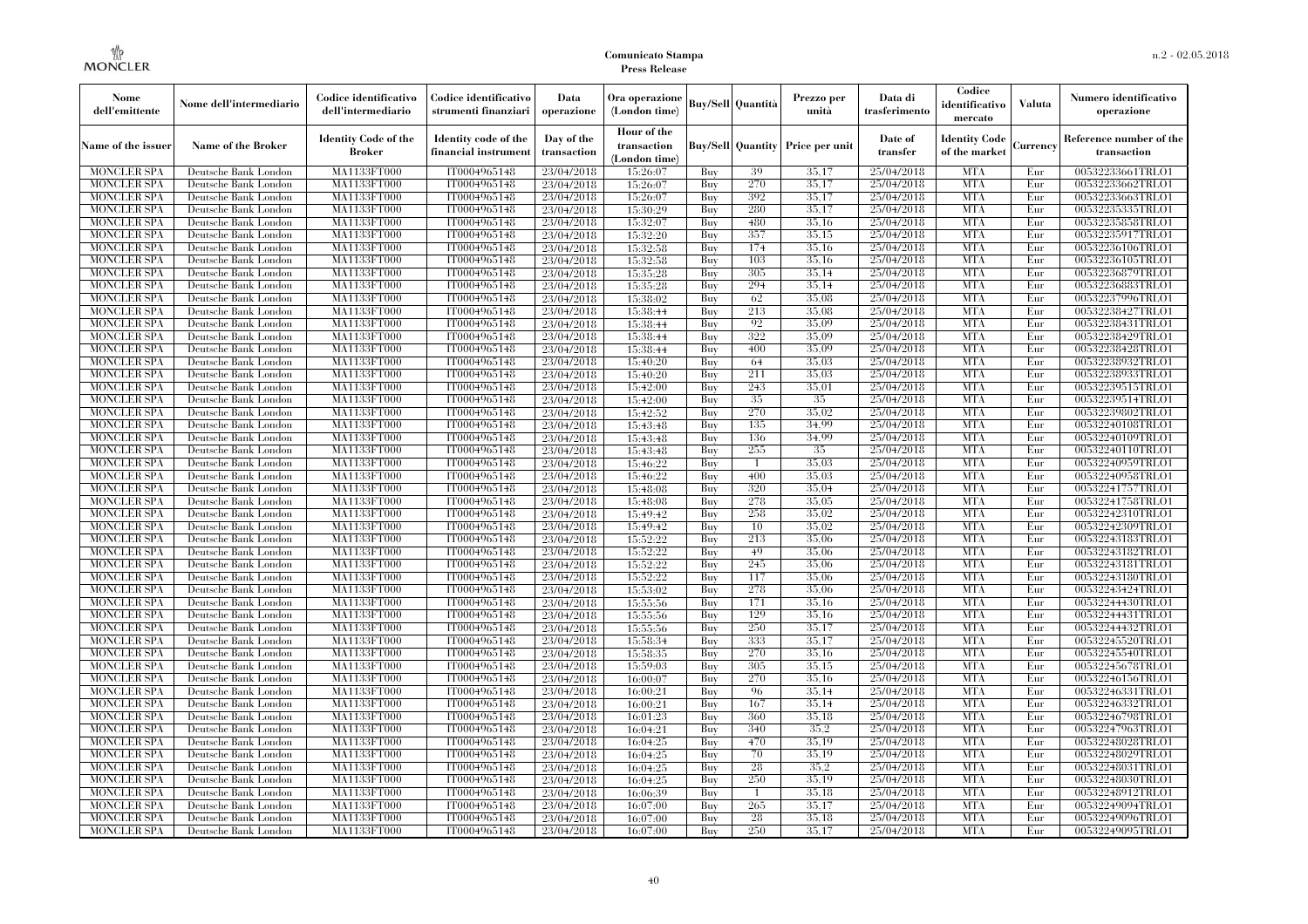| Nome<br>dell'emittente                   | Nome dell'intermediario                      | Codice identificativo<br>dell'intermediario  | Codice identificativo<br>strumenti finanziari | Data<br>operazione        | Ora operazione<br>(London time)             |            | <b>Buy/Sell</b> Quantità | Prezzo per<br>unità                     | Data di<br>trasferimento | Codice<br>identificativo<br>mercato   | <b>Valuta</b> | Numero identificativo<br>operazione    |
|------------------------------------------|----------------------------------------------|----------------------------------------------|-----------------------------------------------|---------------------------|---------------------------------------------|------------|--------------------------|-----------------------------------------|--------------------------|---------------------------------------|---------------|----------------------------------------|
| Name of the issuer                       | Name of the Broker                           | <b>Identity Code of the</b><br><b>Broker</b> | Identity code of the<br>financial instrumen   | Day of the<br>transaction | Hour of the<br>transaction<br>(London time) |            |                          | <b>Buy/Sell Quantity Price per unit</b> | Date of<br>transfer      | <b>Identity Code</b><br>of the market | Currency      | Reference number of the<br>transaction |
| <b>MONCLER SPA</b>                       | Deutsche Bank London                         | MA1133FT000                                  | IT0004965148                                  | 23/04/2018                | 16:08:47                                    | Buy        | 279                      | 35,18                                   | 25/04/2018               | <b>MTA</b>                            | Eur           | 00532249630TRLO1                       |
| <b>MONCLER SPA</b>                       | Deutsche Bank London                         | MA1133FT000                                  | IT0004965148                                  | 23/04/2018                | 16:09:13                                    | Buy        | 267                      | 35,15                                   | 25/04/2018               | <b>MTA</b>                            | Eur           | 00532249743TRLO1                       |
| <b>MONCLER SPA</b>                       | Deutsche Bank London                         | MA1133FT000                                  | IT0004965148                                  | 23/04/2018                | 16:10:07                                    | Buy        | 282                      | 35,14<br>35.14                          | 25/04/2018               | <b>MTA</b><br><b>MTA</b>              | Eur           | 00532250356TRLO1                       |
| <b>MONCLER SPA</b><br><b>MONCLER SPA</b> | Deutsche Bank London<br>Deutsche Bank London | MA1133FT000<br>MA1133FT000                   | IT0004965148<br>IT0004965148                  | 23/04/2018<br>23/04/2018  | 16:11:40<br>16:11:40                        | Buy<br>Buy | 250<br>129               | 35,14                                   | 25/04/2018<br>25/04/2018 | <b>MTA</b>                            | Eur<br>Eur    | 00532251142TRLO1<br>00532251141TRLO1   |
| <b>MONCLER SPA</b>                       | Deutsche Bank London                         | MA1133FT000                                  | IT0004965148                                  | 23/04/2018                | 16:12:09                                    | Buy        | 12                       | 35.13                                   | 25/04/2018               | <b>MTA</b>                            | Eur           | 00532251433TRLO1                       |
| <b>MONCLER SPA</b>                       | Deutsche Bank London                         | <b>MA1133FT000</b>                           | IT0004965148                                  | 23/04/2018                | 16:14:18                                    | Buy        | 343                      | 35,15                                   | 25/04/2018               | <b>MTA</b>                            | Eur           | 00532252210TRLO1                       |
| <b>MONCLER SPA</b>                       | Deutsche Bank London                         | MA1133FT000                                  | IT0004965148                                  | 23/04/2018                | 16:14:25                                    | Buy        | 369                      | 35.14                                   | 25/04/2018               | <b>MTA</b>                            | Eur           | 00532252240TRLO1                       |
| <b>MONCLER SPA</b>                       | Deutsche Bank London                         | MA1133FT000                                  | IT0004965148                                  | 23/04/2018                | 16:14:25                                    | Buv        | 17                       | 35.14                                   | 25/04/2018               | <b>MTA</b>                            | Eur           | 00532252241TRLO1                       |
| MONCLER SPA                              | Deutsche Bank London                         | MA1133FT000                                  | IT0004965148                                  | 23/04/2018                | 16:14:26                                    | Buy        | 281                      | 35,15                                   | 25/04/2018               | <b>MTA</b>                            | Eur           | 00532252242TRLO1                       |
| <b>MONCLER SPA</b>                       | Deutsche Bank London                         | <b>MA1133FT000</b>                           | IT0004965148                                  | 23/04/2018                | 16:15:46                                    | Buy        | 279                      | 35,16                                   | 25/04/2018               | <b>MTA</b>                            | Eur           | 00532252944TRLO1                       |
| <b>MONCLER SPA</b>                       | Deutsche Bank London                         | <b>MA1133FT000</b>                           | IT0004965148                                  | 23/04/2018                | 16:17:03                                    | Buy        | 45                       | 35,17                                   | 25/04/2018               | <b>MTA</b>                            | Eur           | 00532253746TRLO1                       |
| <b>MONCLER SPA</b>                       | Deutsche Bank London                         | <b>MA1133FT000</b>                           | IT0004965148                                  | 23/04/2018                | 16:17:03                                    | Buv        | 40                       | 35,17                                   | 25/04/2018               | <b>MTA</b>                            | Eur           | 00532253745TRLO1                       |
| <b>MONCLER SPA</b>                       | Deutsche Bank London                         | MA1133FT000                                  | IT0004965148                                  | 23/04/2018                | 16:17:03                                    | Buy        | 194                      | 35,17                                   | 25/04/2018               | <b>MTA</b>                            | Eur           | 00532253744TRLO1                       |
| <b>MONCLER SPA</b>                       | Deutsche Bank London                         | <b>MA1133FT000</b>                           | IT0004965148                                  | 23/04/2018                | 16:18:48                                    | Buy        | 340                      | 35,16                                   | 25/04/2018               | <b>MTA</b>                            | Eur           | 00532254608TRLO1                       |
| <b>MONCLER SPA</b>                       | Deutsche Bank London                         | MA1133FT000                                  | IT0004965148                                  | 23/04/2018                | 16:18:48                                    | Buy        | 15                       | 35.16                                   | 25/04/2018               | <b>MTA</b>                            | Eur           | 00532254609TRLO1                       |
| <b>MONCLER SPA</b>                       | Deutsche Bank London                         | MA1133FT000                                  | IT0004965148                                  | 23/04/2018                | 16:18:48                                    | Buy        | 55                       | 35,17                                   | 25/04/2018               | <b>MTA</b>                            | Eur           | 00532254610TRLO1                       |
| MONCLER SPA                              | Deutsche Bank London                         | MA1133FT000                                  | IT0004965148                                  | 23/04/2018                | 16:18:48                                    | Buy        | 15                       | 35,17                                   | 25/04/2018               | <b>MTA</b>                            | Eur           | 00532254611TRLO1                       |
| MONCLER SPA                              | Deutsche Bank London                         | <b>MA1133FT000</b>                           | IT0004965148                                  | 23/04/2018                | 16:18:48                                    | Buy        | 209                      | 35,17                                   | 25/04/2018               | <b>MTA</b>                            | Eur           | 00532254612TRLO1                       |
| <b>MONCLER SPA</b>                       | Deutsche Bank London                         | MA1133FT000                                  | IT0004965148                                  | 23/04/2018                | 16:18:48                                    | Buy        | 28                       | 35,17                                   | 25/04/2018               | <b>MTA</b>                            | Eur           | 00532254613TRLO1                       |
| <b>MONCLER SPA</b>                       | Deutsche Bank London                         | MA1133FT000                                  | IT0004965148                                  | 23/04/2018                | 16:19:59                                    | Buv        | 364                      | 35.14                                   | 25/04/2018               | <b>MTA</b>                            | Eur           | 00532255346TRLO1                       |
| <b>MONCLER SPA</b>                       | Deutsche Bank London                         | MA1133FT000                                  | IT0004965148                                  | 23/04/2018                | 16:21:08                                    | Buy        | 42<br>289                | 35,14<br>35,14                          | 25/04/2018<br>25/04/2018 | <b>MTA</b><br><b>MTA</b>              | Eur           | 00532256133TRLO1                       |
| <b>MONCLER SPA</b><br><b>MONCLER SPA</b> | Deutsche Bank London<br>Deutsche Bank London | <b>MA1133FT000</b><br>MA1133FT000            | IT0004965148<br>IT0004965148                  | 23/04/2018                | 16:21:08                                    | Buy<br>Buy | 278                      | 35.13                                   | 25/04/2018               | <b>MTA</b>                            | Eur<br>Eur    | 00532256137TRLO1<br>00532256278TRLO1   |
| <b>MONCLER SPA</b>                       | Deutsche Bank London                         | MA1133FT000                                  | IT0004965148                                  | 23/04/2018<br>23/04/2018  | 16:21:21<br>16:23:04                        | Buy        | 293                      | 35.14                                   | 25/04/2018               | <b>MTA</b>                            | Eur           | 00532257129TRLO1                       |
| <b>MONCLER SPA</b>                       | Deutsche Bank London                         | MA1133FT000                                  | IT0004965148                                  | 23/04/2018                | 16:23:04                                    | Buy        | 139                      | 35,14                                   | 25/04/2018               | <b>MTA</b>                            | Eur           | 00532257130TRLO1                       |
| <b>MONCLER SPA</b>                       | Deutsche Bank London                         | <b>MA1133FT000</b>                           | IT0004965148                                  | 23/04/2018                | 16:23:04                                    | Buy        | 250                      | 35,14                                   | 25/04/2018               | <b>MTA</b>                            | Eur           | 00532257131TRLO1                       |
| <b>MONCLER SPA</b>                       | Deutsche Bank London                         | MA1133FT000                                  | IT0004965148                                  | 23/04/2018                | 16:23:04                                    | Buy        | 156                      | 35.14                                   | 25/04/2018               | <b>MTA</b>                            | Eur           | 00532257132TRLO1                       |
| <b>MONCLER SPA</b>                       | Deutsche Bank London                         | MA1133FT000                                  | IT0004965148                                  | 23/04/2018                | 16:23:51                                    | Buy        | 280                      | 35.15                                   | 25/04/2018               | <b>MTA</b>                            | Eur           | 00532257568TRLO1                       |
| <b>MONCLER SPA</b>                       | Deutsche Bank London                         | <b>MA1133FT000</b>                           | IT0004965148                                  | 23/04/2018                | 16:26:54                                    | Buy        | 367                      | 35,15                                   | 25/04/2018               | <b>MTA</b>                            | Eur           | 00532259176TRLO1                       |
| MONCLER SPA                              | Deutsche Bank London                         | <b>MA1133FT000</b>                           | IT0004965148                                  | 23/04/2018                | 16:26:54                                    | Buy        | 50                       | 35,15                                   | 25/04/2018               | <b>MTA</b>                            | Eur           | 00532259177TRLO1                       |
| <b>MONCLER SPA</b>                       | Deutsche Bank London                         | MA1133FT000                                  | IT0004965148                                  | 23/04/2018                | 16:28:56                                    | Buy        | 171                      | 35.15                                   | 25/04/2018               | <b>MTA</b>                            | Eur           | 00532260276TRLO1                       |
| <b>MONCLER SPA</b>                       | Deutsche Bank London                         | MA1133FT000                                  | IT0004965148                                  | 23/04/2018                | 16:28:56                                    | Buy        | 5                        | 35.15                                   | 25/04/2018               | <b>MTA</b>                            | Eur           | 00532260277TRLO1                       |
| <b>MONCLER SPA</b>                       | Deutsche Bank London                         | MA1133FT000                                  | IT0004965148                                  | 23/04/2018                | 16:28:57                                    | Buy        | 25                       | 35,15                                   | 25/04/2018               | <b>MTA</b>                            | Eur           | 00532260306TRLO1                       |
| <b>MONCLER SPA</b>                       | Deutsche Bank London                         | <b>MA1133FT000</b>                           | IT0004965148                                  | 23/04/2018                | 16:28:59                                    | Buy        | 279                      | 35,15                                   | 25/04/2018               | <b>MTA</b>                            | Eur           | 00532260343TRLO1                       |
| <b>MONCLER SPA</b>                       | Deutsche Bank London                         | MA1133FT000                                  | IT0004965148                                  | 23/04/2018                | 16:28:59                                    | Buy        | 265                      | 35,15                                   | 25/04/2018               | <b>MTA</b>                            | Eur           | 00532260344TRLO1                       |
| <b>MONCLER SPA</b>                       | Deutsche Bank London                         | MA1133FT000                                  | IT0004965148                                  | 23/04/2018                | 16:29:51                                    | Buy        | 244                      | 35.17                                   | 25/04/2018               | <b>MTA</b>                            | Eur           | 00532261296TRLO1                       |
| <b>MONCLER SPA</b>                       | Deutsche Bank London                         | <b>MA1133FT000</b>                           | IT0004965148                                  | 24/04/2018                | 08:01:33                                    | Buy        | 340                      | 35,27                                   | 26/04/2018               | <b>MTA</b>                            | Eur           | 00532268451TRLO1                       |
| <b>MONCLER SPA</b>                       | Deutsche Bank London                         | <b>MA1133FT000</b>                           | IT0004965148                                  | 24/04/2018                | 08:02:50                                    | Buy        | 205                      | 35,34                                   | 26/04/2018               | <b>MTA</b>                            | Eur           | 00532268910TRLO1                       |
| <b>MONCLER SPA</b>                       | Deutsche Bank London                         | MA1133FT000                                  | IT0004965148                                  | 24/04/2018                | 08:04:01                                    | Buy        | 210                      | 35.35                                   | 26/04/2018               | <b>MTA</b>                            | Eur           | 00532269373TRLO1                       |
| <b>MONCLER SPA</b>                       | Deutsche Bank London                         | MA1133FT000                                  | IT0004965148                                  | 24/04/2018                | 08:04:02                                    | Buy        | 232                      | 35.34                                   | 26/04/2018               | <b>MTA</b>                            | Eur           | 00532269405TRLO1                       |
| <b>MONCLER SPA</b><br>MONCLER SPA        | Deutsche Bank London                         | MA1133FT000<br><b>MA1133FT000</b>            | IT0004965148<br>IT0004965148                  | 24/04/2018                | 08:04:02                                    | Buy<br>Buy | 78<br>222                | 35,34<br>35,33                          | 26/04/2018<br>26/04/2018 | <b>MTA</b><br>MTA                     | Eur<br>Eur    | 00532269406TRLO1                       |
| <b>MONCLER SPA</b>                       | Deutsche Bank London<br>Deutsche Bank London | MA1133FT000                                  | IT0004965148                                  | 24/04/2018<br>24/04/2018  | 08:04:02<br>08:05:37                        | Buy        | 6                        | 35,26                                   | 26/04/2018               | <b>MTA</b>                            | Eur           | 00532269407TRLO1<br>00532270469TRLO1   |
| <b>MONCLER SPA</b>                       | Deutsche Bank London                         | MA1133FT000                                  | IT0004965148                                  | 24/04/2018                | 08:05:37                                    | Buy        | 231                      | 35,26                                   | 26/04/2018               | <b>MTA</b>                            | Eur           | 00532270471TRLO1                       |
| <b>MONCLER SPA</b>                       | Deutsche Bank London                         | MA1133FT000                                  | IT0004965148                                  | 24/04/2018                | 08:07:22                                    | Buy        | 94                       | 35,25                                   | 26/04/2018               | <b>MTA</b>                            | Eur           | 00532271354TRLO1                       |
| <b>MONCLER SPA</b>                       | Deutsche Bank London                         | <b>MA1133FT000</b>                           | IT0004965148                                  | 24/04/2018                | 08:07:22                                    | Buy        | 306                      | 35,25                                   | 26/04/2018               | MTA                                   | Eur           | 00532271355TRLO1                       |
| <b>MONCLER SPA</b>                       | Deutsche Bank London                         | MA1133FT000                                  | IT0004965148                                  | 24/04/2018                | 08:07:22                                    | Buy        | 250                      | 35,24                                   | 26/04/2018               | <b>MTA</b>                            | Eur           | 00532271356TRLO1                       |
| <b>MONCLER SPA</b>                       | Deutsche Bank London                         | MA1133FT000                                  | IT0004965148                                  | 24/04/2018                | 08:09:12                                    | Buy        | 69                       | 35,22                                   | 26/04/2018               | <b>MTA</b>                            | Eur           | 00532271843TRLO1                       |
| <b>MONCLER SPA</b>                       | Deutsche Bank London                         | MA1133FT000                                  | IT0004965148                                  | 24/04/2018                | 08:09:12                                    | Buy        | 100                      | 35,22                                   | 26/04/2018               | <b>MTA</b>                            | Eur           | 00532271844TRLO1                       |
| MONCLER SPA                              | Deutsche Bank London                         | <b>MA1133FT000</b>                           | IT0004965148                                  | 24/04/2018                | 08:09:12                                    | Buy        | 161                      | 35,22                                   | 26/04/2018               | <b>MTA</b>                            | Eur           | 00532271845TRLO1                       |
| <b>MONCLER SPA</b>                       | Deutsche Bank London                         | <b>MA1133FT000</b>                           | IT0004965148                                  | 24/04/2018                | 08:11:21                                    | Buy        | 47                       | 35,21                                   | 26/04/2018               | <b>MTA</b>                            | Eur           | 00532272456TRLO1                       |
| <b>MONCLER SPA</b>                       | Deutsche Bank London                         | MA1133FT000                                  | IT0004965148                                  | 24/04/2018                | 08:11:31                                    | Buy        | 85                       | 35,22                                   | 26/04/2018               | <b>MTA</b>                            | Eur           | 00532272517TRLO1                       |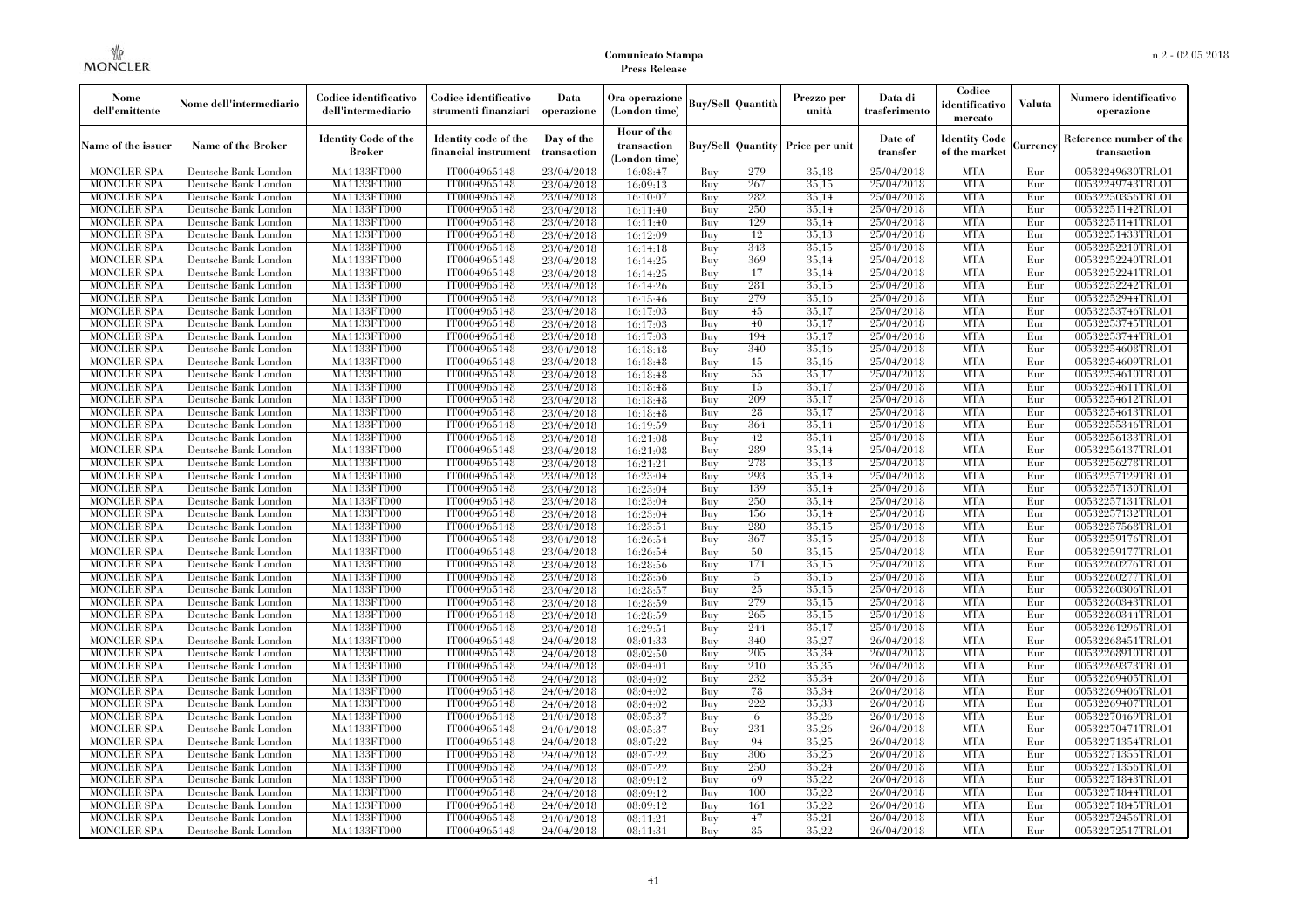| Nome<br>dell'emittente                   | Nome dell'intermediario                      | Codice identificativo<br>dell'intermediario  | Codice identificativo<br>strumenti finanziari | Data<br>operazione        | Ora operazione<br>(London time)             |            | Buy/Sell   Quantità      | Prezzo per<br>unità | Data di<br>trasferimento | Codice<br>identificativo<br>mercato   | <b>Valuta</b> | Numero identificativo<br>operazione    |
|------------------------------------------|----------------------------------------------|----------------------------------------------|-----------------------------------------------|---------------------------|---------------------------------------------|------------|--------------------------|---------------------|--------------------------|---------------------------------------|---------------|----------------------------------------|
| Name of the issuer                       | Name of the Broker                           | <b>Identity Code of the</b><br><b>Broker</b> | Identity code of the<br>financial instrument  | Day of the<br>transaction | Hour of the<br>transaction<br>(London time) |            | <b>Buy/Sell Quantity</b> | Price per unit      | Date of<br>transfer      | <b>Identity Code</b><br>of the market | Currencv      | Reference number of the<br>transaction |
| <b>MONCLER SPA</b>                       | Deutsche Bank London                         | MA1133FT000                                  | IT0004965148                                  | 24/04/2018                | 08:12:00                                    | Buy        | 80                       | 35,22               | 26/04/2018               | <b>MTA</b>                            | Eur           | 00532272620TRLO1                       |
| <b>MONCLER SPA</b>                       | Deutsche Bank London                         | <b>MA1133FT000</b>                           | IT0004965148                                  | 24/04/2018                | 08:12:00                                    | Buy        | 54                       | 35,22               | 26/04/2018               | <b>MTA</b>                            | Eur           | 00532272621TRLO1                       |
| <b>MONCLER SPA</b>                       | Deutsche Bank London                         | MA1133FT000                                  | IT0004965148                                  | 24/04/2018                | 08:12:17                                    | Buv        | 98                       | 35,22               | 26/04/2018               | <b>MTA</b>                            | Eur           | 00532272740TRLO1                       |
| <b>MONCLER SPA</b>                       | Deutsche Bank London                         | MA1133FT000                                  | IT0004965148                                  | 24/04/2018                | 08:12:44                                    | Buy        | 128                      | 35,24               | 26/04/2018               | <b>MTA</b>                            | Eur           | 00532272842TRLO1                       |
| <b>MONCLER SPA</b>                       | Deutsche Bank London                         | MA1133FT000<br><b>MA1133FT000</b>            | IT0004965148                                  | 24/04/2018                | 08:12:44                                    | Buy        | 160<br>20                | 35,24<br>35,21      | 26/04/2018<br>26/04/2018 | <b>MTA</b><br><b>MTA</b>              | Eur<br>Eur    | 00532272841TRLO1                       |
| <b>MONCLER SPA</b><br><b>MONCLER SPA</b> | Deutsche Bank London<br>Deutsche Bank London | MA1133FT000                                  | IT0004965148<br>IT0004965148                  | 24/04/2018<br>24/04/2018  | 08:13:22<br>08:13:22                        | Buy<br>Buy | 242                      | 35,21               | 26/04/2018               | <b>MTA</b>                            | Eur           | 00532272943TRLO1<br>00532272944TRLO1   |
| <b>MONCLER SPA</b>                       | Deutsche Bank London                         | MA1133FT000                                  | IT0004965148                                  | 24/04/2018                | 08:15:30                                    | Buy        | 330                      | 35,25               | 26/04/2018               | <b>MTA</b>                            | Eur           | 00532273523TRLO1                       |
| <b>MONCLER SPA</b>                       | Deutsche Bank London                         | MA1133FT000                                  | IT0004965148                                  | 24/04/2018                | 08:17:49                                    | Buy        | 255                      | 35,26               | 26/04/2018               | <b>MTA</b>                            | Eur           | 00532274039TRLO1                       |
| <b>MONCLER SPA</b>                       | Deutsche Bank London                         | MA1133FT000                                  | IT0004965148                                  | 24/04/2018                | 08:18:30                                    | Buy        | 235                      | 35.31               | 26/04/2018               | <b>MTA</b>                            | Eur           | 00532274197TRLO1                       |
| <b>MONCLER SPA</b>                       | Deutsche Bank London                         | MA1133FT000                                  | IT0004965148                                  | 24/04/2018                | 08:18:41                                    | Buy        | 250                      | 35,31               | 26/04/2018               | <b>MTA</b>                            | Eur           | 00532274234TRLO1                       |
| <b>MONCLER SPA</b>                       | Deutsche Bank London                         | MA1133FT000                                  | IT0004965148                                  | 24/04/2018                | 08:18:41                                    | Buy        | 250                      | 35.3                | 26/04/2018               | <b>MTA</b>                            | Eur           | 00532274235TRLO1                       |
| <b>MONCLER SPA</b>                       | Deutsche Bank London                         | MA1133FT000                                  | IT0004965148                                  | 24/04/2018                | 08:22:40                                    | Buy        | 245                      | 35.34               | 26/04/2018               | <b>MTA</b>                            | Eur           | 00532275130TRLO1                       |
| <b>MONCLER SPA</b>                       | Deutsche Bank London                         | MA1133FT000                                  | IT0004965148                                  | 24/04/2018                | 08:22:52                                    | Buy        | 60                       | 35,33               | 26/04/2018               | <b>MTA</b>                            | Eur           | 00532275195TRLO1                       |
| <b>MONCLER SPA</b>                       | Deutsche Bank London                         | MA1133FT000                                  | IT0004965148                                  | 24/04/2018                | 08:22:52                                    | Buy        | 210                      | 35.33               | 26/04/2018               | <b>MTA</b>                            | Eur           | 00532275197TRLO1                       |
| <b>MONCLER SPA</b>                       | Deutsche Bank London                         | MA1133FT000                                  | IT0004965148                                  | 24/04/2018                | 08:26:44                                    | Buy        | 173                      | 35,35               | 26/04/2018               | <b>MTA</b>                            | Eur           | 00532276264TRLO1                       |
| <b>MONCLER SPA</b>                       | Deutsche Bank London                         | MA1133FT000                                  | IT0004965148                                  | 24/04/2018                | 08:26:44                                    | Buy        | 168                      | 35.35               | 26/04/2018               | <b>MTA</b>                            | Eur           | 00532276265TRLO1                       |
| <b>MONCLER SPA</b>                       | Deutsche Bank London                         | MA1133FT000                                  | IT0004965148                                  | 24/04/2018                | 08:26:44                                    | Buy        | 255                      | 35,35               | 26/04/2018               | <b>MTA</b>                            | Eur           | 00532276266TRLO1                       |
| <b>MONCLER SPA</b>                       | Deutsche Bank London                         | MA1133FT000                                  | IT0004965148                                  | 24/04/2018                | 08:27:25                                    | Buy        | 73                       | 35.34               | 26/04/2018               | <b>MTA</b>                            | Eur           | 00532276383TRLO1                       |
| <b>MONCLER SPA</b>                       | Deutsche Bank London                         | MA1133FT000                                  | IT0004965148                                  | 24/04/2018                | 08:27:25                                    | Buy        | 337                      | 35.34               | 26/04/2018               | <b>MTA</b>                            | Eur           | 00532276384TRLO1                       |
| <b>MONCLER SPA</b>                       | Deutsche Bank London                         | MA1133FT000                                  | IT0004965148                                  | 24/04/2018                | 08:27:43                                    | Buy        | 239                      | 35,33               | 26/04/2018               | <b>MTA</b>                            | Eur           | 00532276475TRLO1                       |
| <b>MONCLER SPA</b>                       | Deutsche Bank London                         | MA1133FT000                                  | IT0004965148                                  | 24/04/2018                | 08:28:59                                    | Buy        | 180                      | 35,31               | 26/04/2018               | <b>MTA</b>                            | Eur           | 00532276702TRLO1                       |
| <b>MONCLER SPA</b>                       | Deutsche Bank London                         | MA1133FT000                                  | IT0004965148                                  | 24/04/2018                | 08:28:59                                    | Buy        | 53                       | 35.31               | 26/04/2018               | <b>MTA</b>                            | Eur           | 00532276703TRLO1                       |
| <b>MONCLER SPA</b>                       | Deutsche Bank London                         | MA1133FT000                                  | IT0004965148<br>IT0004965148                  | 24/04/2018                | 08:35:47                                    | Buy        | 350<br>160               | 35.3<br>35,29       | 26/04/2018               | <b>MTA</b><br><b>MTA</b>              | Eur           | 00532278668TRLO1                       |
| <b>MONCLER SPA</b><br><b>MONCLER SPA</b> | Deutsche Bank London<br>Deutsche Bank London | MA1133FT000<br>MA1133FT000                   | IT0004965148                                  | 24/04/2018<br>24/04/2018  | 08:36:37<br>08:36:37                        | Buy<br>Buy | 95                       | 35,29               | 26/04/2018<br>26/04/2018 | <b>MTA</b>                            | Eur<br>Eur    | 00532278972TRLO1<br>00532278973TRLO1   |
| <b>MONCLER SPA</b>                       | Deutsche Bank London                         | MA1133FT000                                  | IT0004965148                                  | 24/04/2018                | 08:36:37                                    | Buy        | 391                      | 35.3                | 26/04/2018               | <b>MTA</b>                            | Eur           | 00532278974TRLO1                       |
| <b>MONCLER SPA</b>                       | Deutsche Bank London                         | MA1133FT000                                  | IT0004965148                                  | 24/04/2018                | 08:38:41                                    | Buy        | 310                      | 35.31               | 26/04/2018               | <b>MTA</b>                            | Eur           | 00532279582TRLO1                       |
| <b>MONCLER SPA</b>                       | Deutsche Bank London                         | MA1133FT000                                  | IT0004965148                                  | 24/04/2018                | 08:41:36                                    | Buy        | 285                      | 35.33               | 26/04/2018               | <b>MTA</b>                            | Eur           | 00532280612TRLO1                       |
| <b>MONCLER SPA</b>                       | Deutsche Bank London                         | <b>MA1133FT000</b>                           | IT0004965148                                  | 24/04/2018                | 08:41:59                                    | Buy        | 390                      | 35.33               | 26/04/2018               | <b>MTA</b>                            | Eur           | 00532280785TRLO1                       |
| <b>MONCLER SPA</b>                       | Deutsche Bank London                         | MA1133FT000                                  | IT0004965148                                  | 24/04/2018                | 08:51:23                                    | Buy        | 420                      | 35,38               | 26/04/2018               | <b>MTA</b>                            | Eur           | 00532283426TRLO1                       |
| <b>MONCLER SPA</b>                       | Deutsche Bank London                         | MA1133FT000                                  | IT0004965148                                  | 24/04/2018                | 08:51:46                                    | Buy        | 14                       | 35,37               | 26/04/2018               | <b>MTA</b>                            | Eur           | 00532283535TRLO1                       |
| <b>MONCLER SPA</b>                       | Deutsche Bank London                         | MA1133FT000                                  | IT0004965148                                  | 24/04/2018                | 08:51:46                                    | Buy        | 476                      | 35.37               | 26/04/2018               | <b>MTA</b>                            | Eur           | 00532283536TRLO1                       |
| <b>MONCLER SPA</b>                       | Deutsche Bank London                         | MA1133FT000                                  | IT0004965148                                  | 24/04/2018                | 08:51:46                                    | Buy        | 410                      | 35.38               | 26/04/2018               | <b>MTA</b>                            | Eur           | 00532283540TRLO1                       |
| <b>MONCLER SPA</b>                       | Deutsche Bank London                         | MA1133FT000                                  | IT0004965148                                  | 24/04/2018                | 08:51:46                                    | Buy        | 367                      | 35.38               | 26/04/2018               | <b>MTA</b>                            | Eur           | 00532283539TRLO1                       |
| <b>MONCLER SPA</b>                       | Deutsche Bank London                         | MA1133FT000                                  | IT0004965148                                  | 24/04/2018                | 08:51:46                                    | Buy        | 249                      | 35,38               | 26/04/2018               | <b>MTA</b>                            | Eur           | 00532283538TRLO1                       |
| <b>MONCLER SPA</b>                       | Deutsche Bank London                         | MA1133FT000                                  | IT0004965148                                  | 24/04/2018                | 08:51:46                                    | Buy        | 400                      | 35.38               | 26/04/2018               | <b>MTA</b>                            | Eur           | 00532283537TRLO1                       |
| <b>MONCLER SPA</b>                       | Deutsche Bank London                         | <b>MA1133FT000</b>                           | IT0004965148                                  | 24/04/2018                | 08:55:21                                    | Buy        | 290                      | 35.44               | 26/04/2018               | <b>MTA</b>                            | Eur           | 00532284558TRLO1                       |
| <b>MONCLER SPA</b>                       | Deutsche Bank London                         | MA1133FT000                                  | IT0004965148                                  | 24/04/2018                | 08:56:56                                    | Buy        | 310                      | 35,5                | 26/04/2018               | <b>MTA</b>                            | Eur           | 00532285151TRLO1                       |
| <b>MONCLER SPA</b>                       | Deutsche Bank London                         | <b>MA1133FT000</b>                           | IT0004965148                                  | 24/04/2018                | 08:57:19                                    | Buy        | 245                      | 35.49               | 26/04/2018               | <b>MTA</b>                            | Eur           | 00532285277TRLO1                       |
| <b>MONCLER SPA</b>                       | Deutsche Bank London                         | MA1133FT000                                  | IT0004965148                                  | 24/04/2018                | 08:59:51                                    | Buy        | 40                       | 35,5                | 26/04/2018               | <b>MTA</b>                            | Eur           | 00532285901TRLO1                       |
| <b>MONCLER SPA</b>                       | Deutsche Bank London                         | MA1133FT000                                  | IT0004965148                                  | 24/04/2018                | 09:00:18                                    | Buy        | 280                      | 35.5                | 26/04/2018               | <b>MTA</b>                            | Eur           | 00532286305TRLO1                       |
| <b>MONCLER SPA</b>                       | Deutsche Bank London                         | MA1133FT000                                  | IT0004965148                                  | 24/04/2018                | 09:02:48                                    | Buy        | 265                      | 35,53               | 26/04/2018               | <b>MTA</b>                            | Eur           | 00532286974TRLO1                       |
| <b>MONCLER SPA</b>                       | Deutsche Bank London                         | MA1133FT000                                  | IT0004965148                                  | 24/04/2018                | 09:03:50                                    | Buy        | 295                      | 35,51               | 26/04/2018               | <b>MTA</b><br><b>MTA</b>              | Eur           | 00532287537TRLO1                       |
| <b>MONCLER SPA</b><br><b>MONCLER SPA</b> | Deutsche Bank London<br>Deutsche Bank London | MA1133FT000<br>MA1133FT000                   | IT0004965148<br>IT0004965148                  | 24/04/2018                | 09:04:49<br>09:04:49                        | Buy<br>Buy | 55<br>186                | 35.5<br>35,5        | 26/04/2018<br>26/04/2018 | <b>MTA</b>                            | Eur<br>Eur    | 00532287781TRLO1<br>00532287782TRLO1   |
| <b>MONCLER SPA</b>                       | Deutsche Bank London                         | MA1133FT000                                  | IT0004965148                                  | 24/04/2018<br>24/04/2018  | 09:04:49                                    | Buy        | 34                       | 35,51               | 26/04/2018               | <b>MTA</b>                            | Eur           | 00532287785TRLO1                       |
| <b>MONCLER SPA</b>                       | Deutsche Bank London                         | MA1133FT000                                  | IT0004965148                                  | 24/04/2018                | 09:04:49                                    | Buy        | 100                      | 35,51               | 26/04/2018               | <b>MTA</b>                            | Eur           | 00532287784TRLO1                       |
| <b>MONCLER SPA</b>                       | Deutsche Bank London                         | MA1133FT000                                  | IT0004965148                                  | 24/04/2018                | 09:04:49                                    | Buy        | 250                      | 35,51               | 26/04/2018               | <b>MTA</b>                            | Eur           | 00532287783TRLO1                       |
| <b>MONCLER SPA</b>                       | Deutsche Bank London                         | MA1133FT000                                  | IT0004965148                                  | 24/04/2018                | 09:07:00                                    | Buy        | 245                      | 35.5                | 26/04/2018               | <b>MTA</b>                            | Eur           | 00532288304TRLO1                       |
| <b>MONCLER SPA</b>                       | Deutsche Bank London                         | MA1133FT000                                  | IT0004965148                                  | 24/04/2018                | 09:10:15                                    | Buy        | 304                      | 35,52               | 26/04/2018               | <b>MTA</b>                            | Eur           | 00532289319TRLO1                       |
| <b>MONCLER SPA</b>                       | Deutsche Bank London                         | MA1133FT000                                  | IT0004965148                                  | 24/04/2018                | 09:10:24                                    | Buy        | 317                      | 35,49               | 26/04/2018               | <b>MTA</b>                            | Eur           | 00532289343TRLO1                       |
| <b>MONCLER SPA</b>                       | Deutsche Bank London                         | MA1133FT000                                  | IT0004965148                                  | 24/04/2018                | 09:10:24                                    | Buy        | 16                       | 35,49               | 26/04/2018               | <b>MTA</b>                            | Eur           | 00532289345TRLO1                       |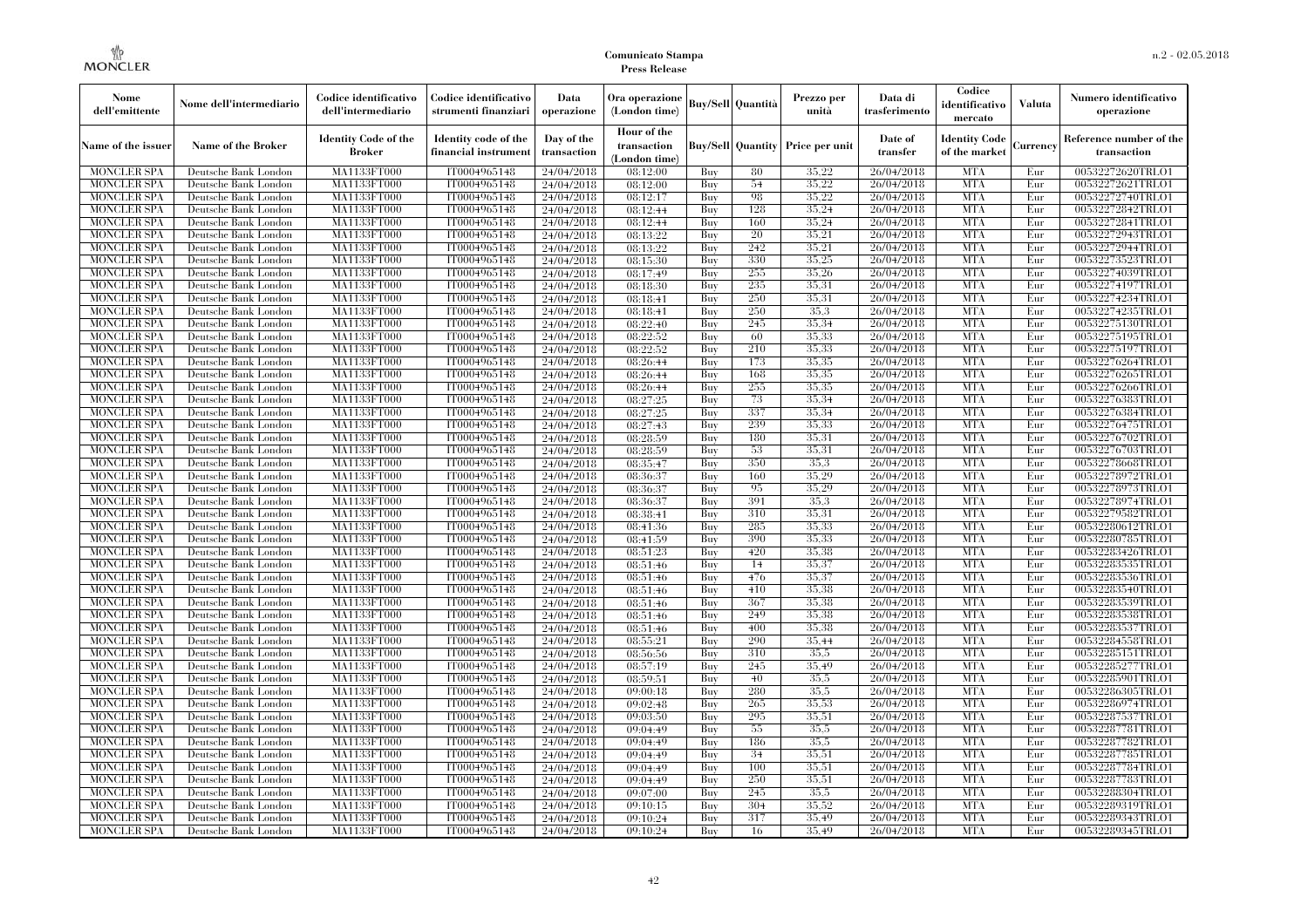| Nome<br>dell'emittente                   | Nome dell'intermediario                      | Codice identificativo<br>dell'intermediario  | Codice identificativo<br>strumenti finanziari | Data<br>operazione        | Ora operazione<br>(London time)             |            | Buy/Sell   Quantità      | Prezzo per<br>unità | Data di<br>trasferimento | Codice<br>identificativo<br>mercato   | <b>Valuta</b> | Numero identificativo<br>operazione    |
|------------------------------------------|----------------------------------------------|----------------------------------------------|-----------------------------------------------|---------------------------|---------------------------------------------|------------|--------------------------|---------------------|--------------------------|---------------------------------------|---------------|----------------------------------------|
| Name of the issuer                       | Name of the Broker                           | <b>Identity Code of the</b><br><b>Broker</b> | Identity code of the<br>financial instrument  | Day of the<br>transaction | Hour of the<br>transaction<br>(London time) |            | <b>Buy/Sell Quantity</b> | Price per unit      | Date of<br>transfer      | <b>Identity Code</b><br>of the market | Currencv      | Reference number of the<br>transaction |
| <b>MONCLER SPA</b>                       | Deutsche Bank London                         | MA1133FT000                                  | IT0004965148                                  | 24/04/2018                | 09:10:24                                    | Buy        | 250                      | 35,49               | 26/04/2018               | <b>MTA</b>                            | Eur           | 00532289344TRLO1                       |
| <b>MONCLER SPA</b>                       | Deutsche Bank London                         | <b>MA1133FT000</b>                           | IT0004965148                                  | 24/04/2018                | 09:14:24                                    | Buy        | 242                      | 35,47               | 26/04/2018               | <b>MTA</b>                            | Eur           | 00532290334TRLO1                       |
| <b>MONCLER SPA</b>                       | Deutsche Bank London                         | MA1133FT000                                  | IT0004965148                                  | 24/04/2018                | 09:14:56                                    | Buv        | 74                       | 35.47               | 26/04/2018               | <b>MTA</b>                            | Eur           | 00532290450TRLO1                       |
| <b>MONCLER SPA</b>                       | Deutsche Bank London                         | MA1133FT000                                  | IT0004965148                                  | 24/04/2018                | 09:15:21                                    | Buy        | 198                      | 35,47               | 26/04/2018               | <b>MTA</b>                            | Eur           | 00532290549TRLO1                       |
| <b>MONCLER SPA</b>                       | Deutsche Bank London                         | MA1133FT000                                  | IT0004965148                                  | 24/04/2018                | 09:17:23                                    | Buy        | 20                       | 35,46               | 26/04/2018               | <b>MTA</b>                            | Eur           | 00532291091TRLO1                       |
| MONCLER SPA                              | Deutsche Bank London                         | <b>MA1133FT000</b>                           | IT0004965148                                  | 24/04/2018                | 09:17:23                                    | Buy        | 235                      | 35,46               | 26/04/2018               | <b>MTA</b>                            | Eur           | 00532291092TRLO1                       |
| <b>MONCLER SPA</b>                       | Deutsche Bank London                         | MA1133FT000                                  | IT0004965148                                  | 24/04/2018                | 09:17:23                                    | Buy        | 168                      | 35,47               | 26/04/2018               | <b>MTA</b>                            | Eur           | 00532291094TRLO1                       |
| <b>MONCLER SPA</b>                       | Deutsche Bank London                         | MA1133FT000                                  | IT0004965148                                  | 24/04/2018                | 09:17:23                                    | Buy        | 250                      | 35.46               | 26/04/2018               | <b>MTA</b>                            | Eur           | 00532291093TRLO1                       |
| <b>MONCLER SPA</b>                       | Deutsche Bank London                         | MA1133FT000                                  | IT0004965148                                  | 24/04/2018                | 09:21:56                                    | Buy        | 200                      | 35,44               | 26/04/2018               | <b>MTA</b>                            | Eur           | 00532292418TRLO1                       |
| <b>MONCLER SPA</b>                       | Deutsche Bank London                         | <b>MA1133FT000</b>                           | IT0004965148                                  | 24/04/2018                | 09:21:56                                    | Buy        | 70<br>52                 | 35,44<br>35,43      | 26/04/2018               | <b>MTA</b><br><b>MTA</b>              | Eur           | 00532292419TRLO1                       |
| <b>MONCLER SPA</b>                       | Deutsche Bank London                         | <b>MA1133FT000</b>                           | IT0004965148                                  | 24/04/2018                | 09:21:58                                    | Buy        | 29                       | 35,43               | 26/04/2018               | <b>MTA</b>                            | Eur           | 00532292422TRLO1                       |
| <b>MONCLER SPA</b><br><b>MONCLER SPA</b> | Deutsche Bank London<br>Deutsche Bank London | MA1133FT000<br>MA1133FT000                   | IT0004965148<br>IT0004965148                  | 24/04/2018                | 09:21:59<br>09:22:29                        | Buy<br>Buy | 271                      | 35,46               | 26/04/2018<br>26/04/2018 | <b>MTA</b>                            | Eur<br>Eur    | 00532292423TRLO1<br>00532292535TRLO1   |
| <b>MONCLER SPA</b>                       |                                              | MA1133FT000                                  | IT0004965148                                  | 24/04/2018                |                                             | Buy        | 265                      | 35,49               | 26/04/2018               | <b>MTA</b>                            | Eur           | 00532293781TRLO1                       |
| <b>MONCLER SPA</b>                       | Deutsche Bank London                         | MA1133FT000                                  | IT0004965148                                  | 24/04/2018                | 09:27:23                                    | Buy        | 344                      | 35.49               | 26/04/2018               | <b>MTA</b>                            | Eur           | 00532294166TRLO1                       |
| <b>MONCLER SPA</b>                       | Deutsche Bank London<br>Deutsche Bank London | MA1133FT000                                  | IT0004965148                                  | 24/04/2018<br>24/04/2018  | 09:28:51<br>09:29:23                        | Buy        | 250                      | 35,49               | 26/04/2018               | <b>MTA</b>                            | Eur           | 00532294304TRLO1                       |
| <b>MONCLER SPA</b>                       | Deutsche Bank London                         | MA1133FT000                                  | IT0004965148                                  | 24/04/2018                | 09:29:29                                    | Buy        | 272                      | 35.48               | 26/04/2018               | <b>MTA</b>                            | Eur           | 00532294318TRLO1                       |
| <b>MONCLER SPA</b>                       | Deutsche Bank London                         | MA1133FT000                                  | IT0004965148                                  | 24/04/2018                | 09:33:16                                    | Buy        | 317                      | 35.5                | 26/04/2018               | <b>MTA</b>                            | Eur           | 00532295653TRLO1                       |
| <b>MONCLER SPA</b>                       | Deutsche Bank London                         | MA1133FT000                                  | IT0004965148                                  | 24/04/2018                | 09:33:46                                    | Buy        | 305                      | 35,49               | 26/04/2018               | <b>MTA</b>                            | Eur           | 00532295738TRLO1                       |
| <b>MONCLER SPA</b>                       | Deutsche Bank London                         | MA1133FT000                                  | IT0004965148                                  | 24/04/2018                | 09:37:44                                    | Buy        | 368                      | 35,47               | 26/04/2018               | <b>MTA</b>                            | Eur           | 00532296772TRLO1                       |
| <b>MONCLER SPA</b>                       | Deutsche Bank London                         | MA1133FT000                                  | IT0004965148                                  | 24/04/2018                | 09:37:46                                    | Buy        | $\overline{Q}$           | 35,46               | 26/04/2018               | <b>MTA</b>                            | Eur           | 00532296786TRLO1                       |
| <b>MONCLER SPA</b>                       | Deutsche Bank London                         | MA1133FT000                                  | IT0004965148                                  | 24/04/2018                | 09:37:46                                    | Buy        | 332                      | 35,46               | 26/04/2018               | <b>MTA</b>                            | Eur           | 00532296787TRLO1                       |
| <b>MONCLER SPA</b>                       | Deutsche Bank London                         | MA1133FT000                                  | IT0004965148                                  | 24/04/2018                | 09:41:08                                    | Buy        | 255                      | 35,43               | 26/04/2018               | <b>MTA</b>                            | Eur           | 00532297341TRLO1                       |
| <b>MONCLER SPA</b>                       | Deutsche Bank London                         | MA1133FT000                                  | IT0004965148                                  | 24/04/2018                | 09:41:08                                    | Buy        | 258                      | 35.43               | 26/04/2018               | <b>MTA</b>                            | Eur           | 00532297343TRLO1                       |
| <b>MONCLER SPA</b>                       | Deutsche Bank London                         | MA1133FT000                                  | IT0004965148                                  | 24/04/2018                | 09:44:47                                    | Buy        | 331                      | 35.43               | 26/04/2018               | <b>MTA</b>                            | Eur           | 00532298283TRLO1                       |
| <b>MONCLER SPA</b>                       | Deutsche Bank London                         | MA1133FT000                                  | IT0004965148                                  | 24/04/2018                | 09:47:02                                    | Buy        | 236                      | 35,44               | 26/04/2018               | <b>MTA</b>                            | Eur           | 00532298861TRLO1                       |
| <b>MONCLER SPA</b>                       | Deutsche Bank London                         | MA1133FT000                                  | IT0004965148                                  | 24/04/2018                | 09:48:49                                    | Buy        | 62                       | 35,43               | 26/04/2018               | <b>MTA</b>                            | Eur           | 00532299278TRLO1                       |
| <b>MONCLER SPA</b>                       | Deutsche Bank London                         | MA1133FT000                                  | IT0004965148                                  | 24/04/2018                | 09:48:51                                    | Buy        | 353                      | 35.42               | 26/04/2018               | <b>MTA</b>                            | Eur           | 00532299293TRLO1                       |
| <b>MONCLER SPA</b>                       | Deutsche Bank London                         | MA1133FT000                                  | IT0004965148                                  | 24/04/2018                | 09:49:03                                    | Buy        | 50                       | 35,41               | 26/04/2018               | <b>MTA</b>                            | Eur           | 00532299349TRLO1                       |
| <b>MONCLER SPA</b>                       | Deutsche Bank London                         | <b>MA1133FT000</b>                           | IT0004965148                                  | 24/04/2018                | 09:50:21                                    | Buy        | 275                      | 35,46               | 26/04/2018               | <b>MTA</b>                            | Eur           | 00532299829TRLO1                       |
| <b>MONCLER SPA</b>                       | Deutsche Bank London                         | MA1133FT000                                  | IT0004965148                                  | 24/04/2018                | 09:50:46                                    | Buy        | 250                      | 35,44               | 26/04/2018               | <b>MTA</b>                            | Eur           | 00532299890TRLO1                       |
| <b>MONCLER SPA</b>                       | Deutsche Bank London                         | MA1133FT000                                  | IT0004965148                                  | 24/04/2018                | 09:54:07                                    | Buy        | 267                      | 35,42               | 26/04/2018               | <b>MTA</b>                            | Eur           | 00532300647TRLO1                       |
| <b>MONCLER SPA</b>                       | Deutsche Bank London                         | MA1133FT000                                  | IT0004965148                                  | 24/04/2018                | 09:55:52                                    | Buy        | 26                       | 35,41               | 26/04/2018               | <b>MTA</b>                            | Eur           | 00532301131TRLO1                       |
| <b>MONCLER SPA</b>                       | Deutsche Bank London                         | MA1133FT000                                  | IT0004965148                                  | 24/04/2018                | 09:55:52                                    | Buy        | 250                      | 35.4                | 26/04/2018               | <b>MTA</b>                            | Eur           | 00532301130TRLO1                       |
| <b>MONCLER SPA</b>                       | Deutsche Bank London                         | MA1133FT000                                  | IT0004965148                                  | 24/04/2018                | 09:57:12                                    | Buy        | 33                       | 35.39               | 26/04/2018               | <b>MTA</b>                            | Eur           | 00532301427TRLO1                       |
| <b>MONCLER SPA</b>                       | Deutsche Bank London                         | MA1133FT000                                  | IT0004965148                                  | 24/04/2018                | 09:57:12                                    | Buy        | 250                      | 35.39               | 26/04/2018               | <b>MTA</b>                            | Eur           | 00532301426TRLO1                       |
| <b>MONCLER SPA</b>                       | Deutsche Bank London                         | MA1133FT000                                  | IT0004965148                                  | 24/04/2018                | 09:58:53                                    | Buy        | 255                      | 35.38               | 26/04/2018               | <b>MTA</b>                            | Eur           | 00532301707TRLO1                       |
| <b>MONCLER SPA</b>                       | Deutsche Bank London                         | <b>MA1133FT000</b>                           | IT0004965148                                  | 24/04/2018                | 10:00:19                                    | Buy        | 8                        | 35.38               | 26/04/2018               | <b>MTA</b>                            | Eur           | 00532302229TRLO1                       |
| <b>MONCLER SPA</b>                       | Deutsche Bank London                         | MA1133FT000                                  | IT0004965148                                  | 24/04/2018                | 10:00:19                                    | Buy        | 247                      | 35,38               | 26/04/2018               | <b>MTA</b>                            | Eur           | 00532302230TRLO1                       |
| <b>MONCLER SPA</b>                       | Deutsche Bank London                         | <b>MA1133FT000</b>                           | IT0004965148                                  | 24/04/2018                | 10:03:21                                    | Buy        | 280                      | 35.43               | 26/04/2018               | <b>MTA</b>                            | Eur           | 00532302872TRLO1                       |
| <b>MONCLER SPA</b>                       | Deutsche Bank London                         | MA1133FT000                                  | IT0004965148                                  | 24/04/2018                | 10:03:32                                    | Buy        | 253                      | 35,41               | 26/04/2018               | <b>MTA</b>                            | Eur           | 00532302898TRLO1                       |
| <b>MONCLER SPA</b>                       | Deutsche Bank London                         | MA1133FT000                                  | IT0004965148                                  | 24/04/2018                | 10:06:49                                    | Buy        | 420                      | 35,42               | 26/04/2018               | <b>MTA</b>                            | Eur           | 00532303744TRLO1                       |
| <b>MONCLER SPA</b>                       | Deutsche Bank London                         | MA1133FT000                                  | IT0004965148                                  | 24/04/2018                | 10:10:07                                    | Buy        | 324                      | 35.4                | 26/04/2018               | <b>MTA</b>                            | Eur           | 00532304622TRLO1                       |
| <b>MONCLER SPA</b>                       | Deutsche Bank London                         | MA1133FT000                                  | IT0004965148                                  | 24/04/2018                | 10:10:28                                    | Buy        | 251                      | 35.39               | 26/04/2018               | <b>MTA</b>                            | Eur           | 00532304673TRLO1                       |
| <b>MONCLER SPA</b>                       | Deutsche Bank London                         | MA1133FT000                                  | IT0004965148                                  | 24/04/2018                | 10:16:56                                    | Buy        | 37                       | 35,38               | 26/04/2018               | <b>MTA</b>                            | Eur           | 00532306129TRLO1                       |
| <b>MONCLER SPA</b>                       | Deutsche Bank London                         | MA1133FT000                                  | IT0004965148                                  | 24/04/2018                | 10:16:56                                    | Buy        | 286                      | 35.38               | 26/04/2018               | <b>MTA</b>                            | Eur           | 00532306130TRLO1                       |
| <b>MONCLER SPA</b>                       | Deutsche Bank London                         | MA1133FT000                                  | IT0004965148                                  | 24/04/2018                | 10:16:56                                    | Buy        | 69                       | 35.38               | 26/04/2018               | <b>MTA</b>                            | Eur           | 00532306136TRLO1                       |
| <b>MONCLER SPA</b>                       | Deutsche Bank London                         | MA1133FT000                                  | IT0004965148                                  | 24/04/2018                | 10:16:56                                    | Buy        | 40                       | 35,38               | 26/04/2018               | <b>MTA</b>                            | Eur           | 00532306132TRLO1                       |
| <b>MONCLER SPA</b>                       | Deutsche Bank London                         | MA1133FT000                                  | IT0004965148                                  | 24/04/2018                | 10:16:56                                    | Buy        | 221                      | 35.38               | 26/04/2018               | <b>MTA</b>                            | Eur           | 00532306137TRLO1                       |
| <b>MONCLER SPA</b>                       | Deutsche Bank London                         | MA1133FT000                                  | IT0004965148                                  | 24/04/2018                | 10:17:26                                    | Buy        | 275                      | 35.37               | 26/04/2018               | <b>MTA</b>                            | Eur           | 00532306419TRLO1                       |
| <b>MONCLER SPA</b>                       | Deutsche Bank London                         | MA1133FT000                                  | IT0004965148                                  | 24/04/2018                | 10:18:33                                    | Buy        | 254                      | 35,38               | 26/04/2018               | <b>MTA</b>                            | Eur           | 00532306710TRLO1                       |
| <b>MONCLER SPA</b>                       | Deutsche Bank London                         | MA1133FT000                                  | IT0004965148                                  | 24/04/2018                | 10:19:59                                    | Buy        | 260                      | 35,36               | 26/04/2018               | <b>MTA</b>                            | Eur           | 00532306953TRLO1                       |
| <b>MONCLER SPA</b>                       | Deutsche Bank London                         | MA1133FT000                                  | IT0004965148                                  | 24/04/2018                | 10:25:19                                    | Buy        | 3                        | 35,42               | 26/04/2018               | <b>MTA</b>                            | Eur           | 00532308172TRLO1                       |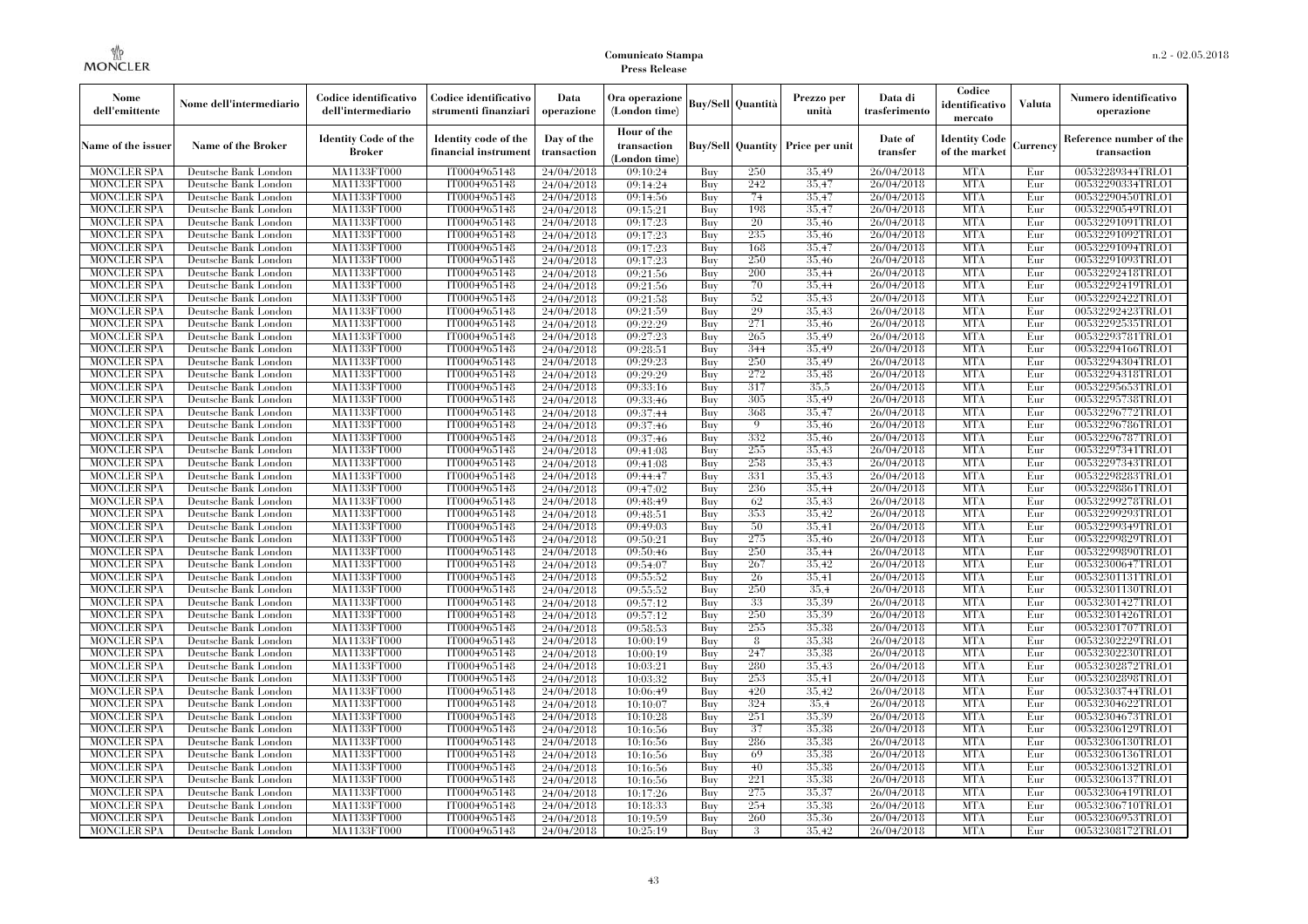| Nome<br>dell'emittente                   | Nome dell'intermediario                      | Codice identificativo<br>dell'intermediario  | Codice identificativo<br>strumenti finanziari | Data<br>operazione        | Ora operazione<br>(London time)             |            | <b>Buy/Sell   Quantità</b> | Prezzo per<br>unità | Data di<br>trasferimento | Codice<br>identificativo<br>mercato   | <b>Valuta</b> | Numero identificativo<br>operazione    |
|------------------------------------------|----------------------------------------------|----------------------------------------------|-----------------------------------------------|---------------------------|---------------------------------------------|------------|----------------------------|---------------------|--------------------------|---------------------------------------|---------------|----------------------------------------|
| Name of the issuer                       | Name of the Broker                           | <b>Identity Code of the</b><br><b>Broker</b> | Identity code of the<br>financial instrument  | Day of the<br>transaction | Hour of the<br>transaction<br>(London time) |            | <b>Buy/Sell Quantity</b>   | Price per unit      | Date of<br>transfer      | <b>Identity Code</b><br>of the market | Currencv      | Reference number of the<br>transaction |
| <b>MONCLER SPA</b>                       | Deutsche Bank London                         | MA1133FT000                                  | IT0004965148                                  | 24/04/2018                | 10:30:21                                    | Buy        | 364                        | 35.46               | 26/04/2018               | <b>MTA</b>                            | Eur           | 00532309362TRLO1                       |
| <b>MONCLER SPA</b>                       | Deutsche Bank London                         | <b>MA1133FT000</b>                           | IT0004965148                                  | 24/04/2018                | 10:30:21                                    | Buy        | 125                        | 35.45               | 26/04/2018               | <b>MTA</b>                            | Eur           | 00532309361TRLO1                       |
| <b>MONCLER SPA</b>                       | Deutsche Bank London                         | MA1133FT000                                  | IT0004965148                                  | 24/04/2018                | 10:32:20                                    | Buy        | 144                        | 35.45               | 26/04/2018               | <b>MTA</b>                            | Eur           | 00532309767TRLO1                       |
| <b>MONCLER SPA</b>                       | Deutsche Bank London                         | <b>MA1133FT000</b>                           | IT0004965148                                  | 24/04/2018                | 10:32:22                                    | Buy        | 460                        | 35,44               | 26/04/2018               | <b>MTA</b>                            | Eur           | 00532309770TRLO1                       |
| <b>MONCLER SPA</b>                       | Deutsche Bank London                         | <b>MA1133FT000</b>                           | IT0004965148                                  | 24/04/2018                | 10:35:21                                    | Buy        | 410<br>221                 | 35,46               | 26/04/2018               | <b>MTA</b><br><b>MTA</b>              | Eur           | 00532310280TRLO1                       |
| <b>MONCLER SPA</b><br><b>MONCLER SPA</b> | Deutsche Bank London<br>Deutsche Bank London | MA1133FT000<br>MA1133FT000                   | IT0004965148<br>IT0004965148                  | 24/04/2018<br>24/04/2018  | 10:38:16<br>10:38:16                        | Buy<br>Buy | 148                        | 35,5<br>35,5        | 26/04/2018<br>26/04/2018 | <b>MTA</b>                            | Eur<br>Eur    | 00532310913TRLO1<br>00532310912TRLO1   |
| <b>MONCLER SPA</b>                       | Deutsche Bank London                         | MA1133FT000                                  | IT0004965148                                  | 24/04/2018                | 10:38:40                                    | Buy        | 275                        | 35.5                | 26/04/2018               | <b>MTA</b>                            | Eur           | 00532311014TRLO1                       |
| <b>MONCLER SPA</b>                       | Deutsche Bank London                         | <b>MA1133FT000</b>                           | IT0004965148                                  | 24/04/2018                | 10:38:40                                    | Buy        | 311                        | 35.5                | 26/04/2018               | <b>MTA</b>                            | Eur           | 00532311015TRLO1                       |
| <b>MONCLER SPA</b>                       | Deutsche Bank London                         | MA1133FT000                                  | IT0004965148                                  | 24/04/2018                | 10:40:42                                    | Buy        | 200                        | 35,49               | 26/04/2018               | <b>MTA</b>                            | Eur           | 00532311372TRLO1                       |
| <b>MONCLER SPA</b>                       | Deutsche Bank London                         | MA1133FT000                                  | IT0004965148                                  | 24/04/2018                | 10:41:33                                    | Buy        | 129                        | 35.5                | 26/04/2018               | <b>MTA</b>                            | Eur           | 00532311485TRLO1                       |
| <b>MONCLER SPA</b>                       | Deutsche Bank London                         | MA1133FT000                                  | IT0004965148                                  | 24/04/2018                | 10:42:51                                    | Buy        | 103                        | 35,51               | 26/04/2018               | <b>MTA</b>                            | Eur           | 00532311726TRLO1                       |
| <b>MONCLER SPA</b>                       | Deutsche Bank London                         | MA1133FT000                                  | IT0004965148                                  | 24/04/2018                | 10:42:51                                    | Buy        | 170                        | 35,51               | 26/04/2018               | <b>MTA</b>                            | Eur           | 00532311725TRLO1                       |
| <b>MONCLER SPA</b>                       | Deutsche Bank London                         | <b>MA1133FT000</b>                           | IT0004965148                                  | 24/04/2018                | 10:44:40                                    | Buy        | 257                        | 35,5                | 26/04/2018               | <b>MTA</b>                            | Eur           | 00532312152TRLO1                       |
| <b>MONCLER SPA</b>                       | Deutsche Bank London                         | MA1133FT000                                  | IT0004965148                                  | 24/04/2018                | 10:49:53                                    | Buy        | 322                        | 35.5                | 26/04/2018               | <b>MTA</b>                            | Eur           | 00532313334TRLO1                       |
| <b>MONCLER SPA</b>                       | Deutsche Bank London                         | MA1133FT000                                  | IT0004965148                                  | 24/04/2018                | 10:50:15                                    | Buy        | 285                        | 35,49               | 26/04/2018               | <b>MTA</b>                            | Eur           | 00532313430TRLO1                       |
| <b>MONCLER SPA</b>                       | Deutsche Bank London                         | MA1133FT000                                  | IT0004965148                                  | 24/04/2018                | 10:50:15                                    | Buy        | 81                         | 35.5                | 26/04/2018               | <b>MTA</b>                            | Eur           | 00532313432TRLO1                       |
| <b>MONCLER SPA</b>                       | Deutsche Bank London                         | <b>MA1133FT000</b>                           | IT0004965148                                  | 24/04/2018                | 10:50:15                                    | Buy        | 400                        | 35.49               | 26/04/2018               | <b>MTA</b>                            | Eur           | 00532313431TRLO1                       |
| <b>MONCLER SPA</b>                       | Deutsche Bank London                         | MA1133FT000                                  | IT0004965148                                  | 24/04/2018                | 10:55:11                                    | Buy        | 281                        | 35,49               | 26/04/2018               | <b>MTA</b>                            | Eur           | 00532314671TRLO1                       |
| <b>MONCLER SPA</b>                       | Deutsche Bank London                         | MA1133FT000                                  | IT0004965148                                  | 24/04/2018                | 10:57:47                                    | Buy        | 25                         | 35.48               | 26/04/2018               | <b>MTA</b>                            | Eur           | 00532315457TRLO1                       |
| <b>MONCLER SPA</b>                       | Deutsche Bank London                         | MA1133FT000                                  | IT0004965148                                  | 24/04/2018                | 10:57:47                                    | Buy        | 250                        | 35.48               | 26/04/2018               | <b>MTA</b>                            | Eur           | 00532315456TRLO1                       |
| <b>MONCLER SPA</b>                       | Deutsche Bank London                         | MA1133FT000                                  | IT0004965148                                  | 24/04/2018                | 10:58:49                                    | Buy        | 309                        | 35,47               | 26/04/2018               | <b>MTA</b>                            | Eur           | 00532315816TRLO1                       |
| <b>MONCLER SPA</b>                       | Deutsche Bank London                         | <b>MA1133FT000</b>                           | IT0004965148                                  | 24/04/2018                | 10:58:49                                    | Buy        | 125                        | 35,47               | 26/04/2018               | <b>MTA</b>                            | Eur           | 00532315815TRLO1                       |
| <b>MONCLER SPA</b><br><b>MONCLER SPA</b> | Deutsche Bank London<br>Deutsche Bank London | MA1133FT000<br>MA1133FT000                   | IT0004965148<br>IT0004965148                  | 24/04/2018<br>24/04/2018  | 11:04:28<br>11:12:14                        | Buy<br>Buv | 370<br>160                 | 35,45<br>35.48      | 26/04/2018<br>26/04/2018 | <b>MTA</b><br><b>MTA</b>              | Eur<br>Eur    | 00532317229TRLO1<br>00532319212TRLO1   |
| <b>MONCLER SPA</b>                       | Deutsche Bank London                         | <b>MA1133FT000</b>                           | IT0004965148                                  | 24/04/2018                | 11:12:14                                    | Buy        | 280                        | 35.48               | 26/04/2018               | <b>MTA</b>                            | Eur           | 00532319211TRLO1                       |
| <b>MONCLER SPA</b>                       | Deutsche Bank London                         | MA1133FT000                                  | IT0004965148                                  | 24/04/2018                | 11:15:06                                    | Buy        | 320                        | 35,49               | 26/04/2018               | <b>MTA</b>                            | Eur           | 00532319965TRLO1                       |
| <b>MONCLER SPA</b>                       | Deutsche Bank London                         | MA1133FT000                                  | IT0004965148                                  | 24/04/2018                | 11:15:06                                    | Buy        | 368                        | 35,49               | 26/04/2018               | <b>MTA</b>                            | Eur           | 00532319966TRLO1                       |
| <b>MONCLER SPA</b>                       | Deutsche Bank London                         | MA1133FT000                                  | IT0004965148                                  | 24/04/2018                | 11:17:43                                    | Buy        | 243                        | 35.5                | 26/04/2018               | <b>MTA</b>                            | Eur           | 00532320721TRLO1                       |
| <b>MONCLER SPA</b>                       | Deutsche Bank London                         | MA1133FT000                                  | IT0004965148                                  | 24/04/2018                | 11:17:43                                    | Buy        | 69                         | 35,5                | 26/04/2018               | <b>MTA</b>                            | Eur           | 00532320720TRLO1                       |
| <b>MONCLER SPA</b>                       | Deutsche Bank London                         | MA1133FT000                                  | IT0004965148                                  | 24/04/2018                | 11:17:46                                    | Buy        | 273                        | 35,5                | 26/04/2018               | <b>MTA</b>                            | Eur           | 00532320730TRLO1                       |
| <b>MONCLER SPA</b>                       | Deutsche Bank London                         | MA1133FT000                                  | IT0004965148                                  | 24/04/2018                | 11:19:44                                    | Buy        | 273                        | 35,5                | 26/04/2018               | <b>MTA</b>                            | Eur           | 00532321324TRLO1                       |
| <b>MONCLER SPA</b>                       | Deutsche Bank London                         | MA1133FT000                                  | IT0004965148                                  | 24/04/2018                | 11:24:02                                    | Buy        | 270                        | 35,51               | 26/04/2018               | <b>MTA</b>                            | Eur           | 00532322350TRLO1                       |
| <b>MONCLER SPA</b>                       | Deutsche Bank London                         | MA1133FT000                                  | IT0004965148                                  | 24/04/2018                | 11:24:44                                    | Buy        | 280                        | 35,53               | 26/04/2018               | <b>MTA</b>                            | Eur           | 00532322494TRLO1                       |
| <b>MONCLER SPA</b>                       | Deutsche Bank London                         | MA1133FT000                                  | IT0004965148                                  | 24/04/2018                | 11:25:43                                    | Buy        | 280                        | 35,56               | 26/04/2018               | <b>MTA</b>                            | Eur           | 00532322736TRLO1                       |
| <b>MONCLER SPA</b>                       | Deutsche Bank London                         | <b>MA1133FT000</b>                           | IT0004965148                                  | 24/04/2018                | 11:30:57                                    | Buy        | 306                        | 35,59               | 26/04/2018               | <b>MTA</b>                            | Eur           | 00532324014TRLO1                       |
| <b>MONCLER SPA</b>                       | Deutsche Bank London                         | MA1133FT000                                  | IT0004965148                                  | 24/04/2018                | 11:30:57                                    | Buy        | 22                         | 35,59               | 26/04/2018               | <b>MTA</b>                            | Eur           | 00532324015TRLO1                       |
| <b>MONCLER SPA</b>                       | Deutsche Bank London                         | MA1133FT000                                  | IT0004965148                                  | 24/04/2018                | 11:31:02                                    | Buy        | 279                        | 35,58               | 26/04/2018               | <b>MTA</b>                            | Eur           | 00532324041TRLO1                       |
| <b>MONCLER SPA</b>                       | Deutsche Bank London                         | MA1133FT000                                  | IT0004965148                                  | 24/04/2018                | 11:35:19                                    | Buy        | $\mathbf{1}$               | 35,6                | 26/04/2018               | <b>MTA</b>                            | Eur           | 00532324841TRLO1                       |
| <b>MONCLER SPA</b>                       | Deutsche Bank London                         | MA1133FT000                                  | IT0004965148                                  | 24/04/2018                | 11:35:19                                    | Buy        | 282                        | 35,6                | 26/04/2018               | <b>MTA</b>                            | Eur           | 00532324840TRLO1                       |
| <b>MONCLER SPA</b>                       | Deutsche Bank London                         | MA1133FT000                                  | IT0004965148                                  | 24/04/2018                | 11:44:44                                    | Buy        | 257                        | 35,59               | 26/04/2018               | <b>MTA</b>                            | Eur           | 00532327361TRLO1                       |
| <b>MONCLER SPA</b><br><b>MONCLER SPA</b> | Deutsche Bank London<br>Deutsche Bank London | MA1133FT000<br>MA1133FT000                   | IT0004965148<br>IT0004965148                  | 24/04/2018                | 11:45:20<br>11:46:56                        | Buy<br>Buy | 213<br>440                 | 35,59<br>35,59      | 26/04/2018<br>26/04/2018 | <b>MTA</b><br><b>MTA</b>              | Eur<br>Eur    | 00532327535TRLO1<br>00532327902TRLO1   |
| <b>MONCLER SPA</b>                       | Deutsche Bank London                         | MA1133FT000                                  | IT0004965148                                  | 24/04/2018                | 11:46:56                                    | Buy        | 265                        | 35,58               | 26/04/2018               | <b>MTA</b>                            | Eur           | 00532327907TRLO1                       |
| <b>MONCLER SPA</b>                       | Deutsche Bank London                         | MA1133FT000                                  | IT0004965148                                  | 24/04/2018<br>24/04/2018  | 11:46:56                                    | Buy        | 43                         | 35,59               | 26/04/2018               | <b>MTA</b>                            | Eur           | 00532327911TRLO1                       |
| <b>MONCLER SPA</b>                       | Deutsche Bank London                         | MA1133FT000                                  | IT0004965148                                  | 24/04/2018                | 11:46:56                                    | Buy        | 289                        | 35,59               | 26/04/2018               | <b>MTA</b>                            | Eur           | 00532327910TRLO1                       |
| <b>MONCLER SPA</b>                       | Deutsche Bank London                         | MA1133FT000                                  | IT0004965148                                  | 24/04/2018                | 11:46:56                                    | Buy        | 125                        | 35.59               | 26/04/2018               | <b>MTA</b>                            | Eur           | 00532327909TRLO1                       |
| <b>MONCLER SPA</b>                       | Deutsche Bank London                         | MA1133FT000                                  | IT0004965148                                  | 24/04/2018                | 11:46:56                                    | Buy        | 125                        | 35,58               | 26/04/2018               | <b>MTA</b>                            | Eur           | 00532327908TRLO1                       |
| <b>MONCLER SPA</b>                       | Deutsche Bank London                         | MA1133FT000                                  | IT0004965148                                  | 24/04/2018                | 11:51:07                                    | Buy        | 253                        | 35,56               | 26/04/2018               | <b>MTA</b>                            | Eur           | 00532329099TRLO1                       |
| <b>MONCLER SPA</b>                       | Deutsche Bank London                         | MA1133FT000                                  | IT0004965148                                  | 24/04/2018                | 11:57:35                                    | Buy        | 305                        | 35,56               | 26/04/2018               | <b>MTA</b>                            | Eur           | 00532330908TRLO1                       |
| <b>MONCLER SPA</b>                       | Deutsche Bank London                         | MA1133FT000                                  | IT0004965148                                  | 24/04/2018                | 12:00:53                                    | Buy        | 320                        | 35,58               | 26/04/2018               | <b>MTA</b>                            | Eur           | 00532331992TRLO1                       |
| <b>MONCLER SPA</b>                       | Deutsche Bank London                         | MA1133FT000                                  | IT0004965148                                  | 24/04/2018                | 12:00:53                                    | Buy        | 330                        | 35,58               | 26/04/2018               | <b>MTA</b>                            | Eur           | 00532331991TRLO1                       |
| <b>MONCLER SPA</b>                       | Deutsche Bank London                         | MA1133FT000                                  | IT0004965148                                  | 24/04/2018                | 12:02:50                                    | Buy        | 318                        | 35,59               | 26/04/2018               | <b>MTA</b>                            | Eur           | 00532332744TRLO1                       |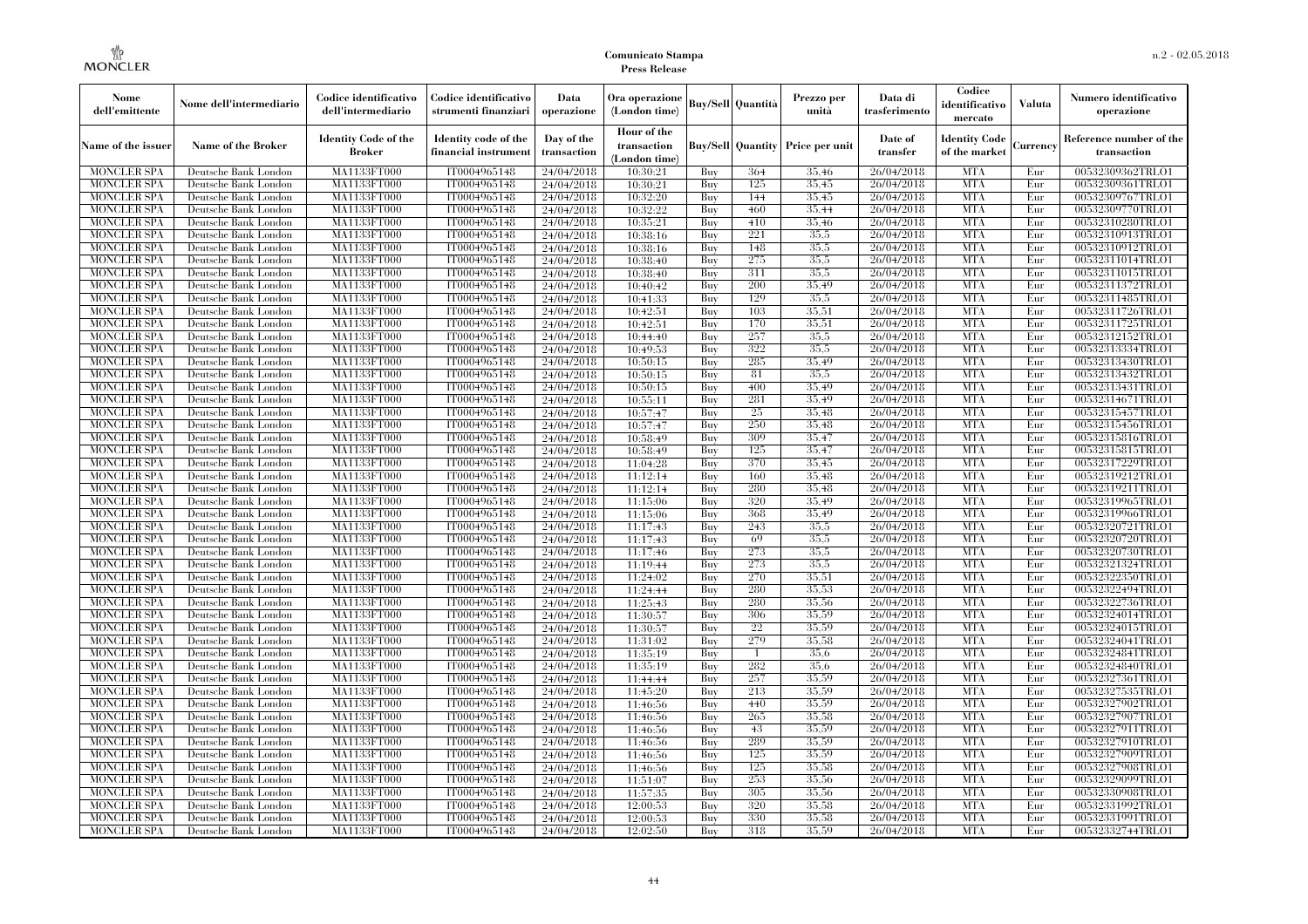| Nome<br>dell'emittente                   | Nome dell'intermediario                      | Codice identificativo<br>dell'intermediario | Codice identificativo<br>strumenti finanziari | Data<br>operazione        | Ora operazione<br>(London time)             |            | Buy/Sell   Quantità      | Prezzo per<br>unità | Data di<br>trasferimento | Codice<br>identificativo<br>mercato   | <b>Valuta</b> | Numero identificativo<br>operazione    |
|------------------------------------------|----------------------------------------------|---------------------------------------------|-----------------------------------------------|---------------------------|---------------------------------------------|------------|--------------------------|---------------------|--------------------------|---------------------------------------|---------------|----------------------------------------|
| Name of the issuer                       | Name of the Broker                           | <b>Identity Code of the</b><br>Broker       | Identity code of the<br>financial instrument  | Day of the<br>transaction | Hour of the<br>transaction<br>(London time) |            | <b>Buy/Sell Quantity</b> | Price per unit      | Date of<br>transfer      | <b>Identity Code</b><br>of the market | Currencv      | Reference number of the<br>transaction |
| <b>MONCLER SPA</b>                       | Deutsche Bank London                         | MA1133FT000                                 | IT0004965148                                  | 24/04/2018                | 12:10:18                                    | Buy        | 319                      | 35.6                | 26/04/2018               | <b>MTA</b>                            | Eur           | 00532334937TRLO1                       |
| <b>MONCLER SPA</b>                       | Deutsche Bank London                         | <b>MA1133FT000</b>                          | IT0004965148                                  | 24/04/2018                | 12:11:50                                    | Buy        | 163                      | 35.6                | 26/04/2018               | <b>MTA</b>                            | Eur           | 00532335238TRLO1                       |
| <b>MONCLER SPA</b>                       | Deutsche Bank London                         | MA1133FT000                                 | IT0004965148                                  | 24/04/2018                | 12:11:50                                    | Buv        | 166                      | 35.6                | 26/04/2018               | <b>MTA</b>                            | Eur           | 00532335239TRLO1                       |
| <b>MONCLER SPA</b>                       | Deutsche Bank London                         | MA1133FT000                                 | IT0004965148                                  | 24/04/2018                | 12:17:39                                    | Buy        | 347                      | 35,61               | 26/04/2018               | <b>MTA</b>                            | Eur           | 00532336572TRLO1                       |
| <b>MONCLER SPA</b>                       | Deutsche Bank London                         | MA1133FT000                                 | IT0004965148                                  | 24/04/2018                | 12:18:32                                    | Buy        | 342                      | 35,6                | 26/04/2018               | <b>MTA</b>                            | Eur           | 00532336747TRLO1                       |
| MONCLER SPA                              | Deutsche Bank London                         | <b>MA1133FT000</b>                          | IT0004965148                                  | 24/04/2018                | 12:18:32                                    | Buy        | 355                      | 35,61               | 26/04/2018               | <b>MTA</b>                            | Eur           | 00532336749TRLO1                       |
| <b>MONCLER SPA</b>                       | Deutsche Bank London                         | MA1133FT000                                 | IT0004965148                                  | 24/04/2018                | 12:18:32                                    | Buy        | 76                       | 35,61               | 26/04/2018               | <b>MTA</b>                            | Eur           | 00532336748TRLO1                       |
| <b>MONCLER SPA</b>                       | Deutsche Bank London                         | MA1133FT000                                 | IT0004965148                                  | 24/04/2018                | 12:25:48                                    | Buy        | 280                      | 35,66               | 26/04/2018               | <b>MTA</b>                            | Eur           | 00532338648TRLO1                       |
| <b>MONCLER SPA</b>                       | Deutsche Bank London                         | MA1133FT000                                 | IT0004965148                                  | 24/04/2018                | 12:26:40                                    | Buy        | 323                      | 35,68               | 26/04/2018               | <b>MTA</b>                            | Eur           | 00532338873TRLO1                       |
| <b>MONCLER SPA</b>                       | Deutsche Bank London                         | MA1133FT000                                 | IT0004965148                                  | 24/04/2018                | 12:26:40                                    | Buy        | 279                      | 35,68               | 26/04/2018               | <b>MTA</b>                            | Eur           | 00532338874TRLO1                       |
| <b>MONCLER SPA</b>                       | Deutsche Bank London                         | MA1133FT000                                 | IT0004965148                                  | 24/04/2018                | 12:29:54                                    | Buy        | 64                       | 35,69               | 26/04/2018               | <b>MTA</b>                            | Eur           | 00532339431TRLO1                       |
| <b>MONCLER SPA</b>                       | Deutsche Bank London                         | MA1133FT000                                 | IT0004965148                                  | 24/04/2018                | 12:34:30                                    | Buy        | 245                      | 35,72               | 26/04/2018               | <b>MTA</b>                            | Eur           | 00532340545TRLO1                       |
| <b>MONCLER SPA</b>                       | Deutsche Bank London                         | MA1133FT000                                 | IT0004965148                                  | 24/04/2018                | 12:34:30                                    | Buy        | 30                       | 35,72               | 26/04/2018               | <b>MTA</b>                            | Eur           | 00532340546TRLO1                       |
| <b>MONCLER SPA</b>                       | Deutsche Bank London                         | MA1133FT000                                 | IT0004965148                                  | 24/04/2018                | 12:34:33                                    | Buy        | 45                       | 35,71               | 26/04/2018               | <b>MTA</b>                            | Eur           | 00532340561TRLO1                       |
| <b>MONCLER SPA</b>                       | Deutsche Bank London                         | MA1133FT000                                 | IT0004965148                                  | 24/04/2018                | 12:34:51                                    | Buy        | 302                      | 35,71               | 26/04/2018               | <b>MTA</b>                            | Eur           | 00532340647TRLO1                       |
| <b>MONCLER SPA</b>                       | Deutsche Bank London                         | MA1133FT000                                 | IT0004965148                                  | 24/04/2018                | 12:39:42                                    | Buy        | 94<br>290                | 35,74               | 26/04/2018               | <b>MTA</b>                            | Eur           | 00532342192TRLO1                       |
| <b>MONCLER SPA</b>                       | Deutsche Bank London                         | MA1133FT000                                 | IT0004965148                                  | 24/04/2018                | 12:43:39                                    | Buy        | 334                      | 35,74               | 26/04/2018               | <b>MTA</b>                            | Eur           | 00532342947TRLO1                       |
| <b>MONCLER SPA</b>                       | Deutsche Bank London                         | MA1133FT000                                 | IT0004965148                                  | 24/04/2018                | 12:43:52                                    | Buy        |                          | 35,73               | 26/04/2018               | <b>MTA</b>                            | Eur           | 00532343015TRLO1                       |
| <b>MONCLER SPA</b>                       | Deutsche Bank London                         | MA1133FT000                                 | IT0004965148                                  | 24/04/2018                | 12:45:10                                    | Buy        | 180                      | 35,72               | 26/04/2018               | <b>MTA</b>                            | Eur           | 00532343261TRLO1                       |
| <b>MONCLER SPA</b><br><b>MONCLER SPA</b> | Deutsche Bank London                         | MA1133FT000                                 | IT0004965148                                  | 24/04/2018                | 12:45:10                                    | Buy<br>Buy | 230<br>262               | 35,72<br>35,69      | 26/04/2018<br>26/04/2018 | <b>MTA</b><br><b>MTA</b>              | Eur<br>Eur    | 00532343263TRLO1<br>00532343757TRLO1   |
|                                          | Deutsche Bank London                         | MA1133FT000                                 | IT0004965148                                  | 24/04/2018                | 12:47:47                                    |            | 140                      | 35,66               |                          | <b>MTA</b>                            |               |                                        |
| <b>MONCLER SPA</b>                       | Deutsche Bank London                         | MA1133FT000                                 | IT0004965148                                  | 24/04/2018                | 12:50:09                                    | Buy        | 113                      | 35,66               | 26/04/2018               | <b>MTA</b>                            | Eur           | 00532344156TRLO1                       |
| <b>MONCLER SPA</b>                       | Deutsche Bank London                         | MA1133FT000                                 | IT0004965148                                  | 24/04/2018                | 12:50:09                                    | Buy        |                          |                     | 26/04/2018               |                                       | Eur           | 00532344157TRLO1                       |
| <b>MONCLER SPA</b>                       | Deutsche Bank London                         | MA1133FT000                                 | IT0004965148                                  | 24/04/2018                | 12:57:22                                    | Buy        | 347                      | 35,7                | 26/04/2018               | <b>MTA</b>                            | Eur           | 00532345689TRLO1                       |
| <b>MONCLER SPA</b><br><b>MONCLER SPA</b> | Deutsche Bank London<br>Deutsche Bank London | MA1133FT000<br>MA1133FT000                  | IT0004965148<br>IT0004965148                  | 24/04/2018                | 12:57:22                                    | Buy<br>Buy | $\overline{1}$<br>327    | 35,7<br>35.69       | 26/04/2018<br>26/04/2018 | <b>MTA</b><br><b>MTA</b>              | Eur<br>Eur    | 00532345690TRLO1                       |
| <b>MONCLER SPA</b>                       | Deutsche Bank London                         | MA1133FT000                                 | IT0004965148                                  | 24/04/2018                | 12:57:27<br>12:57:27                        | Buy        | 278                      | 35.69               | 26/04/2018               | <b>MTA</b>                            | Eur           | 00532345711TRLO1<br>00532345712TRLO1   |
| <b>MONCLER SPA</b>                       | Deutsche Bank London                         | MA1133FT000                                 | IT0004965148                                  | 24/04/2018                | 13:06:38                                    | Buy        | 135                      | 35,78               | 26/04/2018               | <b>MTA</b>                            | Eur           | 00532347706TRLO1                       |
| <b>MONCLER SPA</b>                       | Deutsche Bank London                         | MA1133FT000                                 | IT0004965148                                  | 24/04/2018<br>24/04/2018  | 13:06:38                                    | Buy        | 170                      | 35,78               | 26/04/2018               | <b>MTA</b>                            | Eur           | 00532347707TRLO1                       |
| <b>MONCLER SPA</b>                       | Deutsche Bank London                         | <b>MA1133FT000</b>                          | IT0004965148                                  | 24/04/2018                | 13:08:07                                    | Buy        | 14                       | 35.82               | 26/04/2018               | <b>MTA</b>                            | Eur           | 00532347956TRLO1                       |
| <b>MONCLER SPA</b>                       | Deutsche Bank London                         | MA1133FT000                                 | IT0004965148                                  | 24/04/2018                | 13:08:07                                    | Buy        | 256                      | 35,82               | 26/04/2018               | <b>MTA</b>                            | Eur           | 00532347957TRLO1                       |
| <b>MONCLER SPA</b>                       | Deutsche Bank London                         | MA1133FT000                                 | IT0004965148                                  | 24/04/2018                | 13:08:54                                    | Buy        | 360                      | 35,8                | 26/04/2018               | <b>MTA</b>                            | Eur           | 00532348095TRLO1                       |
| <b>MONCLER SPA</b>                       | Deutsche Bank London                         | MA1133FT000                                 | IT0004965148                                  | 24/04/2018                | 13:09:41                                    | Buy        | 260                      | 35.79               | 26/04/2018               | <b>MTA</b>                            | Eur           | 00532348243TRLO1                       |
| <b>MONCLER SPA</b>                       | Deutsche Bank London                         | MA1133FT000                                 | IT0004965148                                  | 24/04/2018                | 13:13:57                                    | Buy        | 155                      | 35.8                | 26/04/2018               | <b>MTA</b>                            | Eur           | 00532349193TRLO1                       |
| <b>MONCLER SPA</b>                       | Deutsche Bank London                         | MA1133FT000                                 | IT0004965148                                  | 24/04/2018                | 13:15:31                                    | Buy        | 175                      | 35.8                | 26/04/2018               | <b>MTA</b>                            | Eur           | 00532349465TRLO1                       |
| <b>MONCLER SPA</b>                       | Deutsche Bank London                         | MA1133FT000                                 | IT0004965148                                  | 24/04/2018                | 13:15:31                                    | Buy        | 155                      | 35,81               | 26/04/2018               | <b>MTA</b>                            | Eur           | 00532349468TRLO1                       |
| <b>MONCLER SPA</b>                       | Deutsche Bank London                         | MA1133FT000                                 | IT0004965148                                  | 24/04/2018                | 13:15:31                                    | Buv        | 125                      | 35.81               | 26/04/2018               | <b>MTA</b>                            | Eur           | 00532349467TRLO1                       |
| <b>MONCLER SPA</b>                       | Deutsche Bank London                         | <b>MA1133FT000</b>                          | IT0004965148                                  | 24/04/2018                | 13:15:31                                    | Buy        | 125                      | 35,81               | 26/04/2018               | <b>MTA</b>                            | Eur           | 00532349466TRLO1                       |
| <b>MONCLER SPA</b>                       | Deutsche Bank London                         | MA1133FT000                                 | IT0004965148                                  | 24/04/2018                | 13:22:10                                    | Buy        | 295                      | 35.8                | 26/04/2018               | <b>MTA</b>                            | Eur           | 00532351099TRLO1                       |
| <b>MONCLER SPA</b>                       | Deutsche Bank London                         | <b>MA1133FT000</b>                          | IT0004965148                                  | 24/04/2018                | 13:22:10                                    | Buy        | 255                      | 35,79               | 26/04/2018               | <b>MTA</b>                            | Eur           | 00532351100TRLO1                       |
| <b>MONCLER SPA</b>                       | Deutsche Bank London                         | MA1133FT000                                 | IT0004965148                                  | 24/04/2018                | 13:22:10                                    | Buy        | 314                      | 35.8                | 26/04/2018               | <b>MTA</b>                            | Eur           | 00532351103TRLO1                       |
| <b>MONCLER SPA</b>                       | Deutsche Bank London                         | MA1133FT000                                 | IT0004965148                                  | 24/04/2018                | 13:22:10                                    | Buy        | 125                      | 35.79               | 26/04/2018               | <b>MTA</b>                            | Eur           | 00532351102TRLO1                       |
| <b>MONCLER SPA</b>                       | Deutsche Bank London                         | MA1133FT000                                 | IT0004965148                                  | 24/04/2018                | 13:22:10                                    | Buy        | 330                      | 35,79               | 26/04/2018               | <b>MTA</b>                            | Eur           | 00532351101TRLO1                       |
| <b>MONCLER SPA</b>                       | Deutsche Bank London                         | MA1133FT000                                 | IT0004965148                                  | 24/04/2018                | 13:28:46                                    | Buy        | 228                      | 35,75               | 26/04/2018               | <b>MTA</b>                            | Eur           | 00532352721TRLO1                       |
| <b>MONCLER SPA</b>                       | Deutsche Bank London                         | MA1133FT000                                 | IT0004965148                                  | 24/04/2018                | 13:28:46                                    | Buy        | 50                       | 35,75               | 26/04/2018               | <b>MTA</b>                            | Eur           | 00532352720TRLO1                       |
| <b>MONCLER SPA</b>                       | Deutsche Bank London                         | MA1133FT000                                 | IT0004965148                                  | 24/04/2018                | 13:31:24                                    | Buy        | 331                      | 35,73               | 26/04/2018               | <b>MTA</b>                            | Eur           | 00532353372TRLO1                       |
| <b>MONCLER SPA</b>                       | Deutsche Bank London                         | MA1133FT000                                 | IT0004965148                                  | 24/04/2018                | 13:35:48                                    | Buy        | 370                      | 35.79               | 26/04/2018               | <b>MTA</b>                            | Eur           | 00532354878TRLO1                       |
| <b>MONCLER SPA</b>                       | Deutsche Bank London                         | MA1133FT000                                 | IT0004965148                                  | 24/04/2018                | 13:36:02                                    | Buy        | 255                      | 35,77               | 26/04/2018               | <b>MTA</b>                            | Eur           | 00532354984TRLO1                       |
| <b>MONCLER SPA</b>                       | Deutsche Bank London                         | MA1133FT000                                 | IT0004965148                                  | 24/04/2018                | 13:38:04                                    | Buy        | 227                      | 35,78               | 26/04/2018               | <b>MTA</b>                            | Eur           | 00532355571TRLO1                       |
| <b>MONCLER SPA</b>                       | Deutsche Bank London                         | MA1133FT000                                 | IT0004965148                                  | 24/04/2018                | 13:38:04                                    | Buy        | 50                       | 35,78               | 26/04/2018               | <b>MTA</b>                            | Eur           | 00532355570TRLO1                       |
| <b>MONCLER SPA</b>                       | Deutsche Bank London                         | MA1133FT000                                 | IT0004965148                                  | 24/04/2018                | 13:38:44                                    | Buy        | 290                      | 35,77               | 26/04/2018               | <b>MTA</b>                            | Eur           | 00532355754TRLO1                       |
| <b>MONCLER SPA</b>                       | Deutsche Bank London                         | MA1133FT000                                 | IT0004965148                                  | 24/04/2018                | 13:40:38                                    | Buy        | 261                      | 35,76               | 26/04/2018               | <b>MTA</b>                            | Eur           | 00532356240TRLO1                       |
| <b>MONCLER SPA</b>                       | Deutsche Bank London                         | MA1133FT000                                 | IT0004965148                                  | 24/04/2018                | 13:43:26                                    | Buy        | 371                      | 35,72               | 26/04/2018               | <b>MTA</b>                            | Eur           | 00532356921TRLO1                       |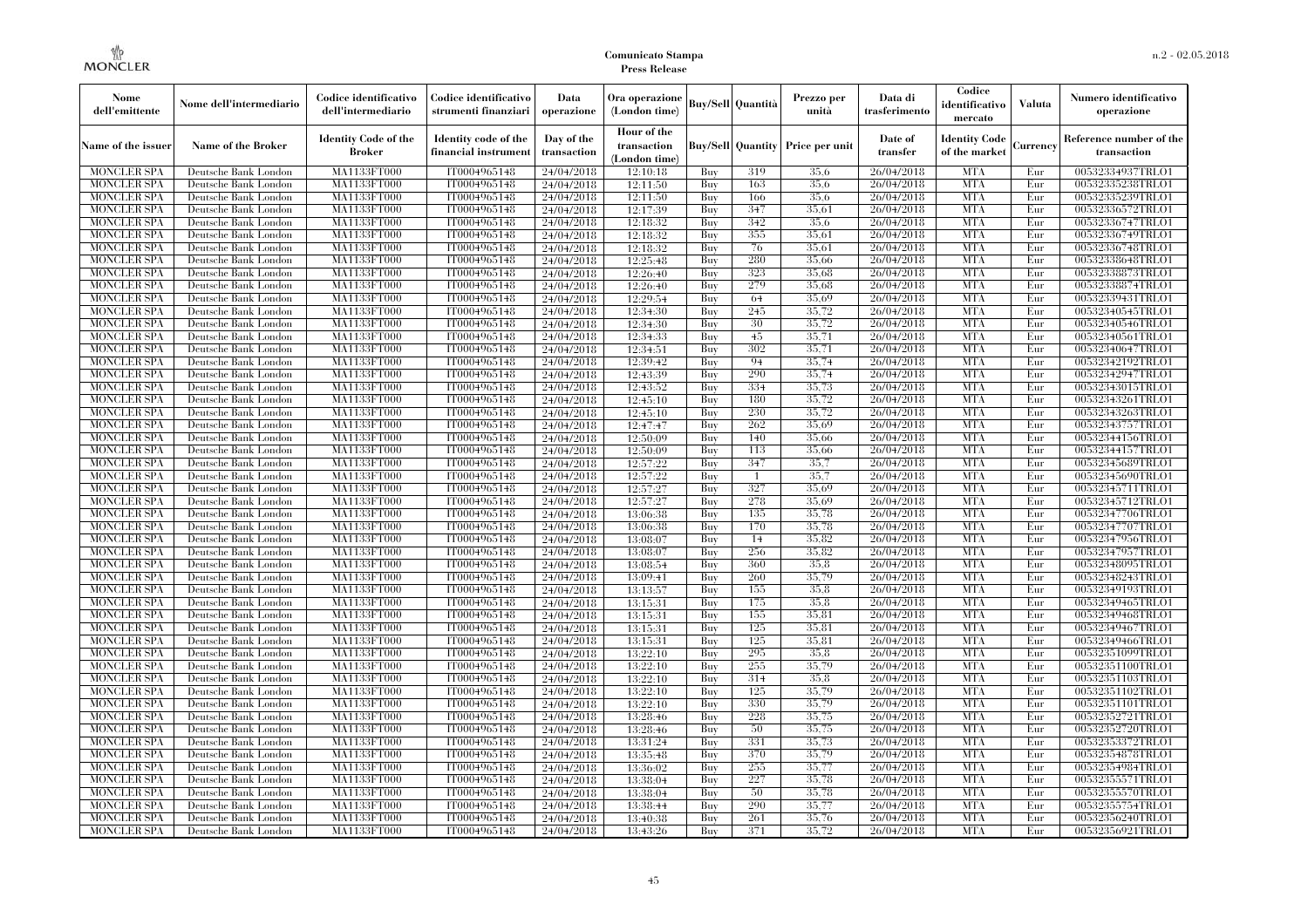| Nome<br>dell'emittente                   | Nome dell'intermediario                      | Codice identificativo<br>dell'intermediario | Codice identificativo<br>strumenti finanziari | Data<br>operazione        | Ora operazione<br>(London time)             |            | Buy/Sell   Quantità      | Prezzo per<br>unità | Data di<br>trasferimento | Codice<br>identificativo<br>mercato   | <b>Valuta</b> | Numero identificativo<br>operazione    |
|------------------------------------------|----------------------------------------------|---------------------------------------------|-----------------------------------------------|---------------------------|---------------------------------------------|------------|--------------------------|---------------------|--------------------------|---------------------------------------|---------------|----------------------------------------|
| Name of the issuer                       | Name of the Broker                           | <b>Identity Code of the</b><br>Broker       | Identity code of the<br>financial instrument  | Day of the<br>transaction | Hour of the<br>transaction<br>(London time) |            | <b>Buy/Sell Quantity</b> | Price per unit      | Date of<br>transfer      | <b>Identity Code</b><br>of the market | Currencv      | Reference number of the<br>transaction |
| <b>MONCLER SPA</b>                       | Deutsche Bank London                         | MA1133FT000                                 | IT0004965148                                  | 24/04/2018                | 13:44:56                                    | Buy        | 208                      | 35,66               | 26/04/2018               | <b>MTA</b>                            | Eur           | 00532357276TRLO1                       |
| <b>MONCLER SPA</b>                       | Deutsche Bank London                         | <b>MA1133FT000</b>                          | IT0004965148                                  | 24/04/2018                | 13:49:22                                    | Buy        | 302                      | 35,66               | 26/04/2018               | <b>MTA</b>                            | Eur           | 00532358302TRLO1                       |
| <b>MONCLER SPA</b>                       | Deutsche Bank London                         | MA1133FT000                                 | IT0004965148                                  | 24/04/2018                | 13:52:30                                    | Buv        | 141                      | 35,67               | 26/04/2018               | <b>MTA</b>                            | Eur           | 00532359092TRLO1                       |
| <b>MONCLER SPA</b>                       | Deutsche Bank London                         | MA1133FT000                                 | IT0004965148                                  | 24/04/2018                | 13:52:30                                    | Buy        | 100                      | 35,67               | 26/04/2018               | <b>MTA</b>                            | Eur           | 00532359094TRLO1                       |
| <b>MONCLER SPA</b>                       | Deutsche Bank London                         | MA1133FT000                                 | IT0004965148                                  | 24/04/2018                | 13:52:30                                    | Buy        | 199<br>265               | 35,67<br>35,66      | 26/04/2018               | <b>MTA</b><br><b>MTA</b>              | Eur<br>Eur    | 00532359093TRLO1<br>00532359095TRLO1   |
| MONCLER SPA<br><b>MONCLER SPA</b>        | Deutsche Bank London<br>Deutsche Bank London | <b>MA1133FT000</b><br>MA1133FT000           | IT0004965148<br>IT0004965148                  | 24/04/2018<br>24/04/2018  | 13:52:30<br>13:55:13                        | Buy<br>Buy | 364                      | 35,63               | 26/04/2018<br>26/04/2018 | <b>MTA</b>                            | Eur           | 00532359809TRLO1                       |
| <b>MONCLER SPA</b>                       | Deutsche Bank London                         | MA1133FT000                                 | IT0004965148                                  | 24/04/2018                | 13:57:51                                    | Buy        | 350                      | 35,64               | 26/04/2018               | <b>MTA</b>                            | Eur           | 00532360539TRLO1                       |
| <b>MONCLER SPA</b>                       | Deutsche Bank London                         | MA1133FT000                                 | IT0004965148                                  | 24/04/2018                | 13:57:51                                    | Buy        | 281                      | 35,65               | 26/04/2018               | <b>MTA</b>                            | Eur           | 00532360540TRLO1                       |
| <b>MONCLER SPA</b>                       | Deutsche Bank London                         | <b>MA1133FT000</b>                          | IT0004965148                                  | 24/04/2018                | 14:00:54                                    | Buy        | 124                      | 35,65               | 26/04/2018               | <b>MTA</b>                            | Eur           | 00532361125TRLO1                       |
| <b>MONCLER SPA</b>                       | Deutsche Bank London                         | MA1133FT000                                 | IT0004965148                                  | 24/04/2018                | 14:00:54                                    | Buy        | 231                      | 35,65               | 26/04/2018               | <b>MTA</b>                            | Eur           | 00532361124TRLO1                       |
| <b>MONCLER SPA</b>                       | Deutsche Bank London                         | MA1133FT000                                 | IT0004965148                                  | 24/04/2018                | 14:03:23                                    | Buy        | 271                      | 35,62               | 26/04/2018               | <b>MTA</b>                            | Eur           | 00532362265TRLO1                       |
| <b>MONCLER SPA</b>                       | Deutsche Bank London                         | MA1133FT000                                 | IT0004965148                                  | 24/04/2018                | 14:06:23                                    | Buy        | 53                       | 35,61               | 26/04/2018               | <b>MTA</b>                            | Eur           | 00532363309TRLO1                       |
| <b>MONCLER SPA</b>                       | Deutsche Bank London                         | MA1133FT000                                 | IT0004965148                                  | 24/04/2018                | 14:06:23                                    | Buy        | 225                      | 35,61               | 26/04/2018               | <b>MTA</b>                            | Eur           | 00532363310TRLO1                       |
| <b>MONCLER SPA</b>                       | Deutsche Bank London                         | MA1133FT000                                 | IT0004965148                                  | 24/04/2018                | 14:06:23                                    | Buy        | 287                      | 35.62               | 26/04/2018               | <b>MTA</b>                            | Eur           | 00532363311TRLO1                       |
| <b>MONCLER SPA</b>                       | Deutsche Bank London                         | MA1133FT000                                 | IT0004965148                                  | 24/04/2018                | 14:06:23                                    | Buy        | 27                       | 35,61               | 26/04/2018               | <b>MTA</b>                            | Eur           | 00532363312TRLO1                       |
| <b>MONCLER SPA</b>                       | Deutsche Bank London                         | MA1133FT000                                 | IT0004965148                                  | 24/04/2018                | 14:09:59                                    | Buy        | 103                      | 35,62               | 26/04/2018               | <b>MTA</b>                            | Eur           | 00532364636TRLO1                       |
| <b>MONCLER SPA</b>                       | Deutsche Bank London                         | MA1133FT000                                 | IT0004965148                                  | 24/04/2018                | 14:09:59                                    | Buy        | 400                      | 35,62               | 26/04/2018               | <b>MTA</b>                            | Eur           | 00532364635TRLO1                       |
| <b>MONCLER SPA</b>                       | Deutsche Bank London                         | MA1133FT000                                 | IT0004965148                                  | 24/04/2018                | 14:17:36                                    | Buy        | 253                      | 35,58               | 26/04/2018               | <b>MTA</b>                            | Eur           | 00532367022TRLO1                       |
| <b>MONCLER SPA</b>                       | Deutsche Bank London                         | MA1133FT000                                 | IT0004965148                                  | 24/04/2018                | 14:18:55                                    | Buy        | 378                      | 35.6                | 26/04/2018               | <b>MTA</b>                            | Eur           | 00532367391TRLO1                       |
| <b>MONCLER SPA</b>                       | Deutsche Bank London                         | MA1133FT000                                 | IT0004965148                                  | 24/04/2018                | 14:18:55                                    | Buy        | 102                      | 35.6                | 26/04/2018               | <b>MTA</b>                            | Eur           | 00532367392TRLO1                       |
| <b>MONCLER SPA</b>                       | Deutsche Bank London                         | MA1133FT000                                 | IT0004965148                                  | 24/04/2018                | 14:21:06                                    | Buy        | 259                      | 35,6                | 26/04/2018               | <b>MTA</b>                            | Eur           | 00532367925TRLO1                       |
| <b>MONCLER SPA</b>                       | Deutsche Bank London                         | MA1133FT000                                 | IT0004965148                                  | 24/04/2018                | 14:21:06                                    | Buy        | 213                      | 35.6                | 26/04/2018               | <b>MTA</b>                            | Eur           | 00532367926TRLO1                       |
| <b>MONCLER SPA</b>                       | Deutsche Bank London                         | MA1133FT000                                 | IT0004965148<br>IT0004965148                  | 24/04/2018                | 14:21:06                                    | Buy        | 8<br>211                 | 35.6<br>35.6        | 26/04/2018               | <b>MTA</b><br><b>MTA</b>              | Eur           | 00532367928TRLO1                       |
| <b>MONCLER SPA</b><br><b>MONCLER SPA</b> | Deutsche Bank London<br>Deutsche Bank London | MA1133FT000<br>MA1133FT000                  | IT0004965148                                  | 24/04/2018<br>24/04/2018  | 14:21:06<br>14:21:06                        | Buy<br>Buy | 360                      | 35.6                | 26/04/2018<br>26/04/2018 | <b>MTA</b>                            | Eur<br>Eur    | 00532367934TRLO1<br>00532367933TRLO1   |
| <b>MONCLER SPA</b>                       | Deutsche Bank London                         | MA1133FT000                                 | IT0004965148                                  | 24/04/2018                | 14:24:36                                    | Buy        | 280                      | 35.61               | 26/04/2018               | <b>MTA</b>                            | Eur           | 00532368902TRLO1                       |
| <b>MONCLER SPA</b>                       | Deutsche Bank London                         | MA1133FT000                                 | IT0004965148                                  | 24/04/2018                | 14:27:01                                    | Buy        | 320                      | 35.63               | 26/04/2018               | <b>MTA</b>                            | Eur           | 00532369555TRLO1                       |
| <b>MONCLER SPA</b>                       | Deutsche Bank London                         | MA1133FT000                                 | IT0004965148                                  | 24/04/2018                | 14:30:20                                    | Buy        | 23                       | 35,67               | 26/04/2018               | <b>MTA</b>                            | Eur           | 00532370683TRLO1                       |
| <b>MONCLER SPA</b>                       | Deutsche Bank London                         | <b>MA1133FT000</b>                          | IT0004965148                                  | 24/04/2018                | 14:30:20                                    | Buy        | 317                      | 35,67               | 26/04/2018               | <b>MTA</b>                            | Eur           | 00532370684TRLO1                       |
| <b>MONCLER SPA</b>                       | Deutsche Bank London                         | MA1133FT000                                 | IT0004965148                                  | 24/04/2018                | 14:30:20                                    | Buy        | 57                       | 35,68               | 26/04/2018               | <b>MTA</b>                            | Eur           | 00532370688TRLO1                       |
| <b>MONCLER SPA</b>                       | Deutsche Bank London                         | MA1133FT000                                 | IT0004965148                                  | 24/04/2018                | 14:30:20                                    | Buy        | 342                      | 35,68               | 26/04/2018               | <b>MTA</b>                            | Eur           | 00532370687TRLO1                       |
| <b>MONCLER SPA</b>                       | Deutsche Bank London                         | MA1133FT000                                 | IT0004965148                                  | 24/04/2018                | 14:30:20                                    | Buv        | 400                      | 35.68               | 26/04/2018               | <b>MTA</b>                            | Eur           | 00532370686TRLO1                       |
| <b>MONCLER SPA</b>                       | Deutsche Bank London                         | MA1133FT000                                 | IT0004965148                                  | 24/04/2018                | 14:30:20                                    | Buy        | 250                      | 35,67               | 26/04/2018               | <b>MTA</b>                            | Eur           | 00532370685TRLO1                       |
| <b>MONCLER SPA</b>                       | Deutsche Bank London                         | <b>MA1133FT000</b>                          | IT0004965148                                  | 24/04/2018                | 14:35:55                                    | Buy        | 370                      | 35,7                | 26/04/2018               | <b>MTA</b>                            | Eur           | 00532373065TRLO1                       |
| <b>MONCLER SPA</b>                       | Deutsche Bank London                         | MA1133FT000                                 | IT0004965148                                  | 24/04/2018                | 14:37:58                                    | Buy        | 450                      | 35,71               | 26/04/2018               | <b>MTA</b>                            | Eur           | 00532373898TRLO1                       |
| <b>MONCLER SPA</b>                       | Deutsche Bank London                         | MA1133FT000                                 | IT0004965148                                  | 24/04/2018                | 14:39:10                                    | Buv        | 193                      | 35.71               | 26/04/2018               | <b>MTA</b>                            | Eur           | 00532374381TRLO1                       |
| <b>MONCLER SPA</b>                       | Deutsche Bank London                         | <b>MA1133FT000</b>                          | IT0004965148                                  | 24/04/2018                | 14:39:10                                    | Buy        | 310                      | 35,71               | 26/04/2018               | <b>MTA</b>                            | Eur           | 00532374380TRLO1                       |
| <b>MONCLER SPA</b>                       | Deutsche Bank London                         | MA1133FT000                                 | IT0004965148                                  | 24/04/2018                | 14:39:10                                    | Buy        | 400                      | 35,7                | 26/04/2018               | <b>MTA</b>                            | Eur           | 00532374379TRLO1                       |
| <b>MONCLER SPA</b>                       | Deutsche Bank London                         | <b>MA1133FT000</b>                          | IT0004965148                                  | 24/04/2018                | 14:39:10                                    | Buy        | 466                      | 35,69               | 26/04/2018               | <b>MTA</b>                            | Eur           | 00532374382TRLO1                       |
| <b>MONCLER SPA</b>                       | Deutsche Bank London                         | MA1133FT000                                 | IT0004965148                                  | 24/04/2018                | 14:45:01                                    | Buy        | 320                      | 35,69               | 26/04/2018               | <b>MTA</b>                            | Eur           | 00532376394TRLO1                       |
| <b>MONCLER SPA</b>                       | Deutsche Bank London                         | MA1133FT000                                 | IT0004965148                                  | 24/04/2018                | 14:49:33                                    | Buy        | 414                      | 35,7                | 26/04/2018               | <b>MTA</b>                            | Eur           | 00532377971TRLO1                       |
| <b>MONCLER SPA</b>                       | Deutsche Bank London                         | MA1133FT000                                 | IT0004965148                                  | 24/04/2018                | 14:49:58                                    | Buy        | 286                      | 35,69               | 26/04/2018               | <b>MTA</b>                            | Eur           | 00532378099TRLO1                       |
| <b>MONCLER SPA</b>                       | Deutsche Bank London                         | MA1133FT000                                 | IT0004965148                                  | 24/04/2018                | 14:49:58                                    | Buy        | 184                      | 35,69<br>35,68      | 26/04/2018               | <b>MTA</b><br><b>MTA</b>              | Eur           | 00532378104TRLO1                       |
| <b>MONCLER SPA</b><br><b>MONCLER SPA</b> | Deutsche Bank London<br>Deutsche Bank London | MA1133FT000<br>MA1133FT000                  | IT0004965148<br>IT0004965148                  | 24/04/2018                | 14:49:58<br>14:50:01                        | Buy<br>Buy | 73<br>182                | 35.68               | 26/04/2018<br>26/04/2018 | <b>MTA</b>                            | Eur<br>Eur    | 00532378114TRLO1<br>00532378259TRLO1   |
| <b>MONCLER SPA</b>                       | Deutsche Bank London                         | MA1133FT000                                 | IT0004965148                                  | 24/04/2018<br>24/04/2018  | 14:50:33                                    | Buy        | 320                      | 35,67               | 26/04/2018               | <b>MTA</b>                            | Eur           | 00532378606TRLO1                       |
| <b>MONCLER SPA</b>                       | Deutsche Bank London                         | MA1133FT000                                 | IT0004965148                                  | 24/04/2018                | 14:50:39                                    | Buy        | 299                      | 35,65               | 26/04/2018               | <b>MTA</b>                            | Eur           | 00532378705TRLO1                       |
| <b>MONCLER SPA</b>                       | Deutsche Bank London                         | MA1133FT000                                 | IT0004965148                                  | 24/04/2018                | 14:54:19                                    | Buy        | $\overline{2}$           | 35,66               | 26/04/2018               | <b>MTA</b>                            | Eur           | 00532380616TRLO1                       |
| <b>MONCLER SPA</b>                       | Deutsche Bank London                         | MA1133FT000                                 | IT0004965148                                  | 24/04/2018                | 14:54:19                                    | Buy        | 310                      | 35,66               | 26/04/2018               | <b>MTA</b>                            | Eur           | 00532380612TRLO1                       |
| <b>MONCLER SPA</b>                       | Deutsche Bank London                         | MA1133FT000                                 | IT0004965148                                  | 24/04/2018                | 14:54:22                                    | Buy        | 339                      | 35,65               | 26/04/2018               | <b>MTA</b>                            | Eur           | 00532380716TRLO1                       |
| <b>MONCLER SPA</b>                       | Deutsche Bank London                         | MA1133FT000                                 | IT0004965148                                  | 24/04/2018                | 14:56:24                                    | Buy        | $\mathbf{1}$             | 35,66               | 26/04/2018               | <b>MTA</b>                            | Eur           | 00532381840TRLO1                       |
| <b>MONCLER SPA</b>                       | Deutsche Bank London                         | MA1133FT000                                 | IT0004965148                                  | 24/04/2018                | 14:59:14                                    | Buy        | 182                      | 35,73               | 26/04/2018               | <b>MTA</b>                            | Eur           | 00532383335TRLO1                       |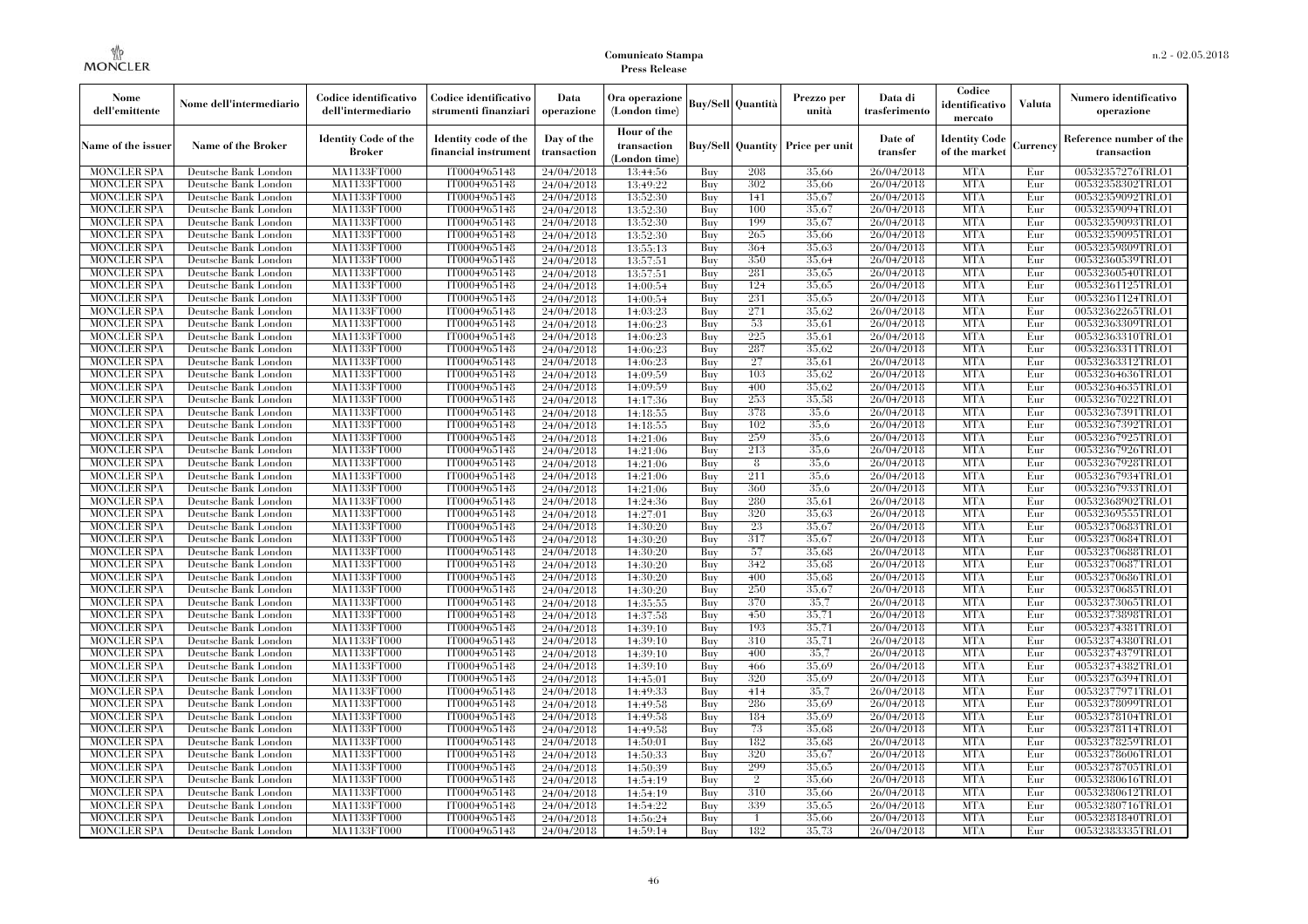| Nome<br>dell'emittente                   | Nome dell'intermediario                      | Codice identificativo<br>dell'intermediario | Codice identificativo<br>strumenti finanziari | Data<br>operazione        | Ora operazione<br>(London time)             |            | <b>Buy/Sell Quantità</b> | Prezzo per<br>unità | Data di<br>trasferimento | Codice<br>identificativo<br>mercato   | <b>Valuta</b> | Numero identificativo<br>operazione    |
|------------------------------------------|----------------------------------------------|---------------------------------------------|-----------------------------------------------|---------------------------|---------------------------------------------|------------|--------------------------|---------------------|--------------------------|---------------------------------------|---------------|----------------------------------------|
| Name of the issuer                       | <b>Name of the Broker</b>                    | <b>Identity Code of the</b><br>Broker       | Identity code of the<br>financial instrumen   | Day of the<br>transaction | Hour of the<br>transaction<br>(London time) |            | <b>Buy/Sell</b> Quantity | Price per unit      | Date of<br>transfer      | <b>Identity Code</b><br>of the market | Currency      | Reference number of the<br>transaction |
| <b>MONCLER SPA</b>                       | Deutsche Bank London                         | MA1133FT000                                 | IT0004965148                                  | 24/04/2018                | 14:59:14                                    | Buy        | 188                      | 35,73               | 26/04/2018               | <b>MTA</b>                            | Eur           | 00532383334TRLO1                       |
| <b>MONCLER SPA</b>                       | Deutsche Bank London                         | MA1133FT000                                 | IT0004965148                                  | 24/04/2018                | 15:00:01                                    | Buy        | 490                      | 35,74               | 26/04/2018               | <b>MTA</b>                            | Eur           | 00532383754TRLO1                       |
| <b>MONCLER SPA</b>                       | Deutsche Bank London                         | <b>MA1133FT000</b>                          | IT0004965148                                  | 24/04/2018                | 15:00:01                                    | Buy        | 390                      | 35,73               | 26/04/2018               | <b>MTA</b>                            | Eur           | 00532383755TRLO1                       |
| <b>MONCLER SPA</b>                       | Deutsche Bank London                         | MA1133FT000                                 | IT0004965148                                  | 24/04/2018                | 15:01:47                                    | Buy        | 340                      | 35.8                | 26/04/2018               | <b>MTA</b>                            | Eur           | 00532385008TRLO1                       |
| <b>MONCLER SPA</b>                       | Deutsche Bank London                         | MA1133FT000                                 | IT0004965148                                  | 24/04/2018                | 15:05:27                                    | Buy        | 376                      | 35,88               | 26/04/2018               | <b>MTA</b>                            | Eur           | 00532386928TRLO1                       |
| <b>MONCLER SPA</b>                       | Deutsche Bank London                         | <b>MA1133FT000</b>                          | IT0004965148                                  | 24/04/2018                | 15:05:48                                    | Buy        | 149                      | 35,86               | 26/04/2018               | <b>MTA</b>                            | Eur           | 00532387067TRLO1                       |
| <b>MONCLER SPA</b>                       | Deutsche Bank London                         | <b>MA1133FT000</b>                          | IT0004965148                                  | 24/04/2018                | 15:05:48                                    | Buy        | 283                      | 35,86               | 26/04/2018               | <b>MTA</b>                            | Eur           | 00532387068TRLO1                       |
| <b>MONCLER SPA</b>                       | Deutsche Bank London                         | <b>MA1133FT000</b>                          | IT0004965148                                  | 24/04/2018                | 15:05:48                                    | Buy<br>Buy | 28<br>50                 | 35,86<br>35,87      | 26/04/2018               | <b>MTA</b><br><b>MTA</b>              | Eur           | 00532387069TRLO1                       |
| <b>MONCLER SPA</b><br><b>MONCLER SPA</b> | Deutsche Bank London                         | MA1133FT000<br>MA1133FT000                  | IT0004965148                                  | 24/04/2018                | 15:05:58                                    |            | 400                      |                     | 26/04/2018<br>26/04/2018 | <b>MTA</b>                            | Eur           | 00532387105TRLO1                       |
|                                          | Deutsche Bank London                         |                                             | IT0004965148<br>IT0004965148                  | 24/04/2018                | 15:05:58                                    | Buy<br>Buy | 250                      | 35,87<br>35.89      | 26/04/2018               | <b>MTA</b>                            | Eur           | 00532387103TRLO1<br>00532388672TRLO1   |
| <b>MONCLER SPA</b><br>MONCLER SPA        | Deutsche Bank London<br>Deutsche Bank London | <b>MA1133FT000</b><br><b>MA1133FT000</b>    | IT0004965148                                  | 24/04/2018<br>24/04/2018  | 15:09:22<br>15:12:14                        | Buy        | 450                      | 35.89               | 26/04/2018               | <b>MTA</b>                            | Eur<br>Eur    | 00532390167TRLO1                       |
| <b>MONCLER SPA</b>                       | Deutsche Bank London                         | MA1133FT000                                 | IT0004965148                                  | 24/04/2018                | 15:12:53                                    | Buy        | 90                       | 35,88               | 26/04/2018               | <b>MTA</b>                            | Eur           | 00532390677TRLO1                       |
| <b>MONCLER SPA</b>                       | Deutsche Bank London                         | MA1133FT000                                 | IT0004965148                                  | 24/04/2018                | 15:12:53                                    | Buy        | 257                      | 35,88               | 26/04/2018               | <b>MTA</b>                            | Eur           | 00532390678TRLO1                       |
| <b>MONCLER SPA</b>                       | Deutsche Bank London                         | <b>MA1133FT000</b>                          | IT0004965148                                  | 24/04/2018                | 15:12:53                                    | Buy        | 253                      | 35.89               | 26/04/2018               | <b>MTA</b>                            | Eur           | 00532390680TRLO1                       |
| MONCLER SPA                              | Deutsche Bank London                         | <b>MA1133FT000</b>                          | IT0004965148                                  | 24/04/2018                | 15:12:53                                    | Buy        | 100                      | 35.89               | 26/04/2018               | <b>MTA</b>                            | Eur           | 00532390679TRLO1                       |
| <b>MONCLER SPA</b>                       | Deutsche Bank London                         | MA1133FT000                                 | IT0004965148                                  | 24/04/2018                | 15:14:34                                    | Buy        | 305                      | 35,93               | 26/04/2018               | <b>MTA</b>                            | Eur           | 00532391545TRLO1                       |
| <b>MONCLER SPA</b>                       | Deutsche Bank London                         | <b>MA1133FT000</b>                          | IT0004965148                                  | 24/04/2018                | 15:14:55                                    | Buy        | 87                       | 35.91               | 26/04/2018               | <b>MTA</b>                            | Eur           | 00532391678TRLO1                       |
| <b>MONCLER SPA</b>                       | Deutsche Bank London                         | <b>MA1133FT000</b>                          | IT0004965148                                  | 24/04/2018                | 15:14:55                                    | Buy        | 198                      | 35.91               | 26/04/2018               | <b>MTA</b>                            | Eur           | 00532391679TRLO1                       |
| <b>MONCLER SPA</b>                       | Deutsche Bank London                         | <b>MA1133FT000</b>                          | IT0004965148                                  | 24/04/2018                | 15:14:55                                    | Buy        | 47                       | 35.91               | 26/04/2018               | <b>MTA</b>                            | Eur           | 00532391681TRLO1                       |
| <b>MONCLER SPA</b>                       | Deutsche Bank London                         | MA1133FT000                                 | IT0004965148                                  | 24/04/2018                | 15:14:55                                    | Buy        | 400                      | 35.91               | 26/04/2018               | <b>MTA</b>                            | Eur           | 00532391680TRLO1                       |
| <b>MONCLER SPA</b>                       | Deutsche Bank London                         | MA1133FT000                                 | IT0004965148                                  | 24/04/2018                | 15:17:46                                    | Buy        | 269                      | 35.9                | 26/04/2018               | <b>MTA</b>                            | Eur           | 00532393429TRLO1                       |
| <b>MONCLER SPA</b>                       | Deutsche Bank London                         | <b>MA1133FT000</b>                          | IT0004965148                                  | 24/04/2018                | 15:17:46                                    | Buy        | 279                      | 35.9                | 26/04/2018               | <b>MTA</b>                            | Eur           | 00532393430TRLO1                       |
| MONCLER SPA                              | Deutsche Bank London                         | MA1133FT000                                 | IT0004965148                                  | 24/04/2018                | 15:19:04                                    | Buy        | 273                      | 35.89               | 26/04/2018               | <b>MTA</b>                            | Eur           | 00532394239TRLO1                       |
| <b>MONCLER SPA</b>                       | Deutsche Bank London                         | MA1133FT000                                 | IT0004965148                                  | 24/04/2018                | 15:20:36                                    | Buy        | 269                      | 35.89               | 26/04/2018               | <b>MTA</b>                            | Eur           | 00532395680TRLO1                       |
| <b>MONCLER SPA</b>                       | Deutsche Bank London                         | <b>MA1133FT000</b>                          | IT0004965148                                  | 24/04/2018                | 15:21:52                                    | Buy        | 138                      | 35.9                | 26/04/2018               | <b>MTA</b>                            | Eur           | 00532396372TRLO1                       |
| <b>MONCLER SPA</b>                       | Deutsche Bank London                         | <b>MA1133FT000</b>                          | IT0004965148                                  | 24/04/2018                | 15:21:52                                    | Buy        | 50                       | 35.9                | 26/04/2018               | <b>MTA</b>                            | Eur           | 00532396371TRLO1                       |
| <b>MONCLER SPA</b>                       | Deutsche Bank London                         | MA1133FT000                                 | IT0004965148                                  | 24/04/2018                | 15:22:36                                    | Buy        | 260                      | 35,87               | 26/04/2018               | <b>MTA</b>                            | Eur           | 00532396940TRLO1                       |
| <b>MONCLER SPA</b>                       | Deutsche Bank London                         | MA1133FT000                                 | IT0004965148                                  | 24/04/2018                | 15:22:36                                    | Buy        | 270                      | 35,88               | 26/04/2018               | <b>MTA</b>                            | Eur           | 00532396941TRLO1                       |
| <b>MONCLER SPA</b>                       | Deutsche Bank London                         | <b>MA1133FT000</b>                          | IT0004965148                                  | 24/04/2018                | 15:27:34                                    | Buy        | 82                       | 35,84               | 26/04/2018               | <b>MTA</b>                            | Eur           | 00532399199TRLO1                       |
| <b>MONCLER SPA</b>                       | Deutsche Bank London                         | <b>MA1133FT000</b>                          | IT0004965148                                  | 24/04/2018                | 15:27:34                                    | Buy        | 250                      | 35,84               | 26/04/2018               | <b>MTA</b>                            | Eur           | 00532399198TRLO1                       |
| MONCLER SPA                              | Deutsche Bank London                         | MA1133FT000                                 | IT0004965148                                  | 24/04/2018                | 15:29:07                                    | Buy        | 360                      | 35,83               | 26/04/2018               | <b>MTA</b>                            | Eur           | 00532399718TRLO1                       |
| <b>MONCLER SPA</b>                       | Deutsche Bank London                         | MA1133FT000                                 | IT0004965148                                  | 24/04/2018                | 15:30:00                                    | Buy        | 224                      | 35.84               | 26/04/2018               | <b>MTA</b>                            | Eur           | 00532400148TRLO1                       |
| <b>MONCLER SPA</b>                       | Deutsche Bank London                         | <b>MA1133FT000</b>                          | IT0004965148                                  | 24/04/2018                | 15:30:04                                    | Buy        | $\overline{2}$           | 35,84               | 26/04/2018               | <b>MTA</b>                            | Eur           | 00532400204TRLO1                       |
| <b>MONCLER SPA</b>                       | Deutsche Bank London                         | <b>MA1133FT000</b>                          | IT0004965148                                  | 24/04/2018                | 15:30:04                                    | Buy        | 44                       | 35,84               | 26/04/2018               | <b>MTA</b>                            | Eur           | 00532400206TRLO1                       |
| <b>MONCLER SPA</b>                       | Deutsche Bank London                         | MA1133FT000                                 | IT0004965148                                  | 24/04/2018                | 15:30:04                                    | Buy        | 400                      | 35,84               | 26/04/2018               | <b>MTA</b>                            | Eur           | 00532400207TRLO1                       |
| <b>MONCLER SPA</b>                       | Deutsche Bank London                         | MA1133FT000                                 | IT0004965148                                  | 24/04/2018                | 15:31:42                                    | Buy        | 18                       | 35,82               | 26/04/2018               | <b>MTA</b>                            | Eur           | 00532401273TRLO1                       |
| <b>MONCLER SPA</b>                       | Deutsche Bank London                         | <b>MA1133FT000</b>                          | IT0004965148                                  | 24/04/2018                | 15:31:42                                    | Buy        | 90                       | 35,82               | 26/04/2018               | <b>MTA</b>                            | Eur           | 00532401275TRLO1                       |
| <b>MONCLER SPA</b>                       | Deutsche Bank London                         | <b>MA1133FT000</b>                          | IT0004965148                                  | 24/04/2018                | 15:31:42                                    | Buy        | 159                      | 35,82               | 26/04/2018               | <b>MTA</b>                            | Eur           | 00532401277TRLO1                       |
| <b>MONCLER SPA</b>                       | Deutsche Bank London                         | MA1133FT000                                 | IT0004965148                                  | 24/04/2018                | 15:32:17                                    | Buy        | 279                      | 35,83               | 26/04/2018               | <b>MTA</b>                            | Eur           | 00532401584TRLO1                       |
| <b>MONCLER SPA</b>                       | Deutsche Bank London                         | MA1133FT000                                 | IT0004965148                                  | 24/04/2018                | 15:32:45                                    | Buy        | 150                      | 35.8                | 26/04/2018               | <b>MTA</b>                            | Eur           | 00532401722TRLO1                       |
| <b>MONCLER SPA</b>                       | Deutsche Bank London                         | MA1133FT000                                 | IT0004965148                                  | 24/04/2018                | 15:32:45                                    | Buy        | 113                      | 35.8                | 26/04/2018               | <b>MTA</b>                            | Eur           | 00532401723TRLO1                       |
| <b>MONCLER SPA</b>                       | Deutsche Bank London                         | <b>MA1133FT000</b>                          | IT0004965148                                  | 24/04/2018                | 15:34:06                                    | Buy        | $\overline{4}$           | 35,81               | 26/04/2018               | MTA                                   | Eur           | 00532402449TRLO1                       |
| <b>MONCLER SPA</b>                       | Deutsche Bank London                         | <b>MA1133FT000</b>                          | IT0004965148                                  | 24/04/2018                | 15:35:02                                    | Buy        | 176                      | 35,82               | 26/04/2018               | <b>MTA</b>                            | Eur           | 00532402824TRLO1                       |
| <b>MONCLER SPA</b>                       | Deutsche Bank London                         | MA1133FT000                                 | IT0004965148                                  | 24/04/2018                | 15:35:02                                    | Buy        | 400                      | 35.82               | 26/04/2018               | <b>MTA</b>                            | Eur           | 00532402823TRLO1                       |
| <b>MONCLER SPA</b>                       | Deutsche Bank London                         | MA1133FT000                                 | IT0004965148                                  | 24/04/2018                | 15:38:33                                    | Buy        | 370                      | 35,88               | 26/04/2018               | <b>MTA</b>                            | Eur           | 00532404618TRLO1                       |
| <b>MONCLER SPA</b>                       | Deutsche Bank London                         | <b>MA1133FT000</b>                          | IT0004965148                                  | 24/04/2018                | 15:38:40                                    | Buy        | 314                      | 35,87               | 26/04/2018               | <b>MTA</b>                            | Eur           | 00532404663TRLO1                       |
| <b>MONCLER SPA</b>                       | Deutsche Bank London                         | MA1133FT000                                 | IT0004965148                                  | 24/04/2018                | 15:38:40                                    | Buy        | 46                       | 35,87               | 26/04/2018               | <b>MTA</b>                            | Eur           | 00532404664TRLO1                       |
| <b>MONCLER SPA</b>                       | Deutsche Bank London                         | MA1133FT000                                 | IT0004965148                                  | 24/04/2018                | 15:38:40                                    | Buy        | 39                       | 35,87               | 26/04/2018               | <b>MTA</b>                            | Eur           | 00532404668TRLO1                       |
| <b>MONCLER SPA</b>                       | Deutsche Bank London                         | <b>MA1133FT000</b>                          | IT0004965148                                  | 24/04/2018                | 15:38:40                                    | Buy        | 250                      | 35,87<br>35,87      | 26/04/2018               | <b>MTA</b><br><b>MTA</b>              | Eur           | 00532404667TRLO1                       |
| <b>MONCLER SPA</b><br><b>MONCLER SPA</b> | Deutsche Bank London<br>Deutsche Bank London | <b>MA1133FT000</b><br><b>MA1133FT000</b>    | IT0004965148<br>IT0004965148                  | 24/04/2018                | 15:41:24                                    | Buy<br>Buy | 186<br>100               | 35,87               | 26/04/2018<br>26/04/2018 | <b>MTA</b>                            | Eur<br>Eur    | 00532405723TRLO1<br>00532405721TRLO1   |
| MONCLER SPA                              | Deutsche Bank London                         | MA1133FT000                                 | IT0004965148                                  | 24/04/2018<br>24/04/2018  | 15:41:24<br>15:41:24                        | Buy        | 357                      | 35,87               | 26/04/2018               | <b>MTA</b>                            | Eur           | 00532405720TRLO1                       |
|                                          |                                              |                                             |                                               |                           |                                             |            |                          |                     |                          |                                       |               |                                        |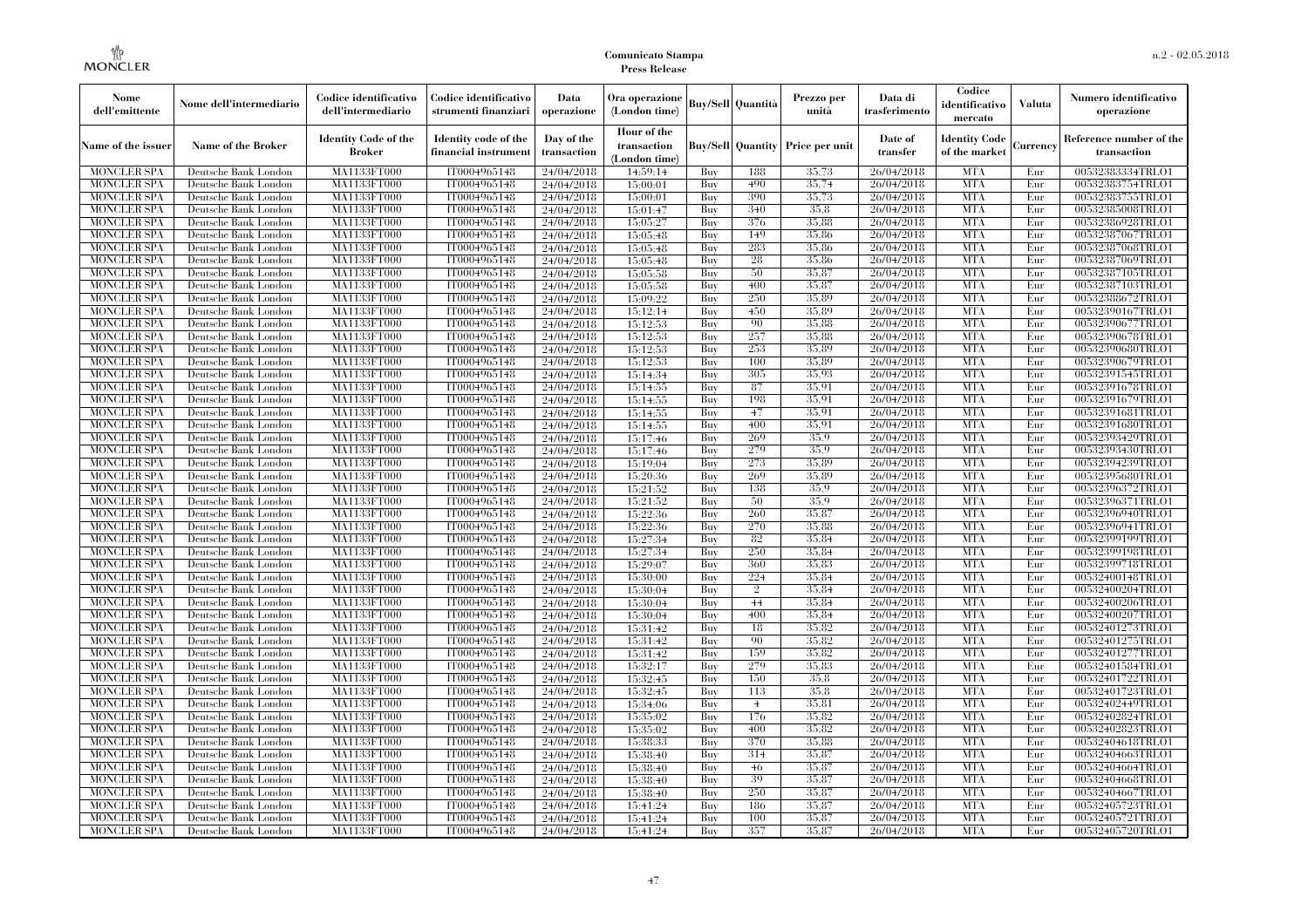| Nome<br>dell'emittente                   | Nome dell'intermediario                      | Codice identificativo<br>dell'intermediario | Codice identificativo<br>strumenti finanziari | Data<br>operazione        | Ora operazione<br>(London time)             |            | Buy/Sell   Quantità      | Prezzo per<br>unità | Data di<br>trasferimento | Codice<br>identificativo<br>mercato   | <b>Valuta</b> | Numero identificativo<br>operazione    |
|------------------------------------------|----------------------------------------------|---------------------------------------------|-----------------------------------------------|---------------------------|---------------------------------------------|------------|--------------------------|---------------------|--------------------------|---------------------------------------|---------------|----------------------------------------|
| Name of the issuer                       | Name of the Broker                           | <b>Identity Code of the</b><br>Broker       | Identity code of the<br>financial instrument  | Day of the<br>transaction | Hour of the<br>transaction<br>(London time) |            | <b>Buy/Sell Quantity</b> | Price per unit      | Date of<br>transfer      | <b>Identity Code</b><br>of the market | Currencv      | Reference number of the<br>transaction |
| <b>MONCLER SPA</b>                       | Deutsche Bank London                         | MA1133FT000                                 | IT0004965148                                  | 24/04/2018                | 15:43:43                                    | Buy        | 329                      | 35,93               | 26/04/2018               | <b>MTA</b>                            | Eur           | 00532406974TRLO1                       |
| <b>MONCLER SPA</b>                       | Deutsche Bank London                         | <b>MA1133FT000</b>                          | IT0004965148                                  | 24/04/2018                | 15:45:00                                    | Buy        | 288                      | 35,97               | 26/04/2018               | <b>MTA</b>                            | Eur           | 00532407517TRLO1                       |
| <b>MONCLER SPA</b>                       | Deutsche Bank London                         | MA1133FT000                                 | IT0004965148                                  | 24/04/2018                | 15:45:39                                    | Buv        | 278                      | 35.96               | 26/04/2018               | <b>MTA</b>                            | Eur           | 00532407739TRLO1                       |
| <b>MONCLER SPA</b>                       | Deutsche Bank London                         | MA1133FT000                                 | IT0004965148                                  | 24/04/2018                | 15:46:32                                    | Buy        | 100                      | 35,96<br>35.99      | 26/04/2018               | <b>MTA</b>                            | Eur           | 00532408112TRLO1                       |
| <b>MONCLER SPA</b>                       | Deutsche Bank London                         | MA1133FT000<br><b>MA1133FT000</b>           | IT0004965148                                  | 24/04/2018                | 15:47:27                                    | Buy        | 284<br>340               | 35,97               | 26/04/2018               | <b>MTA</b><br><b>MTA</b>              | Eur<br>Eur    | 00532408627TRLO1<br>00532409013TRLO1   |
| <b>MONCLER SPA</b><br><b>MONCLER SPA</b> | Deutsche Bank London<br>Deutsche Bank London | MA1133FT000                                 | IT0004965148<br>IT0004965148                  | 24/04/2018<br>24/04/2018  | 15:48:15<br>15:50:26                        | Buy<br>Buy | 312                      | 36                  | 26/04/2018<br>26/04/2018 | <b>MTA</b>                            | Eur           | 00532410203TRLO1                       |
| <b>MONCLER SPA</b>                       | Deutsche Bank London                         | MA1133FT000                                 | IT0004965148                                  | 24/04/2018                | 15:52:00                                    | Buy        | 330                      | 35.99               | 26/04/2018               | <b>MTA</b>                            | Eur           | 00532410821TRLO1                       |
| <b>MONCLER SPA</b>                       | Deutsche Bank London                         | MA1133FT000                                 | IT0004965148                                  | 24/04/2018                | 15:52:01                                    | Buy        | 260                      | 35.98               | 26/04/2018               | <b>MTA</b>                            | Eur           | 00532410826TRLO1                       |
| <b>MONCLER SPA</b>                       | Deutsche Bank London                         | MA1133FT000                                 | IT0004965148                                  | 24/04/2018                | 15:53:10                                    | Buy        | 285                      | 35.98               | 26/04/2018               | <b>MTA</b>                            | Eur           | 00532411385TRLO1                       |
| <b>MONCLER SPA</b>                       | Deutsche Bank London                         | MA1133FT000                                 | IT0004965148                                  | 24/04/2018                | 15:53:57                                    | Buy        | 19                       | 35,99               | 26/04/2018               | <b>MTA</b>                            | Eur           | 00532411650TRLO1                       |
| <b>MONCLER SPA</b>                       | Deutsche Bank London                         | MA1133FT000                                 | IT0004965148                                  | 24/04/2018                | 15:53:57                                    | Buy        | 286                      | 35,99               | 26/04/2018               | <b>MTA</b>                            | Eur           | 00532411651TRLO1                       |
| <b>MONCLER SPA</b>                       | Deutsche Bank London                         | MA1133FT000                                 | IT0004965148                                  | 24/04/2018                | 15:54:21                                    | Buy        | 280                      | 35.99               | 26/04/2018               | <b>MTA</b>                            | Eur           | 00532411825TRLO1                       |
| <b>MONCLER SPA</b>                       | Deutsche Bank London                         | MA1133FT000                                 | IT0004965148                                  | 24/04/2018                | 15:55:37                                    | Buy        | 268                      | 35,96               | 26/04/2018               | <b>MTA</b>                            | Eur           | 00532412330TRLO1                       |
| <b>MONCLER SPA</b>                       | Deutsche Bank London                         | MA1133FT000                                 | IT0004965148                                  | 24/04/2018                | 15:55:37                                    | Buy        | 280                      | 35,97               | 26/04/2018               | <b>MTA</b>                            | Eur           | 00532412333TRLO1                       |
| <b>MONCLER SPA</b>                       | Deutsche Bank London                         | MA1133FT000                                 | IT0004965148                                  | 24/04/2018                | 15:57:43                                    | Buy        | 260                      | 35,97               | 26/04/2018               | <b>MTA</b>                            | Eur           | 00532413267TRLO1                       |
| <b>MONCLER SPA</b>                       | Deutsche Bank London                         | MA1133FT000                                 | IT0004965148                                  | 24/04/2018                | 15:57:43                                    | Buy        | 280                      | 35.98               | 26/04/2018               | <b>MTA</b>                            | Eur           | 00532413268TRLO1                       |
| <b>MONCLER SPA</b>                       | Deutsche Bank London                         | MA1133FT000                                 | IT0004965148                                  | 24/04/2018                | 15:59:25                                    | Buy        | 307                      | 35.94               | 26/04/2018               | <b>MTA</b>                            | Eur           | 00532414171TRLO1                       |
| <b>MONCLER SPA</b>                       | Deutsche Bank London                         | MA1133FT000                                 | IT0004965148                                  | 24/04/2018                | 15:59:25                                    | Buy        | 144                      | 35,95               | 26/04/2018               | <b>MTA</b>                            | Eur           | 00532414176TRLO1                       |
| <b>MONCLER SPA</b>                       | Deutsche Bank London                         | MA1133FT000                                 | IT0004965148                                  | 24/04/2018                | 15:59:25                                    | Buy        | 136                      | 35.95               | 26/04/2018               | <b>MTA</b>                            | Eur           | 00532414174TRLO1                       |
| <b>MONCLER SPA</b>                       | Deutsche Bank London                         | <b>MA1133FT000</b>                          | IT0004965148                                  | 24/04/2018                | 16:01:05                                    | Buy        | 27                       | 35.94               | 26/04/2018               | <b>MTA</b>                            | Eur           | 00532415372TRLO1                       |
| <b>MONCLER SPA</b>                       | Deutsche Bank London                         | MA1133FT000                                 | IT0004965148                                  | 24/04/2018                | 16:01:05                                    | Buy        | 238                      | 35,94               | 26/04/2018               | <b>MTA</b>                            | Eur           | 00532415375TRLO1                       |
| <b>MONCLER SPA</b>                       | Deutsche Bank London                         | MA1133FT000                                 | IT0004965148                                  | 24/04/2018                | 16:02:13                                    | Buy        | 270                      | 35,96               | 26/04/2018               | <b>MTA</b>                            | Eur           | 00532416357TRLO1                       |
| <b>MONCLER SPA</b>                       | Deutsche Bank London                         | MA1133FT000                                 | IT0004965148<br>IT0004965148                  | 24/04/2018                | 16:02:13                                    | Buy        | 60<br>155                | 35.96<br>35.95      | 26/04/2018               | <b>MTA</b><br><b>MTA</b>              | Eur           | 00532416358TRLO1                       |
| <b>MONCLER SPA</b><br><b>MONCLER SPA</b> | Deutsche Bank London<br>Deutsche Bank London | MA1133FT000<br>MA1133FT000                  | IT0004965148                                  | 24/04/2018<br>24/04/2018  | 16:02:57<br>16:02:57                        | Buy<br>Buy | 54                       | 35,95               | 26/04/2018<br>26/04/2018 | <b>MTA</b>                            | Eur<br>Eur    | 00532416750TRLO1<br>00532416751TRLO1   |
| <b>MONCLER SPA</b>                       | Deutsche Bank London                         | MA1133FT000                                 | IT0004965148                                  | 24/04/2018                | 16:02:57                                    | Buy        | 48                       | 35,95               | 26/04/2018               | <b>MTA</b>                            | Eur           | 00532416752TRLO1                       |
| <b>MONCLER SPA</b>                       | Deutsche Bank London                         | MA1133FT000                                 | IT0004965148                                  | 24/04/2018                | 16:04:24                                    | Buy        | 262                      | 35.94               | 26/04/2018               | <b>MTA</b>                            | Eur           | 00532417726TRLO1                       |
| <b>MONCLER SPA</b>                       | Deutsche Bank London                         | MA1133FT000                                 | IT0004965148                                  | 24/04/2018                | 16:05:09                                    | Buy        | 79                       | 35.95               | 26/04/2018               | <b>MTA</b>                            | Eur           | 00532418289TRLO1                       |
| <b>MONCLER SPA</b>                       | Deutsche Bank London                         | <b>MA1133FT000</b>                          | IT0004965148                                  | 24/04/2018                | 16:05:09                                    | Buy        | 250                      | 35.95               | 26/04/2018               | <b>MTA</b>                            | Eur           | 00532418288TRLO1                       |
| <b>MONCLER SPA</b>                       | Deutsche Bank London                         | MA1133FT000                                 | IT0004965148                                  | 24/04/2018                | 16:07:04                                    | Buy        | 26                       | 35.9                | 26/04/2018               | <b>MTA</b>                            | Eur           | 00532419611TRLO1                       |
| <b>MONCLER SPA</b>                       | Deutsche Bank London                         | MA1133FT000                                 | IT0004965148                                  | 24/04/2018                | 16:07:52                                    | Buy        | 180                      | 35,89               | 26/04/2018               | <b>MTA</b>                            | Eur           | 00532420147TRLO1                       |
| <b>MONCLER SPA</b>                       | Deutsche Bank London                         | MA1133FT000                                 | IT0004965148                                  | 24/04/2018                | 16:07:52                                    | Buy        | 89                       | 35.89               | 26/04/2018               | <b>MTA</b>                            | Eur           | 00532420148TRLO1                       |
| <b>MONCLER SPA</b>                       | Deutsche Bank London                         | MA1133FT000                                 | IT0004965148                                  | 24/04/2018                | 16:07:52                                    | Buy        | 168                      | 35.9                | 26/04/2018               | <b>MTA</b>                            | Eur           | 00532420150TRLO1                       |
| <b>MONCLER SPA</b>                       | Deutsche Bank London                         | <b>MA1133FT000</b>                          | IT0004965148                                  | 24/04/2018                | 16:07:52                                    | Buy        | 151                      | 35.9                | 26/04/2018               | <b>MTA</b>                            | Eur           | 00532420149TRLO1                       |
| <b>MONCLER SPA</b>                       | Deutsche Bank London                         | MA1133FT000                                 | IT0004965148                                  | 24/04/2018                | 16:07:57                                    | Buy        | 325                      | 35,88               | 26/04/2018               | <b>MTA</b>                            | Eur           | 00532420181TRLO1                       |
| <b>MONCLER SPA</b>                       | Deutsche Bank London                         | MA1133FT000                                 | IT0004965148                                  | 24/04/2018                | 16:09:01                                    | Buv        | 250                      | 35.89               | 26/04/2018               | <b>MTA</b>                            | Eur           | 00532421040TRLO1                       |
| <b>MONCLER SPA</b>                       | Deutsche Bank London                         | <b>MA1133FT000</b>                          | IT0004965148                                  | 24/04/2018                | 16:09:01                                    | Buy        | 19                       | 35,89               | 26/04/2018               | <b>MTA</b>                            | Eur           | 00532421041TRLO1                       |
| <b>MONCLER SPA</b>                       | Deutsche Bank London                         | MA1133FT000                                 | IT0004965148                                  | 24/04/2018                | 16:11:17                                    | Buy        | 100                      | 35.91               | 26/04/2018               | <b>MTA</b>                            | Eur           | 00532422515TRLO1                       |
| <b>MONCLER SPA</b>                       | Deutsche Bank London                         | <b>MA1133FT000</b>                          | IT0004965148                                  | 24/04/2018                | 16:12:19                                    | Buy        | 325                      | 35.91               | 26/04/2018               | <b>MTA</b>                            | Eur           | 00532423492TRLO1                       |
| <b>MONCLER SPA</b>                       | Deutsche Bank London                         | MA1133FT000                                 | IT0004965148                                  | 24/04/2018                | 16:13:23                                    | Buy        | 300                      | 35,9                | 26/04/2018               | <b>MTA</b>                            | Eur           | 00532424194TRLO1                       |
| <b>MONCLER SPA</b>                       | Deutsche Bank London                         | MA1133FT000                                 | IT0004965148                                  | 24/04/2018                | 16:13:40                                    | Buy        | 360                      | 35.92<br>35.9       | 26/04/2018               | <b>MTA</b>                            | Eur           | 00532424481TRLO1                       |
| <b>MONCLER SPA</b>                       | Deutsche Bank London                         | MA1133FT000                                 | IT0004965148                                  | 24/04/2018                | 16:14:17                                    | Buy        | 290                      |                     | 26/04/2018               | <b>MTA</b>                            | Eur           | 00532425018TRLO1                       |
| <b>MONCLER SPA</b>                       | Deutsche Bank London                         | MA1133FT000                                 | IT0004965148                                  | 24/04/2018                | 16:15:22                                    | Buy        | 275                      | 35,93<br>35,94      | 26/04/2018               | <b>MTA</b><br><b>MTA</b>              | Eur           | 00532426034TRLO1                       |
| <b>MONCLER SPA</b><br><b>MONCLER SPA</b> | Deutsche Bank London<br>Deutsche Bank London | MA1133FT000<br>MA1133FT000                  | IT0004965148<br>IT0004965148                  | 24/04/2018                | 16:15:22<br>16:15:22                        | Buy<br>Buy | 109<br>139               | 35,94               | 26/04/2018<br>26/04/2018 | <b>MTA</b>                            | Eur<br>Eur    | 00532426037TRLO1<br>00532426036TRLO1   |
| <b>MONCLER SPA</b>                       | Deutsche Bank London                         | MA1133FT000                                 | IT0004965148                                  | 24/04/2018<br>24/04/2018  | 16:15:22                                    | Buy        | 250                      | 35.94               | 26/04/2018               | <b>MTA</b>                            | Eur           | 00532426035TRLO1                       |
| <b>MONCLER SPA</b>                       | Deutsche Bank London                         | MA1133FT000                                 | IT0004965148                                  | 24/04/2018                | 16:16:51                                    | Buy        | 276                      | 35.9                | 26/04/2018               | <b>MTA</b>                            | Eur           | 00532427102TRLO1                       |
| <b>MONCLER SPA</b>                       | Deutsche Bank London                         | MA1133FT000                                 | IT0004965148                                  | 24/04/2018                | 16:17:56                                    | Buy        | 250                      | 35.91               | 26/04/2018               | <b>MTA</b>                            | Eur           | 00532427848TRLO1                       |
| <b>MONCLER SPA</b>                       | Deutsche Bank London                         | MA1133FT000                                 | IT0004965148                                  | 24/04/2018                | 16:17:56                                    | Buy        | 20                       | 35.91               | 26/04/2018               | <b>MTA</b>                            | Eur           | 00532427850TRLO1                       |
| <b>MONCLER SPA</b>                       | Deutsche Bank London                         | MA1133FT000                                 | IT0004965148                                  | 24/04/2018                | 16:18:45                                    | Buy        | 250                      | 35,89               | 26/04/2018               | <b>MTA</b>                            | Eur           | 00532428402TRLO1                       |
| <b>MONCLER SPA</b>                       | Deutsche Bank London                         | <b>MA1133FT000</b>                          | IT0004965148                                  | 24/04/2018                | 16:18:45                                    | Buy        | 20                       | 35.9                | 26/04/2018               | <b>MTA</b>                            | Eur           | 00532428403TRLO1                       |
| <b>MONCLER SPA</b>                       | Deutsche Bank London                         | MA1133FT000                                 | IT0004965148                                  | 24/04/2018                | 16:19:18                                    | Buy        | 194                      | 35,86               | 26/04/2018               | <b>MTA</b>                            | Eur           | 00532428863TRLO1                       |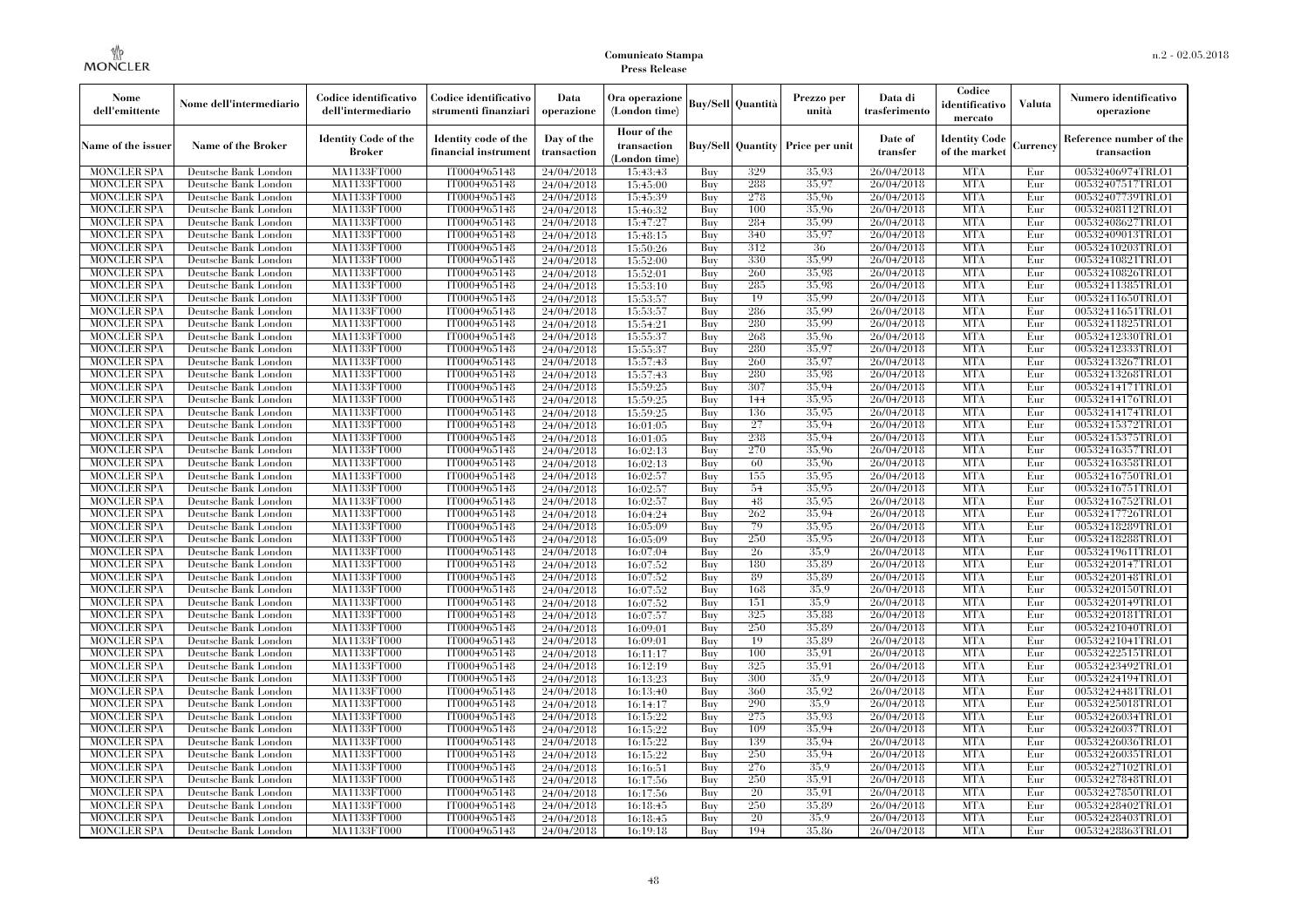| Nome<br>dell'emittente                   | Nome dell'intermediario                      | Codice identificativo<br>dell'intermediario  | Codice identificativo<br>strumenti finanziari | Data<br>operazione        | Ora operazione<br>(London time)             |            | <b>Buy/Sell Quantità</b> | Prezzo per<br>unità                     | Data di<br>trasferimento | Codice<br>identificativo<br>mercato   | Valuta     | Numero identificativo<br>operazione    |
|------------------------------------------|----------------------------------------------|----------------------------------------------|-----------------------------------------------|---------------------------|---------------------------------------------|------------|--------------------------|-----------------------------------------|--------------------------|---------------------------------------|------------|----------------------------------------|
| Name of the issuer                       | Name of the Broker                           | <b>Identity Code of the</b><br><b>Broker</b> | Identity code of the<br>financial instrument  | Day of the<br>transaction | Hour of the<br>transaction<br>(London time) |            |                          | <b>Buy/Sell Quantity Price per unit</b> | Date of<br>transfer      | <b>Identity Code</b><br>of the market | Currencv   | Reference number of the<br>transaction |
| <b>MONCLER SPA</b>                       | Deutsche Bank London                         | MA1133FT000                                  | IT0004965148                                  | 24/04/2018                | 16:20:09                                    | Buy        | 282                      | 35.87                                   | 26/04/2018               | <b>MTA</b>                            | Eur        | 00532429734TRLO1                       |
| <b>MONCLER SPA</b>                       | Deutsche Bank London                         | MA1133FT000                                  | IT0004965148                                  | 24/04/2018                | 16:20:09                                    | Buy        | 300                      | 35,86                                   | 26/04/2018               | <b>MTA</b>                            | Eur        | 00532429735TRLO1                       |
| <b>MONCLER SPA</b>                       | Deutsche Bank London                         | MA1133FT000                                  | IT0004965148                                  | 24/04/2018                | 16:23:59                                    | Buy        | 340                      | 35.89                                   | 26/04/2018               | <b>MTA</b>                            | Eur        | 00532433151TRLO1                       |
| <b>MONCLER SPA</b>                       | Deutsche Bank London                         | <b>MA1133FT000</b>                           | IT0004965148                                  | 24/04/2018                | 16:23:59                                    | Buy        | 390                      | 35.89                                   | 26/04/2018               | <b>MTA</b>                            | Eur        | 00532433152TRLO1                       |
| MONCLER SPA                              | Deutsche Bank London                         | <b>MA1133FT000</b>                           | IT0004965148                                  | 24/04/2018                | 16:24:19                                    | Buy        | 86<br>90                 | 35,87                                   | 26/04/2018               | <b>MTA</b><br><b>MTA</b>              | Eur        | 00532433442TRLO1                       |
| <b>MONCLER SPA</b><br><b>MONCLER SPA</b> | Deutsche Bank London<br>Deutsche Bank London | MA1133FT000<br>MA1133FT000                   | IT0004965148<br>IT0004965148                  | 24/04/2018                | 16:24:19<br>16:24:19                        | Buy<br>Buy |                          | 35,87<br>35.87                          | 26/04/2018<br>26/04/2018 | <b>MTA</b>                            | Eur<br>Eur | 00532433443TRLO1<br>00532433444TRLO1   |
| <b>MONCLER SPA</b>                       | Deutsche Bank London                         | MA1133FT000                                  | IT0004965148                                  | 24/04/2018<br>24/04/2018  | 16:24:19                                    | Buy        | 25                       | 35,87                                   | 26/04/2018               | <b>MTA</b>                            | Eur        | 00532433445TRLO1                       |
| <b>MONCLER SPA</b>                       | Deutsche Bank London                         | <b>MA1133FT000</b>                           | IT0004965148                                  | 24/04/2018                | 16:24:19                                    | Buy        | 74                       | 35,87                                   | 26/04/2018               | <b>MTA</b>                            | Eur        | 00532433446TRLO1                       |
| <b>MONCLER SPA</b>                       | Deutsche Bank London                         | MA1133FT000                                  | IT0004965148                                  | 24/04/2018                | 16:24:19                                    | Buy        | 84                       | 35,87                                   | 26/04/2018               | <b>MTA</b>                            | Eur        | 00532433448TRLO1                       |
| <b>MONCLER SPA</b>                       | Deutsche Bank London                         | MA1133FT000                                  | IT0004965148                                  | 24/04/2018                | 16:24:19                                    | Buy        | 250                      | 35.88                                   | 26/04/2018               | <b>MTA</b>                            | Eur        | 00532433450TRLO1                       |
| <b>MONCLER SPA</b>                       | Deutsche Bank London                         | MA1133FT000                                  | IT0004965148                                  | 24/04/2018                | 16:24:19                                    | Buy        | 95                       | 35.88                                   | 26/04/2018               | <b>MTA</b>                            | Eur        | 00532433452TRLO1                       |
| <b>MONCLER SPA</b>                       | Deutsche Bank London                         | MA1133FT000                                  | IT0004965148                                  | 24/04/2018                | 16:26:06                                    | Buy        | 139                      | 35,88                                   | 26/04/2018               | <b>MTA</b>                            | Eur        | 00532434874TRLO1                       |
| <b>MONCLER SPA</b>                       | Deutsche Bank London                         | <b>MA1133FT000</b>                           | IT0004965148                                  | 24/04/2018                | 16:26:06                                    | Buy        | 186                      | 35,88                                   | 26/04/2018               | <b>MTA</b>                            | Eur        | 00532434875TRLO1                       |
| MONCLER SPA                              | Deutsche Bank London                         | MA1133FT000                                  | IT0004965148                                  | 24/04/2018                | 16:26:45                                    | Buy        |                          | 35.86                                   | 26/04/2018               | <b>MTA</b>                            | Eur        | 00532435242TRLO1                       |
| <b>MONCLER SPA</b>                       | Deutsche Bank London                         | MA1133FT000                                  | IT0004965148                                  | 24/04/2018                | 16:26:45                                    | Buy        | 323                      | 35,86                                   | 26/04/2018               | <b>MTA</b>                            | Eur        | 00532435243TRLO1                       |
| <b>MONCLER SPA</b>                       | Deutsche Bank London                         | MA1133FT000                                  | IT0004965148                                  | 24/04/2018                | 16:27:08                                    | Buy        | 295                      | 35,87                                   | 26/04/2018               | <b>MTA</b>                            | Eur        | 00532435588TRLO1                       |
| <b>MONCLER SPA</b>                       | Deutsche Bank London                         | <b>MA1133FT000</b>                           | IT0004965148                                  | 24/04/2018                | 16:27:16                                    | Buy        | 249                      | 35,87                                   | 26/04/2018               | <b>MTA</b>                            | Eur        | 00532435679TRLO1                       |
| <b>MONCLER SPA</b>                       | Deutsche Bank London                         | MA1133FT000                                  | IT0004965148                                  | 24/04/2018                | 16:27:16                                    | Buy        | 33                       | 35,87                                   | 26/04/2018               | <b>MTA</b>                            | Eur        | 00532435680TRLO1                       |
| <b>MONCLER SPA</b>                       | Deutsche Bank London                         | <b>MA1133FT000</b>                           | IT0004965148                                  | 24/04/2018                | 16:28:28                                    | Buy        | 190                      | 35.88                                   | 26/04/2018               | <b>MTA</b>                            | Eur        | 00532436630TRLO1                       |
| <b>MONCLER SPA</b>                       | Deutsche Bank London                         | MA1133FT000                                  | IT0004965148                                  | 24/04/2018                | 16:28:28                                    | Buy        | 109                      | 35,88                                   | 26/04/2018               | <b>MTA</b>                            | Eur        | 00532436631TRLO1                       |
| <b>MONCLER SPA</b>                       | Deutsche Bank London                         | MA1133FT000                                  | IT0004965148                                  | 24/04/2018                | 16:28:30                                    | Buy        | 351                      | 35,87                                   | 26/04/2018               | <b>MTA</b>                            | Eur        | 00532436679TRLO1                       |
| <b>MONCLER SPA</b>                       | Deutsche Bank London                         | <b>MA1133FT000</b>                           | IT0004965148                                  | 25/04/2018                | 08:01:19                                    | Buy        | 215                      | 35,82                                   | 27/04/2018               | <b>MTA</b>                            | Eur        | 00532444527TRLO1                       |
| <b>MONCLER SPA</b>                       | Deutsche Bank London                         | MA1133FT000                                  | IT0004965148                                  | 25/04/2018                | 08:03:25                                    | Buy        | 353                      | 35.88                                   | 27/04/2018               | <b>MTA</b>                            | Eur        | 00532445042TRLO1                       |
| <b>MONCLER SPA</b>                       | Deutsche Bank London                         | MA1133FT000                                  | IT0004965148                                  | 25/04/2018                | 08:03:49                                    | Buy        | 3                        | 35.83                                   | 27/04/2018               | <b>MTA</b>                            | Eur        | 00532445183TRLO1                       |
| <b>MONCLER SPA</b>                       | Deutsche Bank London                         | <b>MA1133FT000</b>                           | IT0004965148                                  | 25/04/2018                | 08:04:04                                    | Buy        | 150                      | 35,83                                   | 27/04/2018               | <b>MTA</b>                            | Eur        | 00532445227TRLO1                       |
| <b>MONCLER SPA</b>                       | Deutsche Bank London                         | MA1133FT000                                  | IT0004965148                                  | 25/04/2018                | 08:05:13                                    | Buy        | 268                      | 35,82                                   | 27/04/2018               | <b>MTA</b>                            | Eur        | 00532445695TRLO1                       |
| <b>MONCLER SPA</b>                       | Deutsche Bank London                         | MA1133FT000                                  | IT0004965148                                  | 25/04/2018                | 08:05:20                                    | Buy        | 98                       | 35,79                                   | 27/04/2018               | <b>MTA</b>                            | Eur        | 00532445768TRLO1                       |
| MONCLER SPA                              | Deutsche Bank London                         | <b>MA1133FT000</b>                           | IT0004965148                                  | 25/04/2018                | 08:05:20                                    | Buv        | 116                      | 35.79                                   | 27/04/2018               | <b>MTA</b>                            | Eur        | 00532445769TRLO1                       |
| <b>MONCLER SPA</b>                       | Deutsche Bank London<br>Deutsche Bank London | MA1133FT000                                  | IT0004965148                                  | 25/04/2018                | 08:06:55                                    | Buy<br>Buy | 235<br>190               | 35.8<br>35.84                           | 27/04/2018               | <b>MTA</b><br><b>MTA</b>              | Eur<br>Eur | 00532446867TRLO1                       |
| <b>MONCLER SPA</b><br><b>MONCLER SPA</b> | Deutsche Bank London                         | MA1133FT000<br>MA1133FT000                   | IT0004965148<br>IT0004965148                  | 25/04/2018<br>25/04/2018  | 08:09:15<br>08:09:32                        | Buy        | 79                       | 35.84                                   | 27/04/2018<br>27/04/2018 | <b>MTA</b>                            | Eur        | 00532448489TRLO1<br>00532448613TRLO1   |
| MONCLER SPA                              | Deutsche Bank London                         | <b>MA1133FT000</b>                           | IT0004965148                                  | 25/04/2018                | 08:09:32                                    | Buy        | 36                       | 35.84                                   | 27/04/2018               | <b>MTA</b>                            | Eur        | 00532448614TRLO1                       |
| <b>MONCLER SPA</b>                       | Deutsche Bank London                         | MA1133FT000                                  | IT0004965148                                  | 25/04/2018                | 08:09:50                                    | Buy        | 310                      | 35,87                                   | 27/04/2018               | <b>MTA</b>                            | Eur        | 00532448690TRLO1                       |
| <b>MONCLER SPA</b>                       | Deutsche Bank London                         | MA1133FT000                                  | IT0004965148                                  | 25/04/2018                | 08:09:52                                    | Buy        | 129                      | 35,86                                   | 27/04/2018               | <b>MTA</b>                            | Eur        | 00532448695TRLO1                       |
| <b>MONCLER SPA</b>                       | Deutsche Bank London                         | MA1133FT000                                  | IT0004965148                                  | 25/04/2018                | 08:11:25                                    | Buy        | 130                      | 35,88                                   | 27/04/2018               | <b>MTA</b>                            | Eur        | 00532449524TRLO1                       |
| <b>MONCLER SPA</b>                       | Deutsche Bank London                         | MA1133FT000                                  | IT0004965148                                  | 25/04/2018                | 08:12:21                                    | Buy        | 285                      | 35,88                                   | 27/04/2018               | <b>MTA</b>                            | Eur        | 00532449797TRLO1                       |
| <b>MONCLER SPA</b>                       | Deutsche Bank London                         | MA1133FT000                                  | IT0004965148                                  | 25/04/2018                | 08:12:22                                    | Buy        | 313                      | 35,87                                   | 27/04/2018               | <b>MTA</b>                            | Eur        | 00532449798TRLO1                       |
| <b>MONCLER SPA</b>                       | Deutsche Bank London                         | MA1133FT000                                  | IT0004965148                                  | 25/04/2018                | 08:16:02                                    | Buy        | 240                      | 35.89                                   | 27/04/2018               | <b>MTA</b>                            | Eur        | 00532451066TRLO1                       |
| <b>MONCLER SPA</b>                       | Deutsche Bank London                         | MA1133FT000                                  | IT0004965148                                  | 25/04/2018                | 08:16:02                                    | Buy        | 265                      | 35,88                                   | 27/04/2018               | <b>MTA</b>                            | Eur        | 00532451067TRLO1                       |
| <b>MONCLER SPA</b>                       | Deutsche Bank London                         | MA1133FT000                                  | IT0004965148                                  | 25/04/2018                | 08:17:45                                    | Buy        | 400                      | 35,95                                   | 27/04/2018               | <b>MTA</b>                            | Eur        | 00532451619TRLO1                       |
| <b>MONCLER SPA</b>                       | Deutsche Bank London                         | MA1133FT000                                  | IT0004965148                                  | 25/04/2018                | 08:17:45                                    | Buy        | 103                      | 35.95                                   | 27/04/2018               | <b>MTA</b>                            | Eur        | 00532451618TRLO1                       |
| <b>MONCLER SPA</b>                       | Deutsche Bank London                         | MA1133FT000                                  | IT0004965148                                  | 25/04/2018                | 08:18:18                                    | Buy        | 285                      | 35,93                                   | 27/04/2018               | <b>MTA</b>                            | Eur        | 00532451754TRLO1                       |
| <b>MONCLER SPA</b>                       | Deutsche Bank London                         | MA1133FT000                                  | IT0004965148                                  | 25/04/2018                | 08:20:19                                    | Buy        | 308                      | 35.99                                   | 27/04/2018               | <b>MTA</b>                            | Eur        | 00532452287TRLO1                       |
| <b>MONCLER SPA</b>                       | Deutsche Bank London                         | MA1133FT000                                  | IT0004965148                                  | 25/04/2018                | 08:20:41                                    | Buy        | 280                      | 35,96                                   | 27/04/2018               | <b>MTA</b>                            | Eur        | 00532452429TRLO1                       |
| <b>MONCLER SPA</b>                       | Deutsche Bank London                         | MA1133FT000                                  | IT0004965148                                  | 25/04/2018                | 08:20:41                                    | Buy        | 340                      | 35.95                                   | 27/04/2018               | <b>MTA</b>                            | Eur        | 00532452430TRLO1                       |
| <b>MONCLER SPA</b>                       | Deutsche Bank London                         | MA1133FT000                                  | IT0004965148                                  | 25/04/2018                | 08:23:39                                    | Buy        | 240                      | 36                                      | 27/04/2018               | <b>MTA</b>                            | Eur        | 00532453437TRLO1                       |
| <b>MONCLER SPA</b>                       | Deutsche Bank London                         | MA1133FT000                                  | IT0004965148                                  | 25/04/2018                | 08:26:07                                    | Buy        | 295                      | 35.99                                   | 27/04/2018               | <b>MTA</b>                            | Eur        | 00532453984TRLO1                       |
| <b>MONCLER SPA</b>                       | Deutsche Bank London                         | MA1133FT000                                  | IT0004965148                                  | 25/04/2018                | 08:26:44                                    | Buy        | 98                       | 35,96                                   | 27/04/2018               | <b>MTA</b>                            | Eur        | 00532454163TRLO1                       |
| <b>MONCLER SPA</b>                       | Deutsche Bank London                         | MA1133FT000                                  | IT0004965148                                  | 25/04/2018                | 08:28:19                                    | Buy        | 301                      | 35,97                                   | 27/04/2018               | <b>MTA</b>                            | Eur        | 00532454649TRLO1                       |
| <b>MONCLER SPA</b>                       | Deutsche Bank London                         | MA1133FT000                                  | IT0004965148                                  | 25/04/2018                | 08:29:47                                    | Buy        | 264                      | 35,93                                   | 27/04/2018               | <b>MTA</b>                            | Eur        | 00532454992TRLO1                       |
| <b>MONCLER SPA</b>                       | Deutsche Bank London                         | <b>MA1133FT000</b>                           | IT0004965148                                  | 25/04/2018                | 08:31:34                                    | Buy        | 400                      | 35.93                                   | 27/04/2018               | <b>MTA</b>                            | Eur        | 00532455614TRLO1                       |
| <b>MONCLER SPA</b>                       | Deutsche Bank London                         | MA1133FT000                                  | IT0004965148                                  | 25/04/2018                | 08:31:34                                    | Buy        | 144                      | 35,93                                   | 27/04/2018               | <b>MTA</b>                            | Eur        | 00532455616TRLO1                       |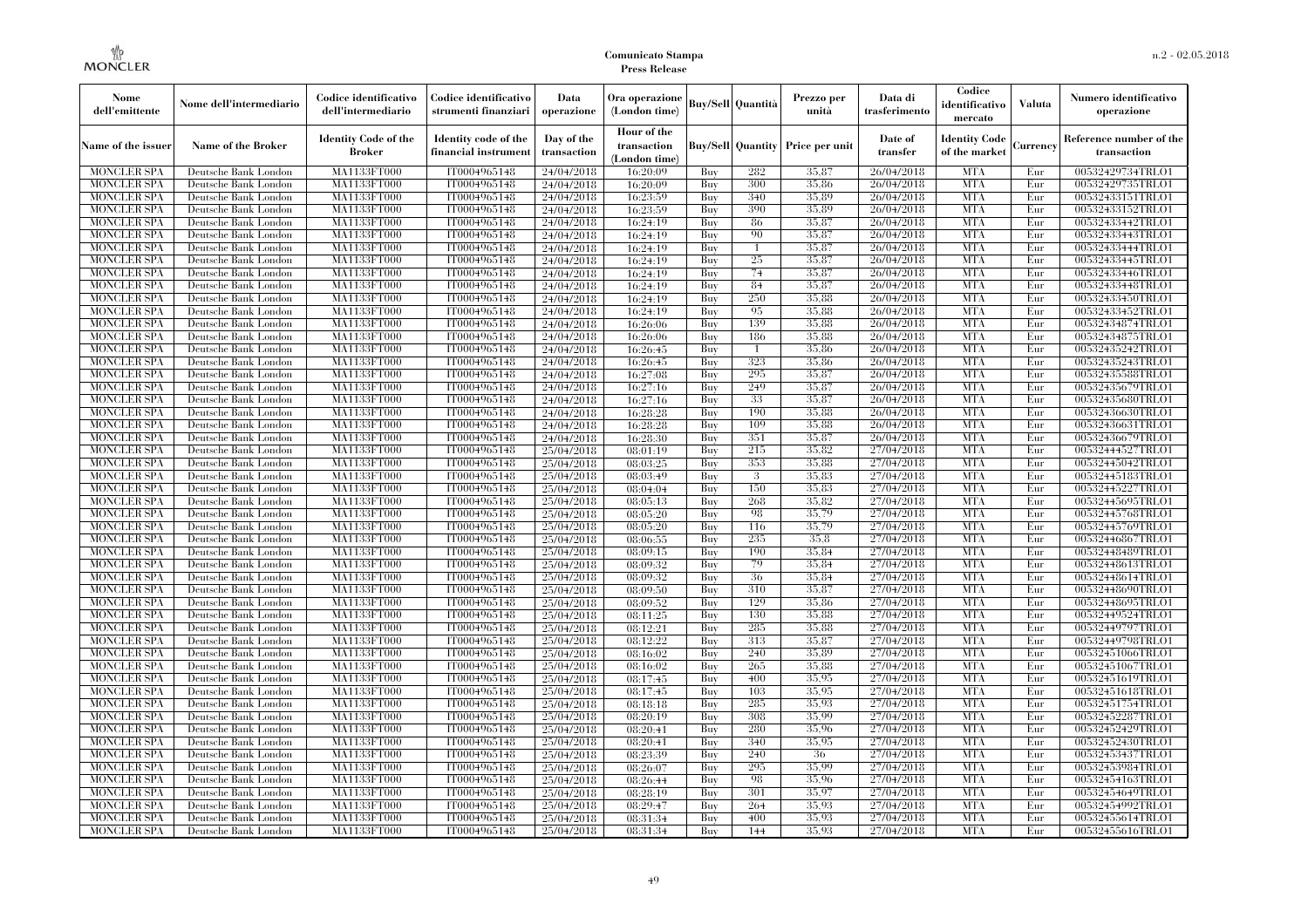| Nome<br>dell'emittente                   | Nome dell'intermediario                      | Codice identificativo<br>dell'intermediario  | Codice identificativo<br>strumenti finanziari | Data<br>operazione        | Ora operazione<br>(London time)             |            | <b>Buy/Sell</b> Quantità | Prezzo per<br>unità | Data di<br>trasferimento | Codice<br>identificativo<br>mercato   | Valuta     | Numero identificativo<br>operazione    |
|------------------------------------------|----------------------------------------------|----------------------------------------------|-----------------------------------------------|---------------------------|---------------------------------------------|------------|--------------------------|---------------------|--------------------------|---------------------------------------|------------|----------------------------------------|
| Name of the issuer                       | <b>Name of the Broker</b>                    | <b>Identity Code of the</b><br><b>Broker</b> | Identity code of the<br>financial instrumen   | Day of the<br>transaction | Hour of the<br>transaction<br>(London time) |            | <b>Buy/Sell Quantity</b> | Price per unit      | Date of<br>transfer      | <b>Identity Code</b><br>of the market | Currency   | Reference number of the<br>transaction |
| <b>MONCLER SPA</b>                       | Deutsche Bank London                         | MA1133FT000                                  | IT0004965148                                  | 25/04/2018                | 08:31:34                                    | Buy        | 400                      | 35.93               | 27/04/2018               | <b>MTA</b>                            | Eur        | 00532455615TRLO1                       |
| <b>MONCLER SPA</b>                       | Deutsche Bank London                         | MA1133FT000                                  | IT0004965148                                  | 25/04/2018                | 08:36:38                                    | Buy        | 305                      | 35.94               | 27/04/2018               | <b>MTA</b>                            | Eur        | 00532457402TRLO1                       |
| <b>MONCLER SPA</b>                       | Deutsche Bank London                         | <b>MA1133FT000</b>                           | IT0004965148                                  | 25/04/2018                | 08:39:45                                    | Buy        | 500                      | 35,98               | 27/04/2018               | <b>MTA</b>                            | Eur        | 00532458306TRLO1                       |
| <b>MONCLER SPA</b>                       | Deutsche Bank London                         | MA1133FT000                                  | IT0004965148                                  | 25/04/2018                | 08:39:45                                    | Buy        | 372                      | 35.99               | 27/04/2018               | <b>MTA</b>                            | Eur        | 00532458307TRLO1                       |
| <b>MONCLER SPA</b>                       | Deutsche Bank London                         | MA1133FT000                                  | IT0004965148                                  | 25/04/2018                | 08:42:11                                    | Buy        | 127                      | 35.98               | 27/04/2018               | <b>MTA</b>                            | Eur        | 00532458711TRLO1                       |
| <b>MONCLER SPA</b>                       | Deutsche Bank London                         | MA1133FT000                                  | IT0004965148                                  | 25/04/2018                | 08:42:11                                    | Buy        | 135                      | 35.98               | 27/04/2018               | <b>MTA</b>                            | Eur        | 00532458712TRLO1                       |
| <b>MONCLER SPA</b>                       | Deutsche Bank London                         | <b>MA1133FT000</b>                           | IT0004965148                                  | 25/04/2018                | 08:44:06                                    | Buy        | 22                       | 35,98               | 27/04/2018               | <b>MTA</b>                            | Eur        | 00532458987TRLO1                       |
| <b>MONCLER SPA</b>                       | Deutsche Bank London                         | <b>MA1133FT000</b>                           | IT0004965148                                  | 25/04/2018                | 08:44:06                                    | Buy        | 380                      | 35.97               | 27/04/2018               | <b>MTA</b>                            | Eur        | 00532458986TRLO1                       |
| <b>MONCLER SPA</b>                       | Deutsche Bank London                         | MA1133FT000                                  | IT0004965148                                  | 25/04/2018                | 08:44:06                                    | Buy        | 248                      | 35.96               | 27/04/2018               | <b>MTA</b>                            | Eur        | 00532458988TRLO1                       |
| <b>MONCLER SPA</b>                       | Deutsche Bank London                         | MA1133FT000                                  | IT0004965148                                  | 25/04/2018                | 08:48:28                                    | Buy        | 275<br>269               | 36<br>35,99         | 27/04/2018               | <b>MTA</b>                            | Eur        | 00532459988TRLO1                       |
| <b>MONCLER SPA</b><br><b>MONCLER SPA</b> | Deutsche Bank London<br>Deutsche Bank London | <b>MA1133FT000</b><br><b>MA1133FT000</b>     | IT0004965148<br>IT0004965148                  | 25/04/2018                | 08:48:29<br>08:53:01                        | Buy        | 380                      | 35.98               | 27/04/2018<br>27/04/2018 | <b>MTA</b><br><b>MTA</b>              | Eur<br>Eur | 00532459989TRLO1<br>00532461145TRLO1   |
| <b>MONCLER SPA</b>                       | Deutsche Bank London                         | MA1133FT000                                  | IT0004965148                                  | 25/04/2018<br>25/04/2018  | 08:55:00                                    | Buy<br>Buy | 310                      | 36,04               | 27/04/2018               | <b>MTA</b>                            | Eur        | 00532461469TRLO1                       |
| <b>MONCLER SPA</b>                       | Deutsche Bank London                         | MA1133FT000                                  | IT0004965148                                  | 25/04/2018                | 08:55:26                                    | Buy        | 403                      | 36,03               | 27/04/2018               | <b>MTA</b>                            | Eur        | 00532461617TRLO1                       |
|                                          |                                              |                                              | IT0004965148                                  |                           |                                             |            | 311                      | 36,04               | 27/04/2018               | <b>MTA</b>                            |            | 00532461966TRLO1                       |
| <b>MONCLER SPA</b><br><b>MONCLER SPA</b> | Deutsche Bank London<br>Deutsche Bank London | <b>MA1133FT000</b><br><b>MA1133FT000</b>     | IT0004965148                                  | 25/04/2018<br>25/04/2018  | 08:57:25<br>08:59:18                        | Buy<br>Buy | 304                      | 36,04               | 27/04/2018               | <b>MTA</b>                            | Eur<br>Eur | 00532462312TRLO1                       |
| <b>MONCLER SPA</b>                       | Deutsche Bank London                         | MA1133FT000                                  | IT0004965148                                  | 25/04/2018                | 09:00:04                                    | Buy        | 265                      | 36,04               | 27/04/2018               | <b>MTA</b>                            | Eur        | 00532462485TRLO1                       |
| MONCLER SPA                              | Deutsche Bank London                         | MA1133FT000                                  | IT0004965148                                  | 25/04/2018                | 09:00:07                                    | Buy        | 265                      | 36,03               | 27/04/2018               | <b>MTA</b>                            | Eur        | 00532462494TRLO1                       |
| <b>MONCLER SPA</b>                       | Deutsche Bank London                         | <b>MA1133FT000</b>                           | IT0004965148                                  | 25/04/2018                | 09:03:22                                    | Buy        | 227                      | 36,05               | 27/04/2018               | <b>MTA</b>                            | Eur        | 00532463150TRLO1                       |
| <b>MONCLER SPA</b>                       | Deutsche Bank London                         | <b>MA1133FT000</b>                           | IT0004965148                                  | 25/04/2018                | 09:03:22                                    | Buy        | 60                       | 36.05               | 27/04/2018               | <b>MTA</b>                            | Eur        | 00532463149TRLO1                       |
| <b>MONCLER SPA</b>                       | Deutsche Bank London                         | MA1133FT000                                  | IT0004965148                                  | 25/04/2018                | 09:06:08                                    | Buy        | 82                       | 36,04               | 27/04/2018               | <b>MTA</b>                            | Eur        | 00532463659TRLO1                       |
| <b>MONCLER SPA</b>                       | Deutsche Bank London                         | MA1133FT000                                  | IT0004965148                                  | 25/04/2018                | 09:06:08                                    | Buy        | 250                      | 36,04               | 27/04/2018               | <b>MTA</b>                            | Eur        | 00532463658TRLO1                       |
| MONCLER SPA                              | Deutsche Bank London                         | <b>MA1133FT000</b>                           | IT0004965148                                  |                           | 09:07:29                                    | Buy        | 91                       | 36,05               | 27/04/2018               | <b>MTA</b>                            | Eur        | 00532463849TRLO1                       |
| <b>MONCLER SPA</b>                       | Deutsche Bank London                         | MA1133FT000                                  | IT0004965148                                  | 25/04/2018<br>25/04/2018  | 09:07:29                                    | Buy        | 227                      | 36,05               | 27/04/2018               | <b>MTA</b>                            | Eur        | 00532463848TRLO1                       |
| <b>MONCLER SPA</b>                       | Deutsche Bank London                         | MA1133FT000                                  | IT0004965148                                  | 25/04/2018                | 09:07:33                                    | Buy        | 3                        | 36,04               | 27/04/2018               | <b>MTA</b>                            | Eur        | 00532463875TRLO1                       |
| <b>MONCLER SPA</b>                       | Deutsche Bank London                         | <b>MA1133FT000</b>                           | IT0004965148                                  | 25/04/2018                | 09:07:33                                    | Buy        | 250                      | 36,04               | 27/04/2018               | <b>MTA</b>                            | Eur        | 00532463874TRLO1                       |
| MONCLER SPA                              | Deutsche Bank London                         | <b>MA1133FT000</b>                           | IT0004965148                                  | 25/04/2018                | 09:09:40                                    | Buy        | 239                      | 36,03               | 27/04/2018               | <b>MTA</b>                            | Eur        | 00532464363TRLO1                       |
| <b>MONCLER SPA</b>                       | Deutsche Bank London                         | MA1133FT000                                  | IT0004965148                                  | 25/04/2018                | 09:10:15                                    | Buy        | 88                       | 36,04               | 27/04/2018               | <b>MTA</b>                            | Eur        | 00532464447TRLO1                       |
| <b>MONCLER SPA</b>                       | Deutsche Bank London                         | MA1133FT000                                  | IT0004965148                                  | 25/04/2018                | 09:10:15                                    | Buy        | 50                       | 36,04               | 27/04/2018               | <b>MTA</b>                            | Eur        | 00532464446TRLO1                       |
| <b>MONCLER SPA</b>                       | Deutsche Bank London                         | <b>MA1133FT000</b>                           | IT0004965148                                  | 25/04/2018                | 09:11:50                                    | Buy        | 63                       | 36,05               | 27/04/2018               | <b>MTA</b>                            | Eur        | 00532464678TRLO1                       |
| <b>MONCLER SPA</b>                       | Deutsche Bank London                         | <b>MA1133FT000</b>                           | IT0004965148                                  | 25/04/2018                | 09:11:50                                    | Buy        | 277                      | 36,05               | 27/04/2018               | <b>MTA</b>                            | Eur        | 00532464679TRLO1                       |
| <b>MONCLER SPA</b>                       | Deutsche Bank London                         | MA1133FT000                                  | IT0004965148                                  | 25/04/2018                | 09:14:28                                    | Buy        | 302                      | 36,02               | 27/04/2018               | <b>MTA</b>                            | Eur        | 00532465131TRLO1                       |
| <b>MONCLER SPA</b>                       | Deutsche Bank London                         | MA1133FT000                                  | IT0004965148                                  | 25/04/2018                | 09:16:15                                    | Buy        | 320                      | 36,02               | 27/04/2018               | <b>MTA</b>                            | Eur        | 00532465404TRLO1                       |
| <b>MONCLER SPA</b>                       | Deutsche Bank London                         | <b>MA1133FT000</b>                           | IT0004965148                                  | 25/04/2018                | 09:17:00                                    | Buy        | 244                      | 36,01               | 27/04/2018               | <b>MTA</b>                            | Eur        | 00532465528TRLO1                       |
| <b>MONCLER SPA</b>                       | Deutsche Bank London                         | <b>MA1133FT000</b>                           | IT0004965148                                  | 25/04/2018                | 09:17:21                                    | Buy        | 46                       | 36,01               | 27/04/2018               | <b>MTA</b>                            | Eur        | 00532465601TRLO1                       |
| <b>MONCLER SPA</b>                       | Deutsche Bank London                         | MA1133FT000                                  | IT0004965148                                  | 25/04/2018                | 09:20:28                                    | Buy        | 76                       | 36,02               | 27/04/2018               | <b>MTA</b>                            | Eur        | 00532466175TRLO1                       |
| <b>MONCLER SPA</b>                       | Deutsche Bank London                         | MA1133FT000                                  | IT0004965148                                  | 25/04/2018                | 09:20:28                                    | Buy        | 250                      | 36,02               | 27/04/2018               | <b>MTA</b>                            | Eur        | 00532466174TRLO1                       |
| <b>MONCLER SPA</b>                       | Deutsche Bank London                         | <b>MA1133FT000</b>                           | IT0004965148                                  | 25/04/2018                | 09:20:38                                    | Buy        | 320                      | -36                 | 27/04/2018               | <b>MTA</b>                            | Eur        | 00532466225TRLO1                       |
| <b>MONCLER SPA</b>                       | Deutsche Bank London                         | <b>MA1133FT000</b>                           | IT0004965148                                  | 25/04/2018                | 09:22:33                                    | Buy        | 289                      | 35,99               | 27/04/2018               | <b>MTA</b>                            | Eur        | 00532466446TRLO1                       |
| <b>MONCLER SPA</b>                       | Deutsche Bank London                         | MA1133FT000                                  | IT0004965148                                  | 25/04/2018                | 09:23:38                                    | Buy        | 106                      | 35.97               | 27/04/2018               | <b>MTA</b>                            | Eur        | 00532466651TRLO1                       |
| <b>MONCLER SPA</b>                       | Deutsche Bank London                         | MA1133FT000                                  | IT0004965148                                  | 25/04/2018                | 09:23:38                                    | Buy        | 154                      | 35,97               | 27/04/2018               | <b>MTA</b>                            | Eur        | 00532466650TRLO1                       |
| <b>MONCLER SPA</b>                       | Deutsche Bank London                         | MA1133FT000                                  | IT0004965148                                  | 25/04/2018                | 09:26:03                                    | Buy        | 320                      | 35.96               | 27/04/2018               | <b>MTA</b>                            | Eur        | 00532467328TRLO1                       |
| <b>MONCLER SPA</b>                       | Deutsche Bank London                         | <b>MA1133FT000</b>                           | IT0004965148                                  | 25/04/2018                | 09:26:46                                    | Buy        | 10                       | 35.95               | 27/04/2018               | MTA                                   | Eur        | 00532467433TRLO1                       |
| <b>MONCLER SPA</b>                       | Deutsche Bank London                         | MA1133FT000                                  | IT0004965148                                  | 25/04/2018                | 09:26:51                                    | Buy        | 227                      | 35.95               | 27/04/2018               | <b>MTA</b>                            | Eur        | 00532467439TRLO1                       |
| <b>MONCLER SPA</b>                       | Deutsche Bank London                         | MA1133FT000                                  | IT0004965148                                  | 25/04/2018                | 09:28:07                                    | Buy        | 67                       | 35.94               | 27/04/2018               | <b>MTA</b>                            | Eur        | 00532467652TRLO1                       |
| <b>MONCLER SPA</b>                       | Deutsche Bank London                         | MA1133FT000                                  | IT0004965148                                  | 25/04/2018                | 09:30:08                                    | Buy        | 165                      | 35.96               | 27/04/2018               | <b>MTA</b>                            | Eur        | 00532467971TRLO1                       |
| <b>MONCLER SPA</b>                       | Deutsche Bank London                         | <b>MA1133FT000</b>                           | IT0004965148                                  | 25/04/2018                | 09:30:09                                    | Buy        | 105                      | 35,96               | 27/04/2018               | <b>MTA</b>                            | Eur        | 00532467972TRLO1                       |
| <b>MONCLER SPA</b>                       | Deutsche Bank London                         | MA1133FT000                                  | IT0004965148                                  | 25/04/2018                | 09:30:25                                    | Buy        | 89                       | 35,96               | 27/04/2018               | <b>MTA</b>                            | Eur        | 00532468040TRLO1                       |
| <b>MONCLER SPA</b>                       | Deutsche Bank London                         | MA1133FT000                                  | IT0004965148                                  | 25/04/2018                | 09:30:25                                    | Buy        | 156                      | 35,96               | 27/04/2018               | <b>MTA</b>                            | Eur        | 00532468039TRLO1                       |
| <b>MONCLER SPA</b>                       | Deutsche Bank London                         | MA1133FT000                                  | IT0004965148                                  | 25/04/2018                | 09:33:27                                    | Buy        | 35                       | 35.96               | 27/04/2018               | <b>MTA</b>                            | Eur        | 00532468998TRLO1                       |
| MONCLER SPA                              | Deutsche Bank London                         | <b>MA1133FT000</b>                           | IT0004965148                                  | 25/04/2018                | 09:33:27                                    | Buy        | 250                      | 35.96               | 27/04/2018               | <b>MTA</b>                            | Eur        | 00532468997TRLO1                       |
| <b>MONCLER SPA</b>                       | Deutsche Bank London                         | <b>MA1133FT000</b>                           | IT0004965148                                  | 25/04/2018                | 09:34:12                                    | Buy        | 257                      | 35.94               | 27/04/2018               | <b>MTA</b>                            | Eur        | 00532469155TRLO1                       |
| <b>MONCLER SPA</b>                       | Deutsche Bank London                         | MA1133FT000                                  | IT0004965148                                  | 25/04/2018                | 09:35:14                                    | Buy        | 64                       | 35.91               | 27/04/2018               | <b>MTA</b>                            | Eur        | 00532469473TRLO1                       |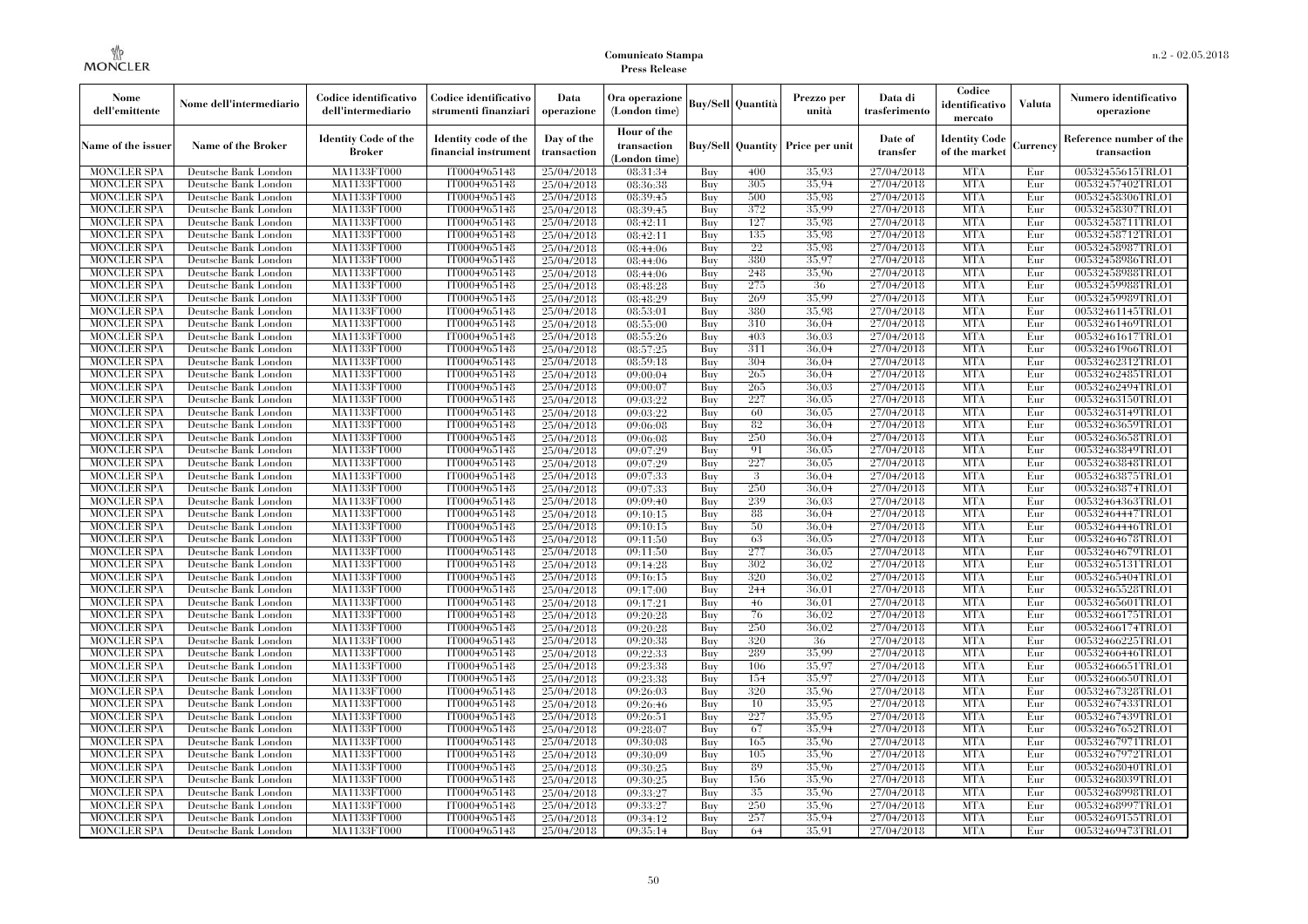| Nome<br>dell'emittente                   | Nome dell'intermediario                      | Codice identificativo<br>dell'intermediario | Codice identificativo<br>strumenti finanziari | Data<br>operazione        | Ora operazione<br>(London time)             |            | Buy/Sell   Quantità      | Prezzo per<br>unità | Data di<br>trasferimento | Codice<br>identificativo<br>mercato   | <b>Valuta</b> | Numero identificativo<br>operazione    |
|------------------------------------------|----------------------------------------------|---------------------------------------------|-----------------------------------------------|---------------------------|---------------------------------------------|------------|--------------------------|---------------------|--------------------------|---------------------------------------|---------------|----------------------------------------|
| Name of the issuer                       | Name of the Broker                           | <b>Identity Code of the</b><br>Broker       | Identity code of the<br>financial instrument  | Day of the<br>transaction | Hour of the<br>transaction<br>(London time) |            | <b>Buy/Sell Quantity</b> | Price per unit      | Date of<br>transfer      | <b>Identity Code</b><br>of the market | Currencv      | Reference number of the<br>transaction |
| <b>MONCLER SPA</b>                       | Deutsche Bank London                         | MA1133FT000                                 | IT0004965148                                  | 25/04/2018                | 09:35:14                                    | Buy        | 171                      | 35,91               | 27/04/2018               | <b>MTA</b>                            | Eur           | 00532469474TRLO1                       |
| <b>MONCLER SPA</b>                       | Deutsche Bank London                         | <b>MA1133FT000</b>                          | IT0004965148                                  | 25/04/2018                | 09:39:08                                    | Buy        | 19                       | 35,92               | 27/04/2018               | <b>MTA</b>                            | Eur           | 00532470643TRLO1                       |
| <b>MONCLER SPA</b>                       | Deutsche Bank London                         | MA1133FT000                                 | IT0004965148                                  | 25/04/2018                | 09:39:08                                    | Buv        | 241                      | 35.92               | 27/04/2018               | <b>MTA</b>                            | Eur           | 00532470644TRLO1                       |
| <b>MONCLER SPA</b>                       | Deutsche Bank London                         | MA1133FT000                                 | IT0004965148                                  | 25/04/2018                | 09:39:08                                    | Buy        | 311                      | 35.92               | 27/04/2018               | <b>MTA</b>                            | Eur           | 00532470645TRLO1                       |
| <b>MONCLER SPA</b>                       | Deutsche Bank London                         | MA1133FT000                                 | IT0004965148                                  | 25/04/2018                | 09:39:50                                    | Buy        | 20                       | 35.89               | 27/04/2018               | <b>MTA</b>                            | Eur           | 00532470922TRLO1                       |
| <b>MONCLER SPA</b>                       | Deutsche Bank London                         | <b>MA1133FT000</b>                          | IT0004965148                                  | 25/04/2018                | 09:40:08                                    | Buy        | 63                       | 35.9                | 27/04/2018               | <b>MTA</b>                            | Eur           | 00532471000TRLO1                       |
| <b>MONCLER SPA</b>                       | Deutsche Bank London                         | MA1133FT000                                 | IT0004965148                                  | 25/04/2018                | 09:40:08                                    | Buy        | 197                      | 35.9                | 27/04/2018               | <b>MTA</b>                            | Eur           | 00532471001TRLO1                       |
| <b>MONCLER SPA</b>                       | Deutsche Bank London                         | MA1133FT000                                 | IT0004965148                                  | 25/04/2018                | 09:42:25                                    | Buy        | 200                      | 35.89<br>35,89      | 27/04/2018<br>27/04/2018 | <b>MTA</b><br><b>MTA</b>              | Eur           | 00532471709TRLO1                       |
| <b>MONCLER SPA</b>                       | Deutsche Bank London                         | MA1133FT000<br>MA1133FT000                  | IT0004965148<br>IT0004965148                  | 25/04/2018                | 09:42:25                                    | Buy        | 45<br>242                | 35.9                |                          | <b>MTA</b>                            | Eur<br>Eur    | 00532471710TRLO1                       |
| <b>MONCLER SPA</b><br><b>MONCLER SPA</b> | Deutsche Bank London<br>Deutsche Bank London | MA1133FT000                                 | IT0004965148                                  | 25/04/2018<br>25/04/2018  | 09:42:25<br>09:45:22                        | Buy<br>Buy | 235                      | 35,89               | 27/04/2018<br>27/04/2018 | <b>MTA</b>                            | Eur           | 00532471711TRLO1<br>00532472538TRLO1   |
| <b>MONCLER SPA</b>                       | Deutsche Bank London                         | MA1133FT000                                 | IT0004965148                                  | 25/04/2018                | 09:47:44                                    | Buy        | 240                      | 35,84               | 27/04/2018               | <b>MTA</b>                            | Eur           | 00532472992TRLO1                       |
| <b>MONCLER SPA</b>                       | Deutsche Bank London                         | MA1133FT000                                 | IT0004965148                                  | 25/04/2018                | 09:48:41                                    | Buy        | 238                      | 35,82               | 27/04/2018               | <b>MTA</b>                            | Eur           | 00532473407TRLO1                       |
| <b>MONCLER SPA</b>                       | Deutsche Bank London                         | MA1133FT000                                 | IT0004965148                                  | 25/04/2018                | 09:51:03                                    | Buy        | 248                      | 35.8                | 27/04/2018               | <b>MTA</b>                            | Eur           | 00532474120TRLO1                       |
| <b>MONCLER SPA</b>                       | Deutsche Bank London                         | MA1133FT000                                 | IT0004965148                                  | 25/04/2018                | 09:52:12                                    | Buy        | 268                      | 35.8                | 27/04/2018               | <b>MTA</b>                            | Eur           | 00532474426TRLO1                       |
| <b>MONCLER SPA</b>                       | Deutsche Bank London                         | MA1133FT000                                 | IT0004965148                                  | 25/04/2018                | 09:53:17                                    | Buy        | 240                      | 35,81               | 27/04/2018               | <b>MTA</b>                            | Eur           | 00532474795TRLO1                       |
| <b>MONCLER SPA</b>                       | Deutsche Bank London                         | MA1133FT000                                 | IT0004965148                                  | 25/04/2018                | 09:57:57                                    | Buy        | 295                      | 35.86               | 27/04/2018               | <b>MTA</b>                            | Eur           | 00532475739TRLO1                       |
| <b>MONCLER SPA</b>                       | Deutsche Bank London                         | MA1133FT000                                 | IT0004965148                                  | 25/04/2018                | 09:58:10                                    | Buy        | 178                      | 35,85               | 27/04/2018               | <b>MTA</b>                            | Eur           | 00532475808TRLO1                       |
| <b>MONCLER SPA</b>                       | Deutsche Bank London                         | MA1133FT000                                 | IT0004965148                                  | 25/04/2018                | 09:58:10                                    | Buy        | 112                      | 35,85               | 27/04/2018               | <b>MTA</b>                            | Eur           | 00532475809TRLO1                       |
| <b>MONCLER SPA</b>                       | Deutsche Bank London                         | MA1133FT000                                 | IT0004965148                                  | 25/04/2018                | 09:59:19                                    | Buy        | 237                      | 35.84               | 27/04/2018               | <b>MTA</b>                            | Eur           | 00532476245TRLO1                       |
| <b>MONCLER SPA</b>                       | Deutsche Bank London                         | MA1133FT000                                 | IT0004965148                                  | 25/04/2018                | 10:00:11                                    | Buy        | 255                      | 35,84               | 27/04/2018               | <b>MTA</b>                            | Eur           | 00532476666TRLO1                       |
| <b>MONCLER SPA</b>                       | Deutsche Bank London                         | MA1133FT000                                 | IT0004965148                                  | 25/04/2018                | 10:00:42                                    | Buy        | 240                      | 35,83               | 27/04/2018               | <b>MTA</b>                            | Eur           | 00532476819TRLO1                       |
| <b>MONCLER SPA</b>                       | Deutsche Bank London                         | MA1133FT000                                 | IT0004965148                                  | 25/04/2018                | 10:00:49                                    | Buy        | 320                      | 35,82               | 27/04/2018               | <b>MTA</b>                            | Eur           | 00532476865TRLO1                       |
| <b>MONCLER SPA</b>                       | Deutsche Bank London                         | MA1133FT000                                 | IT0004965148                                  | 25/04/2018                | 10:00:51                                    | Buy        | 300                      | 35.81               | 27/04/2018               | <b>MTA</b>                            | Eur           | 00532476877TRLO1                       |
| <b>MONCLER SPA</b>                       | Deutsche Bank London                         | MA1133FT000                                 | IT0004965148                                  | 25/04/2018                | 10:09:07                                    | Buy        | 290                      | 35,83               | 27/04/2018               | <b>MTA</b>                            | Eur           | 00532479529TRLO1                       |
| <b>MONCLER SPA</b>                       | Deutsche Bank London                         | MA1133FT000                                 | IT0004965148                                  | 25/04/2018                | 10:10:08                                    | Buy        | 251                      | 35,85               | 27/04/2018               | <b>MTA</b>                            | Eur           | 00532479843TRLO1                       |
| <b>MONCLER SPA</b>                       | Deutsche Bank London                         | MA1133FT000                                 | IT0004965148                                  | 25/04/2018                | 10:10:08                                    | Buy        | 6                        | 35,85               | 27/04/2018               | <b>MTA</b>                            | Eur           | 00532479842TRLO1                       |
| <b>MONCLER SPA</b>                       | Deutsche Bank London                         | MA1133FT000                                 | IT0004965148                                  | 25/04/2018                | 10:11:36                                    | Buy        | 265                      | 35,85               | 27/04/2018               | <b>MTA</b>                            | Eur           | 00532480229TRLO1                       |
| <b>MONCLER SPA</b>                       | Deutsche Bank London                         | MA1133FT000                                 | IT0004965148                                  | 25/04/2018                | 10:15:06                                    | Buy        | 251                      | 35.82               | 27/04/2018               | <b>MTA</b>                            | Eur           | 00532481140TRLO1                       |
| <b>MONCLER SPA</b>                       | Deutsche Bank London                         | <b>MA1133FT000</b>                          | IT0004965148                                  | 25/04/2018                | 10:15:22                                    | Buy        | 323                      | 35.81               | 27/04/2018               | <b>MTA</b>                            | Eur           | 00532481218TRLO1                       |
| <b>MONCLER SPA</b>                       | Deutsche Bank London                         | MA1133FT000                                 | IT0004965148                                  | 25/04/2018                | 10:20:46                                    | Buy        | 125                      | 35,88               | 27/04/2018               | <b>MTA</b>                            | Eur           | 00532482872TRLO1                       |
| <b>MONCLER SPA</b>                       | Deutsche Bank London                         | MA1133FT000                                 | IT0004965148                                  | 25/04/2018                | 10:20:58                                    | Buy        | 490                      | 35,87               | 27/04/2018               | <b>MTA</b>                            | Eur           | 00532482926TRLO1                       |
| <b>MONCLER SPA</b>                       | Deutsche Bank London                         | MA1133FT000                                 | IT0004965148                                  | 25/04/2018                | 10:22:23                                    | Buy        | 246                      | 35.86               | 27/04/2018               | <b>MTA</b>                            | Eur           | 00532483252TRLO1                       |
| <b>MONCLER SPA</b>                       | Deutsche Bank London                         | MA1133FT000                                 | IT0004965148                                  | 25/04/2018                | 10:24:21                                    | Buy        | 6                        | 35,87               | 27/04/2018               | <b>MTA</b>                            | Eur           | 00532483954TRLO1                       |
| <b>MONCLER SPA</b>                       | Deutsche Bank London                         | <b>MA1133FT000</b>                          | IT0004965148                                  | 25/04/2018                | 10:24:21                                    | Buy        | 354                      | 35,87               | 27/04/2018               | <b>MTA</b>                            | Eur           | 00532483955TRLO1                       |
| <b>MONCLER SPA</b>                       | Deutsche Bank London                         | MA1133FT000                                 | IT0004965148                                  | 25/04/2018                | 10:26:11                                    | Buy<br>Buv | 235<br>298               | 35,87<br>35.9       | 27/04/2018               | <b>MTA</b>                            | Eur<br>Eur    | 00532484357TRLO1                       |
| <b>MONCLER SPA</b><br><b>MONCLER SPA</b> | Deutsche Bank London<br>Deutsche Bank London | MA1133FT000<br><b>MA1133FT000</b>           | IT0004965148<br>IT0004965148                  | 25/04/2018<br>25/04/2018  | 10:27:49<br>10:29:05                        | Buy        | 97                       | 35.9                | 27/04/2018<br>27/04/2018 | <b>MTA</b><br><b>MTA</b>              | Eur           | 00532484916TRLO1<br>00532485394TRLO1   |
| <b>MONCLER SPA</b>                       | Deutsche Bank London                         | MA1133FT000                                 | IT0004965148                                  | 25/04/2018                | 10:29:05                                    | Buy        | 148                      | 35.9                | 27/04/2018               | <b>MTA</b>                            | Eur           | 00532485395TRLO1                       |
| <b>MONCLER SPA</b>                       | Deutsche Bank London                         | <b>MA1133FT000</b>                          | IT0004965148                                  | 25/04/2018                | 10:36:16                                    | Buy        | 125                      | 35,94               | 27/04/2018               | <b>MTA</b>                            | Eur           | 00532488332TRLO1                       |
| <b>MONCLER SPA</b>                       | Deutsche Bank London                         | MA1133FT000                                 | IT0004965148                                  | 25/04/2018                | 10:36:46                                    | Buy        | 216                      | 35,92               | 27/04/2018               | <b>MTA</b>                            | Eur           | 00532488448TRLO1                       |
| <b>MONCLER SPA</b>                       | Deutsche Bank London                         | MA1133FT000                                 | IT0004965148                                  | 25/04/2018                | 10:36:46                                    | Buy        | 100                      | 35.92               | 27/04/2018               | <b>MTA</b>                            | Eur           | 00532488449TRLO1                       |
| <b>MONCLER SPA</b>                       | Deutsche Bank London                         | MA1133FT000                                 | IT0004965148                                  | 25/04/2018                | 10:37:20                                    | Buy        | 340                      | 35.91               | 27/04/2018               | <b>MTA</b>                            | Eur           | 00532488537TRLO1                       |
| <b>MONCLER SPA</b>                       | Deutsche Bank London                         | MA1133FT000                                 | IT0004965148                                  | 25/04/2018                | 10:37:26                                    | Buy        | 320                      | 35.9                | 27/04/2018               | <b>MTA</b>                            | Eur           | 00532488540TRLO1                       |
| <b>MONCLER SPA</b>                       | Deutsche Bank London                         | MA1133FT000                                 | IT0004965148                                  | 25/04/2018                | 10:40:17                                    | Buy        | 296                      | 35,91               | 27/04/2018               | <b>MTA</b>                            | Eur           | 00532489512TRLO1                       |
| <b>MONCLER SPA</b>                       | Deutsche Bank London                         | MA1133FT000                                 | IT0004965148                                  | 25/04/2018                | 10:40:17                                    | Buy        | 235                      | 35.9                | 27/04/2018               | <b>MTA</b>                            | Eur           | 00532489513TRLO1                       |
| <b>MONCLER SPA</b>                       | Deutsche Bank London                         | MA1133FT000                                 | IT0004965148                                  | 25/04/2018                | 10:40:18                                    | Buy        | 179                      | 35.89               | 27/04/2018               | <b>MTA</b>                            | Eur           | 00532489526TRLO1                       |
| <b>MONCLER SPA</b>                       | Deutsche Bank London                         | MA1133FT000                                 | IT0004965148                                  | 25/04/2018                | 10:44:39                                    | Buy        | 3                        | 35,89               | 27/04/2018               | <b>MTA</b>                            | Eur           | 00532490426TRLO1                       |
| <b>MONCLER SPA</b>                       | Deutsche Bank London                         | MA1133FT000                                 | IT0004965148                                  | 25/04/2018                | 10:44:39                                    | Buy        | 250                      | 35,89               | 27/04/2018               | <b>MTA</b>                            | Eur           | 00532490425TRLO1                       |
| <b>MONCLER SPA</b>                       | Deutsche Bank London                         | MA1133FT000                                 | IT0004965148                                  | 25/04/2018                | 10:46:25                                    | Buy        | 255                      | 35,86               | 27/04/2018               | <b>MTA</b>                            | Eur           | 00532490889TRLO1                       |
| <b>MONCLER SPA</b>                       | Deutsche Bank London                         | MA1133FT000                                 | IT0004965148                                  | 25/04/2018                | 10:49:22                                    | Buy        | 245                      | 35,82               | 27/04/2018               | <b>MTA</b>                            | Eur           | 00532491766TRLO1                       |
| <b>MONCLER SPA</b>                       | Deutsche Bank London                         | MA1133FT000                                 | IT0004965148                                  | 25/04/2018                | 10:52:41                                    | Buy        | 198                      | 35,83               | 27/04/2018               | <b>MTA</b>                            | Eur           | 00532492836TRLO1                       |
| <b>MONCLER SPA</b>                       | Deutsche Bank London                         | MA1133FT000                                 | IT0004965148                                  | 25/04/2018                | 10:52:41                                    | Buy        | 42                       | 35,83               | 27/04/2018               | <b>MTA</b>                            | Eur           | 00532492837TRLO1                       |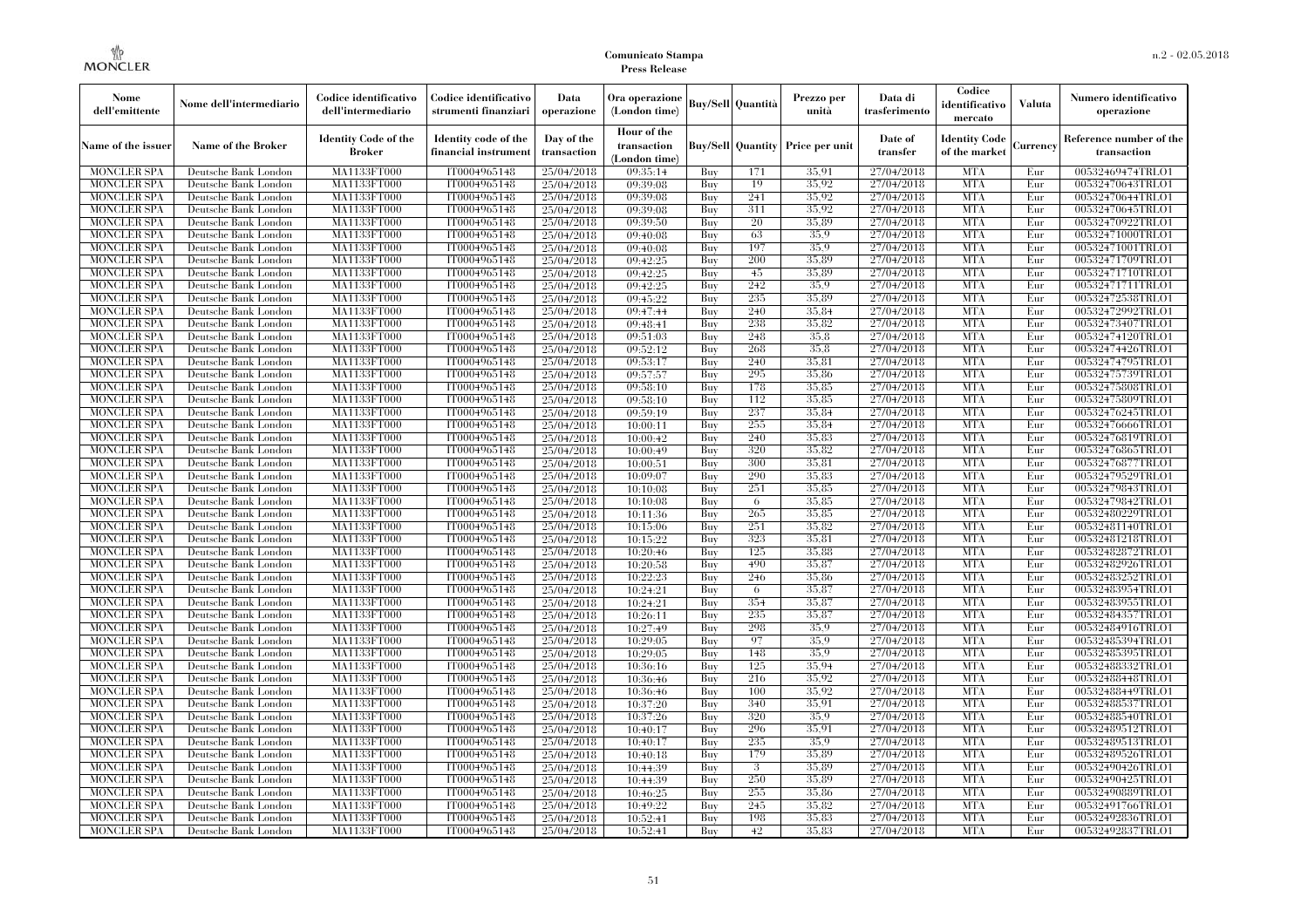| Nome<br>dell'emittente                   | Nome dell'intermediario                      | Codice identificativo<br>dell'intermediario | Codice identificativo<br>strumenti finanziari | Data<br>operazione        | Ora operazione<br>(London time)             |            | Buy/Sell   Quantità      | Prezzo per<br>unità | Data di<br>trasferimento | Codice<br>identificativo<br>mercato   | <b>Valuta</b> | Numero identificativo<br>operazione    |
|------------------------------------------|----------------------------------------------|---------------------------------------------|-----------------------------------------------|---------------------------|---------------------------------------------|------------|--------------------------|---------------------|--------------------------|---------------------------------------|---------------|----------------------------------------|
| Name of the issuer                       | Name of the Broker                           | <b>Identity Code of the</b><br>Broker       | Identity code of the<br>financial instrument  | Day of the<br>transaction | Hour of the<br>transaction<br>(London time) |            | <b>Buy/Sell Quantity</b> | Price per unit      | Date of<br>transfer      | <b>Identity Code</b><br>of the market | Currencv      | Reference number of the<br>transaction |
| <b>MONCLER SPA</b>                       | Deutsche Bank London                         | MA1133FT000                                 | IT0004965148                                  | 25/04/2018                | 10:56:54                                    | Buy        | 300                      | 35,87               | 27/04/2018               | <b>MTA</b>                            | Eur           | 00532494308TRLO1                       |
| <b>MONCLER SPA</b>                       | Deutsche Bank London                         | <b>MA1133FT000</b>                          | IT0004965148                                  | 25/04/2018                | 11:00:00                                    | Buy        | 97                       | 35,87               | 27/04/2018               | <b>MTA</b>                            | Eur           | 00532495208TRLO1                       |
| <b>MONCLER SPA</b>                       | Deutsche Bank London                         | MA1133FT000                                 | IT0004965148                                  | 25/04/2018                | 11:00:00                                    | Buv        | 183                      | 35.87               | 27/04/2018               | <b>MTA</b>                            | Eur           | 00532495209TRLO1                       |
| <b>MONCLER SPA</b>                       | Deutsche Bank London                         | MA1133FT000                                 | IT0004965148                                  | 25/04/2018                | 11:05:40                                    | Buy        | 83                       | 35.9                | 27/04/2018               | <b>MTA</b>                            | Eur           | 00532496575TRLO1                       |
| <b>MONCLER SPA</b>                       | Deutsche Bank London                         | MA1133FT000                                 | IT0004965148                                  | 25/04/2018                | 11:05:40                                    | Buy        | 384                      | 35.9                | 27/04/2018               | <b>MTA</b>                            | Eur           | 00532496574TRLO1                       |
| <b>MONCLER SPA</b>                       | Deutsche Bank London                         | <b>MA1133FT000</b>                          | IT0004965148                                  | 25/04/2018                | 11:09:19                                    | Buy        | 363                      | 35,95               | 27/04/2018               | <b>MTA</b>                            | Eur           | 00532497887TRLO1                       |
| <b>MONCLER SPA</b>                       | Deutsche Bank London                         | MA1133FT000                                 | IT0004965148                                  | 25/04/2018                | 11:09:19                                    | Buy        | 300                      | 35,95               | 27/04/2018               | <b>MTA</b>                            | Eur           | 00532497886TRLO1                       |
| <b>MONCLER SPA</b>                       | Deutsche Bank London                         | MA1133FT000                                 | IT0004965148                                  | 25/04/2018                | 11:10:03                                    | Buy        | 472                      | 35.94               | 27/04/2018               | <b>MTA</b>                            | Eur           | 00532498086TRLO1                       |
| <b>MONCLER SPA</b>                       | Deutsche Bank London                         | MA1133FT000                                 | IT0004965148                                  | 25/04/2018                | 11:10:07                                    | Buy        | 360                      | 35.92               | 27/04/2018               | <b>MTA</b>                            | Eur           | 00532498137TRLO1                       |
| <b>MONCLER SPA</b>                       | Deutsche Bank London                         | MA1133FT000                                 | IT0004965148                                  | 25/04/2018                | 11:13:39                                    | Buy        | 253                      | 35.9<br>35,89       | 27/04/2018               | <b>MTA</b><br><b>MTA</b>              | Eur           | 00532498677TRLO1                       |
| <b>MONCLER SPA</b>                       | Deutsche Bank London                         | MA1133FT000                                 | IT0004965148                                  | 25/04/2018                | 11:16:17                                    | Buy        | 307                      | 35,87               | 27/04/2018               | <b>MTA</b>                            | Eur           | 00532499225TRLO1                       |
| <b>MONCLER SPA</b><br><b>MONCLER SPA</b> | Deutsche Bank London<br>Deutsche Bank London | MA1133FT000<br>MA1133FT000                  | IT0004965148<br>IT0004965148                  | 25/04/2018                | 11:17:17<br>11:17:17                        | Buy<br>Buy | 265<br>178               | 35,88               | 27/04/2018<br>27/04/2018 | <b>MTA</b>                            | Eur<br>Eur    | 00532499461TRLO1<br>00532499463TRLO1   |
| <b>MONCLER SPA</b>                       | Deutsche Bank London                         | MA1133FT000                                 | IT0004965148                                  | 25/04/2018<br>25/04/2018  | 11:17:17                                    | Buy        | 125                      | 35,88               | 27/04/2018               | <b>MTA</b>                            | Eur           | 00532499462TRLO1                       |
| <b>MONCLER SPA</b>                       | Deutsche Bank London                         | MA1133FT000                                 | IT0004965148                                  | 25/04/2018                | 11:23:30                                    | Buy        | 255                      | 35,85               | 27/04/2018               | <b>MTA</b>                            | Eur           | 00532500372TRLO1                       |
| <b>MONCLER SPA</b>                       | Deutsche Bank London                         | MA1133FT000                                 | IT0004965148                                  | 25/04/2018                | 11:23:30                                    | Buy        | 160                      | 35,86               | 27/04/2018               | <b>MTA</b>                            | Eur           | 00532500375TRLO1                       |
| <b>MONCLER SPA</b>                       | Deutsche Bank London                         | MA1133FT000                                 | IT0004965148                                  | 25/04/2018                | 11:23:30                                    | Buy        | 125                      | 35.86               | 27/04/2018               | <b>MTA</b>                            | Eur           | 00532500374TRLO1                       |
| <b>MONCLER SPA</b>                       | Deutsche Bank London                         | MA1133FT000                                 | IT0004965148                                  | 25/04/2018                | 11:23:30                                    | Buy        | 125                      | 35,85               | 27/04/2018               | <b>MTA</b>                            | Eur           | 00532500373TRLO1                       |
| <b>MONCLER SPA</b>                       | Deutsche Bank London                         | MA1133FT000                                 | IT0004965148                                  | 25/04/2018                | 11:29:24                                    | Buy        | 315                      | 35,85               | 27/04/2018               | <b>MTA</b>                            | Eur           | 00532501386TRLO1                       |
| <b>MONCLER SPA</b>                       | Deutsche Bank London                         | MA1133FT000                                 | IT0004965148                                  | 25/04/2018                | 11:38:41                                    | Buy        | 265                      | 35.88               | 27/04/2018               | <b>MTA</b>                            | Eur           | 00532503013TRLO1                       |
| <b>MONCLER SPA</b>                       | Deutsche Bank London                         | MA1133FT000                                 | IT0004965148                                  | 25/04/2018                | 11:40:35                                    | Buy        | 420                      | 35,89               | 27/04/2018               | <b>MTA</b>                            | Eur           | 00532503362TRLO1                       |
| <b>MONCLER SPA</b>                       | Deutsche Bank London                         | MA1133FT000                                 | IT0004965148                                  | 25/04/2018                | 11:40:42                                    | Buy        | 440                      | 35,88               | 27/04/2018               | <b>MTA</b>                            | Eur           | 00532503408TRLO1                       |
| <b>MONCLER SPA</b>                       | Deutsche Bank London                         | MA1133FT000                                 | IT0004965148                                  | 25/04/2018                | 11:46:05                                    | Buy        | 247                      | 35.9                | 27/04/2018               | <b>MTA</b>                            | Eur           | 00532504452TRLO1                       |
| <b>MONCLER SPA</b>                       | Deutsche Bank London                         | MA1133FT000                                 | IT0004965148                                  | 25/04/2018                | 11:46:05                                    | Buy        | 76                       | 35.9                | 27/04/2018               | <b>MTA</b>                            | Eur           | 00532504453TRLO1                       |
| <b>MONCLER SPA</b>                       | Deutsche Bank London                         | MA1133FT000                                 | IT0004965148                                  | 25/04/2018                | 11:46:05                                    | Buy        | 167                      | 35.9                | 27/04/2018               | <b>MTA</b>                            | Eur           | 00532504456TRLO1                       |
| <b>MONCLER SPA</b>                       | Deutsche Bank London                         | MA1133FT000                                 | IT0004965148                                  | 25/04/2018                | 11:46:05                                    | Buy        | 125                      | 35.9                | 27/04/2018               | <b>MTA</b>                            | Eur           | 00532504455TRLO1                       |
| <b>MONCLER SPA</b>                       | Deutsche Bank London                         | MA1133FT000                                 | IT0004965148                                  | 25/04/2018                | 11:46:05                                    | Buy        | 420                      | 35.9                | 27/04/2018               | <b>MTA</b>                            | Eur           | 00532504454TRLO1                       |
| <b>MONCLER SPA</b>                       | Deutsche Bank London                         | MA1133FT000                                 | IT0004965148                                  | 25/04/2018                | 11:49:04                                    | Buy        | 257                      | 35.9                | 27/04/2018               | <b>MTA</b>                            | Eur           | 00532505019TRLO1                       |
| <b>MONCLER SPA</b>                       | Deutsche Bank London                         | MA1133FT000                                 | IT0004965148                                  | 25/04/2018                | 11:51:06                                    | Buy        | 263                      | 35.88               | 27/04/2018               | <b>MTA</b>                            | Eur           | 00532505643TRLO1                       |
| <b>MONCLER SPA</b>                       | Deutsche Bank London                         | <b>MA1133FT000</b>                          | IT0004965148                                  | 25/04/2018                | 11:52:11                                    | Buy        | 251                      | 35.88               | 27/04/2018               | <b>MTA</b>                            | Eur           | 00532505869TRLO1                       |
| <b>MONCLER SPA</b>                       | Deutsche Bank London                         | MA1133FT000                                 | IT0004965148                                  | 25/04/2018                | 11:55:18                                    | Buy        | 244                      | 35,88               | 27/04/2018               | <b>MTA</b>                            | Eur           | 00532506797TRLO1                       |
| <b>MONCLER SPA</b>                       | Deutsche Bank London                         | MA1133FT000                                 | IT0004965148                                  | 25/04/2018                | 11:57:34                                    | Buy        | 245                      | 35,85               | 27/04/2018               | <b>MTA</b>                            | Eur           | 00532507765TRLO1                       |
| <b>MONCLER SPA</b>                       | Deutsche Bank London                         | MA1133FT000                                 | IT0004965148                                  | 25/04/2018                | 11:57:34                                    | Buy        | 18                       | 35.85               | 27/04/2018               | <b>MTA</b>                            | Eur           | 00532507766TRLO1                       |
| <b>MONCLER SPA</b>                       | Deutsche Bank London                         | MA1133FT000                                 | IT0004965148                                  | 25/04/2018                | 12:00:00                                    | Buy        | 245                      | 35,83               | 27/04/2018               | <b>MTA</b>                            | Eur           | 00532508732TRLO1                       |
| <b>MONCLER SPA</b>                       | Deutsche Bank London                         | <b>MA1133FT000</b>                          | IT0004965148                                  | 25/04/2018                | 12:00:54                                    | Buy        | 270                      | 35,83               | 27/04/2018               | <b>MTA</b>                            | Eur           | 00532509509TRLO1                       |
| <b>MONCLER SPA</b>                       | Deutsche Bank London                         | MA1133FT000                                 | IT0004965148                                  | 25/04/2018                | 12:00:54                                    | Buy        | 255                      | 35,82               | 27/04/2018               | <b>MTA</b>                            | Eur           | 00532509510TRLO1                       |
| <b>MONCLER SPA</b>                       | Deutsche Bank London                         | MA1133FT000                                 | IT0004965148                                  | 25/04/2018                | 12:09:04                                    | Buy        | 180                      | 35,87               | 27/04/2018               | <b>MTA</b>                            | Eur           | 00532512040TRLO1                       |
| <b>MONCLER SPA</b>                       | Deutsche Bank London                         | <b>MA1133FT000</b>                          | IT0004965148                                  | 25/04/2018                | 12:09:04                                    | Buy        | 220                      | 35,87               | 27/04/2018               | <b>MTA</b>                            | Eur           | 00532512042TRLO1                       |
| <b>MONCLER SPA</b>                       | Deutsche Bank London                         | MA1133FT000                                 | IT0004965148                                  | 25/04/2018                | 12:11:32                                    | Buy        | 281                      | 35,84               | 27/04/2018               | <b>MTA</b>                            | Eur           | 00532512564TRLO1                       |
| <b>MONCLER SPA</b>                       | Deutsche Bank London                         | <b>MA1133FT000</b>                          | IT0004965148                                  | 25/04/2018                | 12:11:33                                    | Buy        | 48                       | 35,85               | 27/04/2018               | <b>MTA</b>                            | Eur           | 00532512567TRLO1                       |
| <b>MONCLER SPA</b>                       | Deutsche Bank London                         | MA1133FT000                                 | IT0004965148                                  | 25/04/2018                | 12:11:33                                    | Buy        | 125                      | 35,85               | 27/04/2018               | <b>MTA</b>                            | Eur           | 00532512566TRLO1                       |
| <b>MONCLER SPA</b>                       | Deutsche Bank London                         | MA1133FT000                                 | IT0004965148                                  | 25/04/2018                | 12:11:33                                    | Buy        | 100                      | 35.85               | 27/04/2018               | <b>MTA</b>                            | Eur           | 00532512565TRLO1                       |
| <b>MONCLER SPA</b>                       | Deutsche Bank London                         | MA1133FT000                                 | IT0004965148                                  | 25/04/2018                | 12:17:14                                    | Buy        | 250                      | 35,88               | 27/04/2018               | <b>MTA</b>                            | Eur           | 00532513618TRLO1                       |
| <b>MONCLER SPA</b>                       | Deutsche Bank London                         | MA1133FT000                                 | IT0004965148                                  | 25/04/2018                | 12:20:15                                    | Buy        | 161                      | 35.91               | 27/04/2018               | <b>MTA</b>                            | Eur           | 00532514145TRLO1                       |
| <b>MONCLER SPA</b>                       | Deutsche Bank London                         | MA1133FT000                                 | IT0004965148                                  | 25/04/2018                | 12:20:15                                    | Buy        | 160                      | 35,91               | 27/04/2018               | <b>MTA</b>                            | Eur           | 00532514144TRLO1                       |
| <b>MONCLER SPA</b>                       | Deutsche Bank London                         | MA1133FT000                                 | IT0004965148                                  | 25/04/2018                | 12:20:15                                    | Buy        | 125                      | 35.91               | 27/04/2018               | <b>MTA</b>                            | Eur           | 00532514143TRLO1                       |
| <b>MONCLER SPA</b>                       | Deutsche Bank London                         | MA1133FT000                                 | IT0004965148                                  | 25/04/2018                | 12:24:54                                    | Buy        | 320                      | 35.89               | 27/04/2018               | <b>MTA</b>                            | Eur           | 00532515052TRLO1                       |
| <b>MONCLER SPA</b>                       | Deutsche Bank London                         | MA1133FT000                                 | IT0004965148                                  | 25/04/2018                | 12:24:54                                    | Buy        | 125                      | 35.9                | 27/04/2018               | <b>MTA</b>                            | Eur           | 00532515053TRLO1                       |
| <b>MONCLER SPA</b>                       | Deutsche Bank London                         | MA1133FT000                                 | IT0004965148                                  | 25/04/2018                | 12:27:25                                    | Buy        | 119                      | 35.88               | 27/04/2018               | <b>MTA</b>                            | Eur           | 00532515685TRLO1                       |
| <b>MONCLER SPA</b>                       | Deutsche Bank London                         | MA1133FT000                                 | IT0004965148                                  | 25/04/2018                | 12:27:25                                    | Buy        | 131                      | 35.88               | 27/04/2018               | <b>MTA</b>                            | Eur           | 00532515686TRLO1                       |
| <b>MONCLER SPA</b>                       | Deutsche Bank London                         | MA1133FT000                                 | IT0004965148                                  | 25/04/2018                | 12:27:25                                    | Buy        | 67<br>125                | 35,89<br>35.89      | 27/04/2018               | <b>MTA</b><br><b>MTA</b>              | Eur           | 00532515689TRLO1                       |
| <b>MONCLER SPA</b><br><b>MONCLER SPA</b> | Deutsche Bank London<br>Deutsche Bank London | MA1133FT000<br>MA1133FT000                  | IT0004965148<br>IT0004965148                  | 25/04/2018                | 12:27:25                                    | Buy<br>Buy | 125                      | 35,88               | 27/04/2018<br>27/04/2018 | <b>MTA</b>                            | Eur<br>Eur    | 00532515688TRLO1<br>00532515687TRLO1   |
|                                          |                                              |                                             |                                               | 25/04/2018                | 12:27:25                                    |            |                          |                     |                          |                                       |               |                                        |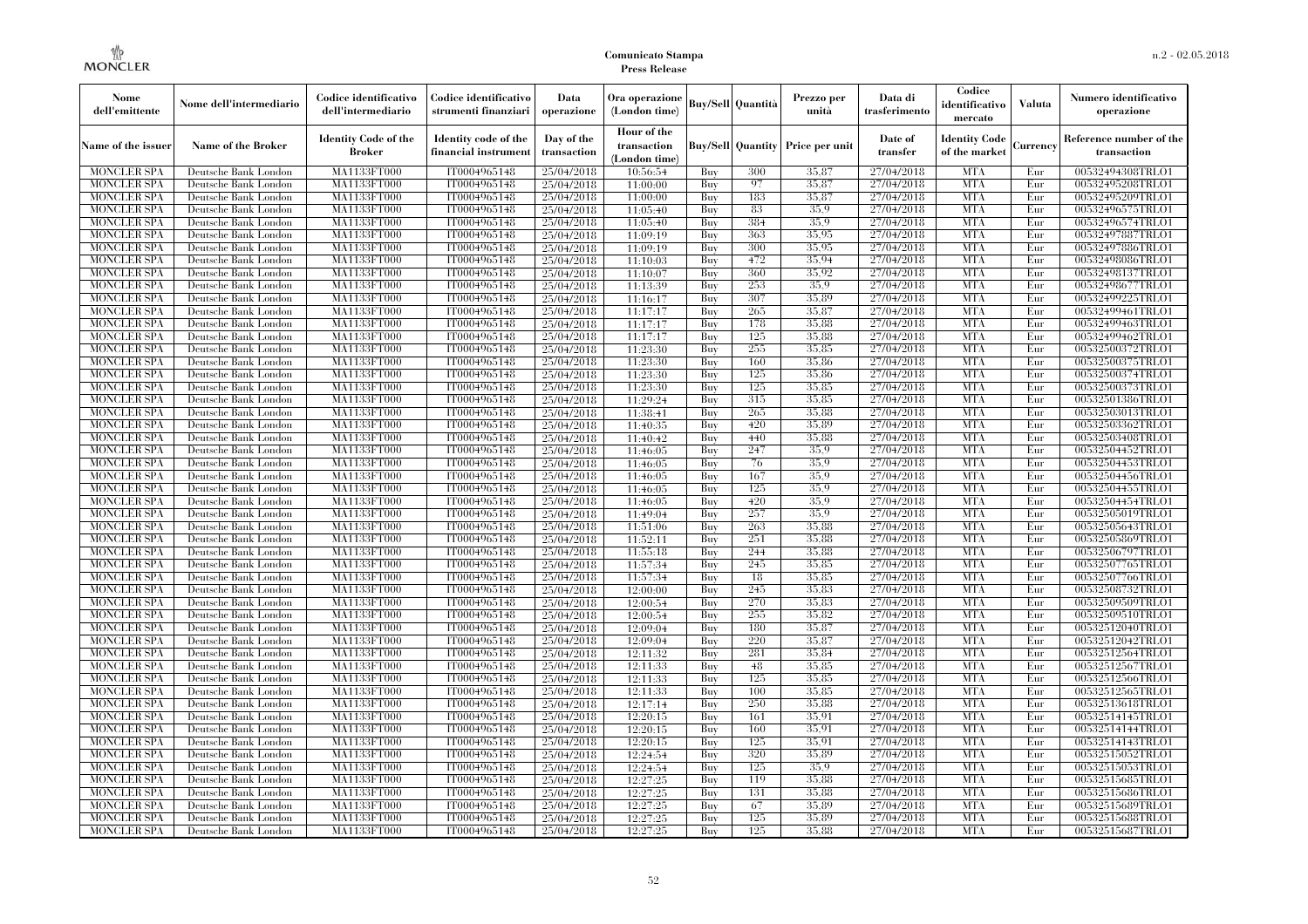| Nome<br>dell'emittente                   | Nome dell'intermediario                      | Codice identificativo<br>dell'intermediario  | Codice identificativo<br>strumenti finanziari | Data<br>operazione        | Ora operazione<br>(London time)             |            | <b>Buy/Sell Quantità</b> | Prezzo per<br>unità | Data di<br>trasferimento | Codice<br>identificativo<br>mercato   | Valuta     | Numero identificativo<br>operazione    |
|------------------------------------------|----------------------------------------------|----------------------------------------------|-----------------------------------------------|---------------------------|---------------------------------------------|------------|--------------------------|---------------------|--------------------------|---------------------------------------|------------|----------------------------------------|
| Name of the issuer                       | <b>Name of the Broker</b>                    | <b>Identity Code of the</b><br><b>Broker</b> | Identity code of the<br>financial instrumen   | Day of the<br>transaction | Hour of the<br>transaction<br>(London time) |            | <b>Buy/Sell Quantity</b> | Price per unit      | Date of<br>transfer      | <b>Identity Code</b><br>of the market | Currency   | Reference number of the<br>transaction |
| <b>MONCLER SPA</b>                       | Deutsche Bank London                         | MA1133FT000                                  | IT0004965148                                  | 25/04/2018                | 12:33:41                                    | Buy        | 124                      | 35,88               | 27/04/2018               | <b>MTA</b>                            | Eur        | 00532517710TRLO1                       |
| <b>MONCLER SPA</b>                       | Deutsche Bank London                         | MA1133FT000                                  | IT0004965148                                  | 25/04/2018                | 12:33:41                                    | Buy        | 115                      | 35,88               | 27/04/2018               | <b>MTA</b>                            | Eur        | 00532517712TRLO1                       |
| <b>MONCLER SPA</b>                       | Deutsche Bank London                         | <b>MA1133FT000</b>                           | IT0004965148                                  | 25/04/2018                | 12:36:48                                    | Buy        | 220                      | 35.9                | 27/04/2018               | <b>MTA</b>                            | Eur        | 00532518679TRLO1                       |
| <b>MONCLER SPA</b>                       | Deutsche Bank London                         | MA1133FT000                                  | IT0004965148                                  | 25/04/2018                | 12:36:48                                    | Buy        | 55                       | 35.9                | 27/04/2018               | <b>MTA</b>                            | Eur        | 00532518678TRLO1                       |
| <b>MONCLER SPA</b>                       | Deutsche Bank London                         | MA1133FT000                                  | IT0004965148                                  | 25/04/2018                | 12:40:16                                    | Buy        | 115                      | 35.92               | 27/04/2018               | <b>MTA</b>                            | Eur        | 00532519565TRLO1                       |
| <b>MONCLER SPA</b>                       | Deutsche Bank London                         | MA1133FT000                                  | IT0004965148                                  | 25/04/2018                | 12:40:16                                    | Buy        | 140                      | 35.92               | 27/04/2018               | <b>MTA</b>                            | Eur        | 00532519566TRLO1                       |
| <b>MONCLER SPA</b>                       | Deutsche Bank London                         | <b>MA1133FT000</b>                           | IT0004965148                                  | 25/04/2018                | 12:45:18                                    | Buy        | 255                      | 35,91               | 27/04/2018               | <b>MTA</b>                            | Eur        | 00532520557TRLO1                       |
| <b>MONCLER SPA</b>                       | Deutsche Bank London                         | <b>MA1133FT000</b>                           | IT0004965148                                  | 25/04/2018                | 12:45:26                                    | Buy        | 161                      | 35.9                | 27/04/2018               | <b>MTA</b>                            | Eur        | 00532520589TRLO1                       |
| <b>MONCLER SPA</b>                       | Deutsche Bank London                         | MA1133FT000                                  | IT0004965148                                  | 25/04/2018                | 12:45:53                                    | Buy        | 140                      | 35,89               | 27/04/2018               | <b>MTA</b>                            | Eur        | 00532520653TRLO1                       |
| <b>MONCLER SPA</b>                       | Deutsche Bank London                         | MA1133FT000                                  | IT0004965148                                  | 25/04/2018                | 12:45:53                                    | Buy        | 230                      | 35,89               | 27/04/2018               | <b>MTA</b>                            | Eur        | 00532520654TRLO1                       |
| <b>MONCLER SPA</b>                       | Deutsche Bank London                         | <b>MA1133FT000</b>                           | IT0004965148                                  | 25/04/2018                | 12:48:50                                    | Buy        | 200                      | 35.91               | 27/04/2018               | <b>MTA</b>                            | Eur        | 00532521193TRLO1                       |
| <b>MONCLER SPA</b>                       | Deutsche Bank London                         | <b>MA1133FT000</b>                           | IT0004965148                                  | 25/04/2018                | 12:48:50                                    | Buy        | 60                       | 35.91<br>35.92      | 27/04/2018               | <b>MTA</b>                            | Eur        | 00532521194TRLO1                       |
| <b>MONCLER SPA</b>                       | Deutsche Bank London                         | MA1133FT000                                  | IT0004965148                                  | 25/04/2018                | 12:51:05                                    | Buy        | 171                      | 35.92               | 27/04/2018               | <b>MTA</b>                            | Eur        | 00532521686TRLO1                       |
| MONCLER SPA                              | Deutsche Bank London                         | MA1133FT000                                  | IT0004965148                                  | 25/04/2018                | 12:51:05                                    | Buy        | 231<br>252               | 35,89               | 27/04/2018               | <b>MTA</b>                            | Eur        | 00532521685TRLO1                       |
| <b>MONCLER SPA</b>                       | Deutsche Bank London                         | <b>MA1133FT000</b><br><b>MA1133FT000</b>     | IT0004965148                                  | 25/04/2018                | 12:55:15                                    | Buy        |                          | 35,88               | 27/04/2018               | <b>MTA</b><br><b>MTA</b>              | Eur        | 00532522732TRLO1                       |
| <b>MONCLER SPA</b>                       | Deutsche Bank London                         |                                              | IT0004965148<br>IT0004965148                  | 25/04/2018                | 12:55:16<br>12:55:16                        | Buy<br>Buy | 153<br>97                | 35,88               | 27/04/2018<br>27/04/2018 | <b>MTA</b>                            | Eur<br>Eur | 00532522734TRLO1<br>00532522735TRLO1   |
| <b>MONCLER SPA</b>                       | Deutsche Bank London                         | MA1133FT000<br>MA1133FT000                   | IT0004965148                                  | 25/04/2018                |                                             | Buy        | 293                      | 35.91               | 27/04/2018               | <b>MTA</b>                            | Eur        | 00532523911TRLO1                       |
| MONCLER SPA                              | Deutsche Bank London                         |                                              |                                               | 25/04/2018                | 13:01:03                                    |            |                          | 35,91               | 27/04/2018               | <b>MTA</b>                            |            | 00532523910TRLO1                       |
| <b>MONCLER SPA</b><br><b>MONCLER SPA</b> | Deutsche Bank London<br>Deutsche Bank London | <b>MA1133FT000</b><br><b>MA1133FT000</b>     | IT0004965148<br>IT0004965148                  | 25/04/2018<br>25/04/2018  | 13:01:03<br>13:07:24                        | Buy        | 125<br>250               | 35.89               | 27/04/2018               | <b>MTA</b>                            | Eur<br>Eur | 00532525174TRLO1                       |
| <b>MONCLER SPA</b>                       |                                              |                                              | IT0004965148                                  |                           | 13:07:24                                    | Buy<br>Buy | 125                      | 35,89               | 27/04/2018               | <b>MTA</b>                            | Eur        | 00532525175TRLO1                       |
|                                          | Deutsche Bank London                         | MA1133FT000<br>MA1133FT000                   |                                               | 25/04/2018                |                                             |            | 22                       | 35,89               |                          | <b>MTA</b>                            |            |                                        |
| <b>MONCLER SPA</b>                       | Deutsche Bank London                         |                                              | IT0004965148                                  | 25/04/2018                | 13:07:24                                    | Buy        | 293                      | 35,89               | 27/04/2018<br>27/04/2018 | <b>MTA</b>                            | Eur        | 00532525176TRLO1                       |
| MONCLER SPA                              | Deutsche Bank London                         | <b>MA1133FT000</b>                           | IT0004965148                                  | 25/04/2018                | 13:07:59                                    | Buy        |                          | 35,88               |                          | <b>MTA</b>                            | Eur        | 00532525315TRLO1                       |
| <b>MONCLER SPA</b>                       | Deutsche Bank London                         | MA1133FT000                                  | IT0004965148                                  | 25/04/2018                | 13:08:05                                    | Buy        | 183<br>295               |                     | 27/04/2018               |                                       | Eur        | 00532525340TRLO1                       |
| <b>MONCLER SPA</b>                       | Deutsche Bank London                         | MA1133FT000<br><b>MA1133FT000</b>            | IT0004965148<br>IT0004965148                  | 25/04/2018                | 13:12:30                                    | Buy        | 281                      | 35.9<br>35,88       | 27/04/2018<br>27/04/2018 | <b>MTA</b><br><b>MTA</b>              | Eur        | 00532527080TRLO1                       |
| <b>MONCLER SPA</b>                       | Deutsche Bank London                         |                                              | IT0004965148                                  | 25/04/2018                | 13:16:02                                    | Buy        | $\overline{Q}$           | 35,88               | 27/04/2018               | <b>MTA</b>                            | Eur<br>Eur | 00532528351TRLO1                       |
| MONCLER SPA<br><b>MONCLER SPA</b>        | Deutsche Bank London<br>Deutsche Bank London | <b>MA1133FT000</b><br>MA1133FT000            | IT0004965148                                  | 25/04/2018                | 13:16:02                                    | Buy<br>Buy | 320                      | 35,87               | 27/04/2018               | <b>MTA</b>                            | Eur        | 00532528352TRLO1<br>00532528377TRLO1   |
| <b>MONCLER SPA</b>                       | Deutsche Bank London                         | MA1133FT000                                  | IT0004965148                                  | 25/04/2018                | 13:16:06<br>13:21:11                        | Buy        | 315                      | 35,87               | 27/04/2018               | <b>MTA</b>                            | Eur        | 00532530323TRLO1                       |
| <b>MONCLER SPA</b>                       | Deutsche Bank London                         | <b>MA1133FT000</b>                           | IT0004965148                                  | 25/04/2018<br>25/04/2018  | 13:23:07                                    | Buy        | 243                      | 35,86               | 27/04/2018               | <b>MTA</b>                            | Eur        | 00532531056TRLO1                       |
| <b>MONCLER SPA</b>                       | Deutsche Bank London                         | <b>MA1133FT000</b>                           | IT0004965148                                  | 25/04/2018                | 13:23:07                                    | Buy        | 107                      | 35,86               | 27/04/2018               | <b>MTA</b>                            | Eur        | 00532531057TRLO1                       |
| <b>MONCLER SPA</b>                       | Deutsche Bank London                         | MA1133FT000                                  | IT0004965148                                  | 25/04/2018                | 13:23:07                                    | Buy        | 305                      | 35,87               | 27/04/2018               | <b>MTA</b>                            | Eur        | 00532531058TRLO1                       |
| <b>MONCLER SPA</b>                       | Deutsche Bank London                         | MA1133FT000                                  | IT0004965148                                  | 25/04/2018                | 13:25:59                                    | Buy        | 240                      | 35.89               | 27/04/2018               | <b>MTA</b>                            | Eur        | 00532531840TRLO1                       |
| <b>MONCLER SPA</b>                       | Deutsche Bank London                         | <b>MA1133FT000</b>                           | IT0004965148                                  | 25/04/2018                | 13:27:02                                    | Buy        | 266                      | 35,88               | 27/04/2018               | <b>MTA</b>                            | Eur        | 00532532224TRLO1                       |
| <b>MONCLER SPA</b>                       | Deutsche Bank London                         | <b>MA1133FT000</b>                           | IT0004965148                                  | 25/04/2018                | 13:32:41                                    | Buy        | 309                      | 35,88               | 27/04/2018               | <b>MTA</b>                            | Eur        | 00532535288TRLO1                       |
| <b>MONCLER SPA</b>                       | Deutsche Bank London                         | MA1133FT000                                  | IT0004965148                                  | 25/04/2018                | 13:36:00                                    | Buy        | 330                      | 35.92               | 27/04/2018               | <b>MTA</b>                            | Eur        | 00532537039TRLO1                       |
| <b>MONCLER SPA</b>                       | Deutsche Bank London                         | MA1133FT000                                  | IT0004965148                                  | 25/04/2018                | 13:37:33                                    | Buy        | 310                      | 35.94               | 27/04/2018               | <b>MTA</b>                            | Eur        | 00532538063TRLO1                       |
| <b>MONCLER SPA</b>                       | Deutsche Bank London                         | <b>MA1133FT000</b>                           | IT0004965148                                  | 25/04/2018                | 13:38:22                                    | Buy        | 315                      | 35.96               | 27/04/2018               | <b>MTA</b>                            | Eur        | 00532538445TRLO1                       |
| <b>MONCLER SPA</b>                       | Deutsche Bank London                         | <b>MA1133FT000</b>                           | IT0004965148                                  | 25/04/2018                | 13:39:43                                    | Buy        | 305                      | 35.95               | 27/04/2018               | <b>MTA</b>                            | Eur        | 00532538961TRLO1                       |
| <b>MONCLER SPA</b>                       | Deutsche Bank London                         | MA1133FT000                                  | IT0004965148                                  | 25/04/2018                | 13:42:20                                    | Buy        | 285                      | 35.95               | 27/04/2018               | <b>MTA</b>                            | Eur        | 00532540409TRLO1                       |
| <b>MONCLER SPA</b>                       | Deutsche Bank London                         | MA1133FT000                                  | IT0004965148                                  | 25/04/2018                | 13:42:21                                    | Buy        | 266                      | 35.95               | 27/04/2018               | <b>MTA</b>                            | Eur        | 00532540414TRLO1                       |
| <b>MONCLER SPA</b>                       | Deutsche Bank London                         | MA1133FT000                                  | IT0004965148                                  | 25/04/2018                | 13:44:00                                    | Buy        | 266                      | 35.93               | 27/04/2018               | <b>MTA</b>                            | Eur        | 00532541272TRLO1                       |
| <b>MONCLER SPA</b>                       | Deutsche Bank London                         | <b>MA1133FT000</b>                           | IT0004965148                                  | 25/04/2018                | 13:45:58                                    | Buy        | 266                      | 35.92               | 27/04/2018               | MTA                                   | Eur        | 00532542009TRLO1                       |
| <b>MONCLER SPA</b>                       | Deutsche Bank London                         | MA1133FT000                                  | IT0004965148                                  | 25/04/2018                | 13:47:29                                    | Buy        | 325                      | 35.91               | 27/04/2018               | <b>MTA</b>                            | Eur        | 00532542646TRLO1                       |
| <b>MONCLER SPA</b>                       | Deutsche Bank London                         | MA1133FT000                                  | IT0004965148                                  | 25/04/2018                | 13:54:02                                    | Buy        | 44                       | 35.94               | 27/04/2018               | <b>MTA</b>                            | Eur        | 00532545116TRLO1                       |
| <b>MONCLER SPA</b>                       | Deutsche Bank London                         | MA1133FT000                                  | IT0004965148                                  | 25/04/2018                | 13:54:02                                    | Buy        | 125                      | 35.94               | 27/04/2018               | <b>MTA</b>                            | Eur        | 00532545115TRLO1                       |
| <b>MONCLER SPA</b>                       | Deutsche Bank London                         | <b>MA1133FT000</b>                           | IT0004965148                                  | 25/04/2018                | 13:54:02                                    | Buy        | 400                      | 35,94               | 27/04/2018               | <b>MTA</b>                            | Eur        | 00532545114TRLO1                       |
| <b>MONCLER SPA</b>                       | Deutsche Bank London                         | MA1133FT000                                  | IT0004965148                                  | 25/04/2018                | 13:54:02                                    | Buy        | 410                      | 35.93               | 27/04/2018               | <b>MTA</b>                            | Eur        | 00532545113TRLO1                       |
| <b>MONCLER SPA</b>                       | Deutsche Bank London                         | MA1133FT000                                  | IT0004965148                                  | 25/04/2018                | 13:55:54                                    | Buy        | 140                      | 35,93               | 27/04/2018               | <b>MTA</b>                            | Eur        | 00532545738TRLO1                       |
| <b>MONCLER SPA</b>                       | Deutsche Bank London                         | MA1133FT000                                  | IT0004965148                                  | 25/04/2018                | 13:55:54                                    | Buy        | 125                      | 35.93               | 27/04/2018               | <b>MTA</b>                            | Eur        | 00532545737TRLO1                       |
| MONCLER SPA                              | Deutsche Bank London                         | <b>MA1133FT000</b>                           | IT0004965148                                  | 25/04/2018                | 13:57:19                                    | Buy        | 255                      | 35.91               | 27/04/2018               | <b>MTA</b>                            | Eur        | 00532546103TRLO1                       |
| <b>MONCLER SPA</b>                       | Deutsche Bank London                         | <b>MA1133FT000</b>                           | IT0004965148                                  | 25/04/2018                | 14:00:39                                    | Buy        | 265                      | 35.93               | 27/04/2018               | <b>MTA</b>                            | Eur        | 00532547891TRLO1                       |
| <b>MONCLER SPA</b>                       | Deutsche Bank London                         | MA1133FT000                                  | IT0004965148                                  | 25/04/2018                | 14:03:57                                    | Buy        | 250                      | 35.94               | 27/04/2018               | <b>MTA</b>                            | Eur        | 00532549955TRLO1                       |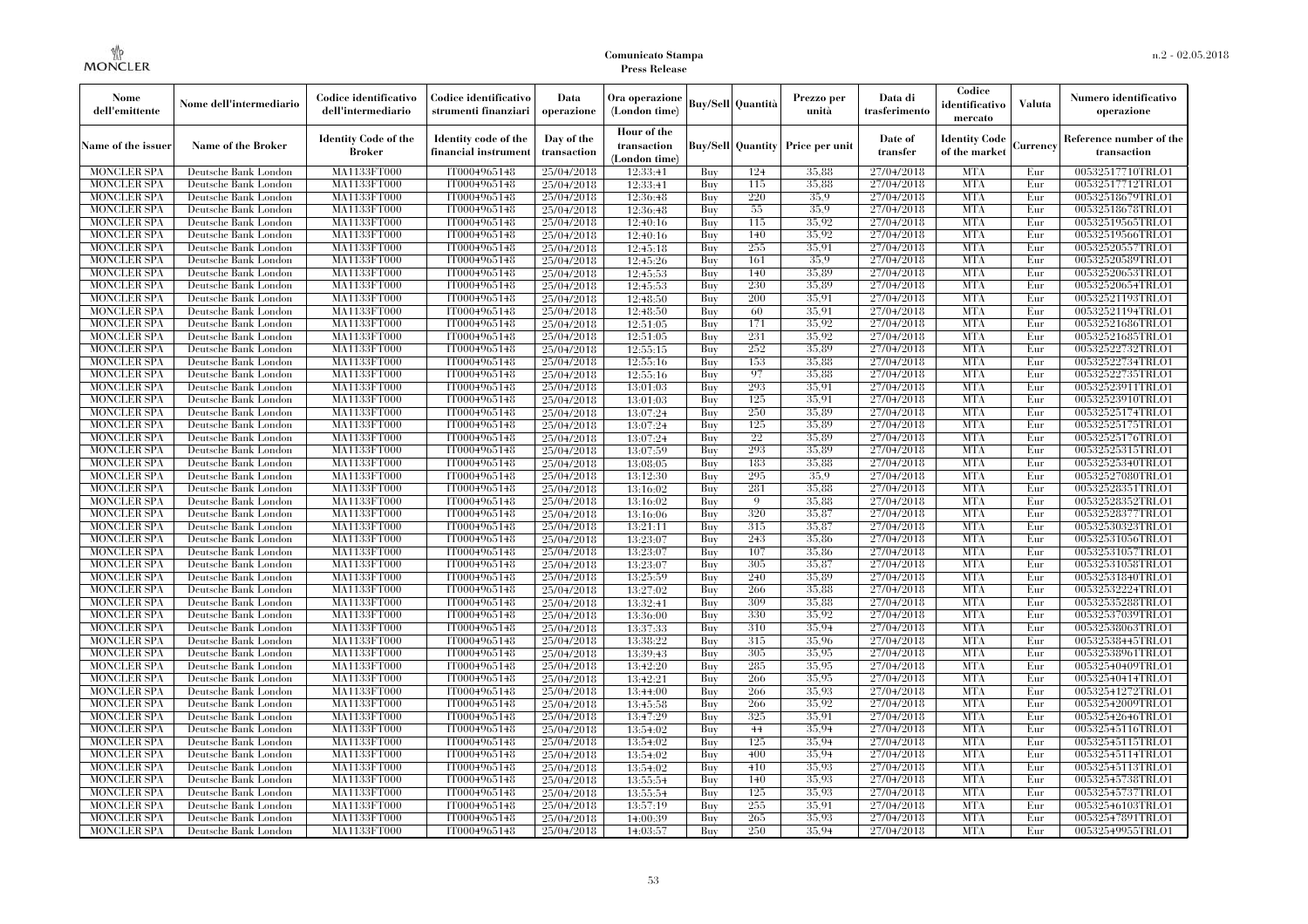| Nome<br>dell'emittente | Nome dell'intermediario   | Codice identificativo<br>dell'intermediario  | Codice identificativo<br>strumenti finanziari | Data<br>operazione        | Ora operazione<br>(London time)             |     | <b>Buy/Sell Quantità</b> | Prezzo per<br>unità | Data di<br>trasferimento | Codice<br>identificativo<br>mercato   | Valuta   | Numero identificativo<br>operazione    |
|------------------------|---------------------------|----------------------------------------------|-----------------------------------------------|---------------------------|---------------------------------------------|-----|--------------------------|---------------------|--------------------------|---------------------------------------|----------|----------------------------------------|
| Name of the issuer     | <b>Name of the Broker</b> | <b>Identity Code of the</b><br><b>Broker</b> | Identity code of the<br>financial instrumen   | Day of the<br>transaction | Hour of the<br>transaction<br>(London time) |     | <b>Buy/Sell Quantity</b> | Price per unit      | Date of<br>transfer      | <b>Identity Code</b><br>of the market | Currency | Reference number of the<br>transaction |
| <b>MONCLER SPA</b>     | Deutsche Bank London      | MA1133FT000                                  | IT0004965148                                  | 25/04/2018                | 14:03:57                                    | Buy | 30                       | 35.94               | 27/04/2018               | <b>MTA</b>                            | Eur      | 00532549959TRLO1                       |
| <b>MONCLER SPA</b>     | Deutsche Bank London      | MA1133FT000                                  | IT0004965148                                  | 25/04/2018                | 14:05:03                                    | Buy | 181                      | 35,96               | 27/04/2018               | <b>MTA</b>                            | Eur      | 00532550860TRLO1                       |
| <b>MONCLER SPA</b>     | Deutsche Bank London      | <b>MA1133FT000</b>                           | IT0004965148                                  | 25/04/2018                | 14:05:03                                    | Buy | 108                      | 35.96               | 27/04/2018               | <b>MTA</b>                            | Eur      | 00532550859TRLO1                       |
| <b>MONCLER SPA</b>     | Deutsche Bank London      | MA1133FT000                                  | IT0004965148                                  | 25/04/2018                | 14:11:57                                    | Buy | 500                      | 35.99               | 27/04/2018               | <b>MTA</b>                            | Eur      | 00532554021TRLO1                       |
| <b>MONCLER SPA</b>     | Deutsche Bank London      | MA1133FT000                                  | IT0004965148                                  | 25/04/2018                | 14:11:57                                    | Buy | 433                      | 36                  | 27/04/2018               | <b>MTA</b>                            | Eur      | 00532554022TRLO1                       |
| <b>MONCLER SPA</b>     | Deutsche Bank London      | MA1133FT000                                  | IT0004965148                                  | 25/04/2018                | 14:12:05                                    | Buy | 267                      | 36                  | 27/04/2018               | <b>MTA</b>                            | Eur      | 00532554078TRLO1                       |
| <b>MONCLER SPA</b>     | Deutsche Bank London      | <b>MA1133FT000</b>                           | IT0004965148                                  | 25/04/2018                | 14:14:34                                    | Buy | 329                      | 36,02               | 27/04/2018               | <b>MTA</b>                            | Eur      | 00532555119TRLO1                       |
| <b>MONCLER SPA</b>     | Deutsche Bank London      | <b>MA1133FT000</b>                           | IT0004965148                                  | 25/04/2018                | 14:15:54                                    | Buy | 182                      | 36.02               | 27/04/2018               | <b>MTA</b>                            | Eur      | 00532555755TRLO1                       |
| <b>MONCLER SPA</b>     | Deutsche Bank London      | MA1133FT000                                  | IT0004965148                                  | 25/04/2018                | 14:15:54                                    | Buy | 87                       | 36,02               | 27/04/2018               | <b>MTA</b>                            | Eur      | 00532555754TRLO1                       |
| <b>MONCLER SPA</b>     | Deutsche Bank London      | MA1133FT000                                  | IT0004965148                                  | 25/04/2018                | 14:17:11                                    | Buy | 164                      | 36,02               | 27/04/2018               | <b>MTA</b>                            | Eur      | 00532556429TRLO1                       |
| <b>MONCLER SPA</b>     | Deutsche Bank London      | <b>MA1133FT000</b>                           | IT0004965148                                  | 25/04/2018                | 14:17:11                                    | Buy | 230                      | 36,02               | 27/04/2018               | <b>MTA</b>                            | Eur      | 00532556428TRLO1                       |
| <b>MONCLER SPA</b>     | Deutsche Bank London      | <b>MA1133FT000</b>                           | IT0004965148                                  | 25/04/2018                | 14:18:00                                    | Buy | -5                       | 36                  | 27/04/2018               | <b>MTA</b>                            | Eur      | 00532556695TRLO1                       |
| <b>MONCLER SPA</b>     | Deutsche Bank London      | MA1133FT000                                  | IT0004965148                                  | 25/04/2018                | 14:18:00                                    | Buy | 250                      | 36                  | 27/04/2018               | <b>MTA</b>                            | Eur      | 00532556694TRLO1                       |
| MONCLER SPA            | Deutsche Bank London      | MA1133FT000                                  | IT0004965148                                  | 25/04/2018                | 14:19:40                                    | Buy | 60                       | 35.98               | 27/04/2018               | <b>MTA</b>                            | Eur      | 00532557454TRLO1                       |
| <b>MONCLER SPA</b>     | Deutsche Bank London      | <b>MA1133FT000</b>                           | IT0004965148                                  | 25/04/2018                | 14:19:40                                    | Buy | 204                      | 35.98               | 27/04/2018               | <b>MTA</b>                            | Eur      | 00532557455TRLO1                       |
| <b>MONCLER SPA</b>     | Deutsche Bank London      | <b>MA1133FT000</b>                           | IT0004965148                                  | 25/04/2018                | 14:22:59                                    | Buy | 246                      | 35.99               | 27/04/2018               | <b>MTA</b>                            | Eur      | 00532559012TRLO1                       |
| <b>MONCLER SPA</b>     | Deutsche Bank London      | MA1133FT000                                  | IT0004965148                                  | 25/04/2018                | 14:22:59                                    | Buy | 52                       | 35.99               | 27/04/2018               | <b>MTA</b>                            | Eur      | 00532559015TRLO1                       |
| MONCLER SPA            | Deutsche Bank London      | MA1133FT000                                  | IT0004965148                                  | 25/04/2018                | 14:22:59                                    | Buy | 250                      | 35.99               | 27/04/2018               | <b>MTA</b>                            | Eur      | 00532559014TRLO1                       |
| <b>MONCLER SPA</b>     | Deutsche Bank London      | <b>MA1133FT000</b>                           | IT0004965148                                  | 25/04/2018                | 14:22:59                                    | Buy | 89                       | 35.99               | 27/04/2018               | <b>MTA</b>                            | Eur      | 00532559013TRLO1                       |
| <b>MONCLER SPA</b>     | Deutsche Bank London      | <b>MA1133FT000</b>                           | IT0004965148                                  | 25/04/2018                | 14:28:13                                    | Buy | 330                      | 35.99               | 27/04/2018               | <b>MTA</b>                            | Eur      | 00532561232TRLO1                       |
| <b>MONCLER SPA</b>     | Deutsche Bank London      | MA1133FT000                                  | IT0004965148                                  | 25/04/2018                | 14:28:13                                    | Buy | 300                      | 36                  | 27/04/2018               | <b>MTA</b>                            | Eur      | 00532561233TRLO1                       |
| <b>MONCLER SPA</b>     | Deutsche Bank London      | MA1133FT000                                  | IT0004965148                                  | 25/04/2018                | 14:29:17                                    | Buy | 264                      | 35.98               | 27/04/2018               | <b>MTA</b>                            | Eur      | 00532561642TRLO1                       |
| MONCLER SPA            | Deutsche Bank London      | <b>MA1133FT000</b>                           | IT0004965148                                  | 25/04/2018                | 14:31:46                                    | Buy | 46                       | 36,01               | 27/04/2018               | <b>MTA</b>                            | Eur      | 00532562985TRLO1                       |
| <b>MONCLER SPA</b>     | Deutsche Bank London      | MA1133FT000                                  | IT0004965148                                  | 25/04/2018                | 14:31:46                                    | Buy | 250                      | 36.01               | 27/04/2018               | <b>MTA</b>                            | Eur      | 00532562984TRLO1                       |
| <b>MONCLER SPA</b>     | Deutsche Bank London      | MA1133FT000                                  | IT0004965148                                  | 25/04/2018                | 14:32:57                                    | Buy | 330                      | 35.98               | 27/04/2018               | <b>MTA</b>                            | Eur      | 00532564031TRLO1                       |
| <b>MONCLER SPA</b>     | Deutsche Bank London      | <b>MA1133FT000</b>                           | IT0004965148                                  | 25/04/2018                | 14:34:00                                    | Buy | 330                      | -36                 | 27/04/2018               | <b>MTA</b>                            | Eur      | 00532564838TRLO1                       |
| MONCLER SPA            | Deutsche Bank London      | <b>MA1133FT000</b>                           | IT0004965148                                  | 25/04/2018                | 14:35:22                                    | Buy | 245                      | 35.98               | 27/04/2018               | <b>MTA</b>                            | Eur      | 00532565628TRLO1                       |
| <b>MONCLER SPA</b>     | Deutsche Bank London      | MA1133FT000                                  | IT0004965148                                  | 25/04/2018                | 14:35:22                                    | Buy | 32                       | 35.98               | 27/04/2018               | <b>MTA</b>                            | Eur      | 00532565630TRLO1                       |
| <b>MONCLER SPA</b>     | Deutsche Bank London      | MA1133FT000                                  | IT0004965148                                  | 25/04/2018                | 14:35:35                                    | Buy | 283                      | 35,97               | 27/04/2018               | <b>MTA</b>                            | Eur      | 00532565818TRLO1                       |
| <b>MONCLER SPA</b>     | Deutsche Bank London      | <b>MA1133FT000</b>                           | IT0004965148                                  | 25/04/2018                | 14:37:09                                    | Buy | 126                      | 35.96               | 27/04/2018               | <b>MTA</b>                            | Eur      | 00532566878TRLO1                       |
| <b>MONCLER SPA</b>     | Deutsche Bank London      | <b>MA1133FT000</b>                           | IT0004965148                                  | 25/04/2018                | 14:37:09                                    | Buy | 136                      | 35,96               | 27/04/2018               | <b>MTA</b>                            | Eur      | 00532566879TRLO1                       |
| <b>MONCLER SPA</b>     | Deutsche Bank London      | MA1133FT000                                  | IT0004965148                                  | 25/04/2018                | 14:39:23                                    | Buy | 250                      | 35.97               | 27/04/2018               | <b>MTA</b>                            | Eur      | 00532568230TRLO1                       |
| <b>MONCLER SPA</b>     | Deutsche Bank London      | MA1133FT000                                  | IT0004965148                                  | 25/04/2018                | 14:39:23                                    | Buy | 250                      | 35,97               | 27/04/2018               | <b>MTA</b>                            | Eur      | 00532568229TRLO1                       |
| <b>MONCLER SPA</b>     | Deutsche Bank London      | <b>MA1133FT000</b>                           | IT0004965148                                  | 25/04/2018                | 14:40:50                                    | Buy | 207                      | 35.95               | 27/04/2018               | <b>MTA</b>                            | Eur      | 00532568934TRLO1                       |
| <b>MONCLER SPA</b>     | Deutsche Bank London      | <b>MA1133FT000</b>                           | IT0004965148                                  | 25/04/2018                | 14:40:50                                    | Buy | 43                       | 35.95               | 27/04/2018               | <b>MTA</b>                            | Eur      | 00532568935TRLO1                       |
| <b>MONCLER SPA</b>     | Deutsche Bank London      | MA1133FT000                                  | IT0004965148                                  | 25/04/2018                | 14:41:55                                    | Buy | 245                      | 35.93               | 27/04/2018               | <b>MTA</b>                            | Eur      | 00532569457TRLO1                       |
| <b>MONCLER SPA</b>     | Deutsche Bank London      | MA1133FT000                                  | IT0004965148                                  | 25/04/2018                | 14:41:55                                    | Buy | 250                      | 35.94               | 27/04/2018               | <b>MTA</b>                            | Eur      | 00532569458TRLO1                       |
| <b>MONCLER SPA</b>     | Deutsche Bank London      | <b>MA1133FT000</b>                           | IT0004965148                                  | 25/04/2018                | 14:43:54                                    | Buy | 260                      | 35.9                | 27/04/2018               | <b>MTA</b>                            | Eur      | 00532570792TRLO1                       |
| <b>MONCLER SPA</b>     | Deutsche Bank London      | <b>MA1133FT000</b>                           | IT0004965148                                  | 25/04/2018                | 14:45:47                                    | Buy | 15                       | 35,89               | 27/04/2018               | <b>MTA</b>                            | Eur      | 00532571965TRLO1                       |
| <b>MONCLER SPA</b>     | Deutsche Bank London      | MA1133FT000                                  | IT0004965148                                  | 25/04/2018                | 14:45:47                                    | Buy | 243                      | 35,89               | 27/04/2018               | <b>MTA</b>                            | Eur      | 00532571966TRLO1                       |
| <b>MONCLER SPA</b>     | Deutsche Bank London      | MA1133FT000                                  | IT0004965148                                  | 25/04/2018                | 14:47:12                                    | Buy | 260                      | 35,88               | 27/04/2018               | <b>MTA</b>                            | Eur      | 00532572944TRLO1                       |
| <b>MONCLER SPA</b>     | Deutsche Bank London      | MA1133FT000                                  | IT0004965148                                  | 25/04/2018                | 14:49:15                                    | Buy | 420                      | 35.92               | 27/04/2018               | <b>MTA</b>                            | Eur      | 00532574063TRLO1                       |
| <b>MONCLER SPA</b>     | Deutsche Bank London      | <b>MA1133FT000</b>                           | IT0004965148                                  | 25/04/2018                | 14:50:05                                    | Buy | 280                      | 35.91               | 27/04/2018               | MTA                                   | Eur      | 00532574437TRLO1                       |
| <b>MONCLER SPA</b>     | Deutsche Bank London      | MA1133FT000                                  | IT0004965148                                  | 25/04/2018                | 14:50:05                                    | Buy | 30                       | 35.91               | 27/04/2018               | <b>MTA</b>                            | Eur      | 00532574439TRLO1                       |
| <b>MONCLER SPA</b>     | Deutsche Bank London      | MA1133FT000                                  | IT0004965148                                  | 25/04/2018                | 14:53:25                                    | Buy | 330                      | 35.91               | 27/04/2018               | <b>MTA</b>                            | Eur      | 00532576689TRLO1                       |
| <b>MONCLER SPA</b>     | Deutsche Bank London      | MA1133FT000                                  | IT0004965148                                  | 25/04/2018                | 14:53:25                                    | Buy | 250                      | 35.92               | 27/04/2018               | <b>MTA</b>                            | Eur      | 00532576692TRLO1                       |
| <b>MONCLER SPA</b>     | Deutsche Bank London      | <b>MA1133FT000</b>                           | IT0004965148                                  | 25/04/2018                | 14:53:25                                    | Buy | 250                      | 35.92               | 27/04/2018               | <b>MTA</b>                            | Eur      | 00532576691TRLO1                       |
| <b>MONCLER SPA</b>     | Deutsche Bank London      | MA1133FT000                                  | IT0004965148                                  | 25/04/2018                | 14:53:25                                    | Buy | 359                      | 35.92               | 27/04/2018               | <b>MTA</b>                            | Eur      | 00532576690TRLO1                       |
| <b>MONCLER SPA</b>     | Deutsche Bank London      | MA1133FT000                                  | IT0004965148                                  | 25/04/2018                | 14:56:26                                    | Buy | 258                      | 35.89               | 27/04/2018               | <b>MTA</b>                            | Eur      | 00532578498TRLO1                       |
| <b>MONCLER SPA</b>     | Deutsche Bank London      | MA1133FT000                                  | IT0004965148                                  | 25/04/2018                | 14:57:37                                    | Buy | 270                      | 35.93               | 27/04/2018               | <b>MTA</b>                            | Eur      | 00532579256TRLO1                       |
| MONCLER SPA            | Deutsche Bank London      | <b>MA1133FT000</b>                           | IT0004965148                                  | 25/04/2018                | 14:58:13                                    | Buy | 249                      | 35.9                | 27/04/2018               | <b>MTA</b>                            | Eur      | 00532579495TRLO1                       |
| <b>MONCLER SPA</b>     | Deutsche Bank London      | <b>MA1133FT000</b>                           | IT0004965148                                  | 25/04/2018                | 15:00:00                                    | Buy | 312                      | 35,89               | 27/04/2018               | <b>MTA</b>                            | Eur      | 00532580325TRLO1                       |
| <b>MONCLER SPA</b>     | Deutsche Bank London      | MA1133FT000                                  | IT0004965148                                  | 25/04/2018                | 15:01:09                                    | Buy | 195                      | 35.91               | 27/04/2018               | <b>MTA</b>                            | Eur      | 00532581047TRLO1                       |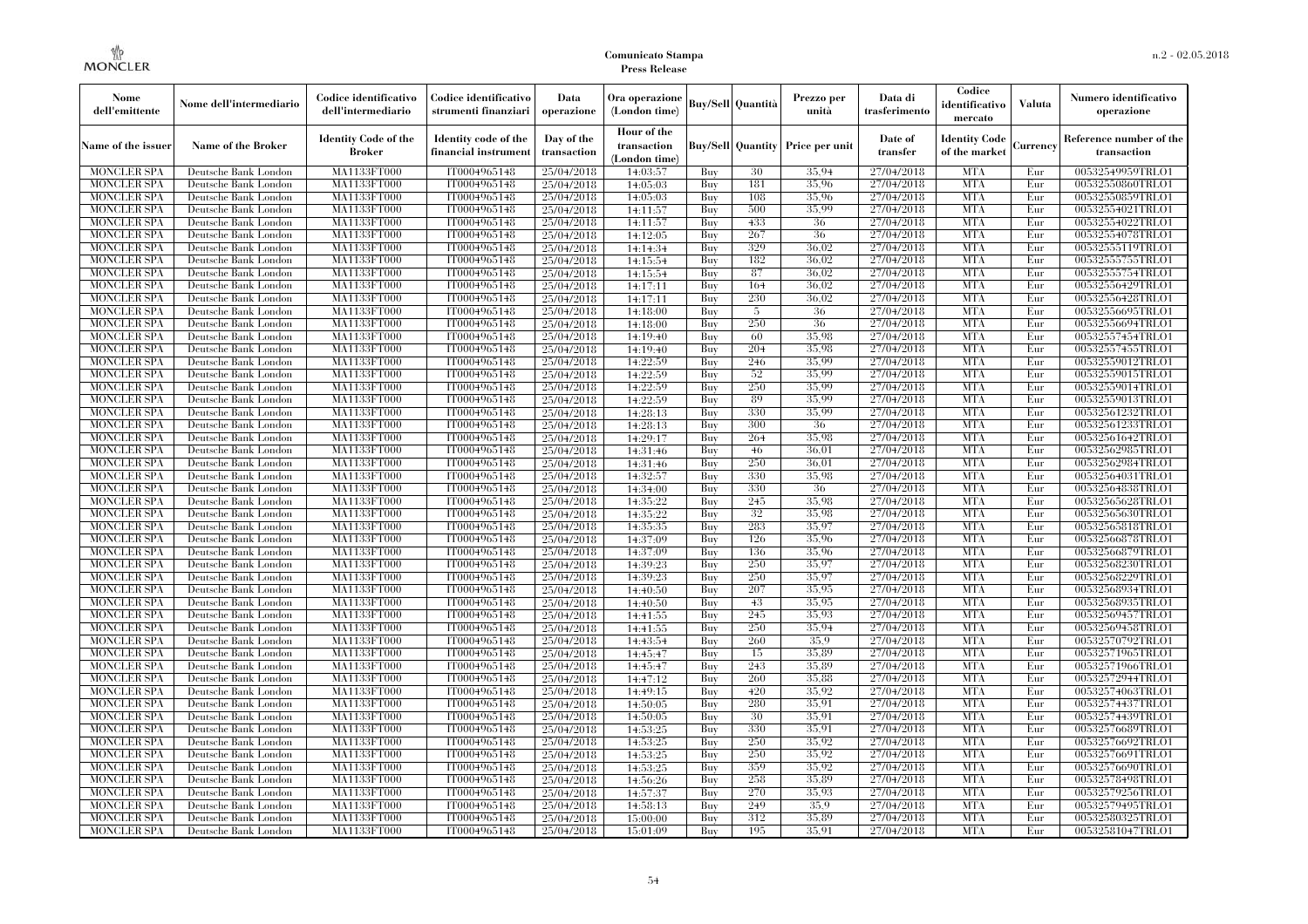| Nome<br>dell'emittente                   | Nome dell'intermediario                      | Codice identificativo<br>dell'intermediario | Codice identificativo<br>strumenti finanziari | Data<br>operazione        | Ora operazione<br>(London time)             |            | Buy/Sell   Quantità      | Prezzo per<br>unità | Data di<br>trasferimento | Codice<br>identificativo<br>mercato   | <b>Valuta</b> | Numero identificativo<br>operazione    |
|------------------------------------------|----------------------------------------------|---------------------------------------------|-----------------------------------------------|---------------------------|---------------------------------------------|------------|--------------------------|---------------------|--------------------------|---------------------------------------|---------------|----------------------------------------|
| Name of the issuer                       | Name of the Broker                           | <b>Identity Code of the</b><br>Broker       | Identity code of the<br>financial instrument  | Day of the<br>transaction | Hour of the<br>transaction<br>(London time) |            | <b>Buy/Sell Quantity</b> | Price per unit      | Date of<br>transfer      | <b>Identity Code</b><br>of the market | Currencv      | Reference number of the<br>transaction |
| <b>MONCLER SPA</b>                       | Deutsche Bank London                         | MA1133FT000                                 | IT0004965148                                  | 25/04/2018                | 15:01:09                                    | Buy        | 76                       | 35,91               | 27/04/2018               | <b>MTA</b>                            | Eur           | 00532581046TRLO1                       |
| <b>MONCLER SPA</b>                       | Deutsche Bank London                         | <b>MA1133FT000</b>                          | IT0004965148                                  | 25/04/2018                | 15:02:55                                    | Buy        | 247                      | 35,88               | 27/04/2018               | <b>MTA</b>                            | Eur           | 00532581870TRLO1                       |
| <b>MONCLER SPA</b>                       | Deutsche Bank London                         | MA1133FT000                                 | IT0004965148                                  | 25/04/2018                | 15:02:55                                    | Buv        | 59                       | 35.88               | 27/04/2018               | <b>MTA</b>                            | Eur           | 00532581898TRLO1                       |
| <b>MONCLER SPA</b>                       | Deutsche Bank London                         | MA1133FT000                                 | IT0004965148                                  | 25/04/2018                | 15:02:55                                    | Buy        | 250                      | 35,88               | 27/04/2018               | <b>MTA</b>                            | Eur           | 00532581897TRLO1                       |
| <b>MONCLER SPA</b>                       | Deutsche Bank London                         | MA1133FT000                                 | IT0004965148                                  | 25/04/2018                | 15:04:09                                    | Buy        | 25                       | 35.9                | 27/04/2018               | <b>MTA</b>                            | Eur           | 00532582566TRLO1                       |
| <b>MONCLER SPA</b>                       | Deutsche Bank London                         | <b>MA1133FT000</b>                          | IT0004965148                                  | 25/04/2018                | 15:04:09                                    | Buy        | 246                      | 35.9                | 27/04/2018               | <b>MTA</b>                            | Eur           | 00532582565TRLO1                       |
| <b>MONCLER SPA</b>                       | Deutsche Bank London                         | MA1133FT000                                 | IT0004965148                                  | 25/04/2018                | 15:06:31                                    | Buy        | 354                      | 35,91               | 27/04/2018               | <b>MTA</b>                            | Eur           | 00532583938TRLO1                       |
| <b>MONCLER SPA</b>                       | Deutsche Bank London                         | MA1133FT000                                 | IT0004965148                                  | 25/04/2018                | 15:06:31                                    | Buy        | $\overline{2}$           | 35.92               | 27/04/2018               | <b>MTA</b>                            | Eur           | 00532583942TRLO1                       |
| <b>MONCLER SPA</b>                       | Deutsche Bank London                         | MA1133FT000                                 | IT0004965148                                  | 25/04/2018                | 15:06:31                                    | Buy        | 366                      | 35.92               | 27/04/2018               | <b>MTA</b>                            | Eur           | 00532583940TRLO1                       |
| <b>MONCLER SPA</b>                       | Deutsche Bank London                         | MA1133FT000                                 | IT0004965148                                  | 25/04/2018                | 15:06:31                                    | Buy        | 250                      | 35.92<br>35,93      | 27/04/2018               | <b>MTA</b><br><b>MTA</b>              | Eur           | 00532583939TRLO1                       |
| <b>MONCLER SPA</b>                       | Deutsche Bank London                         | MA1133FT000                                 | IT0004965148                                  | 25/04/2018                | 15:09:17                                    | Buy        | 269                      | 35,94               | 27/04/2018               | <b>MTA</b>                            | Eur           | 00532585337TRLO1                       |
| <b>MONCLER SPA</b><br><b>MONCLER SPA</b> | Deutsche Bank London<br>Deutsche Bank London | MA1133FT000<br>MA1133FT000                  | IT0004965148<br>IT0004965148                  | 25/04/2018                | 15:10:13<br>15:11:18                        | Buy<br>Buy | 247<br>261               | 35.92               | 27/04/2018<br>27/04/2018 | <b>MTA</b>                            | Eur<br>Eur    | 00532585829TRLO1<br>00532586657TRLO1   |
| <b>MONCLER SPA</b>                       | Deutsche Bank London                         | MA1133FT000                                 | IT0004965148                                  | 25/04/2018<br>25/04/2018  | 15:14:38                                    | Buy        | 310                      | 35.93               | 27/04/2018               | <b>MTA</b>                            | Eur           | 00532588728TRLO1                       |
| <b>MONCLER SPA</b>                       | Deutsche Bank London                         | MA1133FT000                                 | IT0004965148                                  | 25/04/2018                | 15:14:38                                    | Buy        | 123                      | 35.93               | 27/04/2018               | <b>MTA</b>                            | Eur           | 00532588733TRLO1                       |
| <b>MONCLER SPA</b>                       | Deutsche Bank London                         | MA1133FT000                                 | IT0004965148                                  | 25/04/2018                | 15:14:38                                    | Buy        | 254                      | 35,93               | 27/04/2018               | <b>MTA</b>                            | Eur           | 00532588734TRLO1                       |
| <b>MONCLER SPA</b>                       | Deutsche Bank London                         | MA1133FT000                                 | IT0004965148                                  | 25/04/2018                | 15:15:13                                    | Buy        | 290                      | 35.94               | 27/04/2018               | <b>MTA</b>                            | Eur           | 00532589278TRLO1                       |
| <b>MONCLER SPA</b>                       | Deutsche Bank London                         | MA1133FT000                                 | IT0004965148                                  | 25/04/2018                | 15:17:21                                    | Buy        | 100                      | 35.92               | 27/04/2018               | <b>MTA</b>                            | Eur           | 00532591252TRLO1                       |
| <b>MONCLER SPA</b>                       | Deutsche Bank London                         | MA1133FT000                                 | IT0004965148                                  | 25/04/2018                | 15:17:21                                    | Buy        | 229                      | 35.92               | 27/04/2018               | <b>MTA</b>                            | Eur           | 00532591253TRLO1                       |
| <b>MONCLER SPA</b>                       | Deutsche Bank London                         | MA1133FT000                                 | IT0004965148                                  | 25/04/2018                | 15:18:21                                    | Buy        | 34                       | 35.91               | 27/04/2018               | <b>MTA</b>                            | Eur           | 00532592377TRLO1                       |
| <b>MONCLER SPA</b>                       | Deutsche Bank London                         | MA1133FT000                                 | IT0004965148                                  | 25/04/2018                | 15:18:21                                    | Buy        | 226                      | 35.91               | 27/04/2018               | <b>MTA</b>                            | Eur           | 00532592380TRLO1                       |
| <b>MONCLER SPA</b>                       | Deutsche Bank London                         | MA1133FT000                                 | IT0004965148                                  | 25/04/2018                | 15:19:45                                    | Buy        | 255                      | 35,92               | 27/04/2018               | <b>MTA</b>                            | Eur           | 00532593895TRLO1                       |
| <b>MONCLER SPA</b>                       | Deutsche Bank London                         | MA1133FT000                                 | IT0004965148                                  | 25/04/2018                | 15:22:01                                    | Buy        | 85                       | 35.94               | 27/04/2018               | <b>MTA</b>                            | Eur           | 00532596008TRLO1                       |
| <b>MONCLER SPA</b>                       | Deutsche Bank London                         | MA1133FT000                                 | IT0004965148                                  | 25/04/2018                | 15:23:19                                    | Buy        | 450                      | 35.96               | 27/04/2018               | <b>MTA</b>                            | Eur           | 00532597220TRLO1                       |
| <b>MONCLER SPA</b>                       | Deutsche Bank London                         | MA1133FT000                                 | IT0004965148                                  | 25/04/2018                | 15:24:57                                    | Buy        | 280                      | 35.95               | 27/04/2018               | <b>MTA</b>                            | Eur           | 00532599009TRLO1                       |
| <b>MONCLER SPA</b>                       | Deutsche Bank London                         | MA1133FT000                                 | IT0004965148                                  | 25/04/2018                | 15:28:07                                    | Buy        | 175                      | 35.94               | 27/04/2018               | <b>MTA</b>                            | Eur           | 00532602242TRLO1                       |
| <b>MONCLER SPA</b>                       | Deutsche Bank London                         | MA1133FT000                                 | IT0004965148                                  | 25/04/2018                | 15:28:08                                    | Buy        | 71                       | 35,95               | 27/04/2018               | <b>MTA</b>                            | Eur           | 00532602308TRLO1                       |
| <b>MONCLER SPA</b>                       | Deutsche Bank London                         | MA1133FT000                                 | IT0004965148                                  | 25/04/2018                | 15:28:08                                    | Buy        | 313                      | 35.95               | 27/04/2018               | <b>MTA</b>                            | Eur           | 00532602307TRLO1                       |
| <b>MONCLER SPA</b>                       | Deutsche Bank London                         | MA1133FT000                                 | IT0004965148                                  | 25/04/2018                | 15:28:09                                    | Buy        | 365                      | 35.95               | 27/04/2018               | <b>MTA</b>                            | Eur           | 00532602313TRLO1                       |
| <b>MONCLER SPA</b>                       | Deutsche Bank London                         | <b>MA1133FT000</b>                          | IT0004965148                                  | 25/04/2018                | 15:28:09                                    | Buy        | 105                      | 35.95               | 27/04/2018               | <b>MTA</b>                            | Eur           | 00532602314TRLO1                       |
| <b>MONCLER SPA</b>                       | Deutsche Bank London                         | MA1133FT000                                 | IT0004965148                                  | 25/04/2018                | 15:29:57                                    | Buy        | 54                       | 35.93               | 27/04/2018               | <b>MTA</b>                            | Eur           | 00532603797TRLO1                       |
| <b>MONCLER SPA</b>                       | Deutsche Bank London                         | MA1133FT000                                 | IT0004965148                                  | 25/04/2018                | 15:29:57                                    | Buy        | 416                      | 35,93               | 27/04/2018               | <b>MTA</b>                            | Eur           | 00532603799TRLO1                       |
| <b>MONCLER SPA</b>                       | Deutsche Bank London                         | MA1133FT000                                 | IT0004965148                                  | 25/04/2018                | 15:30:44                                    | Buy        | 356                      | 35.92               | 27/04/2018               | <b>MTA</b>                            | Eur           | 00532604722TRLO1                       |
| <b>MONCLER SPA</b>                       | Deutsche Bank London                         | MA1133FT000                                 | IT0004965148                                  | 25/04/2018                | 15:31:06                                    | Buy        | 325                      | 35.91               | 27/04/2018               | <b>MTA</b>                            | Eur           | 00532605100TRLO1                       |
| <b>MONCLER SPA</b>                       | Deutsche Bank London                         | <b>MA1133FT000</b>                          | IT0004965148                                  | 25/04/2018                | 15:33:09                                    | Buy        | 430                      | 35.9                | 27/04/2018               | <b>MTA</b>                            | Eur           | 00532607088TRLO1                       |
| <b>MONCLER SPA</b>                       | Deutsche Bank London                         | MA1133FT000                                 | IT0004965148                                  | 25/04/2018                | 15:35:07                                    | Buy        | 295                      | 35.9                | 27/04/2018               | <b>MTA</b>                            | Eur           | 00532608921TRLO1                       |
| <b>MONCLER SPA</b>                       | Deutsche Bank London                         | MA1133FT000                                 | IT0004965148                                  | 25/04/2018                | 15:39:25                                    | Buy        | 360                      | 35.91               | 27/04/2018               | <b>MTA</b>                            | Eur           | 00532612748TRLO1                       |
| <b>MONCLER SPA</b>                       | Deutsche Bank London                         | <b>MA1133FT000</b>                          | IT0004965148                                  | 25/04/2018                | 15:39:50                                    | Buy        | 67                       | 35.92               | 27/04/2018               | <b>MTA</b>                            | Eur           | 00532613065TRLO1                       |
| <b>MONCLER SPA</b>                       | Deutsche Bank London                         | MA1133FT000                                 | IT0004965148                                  | 25/04/2018                | 15:39:50                                    | Buy        | 100                      | 35.92               | 27/04/2018               | <b>MTA</b>                            | Eur           | 00532613066TRLO1                       |
| <b>MONCLER SPA</b>                       | Deutsche Bank London                         | <b>MA1133FT000</b>                          | IT0004965148                                  | 25/04/2018                | 15:39:55                                    | Buy        | 203                      | 35,92               | 27/04/2018               | <b>MTA</b>                            | Eur           | 00532613130TRLO1                       |
| <b>MONCLER SPA</b>                       | Deutsche Bank London                         | MA1133FT000                                 | IT0004965148                                  | 25/04/2018                | 15:40:23                                    | Buy        | 330                      | 35.9                | 27/04/2018               | <b>MTA</b>                            | Eur           | 00532613518TRLO1                       |
| <b>MONCLER SPA</b>                       | Deutsche Bank London                         | MA1133FT000                                 | IT0004965148                                  | 25/04/2018                | 15:40:23                                    | Buy        | 460                      | 35.91               | 27/04/2018               | <b>MTA</b>                            | Eur           | 00532613517TRLO1                       |
| <b>MONCLER SPA</b>                       | Deutsche Bank London                         | MA1133FT000                                 | IT0004965148                                  | 25/04/2018                | 15:40:23                                    | Buy        | 90                       | 35.92               | 27/04/2018               | <b>MTA</b>                            | Eur           | 00532613520TRLO1                       |
| <b>MONCLER SPA</b>                       | Deutsche Bank London                         | MA1133FT000                                 | IT0004965148                                  | 25/04/2018                | 15:40:23                                    | Buy        | 250                      | 35.92               | 27/04/2018               | <b>MTA</b>                            | Eur           | 00532613519TRLO1                       |
| <b>MONCLER SPA</b>                       | Deutsche Bank London                         | MA1133FT000                                 | IT0004965148                                  | 25/04/2018                | 15:43:35                                    | Buy        | 22                       | 35,91               | 27/04/2018               | <b>MTA</b>                            | Eur           | 00532616164TRLO1                       |
| <b>MONCLER SPA</b>                       | Deutsche Bank London                         | MA1133FT000                                 | IT0004965148                                  | 25/04/2018                | 15:43:35                                    | Buy        | 228                      | 35.91               | 27/04/2018               | <b>MTA</b>                            | Eur           | 00532616165TRLO1                       |
| <b>MONCLER SPA</b>                       | Deutsche Bank London                         | MA1133FT000                                 | IT0004965148                                  | 25/04/2018                | 15:43:35                                    | Buy        | 178                      | 35.92               | 27/04/2018               | <b>MTA</b>                            | Eur           | 00532616171TRLO1                       |
| <b>MONCLER SPA</b>                       | Deutsche Bank London                         | MA1133FT000                                 | IT0004965148                                  | 25/04/2018                | 15:43:35                                    | Buy        | 112                      | 35.92               | 27/04/2018               | <b>MTA</b>                            | Eur           | 00532616169TRLO1                       |
| <b>MONCLER SPA</b>                       | Deutsche Bank London                         | MA1133FT000                                 | IT0004965148                                  | 25/04/2018                | 15:43:35                                    | Buy        | 250                      | 35.92               | 27/04/2018               | <b>MTA</b>                            | Eur           | 00532616166TRLO1                       |
| <b>MONCLER SPA</b>                       | Deutsche Bank London                         | MA1133FT000                                 | IT0004965148                                  | 25/04/2018                | 15:50:21                                    | Buy        | 340                      | 35,97               | 27/04/2018               | <b>MTA</b>                            | Eur           | 00532621577TRLO1                       |
| <b>MONCLER SPA</b>                       | Deutsche Bank London                         | MA1133FT000                                 | IT0004965148                                  | 25/04/2018                | 15:51:22                                    | Buy        | 500                      | 35,96<br>35.95      | 27/04/2018               | <b>MTA</b><br><b>MTA</b>              | Eur           | 00532622467TRLO1                       |
| <b>MONCLER SPA</b><br><b>MONCLER SPA</b> | Deutsche Bank London<br>Deutsche Bank London | MA1133FT000<br>MA1133FT000                  | IT0004965148<br>IT0004965148                  | 25/04/2018                | 15:51:29<br>15:53:09                        | Buy<br>Buy | 440<br>44                | 35.96               | 27/04/2018<br>27/04/2018 | <b>MTA</b>                            | Eur<br>Eur    | 00532622493TRLO1<br>00532623710TRLO1   |
|                                          |                                              |                                             |                                               | 25/04/2018                |                                             |            |                          |                     |                          |                                       |               |                                        |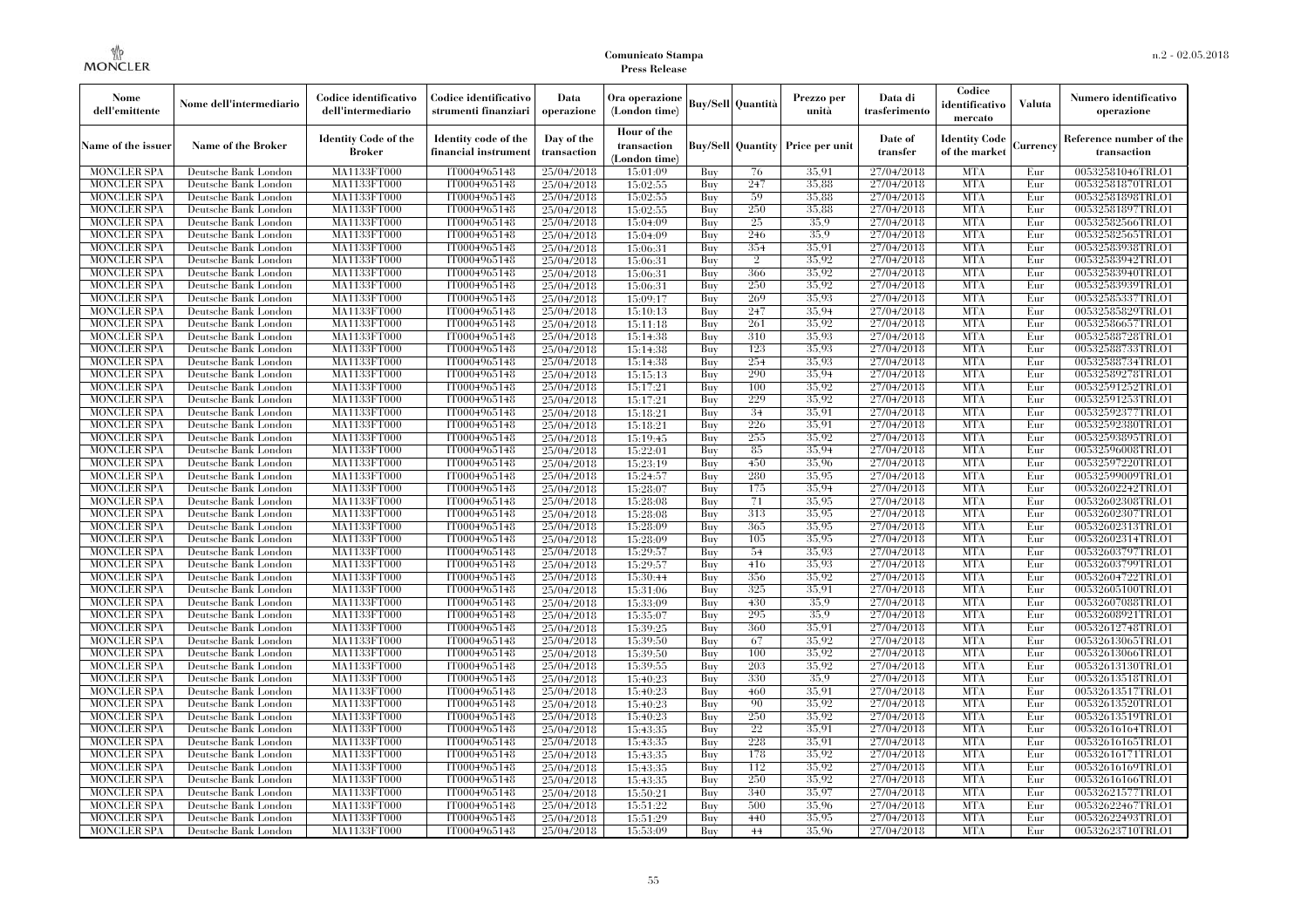| Nome<br>dell'emittente                   | Nome dell'intermediario                      | Codice identificativo<br>dell'intermediario | Codice identificativo<br>strumenti finanziari | Data<br>operazione        | Ora operazione<br>(London time)             |            | Buy/Sell   Quantità      | Prezzo per<br>unità | Data di<br>trasferimento | Codice<br>identificativo<br>mercato   | <b>Valuta</b> | Numero identificativo<br>operazione    |
|------------------------------------------|----------------------------------------------|---------------------------------------------|-----------------------------------------------|---------------------------|---------------------------------------------|------------|--------------------------|---------------------|--------------------------|---------------------------------------|---------------|----------------------------------------|
| Name of the issuer                       | Name of the Broker                           | <b>Identity Code of the</b><br>Broker       | Identity code of the<br>financial instrument  | Day of the<br>transaction | Hour of the<br>transaction<br>(London time) |            | <b>Buy/Sell Quantity</b> | Price per unit      | Date of<br>transfer      | <b>Identity Code</b><br>of the market | Currencv      | Reference number of the<br>transaction |
| <b>MONCLER SPA</b>                       | Deutsche Bank London                         | MA1133FT000                                 | IT0004965148                                  | 25/04/2018                | 15:53:09                                    | Buy        | 325                      | 35,96               | 27/04/2018               | <b>MTA</b>                            | Eur           | 00532623712TRLO1                       |
| <b>MONCLER SPA</b>                       | Deutsche Bank London                         | <b>MA1133FT000</b>                          | IT0004965148                                  | 25/04/2018                | 15:53:09                                    | Buy        | 250                      | 35,96               | 27/04/2018               | <b>MTA</b>                            | Eur           | 00532623719TRLO1                       |
| <b>MONCLER SPA</b>                       | Deutsche Bank London                         | MA1133FT000                                 | IT0004965148                                  | 25/04/2018                | 15:53:09                                    | Buv        | 440                      | 35.96               | 27/04/2018               | <b>MTA</b>                            | Eur           | 00532623717TRLO1                       |
| <b>MONCLER SPA</b>                       | Deutsche Bank London                         | MA1133FT000                                 | IT0004965148                                  | 25/04/2018                | 15:54:29                                    | Buy        | 230                      | 35,95               | 27/04/2018               | <b>MTA</b>                            | Eur           | 00532624474TRLO1                       |
| <b>MONCLER SPA</b>                       | Deutsche Bank London                         | MA1133FT000<br><b>MA1133FT000</b>           | IT0004965148                                  | 25/04/2018                | 15:54:29                                    | Buy        | 40<br>25                 | 35,95<br>35,96      | 27/04/2018<br>27/04/2018 | <b>MTA</b><br><b>MTA</b>              | Eur<br>Eur    | 00532624475TRLO1                       |
| <b>MONCLER SPA</b><br><b>MONCLER SPA</b> | Deutsche Bank London<br>Deutsche Bank London | MA1133FT000                                 | IT0004965148<br>IT0004965148                  | 25/04/2018<br>25/04/2018  | 15:54:29<br>15:54:29                        | Buy<br>Buy | 250                      | 35,96               | 27/04/2018               | <b>MTA</b>                            | Eur           | 00532624477TRLO1<br>00532624476TRLO1   |
| <b>MONCLER SPA</b>                       | Deutsche Bank London                         | MA1133FT000                                 | IT0004965148                                  | 25/04/2018                | 15:56:02                                    | Buy        | 283                      | 35.93               | 27/04/2018               | <b>MTA</b>                            | Eur           | 00532625447TRLO1                       |
| <b>MONCLER SPA</b>                       | Deutsche Bank London                         | MA1133FT000                                 | IT0004965148                                  | 25/04/2018                | 15:57:33                                    | Buy        | 340                      | 35.91               | 27/04/2018               | <b>MTA</b>                            | Eur           | 00532626244TRLO1                       |
| <b>MONCLER SPA</b>                       | Deutsche Bank London                         | MA1133FT000                                 | IT0004965148                                  | 25/04/2018                | 15:59:05                                    | Buy        | 275                      | 35.92               | 27/04/2018               | <b>MTA</b>                            | Eur           | 00532627280TRLO1                       |
| <b>MONCLER SPA</b>                       | Deutsche Bank London                         | MA1133FT000                                 | IT0004965148                                  | 25/04/2018                | 16:03:16                                    | Buy        | 250                      | 35,97               | 27/04/2018               | <b>MTA</b>                            | Eur           | 00532630169TRLO1                       |
| <b>MONCLER SPA</b>                       | Deutsche Bank London                         | MA1133FT000                                 | IT0004965148                                  | 25/04/2018                | 16:03:16                                    | Buy        | 250                      | 35,97               | 27/04/2018               | <b>MTA</b>                            | Eur           | 00532630168TRLO1                       |
| <b>MONCLER SPA</b>                       | Deutsche Bank London                         | MA1133FT000                                 | IT0004965148                                  | 25/04/2018                | 16:03:16                                    | Buy        | 376                      | 35.97               | 27/04/2018               | <b>MTA</b>                            | Eur           | 00532630167TRLO1                       |
| <b>MONCLER SPA</b>                       | Deutsche Bank London                         | MA1133FT000                                 | IT0004965148                                  | 25/04/2018                | 16:03:32                                    | Buy        | 293                      | 35.98               | 27/04/2018               | <b>MTA</b>                            | Eur           | 00532630370TRLO1                       |
| <b>MONCLER SPA</b>                       | Deutsche Bank London                         | MA1133FT000                                 | IT0004965148                                  | 25/04/2018                | 16:04:59                                    | Buy        | 250                      | 35.98               | 27/04/2018               | <b>MTA</b>                            | Eur           | 00532631348TRLO1                       |
| <b>MONCLER SPA</b>                       | Deutsche Bank London                         | MA1133FT000                                 | IT0004965148                                  | 25/04/2018                | 16:06:33                                    | Buy        | 783                      | 36,02               | 27/04/2018               | <b>MTA</b>                            | Eur           | 00532632294TRLO1                       |
| <b>MONCLER SPA</b>                       | Deutsche Bank London                         | MA1133FT000                                 | IT0004965148                                  | 25/04/2018                | 16:06:53                                    | Buy        | 265                      | 36.01               | 27/04/2018               | <b>MTA</b>                            | Eur           | 00532632551TRLO1                       |
| <b>MONCLER SPA</b>                       | Deutsche Bank London                         | MA1133FT000                                 | IT0004965148                                  | 25/04/2018                | 16:06:53                                    | Buy        | 250                      | 36,02               | 27/04/2018               | <b>MTA</b>                            | Eur           | 00532632552TRLO1                       |
| <b>MONCLER SPA</b>                       | Deutsche Bank London                         | MA1133FT000                                 | IT0004965148                                  | 25/04/2018                | 16:06:53                                    | Buy        | 25                       | 36,02               | 27/04/2018               | <b>MTA</b>                            | Eur           | 00532632553TRLO1                       |
| <b>MONCLER SPA</b>                       | Deutsche Bank London                         | MA1133FT000                                 | IT0004965148                                  | 25/04/2018                | 16:09:00                                    | Buy        | 276                      | 36,01               | 27/04/2018               | <b>MTA</b>                            | Eur           | 00532633929TRLO1                       |
| <b>MONCLER SPA</b>                       | Deutsche Bank London                         | MA1133FT000                                 | IT0004965148                                  | 25/04/2018                | 16:10:16                                    | Buy        | 250                      | 36                  | 27/04/2018               | <b>MTA</b>                            | Eur           | 00532634967TRLO1                       |
| <b>MONCLER SPA</b>                       | Deutsche Bank London                         | MA1133FT000                                 | IT0004965148                                  | 25/04/2018                | 16:11:06                                    | Buy        | 114                      | 36,01               | 27/04/2018               | <b>MTA</b>                            | Eur           | 00532635517TRLO1                       |
| <b>MONCLER SPA</b>                       | Deutsche Bank London                         | MA1133FT000                                 | IT0004965148                                  | 25/04/2018                | 16:11:15                                    | Buy        | 169                      | 36                  | 27/04/2018               | <b>MTA</b>                            | Eur           | 00532635807TRLO1                       |
| <b>MONCLER SPA</b>                       | Deutsche Bank London                         | MA1133FT000                                 | IT0004965148<br>IT0004965148                  | 25/04/2018<br>25/04/2018  | 16:11:31                                    | Buy        | 146<br>16                | 36<br>35,99         | 27/04/2018<br>27/04/2018 | <b>MTA</b><br><b>MTA</b>              | Eur           | 00532636021TRLO1                       |
| <b>MONCLER SPA</b><br><b>MONCLER SPA</b> | Deutsche Bank London<br>Deutsche Bank London | MA1133FT000<br>MA1133FT000                  | IT0004965148                                  | 25/04/2018                | 16:11:47<br>16:14:47                        | Buy<br>Buy | 151                      | 35.98               | 27/04/2018               | <b>MTA</b>                            | Eur<br>Eur    | 00532636212TRLO1<br>00532638433TRLO1   |
| <b>MONCLER SPA</b>                       | Deutsche Bank London                         | MA1133FT000                                 | IT0004965148                                  | 25/04/2018                | 16:14:47                                    | Buy        | 250                      | 35.99               | 27/04/2018               | <b>MTA</b>                            | Eur           | 00532638436TRLO1                       |
| <b>MONCLER SPA</b>                       | Deutsche Bank London                         | MA1133FT000                                 | IT0004965148                                  | 25/04/2018                | 16:14:47                                    | Buy        | 150                      | 35.99               | 27/04/2018               | <b>MTA</b>                            | Eur           | 00532638437TRLO1                       |
| <b>MONCLER SPA</b>                       | Deutsche Bank London                         | MA1133FT000                                 | IT0004965148                                  | 25/04/2018                | 16:14:47                                    | Buy        | 280                      | 35.99               | 27/04/2018               | <b>MTA</b>                            | Eur           | 00532638441TRLO1                       |
| <b>MONCLER SPA</b>                       | Deutsche Bank London                         | <b>MA1133FT000</b>                          | IT0004965148                                  | 25/04/2018                | 16:14:47                                    | Buy        | 250                      | 35.99               | 27/04/2018               | <b>MTA</b>                            | Eur           | 00532638442TRLO1                       |
| <b>MONCLER SPA</b>                       | Deutsche Bank London                         | MA1133FT000                                 | IT0004965148                                  | 25/04/2018                | 16:14:47                                    | Buy        | 250                      | 35,99               | 27/04/2018               | <b>MTA</b>                            | Eur           | 00532638443TRLO1                       |
| <b>MONCLER SPA</b>                       | Deutsche Bank London                         | MA1133FT000                                 | IT0004965148                                  | 25/04/2018                | 16:17:33                                    | Buy        | 332                      | 35,98               | 27/04/2018               | <b>MTA</b>                            | Eur           | 00532640703TRLO1                       |
| <b>MONCLER SPA</b>                       | Deutsche Bank London                         | MA1133FT000                                 | IT0004965148                                  | 25/04/2018                | 16:18:10                                    | Buv        | 289                      | 35.97               | 27/04/2018               | <b>MTA</b>                            | Eur           | 00532641335TRLO1                       |
| <b>MONCLER SPA</b>                       | Deutsche Bank London                         | MA1133FT000                                 | IT0004965148                                  | 25/04/2018                | 16:18:19                                    | Buy        | 278                      | 35,99               | 27/04/2018               | <b>MTA</b>                            | Eur           | 00532641446TRLO1                       |
| <b>MONCLER SPA</b>                       | Deutsche Bank London                         | <b>MA1133FT000</b>                          | IT0004965148                                  | 25/04/2018                | 16:20:47                                    | Buy        | 209                      | 35.98               | 27/04/2018               | <b>MTA</b>                            | Eur           | 00532643703TRLO1                       |
| <b>MONCLER SPA</b>                       | Deutsche Bank London                         | MA1133FT000                                 | IT0004965148                                  | 25/04/2018                | 16:20:47                                    | Buy        | 145                      | 35,98               | 27/04/2018               | <b>MTA</b>                            | Eur           | 00532643704TRLO1                       |
| <b>MONCLER SPA</b>                       | Deutsche Bank London                         | MA1133FT000                                 | IT0004965148                                  | 25/04/2018                | 16:22:20                                    | Buv        | 39                       | 35.99               | 27/04/2018               | <b>MTA</b>                            | Eur           | 00532645159TRLO1                       |
| <b>MONCLER SPA</b>                       | Deutsche Bank London                         | <b>MA1133FT000</b>                          | IT0004965148                                  | 25/04/2018                | 16:22:20                                    | Buy        | 365                      | 35,99               | 27/04/2018               | <b>MTA</b>                            | Eur           | 00532645162TRLO1                       |
| <b>MONCLER SPA</b>                       | Deutsche Bank London                         | MA1133FT000                                 | IT0004965148                                  | 25/04/2018                | 16:22:20                                    | Buy        | 3                        | 35,99               | 27/04/2018               | <b>MTA</b>                            | Eur           | 00532645166TRLO1                       |
| <b>MONCLER SPA</b>                       | Deutsche Bank London                         | <b>MA1133FT000</b>                          | IT0004965148                                  | 25/04/2018                | 16:22:31                                    | Buy        | 295                      | 36                  | 27/04/2018               | <b>MTA</b>                            | Eur           | 00532645364TRLO1                       |
| <b>MONCLER SPA</b>                       | Deutsche Bank London                         | MA1133FT000                                 | IT0004965148                                  | 25/04/2018                | 16:23:24                                    | Buy        | 460                      | 35,99               | 27/04/2018               | <b>MTA</b>                            | Eur           | 00532645984TRLO1                       |
| <b>MONCLER SPA</b>                       | Deutsche Bank London                         | MA1133FT000                                 | IT0004965148                                  | 25/04/2018                | 16:24:05                                    | Buy        | 285                      | 35.98               | 27/04/2018               | <b>MTA</b>                            | Eur           | 00532646389TRLO1                       |
| <b>MONCLER SPA</b>                       | Deutsche Bank London                         | MA1133FT000                                 | IT0004965148                                  | 25/04/2018                | 16:24:05                                    | Buy        | 250                      | 35,99<br>35,97      | 27/04/2018               | <b>MTA</b>                            | Eur           | 00532646391TRLO1                       |
| <b>MONCLER SPA</b>                       | Deutsche Bank London                         | MA1133FT000                                 | IT0004965148                                  | 25/04/2018                | 16:24:13                                    | Buy<br>Buy | 378<br>152               | 35,98               | 27/04/2018<br>27/04/2018 | <b>MTA</b><br><b>MTA</b>              | Eur<br>Eur    | 00532646497TRLO1                       |
| <b>MONCLER SPA</b><br><b>MONCLER SPA</b> | Deutsche Bank London<br>Deutsche Bank London | MA1133FT000<br>MA1133FT000                  | IT0004965148<br>IT0004965148                  | 25/04/2018<br>25/04/2018  | 16:24:13<br>16:24:13                        | Buy        | 128                      | 35.98               | 27/04/2018               | <b>MTA</b>                            | Eur           | 00532646498TRLO1<br>00532646499TRLO1   |
| <b>MONCLER SPA</b>                       | Deutsche Bank London                         | MA1133FT000                                 | IT0004965148                                  | 25/04/2018                | 16:26:23                                    | Buy        | 91                       | 35.93               | 27/04/2018               | <b>MTA</b>                            | Eur           | 00532648085TRLO1                       |
| <b>MONCLER SPA</b>                       | Deutsche Bank London                         | MA1133FT000                                 | IT0004965148                                  | 25/04/2018                | 16:26:23                                    | Buy        | 214                      | 35.93               | 27/04/2018               | <b>MTA</b>                            | Eur           | 00532648086TRLO1                       |
| <b>MONCLER SPA</b>                       | Deutsche Bank London                         | MA1133FT000                                 | IT0004965148                                  | 25/04/2018                | 16:28:34                                    | Buy        | 359                      | 35.94               | 27/04/2018               | <b>MTA</b>                            | Eur           | 00532649562TRLO1                       |
| <b>MONCLER SPA</b>                       | Deutsche Bank London                         | MA1133FT000                                 | IT0004965148                                  | 25/04/2018                | 16:28:53                                    | Buy        | 61                       | 35.94               | 27/04/2018               | <b>MTA</b>                            | Eur           | 00532649778TRLO1                       |
| <b>MONCLER SPA</b>                       | Deutsche Bank London                         | MA1133FT000                                 | IT0004965148                                  | 26/04/2018                | 08:00:43                                    | Buy        | 261                      | 36,06               | 30/04/2018               | <b>MTA</b>                            | Eur           | 00532658647TRLO1                       |
| <b>MONCLER SPA</b>                       | Deutsche Bank London                         | MA1133FT000                                 | IT0004965148                                  | 26/04/2018                | 08:02:06                                    | Buy        | 400                      | 36,08               | 30/04/2018               | <b>MTA</b>                            | Eur           | 00532659149TRLO1                       |
| <b>MONCLER SPA</b>                       | Deutsche Bank London                         | MA1133FT000                                 | IT0004965148                                  | 26/04/2018                | 08:02:06                                    | Buy        | 50                       | 36,08               | 30/04/2018               | <b>MTA</b>                            | Eur           | 00532659150TRLO1                       |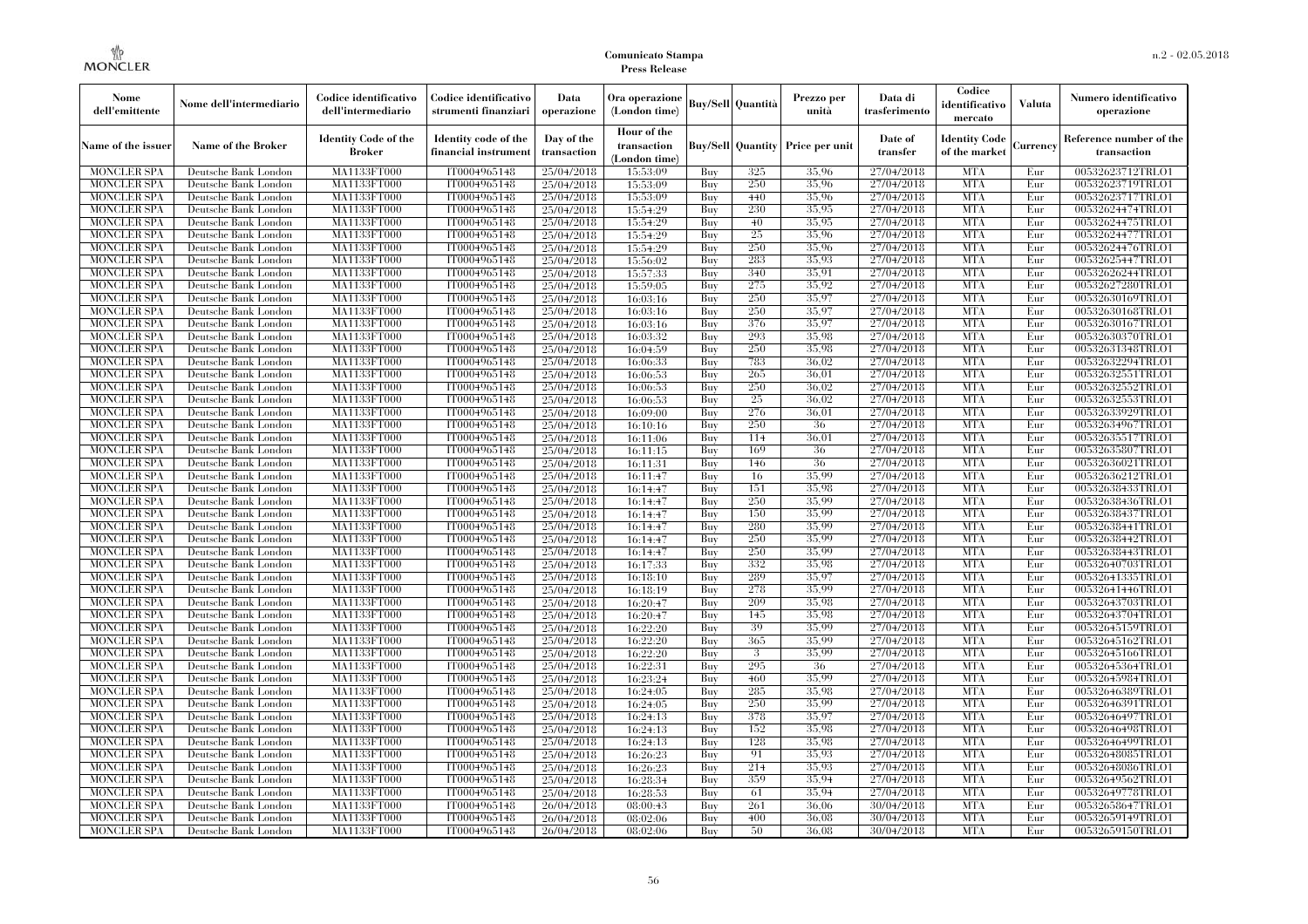| Nome<br>dell'emittente                   | Nome dell'intermediario                      | Codice identificativo<br>dell'intermediario  | Codice identificativo<br>strumenti finanziari | Data<br>operazione        | Ora operazione<br>(London time)             |            | <b>Buy/Sell Quantità</b> | Prezzo per<br>unità                     | Data di<br>trasferimento | Codice<br>identificativo<br>mercato   | <b>Valuta</b> | Numero identificativo<br>operazione    |
|------------------------------------------|----------------------------------------------|----------------------------------------------|-----------------------------------------------|---------------------------|---------------------------------------------|------------|--------------------------|-----------------------------------------|--------------------------|---------------------------------------|---------------|----------------------------------------|
| Name of the issuer                       | Name of the Broker                           | <b>Identity Code of the</b><br><b>Broker</b> | Identity code of the<br>financial instrument  | Day of the<br>transaction | Hour of the<br>transaction<br>(London time) |            |                          | <b>Buy/Sell Quantity Price per unit</b> | Date of<br>transfer      | <b>Identity Code</b><br>of the market | Currencv      | Reference number of the<br>transaction |
| <b>MONCLER SPA</b>                       | Deutsche Bank London                         | MA1133FT000                                  | IT0004965148                                  | 26/04/2018                | 08:03:03                                    | Buy        | 253                      | 36,05                                   | 30/04/2018               | <b>MTA</b>                            | Eur           | 00532659490TRLO1                       |
| <b>MONCLER SPA</b>                       | Deutsche Bank London                         | <b>MA1133FT000</b>                           | IT0004965148                                  | 26/04/2018                | 08:04:23                                    | Buy        | 310                      | 36                                      | 30/04/2018               | <b>MTA</b>                            | Eur           | 00532659865TRLO1                       |
| <b>MONCLER SPA</b>                       | Deutsche Bank London                         | MA1133FT000                                  | IT0004965148                                  | 26/04/2018                | 08:06:28                                    | Buy        | 262                      | 36.05                                   | 30/04/2018               | <b>MTA</b>                            | Eur           | 00532660564TRLO1                       |
| <b>MONCLER SPA</b>                       | Deutsche Bank London                         | MA1133FT000                                  | IT0004965148                                  | 26/04/2018                | 08:06:28                                    | Buy        | 37                       | 36,05<br>36.05                          | 30/04/2018               | <b>MTA</b>                            | Eur           | 00532660565TRLO1                       |
| <b>MONCLER SPA</b>                       | Deutsche Bank London                         | MA1133FT000<br><b>MA1133FT000</b>            | IT0004965148<br>IT0004965148                  | 26/04/2018                | 08:06:28                                    | Buy        | 31<br>270                | 36,04                                   | 30/04/2018               | <b>MTA</b><br><b>MTA</b>              | Eur<br>Eur    | 00532660566TRLO1                       |
| MONCLER SPA<br><b>MONCLER SPA</b>        | Deutsche Bank London<br>Deutsche Bank London | MA1133FT000                                  | IT0004965148                                  | 26/04/2018<br>26/04/2018  | 08:06:29<br>08:07:24                        | Buy<br>Buy | 240                      | 36,04                                   | 30/04/2018<br>30/04/2018 | <b>MTA</b>                            | Eur           | 00532660567TRLO1<br>00532660826TRLO1   |
| <b>MONCLER SPA</b>                       | Deutsche Bank London                         | MA1133FT000                                  | IT0004965148                                  | 26/04/2018                | 08:08:12                                    | Buv        | 250                      | 36                                      | 30/04/2018               | <b>MTA</b>                            | Eur           | 00532661138TRLO1                       |
| <b>MONCLER SPA</b>                       | Deutsche Bank London                         | MA1133FT000                                  | IT0004965148                                  | 26/04/2018                | 08:09:30                                    | Buy        | 247                      | 35,97                                   | 30/04/2018               | <b>MTA</b>                            | Eur           | 00532661891TRLO1                       |
| <b>MONCLER SPA</b>                       | Deutsche Bank London                         | <b>MA1133FT000</b>                           | IT0004965148                                  | 26/04/2018                | 08:14:47                                    | Buy        | 280                      | 36.11                                   | 30/04/2018               | <b>MTA</b>                            | Eur           | 00532664493TRLO1                       |
| <b>MONCLER SPA</b>                       | Deutsche Bank London                         | MA1133FT000                                  | IT0004965148                                  | 26/04/2018                | 08:15:08                                    | Buy        | 56                       | 36,19                                   | 30/04/2018               | <b>MTA</b>                            | Eur           | 00532664801TRLO1                       |
| <b>MONCLER SPA</b>                       | Deutsche Bank London                         | MA1133FT000                                  | IT0004965148                                  | 26/04/2018                | 08:15:08                                    | Buy        | 300                      | 36,19                                   | 30/04/2018               | <b>MTA</b>                            | Eur           | 00532664802TRLO1                       |
| <b>MONCLER SPA</b>                       | Deutsche Bank London                         | MA1133FT000                                  | IT0004965148                                  | 26/04/2018                | 08:15:08                                    | Buy        | 64                       | 36.19                                   | 30/04/2018               | <b>MTA</b>                            | Eur           | 00532664803TRLO1                       |
| <b>MONCLER SPA</b>                       | Deutsche Bank London                         | MA1133FT000                                  | IT0004965148                                  | 26/04/2018                | 08:15:08                                    | Buy        | 290                      | 36,18                                   | 30/04/2018               | <b>MTA</b>                            | Eur           | 00532664804TRLO1                       |
| <b>MONCLER SPA</b>                       | Deutsche Bank London                         | MA1133FT000                                  | IT0004965148                                  | 26/04/2018                | 08:15:08                                    | Buy        | 400                      | 36.2                                    | 30/04/2018               | <b>MTA</b>                            | Eur           | 00532664805TRLO1                       |
| <b>MONCLER SPA</b>                       | Deutsche Bank London                         | MA1133FT000                                  | IT0004965148                                  | 26/04/2018                | 08:15:08                                    | Buy        | 106                      | 36.21                                   | 30/04/2018               | <b>MTA</b>                            | Eur           | 00532664806TRLO1                       |
| <b>MONCLER SPA</b>                       | Deutsche Bank London                         | MA1133FT000                                  | IT0004965148                                  | 26/04/2018                | 08:18:09                                    | Buy        | 270                      | 36.23                                   | 30/04/2018               | <b>MTA</b>                            | Eur           | 00532666472TRLO1                       |
| <b>MONCLER SPA</b>                       | Deutsche Bank London                         | MA1133FT000                                  | IT0004965148                                  | 26/04/2018                | 08:19:06                                    | Buy        | 103                      | 36,24                                   | 30/04/2018               | <b>MTA</b>                            | Eur           | 00532667843TRLO1                       |
| <b>MONCLER SPA</b>                       | Deutsche Bank London                         | MA1133FT000                                  | IT0004965148                                  | 26/04/2018                | 08:19:06                                    | Buy        | 182                      | 36.24                                   | 30/04/2018               | <b>MTA</b>                            | Eur           | 00532667844TRLO1                       |
| <b>MONCLER SPA</b>                       | Deutsche Bank London                         | MA1133FT000                                  | IT0004965148                                  | 26/04/2018                | 08:19:11                                    | Buy        | 250                      | 36,23                                   | 30/04/2018               | <b>MTA</b>                            | Eur           | 00532667969TRLO1                       |
| MONCLER SPA                              | Deutsche Bank London                         | MA1133FT000                                  | IT0004965148                                  | 26/04/2018                | 08:22:30                                    | Buy        | 320                      | 36,24                                   | 30/04/2018               | <b>MTA</b>                            | Eur           | 00532669706TRLO1                       |
| <b>MONCLER SPA</b>                       | Deutsche Bank London                         | MA1133FT000                                  | IT0004965148                                  | 26/04/2018                | 08:22:53                                    | Buy        | 71                       | 36,23                                   | 30/04/2018               | <b>MTA</b>                            | Eur           | 00532669842TRLO1                       |
| <b>MONCLER SPA</b>                       | Deutsche Bank London                         | MA1133FT000                                  | IT0004965148                                  | 26/04/2018                | 08:22:53                                    | Buy        | 184                      | 36,23                                   | 30/04/2018               | <b>MTA</b>                            | Eur           | 00532669844TRLO1                       |
| <b>MONCLER SPA</b>                       | Deutsche Bank London                         | MA1133FT000                                  | IT0004965148                                  | 26/04/2018                | 08:23:33                                    | Buy        | 60                       | 36.24                                   | 30/04/2018               | <b>MTA</b>                            | Eur           | 00532670211TRLO1                       |
| <b>MONCLER SPA</b><br><b>MONCLER SPA</b> | Deutsche Bank London<br>Deutsche Bank London | MA1133FT000<br>MA1133FT000                   | IT0004965148<br>IT0004965148                  | 26/04/2018<br>26/04/2018  | 08:27:10<br>08:27:10                        | Buy<br>Buy | 46<br>174                | 36,25<br>36,25                          | 30/04/2018<br>30/04/2018 | <b>MTA</b><br><b>MTA</b>              | Eur<br>Eur    | 00532671515TRLO1<br>00532671516TRLO1   |
| <b>MONCLER SPA</b>                       | Deutsche Bank London                         | MA1133FT000                                  | IT0004965148                                  | 26/04/2018                | 08:27:11                                    | Buy        | 162                      | 36,24                                   | 30/04/2018               | <b>MTA</b>                            | Eur           | 00532671518TRLO1                       |
| <b>MONCLER SPA</b>                       | Deutsche Bank London                         | MA1133FT000                                  | IT0004965148                                  | 26/04/2018                | 08:27:12                                    | Buy        | 63                       | 36.24                                   | 30/04/2018               | <b>MTA</b>                            | Eur           | 00532671520TRLO1                       |
| <b>MONCLER SPA</b>                       | Deutsche Bank London                         | MA1133FT000                                  | IT0004965148                                  | 26/04/2018                | 08:29:06                                    | Buy        | 295                      | 36.3                                    | 30/04/2018               | <b>MTA</b>                            | Eur           | 00532672246TRLO1                       |
| <b>MONCLER SPA</b>                       | Deutsche Bank London                         | <b>MA1133FT000</b>                           | IT0004965148                                  | 26/04/2018                | 08:29:19                                    | Buy        | 150                      | 36.28                                   | 30/04/2018               | <b>MTA</b>                            | Eur           | 00532672291TRLO1                       |
| MONCLER SPA                              | Deutsche Bank London                         | MA1133FT000                                  | IT0004965148                                  | 26/04/2018                | 08:29:19                                    | Buy        | 130                      | 36,28                                   | 30/04/2018               | <b>MTA</b>                            | Eur           | 00532672292TRLO1                       |
| <b>MONCLER SPA</b>                       | Deutsche Bank London                         | MA1133FT000                                  | IT0004965148                                  | 26/04/2018                | 08:29:26                                    | Buy        | 265                      | 36,27                                   | 30/04/2018               | <b>MTA</b>                            | Eur           | 00532672304TRLO1                       |
| <b>MONCLER SPA</b>                       | Deutsche Bank London                         | MA1133FT000                                  | IT0004965148                                  | 26/04/2018                | 08:31:50                                    | Buy        | 266                      | 36.36                                   | 30/04/2018               | <b>MTA</b>                            | Eur           | 00532673893TRLO1                       |
| <b>MONCLER SPA</b>                       | Deutsche Bank London                         | <b>MA1133FT000</b>                           | IT0004965148                                  | 26/04/2018                | 08:32:15                                    | Buy        | 100                      | 36,35                                   | 30/04/2018               | <b>MTA</b>                            | Eur           | 00532674045TRLO1                       |
| <b>MONCLER SPA</b>                       | Deutsche Bank London                         | MA1133FT000                                  | IT0004965148                                  | 26/04/2018                | 08:32:56                                    | Buy        | 160                      | 36,35                                   | 30/04/2018               | <b>MTA</b>                            | Eur           | 00532674299TRLO1                       |
| <b>MONCLER SPA</b>                       | Deutsche Bank London                         | MA1133FT000                                  | IT0004965148                                  | 26/04/2018                | 08:34:21                                    | Buy        | 400                      | 36,39                                   | 30/04/2018               | <b>MTA</b>                            | Eur           | 00532674830TRLO1                       |
| <b>MONCLER SPA</b>                       | Deutsche Bank London                         | MA1133FT000                                  | IT0004965148                                  | 26/04/2018                | 08:36:25                                    | Buy        | 225                      | 36.34                                   | 30/04/2018               | <b>MTA</b>                            | Eur           | 00532675754TRLO1                       |
| <b>MONCLER SPA</b>                       | Deutsche Bank London                         | <b>MA1133FT000</b>                           | IT0004965148                                  | 26/04/2018                | 08:37:18                                    | Buy        | 340                      | 36.39                                   | 30/04/2018               | <b>MTA</b>                            | Eur           | 00532676027TRLO1                       |
| <b>MONCLER SPA</b>                       | Deutsche Bank London                         | MA1133FT000                                  | IT0004965148                                  | 26/04/2018                | 08:41:10                                    | Buy        | 305                      | 36.41                                   | 30/04/2018               | <b>MTA</b>                            | Eur           | 00532678635TRLO1                       |
| <b>MONCLER SPA</b>                       | Deutsche Bank London                         | <b>MA1133FT000</b>                           | IT0004965148                                  | 26/04/2018                | 08:41:10                                    | Buy        | 74                       | 36,4                                    | 30/04/2018               | <b>MTA</b>                            | Eur           | 00532678636TRLO1                       |
| <b>MONCLER SPA</b>                       | Deutsche Bank London                         | <b>MA1133FT000</b>                           | IT0004965148                                  | 26/04/2018                | 08:41:10                                    | Buy        | 230                      | 36.4                                    | 30/04/2018               | <b>MTA</b>                            | Eur           | 00532678637TRLO1                       |
| <b>MONCLER SPA</b>                       | Deutsche Bank London                         | <b>MA1133FT000</b>                           | IT0004965148                                  | 26/04/2018                | 08:41:10                                    | Buy        | 390                      | 36,42                                   | 30/04/2018               | <b>MTA</b>                            | Eur           | 00532678638TRLO1                       |
| <b>MONCLER SPA</b>                       | Deutsche Bank London                         | MA1133FT000                                  | IT0004965148                                  | 26/04/2018                | 08:43:58                                    | Buy        | 25                       | 36.42                                   | 30/04/2018               | <b>MTA</b>                            | Eur           | 00532679709TRLO1                       |
| <b>MONCLER SPA</b>                       | Deutsche Bank London                         | MA1133FT000                                  | IT0004965148                                  | 26/04/2018                | 08:45:04                                    | Buy        | 253                      | 36,44                                   | 30/04/2018               | <b>MTA</b>                            | Eur           | 00532680118TRLO1                       |
| <b>MONCLER SPA</b><br><b>MONCLER SPA</b> | Deutsche Bank London<br>Deutsche Bank London | MA1133FT000<br>MA1133FT000                   | IT0004965148<br>IT0004965148                  | 26/04/2018                | 08:47:14<br>08:49:22                        | Buy<br>Buy | 255<br>230               | 36,44<br>36,45                          | 30/04/2018<br>30/04/2018 | <b>MTA</b><br><b>MTA</b>              | Eur<br>Eur    | 00532680664TRLO1<br>00532681235TRLO1   |
| <b>MONCLER SPA</b>                       | Deutsche Bank London                         | MA1133FT000                                  | IT0004965148                                  | 26/04/2018<br>26/04/2018  | 08:49:22                                    | Buy        | 284                      | 36.44                                   | 30/04/2018               | <b>MTA</b>                            | Eur           | 00532681236TRLO1                       |
| <b>MONCLER SPA</b>                       | Deutsche Bank London                         | MA1133FT000                                  | IT0004965148                                  | 26/04/2018                | 08:50:43                                    | Buy        | 248                      | 36.42                                   | 30/04/2018               | <b>MTA</b>                            | Eur           | 00532681552TRLO1                       |
| <b>MONCLER SPA</b>                       | Deutsche Bank London                         | MA1133FT000                                  | IT0004965148                                  | 26/04/2018                | 08:53:39                                    | Buy        | 35                       | 36,46                                   | 30/04/2018               | <b>MTA</b>                            | Eur           | 00532682111TRLO1                       |
| <b>MONCLER SPA</b>                       | Deutsche Bank London                         | MA1133FT000                                  | IT0004965148                                  | 26/04/2018                | 08:53:39                                    | Buy        | 176                      | 36.46                                   | 30/04/2018               | <b>MTA</b>                            | Eur           | 00532682112TRLO1                       |
| <b>MONCLER SPA</b>                       | Deutsche Bank London                         | MA1133FT000                                  | IT0004965148                                  | 26/04/2018                | 08:53:39                                    | Buy        | 50                       | 36,46                                   | 30/04/2018               | <b>MTA</b>                            | Eur           | 00532682113TRLO1                       |
| <b>MONCLER SPA</b>                       | Deutsche Bank London                         | <b>MA1133FT000</b>                           | IT0004965148                                  | 26/04/2018                | 08:53:39                                    | Buy        | 27                       | 36,46                                   | 30/04/2018               | <b>MTA</b>                            | Eur           | 00532682114TRLO1                       |
| <b>MONCLER SPA</b>                       | Deutsche Bank London                         | MA1133FT000                                  | IT0004965148                                  | 26/04/2018                | 08:56:32                                    | Buy        | 290                      | 36,46                                   | 30/04/2018               | <b>MTA</b>                            | Eur           | 00532682671TRLO1                       |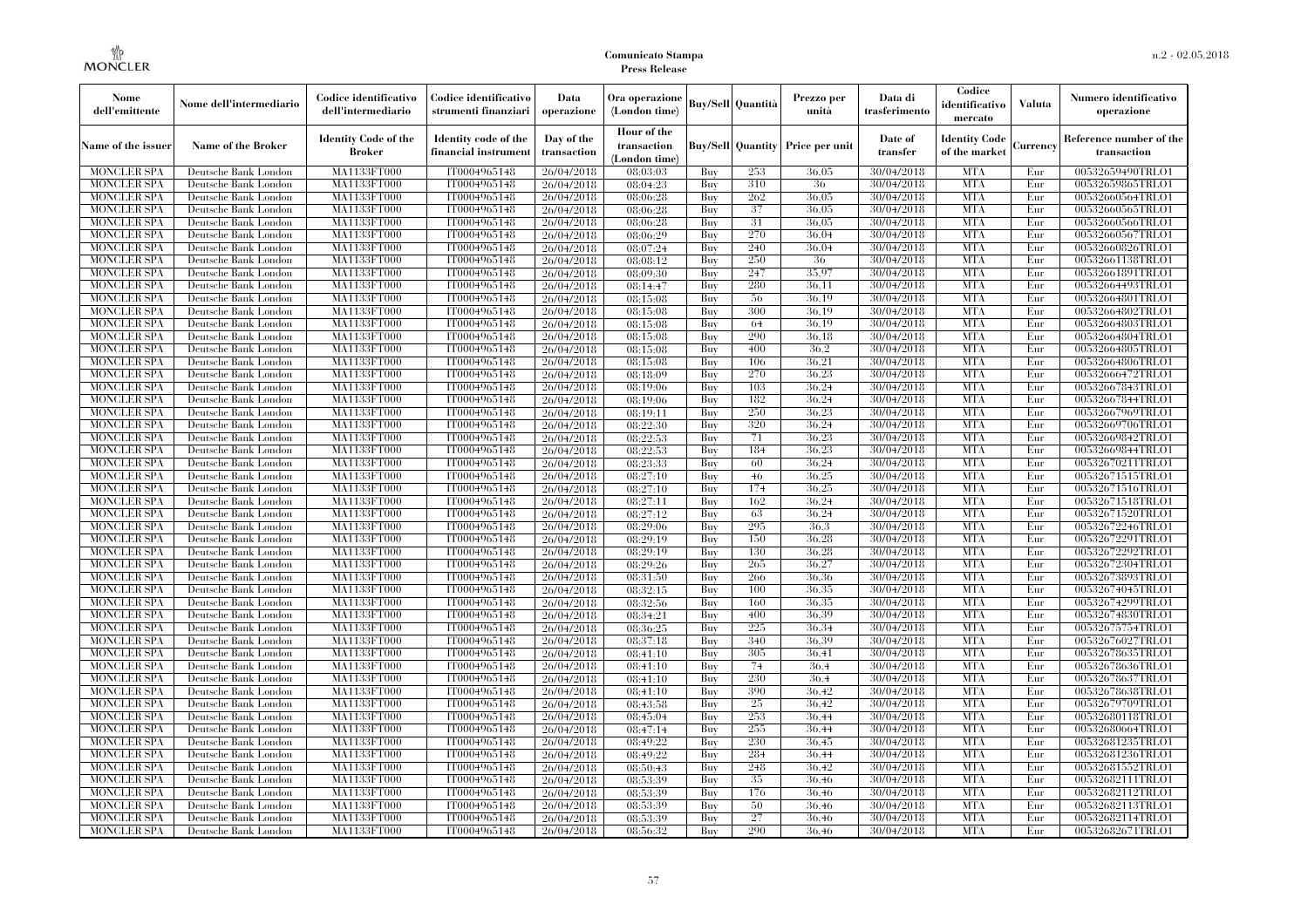| Nome<br>dell'emittente                   | Nome dell'intermediario                      | Codice identificativo<br>dell'intermediario | Codice identificativo<br>strumenti finanziari | Data<br>operazione        | Ora operazione<br>(London time)             |            | Buy/Sell   Quantità      | Prezzo per<br>unità | Data di<br>trasferimento | Codice<br>identificativo<br>mercato   | <b>Valuta</b> | Numero identificativo<br>operazione    |
|------------------------------------------|----------------------------------------------|---------------------------------------------|-----------------------------------------------|---------------------------|---------------------------------------------|------------|--------------------------|---------------------|--------------------------|---------------------------------------|---------------|----------------------------------------|
| Name of the issuer                       | Name of the Broker                           | <b>Identity Code of the</b><br>Broker       | Identity code of the<br>financial instrument  | Day of the<br>transaction | Hour of the<br>transaction<br>(London time) |            | <b>Buy/Sell Quantity</b> | Price per unit      | Date of<br>transfer      | <b>Identity Code</b><br>of the market | Currencv      | Reference number of the<br>transaction |
| <b>MONCLER SPA</b>                       | Deutsche Bank London                         | MA1133FT000                                 | IT0004965148                                  | 26/04/2018                | 08:56:37                                    | Buy        | 410                      | 36,44               | 30/04/2018               | <b>MTA</b>                            | Eur           | 00532682676TRLO1                       |
| <b>MONCLER SPA</b>                       | Deutsche Bank London                         | <b>MA1133FT000</b>                          | IT0004965148                                  | 26/04/2018                | 08:57:59                                    | Buy        | 320                      | 36,41               | 30/04/2018               | <b>MTA</b>                            | Eur           | 00532682875TRLO1                       |
| <b>MONCLER SPA</b>                       | Deutsche Bank London                         | MA1133FT000                                 | IT0004965148                                  | 26/04/2018                | 09:00:57                                    | Buv        | 54                       | 36.38               | 30/04/2018               | <b>MTA</b>                            | Eur           | 00532683398TRLO1                       |
| <b>MONCLER SPA</b>                       | Deutsche Bank London                         | MA1133FT000                                 | IT0004965148                                  | 26/04/2018                | 09:01:36                                    | Buy        | 305                      | 36,36               | 30/04/2018               | <b>MTA</b>                            | Eur           | 00532683493TRLO1                       |
| <b>MONCLER SPA</b>                       | Deutsche Bank London                         | MA1133FT000                                 | IT0004965148                                  | 26/04/2018                | 09:01:36                                    | Buy        | 313<br>232               | 36,36<br>36.35      | 30/04/2018               | <b>MTA</b><br><b>MTA</b>              | Eur<br>Eur    | 00532683496TRLO1                       |
| <b>MONCLER SPA</b><br><b>MONCLER SPA</b> | Deutsche Bank London<br>Deutsche Bank London | <b>MA1133FT000</b><br>MA1133FT000           | IT0004965148<br>IT0004965148                  | 26/04/2018<br>26/04/2018  | 09:01:36<br>09:05:05                        | Buy<br>Buy | 56                       | 36,36               | 30/04/2018<br>30/04/2018 | <b>MTA</b>                            | Eur           | 00532683497TRLO1<br>00532684292TRLO1   |
| <b>MONCLER SPA</b>                       | Deutsche Bank London                         | MA1133FT000                                 | IT0004965148                                  | 26/04/2018                | 09:05:16                                    | Buy        | 255                      | 36.33               | 30/04/2018               | <b>MTA</b>                            | Eur           | 00532684326TRLO1                       |
| <b>MONCLER SPA</b>                       | Deutsche Bank London                         | MA1133FT000                                 | IT0004965148                                  | 26/04/2018                | 09:05:16                                    | Buy        | 261                      | 36,33               | 30/04/2018               | <b>MTA</b>                            | Eur           | 00532684327TRLO1                       |
| <b>MONCLER SPA</b>                       | Deutsche Bank London                         | MA1133FT000                                 | IT0004965148                                  | 26/04/2018                | 09:07:31                                    | Buy        | 150                      | 36,35               | 30/04/2018               | <b>MTA</b>                            | Eur           | 00532684959TRLO1                       |
| <b>MONCLER SPA</b>                       | Deutsche Bank London                         | MA1133FT000                                 | IT0004965148                                  | 26/04/2018                | 09:07:31                                    | Buy        | 90                       | 36.35               | 30/04/2018               | <b>MTA</b>                            | Eur           | 00532684960TRLO1                       |
| <b>MONCLER SPA</b>                       | Deutsche Bank London                         | MA1133FT000                                 | IT0004965148                                  | 26/04/2018                | 09:07:31                                    | Buy        | 11                       | 36.35               | 30/04/2018               | <b>MTA</b>                            | Eur           | 00532684961TRLO1                       |
| <b>MONCLER SPA</b>                       | Deutsche Bank London                         | MA1133FT000                                 | IT0004965148                                  | 26/04/2018                | 09:12:32                                    | Buy        | 150                      | 36.4                | 30/04/2018               | <b>MTA</b>                            | Eur           | 00532686442TRLO1                       |
| <b>MONCLER SPA</b>                       | Deutsche Bank London                         | MA1133FT000                                 | IT0004965148                                  | 26/04/2018                | 09:12:32                                    | Buy        | 148                      | 36.4                | 30/04/2018               | <b>MTA</b>                            | Eur           | 00532686443TRLO1                       |
| <b>MONCLER SPA</b>                       | Deutsche Bank London                         | MA1133FT000                                 | IT0004965148                                  | 26/04/2018                | 09:12:32                                    | Buy        | 100                      | 36.39               | 30/04/2018               | <b>MTA</b>                            | Eur           | 00532686444TRLO1                       |
| <b>MONCLER SPA</b>                       | Deutsche Bank London                         | MA1133FT000                                 | IT0004965148                                  | 26/04/2018                | 09:12:32                                    | Buy        | 165                      | 36.39               | 30/04/2018               | <b>MTA</b>                            | Eur           | 00532686445TRLO1                       |
| <b>MONCLER SPA</b>                       | Deutsche Bank London                         | MA1133FT000                                 | IT0004965148                                  | 26/04/2018                | 09:12:32                                    | Buy        | 250                      | 36.39               | 30/04/2018               | <b>MTA</b>                            | Eur           | 00532686446TRLO1                       |
| <b>MONCLER SPA</b>                       | Deutsche Bank London                         | MA1133FT000                                 | IT0004965148                                  | 26/04/2018                | 09:12:32                                    | Buy        | 470                      | 36.4                | 30/04/2018               | <b>MTA</b>                            | Eur           | 00532686447TRLO1                       |
| <b>MONCLER SPA</b>                       | Deutsche Bank London                         | MA1133FT000                                 | IT0004965148                                  | 26/04/2018                | 09:12:32                                    | Buy        | 149                      | 36.4                | 30/04/2018               | <b>MTA</b>                            | Eur           | 00532686448TRLO1                       |
| <b>MONCLER SPA</b>                       | Deutsche Bank London                         | MA1133FT000                                 | IT0004965148                                  | 26/04/2018                | 09:19:36                                    | Buy        | 250                      | 36.37               | 30/04/2018               | <b>MTA</b>                            | Eur           | 00532688365TRLO1                       |
| <b>MONCLER SPA</b>                       | Deutsche Bank London                         | MA1133FT000                                 | IT0004965148                                  | 26/04/2018                | 09:19:36                                    | Buy        | 250                      | 36,37               | 30/04/2018               | <b>MTA</b>                            | Eur           | 00532688366TRLO1                       |
| <b>MONCLER SPA</b>                       | Deutsche Bank London                         | MA1133FT000                                 | IT0004965148                                  | 26/04/2018                | 09:19:36                                    | Buy        | 77                       | 36,38               | 30/04/2018               | <b>MTA</b>                            | Eur           | 00532688367TRLO1                       |
| <b>MONCLER SPA</b>                       | Deutsche Bank London                         | MA1133FT000                                 | IT0004965148                                  | 26/04/2018                | 09:19:36                                    | Buy        | 293                      | 36,36               | 30/04/2018               | <b>MTA</b>                            | Eur           | 00532688368TRLO1                       |
| <b>MONCLER SPA</b>                       | Deutsche Bank London                         | MA1133FT000                                 | IT0004965148<br>IT0004965148                  | 26/04/2018                | 09:20:06<br>09:20:07                        | Buy        | 150<br>82                | 36.34<br>36.34      | 30/04/2018<br>30/04/2018 | <b>MTA</b><br><b>MTA</b>              | Eur           | 00532688488TRLO1                       |
| <b>MONCLER SPA</b><br><b>MONCLER SPA</b> | Deutsche Bank London<br>Deutsche Bank London | MA1133FT000<br>MA1133FT000                  | IT0004965148                                  | 26/04/2018<br>26/04/2018  | 09:23:00                                    | Buy<br>Buy | 253                      | 36,31               | 30/04/2018               | <b>MTA</b>                            | Eur<br>Eur    | 00532688491TRLO1<br>00532689281TRLO1   |
| <b>MONCLER SPA</b>                       | Deutsche Bank London                         | MA1133FT000                                 | IT0004965148                                  | 26/04/2018                | 09:24:15                                    | Buy        | 250                      | 36.31               | 30/04/2018               | <b>MTA</b>                            | Eur           | 00532689650TRLO1                       |
| <b>MONCLER SPA</b>                       | Deutsche Bank London                         | MA1133FT000                                 | IT0004965148                                  | 26/04/2018                | 09:26:39                                    | Buy        | 250                      | 36.3                | 30/04/2018               | <b>MTA</b>                            | Eur           | 00532690387TRLO1                       |
| <b>MONCLER SPA</b>                       | Deutsche Bank London                         | MA1133FT000                                 | IT0004965148                                  | 26/04/2018                | 09:26:39                                    | Buy        | 18                       | 36.31               | 30/04/2018               | <b>MTA</b>                            | Eur           | 00532690388TRLO1                       |
| <b>MONCLER SPA</b>                       | Deutsche Bank London                         | <b>MA1133FT000</b>                          | IT0004965148                                  | 26/04/2018                | 09:26:41                                    | Buy        | 240                      | 36,29               | 30/04/2018               | <b>MTA</b>                            | Eur           | 00532690390TRLO1                       |
| <b>MONCLER SPA</b>                       | Deutsche Bank London                         | MA1133FT000                                 | IT0004965148                                  | 26/04/2018                | 09:30:42                                    | Buy        | 175                      | 36,29               | 30/04/2018               | <b>MTA</b>                            | Eur           | 00532691681TRLO1                       |
| <b>MONCLER SPA</b>                       | Deutsche Bank London                         | MA1133FT000                                 | IT0004965148                                  | 26/04/2018                | 09:30:42                                    | Buy        | 250                      | 36,29               | 30/04/2018               | <b>MTA</b>                            | Eur           | 00532691682TRLO1                       |
| <b>MONCLER SPA</b>                       | Deutsche Bank London                         | MA1133FT000                                 | IT0004965148                                  | 26/04/2018                | 09:32:03                                    | Buy        | 254                      | 36,26               | 30/04/2018               | <b>MTA</b>                            | Eur           | 00532692049TRLO1                       |
| <b>MONCLER SPA</b>                       | Deutsche Bank London                         | MA1133FT000                                 | IT0004965148                                  | 26/04/2018                | 09:33:02                                    | Buy        | 60                       | 36.25               | 30/04/2018               | <b>MTA</b>                            | Eur           | 00532692402TRLO1                       |
| <b>MONCLER SPA</b>                       | Deutsche Bank London                         | <b>MA1133FT000</b>                          | IT0004965148                                  | 26/04/2018                | 09:33:02                                    | Buy        | 201                      | 36.25               | 30/04/2018               | <b>MTA</b>                            | Eur           | 00532692403TRLO1                       |
| <b>MONCLER SPA</b>                       | Deutsche Bank London                         | MA1133FT000                                 | IT0004965148                                  | 26/04/2018                | 09:34:38                                    | Buy        | 250                      | 36,22               | 30/04/2018               | <b>MTA</b>                            | Eur           | 00532692883TRLO1                       |
| <b>MONCLER SPA</b>                       | Deutsche Bank London                         | MA1133FT000                                 | IT0004965148                                  | 26/04/2018                | 09:37:40                                    | Buy        | 139                      | 36,24               | 30/04/2018               | <b>MTA</b>                            | Eur           | 00532694070TRLO1                       |
| <b>MONCLER SPA</b>                       | Deutsche Bank London                         | <b>MA1133FT000</b>                          | IT0004965148                                  | 26/04/2018                | 09:37:40                                    | Buy        | 188                      | 36.24               | 30/04/2018               | <b>MTA</b>                            | Eur           | 00532694071TRLO1                       |
| <b>MONCLER SPA</b>                       | Deutsche Bank London                         | MA1133FT000                                 | IT0004965148                                  | 26/04/2018                | 09:42:49                                    | Buy        | 160                      | 36.28               | 30/04/2018               | <b>MTA</b>                            | Eur           | 00532696196TRLO1                       |
| <b>MONCLER SPA</b>                       | Deutsche Bank London                         | <b>MA1133FT000</b>                          | IT0004965148                                  | 26/04/2018                | 09:42:49                                    | Buy        | 150                      | 36.28               | 30/04/2018               | <b>MTA</b>                            | Eur           | 00532696197TRLO1                       |
| <b>MONCLER SPA</b>                       | Deutsche Bank London                         | MA1133FT000                                 | IT0004965148                                  | 26/04/2018                | 09:43:00                                    | Buy        | 300                      | 36,26               | 30/04/2018               | <b>MTA</b>                            | Eur           | 00532696317TRLO1                       |
| <b>MONCLER SPA</b>                       | Deutsche Bank London                         | MA1133FT000                                 | IT0004965148                                  | 26/04/2018                | 09:43:19                                    | Buy        | 250                      | 36,26               | 30/04/2018               | <b>MTA</b>                            | Eur           | 00532696454TRLO1                       |
| <b>MONCLER SPA</b>                       | Deutsche Bank London                         | MA1133FT000                                 | IT0004965148                                  | 26/04/2018                | 09:43:19                                    | Buy        | 16                       | 36,26               | 30/04/2018               | <b>MTA</b>                            | Eur           | 00532696455TRLO1                       |
| <b>MONCLER SPA</b>                       | Deutsche Bank London                         | MA1133FT000                                 | IT0004965148                                  | 26/04/2018                | 09:43:19                                    | Buy        | 285                      | 36,25               | 30/04/2018               | <b>MTA</b>                            | Eur           | 00532696456TRLO1                       |
| <b>MONCLER SPA</b><br><b>MONCLER SPA</b> | Deutsche Bank London<br>Deutsche Bank London | MA1133FT000<br>MA1133FT000                  | IT0004965148<br>IT0004965148                  | 26/04/2018<br>26/04/2018  | 09:46:12<br>09:48:14                        | Buy<br>Buy | 320<br>266               | 36,27<br>36.25      | 30/04/2018<br>30/04/2018 | <b>MTA</b><br><b>MTA</b>              | Eur<br>Eur    | 00532697807TRLO1<br>00532698395TRLO1   |
| <b>MONCLER SPA</b>                       | Deutsche Bank London                         | MA1133FT000                                 | IT0004965148                                  | 26/04/2018                | 09:49:40                                    | Buy        | 3                        | 36,25               | 30/04/2018               | <b>MTA</b>                            | Eur           | 00532698699TRLO1                       |
| <b>MONCLER SPA</b>                       | Deutsche Bank London                         | MA1133FT000                                 | IT0004965148                                  | 26/04/2018                | 09:49:40                                    | Buy        | 144                      | 36.26               | 30/04/2018               | <b>MTA</b>                            | Eur           | 00532698700TRLO1                       |
| <b>MONCLER SPA</b>                       | Deutsche Bank London                         | MA1133FT000                                 | IT0004965148                                  | 26/04/2018                | 09:49:40                                    | Buy        | 120                      | 36,26               | 30/04/2018               | <b>MTA</b>                            | Eur           | 00532698701TRLO1                       |
| <b>MONCLER SPA</b>                       | Deutsche Bank London                         | MA1133FT000                                 | IT0004965148                                  | 26/04/2018                | 09:52:12                                    | Buy        | 172                      | 36.22               | 30/04/2018               | <b>MTA</b>                            | Eur           | 00532699457TRLO1                       |
| <b>MONCLER SPA</b>                       | Deutsche Bank London                         | MA1133FT000                                 | IT0004965148                                  | 26/04/2018                | 09:52:12                                    | Buy        | 74                       | 36,22               | 30/04/2018               | <b>MTA</b>                            | Eur           | 00532699458TRLO1                       |
| <b>MONCLER SPA</b>                       | Deutsche Bank London                         | MA1133FT000                                 | IT0004965148                                  | 26/04/2018                | 09:54:20                                    | Buy        | 268                      | 36,16               | 30/04/2018               | <b>MTA</b>                            | Eur           | 00532700025TRLO1                       |
| <b>MONCLER SPA</b>                       | Deutsche Bank London                         | MA1133FT000                                 | IT0004965148                                  | 26/04/2018                | 09:54:20                                    | Buy        | 269                      | 36.16               | 30/04/2018               | <b>MTA</b>                            | Eur           | 00532700026TRLO1                       |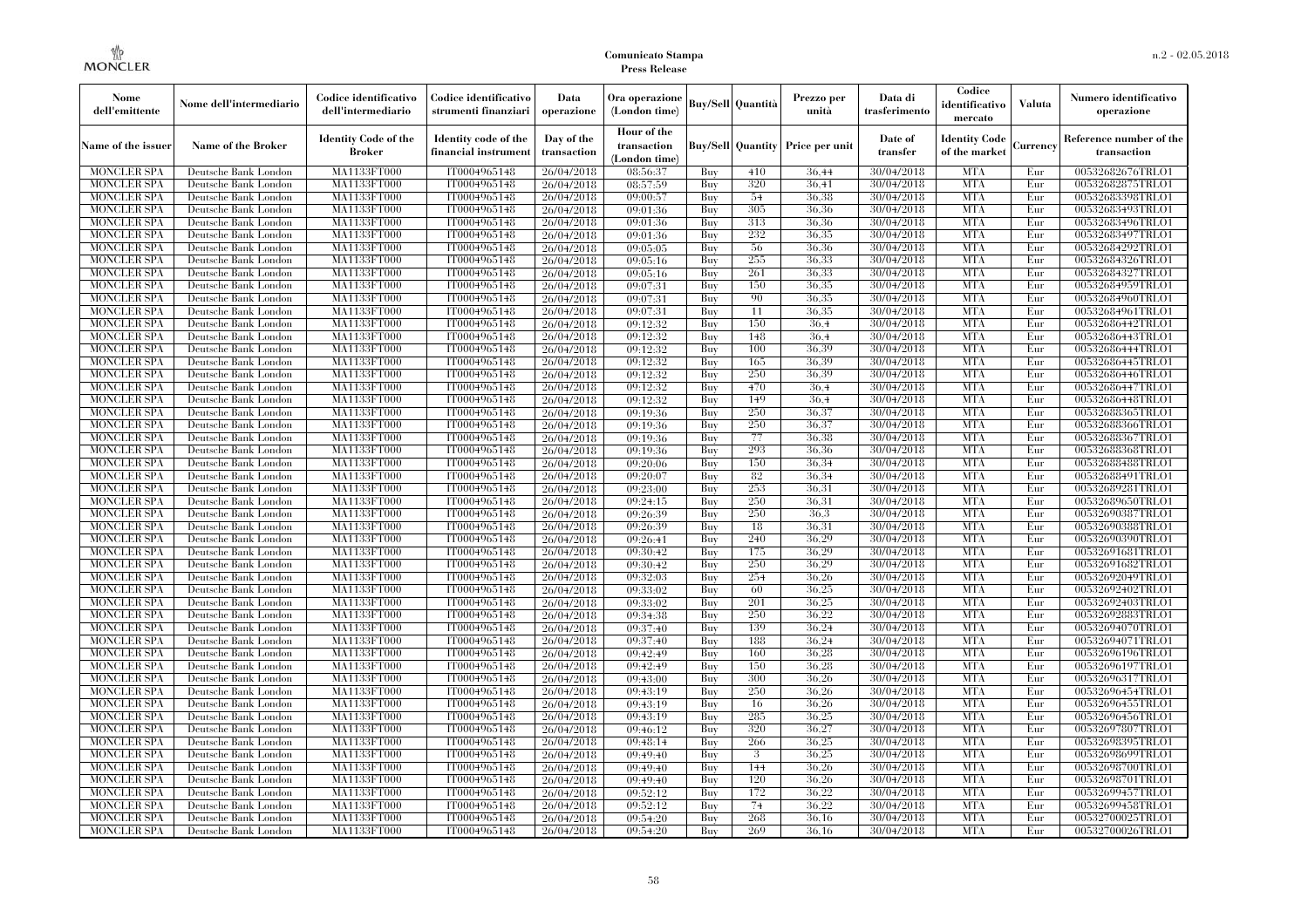| Nome<br>dell'emittente                   | Nome dell'intermediario                      | Codice identificativo<br>dell'intermediario  | Codice identificativo<br>strumenti finanziari | Data<br>operazione        | Ora operazione<br>(London time)             |            | <b>Buy/Sell Quantità</b> | Prezzo per<br>unità | Data di<br>trasferimento | Codice<br>identificativo<br>mercato   | <b>Valuta</b> | Numero identificativo<br>operazione    |
|------------------------------------------|----------------------------------------------|----------------------------------------------|-----------------------------------------------|---------------------------|---------------------------------------------|------------|--------------------------|---------------------|--------------------------|---------------------------------------|---------------|----------------------------------------|
| Name of the issuer                       | Name of the Broker                           | <b>Identity Code of the</b><br><b>Broker</b> | Identity code of the<br>financial instrumen   | Day of the<br>transaction | Hour of the<br>transaction<br>(London time) |            | <b>Buy/Sell Quantity</b> | Price per unit      | Date of<br>transfer      | <b>Identity Code</b><br>of the market | Currency      | Reference number of the<br>transaction |
| <b>MONCLER SPA</b>                       | Deutsche Bank London                         | MA1133FT000                                  | IT0004965148                                  | 26/04/2018                | 09:57:45                                    | Buy        | 296                      | 36,21               | 30/04/2018               | <b>MTA</b>                            | Eur           | 00532701196TRLO1                       |
| <b>MONCLER SPA</b>                       | Deutsche Bank London                         | MA1133FT000                                  | IT0004965148                                  | 26/04/2018                | 10:00:31                                    | Buy        | 15                       | 36.24               | 30/04/2018               | <b>MTA</b>                            | Eur           | 00532702007TRLO1                       |
| <b>MONCLER SPA</b>                       | Deutsche Bank London                         | MA1133FT000                                  | IT0004965148                                  | 26/04/2018                | 10:02:56                                    | Buy        | 315                      | 36.24               | 30/04/2018               | <b>MTA</b>                            | Eur           | 00532702755TRLO1                       |
| <b>MONCLER SPA</b>                       | Deutsche Bank London                         | <b>MA1133FT000</b>                           | IT0004965148                                  | 26/04/2018                | 10:02:56                                    | Buy        | 362                      | 36.25               | 30/04/2018               | <b>MTA</b>                            | Eur           | 00532702757TRLO1                       |
| MONCLER SPA                              | Deutsche Bank London                         | MA1133FT000                                  | IT0004965148                                  | 26/04/2018                | 10:02:56                                    | Buy        | 78                       | 36.25               | 30/04/2018               | <b>MTA</b><br><b>MTA</b>              | Eur           | 00532702758TRLO1                       |
| <b>MONCLER SPA</b><br><b>MONCLER SPA</b> | Deutsche Bank London<br>Deutsche Bank London | MA1133FT000<br>MA1133FT000                   | IT0004965148<br>IT0004965148                  | 26/04/2018                | 10:02:56<br>10:02:56                        | Buy<br>Buy | 125<br>125               | 36,25<br>36.25      | 30/04/2018<br>30/04/2018 | <b>MTA</b>                            | Eur<br>Eur    | 00532702760TRLO1<br>00532702762TRLO1   |
| <b>MONCLER SPA</b>                       | Deutsche Bank London                         | MA1133FT000                                  | IT0004965148                                  | 26/04/2018<br>26/04/2018  | 10:02:56                                    | Buy        | 256                      | 36.25               | 30/04/2018               | <b>MTA</b>                            | Eur           | 00532702765TRLO1                       |
| MONCLER SPA                              | Deutsche Bank London                         | MA1133FT000                                  | IT0004965148                                  | 26/04/2018                | 10:15:19                                    | Buy        | 540                      | 36,25               | 30/04/2018               | <b>MTA</b>                            | Eur           | 00532706155TRLO1                       |
| <b>MONCLER SPA</b>                       | Deutsche Bank London                         | MA1133FT000                                  | IT0004965148                                  | 26/04/2018                | 10:15:19                                    | Buy        | 125                      | 36,25               | 30/04/2018               | <b>MTA</b>                            | Eur           | 00532706156TRLO1                       |
| <b>MONCLER SPA</b>                       | Deutsche Bank London                         | MA1133FT000                                  | IT0004965148                                  | 26/04/2018                | 10:15:19                                    | Buy        | 125                      | 36.25               | 30/04/2018               | <b>MTA</b>                            | Eur           | 00532706157TRLO1                       |
| <b>MONCLER SPA</b>                       | Deutsche Bank London                         | MA1133FT000                                  | IT0004965148                                  | 26/04/2018                | 10:15:19                                    | Buy        | 136                      | 36.26               | 30/04/2018               | <b>MTA</b>                            | Eur           | 00532706158TRLO1                       |
| MONCLER SPA                              | Deutsche Bank London                         | MA1133FT000                                  | IT0004965148                                  | 26/04/2018                | 10:15:19                                    | Buy        | 125                      | 36.26               | 30/04/2018               | <b>MTA</b>                            | Eur           | 00532706159TRLO1                       |
| <b>MONCLER SPA</b>                       | Deutsche Bank London                         | <b>MA1133FT000</b>                           | IT0004965148                                  | 26/04/2018                | 10:15:19                                    | Buy        | 125                      | 36,26               | 30/04/2018               | <b>MTA</b>                            | Eur           | 00532706160TRLO1                       |
| <b>MONCLER SPA</b>                       | Deutsche Bank London                         | MA1133FT000                                  | IT0004965148                                  | 26/04/2018                | 10:15:19                                    | Buy        | 193                      | 36,26               | 30/04/2018               | <b>MTA</b>                            | Eur           | 00532706161TRLO1                       |
| <b>MONCLER SPA</b>                       | Deutsche Bank London                         | MA1133FT000                                  | IT0004965148                                  | 26/04/2018                | 10:18:59                                    | Buy        | 187                      | 36.26               | 30/04/2018               | <b>MTA</b>                            | Eur           | 00532707068TRLO1                       |
| MONCLER SPA                              | Deutsche Bank London                         | MA1133FT000                                  | IT0004965148                                  | 26/04/2018                | 10:19:07                                    | Buy        | 187                      | 36.26               | 30/04/2018               | <b>MTA</b>                            | Eur           | 00532707105TRLO1                       |
| <b>MONCLER SPA</b>                       | Deutsche Bank London                         | MA1133FT000                                  | IT0004965148                                  | 26/04/2018                | 10:19:07                                    | Buy        | 250                      | 36,26               | 30/04/2018               | <b>MTA</b>                            | Eur           | 00532707106TRLO1                       |
| <b>MONCLER SPA</b>                       | Deutsche Bank London                         | MA1133FT000                                  | IT0004965148                                  | 26/04/2018                | 10:19:07                                    | Buy        | 39                       | 36,26               | 30/04/2018               | <b>MTA</b>                            | Eur           | 00532707108TRLO1                       |
| <b>MONCLER SPA</b>                       | Deutsche Bank London                         | MA1133FT000                                  | IT0004965148                                  | 26/04/2018                | 10:26:00                                    | Buy        | 290                      | 36.32               | 30/04/2018               | <b>MTA</b>                            | Eur           | 00532708755TRLO1                       |
| <b>MONCLER SPA</b>                       | Deutsche Bank London                         | MA1133FT000                                  | IT0004965148                                  | 26/04/2018                | 10:27:33                                    | Buy        | 440                      | 36.33               | 30/04/2018               | <b>MTA</b>                            | Eur           | 00532709299TRLO1                       |
| <b>MONCLER SPA</b>                       | Deutsche Bank London                         | MA1133FT000                                  | IT0004965148                                  | 26/04/2018                | 10:29:16                                    | Buy        | 373                      | 36.33               | 30/04/2018               | <b>MTA</b>                            | Eur           | 00532709921TRLO1                       |
| <b>MONCLER SPA</b>                       | Deutsche Bank London                         | MA1133FT000                                  | IT0004965148                                  | 26/04/2018                | 10:32:24                                    | Buy        | 137                      | 36.36               | 30/04/2018               | <b>MTA</b>                            | Eur           | 00532710650TRLO1                       |
| <b>MONCLER SPA</b>                       | Deutsche Bank London                         | MA1133FT000                                  | IT0004965148                                  | 26/04/2018                | 10:32:24                                    | Buy        | 200                      | 36,36               | 30/04/2018               | <b>MTA</b>                            | Eur           | 00532710651TRLO1                       |
| <b>MONCLER SPA</b>                       | Deutsche Bank London                         | MA1133FT000                                  | IT0004965148                                  | 26/04/2018                | 10:32:24                                    | Buv        | 125                      | 36.36               | 30/04/2018               | <b>MTA</b>                            | Eur           | 00532710652TRLO1                       |
| <b>MONCLER SPA</b>                       | Deutsche Bank London                         | <b>MA1133FT000</b>                           | IT0004965148                                  | 26/04/2018                | 10:32:24                                    | Buy        | 125                      | 36.36               | 30/04/2018               | <b>MTA</b>                            | Eur           | 00532710653TRLO1                       |
| <b>MONCLER SPA</b>                       | Deutsche Bank London                         | MA1133FT000                                  | IT0004965148                                  | 26/04/2018                | 10:32:24                                    | Buy        | 92                       | 36.36               | 30/04/2018               | <b>MTA</b>                            | Eur           | 00532710654TRLO1                       |
| <b>MONCLER SPA</b>                       | Deutsche Bank London                         | MA1133FT000                                  | IT0004965148                                  | 26/04/2018                | 10:32:24                                    | Buy        | 219                      | 36.36               | 30/04/2018               | <b>MTA</b>                            | Eur           | 00532710655TRLO1                       |
| <b>MONCLER SPA</b>                       | Deutsche Bank London                         | MA1133FT000                                  | IT0004965148                                  | 26/04/2018                | 10:34:10                                    | Buv        | 247                      | 36.35               | 30/04/2018               | <b>MTA</b>                            | Eur           | 00532710929TRLO1                       |
| <b>MONCLER SPA</b>                       | Deutsche Bank London                         | MA1133FT000                                  | IT0004965148                                  | 26/04/2018                | 10:39:40                                    | Buy        | 5                        | 36.36               | 30/04/2018               | <b>MTA</b>                            | Eur           | 00532712516TRLO1                       |
| <b>MONCLER SPA</b>                       | Deutsche Bank London                         | MA1133FT000                                  | IT0004965148                                  | 26/04/2018                | 10:39:40                                    | Buy        | 150                      | 36.36               | 30/04/2018               | <b>MTA</b>                            | Eur           | 00532712518TRLO1                       |
| <b>MONCLER SPA</b>                       | Deutsche Bank London                         | MA1133FT000                                  | IT0004965148                                  | 26/04/2018                | 10:39:40                                    | Buy        | 155                      | 36.36               | 30/04/2018               | <b>MTA</b>                            | Eur           | 00532712519TRLO1                       |
| <b>MONCLER SPA</b>                       | Deutsche Bank London                         | MA1133FT000                                  | IT0004965148                                  | 26/04/2018                | 10:39:40                                    | Buy        | 125                      | 36.36               | 30/04/2018               | <b>MTA</b>                            | Eur           | 00532712520TRLO1                       |
| <b>MONCLER SPA</b>                       | Deutsche Bank London                         | MA1133FT000                                  | IT0004965148                                  | 26/04/2018                | 10:39:40                                    | Buy        | 175                      | 36,37               | 30/04/2018               | <b>MTA</b>                            | Eur           | 00532712521TRLO1                       |
| <b>MONCLER SPA</b><br><b>MONCLER SPA</b> | Deutsche Bank London                         | MA1133FT000<br>MA1133FT000                   | IT0004965148<br>IT0004965148                  | 26/04/2018                | 10:43:19                                    | Buy        | 305<br>240               | 36.35<br>36.34      | 30/04/2018<br>30/04/2018 | <b>MTA</b><br><b>MTA</b>              | Eur           | 00532713337TRLO1<br>00532713662TRLO1   |
| <b>MONCLER SPA</b>                       | Deutsche Bank London<br>Deutsche Bank London | MA1133FT000                                  | IT0004965148                                  | 26/04/2018                | 10:44:56                                    | Buy<br>Buy | 50                       | 36.33               | 30/04/2018               | <b>MTA</b>                            | Eur<br>Eur    | 00532713664TRLO1                       |
| <b>MONCLER SPA</b>                       | Deutsche Bank London                         | MA1133FT000                                  | IT0004965148                                  | 26/04/2018<br>26/04/2018  | 10:44:56<br>10:44:56                        | Buy        | 181                      | 36.33               | 30/04/2018               | <b>MTA</b>                            | Eur           | 00532713665TRLO1                       |
| <b>MONCLER SPA</b>                       | Deutsche Bank London                         | MA1133FT000                                  | IT0004965148                                  | 26/04/2018                | 10:46:44                                    | Buy        | 125                      | 36.33               | 30/04/2018               | <b>MTA</b>                            | Eur           | 00532714015TRLO1                       |
| <b>MONCLER SPA</b>                       | Deutsche Bank London                         | MA1133FT000                                  | IT0004965148                                  | 26/04/2018                | 10:46:44                                    | Buy        | 123                      | 36.33               | 30/04/2018               | <b>MTA</b>                            | Eur           | 00532714016TRLO1                       |
| <b>MONCLER SPA</b>                       | Deutsche Bank London                         | MA1133FT000                                  | IT0004965148                                  | 26/04/2018                | 10:49:18                                    | Buy        | 37                       | 36.34               | 30/04/2018               | <b>MTA</b>                            | Eur           | 00532714496TRLO1                       |
| <b>MONCLER SPA</b>                       | Deutsche Bank London                         | MA1133FT000                                  | IT0004965148                                  | 26/04/2018                | 10:49:18                                    | Buy        | 293                      | 36.34               | 30/04/2018               | <b>MTA</b>                            | Eur           | 00532714497TRLO1                       |
| <b>MONCLER SPA</b>                       | Deutsche Bank London                         | MA1133FT000                                  | IT0004965148                                  | 26/04/2018                | 10:51:43                                    | Buy        | 330                      | 36.35               | 30/04/2018               | <b>MTA</b>                            | Eur           | 00532714967TRLO1                       |
| <b>MONCLER SPA</b>                       | Deutsche Bank London                         | MA1133FT000                                  | IT0004965148                                  | 26/04/2018                | 10:55:27                                    | Buy        | 390                      | 36.36               | 30/04/2018               | <b>MTA</b>                            | Eur           | 00532715620TRLO1                       |
| <b>MONCLER SPA</b>                       | Deutsche Bank London                         | MA1133FT000                                  | IT0004965148                                  | 26/04/2018                | 10:56:29                                    | Buy        | 242                      | 36.34               | 30/04/2018               | <b>MTA</b>                            | Eur           | 00532715828TRLO1                       |
| <b>MONCLER SPA</b>                       | Deutsche Bank London                         | MA1133FT000                                  | IT0004965148                                  | 26/04/2018                | 11:00:01                                    | Buy        | 285                      | 36.34               | 30/04/2018               | <b>MTA</b>                            | Eur           | 00532716500TRLO1                       |
| MONCLER SPA                              | Deutsche Bank London                         | MA1133FT000                                  | IT0004965148                                  | 26/04/2018                | 11:00:01                                    | Buy        | 295                      | 36,34               | 30/04/2018               | <b>MTA</b>                            | Eur           | 00532716504TRLO1                       |
| <b>MONCLER SPA</b>                       | Deutsche Bank London                         | MA1133FT000                                  | IT0004965148                                  | 26/04/2018                | 11:05:00                                    | Buy        | 125                      | 36.32               | 30/04/2018               | <b>MTA</b>                            | Eur           | 00532717689TRLO1                       |
| <b>MONCLER SPA</b>                       | Deutsche Bank London                         | MA1133FT000                                  | IT0004965148                                  | 26/04/2018                | 11:05:00                                    | Buy        | 125                      | 36.32               | 30/04/2018               | <b>MTA</b>                            | Eur           | 00532717690TRLO1                       |
| <b>MONCLER SPA</b>                       | Deutsche Bank London                         | MA1133FT000                                  | IT0004965148                                  | 26/04/2018                | 11:05:00                                    | Buy        | 251                      | 36.32               | 30/04/2018               | <b>MTA</b>                            | Eur           | 00532717691TRLO1                       |
| MONCLER SPA                              | Deutsche Bank London                         | MA1133FT000                                  | IT0004965148                                  | 26/04/2018                | 11:10:22                                    | Buy        | 293                      | 36.33               | 30/04/2018               | <b>MTA</b>                            | Eur           | 00532718476TRLO1                       |
| <b>MONCLER SPA</b>                       | Deutsche Bank London                         | MA1133FT000                                  | IT0004965148                                  | 26/04/2018                | 11:13:56                                    | Buy        | 125                      | 36.39               | 30/04/2018               | <b>MTA</b>                            | Eur           | 00532719112TRLO1                       |
| <b>MONCLER SPA</b>                       | Deutsche Bank London                         | MA1133FT000                                  | IT0004965148                                  | 26/04/2018                | 11:13:56                                    | Buy        | 125                      | 36.39               | 30/04/2018               | <b>MTA</b>                            | Eur           | 00532719113TRLO1                       |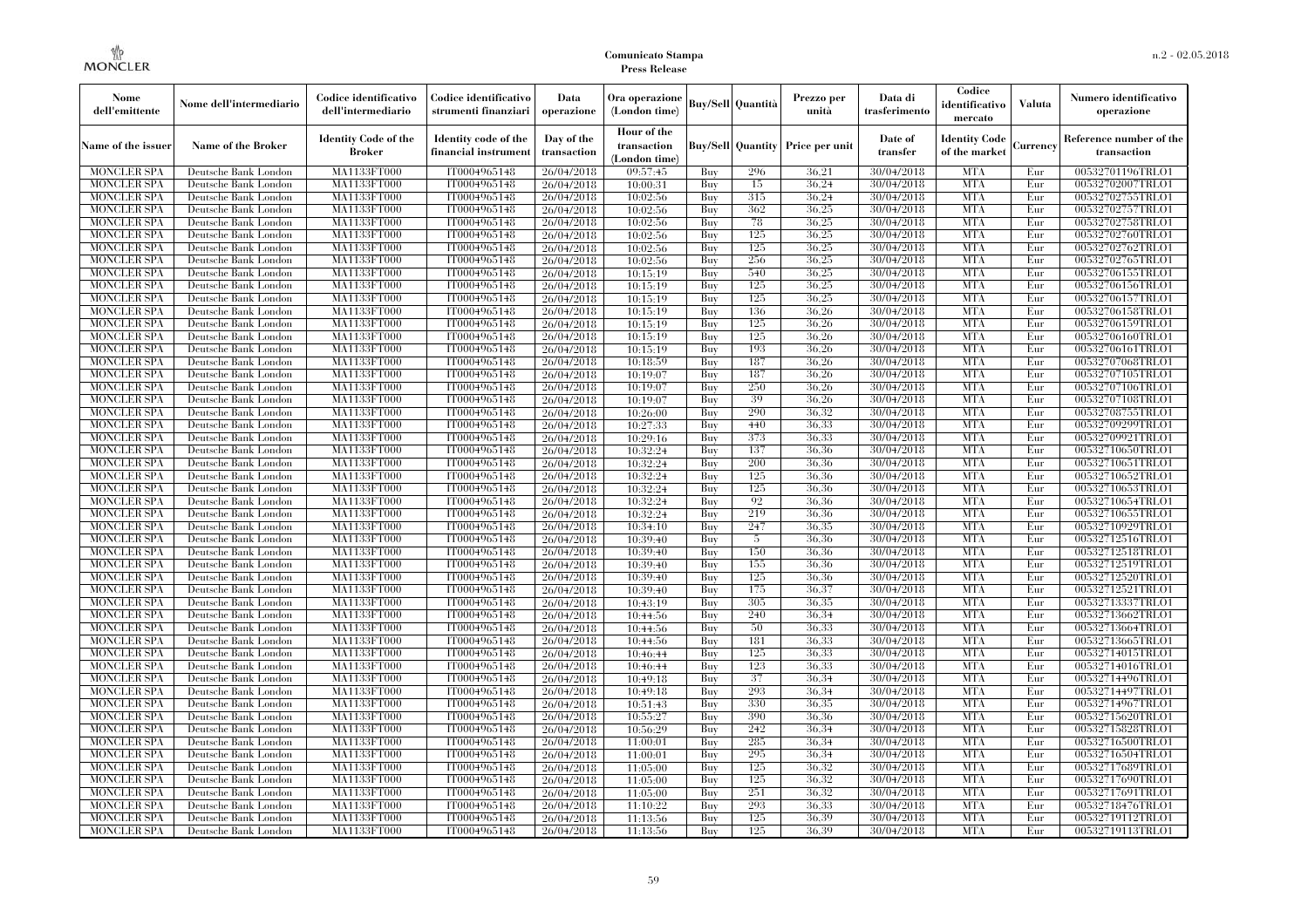| Nome<br>dell'emittente                   | Nome dell'intermediario                      | Codice identificativo<br>dell'intermediario  | Codice identificativo<br>strumenti finanziari | Data<br>operazione        | Ora operazione<br>(London time)             |            | Buy/Sell   Quantità | Prezzo per<br>unità                     | Data di<br>trasferimento | Codice<br>identificativo<br>mercato   | <b>Valuta</b>   | Numero identificativo<br>operazione    |
|------------------------------------------|----------------------------------------------|----------------------------------------------|-----------------------------------------------|---------------------------|---------------------------------------------|------------|---------------------|-----------------------------------------|--------------------------|---------------------------------------|-----------------|----------------------------------------|
| Name of the issuer                       | Name of the Broker                           | <b>Identity Code of the</b><br><b>Broker</b> | Identity code of the<br>financial instrument  | Day of the<br>transaction | Hour of the<br>transaction<br>(London time) |            |                     | <b>Buy/Sell Quantity Price per unit</b> | Date of<br>transfer      | <b>Identity Code</b><br>of the market | <b>Currency</b> | Reference number of the<br>transaction |
| <b>MONCLER SPA</b>                       | Deutsche Bank London                         | MA1133FT000                                  | IT0004965148                                  | 26/04/2018                | 11:13:56                                    | Buy        | 89                  | 36.39                                   | 30/04/2018               | <b>MTA</b>                            | Eur             | 00532719114TRLO1                       |
| <b>MONCLER SPA</b>                       | Deutsche Bank London                         | MA1133FT000                                  | IT0004965148                                  | 26/04/2018                | 11:13:56                                    | Buy        | 224                 | 36,39                                   | 30/04/2018               | <b>MTA</b>                            | Eur             | 00532719115TRLO1                       |
| <b>MONCLER SPA</b>                       | Deutsche Bank London                         | MA1133FT000                                  | IT0004965148                                  | 26/04/2018                | 11:13:56                                    | Buv        | 280                 | 36.37                                   | 30/04/2018               | <b>MTA</b>                            | Eur             | 00532719117TRLO1                       |
| <b>MONCLER SPA</b>                       | Deutsche Bank London                         | MA1133FT000                                  | IT0004965148                                  | 26/04/2018                | 11:16:19                                    | Buy        | 273                 | 36.39                                   | 30/04/2018               | <b>MTA</b>                            | Eur             | 00532719530TRLO1                       |
| <b>MONCLER SPA</b><br><b>MONCLER SPA</b> | Deutsche Bank London                         | MA1133FT000<br><b>MA1133FT000</b>            | IT0004965148                                  | 26/04/2018                | 11:21:34                                    | Buy        | 169<br>106          | 36,35<br>36,35                          | 30/04/2018               | <b>MTA</b><br><b>MTA</b>              | Eur<br>Eur      | 00532720354TRLO1                       |
| <b>MONCLER SPA</b>                       | Deutsche Bank London<br>Deutsche Bank London | MA1133FT000                                  | IT0004965148<br>IT0004965148                  | 26/04/2018<br>26/04/2018  | 11:23:48                                    | Buy<br>Buy | 125                 | 36.35                                   | 30/04/2018<br>30/04/2018 | <b>MTA</b>                            | Eur             | 00532720653TRLO1<br>00532720654TRLO1   |
| <b>MONCLER SPA</b>                       | Deutsche Bank London                         | MA1133FT000                                  | IT0004965148                                  | 26/04/2018                | 11:23:48<br>11:23:48                        | Buy        | 125                 | 36.35                                   | 30/04/2018               | <b>MTA</b>                            | Eur             | 00532720655TRLO1                       |
| <b>MONCLER SPA</b>                       | Deutsche Bank London                         | MA1133FT000                                  | IT0004965148                                  | 26/04/2018                | 11:23:48                                    | Buy        | 56                  | 36,36                                   | 30/04/2018               | <b>MTA</b>                            | Eur             | 00532720656TRLO1                       |
| <b>MONCLER SPA</b>                       | Deutsche Bank London                         | MA1133FT000                                  | IT0004965148                                  | 26/04/2018                | 11:23:49                                    | Buy        | 320                 | 36.34                                   | 30/04/2018               | <b>MTA</b>                            | Eur             | 00532720658TRLO1                       |
| <b>MONCLER SPA</b>                       | Deutsche Bank London                         | MA1133FT000                                  | IT0004965148                                  | 26/04/2018                | 11:28:07                                    | Buy        | 312                 | 36,35                                   | 30/04/2018               | <b>MTA</b>                            | Eur             | 00532721429TRLO1                       |
| <b>MONCLER SPA</b>                       | Deutsche Bank London                         | MA1133FT000                                  | IT0004965148                                  | 26/04/2018                | 11:28:10                                    | Buy        | 240                 | 36.34                                   | 30/04/2018               | <b>MTA</b>                            | Eur             | 00532721436TRLO1                       |
| <b>MONCLER SPA</b>                       | Deutsche Bank London                         | MA1133FT000                                  | IT0004965148                                  | 26/04/2018                | 11:32:42                                    | Buy        | 50                  | 36.34                                   | 30/04/2018               | <b>MTA</b>                            | Eur             | 00532722108TRLO1                       |
| <b>MONCLER SPA</b>                       | Deutsche Bank London                         | MA1133FT000                                  | IT0004965148                                  | 26/04/2018                | 11:32:42                                    | Buy        | 150                 | 36.34                                   | 30/04/2018               | <b>MTA</b>                            | Eur             | 00532722109TRLO1                       |
| <b>MONCLER SPA</b>                       | Deutsche Bank London                         | MA1133FT000                                  | IT0004965148                                  | 26/04/2018                | 11:32:42                                    | Buy        | 50                  | 36.34                                   | 30/04/2018               | <b>MTA</b>                            | Eur             | 00532722110TRLO1                       |
| <b>MONCLER SPA</b>                       | Deutsche Bank London                         | MA1133FT000                                  | IT0004965148                                  | 26/04/2018                | 11:32:42                                    | Buy        | 125                 | 36,34                                   | 30/04/2018               | <b>MTA</b>                            | Eur             | 00532722111TRLO1                       |
| <b>MONCLER SPA</b>                       | Deutsche Bank London                         | MA1133FT000                                  | IT0004965148                                  | 26/04/2018                | 11:32:42                                    | Buy        | 125                 | 36.34                                   | 30/04/2018               | <b>MTA</b>                            | Eur             | 00532722112TRLO1                       |
| <b>MONCLER SPA</b>                       | Deutsche Bank London                         | MA1133FT000                                  | IT0004965148                                  | 26/04/2018                | 11:32:42                                    | Buy        | 125                 | 36.35                                   | 30/04/2018               | <b>MTA</b>                            | Eur             | 00532722113TRLO1                       |
| <b>MONCLER SPA</b>                       | Deutsche Bank London                         | MA1133FT000                                  | IT0004965148                                  | 26/04/2018                | 11:32:42                                    | Buy        | 19                  | 36,35                                   | 30/04/2018               | <b>MTA</b>                            | Eur             | 00532722114TRLO1                       |
| <b>MONCLER SPA</b>                       | Deutsche Bank London                         | MA1133FT000                                  | IT0004965148                                  | 26/04/2018                | 11:39:37                                    | Buy        | 340                 | 36.38                                   | 30/04/2018               | <b>MTA</b>                            | Eur             | 00532723282TRLO1                       |
| <b>MONCLER SPA</b>                       | Deutsche Bank London                         | <b>MA1133FT000</b>                           | IT0004965148                                  | 26/04/2018                | 11:39:37                                    | Buy        | 125                 | 36.39                                   | 30/04/2018               | <b>MTA</b>                            | Eur             | 00532723283TRLO1                       |
| <b>MONCLER SPA</b>                       | Deutsche Bank London                         | MA1133FT000                                  | IT0004965148                                  | 26/04/2018                | 11:39:37                                    | Buy        | 175                 | 36,39                                   | 30/04/2018               | <b>MTA</b>                            | Eur             | 00532723284TRLO1                       |
| <b>MONCLER SPA</b>                       | Deutsche Bank London                         | MA1133FT000                                  | IT0004965148                                  | 26/04/2018                | 11:39:37                                    | Buy        | 250                 | 36.39                                   | 30/04/2018               | <b>MTA</b>                            | Eur             | 00532723285TRLO1                       |
| <b>MONCLER SPA</b>                       | Deutsche Bank London                         | MA1133FT000                                  | IT0004965148                                  | 26/04/2018                | 11:39:37                                    | Buy        | 125<br>19           | 36.39<br>36.39                          | 30/04/2018               | <b>MTA</b>                            | Eur             | 00532723286TRLO1                       |
| <b>MONCLER SPA</b><br><b>MONCLER SPA</b> | Deutsche Bank London<br>Deutsche Bank London | MA1133FT000<br>MA1133FT000                   | IT0004965148<br>IT0004965148                  | 26/04/2018<br>26/04/2018  | 11:39:37<br>11:47:04                        | Buy<br>Buy | 420                 | 36,38                                   | 30/04/2018<br>30/04/2018 | <b>MTA</b><br><b>MTA</b>              | Eur<br>Eur      | 00532723287TRLO1<br>00532724394TRLO1   |
| <b>MONCLER SPA</b>                       | Deutsche Bank London                         | MA1133FT000                                  | IT0004965148                                  | 26/04/2018                | 11:47:04                                    | Buy        | 93                  | 36.38                                   | 30/04/2018               | <b>MTA</b>                            | Eur             | 00532724395TRLO1                       |
| <b>MONCLER SPA</b>                       | Deutsche Bank London                         | MA1133FT000                                  | IT0004965148                                  | 26/04/2018                | 11:50:01                                    | Buy        | 125                 | 36.41                                   | 30/04/2018               | <b>MTA</b>                            | Eur             | 00532724752TRLO1                       |
| <b>MONCLER SPA</b>                       | Deutsche Bank London                         | MA1133FT000                                  | IT0004965148                                  | 26/04/2018                | 11:50:01                                    | Buy        | 125                 | 36.41                                   | 30/04/2018               | <b>MTA</b>                            | Eur             | 00532724753TRLO1                       |
| <b>MONCLER SPA</b>                       | Deutsche Bank London                         | <b>MA1133FT000</b>                           | IT0004965148                                  | 26/04/2018                | 11:50:01                                    | Buy        | 12                  | 36,42                                   | 30/04/2018               | <b>MTA</b>                            | Eur             | 00532724754TRLO1                       |
| <b>MONCLER SPA</b>                       | Deutsche Bank London                         | <b>MA1133FT000</b>                           | IT0004965148                                  | 26/04/2018                | 11:51:26                                    | Buy        | 257                 | 36.4                                    | 30/04/2018               | <b>MTA</b>                            | Eur             | 00532725089TRLO1                       |
| <b>MONCLER SPA</b>                       | Deutsche Bank London                         | MA1133FT000                                  | IT0004965148                                  | 26/04/2018                | 12:00:50                                    | Buy        | 420                 | 36,41                                   | 30/04/2018               | <b>MTA</b>                            | Eur             | 00532726876TRLO1                       |
| <b>MONCLER SPA</b>                       | Deutsche Bank London                         | MA1133FT000                                  | IT0004965148                                  | 26/04/2018                | 12:00:50                                    | Buy        | 380                 | 36,42                                   | 30/04/2018               | <b>MTA</b>                            | Eur             | 00532726877TRLO1                       |
| <b>MONCLER SPA</b>                       | Deutsche Bank London                         | <b>MA1133FT000</b>                           | IT0004965148                                  | 26/04/2018                | 12:00:50                                    | Buy        | 42                  | 36.42                                   | 30/04/2018               | <b>MTA</b>                            | Eur             | 00532726878TRLO1                       |
| <b>MONCLER SPA</b>                       | Deutsche Bank London                         | MA1133FT000                                  | IT0004965148                                  | 26/04/2018                | 12:06:01                                    | Buy        | 184                 | 36.39                                   | 30/04/2018               | <b>MTA</b>                            | Eur             | 00532728157TRLO1                       |
| <b>MONCLER SPA</b>                       | Deutsche Bank London                         | MA1133FT000                                  | IT0004965148                                  | 26/04/2018                | 12:06:01                                    | Buy        | 130                 | 36.39                                   | 30/04/2018               | <b>MTA</b>                            | Eur             | 00532728158TRLO1                       |
| <b>MONCLER SPA</b>                       | Deutsche Bank London                         | MA1133FT000                                  | IT0004965148                                  | 26/04/2018                | 12:06:01                                    | Buy        | 125                 | 36.39                                   | 30/04/2018               | <b>MTA</b>                            | Eur             | 00532728159TRLO1                       |
| <b>MONCLER SPA</b>                       | Deutsche Bank London                         | MA1133FT000                                  | IT0004965148                                  | 26/04/2018                | 12:06:01                                    | Buy        | 125                 | 36.39                                   | 30/04/2018               | <b>MTA</b>                            | Eur             | 00532728160TRLO1                       |
| <b>MONCLER SPA</b>                       | Deutsche Bank London                         | MA1133FT000                                  | IT0004965148                                  | 26/04/2018                | 12:06:01                                    | Buy        | 39                  | 36.4                                    | 30/04/2018               | <b>MTA</b>                            | Eur             | 00532728161TRLO1                       |
| <b>MONCLER SPA</b>                       | Deutsche Bank London                         | <b>MA1133FT000</b>                           | IT0004965148                                  | 26/04/2018                | 12:13:29                                    | Buy        | 250                 | 36,4                                    | 30/04/2018               | <b>MTA</b>                            | Eur             | 00532729984TRLO1                       |
| <b>MONCLER SPA</b>                       | Deutsche Bank London                         | MA1133FT000                                  | IT0004965148                                  | 26/04/2018                | 12:13:29                                    | Buy        | 125                 | 36.4                                    | 30/04/2018               | <b>MTA</b>                            | Eur             | 00532729985TRLO1                       |
| <b>MONCLER SPA</b>                       | Deutsche Bank London                         | MA1133FT000                                  | IT0004965148                                  | 26/04/2018                | 12:14:54                                    | Buy        | 125                 | 36.4                                    | 30/04/2018               | <b>MTA</b>                            | Eur             | 00532730191TRLO1                       |
| <b>MONCLER SPA</b>                       | Deutsche Bank London                         | MA1133FT000                                  | IT0004965148                                  | 26/04/2018                | 12:14:54                                    | Buy        | 125                 | 36.4                                    | 30/04/2018               | <b>MTA</b>                            | Eur             | 00532730192TRLO1                       |
| <b>MONCLER SPA</b>                       | Deutsche Bank London                         | MA1133FT000                                  | IT0004965148                                  | 26/04/2018                | 12:14:54                                    | Buy        | 164                 | 36.4                                    | 30/04/2018               | <b>MTA</b><br><b>MTA</b>              | Eur             | 00532730193TRLO1                       |
| <b>MONCLER SPA</b><br><b>MONCLER SPA</b> | Deutsche Bank London<br>Deutsche Bank London | MA1133FT000<br>MA1133FT000                   | IT0004965148<br>IT0004965148                  | 26/04/2018                | 12:15:04<br>12:17:06                        | Buy<br>Buy | 170<br>330          | 36.38<br>36,41                          | 30/04/2018<br>30/04/2018 | <b>MTA</b>                            | Eur<br>Eur      | 00532730225TRLO1<br>00532730630TRLO1   |
| <b>MONCLER SPA</b>                       | Deutsche Bank London                         | MA1133FT000                                  | IT0004965148                                  | 26/04/2018<br>26/04/2018  | 12:22:08                                    | Buy        | 144                 | 36.42                                   | 30/04/2018               | <b>MTA</b>                            | Eur             | 00532731546TRLO1                       |
| <b>MONCLER SPA</b>                       | Deutsche Bank London                         | MA1133FT000                                  | IT0004965148                                  | 26/04/2018                | 12:22:33                                    | Buy        | 255                 | 36.41                                   | 30/04/2018               | <b>MTA</b>                            | Eur             | 00532731667TRLO1                       |
| <b>MONCLER SPA</b>                       | Deutsche Bank London                         | MA1133FT000                                  | IT0004965148                                  | 26/04/2018                | 12:26:42                                    | Buy        | 237                 | 36.41                                   | 30/04/2018               | <b>MTA</b>                            | Eur             | 00532732368TRLO1                       |
| <b>MONCLER SPA</b>                       | Deutsche Bank London                         | MA1133FT000                                  | IT0004965148                                  | 26/04/2018                | 12:31:26                                    | Buy        | 238                 | 36,43                                   | 30/04/2018               | <b>MTA</b>                            | Eur             | 00532733354TRLO1                       |
| <b>MONCLER SPA</b>                       | Deutsche Bank London                         | MA1133FT000                                  | IT0004965148                                  | 26/04/2018                | 12:31:26                                    | Buy        | 142                 | 36,43                                   | 30/04/2018               | <b>MTA</b>                            | Eur             | 00532733355TRLO1                       |
| <b>MONCLER SPA</b>                       | Deutsche Bank London                         | MA1133FT000                                  | IT0004965148                                  | 26/04/2018                | 12:31:26                                    | Buy        | 400                 | 36,43                                   | 30/04/2018               | <b>MTA</b>                            | Eur             | 00532733356TRLO1                       |
| <b>MONCLER SPA</b>                       | Deutsche Bank London                         | MA1133FT000                                  | IT0004965148                                  | 26/04/2018                | 12:31:26                                    | Buy        | 125                 | 36.43                                   | 30/04/2018               | <b>MTA</b>                            | Eur             | 00532733357TRLO1                       |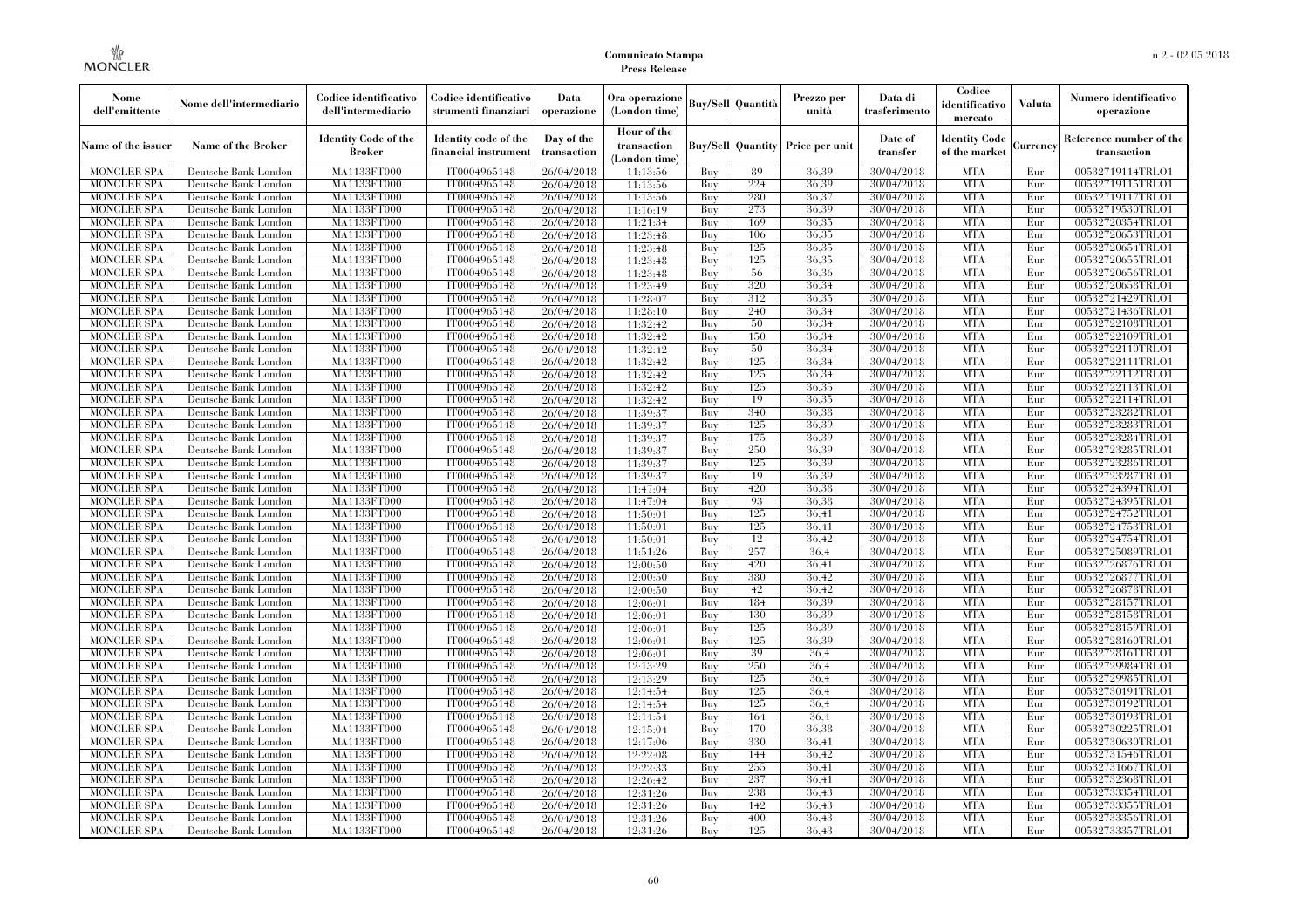| Nome<br>dell'emittente                   | Nome dell'intermediario                      | Codice identificativo<br>dell'intermediario  | Codice identificativo<br>strumenti finanziari | Data<br>operazione        | Ora operazione<br>(London time)             |            | <b>Buy/Sell   Quantità</b> | Prezzo per<br>unità                  | Data di<br>trasferimento | Codice<br>identificativo<br>mercato | <b>Valuta</b> | Numero identificativo<br>operazione    |
|------------------------------------------|----------------------------------------------|----------------------------------------------|-----------------------------------------------|---------------------------|---------------------------------------------|------------|----------------------------|--------------------------------------|--------------------------|-------------------------------------|---------------|----------------------------------------|
| Name of the issuer                       | Name of the Broker                           | <b>Identity Code of the</b><br><b>Broker</b> | Identity code of the<br>financial instrument  | Day of the<br>transaction | Hour of the<br>transaction<br>(London time) |            |                            | Buy/Sell   Quantity   Price per unit | Date of<br>transfer      | Identity Code<br>of the market      | Currencv      | Reference number of the<br>transaction |
| <b>MONCLER SPA</b>                       | Deutsche Bank London                         | MA1133FT000                                  | IT0004965148                                  | 26/04/2018                | 12:31:26                                    | Buy        | 46                         | 36,44                                | 30/04/2018               | <b>MTA</b>                          | Eur           | 00532733358TRLO1                       |
| <b>MONCLER SPA</b>                       | Deutsche Bank London                         | <b>MA1133FT000</b>                           | IT0004965148                                  | 26/04/2018                | 12:38:40                                    | Buy        | 101                        | 36.44                                | 30/04/2018               | <b>MTA</b>                          | Eur           | 00532735149TRLO1                       |
| <b>MONCLER SPA</b>                       | Deutsche Bank London                         | MA1133FT000                                  | IT0004965148                                  | 26/04/2018                | 12:38:40                                    | Buy        | 229                        | 36,44                                | 30/04/2018               | <b>MTA</b>                          | Eur           | 00532735150TRLO1                       |
| <b>MONCLER SPA</b>                       | Deutsche Bank London                         | <b>MA1133FT000</b>                           | IT0004965148                                  | 26/04/2018                | 12:38:40                                    | Buy        | 125                        | 36,44                                | 30/04/2018               | <b>MTA</b>                          | Eur           | 00532735151TRLO1                       |
| <b>MONCLER SPA</b>                       | Deutsche Bank London                         | MA1133FT000                                  | IT0004965148                                  | 26/04/2018                | 12:38:40                                    | Buy        | 148                        | 36,45                                | 30/04/2018               | <b>MTA</b><br><b>MTA</b>            | Eur           | 00532735152TRLO1                       |
| <b>MONCLER SPA</b><br><b>MONCLER SPA</b> | Deutsche Bank London<br>Deutsche Bank London | MA1133FT000<br>MA1133FT000                   | IT0004965148<br>IT0004965148                  | 26/04/2018<br>26/04/2018  | 12:38:40<br>12:38:40                        | Buy<br>Buy | 125<br>250                 | 36,45<br>36,45                       | 30/04/2018<br>30/04/2018 | <b>MTA</b>                          | Eur<br>Eur    | 00532735153TRLO1<br>00532735154TRLO1   |
| <b>MONCLER SPA</b>                       | Deutsche Bank London                         | MA1133FT000                                  | IT0004965148                                  | 26/04/2018                | 12:38:40                                    | Buy        | 59                         | 36.45                                | 30/04/2018               | <b>MTA</b>                          | Eur           | 00532735155TRLO1                       |
| <b>MONCLER SPA</b>                       | Deutsche Bank London                         | MA1133FT000                                  | IT0004965148                                  | 26/04/2018                | 12:44:52                                    | Buy        | 240                        | 36.39                                | 30/04/2018               | <b>MTA</b>                          | Eur           | 00532736987TRLO1                       |
| <b>MONCLER SPA</b>                       | Deutsche Bank London                         | MA1133FT000                                  | IT0004965148                                  | 26/04/2018                | 12:44:52                                    | Buy        | 300                        | 36,4                                 | 30/04/2018               | <b>MTA</b>                          | Eur           | 00532736988TRLO1                       |
| <b>MONCLER SPA</b>                       | Deutsche Bank London                         | MA1133FT000                                  | IT0004965148                                  | 26/04/2018                | 12:44:52                                    | Buy        | 5                          | 36.41                                | 30/04/2018               | <b>MTA</b>                          | Eur           | 00532736989TRLO1                       |
| <b>MONCLER SPA</b>                       | Deutsche Bank London                         | MA1133FT000                                  | IT0004965148                                  | 26/04/2018                | 12:51:26                                    | Buy        | 56                         | 36.36                                | 30/04/2018               | <b>MTA</b>                          | Eur           | 00532738746TRLO1                       |
| <b>MONCLER SPA</b>                       | Deutsche Bank London                         | MA1133FT000                                  | IT0004965148                                  | 26/04/2018                | 12:51:50                                    | Buy        | 384                        | 36.36                                | 30/04/2018               | <b>MTA</b>                          | Eur           | 00532738790TRLO1                       |
| <b>MONCLER SPA</b>                       | Deutsche Bank London                         | <b>MA1133FT000</b>                           | IT0004965148                                  | 26/04/2018                | 12:53:25                                    | Buy        | 103                        | 36,34                                | 30/04/2018               | <b>MTA</b>                          | Eur           | 00532739171TRLO1                       |
| <b>MONCLER SPA</b>                       | Deutsche Bank London                         | MA1133FT000                                  | IT0004965148                                  | 26/04/2018                | 12:53:25                                    | Buy        | 143                        | 36.34                                | 30/04/2018               | <b>MTA</b>                          | Eur           | 00532739173TRLO1                       |
| <b>MONCLER SPA</b>                       | Deutsche Bank London                         | MA1133FT000                                  | IT0004965148                                  | 26/04/2018                | 12:59:31                                    | Buy        | 89                         | 36.36                                | 30/04/2018               | <b>MTA</b>                          | Eur           | 00532740457TRLO1                       |
| <b>MONCLER SPA</b>                       | Deutsche Bank London                         | MA1133FT000                                  | IT0004965148                                  | 26/04/2018                | 12:59:31                                    | Buy        | 165                        | 36.36                                | 30/04/2018               | <b>MTA</b>                          | Eur           | 00532740458TRLO1                       |
| <b>MONCLER SPA</b>                       | Deutsche Bank London                         | <b>MA1133FT000</b>                           | IT0004965148                                  | 26/04/2018                | 12:59:31                                    | Buy        | -56                        | 36.36                                | 30/04/2018               | <b>MTA</b>                          | Eur           | 00532740459TRLO1                       |
| <b>MONCLER SPA</b>                       | Deutsche Bank London                         | MA1133FT000                                  | IT0004965148                                  | 26/04/2018                | 12:59:31                                    | Buy        | 10                         | 36.36                                | 30/04/2018               | <b>MTA</b>                          | Eur           | 00532740460TRLO1                       |
| <b>MONCLER SPA</b>                       | Deutsche Bank London                         | MA1133FT000                                  | IT0004965148                                  | 26/04/2018                | 12:59:31                                    | Buy        | 64                         | 36.35                                | 30/04/2018               | <b>MTA</b>                          | Eur           | 00532740462TRLO1                       |
| <b>MONCLER SPA</b>                       | Deutsche Bank London                         | MA1133FT000                                  | IT0004965148                                  | 26/04/2018                | 12:59:31                                    | Buy        | 241                        | 36.35                                | 30/04/2018               | <b>MTA</b>                          | Eur           | 00532740466TRLO1                       |
| <b>MONCLER SPA</b>                       | Deutsche Bank London                         | MA1133FT000                                  | IT0004965148                                  | 26/04/2018                | 12:59:31                                    | Buy        | 319                        | 36.35                                | 30/04/2018               | <b>MTA</b>                          | Eur           | 00532740467TRLO1                       |
| <b>MONCLER SPA</b>                       | Deutsche Bank London                         | MA1133FT000                                  | IT0004965148                                  | 26/04/2018                | 13:06:30                                    | Buy        | 263                        | 36.34                                | 30/04/2018               | <b>MTA</b>                          | Eur           | 00532741741TRLO1                       |
| <b>MONCLER SPA</b><br><b>MONCLER SPA</b> | Deutsche Bank London<br>Deutsche Bank London | MA1133FT000<br>MA1133FT000                   | IT0004965148<br>IT0004965148                  | 26/04/2018<br>26/04/2018  | 13:06:35<br>13:06:35                        | Buy<br>Buy | 54<br>266                  | 36,32<br>36.32                       | 30/04/2018<br>30/04/2018 | <b>MTA</b><br><b>MTA</b>            | Eur<br>Eur    | 00532741751TRLO1<br>00532741752TRLO1   |
| <b>MONCLER SPA</b>                       | Deutsche Bank London                         | MA1133FT000                                  | IT0004965148                                  | 26/04/2018                | 13:12:40                                    | Buy        | 250                        | 36.35                                | 30/04/2018               | <b>MTA</b>                          | Eur           | 00532742956TRLO1                       |
| <b>MONCLER SPA</b>                       | Deutsche Bank London                         | MA1133FT000                                  | IT0004965148                                  | 26/04/2018                | 13:12:40                                    | Buy        | 25                         | 36.35                                | 30/04/2018               | <b>MTA</b>                          | Eur           | 00532742957TRLO1                       |
| <b>MONCLER SPA</b>                       | Deutsche Bank London                         | MA1133FT000                                  | IT0004965148                                  | 26/04/2018                | 13:12:49                                    | Buy        | 300                        | 36.33                                | 30/04/2018               | <b>MTA</b>                          | Eur           | 00532742979TRLO1                       |
| <b>MONCLER SPA</b>                       | Deutsche Bank London                         | MA1133FT000                                  | IT0004965148                                  | 26/04/2018                | 13:15:17                                    | Buy        | 125                        | 36.36                                | 30/04/2018               | <b>MTA</b>                          | Eur           | 00532743521TRLO1                       |
| <b>MONCLER SPA</b>                       | Deutsche Bank London                         | <b>MA1133FT000</b>                           | IT0004965148                                  | 26/04/2018                | 13:15:17                                    | Buy        | 125                        | 36.36                                | 30/04/2018               | <b>MTA</b>                          | Eur           | 00532743522TRLO1                       |
| <b>MONCLER SPA</b>                       | Deutsche Bank London                         | MA1133FT000                                  | IT0004965148                                  | 26/04/2018                | 13:15:17                                    | Buy        | 83                         | 36.36                                | 30/04/2018               | <b>MTA</b>                          | Eur           | 00532743523TRLO1                       |
| <b>MONCLER SPA</b>                       | Deutsche Bank London                         | MA1133FT000                                  | IT0004965148                                  | 26/04/2018                | 13:21:12                                    | Buy        | 56                         | 36.38                                | 30/04/2018               | <b>MTA</b>                          | Eur           | 00532744853TRLO1                       |
| <b>MONCLER SPA</b>                       | Deutsche Bank London                         | MA1133FT000                                  | IT0004965148                                  | 26/04/2018                | 13:21:12                                    | Buy        | 274                        | 36.38                                | 30/04/2018               | <b>MTA</b>                          | Eur           | 00532744854TRLO1                       |
| <b>MONCLER SPA</b>                       | Deutsche Bank London                         | MA1133FT000                                  | IT0004965148                                  | 26/04/2018                | 13:22:01                                    | Buy        | 125                        | 36.4                                 | 30/04/2018               | <b>MTA</b>                          | Eur           | 00532745022TRLO1                       |
| <b>MONCLER SPA</b>                       | Deutsche Bank London                         | MA1133FT000                                  | IT0004965148                                  | 26/04/2018                | 13:23:09                                    | Buy        | 275                        | 36.41                                | 30/04/2018               | <b>MTA</b>                          | Eur           | 00532745540TRLO1                       |
| <b>MONCLER SPA</b>                       | Deutsche Bank London                         | <b>MA1133FT000</b>                           | IT0004965148                                  | 26/04/2018                | 13:23:09                                    | Buy        | 125                        | 36,42                                | 30/04/2018               | <b>MTA</b>                          | Eur           | 00532745546TRLO1                       |
| <b>MONCLER SPA</b>                       | Deutsche Bank London                         | MA1133FT000                                  | IT0004965148                                  | 26/04/2018                | 13:23:09                                    | Buy        | 125                        | 36,42                                | 30/04/2018               | <b>MTA</b>                          | Eur           | 00532745547TRLO1                       |
| <b>MONCLER SPA</b>                       | Deutsche Bank London                         | MA1133FT000                                  | IT0004965148                                  | 26/04/2018                | 13:23:09                                    | Buy        | $\mathbf Q$                | 36.42                                | 30/04/2018               | <b>MTA</b>                          | Eur           | 00532745548TRLO1                       |
| <b>MONCLER SPA</b>                       | Deutsche Bank London                         | MA1133FT000                                  | IT0004965148                                  | 26/04/2018                | 13:25:15                                    | Buy        | 22                         | 36.45                                | 30/04/2018               | <b>MTA</b>                          | Eur           | 00532746044TRLO1                       |
| <b>MONCLER SPA</b>                       | Deutsche Bank London                         | MA1133FT000                                  | IT0004965148                                  | 26/04/2018                | 13:27:38                                    | Buy        | 316                        | 36.45                                | 30/04/2018               | <b>MTA</b>                          | Eur           | 00532746451TRLO1                       |
| <b>MONCLER SPA</b>                       | Deutsche Bank London                         | MA1133FT000                                  | IT0004965148                                  | 26/04/2018                | 13:27:38                                    | Buy        | 264                        | 36,45                                | 30/04/2018               | <b>MTA</b>                          | Eur           | 00532746452TRLO1                       |
| <b>MONCLER SPA</b><br><b>MONCLER SPA</b> | Deutsche Bank London<br>Deutsche Bank London | MA1133FT000<br>MA1133FT000                   | IT0004965148<br>IT0004965148                  | 26/04/2018                | 13:29:40                                    | Buy<br>Buy | 240<br>288                 | 36,43<br>36.42                       | 30/04/2018<br>30/04/2018 | <b>MTA</b><br><b>MTA</b>            | Eur<br>Eur    | 00532746809TRLO1<br>00532748197TRLO1   |
| <b>MONCLER SPA</b>                       | Deutsche Bank London                         | MA1133FT000                                  | IT0004965148                                  | 26/04/2018<br>26/04/2018  | 13:34:08<br>13:34:08                        | Buy        | 328                        | 36.4                                 | 30/04/2018               | <b>MTA</b>                          | Eur           | 00532748198TRLO1                       |
| <b>MONCLER SPA</b>                       | Deutsche Bank London                         | MA1133FT000                                  | IT0004965148                                  | 26/04/2018                | 13:34:56                                    | Buy        | 239                        | 36.38                                | 30/04/2018               | <b>MTA</b>                          | Eur           | 00532748365TRLO1                       |
| <b>MONCLER SPA</b>                       | Deutsche Bank London                         | MA1133FT000                                  | IT0004965148                                  | 26/04/2018                | 13:38:07                                    | Buy        | 57                         | 36.4                                 | 30/04/2018               | <b>MTA</b>                          | Eur           | 00532749203TRLO1                       |
| <b>MONCLER SPA</b>                       | Deutsche Bank London                         | MA1133FT000                                  | IT0004965148                                  | 26/04/2018                | 13:38:53                                    | Buy        | 86                         | 36,38                                | 30/04/2018               | <b>MTA</b>                          | Eur           | 00532749496TRLO1                       |
| <b>MONCLER SPA</b>                       | Deutsche Bank London                         | MA1133FT000                                  | IT0004965148                                  | 26/04/2018                | 13:38:53                                    | Buy        | 164                        | 36.38                                | 30/04/2018               | <b>MTA</b>                          | Eur           | 00532749499TRLO1                       |
| <b>MONCLER SPA</b>                       | Deutsche Bank London                         | MA1133FT000                                  | IT0004965148                                  | 26/04/2018                | 13:39:09                                    | Buy        | 105                        | 36.37                                | 30/04/2018               | <b>MTA</b>                          | Eur           | 00532749609TRLO1                       |
| <b>MONCLER SPA</b>                       | Deutsche Bank London                         | MA1133FT000                                  | IT0004965148                                  | 26/04/2018                | 13:39:09                                    | Buy        | 140                        | 36.37                                | 30/04/2018               | <b>MTA</b>                          | Eur           | 00532749610TRLO1                       |
| <b>MONCLER SPA</b>                       | Deutsche Bank London                         | MA1133FT000                                  | IT0004965148                                  | 26/04/2018                | 13:40:31                                    | Buy        |                            | 36.38                                | 30/04/2018               | <b>MTA</b>                          | Eur           | 00532749956TRLO1                       |
| <b>MONCLER SPA</b>                       | Deutsche Bank London                         | MA1133FT000                                  | IT0004965148                                  | 26/04/2018                | 13:40:59                                    | Buy        | 329                        | 36.36                                | 30/04/2018               | <b>MTA</b>                          | Eur           | 00532750098TRLO1                       |
| <b>MONCLER SPA</b>                       | Deutsche Bank London                         | MA1133FT000                                  | IT0004965148                                  | 26/04/2018                | 13:43:46                                    | Buy        | 246                        | 36,36                                | 30/04/2018               | <b>MTA</b>                          | Eur           | 00532750660TRLO1                       |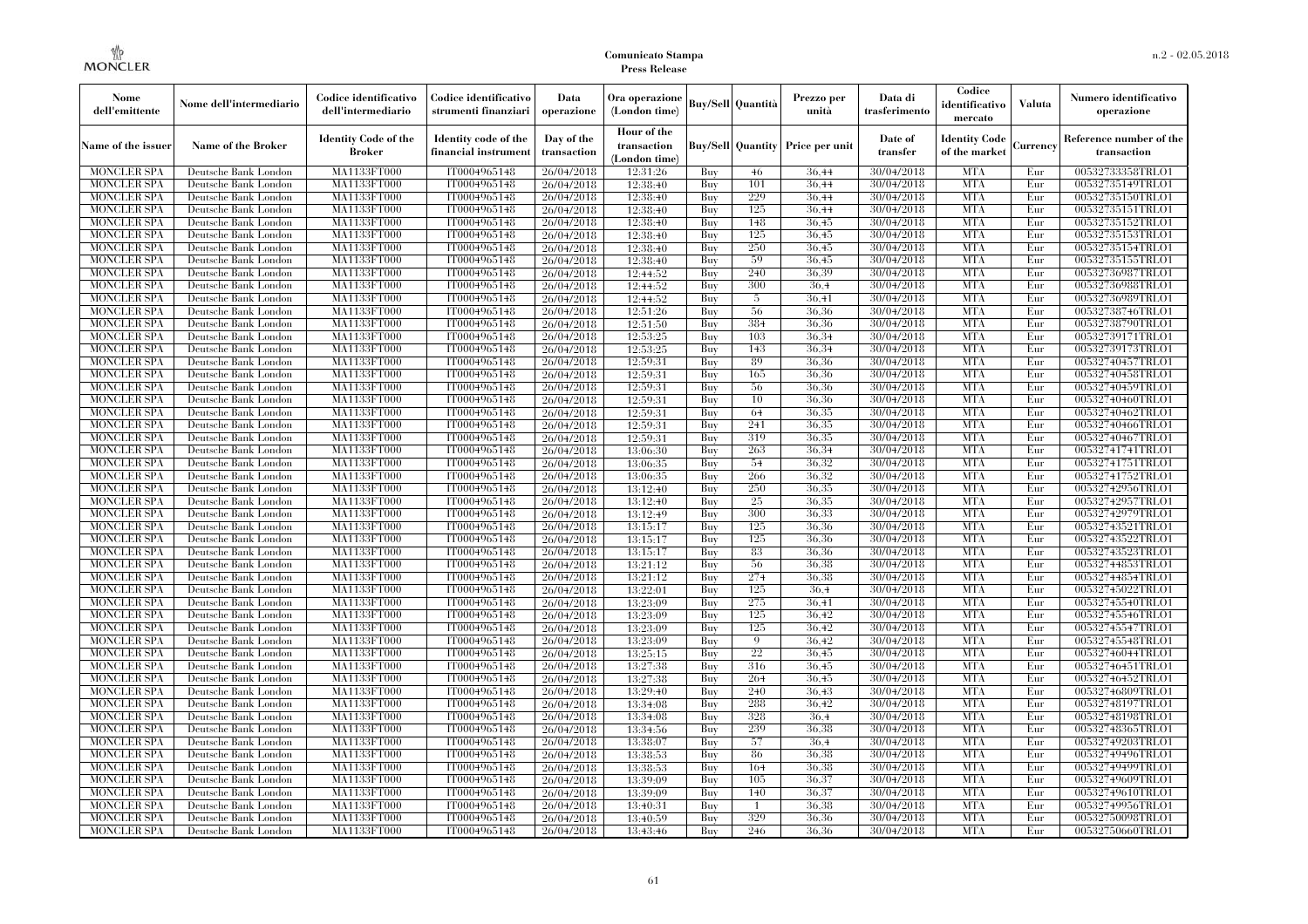| Nome<br>dell'emittente                   | Nome dell'intermediario                      | Codice identificativo<br>dell'intermediario | Codice identificativo<br>strumenti finanziari | Data<br>operazione        | Ora operazione<br>(London time)             |            | Buy/Sell   Quantità      | Prezzo per<br>unità | Data di<br>trasferimento | Codice<br>identificativo<br>mercato   | <b>Valuta</b> | Numero identificativo<br>operazione    |
|------------------------------------------|----------------------------------------------|---------------------------------------------|-----------------------------------------------|---------------------------|---------------------------------------------|------------|--------------------------|---------------------|--------------------------|---------------------------------------|---------------|----------------------------------------|
| Name of the issuer                       | Name of the Broker                           | <b>Identity Code of the</b><br>Broker       | Identity code of the<br>financial instrument  | Day of the<br>transaction | Hour of the<br>transaction<br>(London time) |            | <b>Buy/Sell Quantity</b> | Price per unit      | Date of<br>transfer      | <b>Identity Code</b><br>of the market | Currencv      | Reference number of the<br>transaction |
| <b>MONCLER SPA</b>                       | Deutsche Bank London                         | MA1133FT000                                 | IT0004965148                                  | 26/04/2018                | 13:45:42                                    | Buy        | 256                      | 36,36               | 30/04/2018               | <b>MTA</b>                            | Eur           | 00532751142TRLO1                       |
| <b>MONCLER SPA</b>                       | Deutsche Bank London                         | <b>MA1133FT000</b>                          | IT0004965148                                  | 26/04/2018                | 13:45:42                                    | Buy        | 258                      | 36,37               | 30/04/2018               | <b>MTA</b>                            | Eur           | 00532751143TRLO1                       |
| <b>MONCLER SPA</b>                       | Deutsche Bank London                         | MA1133FT000                                 | IT0004965148                                  | 26/04/2018                | 13:49:04                                    | Buv        | 255                      | 36.37               | 30/04/2018               | <b>MTA</b>                            | Eur           | 00532751788TRLO1                       |
| <b>MONCLER SPA</b>                       | Deutsche Bank London                         | MA1133FT000                                 | IT0004965148                                  | 26/04/2018                | 13:51:04                                    | Buy        | 360                      | 36,36               | 30/04/2018               | <b>MTA</b>                            | Eur           | 00532752178TRLO1                       |
| <b>MONCLER SPA</b>                       | Deutsche Bank London                         | MA1133FT000<br><b>MA1133FT000</b>           | IT0004965148                                  | 26/04/2018                | 13:53:49                                    | Buy        | 300<br>125               | 36.37<br>36.36      | 30/04/2018               | <b>MTA</b><br><b>MTA</b>              | Eur<br>Eur    | 00532752769TRLO1                       |
| MONCLER SPA<br><b>MONCLER SPA</b>        | Deutsche Bank London<br>Deutsche Bank London | MA1133FT000                                 | IT0004965148<br>IT0004965148                  | 26/04/2018<br>26/04/2018  | 13:55:18<br>13:55:26                        | Buy<br>Buy | 256                      | 36.35               | 30/04/2018<br>30/04/2018 | <b>MTA</b>                            | Eur           | 00532753082TRLO1<br>00532753147TRLO1   |
| <b>MONCLER SPA</b>                       | Deutsche Bank London                         | MA1133FT000                                 | IT0004965148                                  | 26/04/2018                | 13:59:00                                    | Buy        | 59                       | 36.32               | 30/04/2018               | <b>MTA</b>                            | Eur           | 00532753992TRLO1                       |
| <b>MONCLER SPA</b>                       | Deutsche Bank London                         | MA1133FT000                                 | IT0004965148                                  | 26/04/2018                | 13:59:12                                    | Buy        | 340                      | 36,33               | 30/04/2018               | <b>MTA</b>                            | Eur           | 00532754041TRLO1                       |
| <b>MONCLER SPA</b>                       | Deutsche Bank London                         | MA1133FT000                                 | IT0004965148                                  | 26/04/2018                | 13:59:40                                    | Buy        | 245                      | 36.31               | 30/04/2018               | <b>MTA</b>                            | Eur           | 00532754108TRLO1                       |
| <b>MONCLER SPA</b>                       | Deutsche Bank London                         | MA1133FT000                                 | IT0004965148                                  | 26/04/2018                | 13:59:40                                    | Buy        | 125                      | 36,32               | 30/04/2018               | <b>MTA</b>                            | Eur           | 00532754109TRLO1                       |
| <b>MONCLER SPA</b>                       | Deutsche Bank London                         | MA1133FT000                                 | IT0004965148                                  | 26/04/2018                | 13:59:40                                    | Buy        | 112                      | 36,32               | 30/04/2018               | <b>MTA</b>                            | Eur           | 00532754110TRLO1                       |
| <b>MONCLER SPA</b>                       | Deutsche Bank London                         | MA1133FT000                                 | IT0004965148                                  | 26/04/2018                | 14:02:53                                    | Buy        | 241                      | 36.32               | 30/04/2018               | <b>MTA</b>                            | Eur           | 00532754840TRLO1                       |
| <b>MONCLER SPA</b>                       | Deutsche Bank London                         | MA1133FT000                                 | IT0004965148                                  | 26/04/2018                | 14:07:19                                    | Buy        | 250                      | 36,35               | 30/04/2018               | <b>MTA</b>                            | Eur           | 00532755888TRLO1                       |
| <b>MONCLER SPA</b>                       | Deutsche Bank London                         | MA1133FT000                                 | IT0004965148                                  | 26/04/2018                | 14:07:19                                    | Buy        | 281                      | 36.35               | 30/04/2018               | <b>MTA</b>                            | Eur           | 00532755890TRLO1                       |
| <b>MONCLER SPA</b>                       | Deutsche Bank London                         | MA1133FT000                                 | IT0004965148                                  | 26/04/2018                | 14:09:29                                    | Buy        | 25                       | 36.34               | 30/04/2018               | <b>MTA</b>                            | Eur           | 00532756328TRLO1                       |
| <b>MONCLER SPA</b>                       | Deutsche Bank London                         | MA1133FT000                                 | IT0004965148                                  | 26/04/2018                | 14:09:29                                    | Buy        | 150                      | 36.34               | 30/04/2018               | <b>MTA</b>                            | Eur           | 00532756333TRLO1                       |
| <b>MONCLER SPA</b>                       | Deutsche Bank London                         | MA1133FT000                                 | IT0004965148                                  | 26/04/2018                | 14:09:29                                    | Buy        | 70                       | 36.34               | 30/04/2018               | <b>MTA</b>                            | Eur           | 00532756334TRLO1                       |
| <b>MONCLER SPA</b>                       | Deutsche Bank London                         | MA1133FT000                                 | IT0004965148                                  | 26/04/2018                | 14:11:19                                    | Buy        | 250                      | 36,35               | 30/04/2018               | <b>MTA</b>                            | Eur           | 00532756768TRLO1                       |
| <b>MONCLER SPA</b>                       | Deutsche Bank London                         | MA1133FT000                                 | IT0004965148                                  | 26/04/2018                | 14:11:21                                    | Buy        | 280                      | 36.34               | 30/04/2018               | <b>MTA</b>                            | Eur           | 00532756803TRLO1                       |
| <b>MONCLER SPA</b>                       | Deutsche Bank London                         | MA1133FT000                                 | IT0004965148                                  | 26/04/2018                | 14:14:06                                    | Buy        | 258                      | 36.34               | 30/04/2018               | <b>MTA</b>                            | Eur           | 00532757387TRLO1                       |
| <b>MONCLER SPA</b>                       | Deutsche Bank London                         | MA1133FT000                                 | IT0004965148                                  | 26/04/2018                | 14:16:21                                    | Buy        | 314                      | 36,3                | 30/04/2018               | <b>MTA</b>                            | Eur           | 00532757895TRLO1                       |
| <b>MONCLER SPA</b>                       | Deutsche Bank London                         | MA1133FT000                                 | IT0004965148                                  | 26/04/2018                | 14:16:21                                    | Buy        | 250                      | 36.3                | 30/04/2018               | <b>MTA</b>                            | Eur           | 00532757896TRLO1                       |
| <b>MONCLER SPA</b>                       | Deutsche Bank London                         | MA1133FT000                                 | IT0004965148<br>IT0004965148                  | 26/04/2018                | 14:16:21                                    | Buy        | 12<br>150                | 36.3<br>36.33       | 30/04/2018<br>30/04/2018 | <b>MTA</b><br><b>MTA</b>              | Eur           | 00532757897TRLO1<br>00532759406TRLO1   |
| <b>MONCLER SPA</b><br><b>MONCLER SPA</b> | Deutsche Bank London<br>Deutsche Bank London | MA1133FT000<br>MA1133FT000                  | IT0004965148                                  | 26/04/2018<br>26/04/2018  | 14:23:08<br>14:23:08                        | Buy<br>Buy | 210                      | 36,33               | 30/04/2018               | <b>MTA</b>                            | Eur<br>Eur    | 00532759407TRLO1                       |
| <b>MONCLER SPA</b>                       | Deutsche Bank London                         | MA1133FT000                                 | IT0004965148                                  | 26/04/2018                | 14:23:08                                    | Buy        | 337                      | 36.33               | 30/04/2018               | <b>MTA</b>                            | Eur           | 00532759408TRLO1                       |
| <b>MONCLER SPA</b>                       | Deutsche Bank London                         | MA1133FT000                                 | IT0004965148                                  | 26/04/2018                | 14:24:47                                    | Buy        | 333                      | 36.33               | 30/04/2018               | <b>MTA</b>                            | Eur           | 00532759751TRLO1                       |
| <b>MONCLER SPA</b>                       | Deutsche Bank London                         | MA1133FT000                                 | IT0004965148                                  | 26/04/2018                | 14:25:25                                    | Buy        | 386                      | 36.33               | 30/04/2018               | <b>MTA</b>                            | Eur           | 00532759910TRLO1                       |
| <b>MONCLER SPA</b>                       | Deutsche Bank London                         | <b>MA1133FT000</b>                          | IT0004965148                                  | 26/04/2018                | 14:27:34                                    | Buy        | 50                       | 36.3                | 30/04/2018               | <b>MTA</b>                            | Eur           | 00532760501TRLO1                       |
| <b>MONCLER SPA</b>                       | Deutsche Bank London                         | MA1133FT000                                 | IT0004965148                                  | 26/04/2018                | 14:27:34                                    | Buy        | 200                      | 36.3                | 30/04/2018               | <b>MTA</b>                            | Eur           | 00532760502TRLO1                       |
| <b>MONCLER SPA</b>                       | Deutsche Bank London                         | MA1133FT000                                 | IT0004965148                                  | 26/04/2018                | 14:27:34                                    | Buy        | 372                      | 36,31               | 30/04/2018               | <b>MTA</b>                            | Eur           | 00532760503TRLO1                       |
| <b>MONCLER SPA</b>                       | Deutsche Bank London                         | MA1133FT000                                 | IT0004965148                                  | 26/04/2018                | 14:30:11                                    | Buy        | 245                      | 36,27               | 30/04/2018               | <b>MTA</b>                            | Eur           | 00532761639TRLO1                       |
| <b>MONCLER SPA</b>                       | Deutsche Bank London                         | MA1133FT000                                 | IT0004965148                                  | 26/04/2018                | 14:30:44                                    | Buy        | 264                      | 36.25               | 30/04/2018               | <b>MTA</b>                            | Eur           | 00532761847TRLO1                       |
| <b>MONCLER SPA</b>                       | Deutsche Bank London                         | <b>MA1133FT000</b>                          | IT0004965148                                  | 26/04/2018                | 14:30:44                                    | Buy        | 252                      | 36,26               | 30/04/2018               | <b>MTA</b>                            | Eur           | 00532761848TRLO1                       |
| <b>MONCLER SPA</b>                       | Deutsche Bank London                         | MA1133FT000                                 | IT0004965148                                  | 26/04/2018                | 14:34:28                                    | Buy        | 150                      | 36,29               | 30/04/2018               | <b>MTA</b>                            | Eur           | 00532763071TRLO1                       |
| <b>MONCLER SPA</b>                       | Deutsche Bank London                         | MA1133FT000                                 | IT0004965148                                  | 26/04/2018                | 14:34:28                                    | Buv        | 190                      | 36.29               | 30/04/2018               | <b>MTA</b>                            | Eur           | 00532763072TRLO1                       |
| <b>MONCLER SPA</b>                       | Deutsche Bank London                         | <b>MA1133FT000</b>                          | IT0004965148                                  | 26/04/2018                | 14:34:40                                    | Buy        | 150                      | 36.28               | 30/04/2018               | <b>MTA</b>                            | Eur           | 00532763149TRLO1                       |
| <b>MONCLER SPA</b>                       | Deutsche Bank London                         | MA1133FT000                                 | IT0004965148                                  | 26/04/2018                | 14:35:42                                    | Buy        | 20                       | 36.3                | 30/04/2018               | <b>MTA</b>                            | Eur           | 00532763473TRLO1                       |
| <b>MONCLER SPA</b>                       | Deutsche Bank London                         | <b>MA1133FT000</b>                          | IT0004965148                                  | 26/04/2018                | 14:35:42                                    | Buy        | 269                      | 36.3                | 30/04/2018               | <b>MTA</b>                            | Eur           | 00532763474TRLO1                       |
| <b>MONCLER SPA</b>                       | Deutsche Bank London                         | MA1133FT000                                 | IT0004965148                                  | 26/04/2018                | 14:35:42                                    | Buy        | 150                      | 36.3                | 30/04/2018               | <b>MTA</b>                            | Eur           | 00532763475TRLO1                       |
| <b>MONCLER SPA</b>                       | Deutsche Bank London                         | MA1133FT000                                 | IT0004965148                                  | 26/04/2018                | 14:35:42                                    | Buy        | 236                      | 36.3                | 30/04/2018               | <b>MTA</b>                            | Eur           | 00532763476TRLO1                       |
| <b>MONCLER SPA</b>                       | Deutsche Bank London                         | MA1133FT000                                 | IT0004965148                                  | 26/04/2018                | 14:40:16                                    | Buy        | 250                      | 36.32               | 30/04/2018               | <b>MTA</b>                            | Eur           | 00532765169TRLO1                       |
| <b>MONCLER SPA</b>                       | Deutsche Bank London                         | MA1133FT000                                 | IT0004965148                                  | 26/04/2018                | 14:42:04                                    | Buy        | 480                      | 36.32               | 30/04/2018               | <b>MTA</b><br><b>MTA</b>              | Eur           | 00532765705TRLO1                       |
| <b>MONCLER SPA</b><br><b>MONCLER SPA</b> | Deutsche Bank London<br>Deutsche Bank London | MA1133FT000<br>MA1133FT000                  | IT0004965148<br>IT0004965148                  | 26/04/2018<br>26/04/2018  | 14:43:00<br>14:43:00                        | Buy<br>Buy | 250<br>250               | 36.33<br>36.33      | 30/04/2018<br>30/04/2018 | <b>MTA</b>                            | Eur<br>Eur    | 00532766036TRLO1<br>00532766037TRLO1   |
| <b>MONCLER SPA</b>                       | Deutsche Bank London                         | MA1133FT000                                 | IT0004965148                                  | 26/04/2018                | 14:43:00                                    | Buy        | 112                      | 36.33               | 30/04/2018               | <b>MTA</b>                            | Eur           | 00532766038TRLO1                       |
| <b>MONCLER SPA</b>                       | Deutsche Bank London                         | MA1133FT000                                 | IT0004965148                                  | 26/04/2018                | 14:44:16                                    | Buy        | 250                      | 36.32               | 30/04/2018               | <b>MTA</b>                            | Eur           | 00532766569TRLO1                       |
| <b>MONCLER SPA</b>                       | Deutsche Bank London                         | MA1133FT000                                 | IT0004965148                                  | 26/04/2018                | 14:44:16                                    | Buy        | 3                        | 36.32               | 30/04/2018               | <b>MTA</b>                            | Eur           | 00532766570TRLO1                       |
| <b>MONCLER SPA</b>                       | Deutsche Bank London                         | MA1133FT000                                 | IT0004965148                                  | 26/04/2018                | 14:46:19                                    | Buy        | 370                      | 36.26               | 30/04/2018               | <b>MTA</b>                            | Eur           | 00532767201TRLO1                       |
| <b>MONCLER SPA</b>                       | Deutsche Bank London                         | MA1133FT000                                 | IT0004965148                                  | 26/04/2018                | 14:46:19                                    | Buy        | 104                      | 36,26               | 30/04/2018               | <b>MTA</b>                            | Eur           | 00532767202TRLO1                       |
| <b>MONCLER SPA</b>                       | Deutsche Bank London                         | MA1133FT000                                 | IT0004965148                                  | 26/04/2018                | 14:47:48                                    | Buy        | 40                       | 36,22               | 30/04/2018               | <b>MTA</b>                            | Eur           | 00532767682TRLO1                       |
| <b>MONCLER SPA</b>                       | Deutsche Bank London                         | MA1133FT000                                 | IT0004965148                                  | 26/04/2018                | 14:47:48                                    | Buy        | 225                      | 36.22               | 30/04/2018               | <b>MTA</b>                            | Eur           | 00532767683TRLO1                       |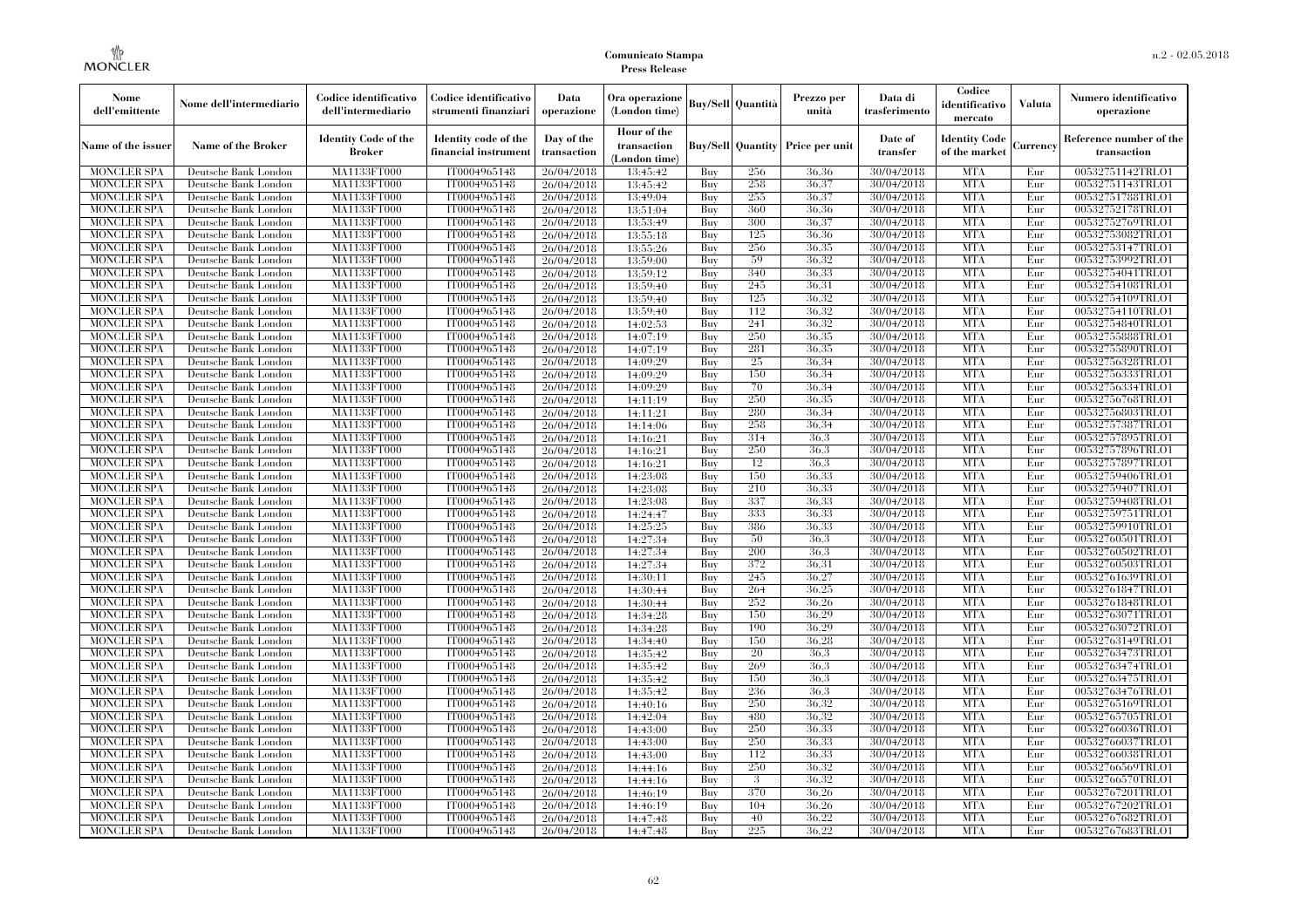| Nome<br>dell'emittente                   | Nome dell'intermediario                      | Codice identificativo<br>dell'intermediario  | Codice identificativo<br>strumenti finanziari | Data<br>operazione        | Ora operazione<br>(London time)             |            | Buy/Sell Quantità        | Prezzo per<br>unità | Data di<br>trasferimento | Codice<br>identificativo<br>mercato   | <b>Valuta</b> | Numero identificativo<br>operazione    |
|------------------------------------------|----------------------------------------------|----------------------------------------------|-----------------------------------------------|---------------------------|---------------------------------------------|------------|--------------------------|---------------------|--------------------------|---------------------------------------|---------------|----------------------------------------|
| Name of the issuer                       | Name of the Broker                           | <b>Identity Code of the</b><br><b>Broker</b> | Identity code of the<br>financial instrument  | Day of the<br>transaction | Hour of the<br>transaction<br>(London time) |            | <b>Buy/Sell Quantity</b> | Price per unit      | Date of<br>transfer      | <b>Identity Code</b><br>of the market | Currencv      | Reference number of the<br>transaction |
| <b>MONCLER SPA</b>                       | Deutsche Bank London                         | MA1133FT000                                  | IT0004965148                                  | 26/04/2018                | 14:47:48                                    | Buv        | 250                      | 36.23               | 30/04/2018               | <b>MTA</b>                            | Eur           | 00532767684TRLO1                       |
| <b>MONCLER SPA</b>                       | Deutsche Bank London                         | MA1133FT000                                  | IT0004965148                                  | 26/04/2018                | 14:47:48                                    | Buy        | 67                       | 36,23               | 30/04/2018               | <b>MTA</b>                            | Eur           | 00532767685TRLO1                       |
| <b>MONCLER SPA</b>                       | Deutsche Bank London                         | MA1133FT000                                  | IT0004965148                                  | 26/04/2018                | 14:50:03                                    | Buy        | 239                      | 36.2                | 30/04/2018               | <b>MTA</b>                            | Eur           | 00532768635TRLO1                       |
| <b>MONCLER SPA</b>                       | Deutsche Bank London                         | <b>MA1133FT000</b>                           | IT0004965148                                  | 26/04/2018                | 14:52:16                                    | Buy        | 400                      | 36,2                | 30/04/2018               | <b>MTA</b>                            | Eur           | 00532769270TRLO1                       |
| <b>MONCLER SPA</b>                       | Deutsche Bank London                         | <b>MA1133FT000</b>                           | IT0004965148                                  | 26/04/2018                | 14:57:45                                    | Buy        | 380<br>168               | 36,22               | 30/04/2018               | <b>MTA</b><br><b>MTA</b>              | Eur           | 00532771097TRLO1                       |
| <b>MONCLER SPA</b><br><b>MONCLER SPA</b> | Deutsche Bank London<br>Deutsche Bank London | MA1133FT000<br>MA1133FT000                   | IT0004965148<br>IT0004965148                  | 26/04/2018                | 14:57:46<br>14:57:46                        | Buy<br>Buy | 173                      | 36,21<br>36,21      | 30/04/2018<br>30/04/2018 | <b>MTA</b>                            | Eur<br>Eur    | 00532771136TRLO1<br>00532771137TRLO1   |
| <b>MONCLER SPA</b>                       | Deutsche Bank London                         | MA1133FT000                                  | IT0004965148                                  | 26/04/2018<br>26/04/2018  | 14:57:46                                    | Buy        | 212                      | 36.22               | 30/04/2018               | <b>MTA</b>                            | Eur           | 00532771138TRLO1                       |
| <b>MONCLER SPA</b>                       | Deutsche Bank London                         | MA1133FT000                                  | IT0004965148                                  | 26/04/2018                | 14:57:46                                    | Buy        | 250                      | 36,22               | 30/04/2018               | <b>MTA</b>                            | Eur           | 00532771139TRLO1                       |
| <b>MONCLER SPA</b>                       | Deutsche Bank London                         | MA1133FT000                                  | IT0004965148                                  | 26/04/2018                | 14:57:46                                    | Buy        | 56                       | 36,22               | 30/04/2018               | <b>MTA</b>                            | Eur           | 00532771140TRLO1                       |
| <b>MONCLER SPA</b>                       | Deutsche Bank London                         | MA1133FT000                                  | IT0004965148                                  | 26/04/2018                | 14:58:59                                    | Buy        | 295                      | 36,23               | 30/04/2018               | <b>MTA</b>                            | Eur           | 00532771587TRLO1                       |
| <b>MONCLER SPA</b>                       | Deutsche Bank London                         | MA1133FT000                                  | IT0004965148                                  | 26/04/2018                | 15:01:45                                    | Buy        | 394                      | 36,24               | 30/04/2018               | <b>MTA</b>                            | Eur           | 00532772649TRLO1                       |
| <b>MONCLER SPA</b>                       | Deutsche Bank London                         | MA1133FT000                                  | IT0004965148                                  | 26/04/2018                | 15:01:45                                    | Buy        | 6                        | 36,24               | 30/04/2018               | <b>MTA</b>                            | Eur           | 00532772650TRLO1                       |
| MONCLER SPA                              | Deutsche Bank London                         | <b>MA1133FT000</b>                           | IT0004965148                                  | 26/04/2018                | 15:02:47                                    | Buy        | 26                       | 36,26               | 30/04/2018               | <b>MTA</b>                            | Eur           | 00532773067TRLO1                       |
| <b>MONCLER SPA</b>                       | Deutsche Bank London                         | MA1133FT000                                  | IT0004965148                                  | 26/04/2018                | 15:04:54                                    | Buy        | 420                      | 36.29               | 30/04/2018               | <b>MTA</b>                            | Eur           | 00532774065TRLO1                       |
| <b>MONCLER SPA</b>                       | Deutsche Bank London                         | MA1133FT000                                  | IT0004965148                                  | 26/04/2018                | 15:04:54                                    | Buy        | 250                      | 36,29               | 30/04/2018               | <b>MTA</b>                            | Eur           | 00532774066TRLO1                       |
| <b>MONCLER SPA</b>                       | Deutsche Bank London                         | MA1133FT000                                  | IT0004965148                                  | 26/04/2018                | 15:04:54                                    | Buy        | 219                      | 36,29               | 30/04/2018               | <b>MTA</b>                            | Eur           | 00532774067TRLO1                       |
| <b>MONCLER SPA</b>                       | Deutsche Bank London                         | MA1133FT000                                  | IT0004965148                                  | 26/04/2018                | 15:05:43                                    | Buy        | 300                      | 36.31               | 30/04/2018               | <b>MTA</b>                            | Eur           | 00532774406TRLO1                       |
| MONCLER SPA                              | Deutsche Bank London                         | <b>MA1133FT000</b>                           | IT0004965148                                  | 26/04/2018                | 15:05:43                                    | Buy        | 50                       | 36.31               | 30/04/2018               | <b>MTA</b>                            | Eur           | 00532774407TRLO1                       |
| <b>MONCLER SPA</b>                       | Deutsche Bank London                         | MA1133FT000                                  | IT0004965148                                  | 26/04/2018                | 15:07:20                                    | Buy        | 261                      | 36,32               | 30/04/2018               | <b>MTA</b>                            | Eur           | 00532775197TRLO1                       |
| <b>MONCLER SPA</b>                       | Deutsche Bank London                         | MA1133FT000                                  | IT0004965148                                  | 26/04/2018                | 15:07:21                                    | Buy        | 106                      | 36.3                | 30/04/2018               | <b>MTA</b>                            | Eur           | 00532775212TRLO1                       |
| <b>MONCLER SPA</b>                       | Deutsche Bank London                         | MA1133FT000                                  | IT0004965148                                  | 26/04/2018                | 15:07:21                                    | Buy        | 158                      | 36.3                | 30/04/2018               | <b>MTA</b>                            | Eur           | 00532775213TRLO1                       |
| MONCLER SPA                              | Deutsche Bank London                         | MA1133FT000                                  | IT0004965148                                  | 26/04/2018                | 15:09:10                                    | Buy        | 305                      | 36,34               | 30/04/2018               | <b>MTA</b>                            | Eur           | 00532775917TRLO1                       |
| <b>MONCLER SPA</b>                       | Deutsche Bank London                         | MA1133FT000                                  | IT0004965148                                  | 26/04/2018                | 15:10:03                                    | Buy        | 320                      | 36,36               | 30/04/2018               | <b>MTA</b>                            | Eur           | 00532776191TRLO1                       |
| <b>MONCLER SPA</b>                       | Deutsche Bank London                         | MA1133FT000                                  | IT0004965148                                  | 26/04/2018                | 15:11:42                                    | Buy        | 239                      | 36.36               | 30/04/2018               | <b>MTA</b>                            | Eur           | 00532776988TRLO1                       |
| <b>MONCLER SPA</b>                       | Deutsche Bank London                         | <b>MA1133FT000</b>                           | IT0004965148                                  | 26/04/2018                | 15:11:54                                    | Buy        | 254                      | 36.34               | 30/04/2018               | <b>MTA</b>                            | Eur           | 00532777021TRLO1                       |
| <b>MONCLER SPA</b>                       | Deutsche Bank London                         | MA1133FT000                                  | IT0004965148                                  | 26/04/2018                | 15:13:02                                    | Buy        | 255                      | 36,33               | 30/04/2018               | <b>MTA</b>                            | Eur           | 00532777576TRLO1                       |
| <b>MONCLER SPA</b>                       | Deutsche Bank London                         | MA1133FT000                                  | IT0004965148                                  | 26/04/2018                | 15:13:02                                    | Buy        | 248                      | 36,33               | 30/04/2018               | <b>MTA</b>                            | Eur           | 00532777577TRLO1                       |
| <b>MONCLER SPA</b>                       | Deutsche Bank London                         | MA1133FT000                                  | IT0004965148                                  | 26/04/2018                | 15:15:27                                    | Buv        | 250                      | 36.33               | 30/04/2018               | <b>MTA</b>                            | Eur           | 00532778717TRLO1                       |
| <b>MONCLER SPA</b>                       | Deutsche Bank London                         | MA1133FT000                                  | IT0004965148                                  | 26/04/2018                | 15:15:27                                    | Buy        | 33                       | 36,33               | 30/04/2018               | <b>MTA</b>                            | Eur           | 00532778718TRLO1                       |
| <b>MONCLER SPA</b>                       | Deutsche Bank London                         | MA1133FT000                                  | IT0004965148                                  | 26/04/2018                | 15:17:52                                    | Buy        | 360                      | 36,36               | 30/04/2018               | <b>MTA</b>                            | Eur           | 00532780433TRLO1                       |
| <b>MONCLER SPA</b>                       | Deutsche Bank London                         | MA1133FT000                                  | IT0004965148                                  | 26/04/2018                | 15:17:52                                    | Buy        | 223                      | 36,36               | 30/04/2018               | <b>MTA</b>                            | Eur           | 00532780436TRLO1                       |
| MONCLER SPA                              | Deutsche Bank London                         | <b>MA1133FT000</b>                           | IT0004965148                                  | 26/04/2018                | 15:19:54                                    | Buy        | 31                       | 36,35               | 30/04/2018               | <b>MTA</b>                            | Eur           | 00532781372TRLO1                       |
| <b>MONCLER SPA</b>                       | Deutsche Bank London                         | MA1133FT000                                  | IT0004965148                                  | 26/04/2018                | 15:20:00                                    | Buy        | 67                       | 36.34               | 30/04/2018               | <b>MTA</b>                            | Eur           | 00532781421TRLO1                       |
| <b>MONCLER SPA</b>                       | Deutsche Bank London                         | MA1133FT000                                  | IT0004965148                                  | 26/04/2018                | 15:20:00                                    | Buy        | 213                      | 36.34               | 30/04/2018               | <b>MTA</b>                            | Eur           | 00532781422TRLO1                       |
| <b>MONCLER SPA</b><br><b>MONCLER SPA</b> | Deutsche Bank London                         | MA1133FT000<br>MA1133FT000                   | IT0004965148                                  | 26/04/2018                | 15:20:01<br>15:20:01                        | Buy<br>Buy | 390<br>91                | 36.34<br>36.34      | 30/04/2018<br>30/04/2018 | <b>MTA</b><br><b>MTA</b>              | Eur<br>Eur    | 00532781423TRLO1<br>00532781425TRLO1   |
| <b>MONCLER SPA</b>                       | Deutsche Bank London<br>Deutsche Bank London | MA1133FT000                                  | IT0004965148<br>IT0004965148                  | 26/04/2018<br>26/04/2018  | 15:26:44                                    | Buy        | 389                      | 36.34               | 30/04/2018               | <b>MTA</b>                            | Eur           | 00532785471TRLO1                       |
| <b>MONCLER SPA</b>                       | Deutsche Bank London                         | MA1133FT000                                  | IT0004965148                                  | 26/04/2018                | 15:26:47                                    | Buy        | 318                      | 36,33               | 30/04/2018               | <b>MTA</b>                            | Eur           | 00532785484TRLO1                       |
| <b>MONCLER SPA</b>                       | Deutsche Bank London                         | MA1133FT000                                  | IT0004965148                                  | 26/04/2018                | 15:27:00                                    | Buy        | 256                      | 36.32               | 30/04/2018               | <b>MTA</b>                            | Eur           | 00532785565TRLO1                       |
| <b>MONCLER SPA</b>                       | Deutsche Bank London                         | MA1133FT000                                  | IT0004965148                                  | 26/04/2018                | 15:28:04                                    | Buy        | 284                      | 36,32               | 30/04/2018               | <b>MTA</b>                            | Eur           | 00532786101TRLO1                       |
| <b>MONCLER SPA</b>                       | Deutsche Bank London                         | MA1133FT000                                  | IT0004965148                                  | 26/04/2018                | 15:29:04                                    | Buy        | 178                      | 36,32               | 30/04/2018               | <b>MTA</b>                            | Eur           | 00532786622TRLO1                       |
| <b>MONCLER SPA</b>                       | Deutsche Bank London                         | MA1133FT000                                  | IT0004965148                                  | 26/04/2018                | 15:30:10                                    | Buy        | 17                       | 36.34               | 30/04/2018               | <b>MTA</b>                            | Eur           | 00532787276TRLO1                       |
| <b>MONCLER SPA</b>                       | Deutsche Bank London                         | MA1133FT000                                  | IT0004965148                                  | 26/04/2018                | 15:30:10                                    | Buy        | 227                      | 36.34               | 30/04/2018               | <b>MTA</b>                            | Eur           | 00532787279TRLO1                       |
| <b>MONCLER SPA</b>                       | Deutsche Bank London                         | MA1133FT000                                  | IT0004965148                                  | 26/04/2018                | 15:30:10                                    | Buy        | 14                       | 36.34               | 30/04/2018               | <b>MTA</b>                            | Eur           | 00532787281TRLO1                       |
| <b>MONCLER SPA</b>                       | Deutsche Bank London                         | MA1133FT000                                  | IT0004965148                                  | 26/04/2018                | 15:30:19                                    | Buy        | 250                      | 36,33               | 30/04/2018               | <b>MTA</b>                            | Eur           | 00532787426TRLO1                       |
| <b>MONCLER SPA</b>                       | Deutsche Bank London                         | MA1133FT000                                  | IT0004965148                                  | 26/04/2018                | 15:30:19                                    | Buy        | 250                      | 36.33               | 30/04/2018               | <b>MTA</b>                            | Eur           | 00532787427TRLO1                       |
| <b>MONCLER SPA</b>                       | Deutsche Bank London                         | MA1133FT000                                  | IT0004965148                                  | 26/04/2018                | 15:30:19                                    | Buy        | $\mathbf Q$              | 36.34               | 30/04/2018               | <b>MTA</b>                            | Eur           | 00532787428TRLO1                       |
| <b>MONCLER SPA</b>                       | Deutsche Bank London                         | MA1133FT000                                  | IT0004965148                                  | 26/04/2018                | 15:34:00                                    | Buy        | 250                      | 36,33               | 30/04/2018               | <b>MTA</b>                            | Eur           | 00532789517TRLO1                       |
| <b>MONCLER SPA</b>                       | Deutsche Bank London                         | MA1133FT000                                  | IT0004965148                                  | 26/04/2018                | 15:35:30                                    | Buy        | 240                      | 36,32               | 30/04/2018               | <b>MTA</b>                            | Eur           | 00532790348TRLO1                       |
| <b>MONCLER SPA</b>                       | Deutsche Bank London                         | MA1133FT000                                  | IT0004965148                                  | 26/04/2018                | 15:35:30                                    | Buy        | 250                      | 36,33               | 30/04/2018               | <b>MTA</b>                            | Eur           | 00532790349TRLO1                       |
| <b>MONCLER SPA</b>                       | Deutsche Bank London                         | MA1133FT000                                  | IT0004965148                                  | 26/04/2018                | 15:35:30                                    | Buy        | 120                      | 36,33               | 30/04/2018               | <b>MTA</b>                            | Eur           | 00532790350TRLO1                       |
| <b>MONCLER SPA</b>                       | Deutsche Bank London                         | MA1133FT000                                  | IT0004965148                                  | 26/04/2018                | 15:35:30                                    | Buy        | 130                      | 36,33               | 30/04/2018               | <b>MTA</b>                            | Eur           | 00532790352TRLO1                       |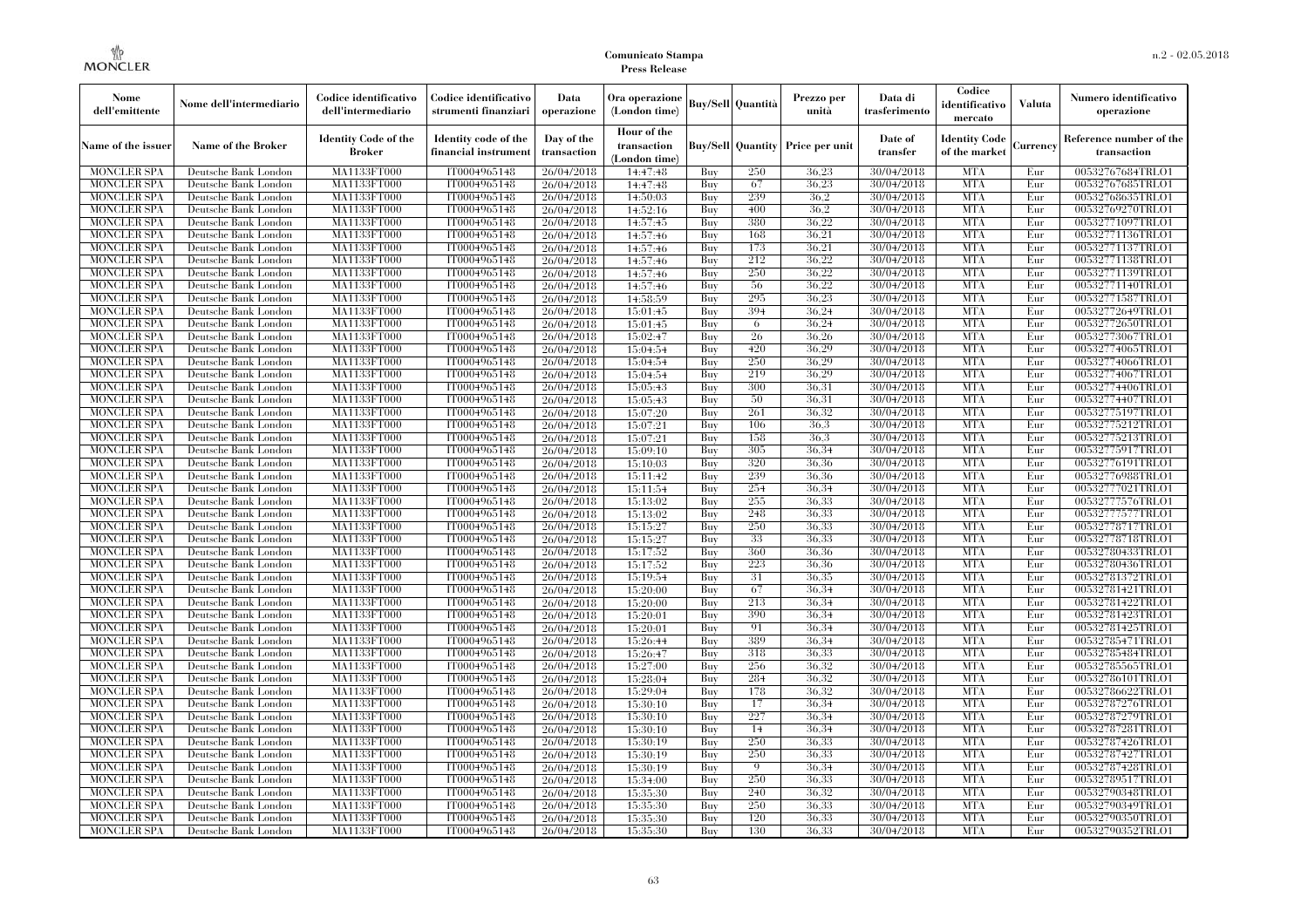| Nome<br>dell'emittente                   | Nome dell'intermediario                      | Codice identificativo<br>dell'intermediario | Codice identificativo<br>strumenti finanziari | Data<br>operazione        | Ora operazione<br>(London time)             |            | Buy/Sell   Quantità      | Prezzo per<br>unità | Data di<br>trasferimento | Codice<br>identificativo<br>mercato   | <b>Valuta</b> | Numero identificativo<br>operazione    |
|------------------------------------------|----------------------------------------------|---------------------------------------------|-----------------------------------------------|---------------------------|---------------------------------------------|------------|--------------------------|---------------------|--------------------------|---------------------------------------|---------------|----------------------------------------|
| Name of the issuer                       | Name of the Broker                           | <b>Identity Code of the</b><br>Broker       | Identity code of the<br>financial instrument  | Day of the<br>transaction | Hour of the<br>transaction<br>(London time) |            | <b>Buy/Sell Quantity</b> | Price per unit      | Date of<br>transfer      | <b>Identity Code</b><br>of the market | Currencv      | Reference number of the<br>transaction |
| <b>MONCLER SPA</b>                       | Deutsche Bank London                         | MA1133FT000                                 | IT0004965148                                  | 26/04/2018                | 15:35:30                                    | Buy        | 200                      | 36,33               | 30/04/2018               | <b>MTA</b>                            | Eur           | 00532790353TRLO1                       |
| <b>MONCLER SPA</b>                       | Deutsche Bank London                         | <b>MA1133FT000</b>                          | IT0004965148                                  | 26/04/2018                | 15:36:35                                    | Buy        | 68                       | 36,31               | 30/04/2018               | <b>MTA</b>                            | Eur           | 00532791100TRLO1                       |
| <b>MONCLER SPA</b>                       | Deutsche Bank London                         | MA1133FT000                                 | IT0004965148                                  | 26/04/2018                | 15:38:03                                    | Buv        | 25                       | 36.31               | 30/04/2018               | <b>MTA</b>                            | Eur           | 00532791593TRLO1                       |
| <b>MONCLER SPA</b>                       | Deutsche Bank London                         | MA1133FT000                                 | IT0004965148                                  | 26/04/2018                | 15:38:03                                    | Buy        | 187                      | 36.31               | 30/04/2018               | <b>MTA</b>                            | Eur           | 00532791594TRLO1                       |
| <b>MONCLER SPA</b>                       | Deutsche Bank London                         | MA1133FT000<br><b>MA1133FT000</b>           | IT0004965148                                  | 26/04/2018                | 15:38:03                                    | Buy        | 250<br>34                | 36.31<br>36,31      | 30/04/2018               | <b>MTA</b><br><b>MTA</b>              | Eur<br>Eur    | 00532791595TRLO1                       |
| <b>MONCLER SPA</b><br><b>MONCLER SPA</b> | Deutsche Bank London<br>Deutsche Bank London | MA1133FT000                                 | IT0004965148<br>IT0004965148                  | 26/04/2018<br>26/04/2018  | 15:38:03<br>15:39:20                        | Buy<br>Buy | 305                      | 36,29               | 30/04/2018<br>30/04/2018 | <b>MTA</b>                            | Eur           | 00532791596TRLO1<br>00532792112TRLO1   |
| <b>MONCLER SPA</b>                       | Deutsche Bank London                         | MA1133FT000                                 | IT0004965148                                  | 26/04/2018                | 15:39:20                                    | Buy        | 12                       | 36.28               | 30/04/2018               | <b>MTA</b>                            | Eur           | 00532792116TRLO1                       |
| <b>MONCLER SPA</b>                       | Deutsche Bank London                         | MA1133FT000                                 | IT0004965148                                  | 26/04/2018                | 15:39:20                                    | Buy        | 250                      | 36,29               | 30/04/2018               | <b>MTA</b>                            | Eur           | 00532792118TRLO1                       |
| <b>MONCLER SPA</b>                       | Deutsche Bank London                         | MA1133FT000                                 | IT0004965148                                  | 26/04/2018                | 15:39:20                                    | Buy        | 14                       | 36,29               | 30/04/2018               | <b>MTA</b>                            | Eur           | 00532792119TRLO1                       |
| <b>MONCLER SPA</b>                       | Deutsche Bank London                         | MA1133FT000                                 | IT0004965148                                  | 26/04/2018                | 15:39:20                                    | Buy        | 23                       | 36.28               | 30/04/2018               | <b>MTA</b>                            | Eur           | 00532792122TRLO1                       |
| <b>MONCLER SPA</b>                       | Deutsche Bank London                         | MA1133FT000                                 | IT0004965148                                  | 26/04/2018                | 15:41:46                                    | Buy        | 380                      | 36.29               | 30/04/2018               | <b>MTA</b>                            | Eur           | 00532793550TRLO1                       |
| <b>MONCLER SPA</b>                       | Deutsche Bank London                         | MA1133FT000                                 | IT0004965148                                  | 26/04/2018                | 15:44:11                                    | Buy        | 69                       | 36.3                | 30/04/2018               | <b>MTA</b>                            | Eur           | 00532794452TRLO1                       |
| <b>MONCLER SPA</b>                       | Deutsche Bank London                         | MA1133FT000                                 | IT0004965148                                  | 26/04/2018                | 15:44:11                                    | Buy        | 232                      | 36.3                | 30/04/2018               | <b>MTA</b>                            | Eur           | 00532794453TRLO1                       |
| <b>MONCLER SPA</b>                       | Deutsche Bank London                         | MA1133FT000                                 | IT0004965148                                  | 26/04/2018                | 15:44:47                                    | Buy        | 330                      | 36,29               | 30/04/2018               | <b>MTA</b>                            | Eur           | 00532794781TRLO1                       |
| <b>MONCLER SPA</b>                       | Deutsche Bank London                         | MA1133FT000                                 | IT0004965148                                  | 26/04/2018                | 15:46:24                                    | Buy        | 300                      | 36.3                | 30/04/2018               | <b>MTA</b>                            | Eur           | 00532795440TRLO1                       |
| <b>MONCLER SPA</b>                       | Deutsche Bank London                         | MA1133FT000                                 | IT0004965148                                  | 26/04/2018                | 15:48:19                                    | Buy        | 250                      | 36.31               | 30/04/2018               | <b>MTA</b>                            | Eur           | 00532796097TRLO1                       |
| <b>MONCLER SPA</b>                       | Deutsche Bank London                         | MA1133FT000                                 | IT0004965148                                  | 26/04/2018                | 15:48:20                                    | Buy        | 162                      | 36.3                | 30/04/2018               | <b>MTA</b>                            | Eur           | 00532796106TRLO1                       |
| <b>MONCLER SPA</b>                       | Deutsche Bank London                         | MA1133FT000                                 | IT0004965148                                  | 26/04/2018                | 15:48:20                                    | Buy        | 54                       | 36.3                | 30/04/2018               | <b>MTA</b>                            | Eur           | 00532796107TRLO1                       |
| <b>MONCLER SPA</b>                       | Deutsche Bank London                         | MA1133FT000                                 | IT0004965148                                  | 26/04/2018                | 15:48:21                                    | Buy        | 110                      | 36.3                | 30/04/2018               | <b>MTA</b>                            | Eur           | 00532796108TRLO1                       |
| <b>MONCLER SPA</b>                       | Deutsche Bank London                         | MA1133FT000                                 | IT0004965148                                  | 26/04/2018                | 15:48:51                                    | Buy        | 250                      | 36,29               | 30/04/2018               | <b>MTA</b>                            | Eur           | 00532796307TRLO1                       |
| <b>MONCLER SPA</b>                       | Deutsche Bank London                         | MA1133FT000                                 | IT0004965148                                  | 26/04/2018                | 15:48:51                                    | Buy        | 250                      | 36.29               | 30/04/2018               | <b>MTA</b>                            | Eur           | 00532796308TRLO1                       |
| <b>MONCLER SPA</b>                       | Deutsche Bank London                         | MA1133FT000                                 | IT0004965148                                  | 26/04/2018                | 15:50:00                                    | Buy        | 360                      | 36.29               | 30/04/2018               | <b>MTA</b>                            | Eur           | 00532796817TRLO1                       |
| <b>MONCLER SPA</b>                       | Deutsche Bank London                         | MA1133FT000                                 | IT0004965148<br>IT0004965148                  | 26/04/2018                | 15:50:00                                    | Buy        | 7<br>204                 | 36.29<br>36.28      | 30/04/2018<br>30/04/2018 | <b>MTA</b><br><b>MTA</b>              | Eur           | 00532796818TRLO1                       |
| <b>MONCLER SPA</b><br><b>MONCLER SPA</b> | Deutsche Bank London<br>Deutsche Bank London | MA1133FT000<br>MA1133FT000                  | IT0004965148                                  | 26/04/2018<br>26/04/2018  | 15:54:10<br>15:55:58                        | Buy<br>Buy | 265                      | 36,33               | 30/04/2018               | <b>MTA</b>                            | Eur<br>Eur    | 00532799068TRLO1<br>00532800178TRLO1   |
| <b>MONCLER SPA</b>                       | Deutsche Bank London                         | MA1133FT000                                 | IT0004965148                                  | 26/04/2018                | 15:55:58                                    | Buy        | 250                      | 36.33               | 30/04/2018               | <b>MTA</b>                            | Eur           | 00532800179TRLO1                       |
| <b>MONCLER SPA</b>                       | Deutsche Bank London                         | MA1133FT000                                 | IT0004965148                                  | 26/04/2018                | 15:55:58                                    | Buy        | 250                      | 36.34               | 30/04/2018               | <b>MTA</b>                            | Eur           | 00532800180TRLO1                       |
| <b>MONCLER SPA</b>                       | Deutsche Bank London                         | MA1133FT000                                 | IT0004965148                                  | 26/04/2018                | 15:55:58                                    | Buy        | 250                      | 36.34               | 30/04/2018               | <b>MTA</b>                            | Eur           | 00532800181TRLO1                       |
| <b>MONCLER SPA</b>                       | Deutsche Bank London                         | <b>MA1133FT000</b>                          | IT0004965148                                  | 26/04/2018                | 15:55:58                                    | Buy        | 117                      | 36.34               | 30/04/2018               | <b>MTA</b>                            | Eur           | 00532800182TRLO1                       |
| <b>MONCLER SPA</b>                       | Deutsche Bank London                         | MA1133FT000                                 | IT0004965148                                  | 26/04/2018                | 15:55:58                                    | Buy        | 75                       | 36.34               | 30/04/2018               | <b>MTA</b>                            | Eur           | 00532800183TRLO1                       |
| <b>MONCLER SPA</b>                       | Deutsche Bank London                         | MA1133FT000                                 | IT0004965148                                  | 26/04/2018                | 15:57:05                                    | Buy        | 34                       | 36,32               | 30/04/2018               | <b>MTA</b>                            | Eur           | 00532800823TRLO1                       |
| <b>MONCLER SPA</b>                       | Deutsche Bank London                         | MA1133FT000                                 | IT0004965148                                  | 26/04/2018                | 15:57:05                                    | Buv        | 436                      | 36.32               | 30/04/2018               | <b>MTA</b>                            | Eur           | 00532800825TRLO1                       |
| <b>MONCLER SPA</b>                       | Deutsche Bank London                         | MA1133FT000                                 | IT0004965148                                  | 26/04/2018                | 15:59:40                                    | Buy        | 307                      | 36.32               | 30/04/2018               | <b>MTA</b>                            | Eur           | 00532802234TRLO1                       |
| <b>MONCLER SPA</b>                       | Deutsche Bank London                         | <b>MA1133FT000</b>                          | IT0004965148                                  | 26/04/2018                | 16:00:52                                    | Buy        | 276                      | 36.31               | 30/04/2018               | <b>MTA</b>                            | Eur           | 00532802961TRLO1                       |
| <b>MONCLER SPA</b>                       | Deutsche Bank London                         | MA1133FT000                                 | IT0004965148                                  | 26/04/2018                | 16:00:52                                    | Buy        | 270                      | 36,31               | 30/04/2018               | <b>MTA</b>                            | Eur           | 00532802962TRLO1                       |
| <b>MONCLER SPA</b>                       | Deutsche Bank London                         | MA1133FT000                                 | IT0004965148                                  | 26/04/2018                | 16:00:53                                    | Buv        | 305                      | 36.29               | 30/04/2018               | <b>MTA</b>                            | Eur           | 00532802965TRLO1                       |
| <b>MONCLER SPA</b>                       | Deutsche Bank London                         | <b>MA1133FT000</b>                          | IT0004965148                                  | 26/04/2018                | 16:01:59                                    | Buy        | 268                      | 36.3                | 30/04/2018               | <b>MTA</b>                            | Eur           | 00532803897TRLO1                       |
| <b>MONCLER SPA</b>                       | Deutsche Bank London                         | MA1133FT000                                 | IT0004965148                                  | 26/04/2018                | 16:03:41                                    | Buy        | 95                       | 36,29               | 30/04/2018               | <b>MTA</b>                            | Eur           | 00532804885TRLO1                       |
| <b>MONCLER SPA</b>                       | Deutsche Bank London                         | <b>MA1133FT000</b>                          | IT0004965148                                  | 26/04/2018                | 16:03:41                                    | Buy        | 150                      | 36.29               | 30/04/2018               | <b>MTA</b>                            | Eur           | 00532804886TRLO1                       |
| <b>MONCLER SPA</b>                       | Deutsche Bank London                         | MA1133FT000                                 | IT0004965148                                  | 26/04/2018                | 16:03:42                                    | Buy        | 55                       | 36,29               | 30/04/2018               | <b>MTA</b>                            | Eur           | 00532804895TRLO1                       |
| <b>MONCLER SPA</b>                       | Deutsche Bank London                         | MA1133FT000                                 | IT0004965148                                  | 26/04/2018                | 16:04:57                                    | Buy        | 150                      | 36,3                | 30/04/2018               | <b>MTA</b>                            | Eur           | 00532805924TRLO1                       |
| <b>MONCLER SPA</b>                       | Deutsche Bank London                         | MA1133FT000                                 | IT0004965148                                  | 26/04/2018                | 16:04:57                                    | Buy        | 150                      | 36.3                | 30/04/2018               | <b>MTA</b>                            | Eur           | 00532805926TRLO1                       |
| <b>MONCLER SPA</b>                       | Deutsche Bank London                         | MA1133FT000                                 | IT0004965148                                  | 26/04/2018                | 16:04:57                                    | Buy<br>Buy | 40<br>350                | 36.3<br>36.3        | 30/04/2018<br>30/04/2018 | <b>MTA</b><br><b>MTA</b>              | Eur<br>Eur    | 00532805929TRLO1<br>00532806505TRLO1   |
| <b>MONCLER SPA</b><br><b>MONCLER SPA</b> | Deutsche Bank London<br>Deutsche Bank London | MA1133FT000<br>MA1133FT000                  | IT0004965148<br>IT0004965148                  | 26/04/2018<br>26/04/2018  | 16:05:36<br>16:06:05                        | Buy        | $\mathbf{1}$             | 36.3                | 30/04/2018               | <b>MTA</b>                            | Eur           | 00532806803TRLO1                       |
| <b>MONCLER SPA</b>                       | Deutsche Bank London                         | MA1133FT000                                 | IT0004965148                                  | 26/04/2018                | 16:07:02                                    | Buy        | 330                      | 36.29               | 30/04/2018               | <b>MTA</b>                            | Eur           | 00532807317TRLO1                       |
| <b>MONCLER SPA</b>                       | Deutsche Bank London                         | MA1133FT000                                 | IT0004965148                                  | 26/04/2018                | 16:07:02                                    | Buy        | 276                      | 36.28               | 30/04/2018               | <b>MTA</b>                            | Eur           | 00532807318TRLO1                       |
| <b>MONCLER SPA</b>                       | Deutsche Bank London                         | MA1133FT000                                 | IT0004965148                                  | 26/04/2018                | 16:10:59                                    | Buy        | 194                      | 36.3                | 30/04/2018               | <b>MTA</b>                            | Eur           | 00532809367TRLO1                       |
| <b>MONCLER SPA</b>                       | Deutsche Bank London                         | MA1133FT000                                 | IT0004965148                                  | 26/04/2018                | 16:13:31                                    | Buy        | 183                      | 36.3                | 30/04/2018               | <b>MTA</b>                            | Eur           | 00532810529TRLO1                       |
| <b>MONCLER SPA</b>                       | Deutsche Bank London                         | MA1133FT000                                 | IT0004965148                                  | 26/04/2018                | 16:13:31                                    | Buy        | 300                      | 36.3                | 30/04/2018               | <b>MTA</b>                            | Eur           | 00532810530TRLO1                       |
| <b>MONCLER SPA</b>                       | Deutsche Bank London                         | MA1133FT000                                 | IT0004965148                                  | 26/04/2018                | 16:14:00                                    | Buy        | 330                      | 36.32               | 30/04/2018               | <b>MTA</b>                            | Eur           | 00532810752TRLO1                       |
| <b>MONCLER SPA</b>                       | Deutsche Bank London                         | MA1133FT000                                 | IT0004965148                                  | 26/04/2018                | 16:14:58                                    | Buy        | 195                      | 36,33               | 30/04/2018               | <b>MTA</b>                            | Eur           | 00532811163TRLO1                       |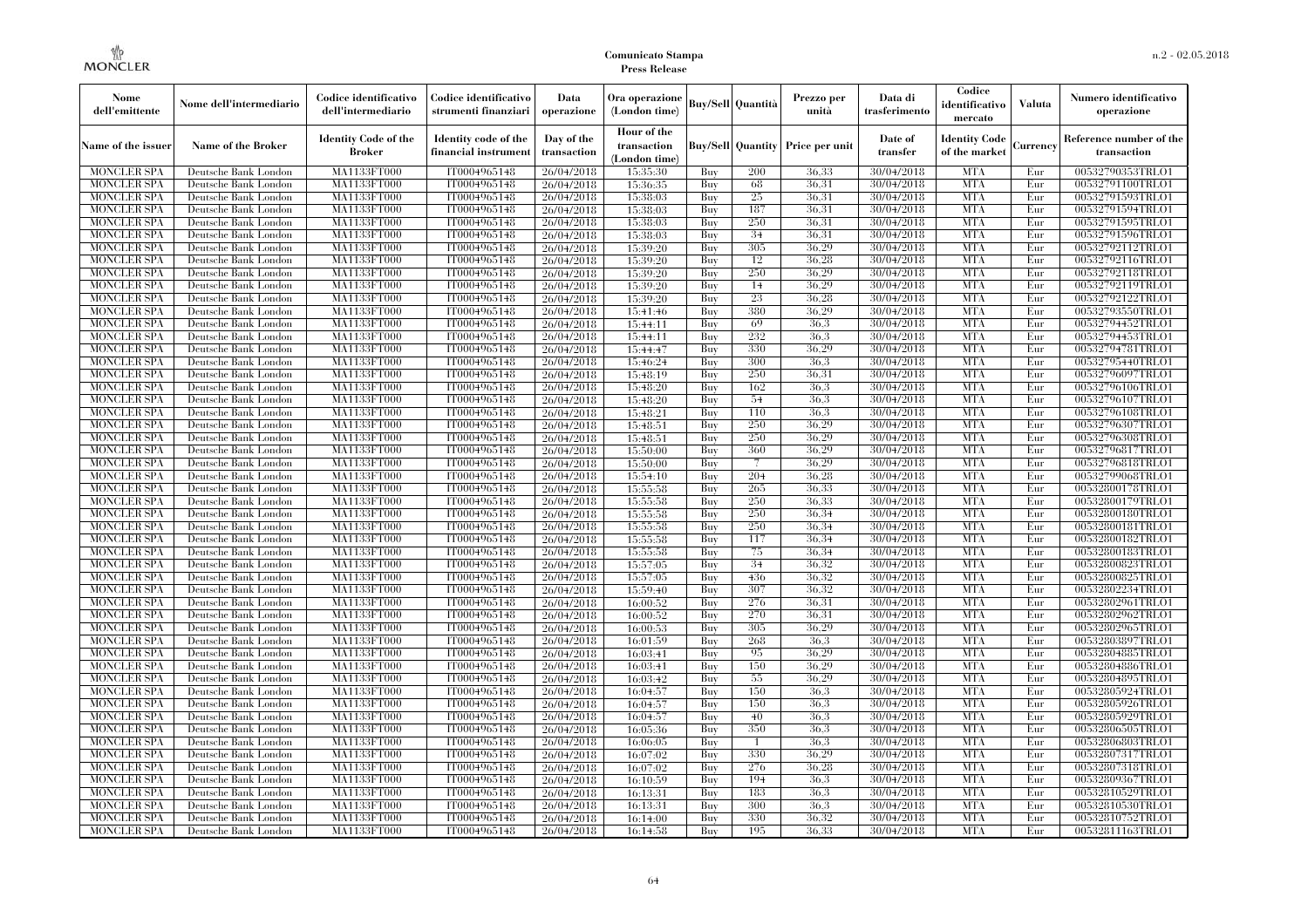| Nome<br>dell'emittente                   | Nome dell'intermediario                      | Codice identificativo<br>dell'intermediario  | Codice identificativo<br>strumenti finanziari | Data<br>operazione        | Ora operazione<br>(London time)             |            | <b>Buy/Sell Quantità</b> | Prezzo per<br>unità                     | Data di<br>trasferimento | Codice<br>identificativo<br>mercato   | <b>Valuta</b> | Numero identificativo<br>operazione    |
|------------------------------------------|----------------------------------------------|----------------------------------------------|-----------------------------------------------|---------------------------|---------------------------------------------|------------|--------------------------|-----------------------------------------|--------------------------|---------------------------------------|---------------|----------------------------------------|
| Name of the issuer                       | Name of the Broker                           | <b>Identity Code of the</b><br><b>Broker</b> | Identity code of the<br>financial instrument  | Day of the<br>transaction | Hour of the<br>transaction<br>(London time) |            |                          | <b>Buy/Sell Quantity Price per unit</b> | Date of<br>transfer      | <b>Identity Code</b><br>of the market | Currencv      | Reference number of the<br>transaction |
| <b>MONCLER SPA</b>                       | Deutsche Bank London                         | MA1133FT000                                  | IT0004965148                                  | 26/04/2018                | 16:16:21                                    | Buy        | 150                      | 36.33                                   | 30/04/2018               | <b>MTA</b>                            | Eur           | 00532812025TRLO1                       |
| <b>MONCLER SPA</b>                       | Deutsche Bank London                         | <b>MA1133FT000</b>                           | IT0004965148                                  | 26/04/2018                | 16:16:21                                    | Buy        | 250                      | 36.33                                   | 30/04/2018               | <b>MTA</b>                            | Eur           | 00532812026TRLO1                       |
| <b>MONCLER SPA</b>                       | Deutsche Bank London                         | MA1133FT000                                  | IT0004965148                                  | 26/04/2018                | 16:16:21                                    | Buy        | 250                      | 36.33                                   | 30/04/2018               | <b>MTA</b>                            | Eur           | 00532812027TRLO1                       |
| <b>MONCLER SPA</b>                       | Deutsche Bank London                         | MA1133FT000                                  | IT0004965148                                  | 26/04/2018                | 16:16:21                                    | Buy        | 136                      | 36,33                                   | 30/04/2018               | <b>MTA</b>                            | Eur           | 00532812028TRLO1                       |
| <b>MONCLER SPA</b>                       | Deutsche Bank London                         | MA1133FT000                                  | IT0004965148                                  | 26/04/2018                | 16:16:21                                    | Buy        | 108<br>67                | 36.33<br>36.33                          | 30/04/2018               | <b>MTA</b><br><b>MTA</b>              | Eur<br>Eur    | 00532812029TRLO1                       |
| <b>MONCLER SPA</b><br><b>MONCLER SPA</b> | Deutsche Bank London<br>Deutsche Bank London | <b>MA1133FT000</b><br>MA1133FT000            | IT0004965148<br>IT0004965148                  | 26/04/2018<br>26/04/2018  | 16:16:21<br>16:16:24                        | Buy<br>Buy | 295                      | 36.32                                   | 30/04/2018<br>30/04/2018 | <b>MTA</b>                            | Eur           | 00532812030TRLO1<br>00532812088TRLO1   |
| <b>MONCLER SPA</b>                       | Deutsche Bank London                         | MA1133FT000                                  | IT0004965148                                  | 26/04/2018                | 16:16:33                                    | Buy        | 270                      | 36.32                                   | 30/04/2018               | <b>MTA</b>                            | Eur           | 00532812148TRLO1                       |
| <b>MONCLER SPA</b>                       | Deutsche Bank London                         | MA1133FT000                                  | IT0004965148                                  | 26/04/2018                | 16:18:24                                    | Buy        | 154                      | 36.31                                   | 30/04/2018               | <b>MTA</b>                            | Eur           | 00532813311TRLO1                       |
| <b>MONCLER SPA</b>                       | Deutsche Bank London                         | <b>MA1133FT000</b>                           | IT0004965148                                  | 26/04/2018                | 16:18:24                                    | Buy        | 125                      | 36.31                                   | 30/04/2018               | <b>MTA</b>                            | Eur           | 00532813312TRLO1                       |
| <b>MONCLER SPA</b>                       | Deutsche Bank London                         | MA1133FT000                                  | IT0004965148                                  | 26/04/2018                | 16:21:12                                    | Buy        | 400                      | 36,34                                   | 30/04/2018               | <b>MTA</b>                            | Eur           | 00532814933TRLO1                       |
| <b>MONCLER SPA</b>                       | Deutsche Bank London                         | MA1133FT000                                  | IT0004965148                                  | 26/04/2018                | 16:21:12                                    | Buy        | 56                       | 36,35                                   | 30/04/2018               | <b>MTA</b>                            | Eur           | 00532814934TRLO1                       |
| <b>MONCLER SPA</b>                       | Deutsche Bank London                         | MA1133FT000                                  | IT0004965148                                  | 26/04/2018                | 16:23:06                                    | Buy        | 272                      | 36.34                                   | 30/04/2018               | <b>MTA</b>                            | Eur           | 00532815986TRLO1                       |
| <b>MONCLER SPA</b>                       | Deutsche Bank London                         | MA1133FT000                                  | IT0004965148                                  | 26/04/2018                | 16:23:06                                    | Buy        | 205                      | 36,34                                   | 30/04/2018               | <b>MTA</b>                            | Eur           | 00532815989TRLO1                       |
| <b>MONCLER SPA</b>                       | Deutsche Bank London                         | MA1133FT000                                  | IT0004965148                                  | 26/04/2018                | 16:23:06                                    | Buy        | 398                      | 36.34                                   | 30/04/2018               | <b>MTA</b>                            | Eur           | 00532815990TRLO1                       |
| <b>MONCLER SPA</b>                       | Deutsche Bank London                         | MA1133FT000                                  | IT0004965148                                  | 26/04/2018                | 16:23:06                                    | Buy        | 383                      | 36,34                                   | 30/04/2018               | <b>MTA</b>                            | Eur           | 00532815992TRLO1                       |
| <b>MONCLER SPA</b>                       | Deutsche Bank London                         | MA1133FT000                                  | IT0004965148                                  | 26/04/2018                | 16:23:06                                    | Buy        | 250                      | 36.34                                   | 30/04/2018               | <b>MTA</b>                            | Eur           | 00532815993TRLO1                       |
| <b>MONCLER SPA</b>                       | Deutsche Bank London                         | MA1133FT000                                  | IT0004965148                                  | 26/04/2018                | 16:23:06                                    | Buy        | 250                      | 36,34                                   | 30/04/2018               | <b>MTA</b>                            | Eur           | 00532815994TRLO1                       |
| <b>MONCLER SPA</b>                       | Deutsche Bank London                         | MA1133FT000                                  | IT0004965148                                  | 26/04/2018                | 16:24:38                                    | Buy        | 250                      | 36,33                                   | 30/04/2018               | <b>MTA</b>                            | Eur           | 00532817134TRLO1                       |
| <b>MONCLER SPA</b>                       | Deutsche Bank London                         | MA1133FT000                                  | IT0004965148                                  | 26/04/2018                | 16:24:38                                    | Buy        | 219                      | 36,33                                   | 30/04/2018               | <b>MTA</b>                            | Eur           | 00532817137TRLO1                       |
| MONCLER SPA                              | Deutsche Bank London                         | MA1133FT000                                  | IT0004965148                                  | 26/04/2018                | 16:24:56                                    | Buy        | 9                        | 36,32                                   | 30/04/2018               | <b>MTA</b>                            | Eur           | 00532817364TRLO1                       |
| <b>MONCLER SPA</b>                       | Deutsche Bank London                         | MA1133FT000                                  | IT0004965148                                  | 26/04/2018                | 16:26:22                                    | Buy        | 150                      | 36,32                                   | 30/04/2018               | <b>MTA</b>                            | Eur           | 00532818705TRLO1                       |
| <b>MONCLER SPA</b>                       | Deutsche Bank London                         | MA1133FT000                                  | IT0004965148                                  | 26/04/2018                | 16:26:22                                    | Buy        | 89                       | 36,32                                   | 30/04/2018               | <b>MTA</b>                            | Eur           | 00532818706TRLO1                       |
| <b>MONCLER SPA</b>                       | Deutsche Bank London                         | MA1133FT000                                  | IT0004965148                                  | 26/04/2018                | 16:26:34                                    | Buy        | 63                       | 36.31                                   | 30/04/2018               | <b>MTA</b>                            | Eur           | 00532818847TRLO1                       |
| <b>MONCLER SPA</b><br><b>MONCLER SPA</b> | Deutsche Bank London<br>Deutsche Bank London | MA1133FT000<br>MA1133FT000                   | IT0004965148<br>IT0004965148                  | 26/04/2018<br>26/04/2018  | 16:26:34<br>16:26:38                        | Buy<br>Buy | 101<br>247               | 36.31<br>36,31                          | 30/04/2018<br>30/04/2018 | <b>MTA</b><br><b>MTA</b>              | Eur<br>Eur    | 00532818848TRLO1<br>00532818877TRLO1   |
| <b>MONCLER SPA</b>                       | Deutsche Bank London                         | MA1133FT000                                  | IT0004965148                                  | 26/04/2018                | 16:27:22                                    | Buy        |                          | 36,32                                   | 30/04/2018               | <b>MTA</b>                            | Eur           | 00532819396TRLO1                       |
| <b>MONCLER SPA</b>                       | Deutsche Bank London                         | MA1133FT000                                  | IT0004965148                                  | 26/04/2018                | 16:27:52                                    | Buy        | 420                      | 36.31                                   | 30/04/2018               | <b>MTA</b>                            | Eur           | 00532819837TRLO1                       |
| <b>MONCLER SPA</b>                       | Deutsche Bank London                         | MA1133FT000                                  | IT0004965148                                  | 26/04/2018                | 16:27:52                                    | Buy        | 181                      | 36.31                                   | 30/04/2018               | <b>MTA</b>                            | Eur           | 00532819839TRLO1                       |
| <b>MONCLER SPA</b>                       | Deutsche Bank London                         | <b>MA1133FT000</b>                           | IT0004965148                                  | 26/04/2018                | 16:27:52                                    | Buy        | 150                      | 36.32                                   | 30/04/2018               | <b>MTA</b>                            | Eur           | 00532819842TRLO1                       |
| MONCLER SPA                              | Deutsche Bank London                         | MA1133FT000                                  | IT0004965148                                  | 26/04/2018                | 16:27:52                                    | Buy        | 250                      | 36,32                                   | 30/04/2018               | <b>MTA</b>                            | Eur           | 00532819845TRLO1                       |
| <b>MONCLER SPA</b>                       | Deutsche Bank London                         | MA1133FT000                                  | IT0004965148                                  | 26/04/2018                | 16:27:52                                    | Buy        | 67                       | 36,32                                   | 30/04/2018               | <b>MTA</b>                            | Eur           | 00532819846TRLO1                       |
| <b>MONCLER SPA</b>                       | Deutsche Bank London                         | MA1133FT000                                  | IT0004965148                                  | 26/04/2018                | 16:28:42                                    | Buy        | 341                      | 36.33                                   | 30/04/2018               | <b>MTA</b>                            | Eur           | 00532820375TRLO1                       |
| <b>MONCLER SPA</b>                       | Deutsche Bank London                         | <b>MA1133FT000</b>                           | IT0004965148                                  | 26/04/2018                | 16:29:41                                    | Buy        | $\overline{4}$           | 36.31                                   | 30/04/2018               | <b>MTA</b>                            | Eur           | 00532821316TRLO1                       |
| <b>MONCLER SPA</b>                       | Deutsche Bank London                         | MA1133FT000                                  | IT0004965148                                  | 26/04/2018                | 16:29:44                                    | Buy        | 302                      | 36.31                                   | 30/04/2018               | <b>MTA</b>                            | Eur           | 00532821411TRLO1                       |
| <b>MONCLER SPA</b>                       | Deutsche Bank London                         | MA1133FT000                                  | IT0004965148                                  | 27/04/2018                | 08:01:59                                    | Buy        | 192                      | 36,33                                   | 02/05/2018               | <b>MTA</b>                            | Eur           | 00532830270TRLO1                       |
| <b>MONCLER SPA</b>                       | Deutsche Bank London                         | MA1133FT000                                  | IT0004965148                                  | 27/04/2018                | 08:02:24                                    | Buy        | 255                      | 36.36                                   | 02/05/2018               | <b>MTA</b>                            | Eur           | 00532830389TRLO1                       |
| <b>MONCLER SPA</b>                       | Deutsche Bank London                         | <b>MA1133FT000</b>                           | IT0004965148                                  | 27/04/2018                | 08:03:18                                    | Buy        | 300                      | 36.35                                   | 02/05/2018               | <b>MTA</b>                            | Eur           | 00532830776TRLO1                       |
| <b>MONCLER SPA</b>                       | Deutsche Bank London                         | MA1133FT000                                  | IT0004965148                                  | 27/04/2018                | 08:03:18                                    | Buy        | 250                      | 36.34                                   | 02/05/2018               | <b>MTA</b>                            | Eur           | 00532830777TRLO1                       |
| <b>MONCLER SPA</b>                       | Deutsche Bank London                         | <b>MA1133FT000</b>                           | IT0004965148                                  | 27/04/2018                | 08:06:19                                    | Buy        | 275                      | 36.38                                   | 02/05/2018               | <b>MTA</b>                            | Eur           | 00532831613TRLO1                       |
| <b>MONCLER SPA</b>                       | Deutsche Bank London                         | MA1133FT000                                  | IT0004965148                                  | 27/04/2018                | 08:06:45                                    | Buy        | 295                      | 36.37                                   | 02/05/2018               | <b>MTA</b>                            | Eur           | 00532831716TRLO1                       |
| <b>MONCLER SPA</b>                       | Deutsche Bank London                         | MA1133FT000                                  | IT0004965148                                  | 27/04/2018                | 08:06:51                                    | Buy        | 183                      | 36,36                                   | 02/05/2018               | <b>MTA</b>                            | Eur           | 00532831748TRLO1                       |
| <b>MONCLER SPA</b>                       | Deutsche Bank London                         | MA1133FT000                                  | IT0004965148                                  | 27/04/2018                | 08:06:51                                    | Buy        | 107                      | 36.36                                   | 02/05/2018               | <b>MTA</b>                            | Eur           | 00532831749TRLO1                       |
| <b>MONCLER SPA</b>                       | Deutsche Bank London                         | MA1133FT000                                  | IT0004965148                                  | 27/04/2018                | 08:07:44                                    | Buy        | 305                      | 36.38                                   | 02/05/2018               | <b>MTA</b>                            | Eur           | 00532832003TRLO1                       |
| <b>MONCLER SPA</b><br><b>MONCLER SPA</b> | Deutsche Bank London<br>Deutsche Bank London | MA1133FT000<br>MA1133FT000                   | IT0004965148<br>IT0004965148                  | 27/04/2018<br>27/04/2018  | 08:08:17<br>08:09:34                        | Buy<br>Buy | 283<br>212               | 36.34<br>36.32                          | 02/05/2018<br>02/05/2018 | <b>MTA</b><br><b>MTA</b>              | Eur<br>Eur    | 00532832170TRLO1<br>00532832532TRLO1   |
| <b>MONCLER SPA</b>                       | Deutsche Bank London                         | MA1133FT000                                  | IT0004965148                                  | 27/04/2018                | 08:10:29                                    | Buy        | 230                      | 36.32                                   | 02/05/2018               | <b>MTA</b>                            | Eur           | 00532832776TRLO1                       |
| <b>MONCLER SPA</b>                       | Deutsche Bank London                         | MA1133FT000                                  | IT0004965148                                  | 27/04/2018                | 08:11:33                                    | Buy        | 264                      | 36.32                                   | 02/05/2018               | <b>MTA</b>                            | Eur           | 00532833036TRLO1                       |
| <b>MONCLER SPA</b>                       | Deutsche Bank London                         | MA1133FT000                                  | IT0004965148                                  | 27/04/2018                | 08:14:57                                    | Buy        | 294                      | 36,35                                   | 02/05/2018               | <b>MTA</b>                            | Eur           | 00532833763TRLO1                       |
| <b>MONCLER SPA</b>                       | Deutsche Bank London                         | MA1133FT000                                  | IT0004965148                                  | 27/04/2018                | 08:14:57                                    | Buy        | 36                       | 36.35                                   | 02/05/2018               | <b>MTA</b>                            | Eur           | 00532833764TRLO1                       |
| <b>MONCLER SPA</b>                       | Deutsche Bank London                         | MA1133FT000                                  | IT0004965148                                  | 27/04/2018                | 08:15:32                                    | Buy        | 190                      | 36,37                                   | 02/05/2018               | <b>MTA</b>                            | Eur           | 00532833943TRLO1                       |
| <b>MONCLER SPA</b>                       | Deutsche Bank London                         | <b>MA1133FT000</b>                           | IT0004965148                                  | 27/04/2018                | 08:15:32                                    | Buy        | 87                       | 36,37                                   | 02/05/2018               | <b>MTA</b>                            | Eur           | 00532833942TRLO1                       |
| <b>MONCLER SPA</b>                       | Deutsche Bank London                         | MA1133FT000                                  | IT0004965148                                  | 27/04/2018                | 08:16:25                                    | Buy        | 275                      | 36.4                                    | 02/05/2018               | <b>MTA</b>                            | Eur           | 00532834157TRLO1                       |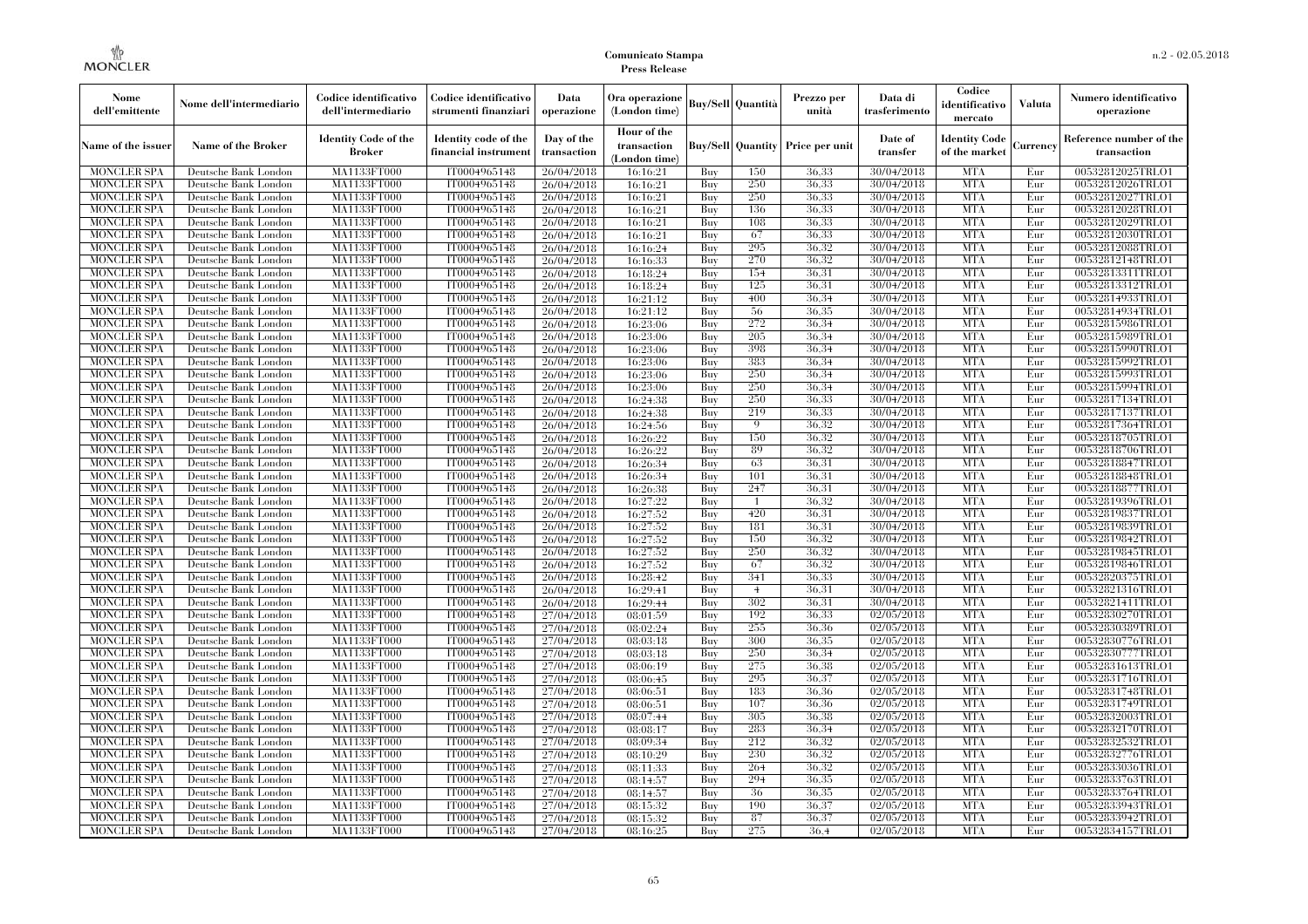| Nome<br>dell'emittente                   | Nome dell'intermediario                      | Codice identificativo<br>dell'intermediario  | Codice identificativo<br>strumenti finanziari | Data<br>operazione        | Ora operazione<br>(London time)             |            | <b>Buy/Sell</b> Quantità | Prezzo per<br>unità                     | Data di<br>trasferimento | Codice<br>identificativo<br>mercato   | <b>Valuta</b> | Numero identificativo<br>operazione    |
|------------------------------------------|----------------------------------------------|----------------------------------------------|-----------------------------------------------|---------------------------|---------------------------------------------|------------|--------------------------|-----------------------------------------|--------------------------|---------------------------------------|---------------|----------------------------------------|
| Name of the issuer                       | Name of the Broker                           | <b>Identity Code of the</b><br><b>Broker</b> | Identity code of the<br>financial instrument  | Day of the<br>transaction | Hour of the<br>transaction<br>(London time) |            |                          | <b>Buy/Sell Quantity Price per unit</b> | Date of<br>transfer      | <b>Identity Code</b><br>of the market | Currency      | Reference number of the<br>transaction |
| <b>MONCLER SPA</b>                       | Deutsche Bank London                         | MA1133FT000                                  | IT0004965148                                  | 27/04/2018                | 08:19:03                                    | Buy        | 420                      | 36.4                                    | 02/05/2018               | <b>MTA</b>                            | Eur           | 00532835035TRLO1                       |
| <b>MONCLER SPA</b>                       | Deutsche Bank London                         | MA1133FT000                                  | IT0004965148                                  | 27/04/2018                | 08:19:09                                    | Buy        | 260                      | 36,4                                    | 02/05/2018               | <b>MTA</b>                            | Eur           | 00532835061TRLO1                       |
| <b>MONCLER SPA</b>                       | Deutsche Bank London                         | MA1133FT000                                  | IT0004965148                                  | 27/04/2018                | 08:20:04                                    | Buy        | 410                      | 36,41                                   | 02/05/2018               | <b>MTA</b>                            | Eur           | 00532835300TRLO1                       |
| <b>MONCLER SPA</b>                       | Deutsche Bank London                         | MA1133FT000<br>MA1133FT000                   | IT0004965148                                  | 27/04/2018                | 08:20:05                                    | Buy<br>Buy | 262<br>480               | 36.4<br>36.4                            | 02/05/2018<br>02/05/2018 | <b>MTA</b><br><b>MTA</b>              | Eur<br>Eur    | 00532835313TRLO1<br>00532837460TRLO1   |
| <b>MONCLER SPA</b><br><b>MONCLER SPA</b> | Deutsche Bank London<br>Deutsche Bank London | MA1133FT000                                  | IT0004965148<br>IT0004965148                  | 27/04/2018<br>27/04/2018  | 08:26:41<br>08:27:10                        | Buy        | 100                      | 36,42                                   | 02/05/2018               | <b>MTA</b>                            | Eur           | 00532837536TRLO1                       |
| <b>MONCLER SPA</b>                       | Deutsche Bank London                         | <b>MA1133FT000</b>                           | IT0004965148                                  | 27/04/2018                | 08:27:10                                    | Buy        | 175                      | 36,42                                   | 02/05/2018               | <b>MTA</b>                            | Eur           | 00532837537TRLO1                       |
| <b>MONCLER SPA</b>                       | Deutsche Bank London                         | MA1133FT000                                  | IT0004965148                                  | 27/04/2018                | 08:27:11                                    | Buy        | 235                      | 36.4                                    | 02/05/2018               | <b>MTA</b>                            | Eur           | 00532837550TRLO1                       |
| <b>MONCLER SPA</b>                       | Deutsche Bank London                         | MA1133FT000                                  | IT0004965148                                  | 27/04/2018                | 08:28:50                                    | Buv        | 225                      | 36.38                                   | 02/05/2018               | <b>MTA</b>                            | Eur           | 00532838213TRLO1                       |
| <b>MONCLER SPA</b>                       | Deutsche Bank London                         | MA1133FT000                                  | IT0004965148                                  | 27/04/2018                | 08:31:23                                    | Buy        | 265                      | 36,51                                   | 02/05/2018               | <b>MTA</b>                            | Eur           | 00532839041TRLO1                       |
| <b>MONCLER SPA</b>                       | Deutsche Bank London                         | <b>MA1133FT000</b>                           | IT0004965148                                  | 27/04/2018                | 08:31:28                                    | Buy        | 265                      | 36,52                                   | 02/05/2018               | <b>MTA</b>                            | Eur           | 00532839074TRLO1                       |
| <b>MONCLER SPA</b>                       | Deutsche Bank London                         | MA1133FT000                                  | IT0004965148                                  | 27/04/2018                | 08:31:42                                    | Buy        | 286                      | 36.52                                   | 02/05/2018               | <b>MTA</b>                            | Eur           | 00532839102TRLO1                       |
| <b>MONCLER SPA</b>                       | Deutsche Bank London                         | <b>MA1133FT000</b>                           | IT0004965148                                  | 27/04/2018                | 08:34:11                                    | Buv        | 300                      | 36,57                                   | 02/05/2018               | <b>MTA</b>                            | Eur           | 00532839713TRLO1                       |
| <b>MONCLER SPA</b>                       | Deutsche Bank London                         | MA1133FT000                                  | IT0004965148                                  | 27/04/2018                | 08:35:06                                    | Buy        | 250                      | 36,56                                   | 02/05/2018               | <b>MTA</b>                            | Eur           | 00532839929TRLO1                       |
| <b>MONCLER SPA</b>                       | Deutsche Bank London                         | <b>MA1133FT000</b>                           | IT0004965148                                  | 27/04/2018                | 08:38:42                                    | Buy        | 14                       | 36,58                                   | 02/05/2018               | <b>MTA</b>                            | Eur           | 00532840912TRLO1                       |
| <b>MONCLER SPA</b>                       | Deutsche Bank London                         | MA1133FT000                                  | IT0004965148                                  | 27/04/2018                | 08:38:49                                    | Buy        | 256                      | 36.58                                   | 02/05/2018               | <b>MTA</b>                            | Eur           | 00532840942TRLO1                       |
| <b>MONCLER SPA</b>                       | Deutsche Bank London                         | MA1133FT000                                  | IT0004965148                                  | 27/04/2018                | 08:38:49                                    | Buv        | 131                      | 36,57                                   | 02/05/2018               | <b>MTA</b>                            | Eur           | 00532840944TRLO1                       |
| <b>MONCLER SPA</b>                       | Deutsche Bank London                         | MA1133FT000                                  | IT0004965148                                  | 27/04/2018                | 08:38:49                                    | Buy        | 124                      | 36,57                                   | 02/05/2018               | <b>MTA</b>                            | Eur           | 00532840945TRLO1                       |
| MONCLER SPA                              | Deutsche Bank London                         | <b>MA1133FT000</b>                           | IT0004965148                                  | 27/04/2018                | 08:41:38                                    | Buy        | 260                      | 36.62                                   | 02/05/2018               | <b>MTA</b>                            | Eur           | 00532841682TRLO1                       |
| <b>MONCLER SPA</b>                       | Deutsche Bank London                         | MA1133FT000                                  | IT0004965148                                  | 27/04/2018                | 08:41:38                                    | Buy        | 295                      | 36.61                                   | 02/05/2018               | <b>MTA</b>                            | Eur           | 00532841684TRLO1                       |
| <b>MONCLER SPA</b>                       | Deutsche Bank London                         | MA1133FT000                                  | IT0004965148                                  | 27/04/2018                | 08:42:51                                    | Buv        | 102                      | 36.59                                   | 02/05/2018               | <b>MTA</b>                            | Eur           | 00532841914TRLO1                       |
| <b>MONCLER SPA</b>                       | Deutsche Bank London                         | MA1133FT000                                  | IT0004965148                                  | 27/04/2018                | 08:44:42                                    | Buy        | 235                      | 36.6                                    | 02/05/2018               | <b>MTA</b>                            | Eur           | 00532842536TRLO1                       |
| <b>MONCLER SPA</b>                       | Deutsche Bank London                         | <b>MA1133FT000</b>                           | IT0004965148                                  | 27/04/2018                | 08:46:23                                    | Buy        | 305<br>255               | 36,62                                   | 02/05/2018               | <b>MTA</b><br><b>MTA</b>              | Eur           | 00532842970TRLO1                       |
| <b>MONCLER SPA</b><br><b>MONCLER SPA</b> | Deutsche Bank London<br>Deutsche Bank London | MA1133FT000<br>MA1133FT000                   | IT0004965148<br>IT0004965148                  | 27/04/2018<br>27/04/2018  | 08:46:59<br>08:49:43                        | Buy<br>Buy | 259                      | 36.61<br>36.6                           | 02/05/2018<br>02/05/2018 | <b>MTA</b>                            | Eur<br>Eur    | 00532843085TRLO1<br>00532843946TRLO1   |
| <b>MONCLER SPA</b>                       | Deutsche Bank London                         | MA1133FT000                                  | IT0004965148                                  | 27/04/2018                | 08:51:22                                    | Buy        | 68                       | 36.63                                   | 02/05/2018               | <b>MTA</b>                            | Eur           | 00532844408TRLO1                       |
| <b>MONCLER SPA</b>                       | Deutsche Bank London                         | <b>MA1133FT000</b>                           | IT0004965148                                  | 27/04/2018                | 08:51:26                                    | Buy        | 182                      | 36,63                                   | 02/05/2018               | <b>MTA</b>                            | Eur           | 00532844433TRLO1                       |
| <b>MONCLER SPA</b>                       | Deutsche Bank London                         | MA1133FT000                                  | IT0004965148                                  | 27/04/2018                | 08:52:58                                    | Buy        | 245                      | 36.67                                   | 02/05/2018               | <b>MTA</b>                            | Eur           | 00532845128TRLO1                       |
| <b>MONCLER SPA</b>                       | Deutsche Bank London                         | MA1133FT000                                  | IT0004965148                                  | 27/04/2018                | 08:53:15                                    | Buy        | 302                      | 36,66                                   | 02/05/2018               | <b>MTA</b>                            | Eur           | 00532845218TRLO1                       |
| <b>MONCLER SPA</b>                       | Deutsche Bank London                         | <b>MA1133FT000</b>                           | IT0004965148                                  | 27/04/2018                | 08:53:15                                    | Buy        | 98                       | 36,66                                   | 02/05/2018               | <b>MTA</b>                            | Eur           | 00532845219TRLO1                       |
| MONCLER SPA                              | Deutsche Bank London                         | <b>MA1133FT000</b>                           | IT0004965148                                  | 27/04/2018                | 08:53:41                                    | Buy        | 107                      | 36,64                                   | 02/05/2018               | <b>MTA</b>                            | Eur           | 00532845413TRLO1                       |
| <b>MONCLER SPA</b>                       | Deutsche Bank London                         | MA1133FT000                                  | IT0004965148                                  | 27/04/2018                | 08:53:41                                    | Buy        | 130                      | 36.64                                   | 02/05/2018               | <b>MTA</b>                            | Eur           | 00532845414TRLO1                       |
| <b>MONCLER SPA</b>                       | Deutsche Bank London                         | MA1133FT000                                  | IT0004965148                                  | 27/04/2018                | 08:56:15                                    | Buy        | 137                      | 36,66                                   | 02/05/2018               | <b>MTA</b>                            | Eur           | 00532846096TRLO1                       |
| <b>MONCLER SPA</b>                       | Deutsche Bank London                         | MA1133FT000                                  | IT0004965148                                  | 27/04/2018                | 08:56:15                                    | Buy        | 110                      | 36,66                                   | 02/05/2018               | <b>MTA</b>                            | Eur           | 00532846095TRLO1                       |
| <b>MONCLER SPA</b>                       | Deutsche Bank London                         | <b>MA1133FT000</b>                           | IT0004965148                                  | 27/04/2018                | 08:58:29                                    | Buy        | 200                      | 36,64                                   | 02/05/2018               | <b>MTA</b>                            | Eur           | 00532846969TRLO1                       |
| <b>MONCLER SPA</b>                       | Deutsche Bank London                         | MA1133FT000                                  | IT0004965148                                  | 27/04/2018                | 08:58:29                                    | Buy        | 82                       | 36.64                                   | 02/05/2018               | <b>MTA</b>                            | Eur           | 00532846970TRLO1                       |
| <b>MONCLER SPA</b>                       | Deutsche Bank London                         | MA1133FT000                                  | IT0004965148                                  | 27/04/2018                | 08:58:34                                    | Buy        | 255                      | 36.63                                   | 02/05/2018               | <b>MTA</b>                            | Eur           | 00532846978TRLO1                       |
| <b>MONCLER SPA</b>                       | Deutsche Bank London                         | <b>MA1133FT000</b>                           | IT0004965148                                  | 27/04/2018                | 09:01:23                                    | Buy        | 81                       | 36.61                                   | 02/05/2018               | <b>MTA</b>                            | Eur           | 00532847928TRLO1                       |
| <b>MONCLER SPA</b>                       | Deutsche Bank London                         | <b>MA1133FT000</b>                           | IT0004965148                                  | 27/04/2018                | 09:01:23                                    | Buy        | 267                      | 36,61                                   | 02/05/2018               | <b>MTA</b>                            | Eur           | 00532847931TRLO1                       |
| <b>MONCLER SPA</b>                       | Deutsche Bank London                         | MA1133FT000                                  | IT0004965148                                  | 27/04/2018                | 09:03:01                                    | Buy        | 250                      | 36.62                                   | 02/05/2018               | <b>MTA</b>                            | Eur           | 00532848671TRLO1                       |
| <b>MONCLER SPA</b>                       | Deutsche Bank London                         | MA1133FT000                                  | IT0004965148                                  | 27/04/2018                | 09:05:15                                    | Buy        | 420                      | 36.62                                   | 02/05/2018               | <b>MTA</b>                            | Eur           | 00532849606TRLO1                       |
| <b>MONCLER SPA</b>                       | Deutsche Bank London                         | MA1133FT000                                  | IT0004965148                                  | 27/04/2018                | 09:08:04                                    | Buy        | 326                      | 36,63                                   | 02/05/2018               | <b>MTA</b>                            | Eur           | 00532850434TRLO1                       |
| MONCLER SPA<br><b>MONCLER SPA</b>        | Deutsche Bank London<br>Deutsche Bank London | <b>MA1133FT000</b><br>MA1133FT000            | IT0004965148<br>IT0004965148                  | 27/04/2018                | 09:08:12                                    | Buy<br>Buy | 275<br>234               | 36,61<br>36.62                          | 02/05/2018<br>02/05/2018 | MTA<br><b>MTA</b>                     | Eur<br>Eur    | 00532850469TRLO1<br>00532850610TRLO1   |
| <b>MONCLER SPA</b>                       | Deutsche Bank London                         | MA1133FT000                                  | IT0004965148                                  | 27/04/2018<br>27/04/2018  | 09:08:25<br>09:12:12                        | Buy        | 255                      | 36.62                                   | 02/05/2018               | <b>MTA</b>                            | Eur           | 00532851854TRLO1                       |
| <b>MONCLER SPA</b>                       | Deutsche Bank London                         | MA1133FT000                                  | IT0004965148                                  | 27/04/2018                | 09:12:13                                    | Buy        | 430                      | 36,63                                   | 02/05/2018               | <b>MTA</b>                            | Eur           | 00532851864TRLO1                       |
| <b>MONCLER SPA</b>                       | Deutsche Bank London                         | <b>MA1133FT000</b>                           | IT0004965148                                  | 27/04/2018                | 09:14:09                                    | Buy        | 330                      | 36,63                                   | 02/05/2018               | <b>MTA</b>                            | Eur           | 00532852420TRLO1                       |
| <b>MONCLER SPA</b>                       | Deutsche Bank London                         | MA1133FT000                                  | IT0004965148                                  | 27/04/2018                | 09:19:41                                    | Buy        | 340                      | 36,76                                   | 02/05/2018               | <b>MTA</b>                            | Eur           | 00532853695TRLO1                       |
| <b>MONCLER SPA</b>                       | Deutsche Bank London                         | MA1133FT000                                  | IT0004965148                                  | 27/04/2018                | 09:19:41                                    | Buy        | 250                      | 36,77                                   | 02/05/2018               | <b>MTA</b>                            | Eur           | 00532853697TRLO1                       |
| <b>MONCLER SPA</b>                       | Deutsche Bank London                         | MA1133FT000                                  | IT0004965148                                  | 27/04/2018                | 09:19:41                                    | Buy        | 400                      | 36,77                                   | 02/05/2018               | <b>MTA</b>                            | Eur           | 00532853696TRLO1                       |
| MONCLER SPA                              | Deutsche Bank London                         | <b>MA1133FT000</b>                           | IT0004965148                                  | 27/04/2018                | 09:19:41                                    | Buy        | 30                       | 36,76                                   | 02/05/2018               | <b>MTA</b>                            | Eur           | 00532853698TRLO1                       |
| <b>MONCLER SPA</b>                       | Deutsche Bank London                         | <b>MA1133FT000</b>                           | IT0004965148                                  | 27/04/2018                | 09:19:55                                    | Buy        | 240                      | 36,77                                   | 02/05/2018               | <b>MTA</b>                            | Eur           | 00532853710TRLO1                       |
| <b>MONCLER SPA</b>                       | Deutsche Bank London                         | MA1133FT000                                  | IT0004965148                                  | 27/04/2018                | 09:24:39                                    | Buy        | 302                      | 36,79                                   | 02/05/2018               | <b>MTA</b>                            | Eur           | 00532854873TRLO1                       |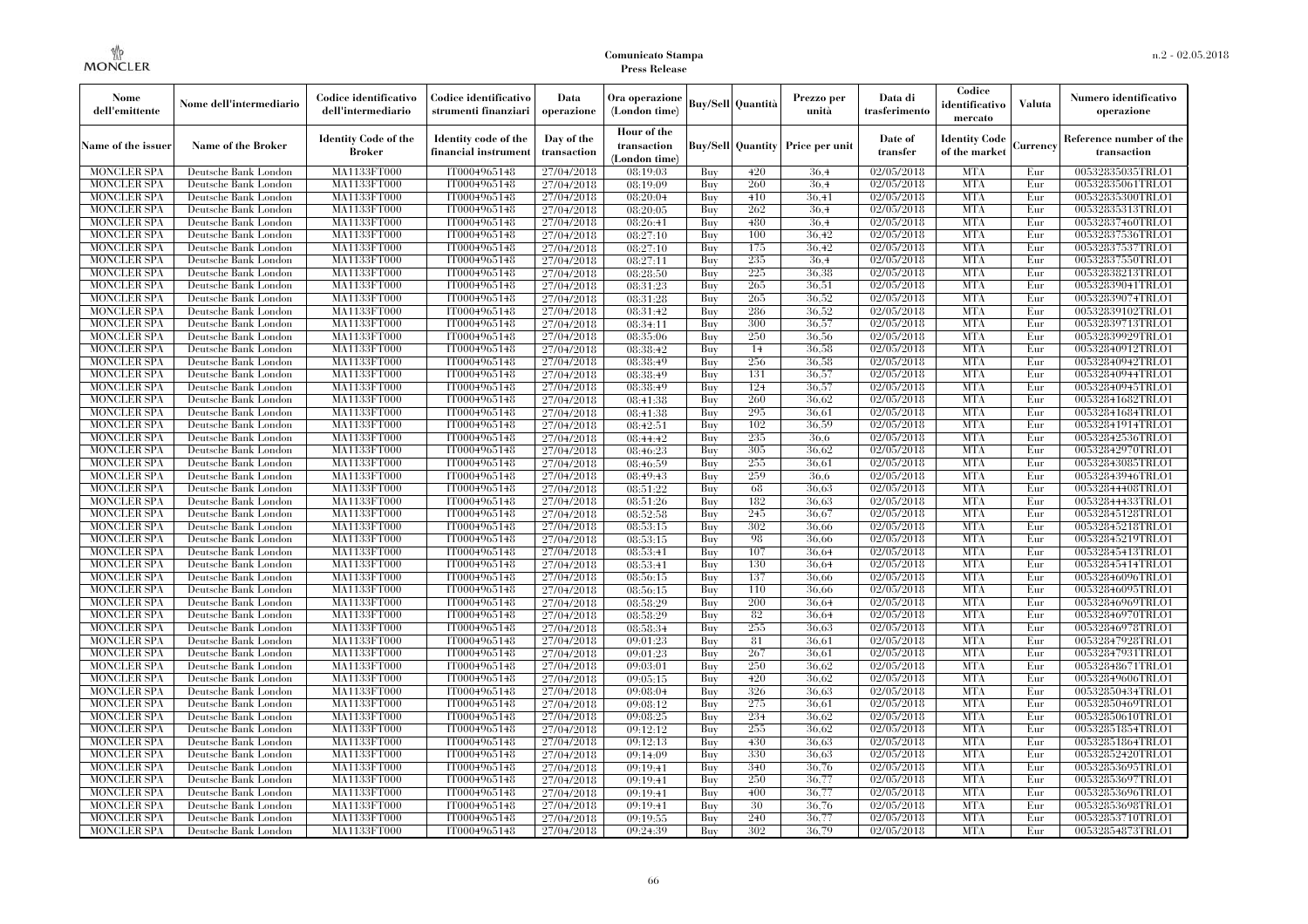| Nome<br>dell'emittente                   | Nome dell'intermediario                      | Codice identificativo<br>dell'intermediario  | Codice identificativo<br>strumenti finanziari | Data<br>operazione        | Ora operazione<br>(London time)             |            | <b>Buy/Sell</b> Quantità | Prezzo per<br>unità                     | Data di<br>trasferimento | Codice<br>identificativo<br>mercato   | <b>Valuta</b> | Numero identificativo<br>operazione    |
|------------------------------------------|----------------------------------------------|----------------------------------------------|-----------------------------------------------|---------------------------|---------------------------------------------|------------|--------------------------|-----------------------------------------|--------------------------|---------------------------------------|---------------|----------------------------------------|
| Name of the issuer                       | Name of the Broker                           | <b>Identity Code of the</b><br><b>Broker</b> | Identity code of the<br>financial instrument  | Day of the<br>transaction | Hour of the<br>transaction<br>(London time) |            |                          | <b>Buy/Sell Quantity Price per unit</b> | Date of<br>transfer      | <b>Identity Code</b><br>of the market | Currency      | Reference number of the<br>transaction |
| <b>MONCLER SPA</b>                       | Deutsche Bank London                         | MA1133FT000                                  | IT0004965148                                  | 27/04/2018                | 09:24:56                                    | Buy        | 275                      | 36,78                                   | 02/05/2018               | <b>MTA</b>                            | Eur           | 00532854897TRLO1                       |
| <b>MONCLER SPA</b>                       | Deutsche Bank London                         | MA1133FT000                                  | IT0004965148                                  | 27/04/2018                | 09:27:13                                    | Buy        | 78                       | 36.8                                    | 02/05/2018               | <b>MTA</b>                            | Eur           | 00532855515TRLO1                       |
| <b>MONCLER SPA</b>                       | Deutsche Bank London                         | MA1133FT000                                  | IT0004965148                                  | 27/04/2018                | 09:27:21                                    | Buy        | 270                      | 36,79                                   | 02/05/2018               | <b>MTA</b>                            | Eur           | 00532855656TRLO1                       |
| <b>MONCLER SPA</b>                       | Deutsche Bank London                         | MA1133FT000<br>MA1133FT000                   | IT0004965148                                  | 27/04/2018                | 09:29:51                                    | Buv<br>Buy | 42<br>338                | 36.8<br>36.8                            | 02/05/2018<br>02/05/2018 | <b>MTA</b><br><b>MTA</b>              | Eur<br>Eur    | 00532856458TRLO1                       |
| <b>MONCLER SPA</b><br><b>MONCLER SPA</b> | Deutsche Bank London<br>Deutsche Bank London | MA1133FT000                                  | IT0004965148<br>IT0004965148                  | 27/04/2018<br>27/04/2018  | 09:29:51<br>09:29:51                        | Buy        | 20                       | 36,79                                   | 02/05/2018               | <b>MTA</b>                            | Eur           | 00532856460TRLO1<br>00532856474TRLO1   |
| <b>MONCLER SPA</b>                       | Deutsche Bank London                         | <b>MA1133FT000</b>                           | IT0004965148                                  | 27/04/2018                | 09:29:51                                    | Buy        | 99                       | 36,79                                   | 02/05/2018               | <b>MTA</b>                            | Eur           | 00532856475TRLO1                       |
| <b>MONCLER SPA</b>                       | Deutsche Bank London                         | MA1133FT000                                  | IT0004965148                                  | 27/04/2018                | 09:29:51                                    | Buy        | 90                       | 36,79                                   | 02/05/2018               | <b>MTA</b>                            | Eur           | 00532856476TRLO1                       |
| <b>MONCLER SPA</b>                       | Deutsche Bank London                         | MA1133FT000                                  | IT0004965148                                  | 27/04/2018                | 09:29:51                                    | Buv        | 32                       | 36.79                                   | 02/05/2018               | <b>MTA</b>                            | Eur           | 00532856477TRLO1                       |
| MONCLER SPA                              | Deutsche Bank London                         | MA1133FT000                                  | IT0004965148                                  | 27/04/2018                | 09:31:39                                    | Buy        | 230                      | 36,75                                   | 02/05/2018               | <b>MTA</b>                            | Eur           | 00532857440TRLO1                       |
| <b>MONCLER SPA</b>                       | Deutsche Bank London                         | <b>MA1133FT000</b>                           | IT0004965148                                  | 27/04/2018                | 09:33:01                                    | Buy        | 200                      | 36,8                                    | 02/05/2018               | <b>MTA</b>                            | Eur           | 00532857841TRLO1                       |
| <b>MONCLER SPA</b>                       | Deutsche Bank London                         | MA1133FT000                                  | IT0004965148                                  | 27/04/2018                | 09:33:01                                    | Buy        | 43                       | 36.8                                    | 02/05/2018               | <b>MTA</b>                            | Eur           | 00532857842TRLO1                       |
| <b>MONCLER SPA</b>                       | Deutsche Bank London                         | <b>MA1133FT000</b>                           | IT0004965148                                  | 27/04/2018                | 09:35:38                                    | Buv        | 378                      | 36.87                                   | 02/05/2018               | <b>MTA</b>                            | Eur           | 00532858899TRLO1                       |
| <b>MONCLER SPA</b>                       | Deutsche Bank London                         | MA1133FT000                                  | IT0004965148                                  | 27/04/2018                | 09:36:34                                    | Buy        | 202                      | 36.87                                   | 02/05/2018               | <b>MTA</b>                            | Eur           | 00532859199TRLO1                       |
| <b>MONCLER SPA</b>                       | Deutsche Bank London                         | <b>MA1133FT000</b>                           | IT0004965148                                  | 27/04/2018                | 09:39:05                                    | Buy        | 200                      | 36.94                                   | 02/05/2018               | <b>MTA</b>                            | Eur           | 00532859812TRLO1                       |
| <b>MONCLER SPA</b>                       | Deutsche Bank London                         | MA1133FT000                                  | IT0004965148                                  | 27/04/2018                | 09:39:05                                    | Buy        | 150                      | 36.94                                   | 02/05/2018               | <b>MTA</b>                            | Eur           | 00532859813TRLO1                       |
| <b>MONCLER SPA</b>                       | Deutsche Bank London                         | MA1133FT000                                  | IT0004965148                                  | 27/04/2018                | 09:39:12                                    | Buy        | 76                       | 36.92                                   | 02/05/2018               | <b>MTA</b>                            | Eur           | 00532859891TRLO1                       |
| MONCLER SPA                              | Deutsche Bank London                         | MA1133FT000                                  | IT0004965148                                  | 27/04/2018                | 09:39:12                                    | Buy        | 151                      | 36.92                                   | 02/05/2018               | <b>MTA</b>                            | Eur           | 00532859892TRLO1                       |
| MONCLER SPA                              | Deutsche Bank London                         | <b>MA1133FT000</b>                           | IT0004965148                                  | 27/04/2018                | 09:41:59                                    | Buy        | 198                      | 36.89                                   | 02/05/2018               | <b>MTA</b>                            | Eur           | 00532860878TRLO1                       |
| <b>MONCLER SPA</b>                       | Deutsche Bank London                         | MA1133FT000                                  | IT0004965148                                  | 27/04/2018                | 09:48:16                                    | Buy        | 235                      | 36.91                                   | 02/05/2018               | <b>MTA</b>                            | Eur           | 00532862479TRLO1                       |
| <b>MONCLER SPA</b>                       | Deutsche Bank London                         | MA1133FT000                                  | IT0004965148                                  | 27/04/2018                | 09:49:00                                    | Buy        | 119                      | 36.93                                   | 02/05/2018               | <b>MTA</b>                            | Eur           | 00532862694TRLO1                       |
| <b>MONCLER SPA</b>                       | Deutsche Bank London                         | MA1133FT000                                  | IT0004965148                                  | 27/04/2018                | 09:49:00                                    | Buy        | 208                      | 36.93                                   | 02/05/2018               | <b>MTA</b>                            | Eur           | 00532862693TRLO1                       |
| <b>MONCLER SPA</b>                       | Deutsche Bank London                         | <b>MA1133FT000</b>                           | IT0004965148                                  | 27/04/2018                | 09:49:34                                    | Buy        | 200                      | 36.9                                    | 02/05/2018               | <b>MTA</b>                            | Eur           | 00532862801TRLO1                       |
| <b>MONCLER SPA</b>                       | Deutsche Bank London                         | MA1133FT000                                  | IT0004965148                                  | 27/04/2018                | 09:49:34                                    | Buy        | 200                      | 36.9                                    | 02/05/2018               | <b>MTA</b>                            | Eur           | 00532862802TRLO1                       |
| <b>MONCLER SPA</b>                       | Deutsche Bank London                         | MA1133FT000                                  | IT0004965148                                  | 27/04/2018                | 09:49:34                                    | Buy        | 10                       | 36.9                                    | 02/05/2018               | <b>MTA</b>                            | Eur           | 00532862803TRLO1                       |
| <b>MONCLER SPA</b>                       | Deutsche Bank London                         | MA1133FT000                                  | IT0004965148                                  | 27/04/2018                | 09:50:19                                    | Buy        | 246                      | 36.92                                   | 02/05/2018               | <b>MTA</b>                            | Eur           | 00532863087TRLO1                       |
| <b>MONCLER SPA</b>                       | Deutsche Bank London                         | <b>MA1133FT000</b>                           | IT0004965148                                  | 27/04/2018                | 09:51:17                                    | Buy        | 295                      | 36,87                                   | 02/05/2018               | <b>MTA</b>                            | Eur           | 00532863275TRLO1                       |
| <b>MONCLER SPA</b>                       | Deutsche Bank London                         | MA1133FT000                                  | IT0004965148                                  | 27/04/2018                | 09:53:41                                    | Buy        | 247                      | 36,87                                   | 02/05/2018               | <b>MTA</b>                            | Eur           | 00532863817TRLO1                       |
| <b>MONCLER SPA</b>                       | Deutsche Bank London                         | MA1133FT000                                  | IT0004965148                                  | 27/04/2018                | 09:53:41                                    | Buy        | 250                      | 36.88                                   | 02/05/2018               | <b>MTA</b>                            | Eur           | 00532863818TRLO1                       |
| <b>MONCLER SPA</b>                       | Deutsche Bank London                         | <b>MA1133FT000</b>                           | IT0004965148                                  | 27/04/2018                | 09:55:53                                    | Buy        | 229                      | 36.91                                   | 02/05/2018               | <b>MTA</b>                            | Eur           | 00532864404TRLO1                       |
| MONCLER SPA                              | Deutsche Bank London                         | <b>MA1133FT000</b>                           | IT0004965148                                  | 27/04/2018                | 09:58:46                                    | Buy        | 230                      | 36.9                                    | 02/05/2018               | <b>MTA</b>                            | Eur           | 00532864992TRLO1                       |
| <b>MONCLER SPA</b>                       | Deutsche Bank London                         | MA1133FT000                                  | IT0004965148                                  | 27/04/2018                | 09:58:46                                    | Buy        | 235                      | 36.91                                   | 02/05/2018               | <b>MTA</b>                            | Eur           | 00532864991TRLO1                       |
| <b>MONCLER SPA</b>                       | Deutsche Bank London                         | MA1133FT000                                  | IT0004965148                                  | 27/04/2018                | 10:03:20                                    | Buy        | 87                       | 36,87                                   | 02/05/2018               | <b>MTA</b>                            | Eur           | 00532865926TRLO1                       |
| <b>MONCLER SPA</b>                       | Deutsche Bank London                         | MA1133FT000                                  | IT0004965148                                  | 27/04/2018                | 10:03:20                                    | Buy        | 178                      | 36.87                                   | 02/05/2018               | <b>MTA</b>                            | Eur           | 00532865927TRLO1                       |
| <b>MONCLER SPA</b>                       | Deutsche Bank London                         | <b>MA1133FT000</b>                           | IT0004965148                                  | 27/04/2018                | 10:10:36                                    | Buy        | 240                      | 36.89                                   | 02/05/2018               | <b>MTA</b>                            | Eur           | 00532867227TRLO1                       |
| <b>MONCLER SPA</b>                       | Deutsche Bank London                         | MA1133FT000                                  | IT0004965148                                  | 27/04/2018                | 10:13:03                                    | Buy        | 265                      | 36.93                                   | 02/05/2018               | <b>MTA</b>                            | Eur           | 00532867657TRLO1                       |
| <b>MONCLER SPA</b>                       | Deutsche Bank London                         | MA1133FT000                                  | IT0004965148                                  | 27/04/2018                | 10:13:12                                    | Buy        | 313                      | 36.92                                   | 02/05/2018               | <b>MTA</b>                            | Eur           | 00532867672TRLO1                       |
| <b>MONCLER SPA</b>                       | Deutsche Bank London                         | <b>MA1133FT000</b>                           | IT0004965148                                  | 27/04/2018                | 10:13:12                                    | Buy        | 147<br>250               | 36.92<br>36.91                          | 02/05/2018               | <b>MTA</b><br><b>MTA</b>              | Eur           | 00532867673TRLO1                       |
| <b>MONCLER SPA</b><br><b>MONCLER SPA</b> | Deutsche Bank London<br>Deutsche Bank London | <b>MA1133FT000</b><br>MA1133FT000            | IT0004965148<br>IT0004965148                  | 27/04/2018                | 10:14:44                                    | Buy<br>Buy | 140                      | 36,91                                   | 02/05/2018<br>02/05/2018 | <b>MTA</b>                            | Eur<br>Eur    | 00532867881TRLO1<br>00532868016TRLO1   |
| <b>MONCLER SPA</b>                       | Deutsche Bank London                         | MA1133FT000                                  | IT0004965148                                  | 27/04/2018<br>27/04/2018  | 10:15:44<br>10:17:12                        | Buy        | 230                      | 36.9                                    | 02/05/2018               | <b>MTA</b>                            | Eur           | 00532868418TRLO1                       |
| <b>MONCLER SPA</b>                       |                                              | MA1133FT000                                  | IT0004965148                                  | 27/04/2018                | 10:18:17                                    | Buy        | 480                      | 36.89                                   | 02/05/2018               | <b>MTA</b>                            | Eur           | 00532868587TRLO1                       |
| MONCLER SPA                              | Deutsche Bank London<br>Deutsche Bank London | <b>MA1133FT000</b>                           | IT0004965148                                  | 27/04/2018                | 10:18:17                                    | Buy        | 370                      | 36,88                                   | 02/05/2018               | MTA                                   | Eur           | 00532868588TRLO1                       |
| <b>MONCLER SPA</b>                       | Deutsche Bank London                         | MA1133FT000                                  | IT0004965148                                  | 27/04/2018                | 10:21:04                                    | Buy        | 290                      | 36.86                                   | 02/05/2018               | <b>MTA</b>                            | Eur           | 00532869279TRLO1                       |
| <b>MONCLER SPA</b>                       | Deutsche Bank London                         | MA1133FT000                                  | IT0004965148                                  | 27/04/2018                | 10:21:10                                    | Buy        | 242                      | 36.85                                   | 02/05/2018               | <b>MTA</b>                            | Eur           | 00532869337TRLO1                       |
| <b>MONCLER SPA</b>                       | Deutsche Bank London                         | MA1133FT000                                  | IT0004965148                                  | 27/04/2018                | 10:25:19                                    | Buy        | 125                      | 36.8                                    | 02/05/2018               | <b>MTA</b>                            | Eur           | 00532870819TRLO1                       |
| <b>MONCLER SPA</b>                       | Deutsche Bank London                         | <b>MA1133FT000</b>                           | IT0004965148                                  | 27/04/2018                | 10:25:21                                    | Buy        | 285                      | 36,79                                   | 02/05/2018               | <b>MTA</b>                            | Eur           | 00532870862TRLO1                       |
| <b>MONCLER SPA</b>                       | Deutsche Bank London                         | MA1133FT000                                  | IT0004965148                                  | 27/04/2018                | 10:27:02                                    | Buy        | 232                      | 36,77                                   | 02/05/2018               | <b>MTA</b>                            | Eur           | 00532871334TRLO1                       |
| <b>MONCLER SPA</b>                       | Deutsche Bank London                         | MA1133FT000                                  | IT0004965148                                  | 27/04/2018                | 10:28:00                                    | Buy        | 31                       | 36,75                                   | 02/05/2018               | <b>MTA</b>                            | Eur           | 00532871579TRLO1                       |
| <b>MONCLER SPA</b>                       | Deutsche Bank London                         | MA1133FT000                                  | IT0004965148                                  | 27/04/2018                | 10:28:00                                    | Buy        | 229                      | 36,75                                   | 02/05/2018               | <b>MTA</b>                            | Eur           | 00532871580TRLO1                       |
| MONCLER SPA                              | Deutsche Bank London                         | <b>MA1133FT000</b>                           | IT0004965148                                  | 27/04/2018                | 10:29:20                                    | Buy        | 235                      | 36,73                                   | 02/05/2018               | <b>MTA</b>                            | Eur           | 00532871809TRLO1                       |
| <b>MONCLER SPA</b>                       | Deutsche Bank London                         | <b>MA1133FT000</b>                           | IT0004965148                                  | 27/04/2018                | 10:31:00                                    | Buy        | 230                      | 36.68                                   | 02/05/2018               | <b>MTA</b>                            | Eur           | 00532872108TRLO1                       |
| <b>MONCLER SPA</b>                       | Deutsche Bank London                         | MA1133FT000                                  | IT0004965148                                  | 27/04/2018                | 10:33:28                                    | Buy        | 239                      | 36.67                                   | 02/05/2018               | <b>MTA</b>                            | Eur           | 00532872444TRLO1                       |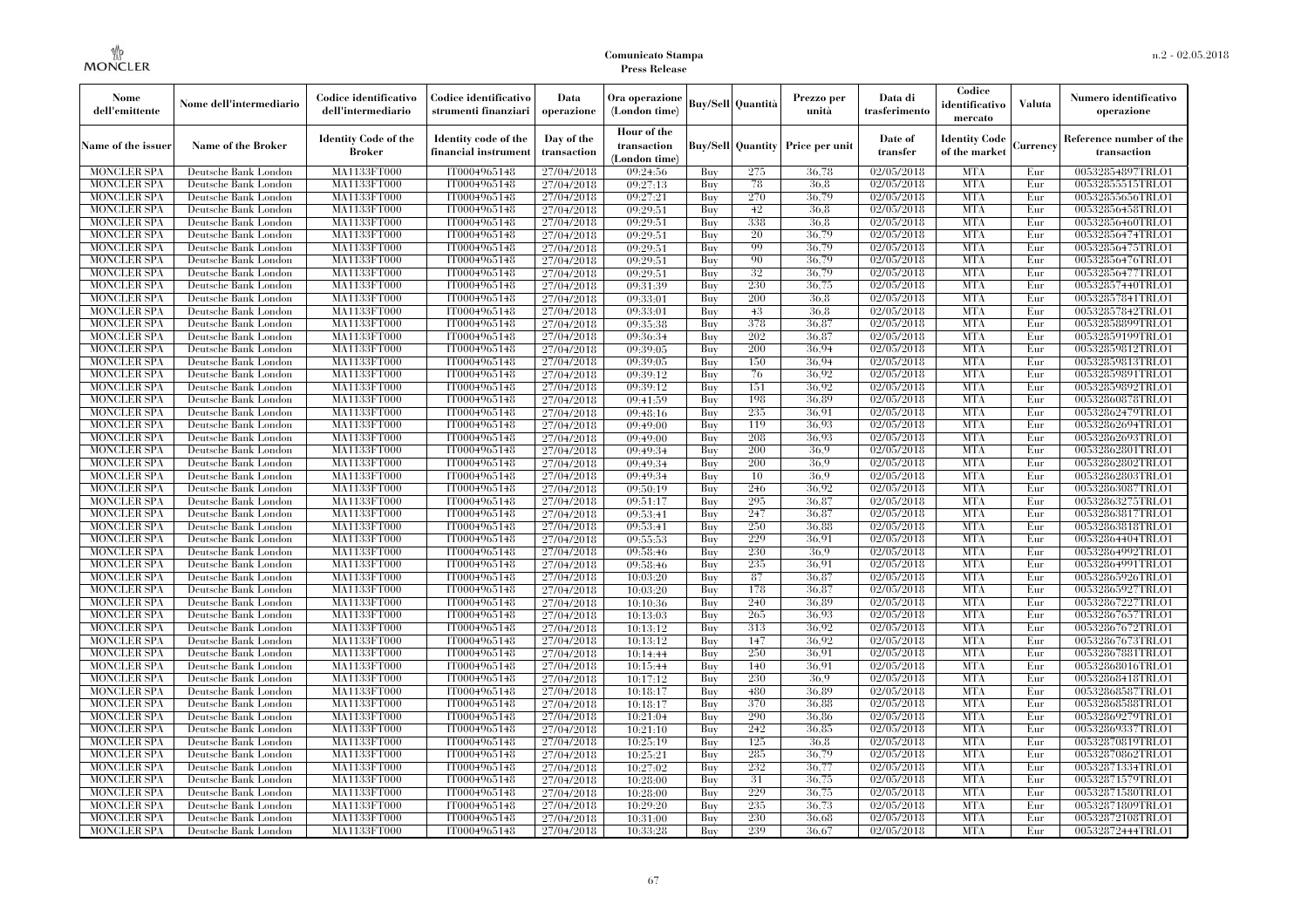| Nome<br>dell'emittente                   | Nome dell'intermediario                      | Codice identificativo<br>dell'intermediario  | Codice identificativo<br>strumenti finanziari | Data<br>operazione        | Ora operazione<br>(London time)             |            | <b>Buy/Sell Quantità</b> | Prezzo per<br>unità                     | Data di<br>trasferimento | Codice<br>identificativo<br>mercato   | <b>Valuta</b> | Numero identificativo<br>operazione    |
|------------------------------------------|----------------------------------------------|----------------------------------------------|-----------------------------------------------|---------------------------|---------------------------------------------|------------|--------------------------|-----------------------------------------|--------------------------|---------------------------------------|---------------|----------------------------------------|
| Name of the issuer                       | Name of the Broker                           | <b>Identity Code of the</b><br><b>Broker</b> | Identity code of the<br>financial instrument  | Day of the<br>transaction | Hour of the<br>transaction<br>(London time) |            |                          | <b>Buy/Sell Quantity Price per unit</b> | Date of<br>transfer      | <b>Identity Code</b><br>of the market | Currencv      | Reference number of the<br>transaction |
| <b>MONCLER SPA</b>                       | Deutsche Bank London                         | MA1133FT000                                  | IT0004965148                                  | 27/04/2018                | 10:33:28                                    | Buy        | 256                      | 36.68                                   | 02/05/2018               | <b>MTA</b>                            | Eur           | 00532872445TRLO1                       |
| <b>MONCLER SPA</b>                       | Deutsche Bank London                         | MA1133FT000                                  | IT0004965148                                  | 27/04/2018                | 10:36:22                                    | Buy        | 254                      | 36.65                                   | 02/05/2018               | <b>MTA</b>                            | Eur           | 00532873037TRLO1                       |
| <b>MONCLER SPA</b>                       | Deutsche Bank London                         | MA1133FT000                                  | IT0004965148                                  | 27/04/2018                | 10:39:31                                    | Buy        | 264                      | 36.66                                   | 02/05/2018               | <b>MTA</b>                            | Eur           | 00532873490TRLO1                       |
| <b>MONCLER SPA</b>                       | Deutsche Bank London                         | <b>MA1133FT000</b>                           | IT0004965148                                  | 27/04/2018                | 10:40:11                                    | Buy        | 222                      | 36,66                                   | 02/05/2018               | <b>MTA</b>                            | Eur           | 00532873673TRLO1                       |
| MONCLER SPA                              | Deutsche Bank London                         | <b>MA1133FT000</b>                           | IT0004965148                                  | 27/04/2018                | 10:40:11                                    | Buy        | 32                       | 36,66                                   | 02/05/2018               | <b>MTA</b><br><b>MTA</b>              | Eur           | 00532873672TRLO1                       |
| <b>MONCLER SPA</b><br><b>MONCLER SPA</b> | Deutsche Bank London<br>Deutsche Bank London | MA1133FT000<br>MA1133FT000                   | IT0004965148<br>IT0004965148                  | 27/04/2018                | 10:42:02                                    | Buy<br>Buy | 254<br>254               | 36,65<br>36.63                          | 02/05/2018<br>02/05/2018 | <b>MTA</b>                            | Eur<br>Eur    | 00532873992TRLO1<br>00532874577TRLO1   |
| <b>MONCLER SPA</b>                       | Deutsche Bank London                         | MA1133FT000                                  | IT0004965148                                  | 27/04/2018<br>27/04/2018  | 10:44:33<br>10:47:30                        | Buy        | 125                      | 36,66                                   | 02/05/2018               | <b>MTA</b>                            | Eur           | 00532875137TRLO1                       |
| <b>MONCLER SPA</b>                       | Deutsche Bank London                         | <b>MA1133FT000</b>                           | IT0004965148                                  | 27/04/2018                | 10:47:30                                    | Buy        | 125                      | 36,66                                   | 02/05/2018               | <b>MTA</b>                            | Eur           | 00532875136TRLO1                       |
| <b>MONCLER SPA</b>                       | Deutsche Bank London                         | MA1133FT000                                  | IT0004965148                                  | 27/04/2018                | 10:47:32                                    | Buy        | 245                      | 36,64                                   | 02/05/2018               | <b>MTA</b>                            | Eur           | 00532875138TRLO1                       |
| <b>MONCLER SPA</b>                       | Deutsche Bank London                         | MA1133FT000                                  | IT0004965148                                  | 27/04/2018                | 10:50:19                                    | Buy        | 14                       | 36.62                                   | 02/05/2018               | <b>MTA</b>                            | Eur           | 00532875710TRLO1                       |
| <b>MONCLER SPA</b>                       | Deutsche Bank London                         | MA1133FT000                                  | IT0004965148                                  | 27/04/2018                | 10:52:09                                    | Buy        | 281                      | 36.61                                   | 02/05/2018               | <b>MTA</b>                            | Eur           | 00532876195TRLO1                       |
| <b>MONCLER SPA</b>                       | Deutsche Bank London                         | MA1133FT000                                  | IT0004965148                                  | 27/04/2018                | 10:52:09                                    | Buy        | 112                      | 36.62                                   | 02/05/2018               | <b>MTA</b>                            | Eur           | 00532876198TRLO1                       |
| <b>MONCLER SPA</b>                       | Deutsche Bank London                         | <b>MA1133FT000</b>                           | IT0004965148                                  | 27/04/2018                | 10:52:09                                    | Buy        | 125                      | 36,62                                   | $\sqrt{02}/05/2018$      | <b>MTA</b>                            | Eur           | 00532876197TRLO1                       |
| MONCLER SPA                              | Deutsche Bank London                         | MA1133FT000                                  | IT0004965148                                  | 27/04/2018                | 10:52:09                                    | Buy        | 352                      | 36.62                                   | 02/05/2018               | <b>MTA</b>                            | Eur           | 00532876196TRLO1                       |
| <b>MONCLER SPA</b>                       | Deutsche Bank London                         | MA1133FT000                                  | IT0004965148                                  | 27/04/2018                | 10:56:42                                    | Buy        | 255                      | 36,65                                   | 02/05/2018               | <b>MTA</b>                            | Eur           | 00532877538TRLO1                       |
| <b>MONCLER SPA</b>                       | Deutsche Bank London                         | MA1133FT000                                  | IT0004965148                                  | 27/04/2018                | 10:59:28                                    | Buy        | 292                      | 36,66                                   | 02/05/2018               | <b>MTA</b>                            | Eur           | 00532878191TRLO1                       |
| <b>MONCLER SPA</b>                       | Deutsche Bank London                         | <b>MA1133FT000</b>                           | IT0004965148                                  | 27/04/2018                | 11:00:52                                    | Buy        | 260                      | 36,65                                   | 02/05/2018               | <b>MTA</b>                            | Eur           | 00532878513TRLO1                       |
| <b>MONCLER SPA</b>                       | Deutsche Bank London                         | MA1133FT000                                  | IT0004965148                                  | 27/04/2018                | 11:02:29                                    | Buy        | 125                      | 36,65                                   | 02/05/2018               | <b>MTA</b>                            | Eur           | 00532878731TRLO1                       |
| <b>MONCLER SPA</b>                       | Deutsche Bank London                         | <b>MA1133FT000</b>                           | IT0004965148                                  | 27/04/2018                | 11:07:25                                    | Buy        | 500                      | 36.7                                    | 02/05/2018               | <b>MTA</b>                            | Eur           | 00532879516TRLO1                       |
| <b>MONCLER SPA</b>                       | Deutsche Bank London                         | MA1133FT000                                  | IT0004965148                                  | 27/04/2018                | 11:09:49                                    | Buy        | 365                      | 36,72                                   | 02/05/2018               | <b>MTA</b>                            | Eur           | 00532880018TRLO1                       |
| <b>MONCLER SPA</b>                       | Deutsche Bank London                         | MA1133FT000                                  | IT0004965148                                  | 27/04/2018                | 11:14:55                                    | Buy        | 350                      | 36.8                                    | 02/05/2018               | <b>MTA</b>                            | Eur           | 00532880929TRLO1                       |
| <b>MONCLER SPA</b>                       | Deutsche Bank London                         | <b>MA1133FT000</b>                           | IT0004965148                                  | 27/04/2018                | 11:15:32                                    | Buy        | 422                      | 36,79                                   | 02/05/2018               | <b>MTA</b>                            | Eur           | 00532881019TRLO1                       |
| <b>MONCLER SPA</b>                       | Deutsche Bank London                         | <b>MA1133FT000</b>                           | IT0004965148                                  | 27/04/2018                | 11:18:17                                    | Buy        | 373                      | 36.83                                   | $\sqrt{02}/05/2018$      | <b>MTA</b>                            | Eur           | 00532881500TRLO1                       |
| <b>MONCLER SPA</b>                       | Deutsche Bank London                         | MA1133FT000<br><b>MA1133FT000</b>            | IT0004965148<br>IT0004965148                  | 27/04/2018                | 11:22:40                                    | Buv<br>Buy | 280<br>294               | 36.81<br>36.82                          | 02/05/2018<br>02/05/2018 | <b>MTA</b><br><b>MTA</b>              | Eur<br>Eur    | 00532882141TRLO1<br>00532882142TRLO1   |
| <b>MONCLER SPA</b><br><b>MONCLER SPA</b> | Deutsche Bank London<br>Deutsche Bank London | MA1133FT000                                  | IT0004965148                                  | 27/04/2018<br>27/04/2018  | 11:22:40<br>11:24:24                        | Buy        | 30                       | 36.85                                   | 02/05/2018               | <b>MTA</b>                            | Eur           | 00532882317TRLO1                       |
| <b>MONCLER SPA</b>                       | Deutsche Bank London                         | MA1133FT000                                  | IT0004965148                                  | 27/04/2018                | 11:24:24                                    | Buy        | 224                      | 36.85                                   | 02/05/2018               | <b>MTA</b>                            | Eur           | 00532882318TRLO1                       |
| MONCLER SPA                              | Deutsche Bank London                         | <b>MA1133FT000</b>                           | IT0004965148                                  | 27/04/2018                | 11:31:52                                    | Buv        | 320                      | 36.89                                   | $\sqrt{02}/05/2018$      | <b>MTA</b>                            | Eur           | 00532883156TRLO1                       |
| <b>MONCLER SPA</b>                       | Deutsche Bank London                         | MA1133FT000                                  | IT0004965148                                  | 27/04/2018                | 11:31:52                                    | Buy        | 334                      | 36.9                                    | 02/05/2018               | <b>MTA</b>                            | Eur           | 00532883157TRLO1                       |
| <b>MONCLER SPA</b>                       | Deutsche Bank London                         | MA1133FT000                                  | IT0004965148                                  | 27/04/2018                | 11:33:29                                    | Buy        | 320                      | 36.95                                   | 02/05/2018               | <b>MTA</b>                            | Eur           | 00532883430TRLO1                       |
| <b>MONCLER SPA</b>                       | Deutsche Bank London                         | MA1133FT000                                  | IT0004965148                                  | 27/04/2018                | 11:33:29                                    | Buy        | 59                       | 36.97                                   | 02/05/2018               | <b>MTA</b>                            | Eur           | 00532883432TRLO1                       |
| MONCLER SPA                              | Deutsche Bank London                         | <b>MA1133FT000</b>                           | IT0004965148                                  | 27/04/2018                | 11:33:29                                    | Buy        | 400                      | 36,96                                   | 02/05/2018               | <b>MTA</b>                            | Eur           | 00532883431TRLO1                       |
| <b>MONCLER SPA</b>                       | Deutsche Bank London                         | MA1133FT000                                  | IT0004965148                                  | 27/04/2018                | 11:38:14                                    | Buy        | 231                      | 36.92                                   | 02/05/2018               | <b>MTA</b>                            | Eur           | 00532884384TRLO1                       |
| <b>MONCLER SPA</b>                       | Deutsche Bank London                         | MA1133FT000                                  | IT0004965148                                  | 27/04/2018                | 11:38:14                                    | Buy        | 90                       | 36,92                                   | 02/05/2018               | <b>MTA</b>                            | Eur           | 00532884385TRLO1                       |
| <b>MONCLER SPA</b>                       | Deutsche Bank London                         | MA1133FT000                                  | IT0004965148                                  | 27/04/2018                | 11:38:14                                    | Buy        | 133                      | 36.92                                   | 02/05/2018               | <b>MTA</b>                            | Eur           | 00532884386TRLO1                       |
| <b>MONCLER SPA</b>                       | Deutsche Bank London                         | MA1133FT000                                  | IT0004965148                                  | 27/04/2018                | 11:48:00                                    | Buy        | 400                      | 36.98                                   | 02/05/2018               | <b>MTA</b>                            | Eur           | 00532885785TRLO1                       |
| <b>MONCLER SPA</b>                       | Deutsche Bank London                         | MA1133FT000                                  | IT0004965148                                  | 27/04/2018                | 11:48:00                                    | Buy        | 84                       | 36.99                                   | 02/05/2018               | <b>MTA</b>                            | Eur           | 00532885789TRLO1                       |
| <b>MONCLER SPA</b>                       | Deutsche Bank London                         | MA1133FT000                                  | IT0004965148                                  | 27/04/2018                | 11:48:00                                    | Buy        | 125                      | 36,99                                   | 02/05/2018               | <b>MTA</b>                            | Eur           | 00532885788TRLO1                       |
| <b>MONCLER SPA</b>                       | Deutsche Bank London                         | MA1133FT000                                  | IT0004965148                                  | 27/04/2018                | 11:48:00                                    | Buy        | 125                      | 36.99                                   | 02/05/2018               | <b>MTA</b>                            | Eur           | 00532885787TRLO1                       |
| <b>MONCLER SPA</b>                       | Deutsche Bank London                         | MA1133FT000                                  | IT0004965148                                  | 27/04/2018                | 11:48:00                                    | Buy        | 500                      | 36.99                                   | 02/05/2018               | <b>MTA</b>                            | Eur           | 00532885786TRLO1                       |
| <b>MONCLER SPA</b>                       | Deutsche Bank London                         | MA1133FT000                                  | IT0004965148                                  | 27/04/2018                | 11:57:05                                    | Buy        | 60                       | 36.98                                   | 02/05/2018               | <b>MTA</b>                            | Eur           | 00532887193TRLO1                       |
| <b>MONCLER SPA</b>                       | Deutsche Bank London                         | MA1133FT000                                  | IT0004965148                                  | 27/04/2018                | 11:57:45                                    | Buy        | 300                      | 36.98                                   | 02/05/2018               | <b>MTA</b>                            | Eur           | 00532887231TRLO1                       |
| <b>MONCLER SPA</b>                       | Deutsche Bank London                         | MA1133FT000                                  | IT0004965148                                  | 27/04/2018                | 12:01:24                                    | Buy        | 367                      | 36.97                                   | 02/05/2018               | <b>MTA</b>                            | Eur           | 00532887631TRLO1                       |
| <b>MONCLER SPA</b>                       | Deutsche Bank London                         | MA1133FT000                                  | IT0004965148                                  | 27/04/2018                | 12:01:24                                    | Buy        | 83                       | 36.98                                   | 02/05/2018               | <b>MTA</b>                            | Eur           | 00532887634TRLO1                       |
| <b>MONCLER SPA</b><br><b>MONCLER SPA</b> | Deutsche Bank London<br>Deutsche Bank London | MA1133FT000<br>MA1133FT000                   | IT0004965148<br>IT0004965148                  | 27/04/2018<br>27/04/2018  | 12:01:24<br>12:01:24                        | Buy<br>Buy | 125<br>410               | 36.98<br>36,97                          | 02/05/2018<br>02/05/2018 | <b>MTA</b><br><b>MTA</b>              | Eur<br>Eur    | 00532887633TRLO1<br>00532887632TRLO1   |
| <b>MONCLER SPA</b>                       | Deutsche Bank London                         | MA1133FT000                                  | IT0004965148                                  | 27/04/2018                | 12:08:04                                    | Buy        | 316                      | 36.99                                   | 02/05/2018               | <b>MTA</b>                            | Eur           | 00532888885TRLO1                       |
| <b>MONCLER SPA</b>                       | Deutsche Bank London                         | MA1133FT000                                  | IT0004965148                                  | 27/04/2018                | 12:09:32                                    | Buy        | 262                      | 36.99                                   | 02/05/2018               | <b>MTA</b>                            | Eur           | 00532889307TRLO1                       |
| <b>MONCLER SPA</b>                       | Deutsche Bank London                         | MA1133FT000                                  | IT0004965148                                  | 27/04/2018                | 12:11:26                                    | Buy        | 263                      | 36.99                                   | 02/05/2018               | <b>MTA</b>                            | Eur           | 00532889657TRLO1                       |
| <b>MONCLER SPA</b>                       | Deutsche Bank London                         | MA1133FT000                                  | IT0004965148                                  | 27/04/2018                | 12:13:57                                    | Buy        | 265                      | 36,99                                   | 02/05/2018               | <b>MTA</b>                            | Eur           | 00532890047TRLO1                       |
| <b>MONCLER SPA</b>                       | Deutsche Bank London                         | <b>MA1133FT000</b>                           | IT0004965148                                  | 27/04/2018                | 12:15:37                                    | Buy        | 244                      | 36.99                                   | 02/05/2018               | <b>MTA</b>                            | Eur           | 00532890334TRLO1                       |
| <b>MONCLER SPA</b>                       | Deutsche Bank London                         | MA1133FT000                                  | IT0004965148                                  | 27/04/2018                | 12:18:31                                    | Buy        | 258                      | 36.98                                   | 02/05/2018               | <b>MTA</b>                            | Eur           | 00532890905TRLO1                       |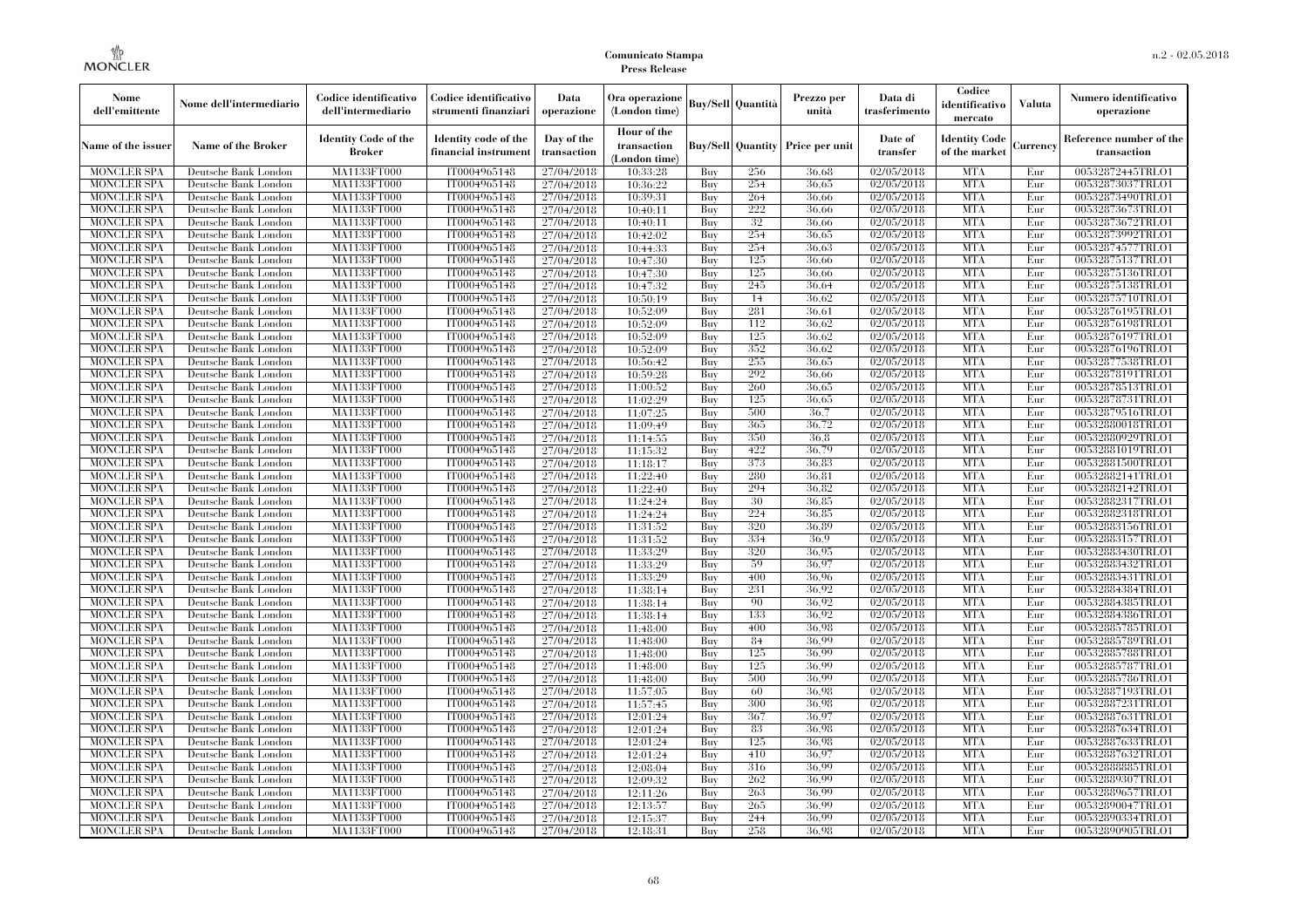| Nome<br>dell'emittente                   | Nome dell'intermediario                      | Codice identificativo<br>dell'intermediario  | Codice identificativo<br>strumenti finanziari | Data<br>operazione        | Ora operazione<br>(London time)             |            | <b>Buy/Sell</b> Quantità | Prezzo per<br>unità                     | Data di<br>trasferimento | Codice<br>identificativo<br>mercato   | <b>Valuta</b> | Numero identificativo<br>operazione    |
|------------------------------------------|----------------------------------------------|----------------------------------------------|-----------------------------------------------|---------------------------|---------------------------------------------|------------|--------------------------|-----------------------------------------|--------------------------|---------------------------------------|---------------|----------------------------------------|
| Name of the issuer                       | Name of the Broker                           | <b>Identity Code of the</b><br><b>Broker</b> | Identity code of the<br>financial instrument  | Day of the<br>transaction | Hour of the<br>transaction<br>(London time) |            |                          | <b>Buy/Sell Quantity Price per unit</b> | Date of<br>transfer      | <b>Identity Code</b><br>of the market | Currency      | Reference number of the<br>transaction |
| <b>MONCLER SPA</b>                       | Deutsche Bank London                         | MA1133FT000                                  | IT0004965148                                  | 27/04/2018                | 12:18:31                                    | Buy        | 50                       | 36.98                                   | 02/05/2018               | <b>MTA</b>                            | Eur           | 00532890904TRLO1                       |
| <b>MONCLER SPA</b>                       | Deutsche Bank London                         | MA1133FT000                                  | IT0004965148                                  | 27/04/2018                | 12:20:00                                    | Buy        | 370                      | 36.98                                   | 02/05/2018               | <b>MTA</b>                            | Eur           | 00532891120TRLO1                       |
| <b>MONCLER SPA</b>                       | Deutsche Bank London                         | MA1133FT000                                  | IT0004965148                                  | 27/04/2018                | 12:24:16                                    | Buy        | 44                       | 36.99                                   | 02/05/2018               | <b>MTA</b>                            | Eur           | 00532891814TRLO1                       |
| <b>MONCLER SPA</b>                       | Deutsche Bank London                         | MA1133FT000                                  | IT0004965148                                  | 27/04/2018                | 12:24:16                                    | Buy        | 125                      | 36.99                                   | 02/05/2018               | <b>MTA</b>                            | Eur           | 00532891813TRLO1                       |
| <b>MONCLER SPA</b>                       | Deutsche Bank London                         | MA1133FT000                                  | IT0004965148                                  | 27/04/2018                | 12:24:16                                    | Buy        | 81                       | 36.99                                   | 02/05/2018               | <b>MTA</b>                            | Eur           | 00532891812TRLO1                       |
| <b>MONCLER SPA</b>                       | Deutsche Bank London                         | MA1133FT000                                  | IT0004965148                                  | 27/04/2018                | 12:26:59                                    | Buy        | 281                      | 36.99                                   | 02/05/2018               | <b>MTA</b>                            | Eur           | 00532892379TRLO1                       |
| <b>MONCLER SPA</b>                       | Deutsche Bank London                         | <b>MA1133FT000</b>                           | IT0004965148                                  | 27/04/2018                | 12:38:48                                    | Buy        | 420                      | 36.98                                   | 02/05/2018               | <b>MTA</b>                            | Eur           | 00532894723TRLO1                       |
| <b>MONCLER SPA</b>                       | Deutsche Bank London                         | MA1133FT000                                  | IT0004965148                                  | 27/04/2018                | 12:41:54                                    | Buy        | 125                      | 36.99                                   | 02/05/2018               | <b>MTA</b>                            | Eur           | 00532895267TRLO1                       |
| <b>MONCLER SPA</b>                       | Deutsche Bank London                         | MA1133FT000                                  | IT0004965148                                  | 27/04/2018                | 12:41:54                                    | Buv        | 480<br>305               | 36.99                                   | 02/05/2018               | <b>MTA</b>                            | Eur           | 00532895266TRLO1                       |
| <b>MONCLER SPA</b>                       | Deutsche Bank London                         | MA1133FT000                                  | IT0004965148                                  | 27/04/2018                | 12:41:56                                    | Buy        | 151                      | 36.97<br>36.98                          | 02/05/2018               | <b>MTA</b>                            | Eur           | 00532895273TRLO1                       |
| <b>MONCLER SPA</b><br><b>MONCLER SPA</b> | Deutsche Bank London<br>Deutsche Bank London | <b>MA1133FT000</b><br>MA1133FT000            | IT0004965148<br>IT0004965148                  | 27/04/2018                | 12:43:39<br>12:43:39                        | Buy        | 125                      | 36.98                                   | 02/05/2018<br>02/05/2018 | <b>MTA</b><br><b>MTA</b>              | Eur<br>Eur    | 00532895684TRLO1<br>00532895683TRLO1   |
| <b>MONCLER SPA</b>                       | Deutsche Bank London                         | <b>MA1133FT000</b>                           | IT0004965148                                  | 27/04/2018<br>27/04/2018  | 12:43:39                                    | Buy<br>Buv | 125                      | 36.98                                   | 02/05/2018               | <b>MTA</b>                            | Eur           | 00532895682TRLO1                       |
| <b>MONCLER SPA</b>                       | Deutsche Bank London                         | MA1133FT000                                  | IT0004965148                                  | 27/04/2018                | 12:51:44                                    | Buy        | 290                      | 36.97                                   | 02/05/2018               | <b>MTA</b>                            | Eur           | 00532897352TRLO1                       |
| <b>MONCLER SPA</b>                       | Deutsche Bank London                         | <b>MA1133FT000</b>                           | IT0004965148                                  | 27/04/2018                | 12:51:44                                    | Buy        | 92                       | 36,98                                   | 02/05/2018               | <b>MTA</b>                            | Eur           | 00532897356TRLO1                       |
| <b>MONCLER SPA</b>                       | Deutsche Bank London                         | MA1133FT000                                  | IT0004965148                                  | 27/04/2018                | 12:51:44                                    | Buy        | 125                      | 36.98                                   | 02/05/2018               | <b>MTA</b>                            | Eur           | 00532897355TRLO1                       |
| <b>MONCLER SPA</b>                       | Deutsche Bank London                         | MA1133FT000                                  | IT0004965148                                  | 27/04/2018                | 12:51:44                                    | Buy        | 125                      | 36.98                                   | 02/05/2018               | <b>MTA</b>                            | Eur           | 00532897354TRLO1                       |
| <b>MONCLER SPA</b>                       | Deutsche Bank London                         | MA1133FT000                                  | IT0004965148                                  | 27/04/2018                | 12:51:44                                    | Buy        | 400                      | 36.98                                   | 02/05/2018               | <b>MTA</b>                            | Eur           | 00532897353TRLO1                       |
| MONCLER SPA                              | Deutsche Bank London                         | <b>MA1133FT000</b>                           | IT0004965148                                  | 27/04/2018                | 12:51:44                                    | Buy        | 330                      | 36,97                                   | 02/05/2018               | <b>MTA</b>                            | Eur           | 00532897359TRLO1                       |
| <b>MONCLER SPA</b>                       | Deutsche Bank London                         | MA1133FT000                                  | IT0004965148                                  | 27/04/2018                | 13:01:25                                    | Buy        | 46                       | 36.94                                   | 02/05/2018               | <b>MTA</b>                            | Eur           | 00532899159TRLO1                       |
| <b>MONCLER SPA</b>                       | Deutsche Bank London                         | MA1133FT000                                  | IT0004965148                                  | 27/04/2018                | 13:01:25                                    | Buv        | 125                      | 36.94                                   | 02/05/2018               | <b>MTA</b>                            | Eur           | 00532899158TRLO1                       |
| <b>MONCLER SPA</b>                       | Deutsche Bank London                         | MA1133FT000                                  | IT0004965148                                  | 27/04/2018                | 13:01:25                                    | Buy        | 400                      | 36.94                                   | 02/05/2018               | <b>MTA</b>                            | Eur           | 00532899157TRLO1                       |
| <b>MONCLER SPA</b>                       | Deutsche Bank London                         | <b>MA1133FT000</b>                           | IT0004965148                                  | 27/04/2018                | 13:03:42                                    | Buy        | 275                      | 36.91                                   | 02/05/2018               | <b>MTA</b>                            | Eur           | 00532899520TRLO1                       |
| <b>MONCLER SPA</b>                       | Deutsche Bank London                         | MA1133FT000                                  | IT0004965148                                  | 27/04/2018                | 13:06:07                                    | Buy        | 270                      | 36.89                                   | 02/05/2018               | <b>MTA</b>                            | Eur           | 00532900023TRLO1                       |
| <b>MONCLER SPA</b>                       | Deutsche Bank London                         | MA1133FT000                                  | IT0004965148                                  | 27/04/2018                | 13:10:06                                    | Buy        | 100                      | 36.91                                   | 02/05/2018               | <b>MTA</b>                            | Eur           | 00532901041TRLO1                       |
| <b>MONCLER SPA</b>                       | Deutsche Bank London                         | MA1133FT000                                  | IT0004965148                                  | 27/04/2018                | 13:10:06                                    | Buy        | 230                      | 36.91                                   | 02/05/2018               | <b>MTA</b>                            | Eur           | 00532901042TRLO1                       |
| <b>MONCLER SPA</b>                       | Deutsche Bank London                         | <b>MA1133FT000</b>                           | IT0004965148                                  | 27/04/2018                | 13:11:19                                    | Buy        | 264                      | 36,86                                   | 02/05/2018               | <b>MTA</b>                            | Eur           | 00532901318TRLO1                       |
| <b>MONCLER SPA</b>                       | Deutsche Bank London                         | MA1133FT000                                  | IT0004965148                                  | 27/04/2018                | 13:15:41                                    | Buy        | 38                       | 36.88                                   | 02/05/2018               | <b>MTA</b>                            | Eur           | 00532902262TRLO1                       |
| <b>MONCLER SPA</b>                       | Deutsche Bank London                         | MA1133FT000                                  | IT0004965148                                  | 27/04/2018                | 13:15:41                                    | Buy        | 450                      | 36,87                                   | 02/05/2018               | <b>MTA</b>                            | Eur           | 00532902261TRLO1                       |
| <b>MONCLER SPA</b>                       | Deutsche Bank London                         | <b>MA1133FT000</b>                           | IT0004965148                                  | 27/04/2018                | 13:18:32                                    | Buy        | 255                      | 36.88                                   | 02/05/2018               | <b>MTA</b>                            | Eur           | 00532902740TRLO1                       |
| MONCLER SPA                              | Deutsche Bank London                         | <b>MA1133FT000</b>                           | IT0004965148                                  | 27/04/2018                | 13:18:32                                    | Buy        | 343                      | 36,88                                   | 02/05/2018               | <b>MTA</b>                            | Eur           | 00532902741TRLO1                       |
| <b>MONCLER SPA</b>                       | Deutsche Bank London                         | MA1133FT000                                  | IT0004965148                                  | 27/04/2018                | 13:25:00                                    | Buy        | 275                      | 36.88                                   | 02/05/2018               | <b>MTA</b>                            | Eur           | 00532903845TRLO1                       |
| <b>MONCLER SPA</b>                       | Deutsche Bank London                         | MA1133FT000                                  | IT0004965148                                  | 27/04/2018                | 13:25:43                                    | Buy        | 260                      | 36.86                                   | 02/05/2018               | <b>MTA</b>                            | Eur           | 00532904069TRLO1                       |
| <b>MONCLER SPA</b>                       | Deutsche Bank London                         | MA1133FT000                                  | IT0004965148                                  | 27/04/2018                | 13:29:35                                    | Buy        | 344                      | 36,86                                   | 02/05/2018               | <b>MTA</b>                            | Eur           | 00532904860TRLO1                       |
| <b>MONCLER SPA</b>                       | Deutsche Bank London                         | <b>MA1133FT000</b>                           | IT0004965148                                  | 27/04/2018                | 13:29:35                                    | Buy        | 296                      | 36,86                                   | 02/05/2018               | <b>MTA</b>                            | Eur           | 00532904862TRLO1                       |
| <b>MONCLER SPA</b>                       | Deutsche Bank London                         | MA1133FT000                                  | IT0004965148                                  | 27/04/2018                | 13:32:45                                    | Buy        | 350                      | 36.89                                   | 02/05/2018               | <b>MTA</b>                            | Eur           | 00532906034TRLO1                       |
| <b>MONCLER SPA</b>                       | Deutsche Bank London                         | MA1133FT000                                  | IT0004965148                                  | 27/04/2018                | 13:32:45                                    | Buy        | 278                      | 36.9                                    | 02/05/2018               | <b>MTA</b>                            | Eur           | 00532906035TRLO1                       |
| <b>MONCLER SPA</b>                       | Deutsche Bank London                         | <b>MA1133FT000</b>                           | IT0004965148                                  | 27/04/2018                | 13:35:12                                    | Buy        | 256                      | 36.9                                    | 02/05/2018               | <b>MTA</b>                            | Eur           | 00532906683TRLO1                       |
| <b>MONCLER SPA</b>                       | Deutsche Bank London                         | <b>MA1133FT000</b>                           | IT0004965148                                  | 27/04/2018                | 13:37:54                                    | Buy        | 100                      | 36.9                                    | 02/05/2018               | <b>MTA</b>                            | Eur           | 00532907596TRLO1                       |
| <b>MONCLER SPA</b>                       | Deutsche Bank London                         | MA1133FT000                                  | IT0004965148                                  | 27/04/2018                | 13:38:44                                    | Buy        | 54                       | 36,91                                   | 02/05/2018               | <b>MTA</b>                            | Eur           | 00532907751TRLO1                       |
| <b>MONCLER SPA</b>                       | Deutsche Bank London                         | MA1133FT000                                  | IT0004965148                                  | 27/04/2018                | 13:38:44                                    | Buy        | 276                      | 36,91                                   | 02/05/2018               | <b>MTA</b>                            | Eur           | 00532907752TRLO1                       |
| <b>MONCLER SPA</b>                       | Deutsche Bank London                         | MA1133FT000                                  | IT0004965148                                  | 27/04/2018                | 13:41:14                                    | Buy        | 344                      | 36.91                                   | 02/05/2018               | <b>MTA</b>                            | Eur           | 00532908210TRLO1                       |
| MONCLER SPA                              | Deutsche Bank London                         | <b>MA1133FT000</b>                           | IT0004965148                                  | 27/04/2018                | 13:42:09                                    | Buy        | 285                      | 36.91                                   | 02/05/2018               | MTA                                   | Eur           | 00532908403TRLO1                       |
| <b>MONCLER SPA</b>                       | Deutsche Bank London                         | MA1133FT000                                  | IT0004965148                                  | 27/04/2018                | 13:45:29                                    | Buy        | 299                      | 36,87                                   | 02/05/2018               | <b>MTA</b>                            | Eur           | 00532909175TRLO1                       |
| <b>MONCLER SPA</b>                       | Deutsche Bank London                         | MA1133FT000                                  | IT0004965148                                  | 27/04/2018                | 13:45:29                                    | Buy        | 120                      | 36.87                                   | 02/05/2018               | <b>MTA</b>                            | Eur           | 00532909177TRLO1                       |
| <b>MONCLER SPA</b>                       | Deutsche Bank London                         | MA1133FT000                                  | IT0004965148                                  | 27/04/2018                | 13:45:29                                    | Buy        | 300                      | 36.87                                   | 02/05/2018               | <b>MTA</b>                            | Eur           | 00532909176TRLO1                       |
| <b>MONCLER SPA</b>                       | Deutsche Bank London                         | <b>MA1133FT000</b>                           | IT0004965148                                  | 27/04/2018                | 13:49:17                                    | Buy        | 267                      | 36,88                                   | 02/05/2018               | <b>MTA</b>                            | Eur           | 00532909904TRLO1                       |
| <b>MONCLER SPA</b>                       | Deutsche Bank London                         | MA1133FT000                                  | IT0004965148                                  | 27/04/2018                | 13:51:45                                    | Buy        | 150                      | 36.86                                   | 02/05/2018               | <b>MTA</b>                            | Eur           | 00532910723TRLO1                       |
| <b>MONCLER SPA</b>                       | Deutsche Bank London                         | MA1133FT000                                  | IT0004965148                                  | 27/04/2018                | 13:51:45                                    | Buy        | 200                      | 36.86                                   | 02/05/2018               | <b>MTA</b>                            | Eur           | 00532910725TRLO1                       |
| <b>MONCLER SPA</b>                       | Deutsche Bank London                         | MA1133FT000                                  | IT0004965148                                  | 27/04/2018                | 13:51:45                                    | Buy        | 269                      | 36.86                                   | 02/05/2018               | <b>MTA</b>                            | Eur           | 00532910726TRLO1                       |
| MONCLER SPA                              | Deutsche Bank London                         | <b>MA1133FT000</b>                           | IT0004965148                                  | 27/04/2018                | 13:56:48                                    | Buy        | 347                      | 36,82                                   | 02/05/2018               | <b>MTA</b>                            | Eur           | 00532912202TRLO1                       |
| <b>MONCLER SPA</b>                       | Deutsche Bank London                         | <b>MA1133FT000</b>                           | IT0004965148                                  | 27/04/2018                | 13:58:34                                    | Buy        | 132                      | 36.82                                   | 02/05/2018               | <b>MTA</b>                            | Eur           | 00532912523TRLO1                       |
| <b>MONCLER SPA</b>                       | Deutsche Bank London                         | MA1133FT000                                  | IT0004965148                                  | 27/04/2018                | 13:58:37                                    | Buy        | 70                       | 36.82                                   | 02/05/2018               | <b>MTA</b>                            | Eur           | 00532912532TRLO1                       |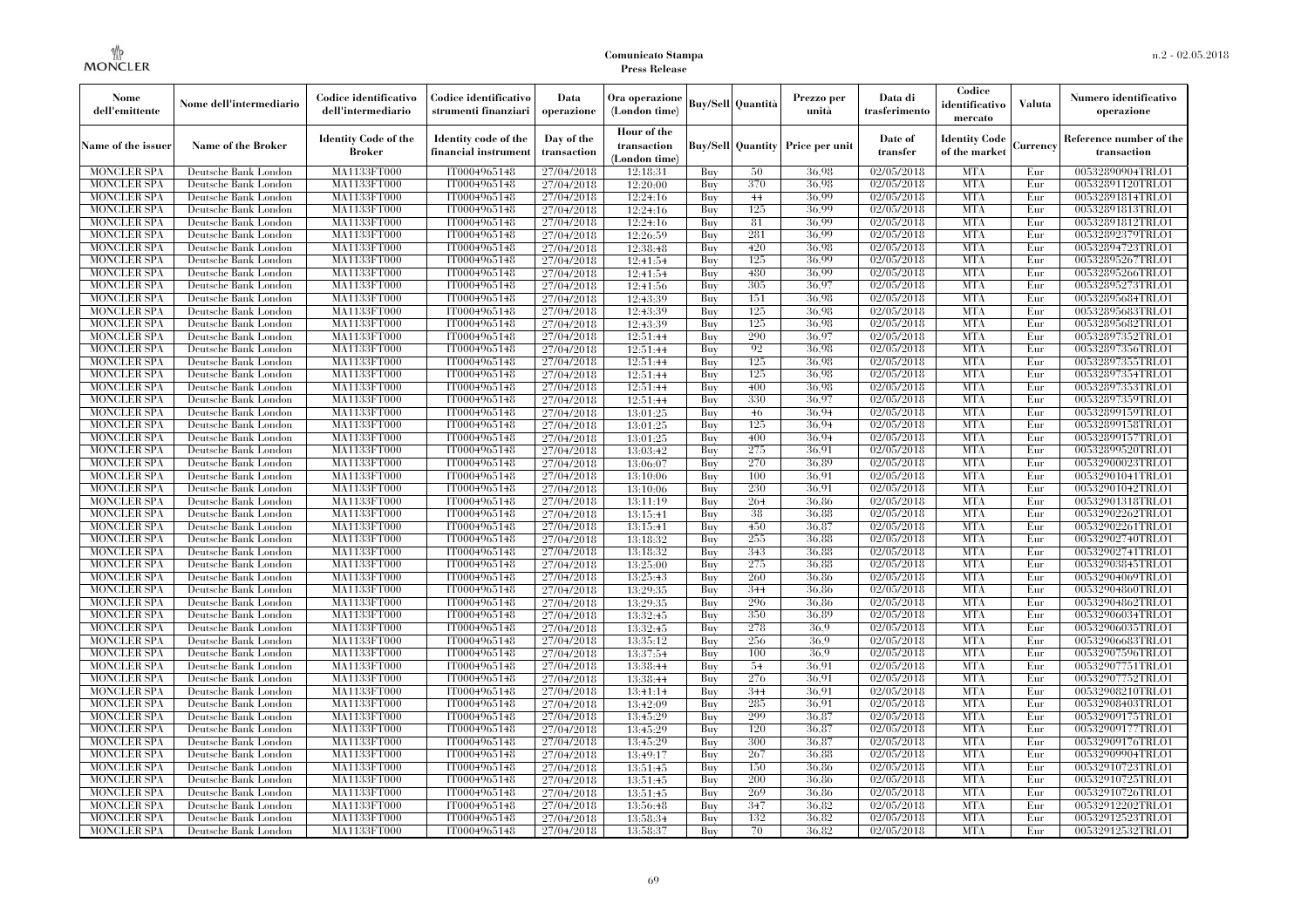| Nome<br>dell'emittente                   | Nome dell'intermediario                      | Codice identificativo<br>dell'intermediario  | Codice identificativo<br>strumenti finanziari | Data<br>operazione        | Ora operazione<br>(London time)             |            | Buv/Sell   Quantità      | Prezzo per<br>unità | Data di<br>trasferimento | Codice<br>identificativo<br>mercato   | <b>Valuta</b> | Numero identificativo<br>operazione    |
|------------------------------------------|----------------------------------------------|----------------------------------------------|-----------------------------------------------|---------------------------|---------------------------------------------|------------|--------------------------|---------------------|--------------------------|---------------------------------------|---------------|----------------------------------------|
| Name of the issuer                       | Name of the Broker                           | <b>Identity Code of the</b><br><b>Broker</b> | Identity code of the<br>financial instrument  | Day of the<br>transaction | Hour of the<br>transaction<br>(London time) |            | <b>Buy/Sell Quantity</b> | Price per unit      | Date of<br>transfer      | <b>Identity Code</b><br>of the market | Currencv      | Reference number of the<br>transaction |
| <b>MONCLER SPA</b>                       | Deutsche Bank London                         | MA1133FT000                                  | IT0004965148                                  | 27/04/2018                | 13:58:42                                    | Buy        | 128                      | 36.82               | 02/05/2018               | <b>MTA</b>                            | Eur           | 00532912582TRLO1                       |
| <b>MONCLER SPA</b>                       | Deutsche Bank London                         | <b>MA1133FT000</b>                           | IT0004965148                                  | 27/04/2018                | 14:00:29                                    | Buy        | 277                      | 36,8                | 02/05/2018               | <b>MTA</b>                            | Eur           | 00532913003TRLO1                       |
| <b>MONCLER SPA</b>                       | Deutsche Bank London                         | MA1133FT000                                  | IT0004965148                                  | 27/04/2018                | 14:03:13                                    | Buv        | 262                      | 36.77               | 02/05/2018               | <b>MTA</b>                            | Eur           | 00532913822TRLO1                       |
| <b>MONCLER SPA</b>                       | Deutsche Bank London                         | MA1133FT000                                  | IT0004965148                                  | 27/04/2018                | 14:03:13                                    | Buy        | 71                       | 36,78               | 02/05/2018               | <b>MTA</b>                            | Eur           | 00532913824TRLO1                       |
| <b>MONCLER SPA</b>                       | Deutsche Bank London                         | MA1133FT000                                  | IT0004965148<br>IT0004965148                  | 27/04/2018                | 14:03:13                                    | Buy        | 421<br>105               | 36,78<br>36,76      | 02/05/2018<br>02/05/2018 | <b>MTA</b><br><b>MTA</b>              | Eur<br>Eur    | 00532913823TRLO1                       |
| <b>MONCLER SPA</b><br><b>MONCLER SPA</b> | Deutsche Bank London<br>Deutsche Bank London | <b>MA1133FT000</b><br>MA1133FT000            | IT0004965148                                  | 27/04/2018<br>27/04/2018  | 14:07:14<br>14:07:14                        | Buy<br>Buy | 250                      | 36,76               | 02/05/2018               | <b>MTA</b>                            | Eur           | 00532914797TRLO1<br>00532914796TRLO1   |
| <b>MONCLER SPA</b>                       | Deutsche Bank London                         | MA1133FT000                                  | IT0004965148                                  | 27/04/2018                | 14:09:31                                    | Buy        | 269                      | 36.75               | 02/05/2018               | <b>MTA</b>                            | Eur           | 00532915585TRLO1                       |
| <b>MONCLER SPA</b>                       | Deutsche Bank London                         | MA1133FT000                                  | IT0004965148                                  | 27/04/2018                | 14:10:45                                    | Buy        | 253                      | 36,73               | 02/05/2018               | <b>MTA</b>                            | Eur           | 00532915782TRLO1                       |
| <b>MONCLER SPA</b>                       | Deutsche Bank London                         | <b>MA1133FT000</b>                           | IT0004965148                                  | 27/04/2018                | 14:15:07                                    | Buy        | -1                       | 36,78               | 02/05/2018               | <b>MTA</b>                            | Eur           | 00532916935TRLO1                       |
| <b>MONCLER SPA</b>                       | Deutsche Bank London                         | MA1133FT000                                  | IT0004965148                                  | 27/04/2018                | 14:15:07                                    | Buy        | 29                       | 36,78               | 02/05/2018               | <b>MTA</b>                            | Eur           | 00532916934TRLO1                       |
| <b>MONCLER SPA</b>                       | Deutsche Bank London                         | MA1133FT000                                  | IT0004965148                                  | 27/04/2018                | 14:15:07                                    | Buy        | 340                      | 36,77               | 02/05/2018               | <b>MTA</b>                            | Eur           | 00532916936TRLO1                       |
| <b>MONCLER SPA</b>                       | Deutsche Bank London                         | MA1133FT000                                  | IT0004965148                                  | 27/04/2018                | 14:15:08                                    | Buy        | 340                      | 36.77               | 02/05/2018               | <b>MTA</b>                            | Eur           | 00532916938TRLO1                       |
| <b>MONCLER SPA</b>                       | Deutsche Bank London                         | MA1133FT000                                  | IT0004965148                                  | 27/04/2018                | 14:19:08                                    | Buy        | 315                      | 36,75               | 02/05/2018               | <b>MTA</b>                            | Eur           | 00532918041TRLO1                       |
| <b>MONCLER SPA</b>                       | Deutsche Bank London                         | MA1133FT000                                  | IT0004965148                                  | 27/04/2018                | 14:19:08                                    | Buy        | 15                       | 36,75               | 02/05/2018               | <b>MTA</b>                            | Eur           | 00532918042TRLO1                       |
| <b>MONCLER SPA</b>                       | Deutsche Bank London                         | MA1133FT000                                  | IT0004965148                                  | 27/04/2018                | 14:19:08                                    | Buy        | 300                      | 36,75               | 02/05/2018               | <b>MTA</b>                            | Eur           | 00532918046TRLO1                       |
| <b>MONCLER SPA</b>                       | Deutsche Bank London                         | MA1133FT000                                  | IT0004965148                                  | 27/04/2018                | 14:19:09                                    | Buy        | 21                       | 36.73               | 02/05/2018               | <b>MTA</b>                            | Eur           | 00532918059TRLO1                       |
| <b>MONCLER SPA</b>                       | Deutsche Bank London                         | MA1133FT000                                  | IT0004965148                                  | 27/04/2018                | 14:19:09                                    | Buy        | 260                      | 36,73               | 02/05/2018               | <b>MTA</b>                            | Eur           | 00532918060TRLO1                       |
| <b>MONCLER SPA</b>                       | Deutsche Bank London                         | MA1133FT000                                  | IT0004965148                                  | 27/04/2018                | 14:20:07                                    | Buy        | 255                      | 36,71               | 02/05/2018               | <b>MTA</b>                            | Eur           | 00532918258TRLO1                       |
| <b>MONCLER SPA</b>                       | Deutsche Bank London                         | MA1133FT000                                  | IT0004965148                                  | 27/04/2018                | 14:24:43                                    | Buy        | 400                      | 36,73               | 02/05/2018               | <b>MTA</b>                            | Eur           | 00532919454TRLO1                       |
| <b>MONCLER SPA</b>                       | Deutsche Bank London                         | MA1133FT000                                  | IT0004965148                                  | 27/04/2018                | 14:28:41                                    | Buy        | 90                       | 36,73               | 02/05/2018               | <b>MTA</b>                            | Eur           | 00532920528TRLO1                       |
| <b>MONCLER SPA</b>                       | Deutsche Bank London                         | <b>MA1133FT000</b>                           | IT0004965148                                  | 27/04/2018                | 14:28:41                                    | Buy        | 211                      | 36,73               | 02/05/2018               | <b>MTA</b>                            | Eur           | 00532920527TRLO1                       |
| <b>MONCLER SPA</b>                       | Deutsche Bank London                         | MA1133FT000                                  | IT0004965148                                  | 27/04/2018                | 14:29:04                                    | Buy        | 275                      | 36,72               | 02/05/2018               | <b>MTA</b>                            | Eur           | 00532920630TRLO1                       |
| <b>MONCLER SPA</b>                       | Deutsche Bank London                         | MA1133FT000                                  | IT0004965148                                  | 27/04/2018                | 14:30:00                                    | Buy        | 260                      | 36.7                | 02/05/2018               | <b>MTA</b>                            | Eur           | 00532920916TRLO1                       |
| <b>MONCLER SPA</b>                       | Deutsche Bank London                         | MA1133FT000                                  | IT0004965148                                  | 27/04/2018                | 14:31:13                                    | Buy        | 329                      | 36,69               | 02/05/2018               | <b>MTA</b>                            | Eur           | 00532921504TRLO1                       |
| <b>MONCLER SPA</b>                       | Deutsche Bank London                         | <b>MA1133FT000</b>                           | IT0004965148                                  | 27/04/2018                | 14:31:13                                    | Buy        | 3                        | 36.69               | 02/05/2018               | <b>MTA</b>                            | Eur           | 00532921505TRLO1                       |
| <b>MONCLER SPA</b>                       | Deutsche Bank London                         | MA1133FT000                                  | IT0004965148                                  | 27/04/2018                | 14:33:23                                    | Buy        | 363                      | 36,7                | 02/05/2018               | <b>MTA</b>                            | Eur           | 00532922539TRLO1                       |
| <b>MONCLER SPA</b>                       | Deutsche Bank London                         | MA1133FT000                                  | IT0004965148                                  | 27/04/2018                | 14:33:33                                    | Buy        | 49                       | 36.7                | 02/05/2018               | <b>MTA</b>                            | Eur           | 00532922623TRLO1                       |
| <b>MONCLER SPA</b>                       | Deutsche Bank London                         | MA1133FT000                                  | IT0004965148                                  | 27/04/2018                | 14:33:33                                    | Buy        | 250<br>9                 | 36.7                | $\sqrt{02}/05/2018$      | <b>MTA</b>                            | Eur           | 00532922622TRLO1                       |
| <b>MONCLER SPA</b><br><b>MONCLER SPA</b> | Deutsche Bank London<br>Deutsche Bank London | <b>MA1133FT000</b><br>MA1133FT000            | IT0004965148<br>IT0004965148                  | 27/04/2018<br>27/04/2018  | 14:33:33<br>14:33:33                        | Buy<br>Buy | 43                       | 36.7<br>36,7        | 02/05/2018<br>02/05/2018 | <b>MTA</b><br><b>MTA</b>              | Eur<br>Eur    | 00532922621TRLO1<br>00532922620TRLO1   |
| <b>MONCLER SPA</b>                       | Deutsche Bank London                         | MA1133FT000                                  | IT0004965148                                  | 27/04/2018                | 14:35:00                                    | Buy        | -1                       | 36,68               | 02/05/2018               | <b>MTA</b>                            | Eur           | 00532923334TRLO1                       |
| <b>MONCLER SPA</b>                       | Deutsche Bank London                         | MA1133FT000                                  | IT0004965148                                  | 27/04/2018                | 14:35:22                                    | Buv        | 147                      | 36.67               | 02/05/2018               | <b>MTA</b>                            | Eur           | 00532923709TRLO1                       |
| <b>MONCLER SPA</b>                       | Deutsche Bank London                         | MA1133FT000                                  | IT0004965148                                  | 27/04/2018                | 14:35:22                                    | Buy        | 109                      | 36,67               | 02/05/2018               | <b>MTA</b>                            | Eur           | 00532923710TRLO1                       |
| <b>MONCLER SPA</b>                       | Deutsche Bank London                         | MA1133FT000                                  | IT0004965148                                  | 27/04/2018                | 14:35:29                                    | Buy        | 295                      | 36,66               | 02/05/2018               | <b>MTA</b>                            | Eur           | 00532923772TRLO1                       |
| <b>MONCLER SPA</b>                       | Deutsche Bank London                         | MA1133FT000                                  | IT0004965148                                  | 27/04/2018                | 14:37:43                                    | Buy        | 285                      | 36,65               | 02/05/2018               | <b>MTA</b>                            | Eur           | 00532925074TRLO1                       |
| <b>MONCLER SPA</b>                       | Deutsche Bank London                         | MA1133FT000                                  | IT0004965148                                  | 27/04/2018                | 14:38:49                                    | Buy        | 245                      | 36.63               | 02/05/2018               | <b>MTA</b>                            | Eur           | 00532925624TRLO1                       |
| <b>MONCLER SPA</b>                       | Deutsche Bank London                         | <b>MA1133FT000</b>                           | IT0004965148                                  | 27/04/2018                | 14:38:49                                    | Buy        | 50                       | 36.62               | 02/05/2018               | <b>MTA</b>                            | Eur           | 00532925625TRLO1                       |
| <b>MONCLER SPA</b>                       | Deutsche Bank London                         | MA1133FT000                                  | IT0004965148                                  | 27/04/2018                | 14:41:43                                    | Buy        | 189                      | 36,75               | 02/05/2018               | <b>MTA</b>                            | Eur           | 00532927171TRLO1                       |
| <b>MONCLER SPA</b>                       | Deutsche Bank London                         | MA1133FT000                                  | IT0004965148                                  | 27/04/2018                | 14:41:43                                    | Buy        | 191                      | 36,75               | 02/05/2018               | <b>MTA</b>                            | Eur           | 00532927172TRLO1                       |
| <b>MONCLER SPA</b>                       | Deutsche Bank London                         | MA1133FT000                                  | IT0004965148                                  | 27/04/2018                | 14:42:59                                    | Buy        | 100                      | 36,75               | 02/05/2018               | <b>MTA</b>                            | Eur           | 00532927749TRLO1                       |
| <b>MONCLER SPA</b>                       | Deutsche Bank London                         | MA1133FT000                                  | IT0004965148                                  | 27/04/2018                | 14:42:59                                    | Buy        | 280                      | 36,75               | 02/05/2018               | <b>MTA</b>                            | Eur           | 00532927750TRLO1                       |
| <b>MONCLER SPA</b>                       | Deutsche Bank London                         | MA1133FT000                                  | IT0004965148                                  | 27/04/2018                | 14:43:56                                    | Buy        | 188                      | 36,76               | 02/05/2018               | <b>MTA</b>                            | Eur           | 00532928120TRLO1                       |
| <b>MONCLER SPA</b>                       | Deutsche Bank London                         | MA1133FT000                                  | IT0004965148                                  | 27/04/2018                | 14:43:56                                    | Buy        | 219                      | 36,76               | 02/05/2018               | <b>MTA</b>                            | Eur           | 00532928119TRLO1                       |
| <b>MONCLER SPA</b>                       | Deutsche Bank London                         | MA1133FT000                                  | IT0004965148                                  | 27/04/2018                | 14:43:56                                    | Buy        | -5                       | 36,76               | 02/05/2018               | <b>MTA</b>                            | Eur           | 00532928118TRLO1                       |
| <b>MONCLER SPA</b>                       | Deutsche Bank London                         | MA1133FT000                                  | IT0004965148                                  | 27/04/2018                | 14:45:00                                    | Buy        | 262                      | 36,73               | 02/05/2018               | <b>MTA</b>                            | Eur           | 00532928512TRLO1                       |
| <b>MONCLER SPA</b>                       | Deutsche Bank London                         | MA1133FT000                                  | IT0004965148                                  | 27/04/2018                | 14:46:06                                    | Buy        | 260                      | 36,71               | 02/05/2018               | <b>MTA</b>                            | Eur           | 00532928977TRLO1                       |
| <b>MONCLER SPA</b>                       | Deutsche Bank London                         | MA1133FT000                                  | IT0004965148                                  | 27/04/2018                | 14:48:53                                    | Buy        | 22                       | 36,72               | 02/05/2018               | <b>MTA</b>                            | Eur           | 00532930110TRLO1                       |
| <b>MONCLER SPA</b>                       | Deutsche Bank London                         | MA1133FT000                                  | IT0004965148                                  | 27/04/2018                | 14:48:53                                    | Buy        | 227                      | 36,72               | 02/05/2018               | <b>MTA</b>                            | Eur           | 00532930109TRLO1                       |
| <b>MONCLER SPA</b>                       | Deutsche Bank London                         | MA1133FT000                                  | IT0004965148                                  | 27/04/2018                | 14:48:53                                    | Buy        | 330                      | 36,71               | 02/05/2018               | <b>MTA</b>                            | Eur           | 00532930108TRLO1                       |
| <b>MONCLER SPA</b>                       | Deutsche Bank London                         | MA1133FT000                                  | IT0004965148                                  | 27/04/2018                | 14:50:47                                    | Buy        | 268                      | 36,71               | 02/05/2018               | <b>MTA</b>                            | Eur           | 00532931107TRLO1                       |
| <b>MONCLER SPA</b>                       | Deutsche Bank London                         | MA1133FT000                                  | IT0004965148                                  | 27/04/2018                | 14:51:17                                    | Buy        | 283                      | 36,71               | 02/05/2018               | <b>MTA</b>                            | Eur           | 00532931326TRLO1                       |
| <b>MONCLER SPA</b>                       | Deutsche Bank London                         | MA1133FT000                                  | IT0004965148                                  | 27/04/2018                | 14:52:10                                    | Buy        | 272                      | 36.69               | 02/05/2018               | <b>MTA</b>                            | Eur           | 00532932037TRLO1                       |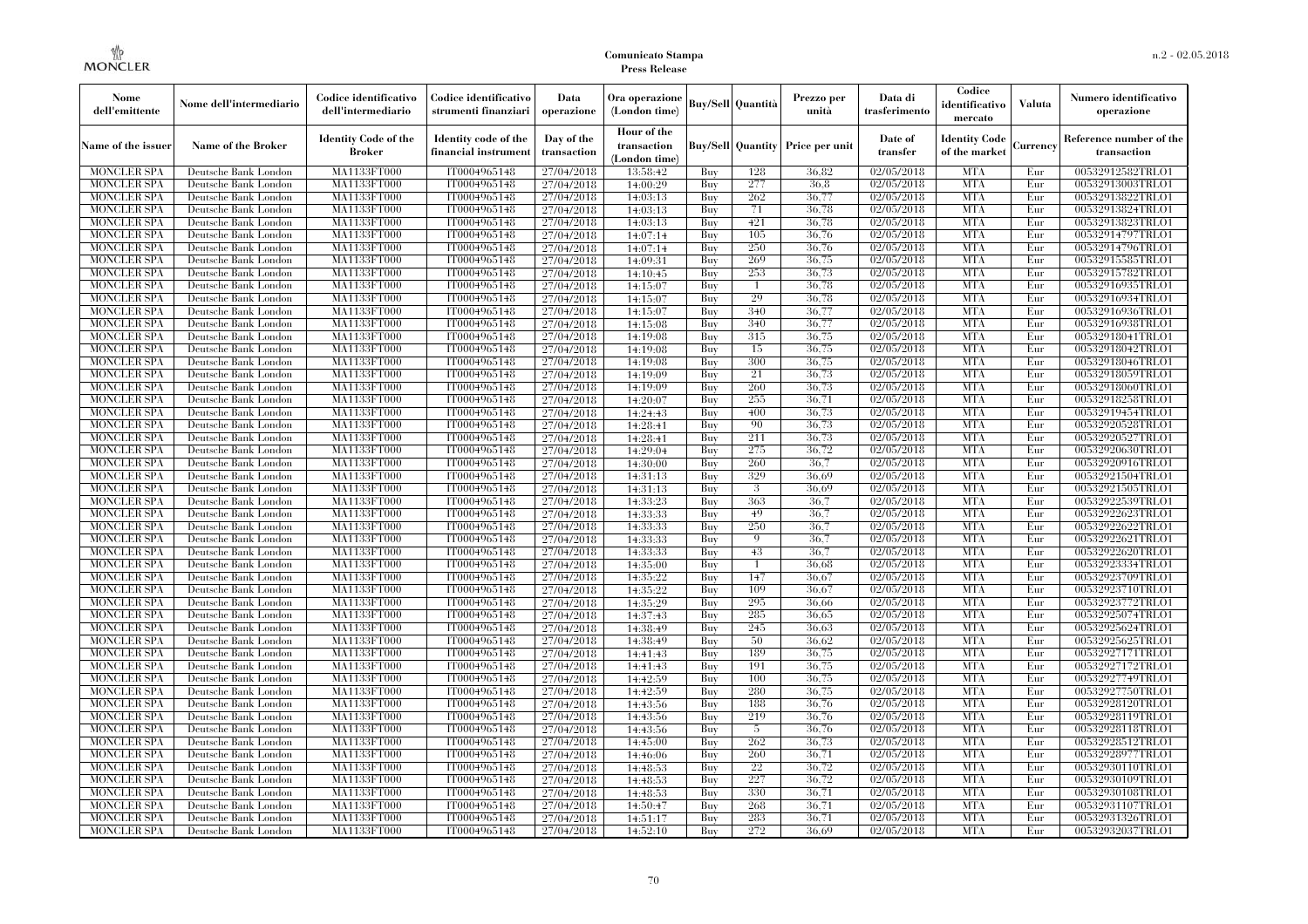| Nome<br>dell'emittente                   | Nome dell'intermediario                      | Codice identificativo<br>dell'intermediario  | Codice identificativo<br>strumenti finanziari | Data<br>operazione        | Ora operazione<br>(London time)             |            | <b>Buy/Sell</b> Quantità | Prezzo per<br>unità                     | Data di<br>trasferimento | Codice<br>identificativo<br>mercato   | <b>Valuta</b> | Numero identificativo<br>operazione    |
|------------------------------------------|----------------------------------------------|----------------------------------------------|-----------------------------------------------|---------------------------|---------------------------------------------|------------|--------------------------|-----------------------------------------|--------------------------|---------------------------------------|---------------|----------------------------------------|
| Name of the issuer                       | Name of the Broker                           | <b>Identity Code of the</b><br><b>Broker</b> | Identity code of the<br>financial instrument  | Day of the<br>transaction | Hour of the<br>transaction<br>(London time) |            |                          | <b>Buy/Sell Quantity Price per unit</b> | Date of<br>transfer      | <b>Identity Code</b><br>of the market | Currency      | Reference number of the<br>transaction |
| <b>MONCLER SPA</b>                       | Deutsche Bank London                         | MA1133FT000                                  | IT0004965148                                  | 27/04/2018                | 14:54:02                                    | Buy        | 421                      | 36,7                                    | 02/05/2018               | <b>MTA</b>                            | Eur           | 00532932909TRLO1                       |
| <b>MONCLER SPA</b>                       | Deutsche Bank London                         | <b>MA1133FT000</b>                           | IT0004965148                                  | 27/04/2018                | 14:55:30                                    | Buy        | 251                      | 36,72                                   | 02/05/2018               | <b>MTA</b>                            | Eur           | 00532933606TRLO1                       |
| <b>MONCLER SPA</b>                       | Deutsche Bank London                         | MA1133FT000                                  | IT0004965148                                  | 27/04/2018                | 14:56:40                                    | Buy        | 245                      | 36,71                                   | 02/05/2018               | <b>MTA</b>                            | Eur           | 00532933974TRLO1                       |
| <b>MONCLER SPA</b>                       | Deutsche Bank London                         | MA1133FT000<br>MA1133FT000                   | IT0004965148                                  | 27/04/2018                | 14:59:50                                    | Buy<br>Buy | 160<br>310               | 36,75<br>36,75                          | 02/05/2018<br>02/05/2018 | <b>MTA</b><br><b>MTA</b>              | Eur<br>Eur    | 00532935072TRLO1<br>00532935073TRLO1   |
| <b>MONCLER SPA</b><br><b>MONCLER SPA</b> | Deutsche Bank London<br>Deutsche Bank London | MA1133FT000                                  | IT0004965148<br>IT0004965148                  | 27/04/2018<br>27/04/2018  | 14:59:50<br>14:59:51                        | Buy        | 104                      | 36,73                                   | 02/05/2018               | <b>MTA</b>                            | Eur           | 00532935123TRLO1                       |
| <b>MONCLER SPA</b>                       | Deutsche Bank London                         | <b>MA1133FT000</b>                           | IT0004965148                                  | 27/04/2018                | 15:00:57                                    | Buy        | 310                      | 36,75                                   | 02/05/2018               | <b>MTA</b>                            | Eur           | 00532935972TRLO1                       |
| <b>MONCLER SPA</b>                       | Deutsche Bank London                         | MA1133FT000                                  | IT0004965148                                  | 27/04/2018                | 15:01:28                                    | Buy        | 276                      | 36,76                                   | 02/05/2018               | <b>MTA</b>                            | Eur           | 00532936261TRLO1                       |
| <b>MONCLER SPA</b>                       | Deutsche Bank London                         | MA1133FT000                                  | IT0004965148                                  | 27/04/2018                | 15:01:28                                    | Buv        | -1                       | 36,76                                   | 02/05/2018               | <b>MTA</b>                            | Eur           | 00532936260TRLO1                       |
| MONCLER SPA                              | Deutsche Bank London                         | MA1133FT000                                  | IT0004965148                                  | 27/04/2018                | 15:03:20                                    | Buy        | 34                       | 36,79                                   | 02/05/2018               | <b>MTA</b>                            | Eur           | 00532937154TRLO1                       |
| <b>MONCLER SPA</b>                       | Deutsche Bank London                         | <b>MA1133FT000</b>                           | IT0004965148                                  | 27/04/2018                | 15:03:20                                    | Buy        | 336                      | 36.79                                   | 02/05/2018               | <b>MTA</b>                            | Eur           | 00532937159TRLO1                       |
| <b>MONCLER SPA</b>                       | Deutsche Bank London                         | <b>MA1133FT000</b>                           | IT0004965148                                  | 27/04/2018                | 15:05:27                                    | Buy        |                          | 36.82                                   | 02/05/2018               | <b>MTA</b>                            | Eur           | 00532938013TRLO1                       |
| <b>MONCLER SPA</b>                       | Deutsche Bank London                         | <b>MA1133FT000</b>                           | IT0004965148                                  | 27/04/2018                | 15:05:27                                    | Buv        | 346                      | 36.82                                   | 02/05/2018               | <b>MTA</b>                            | Eur           | 00532938014TRLO1                       |
| <b>MONCLER SPA</b>                       | Deutsche Bank London                         | MA1133FT000                                  | IT0004965148                                  | 27/04/2018                | 15:06:36                                    | Buy        | 314                      | 36.82                                   | 02/05/2018               | <b>MTA</b>                            | Eur           | 00532938622TRLO1                       |
| <b>MONCLER SPA</b>                       | Deutsche Bank London                         | <b>MA1133FT000</b>                           | IT0004965148                                  | 27/04/2018                | 15:07:31                                    | Buy        | 264                      | 36,83                                   | 02/05/2018               | <b>MTA</b>                            | Eur           | 00532939045TRLO1                       |
| <b>MONCLER SPA</b>                       | Deutsche Bank London                         | MA1133FT000                                  | IT0004965148                                  | 27/04/2018                | 15:07:31                                    | Buy        | $\mathbf{2}$             | 36.83                                   | 02/05/2018               | <b>MTA</b>                            | Eur           | 00532939044TRLO1                       |
| <b>MONCLER SPA</b>                       | Deutsche Bank London                         | MA1133FT000                                  | IT0004965148                                  | 27/04/2018                | 15:09:09                                    | Buv        | 239                      | 36.83                                   | 02/05/2018               | <b>MTA</b>                            | Eur           | 00532939854TRLO1                       |
| MONCLER SPA                              | Deutsche Bank London                         | MA1133FT000                                  | IT0004965148                                  | 27/04/2018                | 15:09:09                                    | Buy        | 81                       | 36.83                                   | 02/05/2018               | <b>MTA</b>                            | Eur           | 00532939855TRLO1                       |
| MONCLER SPA                              | Deutsche Bank London                         | <b>MA1133FT000</b>                           | IT0004965148                                  | 27/04/2018                | 15:10:15                                    | Buy        | 308                      | 36,82                                   | 02/05/2018               | <b>MTA</b>                            | Eur           | 00532940446TRLO1                       |
| <b>MONCLER SPA</b>                       | Deutsche Bank London                         | <b>MA1133FT000</b>                           | IT0004965148                                  | 27/04/2018                | 15:10:15                                    | Buy        | 250                      | 36.82                                   | 02/05/2018               | <b>MTA</b>                            | Eur           | 00532940460TRLO1                       |
| <b>MONCLER SPA</b>                       | Deutsche Bank London                         | MA1133FT000                                  | IT0004965148                                  | 27/04/2018                | 15:11:31                                    | Buy        | $\overline{1}$           | 36.81                                   | 02/05/2018               | <b>MTA</b>                            | Eur           | 00532941215TRLO1                       |
| <b>MONCLER SPA</b>                       | Deutsche Bank London                         | MA1133FT000                                  | IT0004965148                                  | 27/04/2018                | 15:11:31                                    | Buy        | 249                      | 36.81                                   | 02/05/2018               | <b>MTA</b>                            | Eur           | 00532941214TRLO1                       |
| <b>MONCLER SPA</b>                       | Deutsche Bank London                         | <b>MA1133FT000</b>                           | IT0004965148                                  | 27/04/2018                | 15:11:49                                    | Buy        | 250                      | 36,79                                   | 02/05/2018               | <b>MTA</b>                            | Eur           | 00532941359TRLO1                       |
| <b>MONCLER SPA</b>                       | Deutsche Bank London                         | MA1133FT000                                  | IT0004965148                                  | 27/04/2018                | 15:13:41                                    | Buy        | 3                        | 36.8                                    | 02/05/2018               | <b>MTA</b>                            | Eur           | 00532942266TRLO1                       |
| <b>MONCLER SPA</b>                       | Deutsche Bank London                         | MA1133FT000                                  | IT0004965148                                  | 27/04/2018                | 15:14:44                                    | Buy        | 370                      | 36.82                                   | 02/05/2018               | <b>MTA</b>                            | Eur           | 00532942733TRLO1                       |
| <b>MONCLER SPA</b>                       | Deutsche Bank London                         | MA1133FT000                                  | IT0004965148                                  | 27/04/2018                | 15:15:47                                    | Buy        | 295                      | 36.83                                   | 02/05/2018               | <b>MTA</b>                            | Eur           | 00532943317TRLO1                       |
| <b>MONCLER SPA</b>                       | Deutsche Bank London                         | <b>MA1133FT000</b>                           | IT0004965148                                  | 27/04/2018                | 15:16:09                                    | Buy        | 204                      | 36,82                                   | 02/05/2018               | <b>MTA</b>                            | Eur           | 00532943534TRLO1                       |
| <b>MONCLER SPA</b>                       | Deutsche Bank London                         | MA1133FT000                                  | IT0004965148                                  | 27/04/2018                | 15:16:09                                    | Buy        | 100                      | 36.82                                   | 02/05/2018               | <b>MTA</b>                            | Eur           | 00532943535TRLO1                       |
| <b>MONCLER SPA</b>                       | Deutsche Bank London                         | MA1133FT000                                  | IT0004965148                                  | 27/04/2018                | 15:18:27                                    | Buy        | 265                      | 36.8                                    | 02/05/2018               | <b>MTA</b>                            | Eur           | 00532944657TRLO1                       |
| <b>MONCLER SPA</b>                       | Deutsche Bank London                         | <b>MA1133FT000</b>                           | IT0004965148                                  | 27/04/2018                | 15:19:08                                    | Buy        | 377                      | 36.82                                   | 02/05/2018               | <b>MTA</b>                            | Eur           | 00532944924TRLO1                       |
| MONCLER SPA                              | Deutsche Bank London                         | <b>MA1133FT000</b>                           | IT0004965148                                  | 27/04/2018                | 15:20:15                                    | Buy        | 265                      | 36,8                                    | 02/05/2018               | <b>MTA</b>                            | Eur           | 00532945483TRLO1                       |
| <b>MONCLER SPA</b>                       | Deutsche Bank London                         | MA1133FT000                                  | IT0004965148                                  | 27/04/2018                | 15:20:15                                    | Buy        | 220                      | 36,79                                   | 02/05/2018               | <b>MTA</b>                            | Eur           | 00532945484TRLO1                       |
| <b>MONCLER SPA</b>                       | Deutsche Bank London                         | MA1133FT000                                  | IT0004965148                                  | 27/04/2018                | 15:20:15                                    | Buy        | $22\,$                   | 36.79                                   | 02/05/2018               | <b>MTA</b>                            | Eur           | 00532945485TRLO1                       |
| <b>MONCLER SPA</b>                       | Deutsche Bank London                         | MA1133FT000                                  | IT0004965148                                  | 27/04/2018                | 15:22:40                                    | Buy        | 248                      | 36.83                                   | 02/05/2018               | <b>MTA</b>                            | Eur           | 00532947025TRLO1                       |
| <b>MONCLER SPA</b>                       | Deutsche Bank London                         | <b>MA1133FT000</b>                           | IT0004965148                                  | 27/04/2018                | 15:23:09                                    | Buy        | 249                      | 36.82                                   | 02/05/2018               | <b>MTA</b>                            | Eur           | 00532947220TRLO1                       |
| <b>MONCLER SPA</b>                       | Deutsche Bank London                         | MA1133FT000                                  | IT0004965148                                  | 27/04/2018                | 15:24:49                                    | Buy        | 91                       | 36,79                                   | 02/05/2018               | <b>MTA</b>                            | Eur           | 00532948009TRLO1                       |
| <b>MONCLER SPA</b>                       | Deutsche Bank London                         | MA1133FT000                                  | IT0004965148                                  | 27/04/2018                | 15:24:49                                    | Buy        | 199                      | 36,79                                   | 02/05/2018               | <b>MTA</b>                            | Eur           | 00532948011TRLO1                       |
| <b>MONCLER SPA</b>                       | Deutsche Bank London                         | <b>MA1133FT000</b>                           | IT0004965148                                  | 27/04/2018                | 15:24:49                                    | Buy        | 79<br>250                | 36.8<br>36.8                            | 02/05/2018               | <b>MTA</b><br><b>MTA</b>              | Eur           | 00532948015TRLO1                       |
| <b>MONCLER SPA</b><br><b>MONCLER SPA</b> | Deutsche Bank London<br>Deutsche Bank London | <b>MA1133FT000</b><br>MA1133FT000            | IT0004965148<br>IT0004965148                  | 27/04/2018                | 15:24:49                                    | Buy        | $\overline{4}$           | 36,79                                   | 02/05/2018<br>02/05/2018 | <b>MTA</b>                            | Eur<br>Eur    | 00532948014TRLO1<br>00532948012TRLO1   |
| <b>MONCLER SPA</b>                       | Deutsche Bank London                         | MA1133FT000                                  | IT0004965148                                  | 27/04/2018<br>27/04/2018  | 15:24:49<br>15:30:00                        | Buy<br>Buy | 410                      | 36.81                                   | 02/05/2018               | <b>MTA</b>                            | Eur           | 00532951273TRLO1                       |
| <b>MONCLER SPA</b>                       |                                              | MA1133FT000                                  | IT0004965148                                  | 27/04/2018                | 15:30:31                                    | Buy        | 360                      | 36.79                                   | 02/05/2018               | <b>MTA</b>                            | Eur           | 00532951691TRLO1                       |
| MONCLER SPA                              | Deutsche Bank London<br>Deutsche Bank London | <b>MA1133FT000</b>                           | IT0004965148                                  | 27/04/2018                | 15:30:31                                    | Buy        | 13                       | 36.8                                    | 02/05/2018               | MTA                                   | Eur           | 00532951696TRLO1                       |
| <b>MONCLER SPA</b>                       | Deutsche Bank London                         | MA1133FT000                                  | IT0004965148                                  | 27/04/2018                | 15:30:31                                    | Buy        | 117                      | 36.8                                    | 02/05/2018               | <b>MTA</b>                            | Eur           | 00532951695TRLO1                       |
| <b>MONCLER SPA</b>                       | Deutsche Bank London                         | MA1133FT000                                  | IT0004965148                                  | 27/04/2018                | 15:30:31                                    | Buy        | 104                      | 36.8                                    | 02/05/2018               | <b>MTA</b>                            | Eur           | 00532951694TRLO1                       |
| <b>MONCLER SPA</b>                       | Deutsche Bank London                         | MA1133FT000                                  | IT0004965148                                  | 27/04/2018                | 15:30:31                                    | Buy        | 250                      | 36.8                                    | 02/05/2018               | <b>MTA</b>                            | Eur           | 00532951693TRLO1                       |
| <b>MONCLER SPA</b>                       | Deutsche Bank London                         | <b>MA1133FT000</b>                           | IT0004965148                                  | 27/04/2018                | 15:30:31                                    | Buy        | 250                      | 36.8                                    | 02/05/2018               | <b>MTA</b>                            | Eur           | 00532951692TRLO1                       |
| <b>MONCLER SPA</b>                       | Deutsche Bank London                         | MA1133FT000                                  | IT0004965148                                  | 27/04/2018                | 15:33:27                                    | Buy        | 275                      | 36.83                                   | 02/05/2018               | <b>MTA</b>                            | Eur           | 00532953017TRLO1                       |
| <b>MONCLER SPA</b>                       | Deutsche Bank London                         | MA1133FT000                                  | IT0004965148                                  | 27/04/2018                | 15:34:53                                    | Buy        | 330                      | 36.82                                   | 02/05/2018               | <b>MTA</b>                            | Eur           | 00532953687TRLO1                       |
| <b>MONCLER SPA</b>                       | Deutsche Bank London                         | MA1133FT000                                  | IT0004965148                                  | 27/04/2018                | 15:35:37                                    | Buy        | 243                      | 36.81                                   | 02/05/2018               | <b>MTA</b>                            | Eur           | 00532954105TRLO1                       |
| MONCLER SPA                              | Deutsche Bank London                         | <b>MA1133FT000</b>                           | IT0004965148                                  | 27/04/2018                | 15:36:54                                    | Buy        | 39                       | 36.8                                    | 02/05/2018               | <b>MTA</b>                            | Eur           | 00532954965TRLO1                       |
| <b>MONCLER SPA</b>                       | Deutsche Bank London                         | <b>MA1133FT000</b>                           | IT0004965148                                  | 27/04/2018                | 15:36:54                                    | Buy        | 203                      | 36.8                                    | 02/05/2018               | <b>MTA</b>                            | Eur           | 00532954966TRLO1                       |
| <b>MONCLER SPA</b>                       | Deutsche Bank London                         | MA1133FT000                                  | IT0004965148                                  | 27/04/2018                | 15:38:49                                    | Buy        | 52                       | 36,79                                   | 02/05/2018               | <b>MTA</b>                            | Eur           | 00532956042TRLO1                       |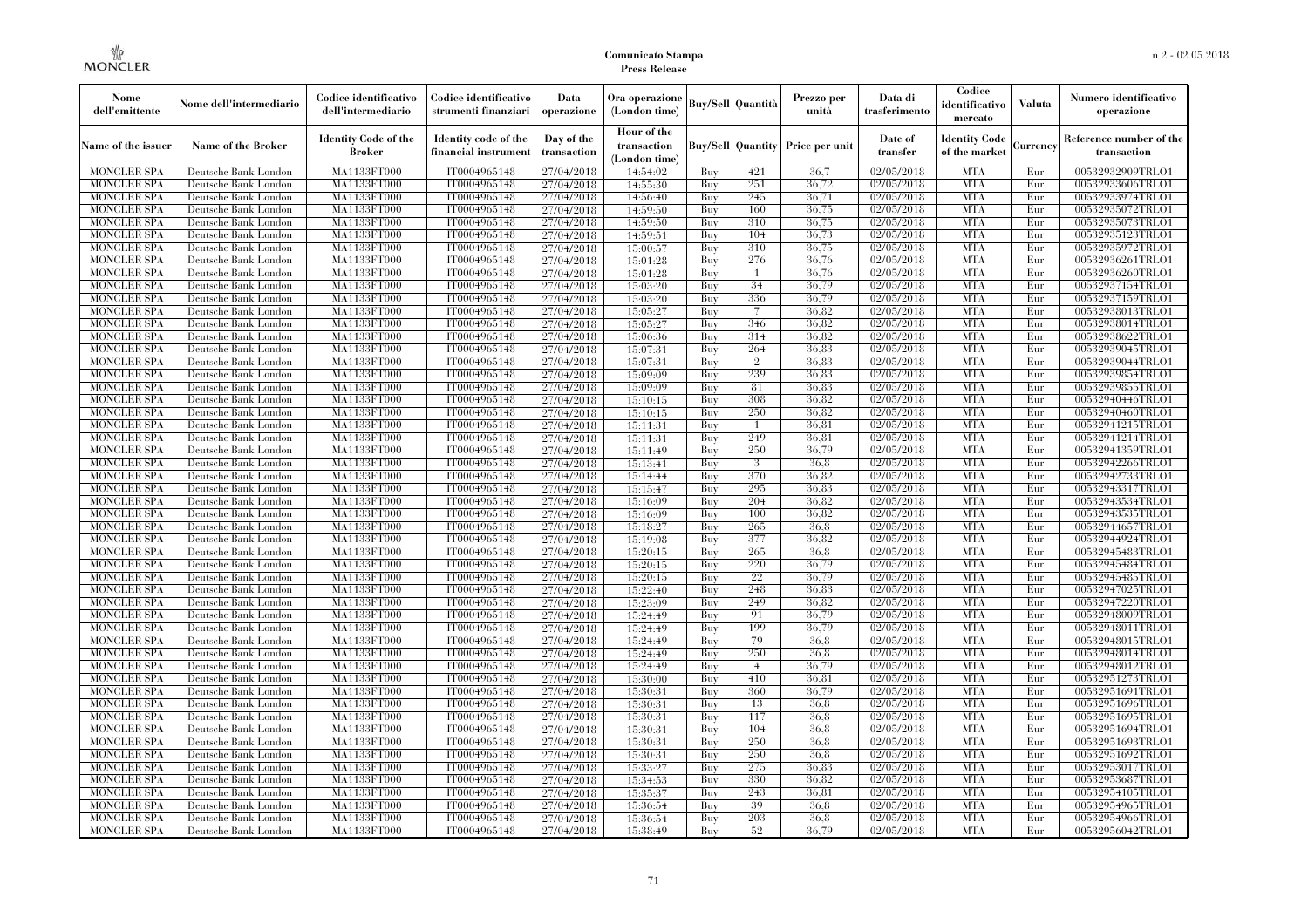| Nome<br>dell'emittente                   | Nome dell'intermediario                      | Codice identificativo<br>dell'intermediario  | Codice identificativo<br>strumenti finanziari | Data<br>operazione        | Ora operazione<br>(London time)             |            | <b>Buy/Sell</b> Quantità | Prezzo per<br>unità                     | Data di<br>trasferimento | Codice<br>identificativo<br>mercato   | <b>Valuta</b> | Numero identificativo<br>operazione    |
|------------------------------------------|----------------------------------------------|----------------------------------------------|-----------------------------------------------|---------------------------|---------------------------------------------|------------|--------------------------|-----------------------------------------|--------------------------|---------------------------------------|---------------|----------------------------------------|
| Name of the issuer                       | Name of the Broker                           | <b>Identity Code of the</b><br><b>Broker</b> | Identity code of the<br>financial instrument  | Day of the<br>transaction | Hour of the<br>transaction<br>(London time) |            |                          | <b>Buy/Sell Quantity Price per unit</b> | Date of<br>transfer      | <b>Identity Code</b><br>of the market | Currency      | Reference number of the<br>transaction |
| <b>MONCLER SPA</b>                       | Deutsche Bank London                         | MA1133FT000                                  | IT0004965148                                  | 27/04/2018                | 15:38:49                                    | Buy        | 250                      | 36,79                                   | 02/05/2018               | <b>MTA</b>                            | Eur           | 00532956044TRLO1                       |
| <b>MONCLER SPA</b>                       | Deutsche Bank London                         | MA1133FT000                                  | IT0004965148                                  | 27/04/2018                | 15:40:07                                    | Buy        | 297                      | 36,78                                   | 02/05/2018               | <b>MTA</b>                            | Eur           | 00532956652TRLO1                       |
| <b>MONCLER SPA</b>                       | Deutsche Bank London                         | MA1133FT000                                  | IT0004965148                                  | 27/04/2018                | 15:41:47                                    | Buy        | 265                      | 36,77                                   | 02/05/2018               | <b>MTA</b><br><b>MTA</b>              | Eur           | 00532957666TRLO1                       |
| <b>MONCLER SPA</b><br><b>MONCLER SPA</b> | Deutsche Bank London<br>Deutsche Bank London | MA1133FT000<br>MA1133FT000                   | IT0004965148<br>IT0004965148                  | 27/04/2018<br>27/04/2018  | 15:41:47<br>15:41:47                        | Buy<br>Buy | 265<br>215               | 36,78<br>36,78                          | 02/05/2018<br>02/05/2018 | <b>MTA</b>                            | Eur<br>Eur    | 00532957670TRLO1<br>00532957690TRLO1   |
| <b>MONCLER SPA</b>                       | Deutsche Bank London                         | MA1133FT000                                  | IT0004965148                                  | 27/04/2018                | 15:41:47                                    | Buy        | 102                      | 36,78                                   | 02/05/2018               | <b>MTA</b>                            | Eur           | 00532957688TRLO1                       |
| <b>MONCLER SPA</b>                       | Deutsche Bank London                         | <b>MA1133FT000</b>                           | IT0004965148                                  | 27/04/2018                | 15:42:49                                    | Buy        | 261                      | 36,76                                   | 02/05/2018               | <b>MTA</b>                            | Eur           | 00532958274TRLO1                       |
| <b>MONCLER SPA</b>                       | Deutsche Bank London                         | MA1133FT000                                  | IT0004965148                                  | 27/04/2018                | 15:45:54                                    | Buy        | 255                      | 36,78                                   | 02/05/2018               | <b>MTA</b>                            | Eur           | 00532959921TRLO1                       |
| <b>MONCLER SPA</b>                       | Deutsche Bank London                         | MA1133FT000                                  | IT0004965148                                  | 27/04/2018                | 15:47:02                                    | Buv        | 263                      | 36.81                                   | 02/05/2018               | <b>MTA</b>                            | Eur           | 00532960469TRLO1                       |
| <b>MONCLER SPA</b>                       | Deutsche Bank London                         | MA1133FT000                                  | IT0004965148                                  | 27/04/2018                | 15:47:04                                    | Buy        | $\overline{2}$           | 36.81                                   | 02/05/2018               | <b>MTA</b>                            | Eur           | 00532960521TRLO1                       |
| <b>MONCLER SPA</b>                       | Deutsche Bank London                         | <b>MA1133FT000</b>                           | IT0004965148                                  | 27/04/2018                | 15:47:18                                    | Buy        | 320                      | 36,8                                    | 02/05/2018               | <b>MTA</b>                            | Eur           | 00532960611TRLO1                       |
| <b>MONCLER SPA</b>                       | Deutsche Bank London                         | MA1133FT000                                  | IT0004965148                                  | 27/04/2018                | 15:47:18                                    | Buy        | 81                       | 36.81                                   | 02/05/2018               | <b>MTA</b>                            | Eur           | 00532960614TRLO1                       |
| <b>MONCLER SPA</b>                       | Deutsche Bank London                         | <b>MA1133FT000</b>                           | IT0004965148                                  | 27/04/2018                | 15:47:18                                    | Buv        | 250                      | 36.81                                   | 02/05/2018               | <b>MTA</b>                            | Eur           | 00532960613TRLO1                       |
| <b>MONCLER SPA</b>                       | Deutsche Bank London                         | MA1133FT000                                  | IT0004965148                                  | 27/04/2018                | 15:50:24                                    | Buy        | 370                      | 36.81                                   | 02/05/2018               | <b>MTA</b>                            | Eur           | 00532962053TRLO1                       |
| <b>MONCLER SPA</b>                       | Deutsche Bank London                         | <b>MA1133FT000</b>                           | IT0004965148                                  | 27/04/2018                | 15:50:24                                    | Buy        | 68                       | 36,82                                   | 02/05/2018               | <b>MTA</b>                            | Eur           | 00532962061TRLO1                       |
| <b>MONCLER SPA</b>                       | Deutsche Bank London                         | MA1133FT000                                  | IT0004965148                                  | 27/04/2018                | 15:50:24                                    | Buy        | 250                      | 36.82                                   | 02/05/2018               | <b>MTA</b>                            | Eur           | 00532962059TRLO1                       |
| <b>MONCLER SPA</b>                       | Deutsche Bank London                         | MA1133FT000                                  | IT0004965148                                  | 27/04/2018                | 15:50:24                                    | Buv        | 250                      | 36.82                                   | 02/05/2018               | <b>MTA</b>                            | Eur           | 00532962058TRLO1                       |
| <b>MONCLER SPA</b>                       | Deutsche Bank London                         | MA1133FT000                                  | IT0004965148                                  | 27/04/2018                | 15:50:24                                    | Buy        | 170                      | 36.82                                   | 02/05/2018               | <b>MTA</b>                            | Eur           | 00532962056TRLO1                       |
| MONCLER SPA                              | Deutsche Bank London                         | <b>MA1133FT000</b>                           | IT0004965148                                  | 27/04/2018                | 15:50:24                                    | Buy        | $\overline{2}$           | 36,82                                   | 02/05/2018               | <b>MTA</b>                            | Eur           | 00532962055TRLO1                       |
| <b>MONCLER SPA</b>                       | Deutsche Bank London                         | MA1133FT000                                  | IT0004965148                                  | 27/04/2018                | 15:52:51                                    | Buy<br>Buy | 251                      | 36.8                                    | 02/05/2018               | <b>MTA</b>                            | Eur           | 00532963425TRLO1                       |
| <b>MONCLER SPA</b>                       | Deutsche Bank London                         | MA1133FT000<br>MA1133FT000                   | IT0004965148<br>IT0004965148                  | 27/04/2018                | 15:52:51                                    | Buy        | 264<br>265               | 36.8<br>36,76                           | 02/05/2018<br>02/05/2018 | <b>MTA</b><br><b>MTA</b>              | Eur           | 00532963426TRLO1<br>00532965117TRLO1   |
| <b>MONCLER SPA</b><br><b>MONCLER SPA</b> | Deutsche Bank London<br>Deutsche Bank London | <b>MA1133FT000</b>                           | IT0004965148                                  | 27/04/2018<br>27/04/2018  | 15:55:30<br>15:55:30                        | Buy        | 290                      | 36,76                                   | 02/05/2018               | <b>MTA</b>                            | Eur<br>Eur    | 00532965133TRLO1                       |
| <b>MONCLER SPA</b>                       | Deutsche Bank London                         | MA1133FT000                                  | IT0004965148                                  | 27/04/2018                | 15:57:13                                    | Buy        | 290                      | 36.8                                    | 02/05/2018               | <b>MTA</b>                            | Eur           | 00532966231TRLO1                       |
| <b>MONCLER SPA</b>                       | Deutsche Bank London                         | MA1133FT000                                  | IT0004965148                                  | 27/04/2018                | 16:00:27                                    | Buy        | 470                      | 36.84                                   | 02/05/2018               | <b>MTA</b>                            | Eur           | 00532968011TRLO1                       |
| <b>MONCLER SPA</b>                       | Deutsche Bank London                         | MA1133FT000                                  | IT0004965148                                  | 27/04/2018                | 16:01:24                                    | Buy        | $\mathbf{1}$             | 36.87                                   | 02/05/2018               | <b>MTA</b>                            | Eur           | 00532968830TRLO1                       |
| <b>MONCLER SPA</b>                       | Deutsche Bank London                         | <b>MA1133FT000</b>                           | IT0004965148                                  | 27/04/2018                | 16:01:29                                    | Buy        | 48                       | 36,87                                   | 02/05/2018               | <b>MTA</b>                            | Eur           | 00532968841TRLO1                       |
| <b>MONCLER SPA</b>                       | Deutsche Bank London                         | MA1133FT000                                  | IT0004965148                                  | 27/04/2018                | 16:01:29                                    | Buy        | 250                      | 36,87                                   | 02/05/2018               | <b>MTA</b>                            | Eur           | 00532968840TRLO1                       |
| <b>MONCLER SPA</b>                       | Deutsche Bank London                         | MA1133FT000                                  | IT0004965148                                  | 27/04/2018                | 16:01:29                                    | Buy        | 279                      | 36,87                                   | 02/05/2018               | <b>MTA</b>                            | Eur           | 00532968839TRLO1                       |
| <b>MONCLER SPA</b>                       | Deutsche Bank London                         | <b>MA1133FT000</b>                           | IT0004965148                                  | 27/04/2018                | 16:01:29                                    | Buy        | 250                      | 36,87                                   | 02/05/2018               | <b>MTA</b>                            | Eur           | 00532968838TRLO1                       |
| MONCLER SPA                              | Deutsche Bank London                         | <b>MA1133FT000</b>                           | IT0004965148                                  | 27/04/2018                | 16:01:29                                    | Buy        | 190                      | 36,87                                   | 02/05/2018               | <b>MTA</b>                            | Eur           | 00532968837TRLO1                       |
| <b>MONCLER SPA</b>                       | Deutsche Bank London                         | MA1133FT000                                  | IT0004965148                                  | 27/04/2018                | 16:02:47                                    | Buy        | 131                      | 36.9                                    | 02/05/2018               | <b>MTA</b>                            | Eur           | 00532969462TRLO1                       |
| <b>MONCLER SPA</b>                       | Deutsche Bank London                         | MA1133FT000                                  | IT0004965148                                  | 27/04/2018                | 16:02:47                                    | Buy        | 105                      | 36.9                                    | 02/05/2018               | <b>MTA</b>                            | Eur           | 00532969461TRLO1                       |
| <b>MONCLER SPA</b>                       | Deutsche Bank London                         | MA1133FT000                                  | IT0004965148                                  | 27/04/2018                | 16:04:56                                    | Buy        | 309                      | 36.9                                    | 02/05/2018               | <b>MTA</b>                            | Eur           | 00532970818TRLO1                       |
| <b>MONCLER SPA</b>                       | Deutsche Bank London                         | <b>MA1133FT000</b>                           | IT0004965148                                  | 27/04/2018                | 16:05:02                                    | Buy        | 50                       | 36,88                                   | 02/05/2018               | <b>MTA</b>                            | Eur           | 00532970927TRLO1                       |
| <b>MONCLER SPA</b>                       | Deutsche Bank London                         | MA1133FT000                                  | IT0004965148                                  | 27/04/2018                | 16:05:02                                    | Buy        | 119                      | 36.88                                   | 02/05/2018               | <b>MTA</b>                            | Eur           | 00532970928TRLO1                       |
| <b>MONCLER SPA</b>                       | Deutsche Bank London                         | MA1133FT000                                  | IT0004965148                                  | 27/04/2018                | 16:05:02                                    | Buy        | 115                      | 36.88                                   | 02/05/2018               | <b>MTA</b>                            | Eur           | 00532970929TRLO1                       |
| <b>MONCLER SPA</b>                       | Deutsche Bank London                         | <b>MA1133FT000</b>                           | IT0004965148                                  | 27/04/2018                | 16:05:02                                    | Buy        | 265                      | 36.89                                   | 02/05/2018               | <b>MTA</b>                            | Eur           | 00532970930TRLO1                       |
| <b>MONCLER SPA</b>                       | Deutsche Bank London                         | <b>MA1133FT000</b>                           | IT0004965148                                  | 27/04/2018                | 16:07:30                                    | Buy        | 347                      | 36.89                                   | 02/05/2018               | <b>MTA</b>                            | Eur           | 00532972404TRLO1                       |
| <b>MONCLER SPA</b>                       | Deutsche Bank London                         | MA1133FT000                                  | IT0004965148                                  | 27/04/2018                | 16:07:30                                    | Buy        | 45<br>249                | 36.9<br>36.9                            | 02/05/2018               | <b>MTA</b><br><b>MTA</b>              | Eur           | 00532972406TRLO1                       |
| <b>MONCLER SPA</b><br><b>MONCLER SPA</b> | Deutsche Bank London                         | MA1133FT000<br>MA1133FT000                   | IT0004965148<br>IT0004965148                  | 27/04/2018<br>27/04/2018  | 16:07:30<br>16:08:33                        | Buy<br>Buy | 8                        | 36.9                                    | 02/05/2018<br>02/05/2018 | <b>MTA</b>                            | Eur<br>Eur    | 00532972405TRLO1<br>00532973100TRLO1   |
| MONCLER SPA                              | Deutsche Bank London<br>Deutsche Bank London | <b>MA1133FT000</b>                           | IT0004965148                                  | 27/04/2018                | 16:08:33                                    | Buy        | 199                      | 36.9                                    | 02/05/2018               | MTA                                   | Eur           | 00532973099TRLO1                       |
| <b>MONCLER SPA</b>                       | Deutsche Bank London                         | MA1133FT000                                  | IT0004965148                                  | 27/04/2018                | 16:08:33                                    | Buy        | 8                        | 36.9                                    | 02/05/2018               | <b>MTA</b>                            | Eur           | 00532973098TRLO1                       |
| <b>MONCLER SPA</b>                       | Deutsche Bank London                         | MA1133FT000                                  | IT0004965148                                  | 27/04/2018                | 16:08:33                                    | Buy        | 50                       | 36.9                                    | 02/05/2018               | <b>MTA</b>                            | Eur           | 00532973097TRLO1                       |
| <b>MONCLER SPA</b>                       | Deutsche Bank London                         | MA1133FT000                                  | IT0004965148                                  | 27/04/2018                | 16:10:02                                    | Buy        | 255                      | 36.91                                   | 02/05/2018               | <b>MTA</b>                            | Eur           | 00532973873TRLO1                       |
| <b>MONCLER SPA</b>                       | Deutsche Bank London                         | <b>MA1133FT000</b>                           | IT0004965148                                  | 27/04/2018                | 16:12:53                                    | Buy        | 50                       | 36.89                                   | 02/05/2018               | <b>MTA</b>                            | Eur           | 00532975889TRLO1                       |
| <b>MONCLER SPA</b>                       | Deutsche Bank London                         | MA1133FT000                                  | IT0004965148                                  | 27/04/2018                | 16:13:29                                    | Buy        | 240                      | 36.9                                    | 02/05/2018               | <b>MTA</b>                            | Eur           | 00532976261TRLO1                       |
| <b>MONCLER SPA</b>                       | Deutsche Bank London                         | MA1133FT000                                  | IT0004965148                                  | 27/04/2018                | 16:13:29                                    | Buy        | 119                      | 36.9                                    | 02/05/2018               | <b>MTA</b>                            | Eur           | 00532976262TRLO1                       |
| <b>MONCLER SPA</b>                       | Deutsche Bank London                         | MA1133FT000                                  | IT0004965148                                  | 27/04/2018                | 16:13:42                                    | Buy        | $\mathbf{1}$             | 36.9                                    | 02/05/2018               | <b>MTA</b>                            | Eur           | 00532976408TRLO1                       |
| MONCLER SPA                              | Deutsche Bank London                         | <b>MA1133FT000</b>                           | IT0004965148                                  | 27/04/2018                | 16:14:05                                    | Buy        | 280                      | 36.89                                   | 02/05/2018               | <b>MTA</b>                            | Eur           | 00532976660TRLO1                       |
| <b>MONCLER SPA</b>                       | Deutsche Bank London                         | <b>MA1133FT000</b>                           | IT0004965148                                  | 27/04/2018                | 16:14:05                                    | Buy        | 54                       | 36.88                                   | 02/05/2018               | <b>MTA</b>                            | Eur           | 00532976661TRLO1                       |
| <b>MONCLER SPA</b>                       | Deutsche Bank London                         | MA1133FT000                                  | IT0004965148                                  | 27/04/2018                | 16:14:05                                    | Buy        | 250                      | 36.9                                    | 02/05/2018               | <b>MTA</b>                            | Eur           | 00532976662TRLO1                       |